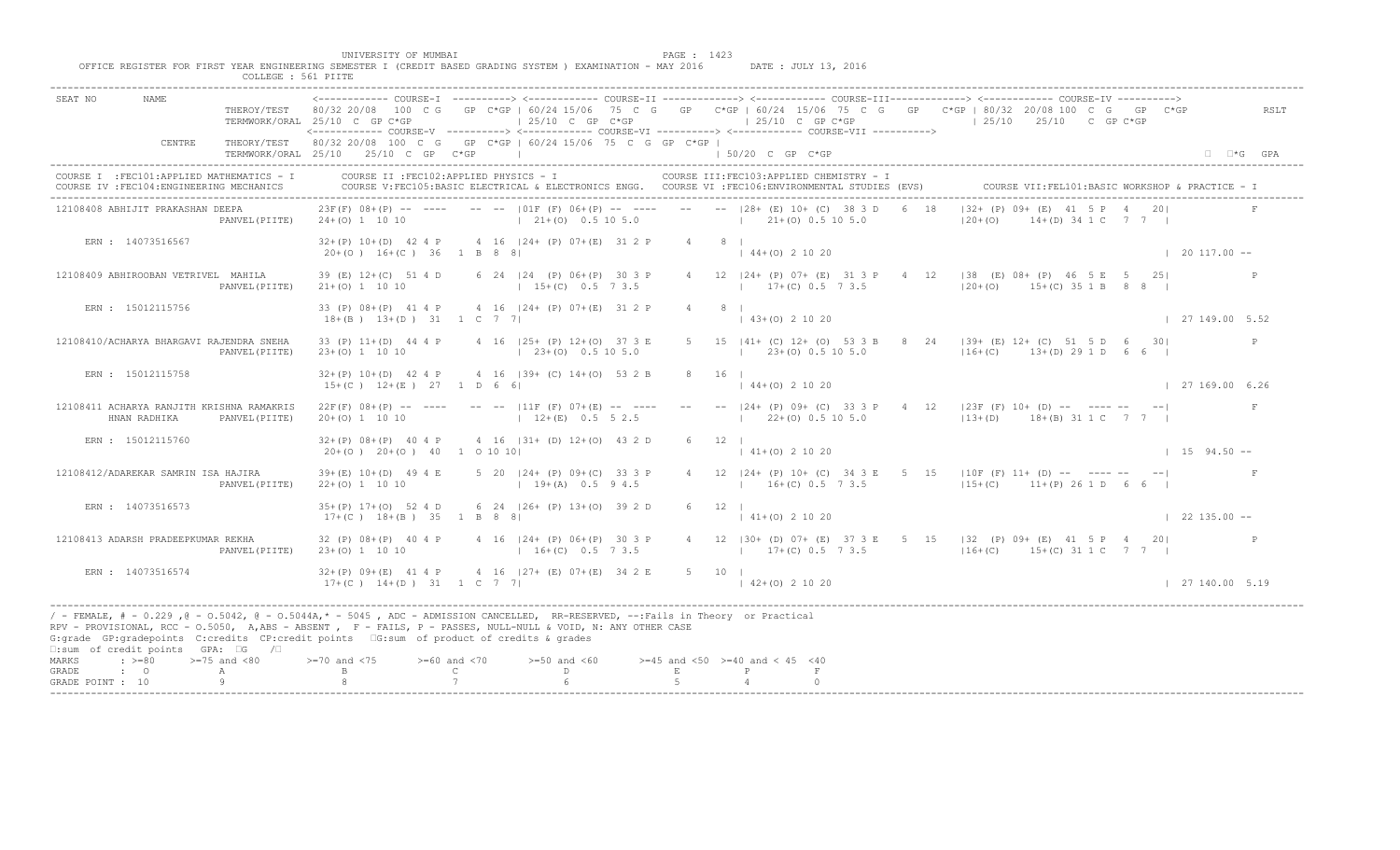|                                    |                                                                                         | COLLEGE : 561 PIITE | UNIVERSITY OF MUMBAI                                     | OFFICE REGISTER FOR FIRST YEAR ENGINEERING SEMESTER I (CREDIT BASED GRADING SYSTEM ) EXAMINATION - MAY 2016                                                                                                                                                                                                                                  |                                           | PAGE : 1424                   | DATE : JULY 13, 2016                                                                                      |      |                                                                                                                                                                                         |                        |                      |
|------------------------------------|-----------------------------------------------------------------------------------------|---------------------|----------------------------------------------------------|----------------------------------------------------------------------------------------------------------------------------------------------------------------------------------------------------------------------------------------------------------------------------------------------------------------------------------------------|-------------------------------------------|-------------------------------|-----------------------------------------------------------------------------------------------------------|------|-----------------------------------------------------------------------------------------------------------------------------------------------------------------------------------------|------------------------|----------------------|
| SEAT NO                            | <b>NAME</b>                                                                             |                     | TERMWORK/ORAL 25/10 C GP C*GP                            | $\vert$ 25/10 C GP C*GP<br><------------ COURSE-V ----------> <------------ COURSE-VI -----------> <------------ COURSE-VII ---------->                                                                                                                                                                                                      |                                           |                               | $125/10$ C GP C*GP                                                                                        |      | THEROY/TEST 80/32 20/08 100 C G GP C*GP   60/24 15/06 75 C G GP C*GP   60/24 15/06 75 C G GP C*GP   80/32 20/08 100 C G GP C*GP<br>$125/10$ $25/10$ C GP C*GP                           |                        | RSLT                 |
|                                    | CENTRE                                                                                  |                     | TERMWORK/ORAL 25/10 25/10 C GP C*GP                      | THEORY/TEST 80/32 20/08 100 C G GP C*GP   60/24 15/06 75 C G GP C*GP  <br>the control of the control of the control of                                                                                                                                                                                                                       |                                           |                               | 1 50/20 C GP C*GP                                                                                         |      |                                                                                                                                                                                         |                        | $\Box$ $\Box$ *G GPA |
|                                    | COURSE I : FEC101: APPLIED MATHEMATICS - I<br>COURSE IV : FEC104: ENGINEERING MECHANICS |                     |                                                          | COURSE II : FEC102: APPLIED PHYSICS - I<br>COURSE V:FEC105:BASIC ELECTRICAL & ELECTRONICS ENGG. COURSE VI :FEC106:ENVIRONMENTAL STUDIES (EVS)                                                                                                                                                                                                |                                           |                               | COURSE III: FEC103: APPLIED CHEMISTRY - I                                                                 |      | COURSE VII: FEL101: BASIC WORKSHOP & PRACTICE -                                                                                                                                         |                        |                      |
|                                    | 12108414 ADHAV OMKAR ARVIND VARSHARANI                                                  | PANVEL (PIITE)      | $32E(P)$ $08+(P)$ 40 4 P<br>$22+(0)$ 1 10 10             |                                                                                                                                                                                                                                                                                                                                              |                                           |                               | 4 16   18F (F) 09E (C) -- ---- -- --   26E (P) 06E (P) 32 3 P<br>$(13+(D) 0.5 6 3.0$ $(17+(C) 0.5 7 3.5)$ | 4 12 | $ 32 + (P) 09 + (E) 41 5 P 4 20 $<br>$+(C)$ 32 1 C 7 7 1<br>$ 17+(C) $                                                                                                                  |                        |                      |
|                                    | ERN : 15012115766                                                                       |                     | $15+(C)$ $13+(D)$ 28 1 D 6 6                             | $32+(P)$ 08+(P) 40 4 P 4 16  24+ (P) 07+(E) 31 2 P                                                                                                                                                                                                                                                                                           |                                           | $4 \t 8 \t 1$                 | $140+(0)21020$                                                                                            |      |                                                                                                                                                                                         | $124121.50 - -$        |                      |
|                                    | 12108415 ADKE GURUDUTT SHAILENDRA SUNITA                                                | PANVEL (PIITE)      | $32+(P)$ 13+(C) 45 4 E<br>$23+(0)$ 1 10 10               | 5 20   24 + (P) 10 E (C) 34 3 E<br>$16+(C)$ 0.5 7 3.5                                                                                                                                                                                                                                                                                        |                                           |                               | 5 15   24 + (P) 07E (E) 31 3 P 4<br>$16+(C)$ 0.5 7 3.5                                                    |      | 12 $\vert$ 120F (F) 12+ (C) -- ---- -- -- --<br>$16+(C)$ 17+(C) 33 1 C 7 7 1                                                                                                            |                        |                      |
|                                    | ERN : 15012115768                                                                       |                     | $16+(C)$ $15+(C)$ $31$ $1$ C 7 7                         | 32E(P) 09+(E) 41 4 P 4 16   39+ (C) 14+(0) 53 2 B                                                                                                                                                                                                                                                                                            |                                           | 8 16 1                        | $139+(A) 2918$                                                                                            |      |                                                                                                                                                                                         | $\vert$ 22 128.00 --   |                      |
|                                    | 12108416 ADVILKAR AKSHAY ARJUN APARNA                                                   | PANVEL (PIITE)      | 23+(0) 1 10 10                                           | $32+(P)$ 10+(D) 42 4 P 4 16   24+ (P) 07+(E) 31 3 P<br>$19+(A)$ 0.5 9 4.5                                                                                                                                                                                                                                                                    |                                           |                               | 4 12 $124+ (P) 07+ (E) 31$<br>$19\pm(A)$ 0.5 9 4.5                                                        |      | $P$ 4 12   17F (F) 08+ (P) -- ---- -- -- <br>$115+(C)$ 17+(C) 32 1 C 7 7 1                                                                                                              |                        |                      |
|                                    | ERN : 14073516575                                                                       |                     | $13+(D)$ $14+(D)$ $27$ 1 D 6 6                           | 33+(P) 11+(D) 44 4 P 4 16   26+ (P) 07+(E) 33 2 P                                                                                                                                                                                                                                                                                            |                                           | $4 \qquad \qquad$<br>$8 \mid$ | $41+(0)$ 2 10 20                                                                                          |      |                                                                                                                                                                                         | $\vert$ 22 116.00 --   |                      |
|                                    | 12108417 AHER SWAPNIL BHAUSAHEB KUSUM                                                   | PANVEL (PIITE)      | $32+(P)$ 09+(E) 41 4 P<br>$19+(A) 1 9 9$                 | 4 16 (25+ (P) 07+ (E) 32 3 P<br>$15+(C)$ 0.5 7 3.5                                                                                                                                                                                                                                                                                           |                                           |                               |                                                                                                           |      | 25+ (P) 06+ (P) 31 3 P 4 12   32 (P) 08+ (P) 40 5 P 4 20 <br>$15+(C)$ 0.5 7 3.5 $19+(A)$ 11+(P) 30 1 C 7 7                                                                              |                        |                      |
|                                    | ERN : 14073516578                                                                       |                     | $32+(P)$ 10+(D) 42 4 P<br>$17+ (C)$ $12+ (E)$ 29 1 D 6 6 | 4 16 124 + (P) 09 + (C) 33 2                                                                                                                                                                                                                                                                                                                 |                                           |                               | $144+(0)21020$                                                                                            |      |                                                                                                                                                                                         | $\vert$ 27 133.00 4.93 |                      |
|                                    | 12108418 AIYA ADITYARAJ VIJAY JYOTI                                                     | PANVEL (PIITE)      | $11F(F)$ 08+(P) -- ----<br>$19 + (A) 1 9 9$              | $--- 105F (F) 08+(D)$<br>$18 + (B)$                                                                                                                                                                                                                                                                                                          |                                           |                               | $(20+(0) 0.5 10 5.0)$                                                                                     |      | -- -- $ 25+(P) 12+(O) 37 3 E 5 15  32E(P) 08+(P) 40 5 P 4 20 $<br>$12+(E)$ $14+(D)$ 26 1 D 6 6 $\vert$                                                                                  |                        | F                    |
|                                    | ERN : 14073516580                                                                       |                     | $14F(F)$ $08+(P)$ -- ---<br>$18+(B)$ $13+(D)$ 31 1 C     | $-   34 + (0) 14 + (0) 48 2 C$                                                                                                                                                                                                                                                                                                               |                                           | 7 14 1                        | $141+(0)21020$                                                                                            |      |                                                                                                                                                                                         | $1 16 100.00 -$        |                      |
|                                    | 12108419 AKHILSUNILKUMAR SUNIL BIJI                                                     | PANVEL (PIITE)      | $32+(P)$ 11+(D) 43 4 P<br>$17+(C)$ 1 7 7                 |                                                                                                                                                                                                                                                                                                                                              | '(F) 06+(P) -- ----<br>$17+(C)$ 0.5 7 3.5 |                               |                                                                                                           |      | -- -- $ 24 + (P) 09 + (C) 33 3 P - 4 12   A (F) 10 + (D) - - - - - - - - -   -  $<br>$(17 + (C))$ $(20 + (O))$ $(0.5 \ 10 \ 5.0$ $(17 + (C))$ $(14 + (D))$ $(31 \ 1 \ C)$ $(7 \ 7 \ 1)$ |                        | A ABS                |
|                                    | ERN : 14073516586                                                                       |                     | $32+(P)$ 08+(P) 40 4 P                                   | $4 \cdot 16$ $ 24 + (P) 07 + (E) 31 2 P$<br>$17+(C)$ $16+(C)$ 33 1 C 7 7                                                                                                                                                                                                                                                                     |                                           | $4 \t 8 \t 1$                 | $138+(A) 2918$                                                                                            |      |                                                                                                                                                                                         | $1 19 99.50 --$        |                      |
|                                    | □:sum of credit points GPA: □G /□                                                       |                     |                                                          | / - FEMALE, # - 0.229, @ - 0.5042, @ - 0.5044A,* - 0045, ADC - ADMISSION CANCELLED, RR-RESERVED, --:Fails in Theory or Practical<br>RPV - PROVISIONAL, RCC - 0.5050, A, ABS - ABSENT A P - FAILS, P - PASSES, NULL-NULL & VOID, N: ANY OTHER CASE<br>G:grade GP:gradepoints C:credits CP:credit points EG:sum of product of credits & grades |                                           |                               |                                                                                                           |      |                                                                                                                                                                                         |                        |                      |
| MARKS<br>GRADE<br>GRADE POINT : 10 | $\div$ >=80 >=75 and <80<br>$\cdot$ 0                                                   | A                   | $0$ and $\langle 75$                                     | $>= 60$ and $< 70$<br>$>=50$ and $<60$<br>$\mathbb{C}$ and $\mathbb{C}$                                                                                                                                                                                                                                                                      | D<br>$\mathbf{E}$                         |                               | $>=45$ and $<50$ $>=40$ and $< 45$ $<40$                                                                  |      |                                                                                                                                                                                         |                        |                      |
|                                    |                                                                                         |                     |                                                          |                                                                                                                                                                                                                                                                                                                                              |                                           |                               |                                                                                                           |      |                                                                                                                                                                                         |                        |                      |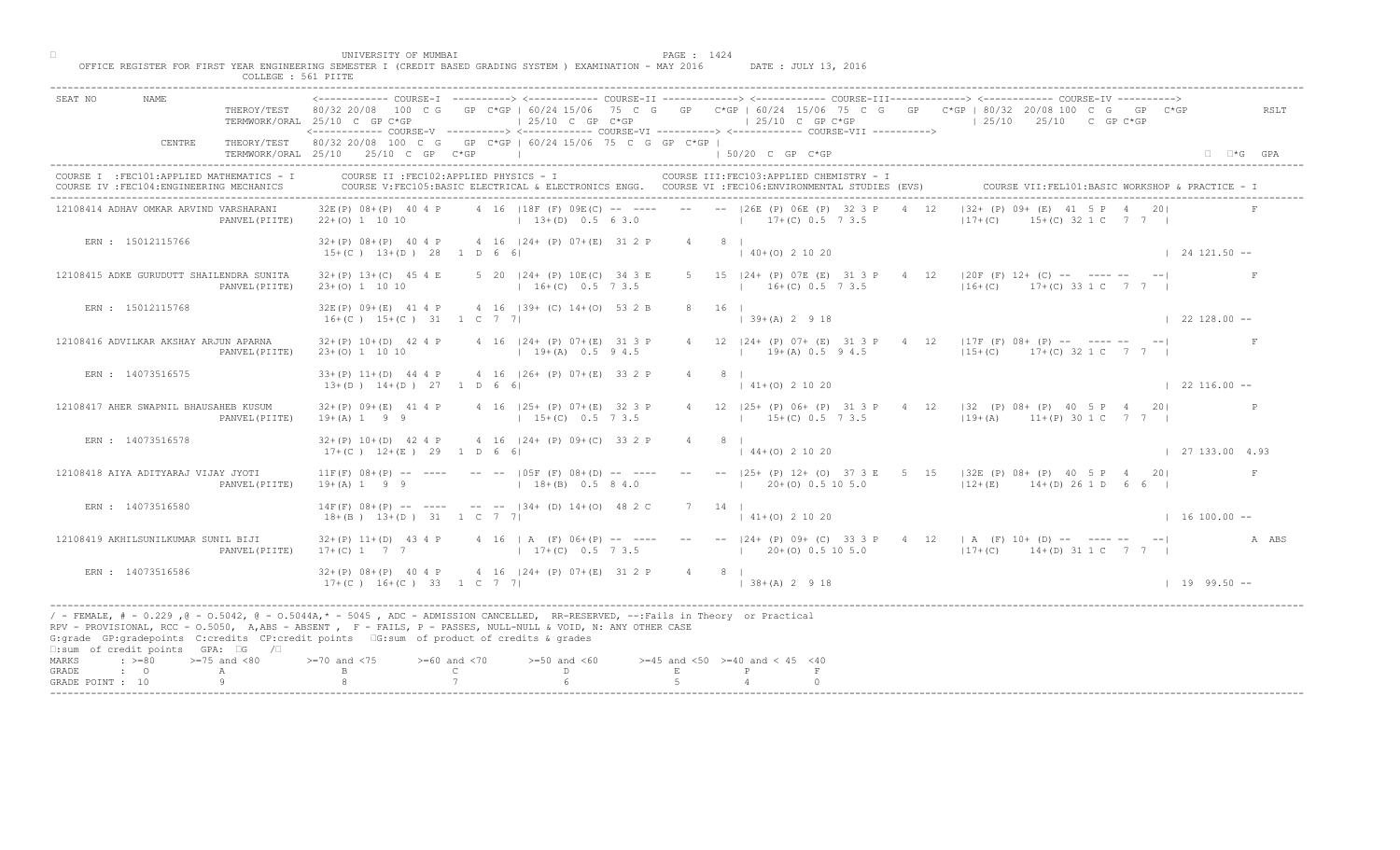| NAME.<br>SEAT NO                                                                                                                                        | TERMWORK/ORAL 25/10 C GP C*GP                                  | $125/10$ C GP C*GP                                                                                                                                                                                                                                | THEROY/TEST 80/32 20/08 100 C G GP C*GP   60/24 15/06 75 C G GP C*GP   60/24 15/06 75 C G GP C*GP   80/32 20/08 100 C G GP C*GP<br>$125/10$ C GP C*GP<br><------------ COURSE-V ----------> <------------ COURSE-VI ----------> <------------ COURSE-VII ----------> | RSLT<br>$125/10$ $25/10$ C GP C*GP                                                                             |
|---------------------------------------------------------------------------------------------------------------------------------------------------------|----------------------------------------------------------------|---------------------------------------------------------------------------------------------------------------------------------------------------------------------------------------------------------------------------------------------------|----------------------------------------------------------------------------------------------------------------------------------------------------------------------------------------------------------------------------------------------------------------------|----------------------------------------------------------------------------------------------------------------|
| CENTRE                                                                                                                                                  | TERMWORK/ORAL 25/10 25/10 C GP C*GP                            | THEORY/TEST 80/32 20/08 100 C G GP C*GP   60/24 15/06 75 C G GP C*GP  <br>the contract of the contract of the con-                                                                                                                                | $150/20$ C GP $C*GP$                                                                                                                                                                                                                                                 | $\Box$ $\Box$ *G GPA                                                                                           |
| COURSE I : FEC101: APPLIED MATHEMATICS - I<br>COURSE IV : FEC104: ENGINEERING MECHANICS                                                                 |                                                                | COURSE II : FEC102: APPLIED PHYSICS - I                                                                                                                                                                                                           | COURSE III: FEC103: APPLIED CHEMISTRY - I<br>COURSE V:FEC105:BASIC ELECTRICAL & ELECTRONICS ENGG. COURSE VI :FEC106:ENVIRONMENTAL STUDIES (EVS)                                                                                                                      | COURSE VII: FEL101: BASIC WORKSHOP & PRACTICE - 1                                                              |
| 12108420 AMBDOSKAR KUNAL SADANAND DEEPTI                                                                                                                | $22+(0)$ 1 10 10<br>PANVEL (PIITE)                             | $19F(F)$ $08+(P)$ -- ---- -- -- $103F(F)$ $12E(O)$ -- ---<br>$15+(C)$ 0.5 7 3.5                                                                                                                                                                   | $-- --  26+$ (P) 07+ (E) 33 3 P<br>$18+(B)$ 0.5 8 4.0                                                                                                                                                                                                                | A (F) $08 + \text{MP} = 1$ $\text{Y} = -$<br>$(D)$ 27 1 D 6 6 I<br>$ 14+(D) $                                  |
| ERN : 15012115781                                                                                                                                       | $15+(C)$ $19+(A)$ $34$ 1 C 7 7                                 | $06F(F)$ A $(F)$ -- --- -- -- $128 + (E) 11 + (B) 39 2 D$                                                                                                                                                                                         | $6 \t 12 \t 1$<br>$ 38+(A) 2 9 18$                                                                                                                                                                                                                                   | $1172.50 -$                                                                                                    |
| 12108421 AMBURLE ASHWIN VILAS SANDHYA                                                                                                                   | $32+(P)$ 09+(E) 41 4 P<br>$20+(0)$ 1 10 10<br>PANVEL (PIITE)   | $4$ 16   13F (F) 10+(C) -- ----<br>$(21 + (0) 0.5 10 5.0)$                                                                                                                                                                                        | $- -  24+$ (P) $12+$ (O) 36 3 E<br>$5^{\circ}$<br>$(23+(0) 0.5 10 5.0)$                                                                                                                                                                                              | $ 33+$ (P) 08+ (P) 41 5 P<br>201<br>$12+(E)$ 16+(C) 28 1 D                                                     |
| ERN : 15012115782                                                                                                                                       | $37+ (E)$ 11+(D) 48 4 E<br>$22+(0)$ $22+(0)$ $44$ 1 0 10 10    | 5 20 124 + (P) 06 + (P) 30 2 P                                                                                                                                                                                                                    | 8 <sub>1</sub><br>$144+(0)21020$                                                                                                                                                                                                                                     | $124135.00 - -$                                                                                                |
| 12108422 AMIN ADITYA HARISH SUDHA                                                                                                                       | $32+(P)$ 12+(C) 44 4 P<br>PANVEL (PIITE)<br>$23+(0)$ 1 10 10   | 4 16   24 + (P) 08 + (D) 32 3 P<br>$17+(C)$ 0.5 7 3.5                                                                                                                                                                                             | 12 $ 24 + (P) 08 + (D) 32 3 P$<br>$19+(A)$ 0.5 9 4.5                                                                                                                                                                                                                 | $4 \t12 \t132+ (P) 08+ (P) 40 5 P 4 20$<br>$119+(A)$ $12+(E)$ 31 1 C 7 7                                       |
| ERN : 15012115783                                                                                                                                       | $19+(A)$ $14+(D)$ 33 1 C 7 7                                   | $23F(F)$ 08+(P) -- ---- -- -- $-$ -27+ (E) 11+(B) 38 2 D                                                                                                                                                                                          | 12<br>$(B)$ 2 8 16                                                                                                                                                                                                                                                   | $\vert$ 23 120.00 --                                                                                           |
| 12108423/ANAGA SURESH SMITHA                                                                                                                            | $36+(E)$ 10+(D) 46 4 E<br>PANVEL (PIITE)<br>$19+(A) 1 9 9$     | 5 20 125+ (P) 09+ (C) 34 3 E<br>$15+(C)$ 0.5 7 3.5                                                                                                                                                                                                | $22+(0)$ 0.5 10 5.0                                                                                                                                                                                                                                                  | 189+ (C) 09+ (C) 48 3 C 7 21   32+ (P) 10+ (D) 42 5 P 4 20 <br>$ 21+(0)$ 17+(C) 38 1 A 9 9                     |
| ERN : 15012115784                                                                                                                                       | 32 (P) 10+(D) 42 4 P<br>$22+(0)$ 16+(C) 38 1 A 9 9             | 4 16 134 + (D) 13 + (O) 47 2                                                                                                                                                                                                                      | $142+(0)21020$                                                                                                                                                                                                                                                       | 127161.505.98                                                                                                  |
| 12108424 ANITH CHERIAN JOY REGINI                                                                                                                       | 32 (P) 16+(O) 48 4 E<br>$22+(0)$ 1 10 10<br>PANVEL (PIITE)     | 5 20 $(32 + (D) 08 + (D)$<br>$1 + 18 + (B)$                                                                                                                                                                                                       | 6 18   24 + (P) 06 + (P) 30 3 P + 4 12   32 + (P) 10 + (D) + 42 5 P + 4 20  <br>$16+(C)$ 0.5 7 3.5                                                                                                                                                                   | P<br>$115+(C)$ $14+(D)$ 29 1 D 6 6 I                                                                           |
| ERN : 14073516596                                                                                                                                       | $32+(P)$ 09+(E) 41 4 P<br>$18+(B)$ $16+(C)$ 34 1 C 7           | 4 16 $127 +$ (B) $10 + (C)$ 37 2 E                                                                                                                                                                                                                | $5 \qquad 10 \qquad$<br>$141+(0)21020$                                                                                                                                                                                                                               | 127146.505.43                                                                                                  |
| 12108425 ANSARI MOHD. EHTESHAM MAQSOOD AL<br>AM ROSHAN                                                                                                  | $39 + (E)$ 17+(0) 56 4 D<br>$23+(0)$ 1 10 10<br>PANVEL (PIITE) | $(F)$ 09+(C) -- ----<br>$23+(0)$ 0.5 10 5.0                                                                                                                                                                                                       | $18+(B)$ 0.5 8 4.0                                                                                                                                                                                                                                                   | -- -- $ 45+ (A) 11+ (B) 56 3 B 8 24  32+ (P) 11+ (D) 43 5 P 4 20 $<br>A PPR<br>$118+(B)$ $20+(O)$ 38 1 A 9 9 I |
| ERN : 15012115787                                                                                                                                       | $45+(D)$ $14+(B)$ 59 4 D                                       | 6 24 $ 34 + (D) 09 + (C) 43 2 D$<br>$15+(C)$ $18+(B)$ $33$ $1 C$ 7 7                                                                                                                                                                              | $6 \t12 \t1$<br>$ 41+(0) 2 10 20$                                                                                                                                                                                                                                    | $124159.00 -$                                                                                                  |
| G:grade GP:gradepoints C:credits CP:credit points C:sum of product of credits & grades<br>$\square$ : sum of credit points GPA: $\square$ G / $\square$ |                                                                | / - FEMALE, # - 0.229 ,@ - 0.5042, @ - 0.5044A,* - 5045 , ADC - ADMISSION CANCELLED, RR-RESERVED, --:Fails in Theory or Practical<br>RPV - PROVISIONAL, RCC - 0.5050, A, ABS - ABSENT . P- FAILS, P - PASSES, NULL-NULL & VOID, N: ANY OTHER CASE |                                                                                                                                                                                                                                                                      |                                                                                                                |
| $\div$ >=80 >=75 and <80<br>MARKS<br>GRADE<br>$\cdot$ $\cdot$ 0<br>A                                                                                    | $>= 70$ and $< 75$                                             | $>= 60$ and $< 70$<br>$>=50$ and $<60$<br>$\mathbb{C}$<br>D.                                                                                                                                                                                      | $>=45$ and $<50$ $>=40$ and $< 45$ $<40$<br>E<br>P                                                                                                                                                                                                                   |                                                                                                                |
| 9<br>GRADE POINT : 10                                                                                                                                   |                                                                |                                                                                                                                                                                                                                                   |                                                                                                                                                                                                                                                                      |                                                                                                                |

□ PAGE : 1425<br>OFFICE REGISTER FOR FIRST YEAR ENGINEERING SEMESTER I (CREDIT BASED GRADING SYSTEM ) EXAMINATION - MAY 2016 DATE : JULY 13, 2016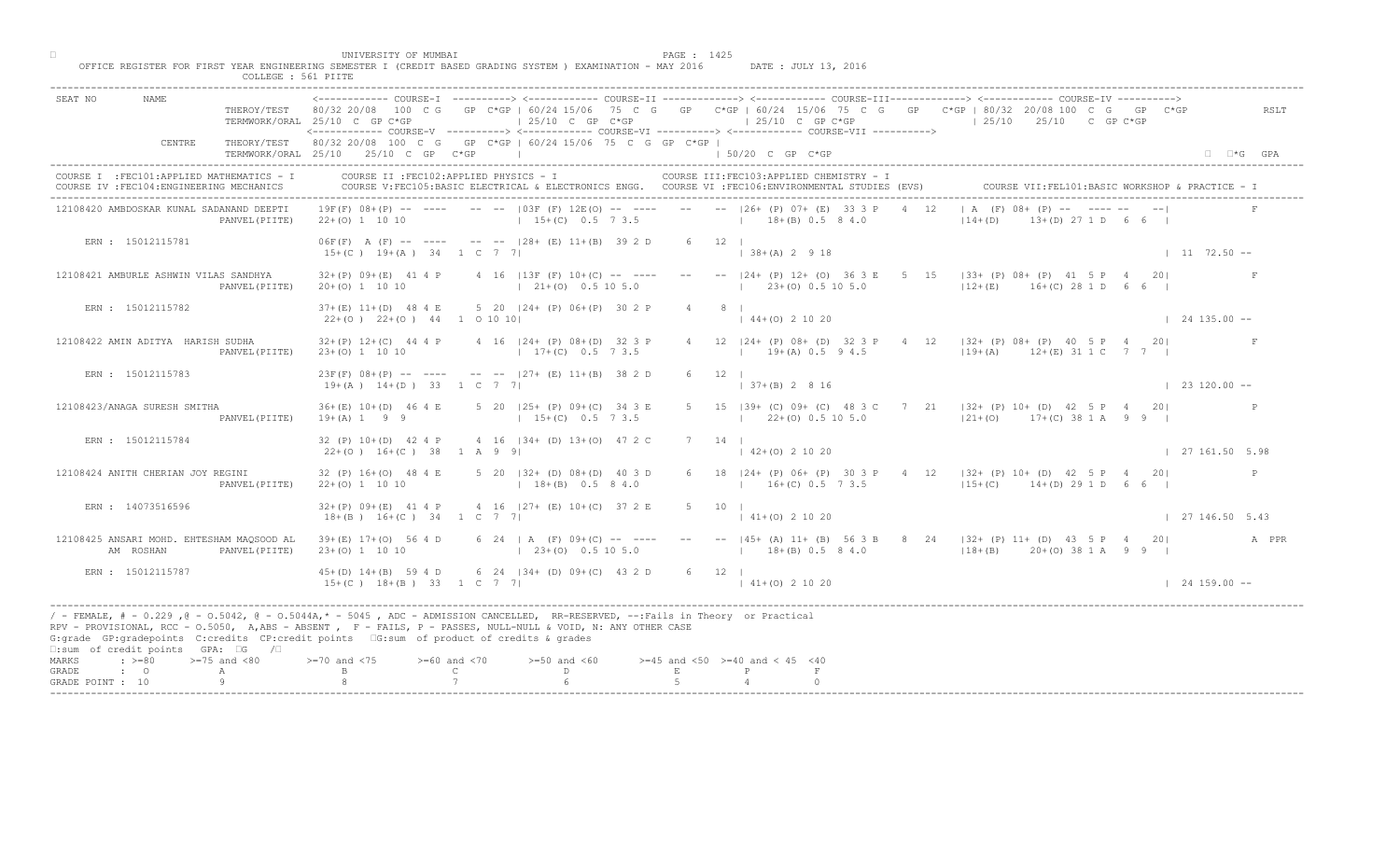|                                                                                         | COLLEGE : 561 PIITE                                                                                                                                                                                                                                                                                                                                                                                                                                                                                           |                                                 |
|-----------------------------------------------------------------------------------------|---------------------------------------------------------------------------------------------------------------------------------------------------------------------------------------------------------------------------------------------------------------------------------------------------------------------------------------------------------------------------------------------------------------------------------------------------------------------------------------------------------------|-------------------------------------------------|
| SEAT NO<br>NAME.                                                                        | <------------- COURSE-T ----------> <------------ COURSE-II -------------> <------------ COURSE-III-------------> <------------ COURSE-IV<br>THEROY/TEST 80/32 20/08 100 C G GP C*GP   60/24 15/06 75 C G GP C*GP   60/24 15/06 75 C G GP C*GP   80/32 20/08 100 C G GP C*GP<br>$\vert$ 25/10 C GP C*GP<br>$125/10$ C GP C*GP<br>$125/10$ $25/10$ C GP C*GP<br>TERMWORK/ORAL 25/10 C GP C*GP<br><------------ COURSE-V ----------> <------------ COURSE-VI -----------> <------------ COURSE-VII -----------> | RSLT                                            |
| CENTRE                                                                                  | THEORY/TEST 80/32 20/08 100 C G GP C*GP   60/24 15/06 75 C G GP C*GP  <br>TERMWORK/ORAL 25/10 25/10 C GP C*GP<br>$\pm$ 50/20 C GP C*GP                                                                                                                                                                                                                                                                                                                                                                        | $\Box$ $\Box$ *G GPA                            |
| COURSE I : FEC101: APPLIED MATHEMATICS - I<br>COURSE IV : FEC104: ENGINEERING MECHANICS | COURSE II : FEC102: APPLIED PHYSICS - I<br>COURSE III: FEC103: APPLIED CHEMISTRY - I<br>COURSE V:FEC105:BASIC ELECTRICAL & ELECTRONICS ENGG. COURSE VI :FEC106:ENVIRONMENTAL STUDIES (EVS)                                                                                                                                                                                                                                                                                                                    | COURSE VII: FEL101: BASIC WORKSHOP & PRACTICE - |
| 12108426 ARYA MAYANK ACHHELAL MEENA                                                     | $ 25F(F) 08+$ $ P  = 1$ $Z = -$<br>4 12 129+ (E) 08+ (D) 37 3 E<br>4 16 (25+ (P) 06+ (P) 31 3 P<br>$32+(P)$ 10+(D) 42 4 P<br>5 15<br>$16+(C)$ 0.5 7 3.5<br>$19+(A) 0.5 9 4.5$<br>$120 + (0)$<br>PANVEL (PIITE) $21+(0) 1 10 10$                                                                                                                                                                                                                                                                               | $13+(D)$ 33 1 C 7 7 1                           |
| ERN : 14073516603                                                                       | 34+(P) 08+(P) 42 4 P 4 16   35+ (D) 07+(E) 42 2 D<br>$6 \t12 \t1$<br>$15+(C)$ $15+(C)$ 30 1 C 7 7<br>$141+(0)21020$                                                                                                                                                                                                                                                                                                                                                                                           | $\vert$ 22 123.00 --                            |
| 12108427/ATHIRA RAJESH MINI<br>PANVEL (PIITE)                                           | 5 15   26+ (P) 11+ (B) 37 3 E<br>5 <sub>5</sub><br>$15$ $ 32$ (P) 12+ (C) 44 5 P 4 20<br>43 (D) 16+(O) 59 4 D<br>6 24   27 (E) 07 + (E) 34 3 E<br>$14+(D)$ 16+(C) 30 1 C 7 7<br>$19+(A)$ 0.5 9 4.5<br>$1$ 22+(0) 0.5 10 5.0<br>$24+(0)$ 1 10 10                                                                                                                                                                                                                                                               |                                                 |
| ERN: 15012115790                                                                        | 4 16 (33+ (D) 11+(B) 44 2 D<br>$32+(P)$ 10+(D) 42 4 P<br>6 12 1<br>$\vert$ 39+(A) 2 9 18<br>$18+(B)$ $14+(D)$ $32$ $1 \quad C \quad 7 \quad 7$                                                                                                                                                                                                                                                                                                                                                                | 127153.505.69                                   |
| 12108428 AYRE ADITYA PRADEEP PRAJAKTA<br>PANVEL (PIITE)                                 | $12 \t   24 + (P) 07 + (E) 31$<br>$4 \t12 \t132 \t(P) 12+ (C) 44 5 P 4 201$<br>$32+(P)$ 09+(E) 41 4 P<br>4 16 124 + (P) 06 + (P) 30 3 P<br>$21+(0)$ 0.5 10 5.0<br>$19+(A) 1 9 9$<br>$\vert$ 22+(0) 0.5 10 5.0<br>$ 22+(0)$ 16+(C) 38 1 A 9 9                                                                                                                                                                                                                                                                  | P                                               |
| ERN : 14073516608                                                                       | 32 (P) 08+ (P) 40 4 P<br>4 16 (28+ (E) 11+(B) 39 2 D<br>12<br>6<br>$(0)$ 2 10 20<br>$21+(0)$ $11+(P)$ 32 1 C 7 7                                                                                                                                                                                                                                                                                                                                                                                              | 127143.005.30                                   |
| 12108429/BABU TEJASWINI JOTHI<br>PANVEL (PIITE)                                         | B9+ (C) 12+ (0) 51 3 C 7 21   42+ (D) 12+ (C) 54 5 D 6 30 <br>A (F) 15+(A) -- ---- -- -- 124+ (P) 09+(C) 33 3 P<br>$23+(0)$ 0.5 10 5.0<br>$16+(C)$ 0.5 7 3.5<br>$ 21+ (0)$ $21+ (0)$ 42 1 0 10 10  <br>$21+(0)$ 1 10 10                                                                                                                                                                                                                                                                                       | A PPR                                           |
| ERN : 15012115794                                                                       | $7$ 28 $ 40+$ (C) $14+(0)$ 54 2<br>$47+(D)$ 18+(0) 65 4 C<br>$23+(0)$ $22+(0)$ $45$ 1 0 10 10<br>$142+(0)21020$                                                                                                                                                                                                                                                                                                                                                                                               | $\vert$ 23 165.50 --                            |
| 12108430 BAKALE ADITYA NITIN KOMAL<br>PANVEL (PIITE)                                    | -- $ 11F (F) 09E (C)$ -- --- -- -- -- $ 34 + (P) 10E (D) 44 5 P 4 20 $<br>$16F(F)$ $08+(P)$ -- ----<br>$-- 102F$ (F) 09EM C<br>$17+(C)$ 0.5 7 3.5<br>$19+(A) 1 9 9$<br>$ 17+(C)$ 14+(D) 31 1 C 7 7  <br>$12+(E)$                                                                                                                                                                                                                                                                                              |                                                 |
| ERN : 15012115796                                                                       | $127 +$ (B) $07 + (E)$ 34 2 E<br>$06F(F) 08E(P)$ -- ---<br>$5 \t10 \t1$<br>$15+(C)$ $13+(D)$ 28<br>$\vert$ 36+(B) 2 8 16<br>$1\quad$ D 6                                                                                                                                                                                                                                                                                                                                                                      | $1374.00 -$                                     |
| 12108431 BALIJEPALLI ADITYA VISHWANATH RA<br>MALAKSHMI<br>PANVEL (PIITE)                | $124+$ (P) 06+ (P) 30 3 P<br>$36+(E)$ 09+(E) 45 4 E<br>4 12   29 + (E) 06 + (P) 35 3 E 5 15   32 + (P) 09 + (E) 41 5 P 4 20  <br>$19+(A) 1 9 9$<br>$13+(D)$ 0.5 6 3.0<br>$120+(0)0.5105.0$<br>$121+(0)$ $14+(D)$ 35 1 B 8 8 H                                                                                                                                                                                                                                                                                 |                                                 |
| ERN : 15012115797                                                                       | $-$ -- $ 25+ (P) 13+ (O) 38 2 D$<br>$14F(F)$ $11+(D)$ -- -<br>$6 \t12$  <br>$19 + (A)$ $18 + (B)$ $37$<br>$1 \cdot B \cdot 8 \cdot 81$<br>$ 30+(C) 2714$                                                                                                                                                                                                                                                                                                                                                      | $123126.00 - -$                                 |
| $\square$ : sum of credit points GPA: $\square$ G / $\square$                           | / - FEMALE, # - 0.229, @ - 0.5042, @ - 0.5044A,* - 5045, ADC - ADMISSION CANCELLED, RR-RESERVED, --:Fails in Theory or Practical<br>RPV - PROVISIONAL, RCC - 0.5050, A, ABS - ABSENT A P- FAILS, P - PASSES, NULL-NULL & VOID, N: ANY OTHER CASE<br>G:grade GP:gradepoints C:credits CP:credit points 6:sum of product of credits & grades                                                                                                                                                                    |                                                 |
| $: >=80$<br>$>=75$ and $<80$<br>MARKS<br>$\cdot$ $\cdot$ 0<br>GRADE<br>Α                | $>= 60$ and $< 70$<br>$>=50$ and $<60$<br>$>=45$ and $<50$ $>=40$ and $< 45$ $<40$<br>$>= 70$ and $< 75$<br>$\mathbb{C}$<br>D<br>$F_{\rm c}$                                                                                                                                                                                                                                                                                                                                                                  |                                                 |
| GRADE POINT : 10                                                                        |                                                                                                                                                                                                                                                                                                                                                                                                                                                                                                               |                                                 |

□ PAGE : 1426<br>OFFICE REGISTER FOR FIRST YEAR ENGINEERING SEMESTER I (CREDIT BASED GRADING SYSTEM ) EXAMINATION - MAY 2016 DATE : JULY 13, 2016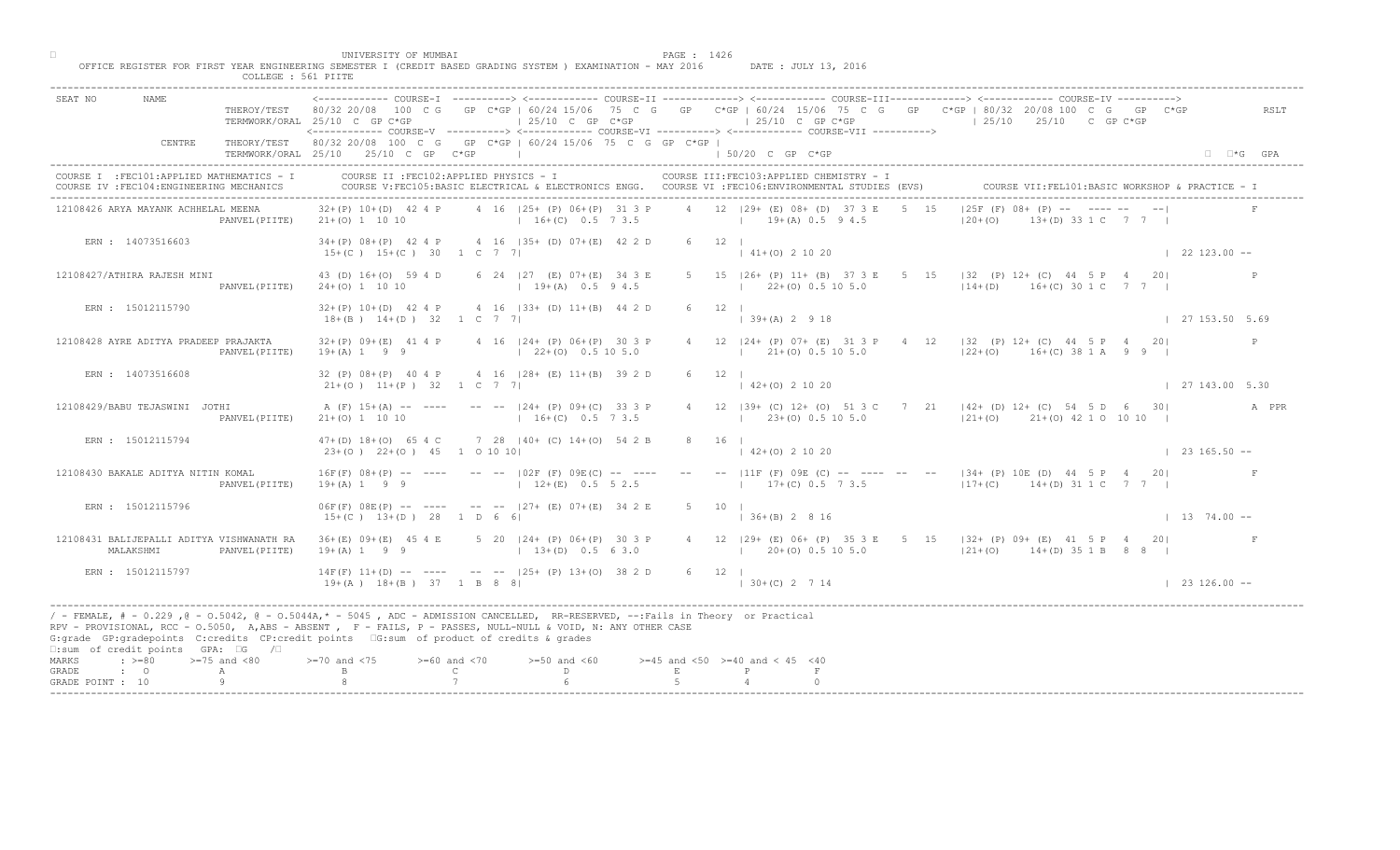|                                                                                     |                   | COLLEGE : 561 PIITE                                         | UNIVERSITY OF MUMBAI<br>OFFICE REGISTER FOR FIRST YEAR ENGINEERING SEMESTER I (CREDIT BASED GRADING SYSTEM ) EXAMINATION - MAY 2016                                                                                                                                                                                                                                                                                       |                                                     |                                                                                                             |                                          | PAGE : 1427 |                     |                           | DATE : JULY 13, 2016                      |      |                                 |                                                                                                                               |                                                                |  |
|-------------------------------------------------------------------------------------|-------------------|-------------------------------------------------------------|---------------------------------------------------------------------------------------------------------------------------------------------------------------------------------------------------------------------------------------------------------------------------------------------------------------------------------------------------------------------------------------------------------------------------|-----------------------------------------------------|-------------------------------------------------------------------------------------------------------------|------------------------------------------|-------------|---------------------|---------------------------|-------------------------------------------|------|---------------------------------|-------------------------------------------------------------------------------------------------------------------------------|----------------------------------------------------------------|--|
| SEAT NO                                                                             | <b>NAME</b>       |                                                             | <------------ COURSE-I ----------> <------------ COURSE-II -------------> <----------- COURSE-III-------------> <----------- COURSE-IV<br>THEROY/TEST 80/32 20/08 100 C G GP C*GP   60/24 15/06 75 C G GP C*GP   60/24 15/06 75 C G GP C*GP   80/32 20/08 100 C G GP C*GP<br>TERMWORK/ORAL 25/10 C GP C*GP<br><----------- COURSE-V ----------> <------------ COURSE-VI -----------> <------------ COURSE-VII ----------> |                                                     | $ 25/10 \tC$ GP $C*GP$                                                                                      |                                          |             |                     |                           | $125/10$ C GP C*GP                        |      |                                 | $125/10$ $25/10$ C GP C*GP                                                                                                    | RSLT                                                           |  |
|                                                                                     | CENTRE            |                                                             | THEORY/TEST 80/32 20/08 100 C G GP C*GP   60/24 15/06 75 C G GP C*GP  <br>TERMWORK/ORAL 25/10 25/10 C GP C*GP                                                                                                                                                                                                                                                                                                             |                                                     |                                                                                                             |                                          |             |                     | 1 50/20 C GP C*GP         |                                           |      |                                 |                                                                                                                               | $\Box$ $\Box$ *G GPA                                           |  |
| COURSE IV : FEC104: ENGINEERING MECHANICS                                           |                   | COURSE I : FEC101: APPLIED MATHEMATICS - I                  |                                                                                                                                                                                                                                                                                                                                                                                                                           | COURSE II : FEC102: APPLIED PHYSICS - I             | COURSE V:FEC105:BASIC ELECTRICAL & ELECTRONICS ENGG. COURSE VI :FEC106:ENVIRONMENTAL STUDIES (EVS)          |                                          |             |                     |                           | COURSE III: FEC103: APPLIED CHEMISTRY - I |      |                                 | COURSE VII: FEL101: BASIC WORKSHOP & PRACTICE -                                                                               |                                                                |  |
| ATHI                                                                                |                   | 12108432/BANGERA SHOBNA SHAMSUNDER BHANUM<br>PANVEL (PIITE) | $36+(E)$ 10+(D) 46 4 E<br>$23+(0)$ 1 10 10                                                                                                                                                                                                                                                                                                                                                                                |                                                     | 5 20   01F (F) 06+ (P) -- ---- -- -- --   24+ (P) 09+ (C) 33 3 P<br>$19+(A)$ 0.5 9 4.5 $120+(O)$ 0.5 10 5.0 |                                          |             |                     |                           |                                           | 4 12 | $ 32E(P) 12 + NC$<br>$ 13+(D) $ | $($ C) 29 1 D 6 6 I                                                                                                           |                                                                |  |
|                                                                                     | ERN : 14073516616 |                                                             | $32+(P)$ 10+(D) 42 4 P 4 16   24+ (P) 06+(P) 30 2 P 4 8  <br>$17+ (C)$ $12+ (E)$ 29 1 D 6 6                                                                                                                                                                                                                                                                                                                               |                                                     |                                                                                                             |                                          |             |                     | $(36 + (B) 2 8 16)$       |                                           |      |                                 |                                                                                                                               | $124123.50 - -$                                                |  |
| ATI                                                                                 |                   | 12108433 BARAMADE SHASHIKANT SATISH KALAW<br>PANVEL (PIITE) | $04F(F)$ $08E(P)$ -- ---- -- --   A (F) $09E(C)$ -- ---- -- --   A (F) $08E(D)$ -- --- --<br>$17+(C)$ 1 7 7 1 15+(C) 0.5 7 3.5                                                                                                                                                                                                                                                                                            |                                                     |                                                                                                             |                                          |             |                     |                           | $15+(C)$ 0.5 7 3.5                        |      |                                 | $105F^{\top}(F)$ 04F (F) -- ---- --<br>$13+(D)$ $21+(O)$ $34 1 C$ 7 7                                                         |                                                                |  |
| ERN : 15012115800                                                                   |                   |                                                             | A (F) 02F(F) -- ---- -- --  A (F) 07+(E) -- ----<br>$15+(C)$ $10+(P)$ $25$ 1 D 6 6                                                                                                                                                                                                                                                                                                                                        |                                                     |                                                                                                             |                                          |             |                     | $137+(B) 2816$            |                                           |      |                                 |                                                                                                                               | $\begin{array}{cccc} \mid & 6 & 43.00 & \text{--} \end{array}$ |  |
| 12108434 BEHERA PRAMOD KUMAR                                                        |                   | PANVEL (PIITE)                                              | $61+(A)$ $08+(P)$ $69 4 C$ 7 28 $ 24+(P)$ $08+(D)$ 32 3 P<br>$23+(0)$ 1 10 10                                                                                                                                                                                                                                                                                                                                             |                                                     | $12+(E)$ 0.5 5 2.5                                                                                          |                                          |             |                     | 4 12 $ 24 + (P) 09 + (C)$ | $17\pm (C)$ 0.5 7 3.5                     |      |                                 | $4 \t12 \t 00F(F) 08 + (P) \t--- \t--- \t--- \t---$<br>$115+(C)$ 20+(0) 35 1 B 8 8                                            |                                                                |  |
| ERN : 14073516620                                                                   |                   |                                                             | 56+(B) 01!(P) 57 4 D 6 24   29+ (E) 09+(C) 38 2 D<br>$13+(D)$ $10+(P)$ 23 1 E 5 5                                                                                                                                                                                                                                                                                                                                         |                                                     |                                                                                                             |                                          | 6 12        |                     | $40+(0)$ 2 10 20          |                                           |      |                                 |                                                                                                                               | $\vert$ 22 137.00 --                                           |  |
|                                                                                     |                   | 12108435 BELKAR SHUBHAM SHIVAJI MANDAKINI<br>PANVEL (PIITE) | $32E(P)$ $08+(P)$ 40 4 P<br>$20+(0)$ 1 10 10                                                                                                                                                                                                                                                                                                                                                                              |                                                     | 4 16 $ 24 + (P) 03F(F)$ -- ----<br>$17+(C)$ 0.5 7 3.5                                                       |                                          |             |                     |                           |                                           |      |                                 | 27+ (E) 08E (D) 35 3 E 5 15   35E (P) 08+ (P) 43 5 P 4 20 <br>$19+(A)$ 0.5 9 4.5 $ 10+(P)$ 10+ (P) 20 1 P 4 4                 |                                                                |  |
| ERN : 15012115804                                                                   |                   |                                                             | 32E(P) 12E(C) 44 4 P<br>$21+(0)$ $20+(0)$ $41$ 1 0 10 10                                                                                                                                                                                                                                                                                                                                                                  |                                                     | 4 16 $ 26 + (P) 06 + (P) 32 2$                                                                              |                                          |             |                     | $142+(0)21020$            |                                           |      |                                 |                                                                                                                               | $\vert$ 24 127.00 --                                           |  |
| 12108436 BHAGAT SIDDHESH ATUL ANITA                                                 |                   | PANVEL (PIITE)                                              | $25F(F)$ 08+(P) -- ----<br>$20+(0)$ 1 10 10                                                                                                                                                                                                                                                                                                                                                                               |                                                     | $--- 14F (F) 07$<br>$18 + (B)$                                                                              |                                          |             |                     |                           |                                           |      |                                 | -- -- $ 17F(F) 08+ (D)$ -- --- -- -- $ 14F(F) 08+ (P)$ -- ---- -- -- <br>$(10 + (P) 12 + (E) 21 P 4 4$                        |                                                                |  |
| ERN : 15012115807                                                                   |                   |                                                             | $16F(F)$ $08+(P)$ -- ----<br>$18+(B)$ $20+(O)$ 38 1 A                                                                                                                                                                                                                                                                                                                                                                     |                                                     | $--- 24+ (P) 09+ (C) 33 2 P$                                                                                |                                          |             | $4 \qquad 8 \qquad$ | $(37 + (B) 2 8 16)$       |                                           |      |                                 |                                                                                                                               | $\vert$ 8 56.00 --                                             |  |
| ABEN                                                                                |                   | 12108437 BHANUSHALI GAUTAM DEVJIBHAI GEET<br>PANVEL (PIITE) | $38 + (E)$ 12+(C) 50 4 D<br>$21+ (0) 1 10 10$                                                                                                                                                                                                                                                                                                                                                                             |                                                     | $P(P)$ 08+(D) 32 3 P<br>$18+(B)$ 0.5 8 4.0                                                                  |                                          |             |                     |                           |                                           |      |                                 | 4 12   24 + (P) 09 + (C) 33 3 P + 4 12   40 + (D) 13 + (C) 53 5 D 6 30  <br>$(20+(0) 0.5 10 5.0$ $(20+(0) 12+(E) 32 1 C 7 7)$ |                                                                |  |
| ERN : 14073516626                                                                   |                   |                                                             | $35+(P)$ 13+(C) 48 4 E<br>$21+(0)$ 19+(A) 40 1 0 10 10                                                                                                                                                                                                                                                                                                                                                                    |                                                     | $5$ 20 $ 26 + (P) 11 + (B) 37 2 E$                                                                          |                                          |             | 5 10                | $139+(A) 2918$            |                                           |      |                                 |                                                                                                                               | 127162.006.00                                                  |  |
| □:sum of credit points GPA: □G /□                                                   |                   |                                                             | / - FEMALE, # - 0.229, @ - 0.5042, @ - 0.5044A,* - 5045, ADC - ADMISSION CANCELLED, RR-RESERVED, --:Fails in Theory or Practical<br>RPV - PROVISIONAL, RCC - 0.5050, A, ABS - ABSENT A P - FAILS, P - PASSES, NULL-NULL & VOID, N: ANY OTHER CASE<br>G:grade GP:gradepoints C:credits CP:credit points 6:sum of product of credits & grades                                                                               |                                                     |                                                                                                             |                                          |             |                     |                           |                                           |      |                                 |                                                                                                                               |                                                                |  |
| $\cdot \cdot \cdot = 80$<br>MARKS<br>$\cdot$ $\cdot$ 0<br>GRADE<br>GRADE POINT : 10 |                   | $>=75$ and $<80$<br>A                                       | $>= 70$ and $< 75$                                                                                                                                                                                                                                                                                                                                                                                                        | $>= 60$ and $< 70$<br>$\mathbb{C}$ and $\mathbb{C}$ | $>=50$ and $<60$<br>D                                                                                       | $>=45$ and $<50$ $>=40$ and $< 45$ $<40$ | E           |                     |                           |                                           |      |                                 |                                                                                                                               |                                                                |  |
|                                                                                     |                   |                                                             |                                                                                                                                                                                                                                                                                                                                                                                                                           |                                                     |                                                                                                             |                                          |             |                     |                           |                                           |      |                                 |                                                                                                                               |                                                                |  |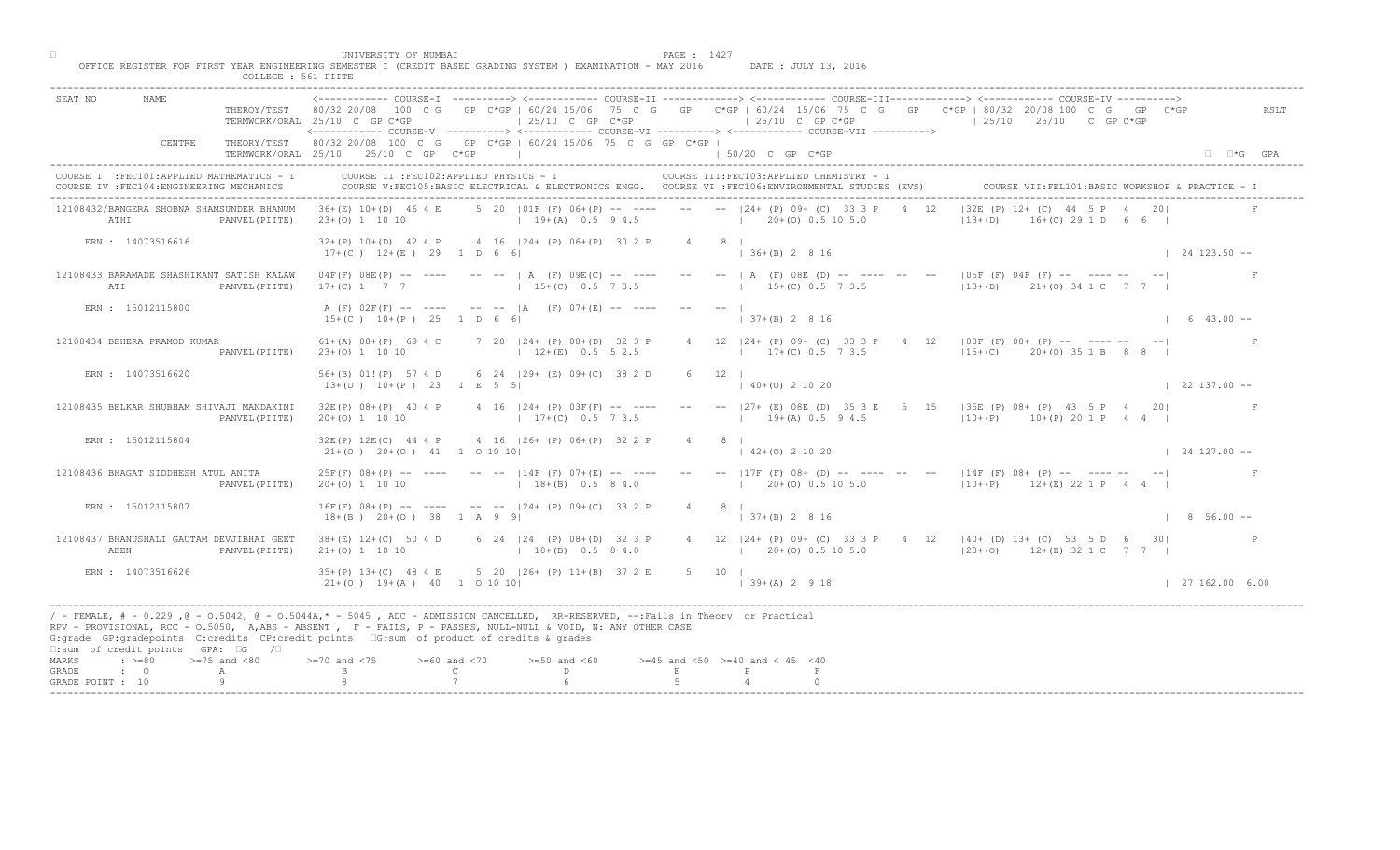| SEAT NO<br>NAME.                                                                        |                                               | TERMWORK/ORAL 25/10 C GP C*GP                                                                                                                                                                                                                                                                                                               |                                     | $125/10$ C GP C*GP                                       |             | $125/10$ C GP C*GP<br><------------- COURSE-V ----------> <------------ COURSE-VI ----------> <------------ COURSE-VII ---------->              |    | COURSE-T ----------> <------------ COURSE-TT ------------> <------------ COURSE-TTT-------------> <------------ COURSE-TV ----------><br>THEROY/TEST 80/32 20/08 100 C G GP C*GP   60/24 15/06 75 C G GP C*GP   60/24 15/06 75 C G GP C*GP   80/32 20/08 100 C G GP C*GP<br>$125/10$ $25/10$ C GP C*GP |     | RSLT                 |
|-----------------------------------------------------------------------------------------|-----------------------------------------------|---------------------------------------------------------------------------------------------------------------------------------------------------------------------------------------------------------------------------------------------------------------------------------------------------------------------------------------------|-------------------------------------|----------------------------------------------------------|-------------|-------------------------------------------------------------------------------------------------------------------------------------------------|----|--------------------------------------------------------------------------------------------------------------------------------------------------------------------------------------------------------------------------------------------------------------------------------------------------------|-----|----------------------|
| CENTRE                                                                                  |                                               | THEORY/TEST 80/32 20/08 100 C G GP C*GP   60/24 15/06 75 C G GP C*GP  <br>TERMWORK/ORAL 25/10 25/10 C GP C*GP                                                                                                                                                                                                                               |                                     |                                                          |             | $150/20$ C GP C*GP                                                                                                                              |    |                                                                                                                                                                                                                                                                                                        |     | $\Box$ $\Box$ *G GPA |
| COURSE I : FEC101: APPLIED MATHEMATICS - I<br>COURSE IV : FEC104: ENGINEERING MECHANICS |                                               | COURSE II : FEC102: APPLIED PHYSICS - I                                                                                                                                                                                                                                                                                                     |                                     |                                                          |             | COURSE III: FEC103: APPLIED CHEMISTRY - I<br>COURSE V:FEC105:BASIC ELECTRICAL & ELECTRONICS ENGG. COURSE VI :FEC106:ENVIRONMENTAL STUDIES (EVS) |    | COURSE VII: FEL101: BASIC WORKSHOP & PRACTICE                                                                                                                                                                                                                                                          |     |                      |
| 12108438 BHAT SAMED VIJAY VRUSHALI                                                      |                                               | $32+(P)$ 11+(D) 43 4 P<br>PANVEL (PIITE) 23+(0) 1 10 10                                                                                                                                                                                                                                                                                     |                                     | 4 16 124 + (P) 08 + (D) 32 3 P<br>$13+(D)$ 0.5 6 3.0     |             | 4 12 126+ (P) 06+ (P) 32 3 P<br>$15+(C)$ 0.5 7 3.5                                                                                              | 12 | $133 (P) 16 + 101$<br>$ 15+(C) $<br>$(D)$ 28 1 D 6 6 I                                                                                                                                                                                                                                                 |     |                      |
| ERN : 14073516629                                                                       |                                               | 40+(D) 09+(E) 49 4 E 5 20   26+ (P) 06+ (P) 32 2 P<br>$18+(B)$ $12+(E)$ 30 1 C 7 7                                                                                                                                                                                                                                                          |                                     |                                                          |             | $4 \qquad 8 \qquad$<br>$141+(0)21020$                                                                                                           |    |                                                                                                                                                                                                                                                                                                        |     | 127142.505.28        |
| 12108439 BHATTACHARJEE AKASH SUNIL TULI                                                 | PANVEL (PIITE)                                | 32 (P) 09+(E) 41 4 P<br>$17+(C)$ 1 7 7                                                                                                                                                                                                                                                                                                      |                                     | 4 16   26 (P) 07+ (E) 33 3 P<br>$12+(E)$ 0.5 5 2.5       |             | 4 12   24 + (P) 12 + (O) 36 3 E 5<br>$14+(D)$ 0.5 6 3.0                                                                                         |    | $15$ $ 32+$ (P) 10+ (D) 42 5 P 4<br>$126+(C)$ $12+(E)$ 28 1 D                                                                                                                                                                                                                                          | 201 | P                    |
| ERN : 14073516632                                                                       |                                               | $32+(P)$ 15+(A) 47 4 E<br>$13+(D)$ $21+(O)$ $34$ 1 C 7 7                                                                                                                                                                                                                                                                                    |                                     | 5 20   24 + (P) 12 + (0) 36 2 E                          |             | $5 \t10 \t1$<br>$135+(B) 2816$                                                                                                                  |    |                                                                                                                                                                                                                                                                                                        |     | 127134.504.98        |
| 12108440/BHATTI SIMRAN KAUR JASBIR SINGH<br>BHUPINDER KAUR                              | PANVEL (PIITE)                                | $33+(P)$ 13+(C) 46 4 E<br>$22+(0)$ 1 10 10                                                                                                                                                                                                                                                                                                  |                                     | 5 20   38 + (C) 14 + (0) 52 3 C<br>$15+(C)$ 0.5 7 3.5    |             | 21 $ 33 + (D) 11 + (B) 44 3$<br>$22+(0)$ 0.5 10 5.0                                                                                             |    | $6$ 18   32 (P) 11 + (D) 43 5 P 4 20 <br>$ 20+(0)$ 13+(D) 33 1 C 7 7                                                                                                                                                                                                                                   |     | P                    |
| ERN : 15012115814                                                                       |                                               | $42+(D)$ $14+(B)$ 56 4 D<br>$21+(0)$ $21+(0)$ $42$ 1 0 10 10                                                                                                                                                                                                                                                                                |                                     | 6 24   36+ (C) 14+(0) 50 2 C                             |             | 14<br>12 9 18                                                                                                                                   |    |                                                                                                                                                                                                                                                                                                        |     | 127170.506.31        |
| 12108441 BHELLA JASMIT SINGH SARVAN SINGH<br>INDERJIT KAUR                              | PANVEL (PIITE)                                | 32 (P) 11+(D) 43 4 P<br>$23+(0)$ 1 10 10                                                                                                                                                                                                                                                                                                    |                                     | 4 16   24 + (P) 11 + (B) 35 3 E<br>$(23+(0) 0.5 10 5.0)$ |             | $21+ (0)$ 0.5 10 5.0                                                                                                                            |    | B5+ (D) 11+ (B) 46 3 C 7 21   32+ (P) 15+ (A) 47 5 E 5 25 <br>$120+(0)$ 17+(C) 37 1 B 8 8                                                                                                                                                                                                              |     | P                    |
| ERN : 15012115815                                                                       |                                               | $33+(P)$ 12+(C) 45 4 E<br>$19+(A)$ $20+(O)$ 39 1 A 9 9                                                                                                                                                                                                                                                                                      |                                     | 5 20 135+ (D) 15+(0) 50 2 C                              |             | $  38 + (A) 2 9 18$                                                                                                                             |    |                                                                                                                                                                                                                                                                                                        |     | 127166.006.15        |
| 12108442 BHOSALE KAUSTUBH KESARINATH NAIN<br>EETA                                       | PANVEL (PIITE)                                | $22F(F)$ 08+(P) -- ----<br>$21+(0)$ 1 10 10                                                                                                                                                                                                                                                                                                 |                                     | $ 01F$ (F) $07+(E)$<br>$1 + 19 + (A)$                    |             | $121+(0)0.5105.0$                                                                                                                               |    | $-  24 + (P) 12 + (O) 36 3 E 5 15  32 E (P) 10 + (D) 42 5 P 4 20 $<br>$122+(0)$ 15+(C) 37 1 B 8 8 1                                                                                                                                                                                                    |     |                      |
| ERN : 14073516636                                                                       |                                               | $32E(P)$ $08+(P)$ 40 4 P<br>$18+(B)$ $11+(P)$ 29 1 D 6                                                                                                                                                                                                                                                                                      |                                     | $4 \t16 \t125 + \t(B) \t1 + \t(B)$<br>36 2 E             |             | $5 \qquad 10 \qquad$<br>$140+(0)21020$                                                                                                          |    |                                                                                                                                                                                                                                                                                                        |     | $\vert$ 20 114.50 -- |
| 12108443 BHOSALE SHUBHAM VIKAS MAYA                                                     | PANVEL (PIITE)                                | $25F(F)$ 08+(P) -- ----<br>$18+(B)$ 1 8 8                                                                                                                                                                                                                                                                                                   |                                     | $19+(A)$ 0.5 9 4.5                                       |             |                                                                                                                                                 |    | [06F (F) 12+(0) -- ---- -- --  24+ (P) 06+ (P) 30 3 P 4 12  39+ (E) 10+ (D) 49 5 E 5 25 <br>$12+(E)$ $251D$ 6 6 1                                                                                                                                                                                      |     |                      |
| ERN : 14073516639                                                                       |                                               | $34+(P)$ 09+(E) 43 4 P<br>$18+(B)$ $16+(C)$ $34$ $1 C$ 7 7                                                                                                                                                                                                                                                                                  |                                     | $4 \cdot 16$ $ 26 + (P) 07 + (E) 33 2 P$                 |             | 4 8 1<br>$141+(0)21020$                                                                                                                         |    |                                                                                                                                                                                                                                                                                                        |     | $\vert$ 20 110.00 -- |
| $\square$ : sum of credit points GPA: $\square$ G / $\square$                           |                                               | / - FEMALE, # - 0.229, @ - 0.5042, @ - 0.5044A,* - 0045, ADC - ADMISSION CANCELLED, RR-RESERVED, --:Fails in Theory or Practical<br>RPV - PROVISIONAL, RCC - 0.5050, A, ABS - ABSENT, PP - FAILS, P - PASSES, NULL-NULL & VOID, N: ANY OTHER CASE<br>G:grade GP:gradepoints C:credits CP:credit points G:sum of product of credits & grades |                                     |                                                          |             |                                                                                                                                                 |    |                                                                                                                                                                                                                                                                                                        |     |                      |
| MARKS<br>GRADE<br>$\cdot$ $\cdot$ 0<br>GRADE POINT : 10                                 | $\Rightarrow$ $>=80$ $>=75$ and <80<br>A<br>Q | $> = 70$ and $< 75$                                                                                                                                                                                                                                                                                                                         | $>= 60$ and $< 70$<br>$\mathcal{C}$ | $>=50$ and $<60$<br>D                                    | $\mathbf E$ | $>=45$ and $<50$ $>=40$ and $< 45$ $<40$                                                                                                        |    |                                                                                                                                                                                                                                                                                                        |     |                      |

□ PAGE : 1428<br>OFFICE REGISTER FOR FIRST YEAR ENGINEERING SEMESTER I (CREDIT BASED GRADING SYSTEM ) EXAMINATION - MAY 2016 DATE : JULY 13, 2016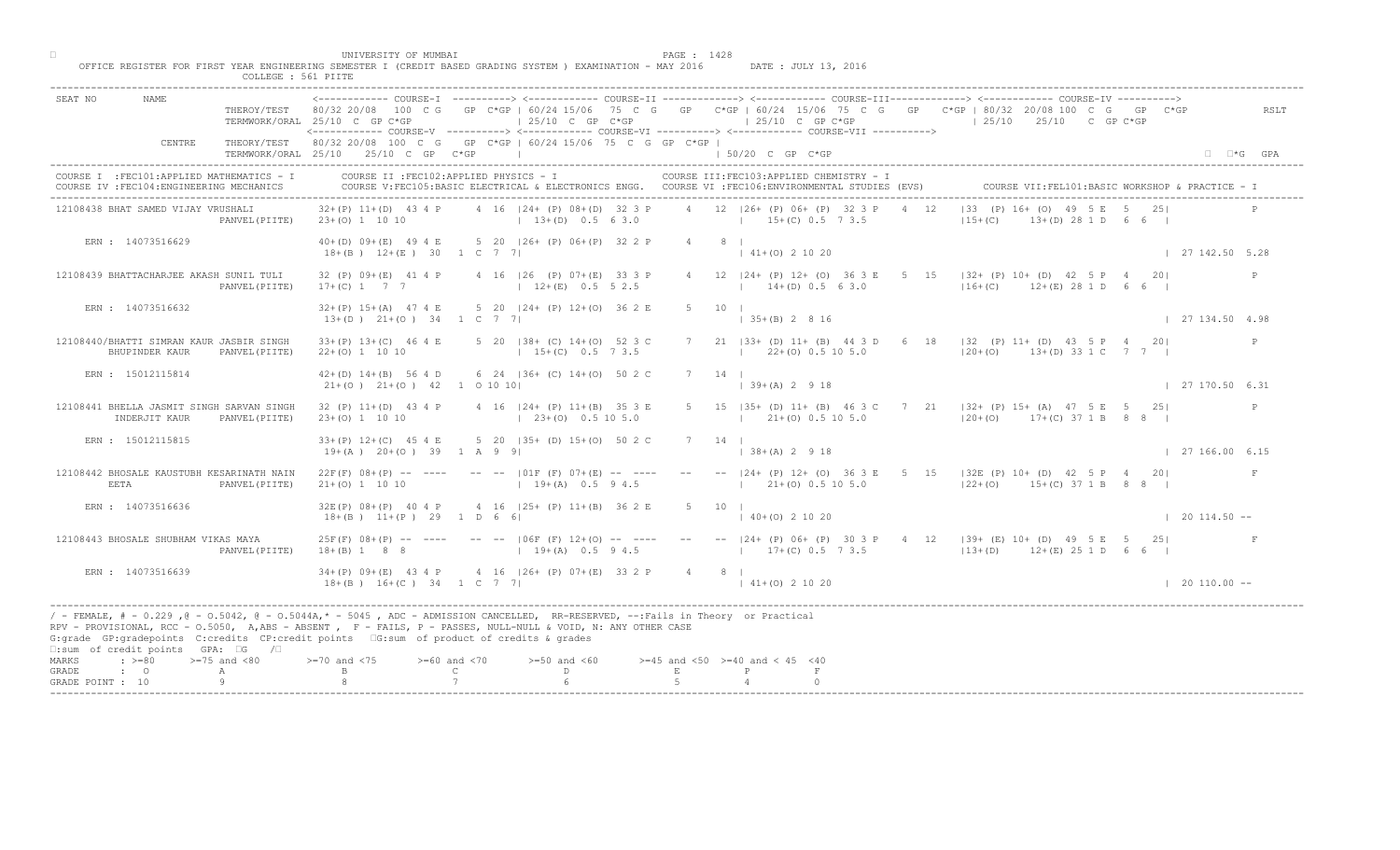|                                                                                                   | UNIVERSITY OF MUMBAI<br>PAGE : 1429<br>OFFICE REGISTER FOR FIRST YEAR ENGINEERING SEMESTER I (CREDIT BASED GRADING SYSTEM ) EXAMINATION - MAY 2016<br>DATE : JULY 13, 2016<br>COLLEGE : 561 PIITE                                                                                                                                                           |                      |
|---------------------------------------------------------------------------------------------------|-------------------------------------------------------------------------------------------------------------------------------------------------------------------------------------------------------------------------------------------------------------------------------------------------------------------------------------------------------------|----------------------|
| <b>NAME</b><br>SEAT NO                                                                            | THEROY/TEST 80/32 20/08 100 C G GP C*GP   60/24 15/06 75 C G GP C*GP   60/24 15/06 75 C G GP C*GP   80/32 20/08 100 C G GP C*GP<br>$125/10$ C GP C*GP<br>$125/10$ C GP C*GP<br>$125/10$ $25/10$ C GP C*GP<br>TERMWORK/ORAL 25/10 C GP C*GP<br><------------ COURSE-V ----------> <------------ COURSE-VI -----------> <------------ COURSE-VII -----------> | RSLT                 |
| CENTRE                                                                                            | THEORY/TEST 80/32 20/08 100 C G GP C*GP   60/24 15/06 75 C G GP C*GP  <br>TERMWORK/ORAL 25/10 25/10 C GP C*GP<br>the control of the control of the control of<br>1 50/20 C GP C*GP                                                                                                                                                                          | $\Box$ $\Box$ *G GPA |
| COURSE I : FEC101: APPLIED MATHEMATICS - I<br>COURSE IV : FEC104: ENGINEERING MECHANICS           | COURSE II : FEC102: APPLIED PHYSICS - I<br>COURSE III: FEC103: APPLIED CHEMISTRY - I<br>COURSE VII: FEL101: BASIC WORKSHOP & PRACTICE - :<br>COURSE V:FEC105:BASIC ELECTRICAL & ELECTRONICS ENGG. COURSE VI :FEC106:ENVIRONMENTAL STUDIES (EVS)                                                                                                             |                      |
| 12108444/BHOSEKAR MITALI SHRIKANT VAIJU                                                           | $ 25F(F) 13+$ (C) $-$   $\sum_{r=1}^{n}$ --<br>4 12   24 + (P) 08 + (D) 32 3 P<br>4 16 124 + (P) 06 + (P) 30 3 P<br>4 12<br>$32+(P)$ 10+(D) 42 4 P<br>$16+(C)$ 32 1 C 7 7 1<br>$16+(C)$ 0.5 7 3.5<br>$18+(B) 0.5 8 4.0$<br>$16+(C)$<br>20+(0) 1 10 10<br>PANVEL (PIITE)                                                                                     |                      |
| ERN : 14073516640                                                                                 | 5 10 1<br>$32+(P)$ 10+(D) 42 4 P 4 16   27+ (E) 09+(C) 36 2 E<br>$142+(0)21020$<br>$19+(A)$ $15+(C)$ 34 1 C 7 7                                                                                                                                                                                                                                             | $\vert$ 22 117.50 -- |
| 12108445 BINIT BALKRISHNAN GEETA                                                                  | 6 18   33+ (D) 11+ (B) 44 3 D 6<br>18   36+ (E) 08+ (P) 44 5 P 4 20 <br>7 28   32 + (D) 09 + (C) 41 3 D<br>58 (B) 11+(D) 69 4 C<br>$ 16+(C)$ $20+(O)$ 36   1   B   8   8<br>$19+(A)$ 0.5 9 4.5<br>$(21 + (0) 0.5 10 5.0)$<br>PANVEL (PIITE)<br>$23+(0)$ 1 10 10                                                                                             |                      |
| ERN : 14073516643                                                                                 | $6 \t 12 \t 1$<br>39+(E) 10+(D) 49 4 E 5 20   30+ (D) 10+(C) 40 2 D<br>$139+(A) 2918$<br>$16+(C)$ $17+(C)$ 33 1 C 7 7                                                                                                                                                                                                                                       | 127168.506.24        |
| 12108446 BISAI NAYAN ABHIMANYA GEETA                                                              | $32+(P)$ 14+(B) 46 4 E 5 20   09F (F) 08+(D) -- ----<br>$--$ (25E (P) 08+ (D) 33 3<br>$4$ 12   19F (F) 10+ (D) -- ---- -- -- <br>$1\ 20\pm(0)\ 0.5\ 10\ 5.0$<br>$10+(P)$ 0.5 4 2.0<br>$18+(B)$ $15+(C)$ 33 1 C 7 7  <br>$22+(0)$ 1 10 10<br>PANVEL (PIITE)                                                                                                  |                      |
| ERN : 15012115824                                                                                 | $23F(F)$ 14+(B) -- ---- -- --  24+ (P) 09+(C) 33 2 P<br>$38+(A)$ 2 9 18<br>$19+(A)$ $16+(C)$ 35 1 B 8 8                                                                                                                                                                                                                                                     | $1590.00 -$          |
| 12108447 BOBHATE SANIL VIVEK KAVITA                                                               | 186+ (C) 08+ (D) 44 3 D 6 18   32 (P) 10+ (D) 42 5 P 4 20 <br>32 (P) 09+(E) 41 4 P<br>4 16   28 + (E) 07 + (E) 35 3 E<br>$18+(B)$ 0.5 8 4.0<br>$19+(A)$ 0.5 9 4.5 $18+(B)$ 22+(0) 40 1 0 10 10  <br>$22+(0)$ 1 10 10<br>PANVEL (PIITE)                                                                                                                      |                      |
| ERN : 15012115826                                                                                 | 4 16 (37+ (C) 14+(0) 51 2<br>$32+(P)$ 10+(D) 42 4 P<br>$17+(C)$ $21+(O)$ 38 1 A 9 9<br>$ 38+(A) 2 9 18$                                                                                                                                                                                                                                                     | 127154.505.72        |
| 12108448 BORIKAR RISHABH CHANDRAKANT VISH<br>AKHA                                                 | -- -- $ 24 + (P) 07 + (E) 31 3 P 4 12  33 + (P) 08 + (P) 41 5 P 4 20 $<br>$32+(P)$ 10+(D) 42 4 P<br>4 16   17F (F) 09+ (C<br>$15+(C)$<br>$19+(A)$ 0.5 9 4.5<br>$11+(P)$ $12+(E)$ 23 1 E 5 5  <br>PANVEL (PIITE)<br>$23+(0)$ 1 10 10                                                                                                                         | F                    |
| ERN : 14073516648                                                                                 | $--- 127+ (B) 07+ (E) 34 2 E$<br>$11F(F)$ 09+(E) -- ----<br>5 10 1<br>$20+(0)$ 12+(E) 32<br>$134+(C)$ 2 7 14<br>$1\,c$                                                                                                                                                                                                                                      | $\vert$ 20 102.00 -- |
| 12108449 BORNARE MRUDUL JITENDRA ASHWINI                                                          | 32 (P) 10+(D) 42 4 P<br>$16 \t - 24 +$<br>$(P)$ 07+(E) 31 3 P<br>4 12   27 + (E) 12 + (O) 39 3 D 6 18   34 + (P) 17 + (O) 51 5 D 6 30  <br>$20+(0)$ 0.5 10 5.0<br>$23+(0)$ 1 10 10<br>$1 \t22+(0) \t0.5 \t10 \t5.0$<br>$(22+(0)$ $21+(0)$ 43 1 0 10 10<br>PANVEL (PIITE)                                                                                    |                      |
| ERN : 15012115832                                                                                 | $36+(E)$ 11+(D) 47 4 E<br>$5$ 20 $ 29+$ (E) $15+(0)$ 44 2 D<br>6 12  <br>$23+(0)$ $21+(0)$ $44$ 1 0 10 10<br>$141+(0)21020$                                                                                                                                                                                                                                 | 127168.006.22        |
| $\square$ :sum of credit points GPA: $\square$ G / $\square$                                      | / - FEMALE, # - 0.229, @ - 0.5042, @ - 0.5044A,* - 5045, ADC - ADMISSION CANCELLED, RR-RESERVED, --:Fails in Theory or Practical<br>RPV - PROVISIONAL, RCC - 0.5050, A, ABS - ABSENT A P - FAILS, P - PASSES, NULL-NULL & VOID, N: ANY OTHER CASE<br>G:grade GP:gradepoints C:credits CP:credit points [6:sum of product of credits & grades                |                      |
| MARKS<br>$: >=80$<br>$>=75$ and $<80$<br>$\cdot$ $\cdot$ 0<br>GRADE<br>A<br>9<br>GRADE POINT : 10 | $0$ and $\langle 75$<br>$>= 60$ and $< 70$<br>$>=50$ and $<60$<br>$>=45$ and $<50$ $>=40$ and $< 45$ $<40$<br>$\mathbb C$<br>$\mathbb{D}$ and $\mathbb{D}$<br>E<br>P                                                                                                                                                                                        |                      |
|                                                                                                   |                                                                                                                                                                                                                                                                                                                                                             |                      |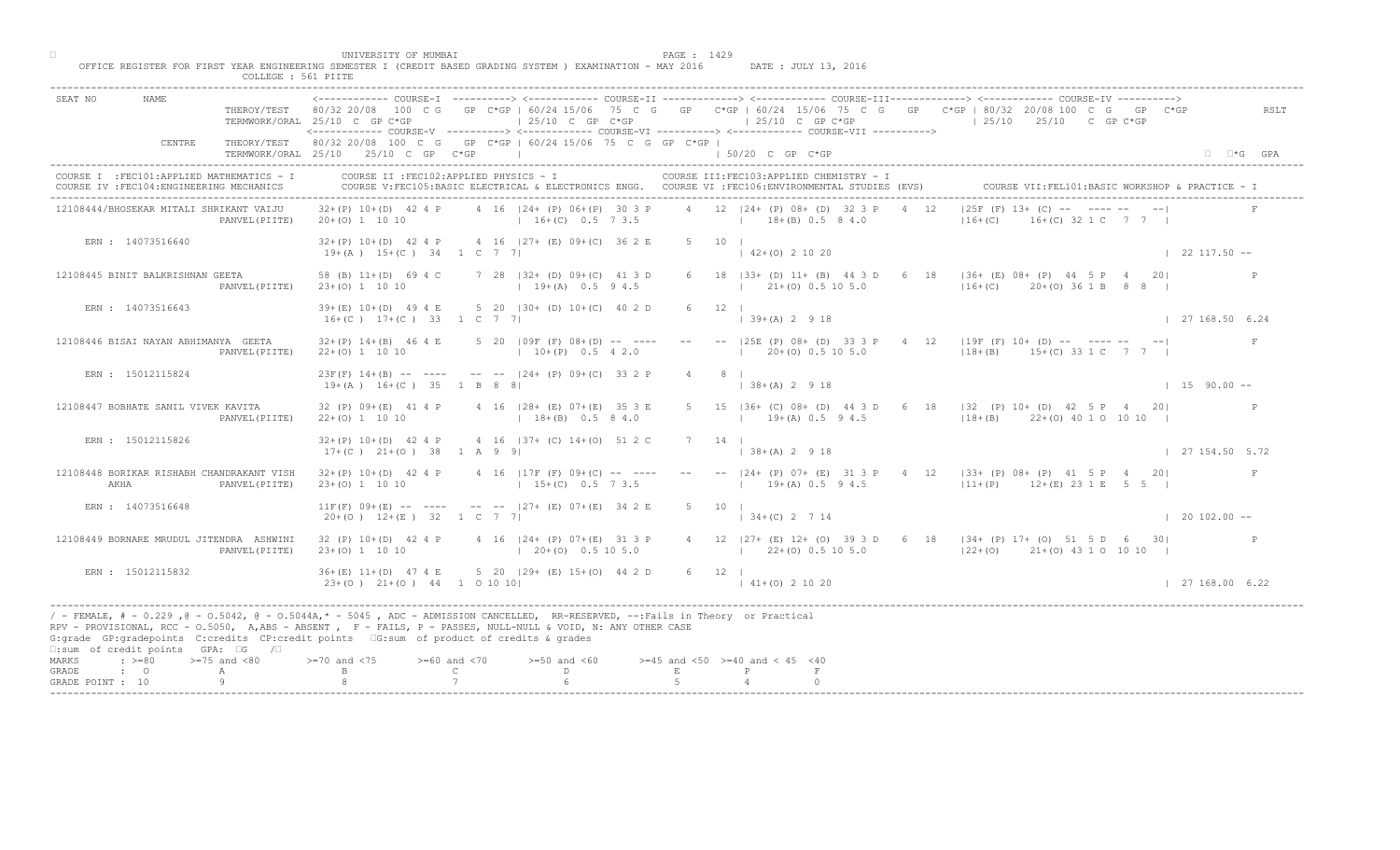| 'JN T<br>' <i>T</i> ED C                                                       | PACF                                                                                                                                                                                                                                                                              |
|--------------------------------------------------------------------------------|-----------------------------------------------------------------------------------------------------------------------------------------------------------------------------------------------------------------------------------------------------------------------------------|
| ( (CREDIT BASED GRADING SYSTEM<br>YEAR ENGINEERING SEMESTER 1<br>TOR .<br>TDCT | MAV<br>2016<br>T∩NT.<br>DATE.<br><b>TYAMTNA</b><br>and the contract of the contract of the contract of the contract of the contract of the contract of the contract of the contract of the contract of the contract of the contract of the contract of the contract of the contra |
| סים ז<br>56                                                                    |                                                                                                                                                                                                                                                                                   |

| SEAT NO                            | NAME                                                                                  | THEROY/TEST            | TERMWORK/ORAL 25/10 C GP C*GP                                                                                                                                                                                                                                                                                                              |                                    | $\pm 25/10$ C GP C*GP                                |                |          | $125/10$ C GP C*GP<br><------------ COURSE-V ----------> <------------ COURSE-VI -----------> <------------ COURSE-VII -----------> |      | ----------> <------------ COURSE-II ------------> <------------ COURSE-III-------------> <----------- COURSE-IV ----------><br>80/32 20/08 100 C G GP C*GP   60/24 15/06 75 C G GP C*GP   60/24 15/06 75 C G GP C*GP   80/32 20/08 100 C G GP C*GP<br>$125/10$ $25/10$ C GP C*GP |                     | RSLT                 |
|------------------------------------|---------------------------------------------------------------------------------------|------------------------|--------------------------------------------------------------------------------------------------------------------------------------------------------------------------------------------------------------------------------------------------------------------------------------------------------------------------------------------|------------------------------------|------------------------------------------------------|----------------|----------|-------------------------------------------------------------------------------------------------------------------------------------|------|----------------------------------------------------------------------------------------------------------------------------------------------------------------------------------------------------------------------------------------------------------------------------------|---------------------|----------------------|
|                                    | CENTRE                                                                                |                        | THEORY/TEST 80/32 20/08 100 C G GP C*GP   60/24 15/06 75 C G GP C*GP  <br>TERMWORK/ORAL 25/10 25/10 C GP C*GP                                                                                                                                                                                                                              | <b>Contract Contract</b>           |                                                      |                |          | $150/20$ C GP $C*GP$                                                                                                                |      |                                                                                                                                                                                                                                                                                  |                     | $\Box$ $\Box$ *G GPA |
|                                    | :OURSE I :FEC101:APPLIED MATHEMATICS - I<br>COURSE IV : FEC104: ENGINEERING MECHANICS |                        | COURSE II : FEC102: APPLIED PHYSICS - I<br>COURSE V:FEC105:BASIC ELECTRICAL & ELECTRONICS ENGG.                                                                                                                                                                                                                                            |                                    |                                                      |                |          | COURSE III:FEC103:APPLIED CHEMISTRY - I<br>COURSE VI : FEC106: ENVIRONMENTAL STUDIES (EVS)                                          |      | COURSE VII: FEL101: BASIC WORKSHOP & PRACTICE - I                                                                                                                                                                                                                                |                     |                      |
| TI                                 | 2108450/BUDBADKAR SHEETAL TUKARAM KALAVA                                              | PANVEL (PIITE)         | 32 (P) 13+(C) 45 4 E<br>$23+(0)$ 1 10 10                                                                                                                                                                                                                                                                                                   |                                    | 5 20   25 (P) 09+ (C) 34 3 E<br>$19+(A)$ 0.5 9 4.5   |                |          | 5 15 124 + (P) 07 + (E) 31 3 P<br>$(20 + (0) 0.5 10 5.0)$                                                                           |      | $(E)$ 10+ $LD$<br>1.38<br>$ 18+(B) $<br>$22+(0)$ 40 1 0 10 10                                                                                                                                                                                                                    |                     |                      |
|                                    | ERN : 15012115834                                                                     |                        | 33+(P) 10+(D) 43 4 P 4 16   24 (P) 08+(D) 32 2 P<br>$19+(A)$ $17+(C)$ 36 1 B 8 8                                                                                                                                                                                                                                                           |                                    |                                                      | $4 \t 8 \t 1$  |          | $139+(A)2918$                                                                                                                       |      |                                                                                                                                                                                                                                                                                  | 127151.505.61       |                      |
|                                    | 12108451 BYLAPUDI BHARATH DEMUDU LAXMI                                                | PANVEL (PIITE)         | $47+ (D) 09+ (E) 56 4 D$<br>$23+(0)$ 1 10 10                                                                                                                                                                                                                                                                                               |                                    | 6 24   A (F) $06+(P)$ -- ---<br>$17+(C)$ 0.5 7 3.5   |                |          | $-- --  15F(F) 08+ (D) -- -- ---$<br>$18+(B)$ 0.5 8 4.0                                                                             |      | $140E(D)$ 14+ (B) 54 5 D 6 30<br>$15+(C)$<br>18+(B) 33 1 C                                                                                                                                                                                                                       |                     | F                    |
|                                    | ERN : 14073516650                                                                     |                        | A (F) 08+(P) -- ---- -- --  26+ (P) 07+(E) 33 2 P<br>$11+(P)$ $17+(C)$ 28 1 D 6 6                                                                                                                                                                                                                                                          |                                    |                                                      |                |          | $\vert$ 39+(A) 2 9 18                                                                                                               |      |                                                                                                                                                                                                                                                                                  | $17110.50 -$        |                      |
| WETA                               | 12108452 CHABUKSWAR SIDDHANT SACHINDRA SH                                             | PANVEL (PIITE)         | 55E(C) 13+(C) 68 4 C<br>$21+(0)$ 1 10 10                                                                                                                                                                                                                                                                                                   |                                    | 7 28   26+ (P) 06+ (P) 32 3 P<br>$17+(C)$ 0.5 7 3.5  |                |          | 12 125+ (P) 12E (O)<br>$20+(0)$ 0.5 10 5.0                                                                                          | 5 15 | $119F$ (F) $12+$ (C) -- ---- -- -- <br>$120 + (0)$<br>$11+(P)$ 31 1 C 7 7                                                                                                                                                                                                        |                     |                      |
|                                    | ERN : 15012115836                                                                     |                        | $32E(P)$ $08+(P)$ 40 4 P<br>$19+(A)$ $16+(C)$ 35 1 B 8 8                                                                                                                                                                                                                                                                                   |                                    | 4 16 (29+ (E) 11+(B) 40 2 D                          |                | 12       | $40+(0)$ 2 10 20                                                                                                                    |      |                                                                                                                                                                                                                                                                                  | $122136.50 - -$     |                      |
|                                    | 12108453 CHALKE SAMEER SURESH SAYALI                                                  | PANVEL (PIITE)         | $41+(D)$ 09+(E) 50 4 D<br>$17+(C)$ 1 7 7                                                                                                                                                                                                                                                                                                   |                                    | 6 24   07F (F) 06+ (P) -- ----<br>$18+(B)$ 0.5 8 4.0 |                |          | $16+(C)$ 0.5 7 3.5                                                                                                                  |      | 24+ (P) 06+ (P) 30 3 P 4 12   32+ (P) 10+ (D) 42 5 P 4<br>$14+(D)$<br>$15+(C)$ 29 1 D 6 6                                                                                                                                                                                        | 2.01                |                      |
|                                    | ERN : 14073516653                                                                     |                        | $32+(P)$ 08+(P) 40 4 P<br>$18+(B)$ $12+(E)$ 30 1 C 7 7                                                                                                                                                                                                                                                                                     |                                    | 4 16   26+ (P) 07+ (E) 33 2                          |                |          | $\vert$ 39+(A) 2 9 18                                                                                                               |      |                                                                                                                                                                                                                                                                                  | $124125.50 -$       |                      |
|                                    | 12108454 CHANDRA MOHIT KAMLESH USHA                                                   | PANVEL (PIITE)         | $17F(F) 08+(P)$<br>$22+(0)$ 1 10 10                                                                                                                                                                                                                                                                                                        |                                    | $ 18F(F) $ 0<br>$17 + (C)$                           |                |          | $19+(A) 0.5 94.5$                                                                                                                   |      | -- $ 16F (F) 08+ (D)$ -- --- -- -- -18F (F) 09+ (E) -- --- --<br>$121+(0)$ $14+(D)$ 35 1 B 8 8                                                                                                                                                                                   |                     |                      |
|                                    | ERN : 14073516656                                                                     |                        | $05F(F) 09+(E)$ -- ---<br>$16+(C)$ $11+(P)$ 27                                                                                                                                                                                                                                                                                             | 1 D                                | $24 + (P) 0 + (E) 31 2 P$                            | $\overline{4}$ | $8 \mid$ | $\vert$ 39+(A) 2 9 18                                                                                                               |      |                                                                                                                                                                                                                                                                                  | $1 \t 8 \t 58.00 -$ |                      |
|                                    | 12108455 CHANDRAN ABHISHEK SARATH NIRMALA                                             | PANVEL (PIITE)         | $33+(P)$ 10+(D) 43 4 P<br>$15+(C)$ 1 7 7                                                                                                                                                                                                                                                                                                   |                                    | $4$ 16 (01F (F) 07+(E) -- ---<br>$18+(B)$ 0.5 8 4.0  |                |          | $11+(P)$ 0.5 4 2.0                                                                                                                  |      | $--$  26+ (P) 07+ (E) 33 3 P 4 12  55+ (C) 08+ (P) 63 5 C 7 35<br>$12+(E)$<br>18+(B) 30 1 C 7 7 1                                                                                                                                                                                |                     |                      |
|                                    | ERN : 14073516658                                                                     |                        | $70+(0)$ $08+(P)$ 78 4<br>$20+(0)$ 13+(D) 33                                                                                                                                                                                                                                                                                               | $1 \text{ C}$ 7 7 1                | 9 36   24 + (P) 11 + (B) 35 2 E                      |                | 5 10 1   | $140+(0)21020$                                                                                                                      |      |                                                                                                                                                                                                                                                                                  | $124156.00 - -$     |                      |
|                                    | $\square$ : sum of credit points GPA: $\square$ G                                     | $\sqrt{2}$             | - FEMALE, # - 0.229, @ - 0.5042, @ - 0.5044A,* - 5045, ADC - ADMISSION CANCELLED, RR-RESERVED, --:Fails in Theory or Practical<br>RPV - PROVISIONAL, RCC - 0.5050, A, ABS - ABSENT, PP - FAILS, P - PASSES, NULL-NULL & VOID, N: ANY OTHER CASE<br>G:grade GP:gradepoints C:credits CP:credit points EG:sum of product of credits & grades |                                    |                                                      |                |          |                                                                                                                                     |      |                                                                                                                                                                                                                                                                                  |                     |                      |
| MARKS<br>GRADE<br>GRADE POINT : 10 | $\cdot$ >=80<br>$\cdot$ 0                                                             | $>=75$ and $< 80$<br>A | $0$ and $\leq 75$                                                                                                                                                                                                                                                                                                                          | $>= 60$ and $< 70$<br>$\mathsf{C}$ | $>=50$ and $<60$<br>D.                               |                |          | $>=45$ and $<50$ $>=40$ and $< 45$ $<40$                                                                                            |      |                                                                                                                                                                                                                                                                                  |                     |                      |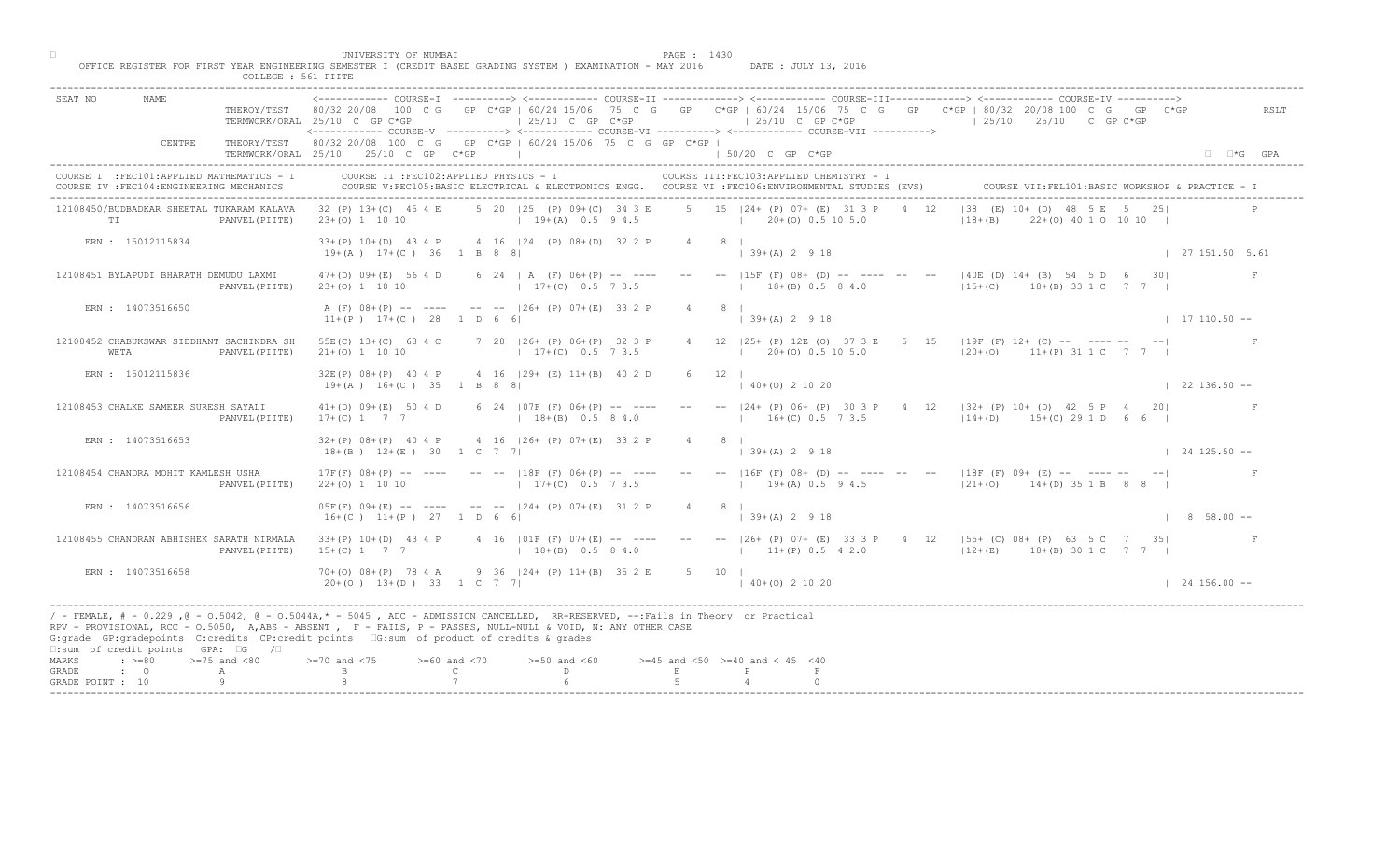|                                    |                                                                                         | COLLEGE : 561 PIITE | UNIVERSITY OF MUMBAI<br>OFFICE REGISTER FOR FIRST YEAR ENGINEERING SEMESTER I (CREDIT BASED GRADING SYSTEM ) EXAMINATION - MAY 2016                                                                                                                                                                                                                                                                                        |                                                     |                                                       |                                          | PAGE : 1431 |                     |                   | DATE : JULY 13, 2016                                       |      |          |                                  |                                                                                                                             |                      |       |
|------------------------------------|-----------------------------------------------------------------------------------------|---------------------|----------------------------------------------------------------------------------------------------------------------------------------------------------------------------------------------------------------------------------------------------------------------------------------------------------------------------------------------------------------------------------------------------------------------------|-----------------------------------------------------|-------------------------------------------------------|------------------------------------------|-------------|---------------------|-------------------|------------------------------------------------------------|------|----------|----------------------------------|-----------------------------------------------------------------------------------------------------------------------------|----------------------|-------|
| SEAT NO                            | <b>NAME</b>                                                                             |                     | ------------- COURSE-I ----------> <------------ COURSE-II -------------> <------------ COURSE-III-------------> <----------- COURSE-IV<br>THEROY/TEST 80/32 20/08 100 C G GP C*GP   60/24 15/06 75 C G GP C*GP   60/24 15/06 75 C G GP C*GP   80/32 20/08 100 C G GP C*GP<br>TERMWORK/ORAL 25/10 C GP C*GP<br><----------- COURSE-V ----------> <------------ COURSE-VI -----------> <------------ COURSE-VII ----------> |                                                     | $125/10$ C GP $C*GP$                                  |                                          |             |                     |                   | $125/10$ C GP C*GP                                         |      |          | $125/10$ $25/10$ C GP C*GP       |                                                                                                                             |                      | RSLT  |
|                                    | CENTRE                                                                                  |                     | THEORY/TEST 80/32 20/08 100 C G GP C*GP   60/24 15/06 75 C G GP C*GP  <br>TERMWORK/ORAL 25/10 25/10 C GP C*GP                                                                                                                                                                                                                                                                                                              |                                                     |                                                       |                                          |             |                     | 1 50/20 C GP C*GP |                                                            |      |          |                                  |                                                                                                                             | $\Box$ $\Box$ *G GPA |       |
|                                    | COURSE I : FEC101: APPLIED MATHEMATICS - I<br>COURSE IV : FEC104: ENGINEERING MECHANICS |                     | COURSE II : FEC102: APPLIED PHYSICS - I<br>COURSE V:FEC105:BASIC ELECTRICAL & ELECTRONICS ENGG. COURSE VI :FEC106:ENVIRONMENTAL STUDIES (EVS)                                                                                                                                                                                                                                                                              |                                                     |                                                       |                                          |             |                     |                   | COURSE III: FEC103: APPLIED CHEMISTRY - I                  |      |          |                                  | COURSE VII: FEL101: BASIC WORKSHOP & PRACTICE -                                                                             |                      |       |
|                                    | 12108456 CHANNA MANPREET SINGH TARSEM SI<br>NGH KASHMINDER KA PANVEL (PIITE)            |                     | $32+(P)$ 11+(D) 43 4 P<br>$18+(B)$ 1 8 8                                                                                                                                                                                                                                                                                                                                                                                   |                                                     | 4 16   32 (D) 11 + (B) 43 3 D<br>$18+(B)$ 0.5 8 4.0   |                                          |             |                     |                   | 6 18   26+ (P) 08+ (D) 34 3 E<br>$17+(C)$ 0.5 7 3.5        | 5 15 | $16+(C)$ | $ 41 (D) 14 + R$ $ B  55$        | $A(P)$ 26 1 D 6 6 I                                                                                                         |                      |       |
|                                    | ERN : 15012115841                                                                       |                     | 32 (P) 12+(C) 44 4 P 4 16   24+ (P) 07+ (E) 31 2 P<br>$15+(C)$ $16+(C)$ $31$ 1 C 7 7                                                                                                                                                                                                                                                                                                                                       |                                                     |                                                       |                                          |             | $4 \qquad 8 \qquad$ | $126+(D) 2612$    |                                                            |      |          |                                  |                                                                                                                             | 127143.505.31        |       |
|                                    | 12108457 CHATURVEDI DEEPANSH PRITI CHATU<br>RVEDI                                       | PANVEL (PIITE)      | 53 (C) 11+(D) 64 4 C<br>$22+(0)$ 1 10 10                                                                                                                                                                                                                                                                                                                                                                                   |                                                     | 7 28   25 + (P) 07 + (E) 32 3 P<br>$15+(C)$ 0.5 7 3.5 |                                          |             |                     |                   | 4 12   24 + (P) 10 + (C) 34 3 E 5<br>$(20+(0) 0.5 10 5.0)$ |      |          | $16 + (C)$ $10 + (P)$ 26 1 D 6 6 | $15$ $ 32+$ (P) 12+ (C) 44 5 P 4 20                                                                                         |                      | P PPR |
|                                    | ERN : 15012115842                                                                       |                     | $32+(P)$ 10+(D) 42 4 P 4 16  31+ (D) 13+(O) 44 2 D<br>$17+(C)$ 19+(A) 36 1 B 8 8                                                                                                                                                                                                                                                                                                                                           |                                                     |                                                       |                                          |             | $6 \t12$            | $124+(E) 2510$    |                                                            |      |          |                                  |                                                                                                                             | 27 145.50 5.39       |       |
|                                    | 12108458 CHAURASIA RITWIK RAJ UMA                                                       | PANVEL (PIITE)      | 32E(P) 08+(P) 40 4 P 4 16   32E (D) 08+(D) 40 3 D<br>$17+(C)$ 1 7 7                                                                                                                                                                                                                                                                                                                                                        |                                                     | $12+(E)$ 0.5 5 2.5                                    |                                          |             |                     |                   | 6 18 $ 34 + (D) 06 + (P) 40$<br>  $16\pm(C)$ 0.5 7 3.5     |      |          |                                  | 6 18   A (F) 08E (P) -- ---- -- -- <br>$16+(C)$ 14+(D) 30 1 C 7 7                                                           |                      |       |
|                                    | ERN : 15012115846                                                                       |                     | A (F) $10E(D)$ -- --- -- --  32+ (D) 09+(C) 41 2 D<br>$14+(D)$ $16+(C)$ 30 1 C 7 7                                                                                                                                                                                                                                                                                                                                         |                                                     |                                                       |                                          | 6 12        |                     |                   |                                                            |      |          |                                  |                                                                                                                             | $189.00 -$           |       |
|                                    | 12108459 CHOUBEY VIKAS RAJKUMAR ANU                                                     | PANVEL (PIITE)      | A (F) A (F) -- ---- -- --   A (F) A (F) -- ----<br>$19+(A) 1 9 9$                                                                                                                                                                                                                                                                                                                                                          |                                                     | $15+(C)$ 0.5 7 3.5                                    |                                          |             |                     |                   |                                                            |      |          |                                  | 27+ (E) 06E (P) 33 3 P 4 12   11F (F) 08+ (P) -- ---- -- -- <br>$17+(C)$ 0.5 7 3.5 $10+(P)$ 15+(C) 25 1 D 6 6               |                      |       |
|                                    | ERN : 15012115856                                                                       |                     | A (F) A (F) -- ---- -- -- 127+ (E) 10+(C) 37 2 E<br>$15+(C)$ $14+(D)$ 29 1 D 6 6                                                                                                                                                                                                                                                                                                                                           |                                                     |                                                       |                                          |             |                     | $132+(C)$ 2 7 14  |                                                            |      |          |                                  |                                                                                                                             | $1164.00 -$          |       |
|                                    | 12108460 CHOUDHARY LAKHAN MANARAM NARANGI                                               | PANVEL (PIITE)      | $32+(P)$ 15+(A) 47 4 E<br>$23+(0)$ 1 10 10                                                                                                                                                                                                                                                                                                                                                                                 |                                                     | 5 20 $128 + (E) 09 + (C)$<br>$11 + (P)$               |                                          |             |                     |                   | $1 \t22+(0) \t0.5 \t10 \t5.0$                              |      |          |                                  | 5 15  24+ (P) 11+ (B) 35 3 E 5 15  32+ (P) 13+ (C) 45 5 E 5 25   A PPR<br>$ 15+(C)$ 16+(C) 31 1 C 7 7                       |                      |       |
|                                    | ERN : 15012115858                                                                       |                     | A $(F)$ 12+(C) -- ----<br>$19+(A)$ $21+(O)$ 40 1 0 10 10                                                                                                                                                                                                                                                                                                                                                                   |                                                     | $- -  36+$ (C) $13+$ (O) 49 2 C                       |                                          |             | $7 \quad 14$        | $141+(0)21020$    |                                                            |      |          |                                  |                                                                                                                             | $\vert$ 23 143.00 -- |       |
|                                    | 12108461/DAKE SONALI PRALHAD VANDANA                                                    | PANVEL (PIITE)      | $00F(F)$ $08+(P)$ -- ---<br>$23+(0)$ 1 10 10                                                                                                                                                                                                                                                                                                                                                                               |                                                     | $P(P)$ 06+(P) 30 3 P<br>$15+(C)$ 0.5 7 3.5            |                                          |             |                     |                   |                                                            |      |          |                                  | 4 12   24 + (P) 10 + (C) 34 3 E 5 15   11 F (F) 09 + (E) -- ---- -- -- --<br>$19+(A) 0.5 9 4.5$ $120+(O) 14+(D) 34 1 C 7 7$ |                      |       |
|                                    | ERN : 14073516676                                                                       |                     | $15F(F)$ 08+(P) -- -<br>$20+(0)$ 16+(C) 36 1 B 8 8                                                                                                                                                                                                                                                                                                                                                                         |                                                     | $-$ - $ 24 + (P) 07 + (E) 31 2 P$                     |                                          |             | $4 \qquad 8 \qquad$ | $139+(A) 2918$    |                                                            |      |          |                                  |                                                                                                                             | $1486.00 -$          |       |
|                                    | $\square$ : sum of credit points GPA: $\square$ G / $\square$                           |                     | / - FEMALE, # - 0.229, @ - 0.5042, @ - 0.5044A, * - 0045, ADC - ADMISSION CANCELLED, RR-RESERVED, --:Fails in Theory or Practical<br>RPV - PROVISIONAL, RCC - 0.5050, A, ABS - ABSENT , P - FAILS, P - PASSES, NULL-NULL & VOID, N: ANY OTHER CASE<br>G:grade GP:gradepoints C:credits CP:credit points 6:sum of product of credits & grades<br>$> = 70$ and $< 75$                                                        |                                                     |                                                       |                                          |             |                     |                   |                                                            |      |          |                                  |                                                                                                                             |                      |       |
| MARKS<br>GRADE<br>GRADE POINT : 10 | $\div$ >=80 >=75 and <80<br>$\cdot$ $\cdot$ 0                                           | A                   |                                                                                                                                                                                                                                                                                                                                                                                                                            | $>= 60$ and $< 70$<br>$\mathbb{C}$ and $\mathbb{C}$ | $>=50$ and $<60$<br>D                                 | $>=45$ and $<50$ $>=40$ and $< 45$ $<40$ | E           |                     |                   |                                                            |      |          |                                  |                                                                                                                             |                      |       |
|                                    |                                                                                         |                     |                                                                                                                                                                                                                                                                                                                                                                                                                            |                                                     |                                                       |                                          |             |                     |                   |                                                            |      |          |                                  |                                                                                                                             |                      |       |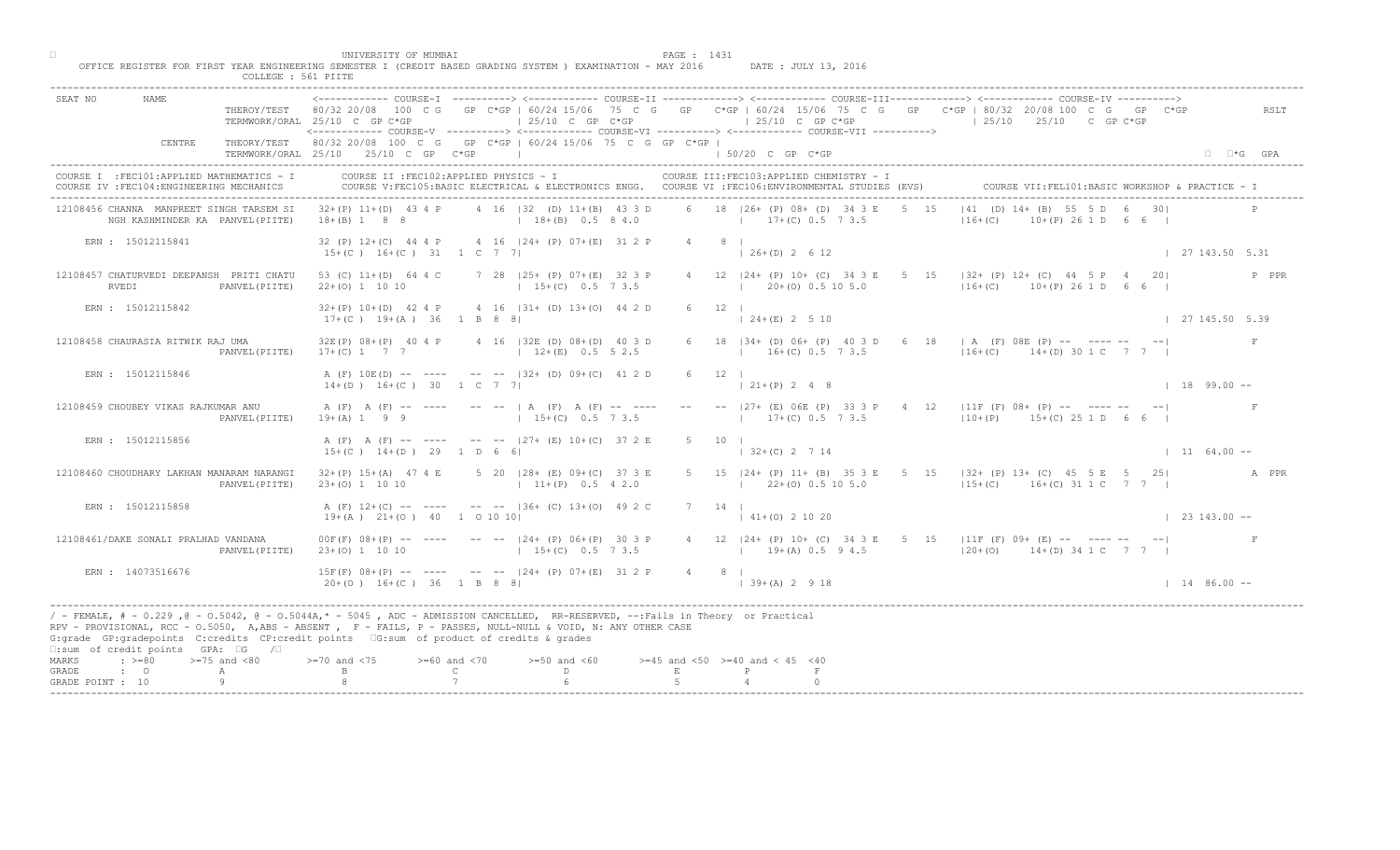|                                                                                                                                                         |                | TERMWORK/ORAL 25/10 C GP C*GP                             | $125/10$ C GP C*GP                                                                                                                                                                                                                               | ------------- COURSE-T ----------> <------------ COURSE-TT -------------> <------------ COURSE-TTT-------------> <------------ COURSE-TV ----------><br>THEROY/TEST 80/32 20/08 100 C G GP C*GP   60/24 15/06 75 C G GP C*GP   60/24 15/06 75 C G GP C*GP   80/32 20/08 100 C G GP C*GP<br>$125/10$ C GP C*GP | RSLT<br>$125/10$ $25/10$ C GP C*GP                                                       |
|---------------------------------------------------------------------------------------------------------------------------------------------------------|----------------|-----------------------------------------------------------|--------------------------------------------------------------------------------------------------------------------------------------------------------------------------------------------------------------------------------------------------|---------------------------------------------------------------------------------------------------------------------------------------------------------------------------------------------------------------------------------------------------------------------------------------------------------------|------------------------------------------------------------------------------------------|
| CENTRE                                                                                                                                                  |                | TERMWORK/ORAL 25/10 25/10 C GP C*GP                       | THEORY/TEST 80/32 20/08 100 C G GP C*GP   60/24 15/06 75 C G GP C*GP                                                                                                                                                                             | <------------ COURSE-V ----------> <------------ COURSE-VI -----------> <------------ COURSE-VII ----------><br>$\vert$ 50/20 C GP C*GP                                                                                                                                                                       | $\Box$ $\Box$ *G GPA                                                                     |
| COURSE I : FEC101: APPLIED MATHEMATICS - I<br>COURSE IV : FEC104: ENGINEERING MECHANICS                                                                 |                |                                                           | COURSE II : FEC102: APPLIED PHYSICS - I                                                                                                                                                                                                          | COURSE III: FEC103: APPLIED CHEMISTRY - I<br>COURSE V:FEC105:BASIC ELECTRICAL & ELECTRONICS ENGG. COURSE VI :FEC106:ENVIRONMENTAL STUDIES (EVS)                                                                                                                                                               | COURSE VII: FEL101: BASIC WORKSHOP & PRACTICE - I                                        |
| 12108462 DALAL YASH PRAJWAL TRUPTI                                                                                                                      |                | $32E(P)$ $10+(D)$ 42 4 P<br>PANVEL (PIITE) 22+(0) 1 10 10 | 4 16   25E (P) 07+ (E) 32 3 P<br>$14+(D)$ 0.5 6 3.0                                                                                                                                                                                              | 4 12   24 + (P) 12 + (O) 36 3 E 5 15<br>$17+(C)$ 0.5 7 3.5                                                                                                                                                                                                                                                    | $113F$ (F) $08+\sqrt{P}$ -- $\sqrt{P}$ -- -- --<br>$ 11+(P) $<br>$14(1)$ $251$ D 6 6 1   |
| ERN : 14073516677                                                                                                                                       |                | $18+(B)$ $17+(C)$ 35 1 B 8 8                              | $14F(F)$ 11+(D) -- ---- -- -- $-$ -28+ (E) 07+(E) 35 2 E                                                                                                                                                                                         | 5 10 1<br>$140+(0)21020$                                                                                                                                                                                                                                                                                      | $18103.50 -$                                                                             |
| 12108463 DALVI ABHISHEK SHREERAM LATA                                                                                                                   | PANVEL (PIITE) | $18+(B)$ 1 8 8                                            | 35+(P) 08+(P) 43 4 P 4 16   25+ (P) 08+(D) 33 3 P<br>$18+(B)$ 0.5 8 4.0                                                                                                                                                                          | 4 12   34 + (D) 07 + (E) 41 3 D 6<br>$\vert$ 13+(D) 0.5 63.0                                                                                                                                                                                                                                                  | 18   33E (P) 08+ (P) 41 5 P 4<br>201<br>$12+(E)$ $14+(D)$ 26 1 D<br>66                   |
| ERN: 14073516679                                                                                                                                        |                | $17+(C)$ $16+(C)$ 33 1 C 7 7                              | $13F(F)$ 10+(D) -- ---- -- --  35+ (D) 11+(B) 46 2 C                                                                                                                                                                                             | $7 \quad 14 \quad$<br>$\vert$ 40+(0) 2 10 20                                                                                                                                                                                                                                                                  | $\vert$ 23 128.00 --                                                                     |
| 12108464 DANDEKAR SHOYEB MUSHTAQUE SHAGUF<br>TA                                                                                                         | PANVEL (PIITE) | $21+(0)$ 1 10 10                                          | $14F(F)$ 08+(P) -- ---- -- -- 124E (P) 06+(P) 30 3 P<br>$1, 15+(C), 0.5, 7, 3.5$                                                                                                                                                                 | $12 \quad  24 + (P) \quad 08 + (D) \quad 32 \quad 3$<br>$19\pm(A)$ 0.5 9 4.5                                                                                                                                                                                                                                  | $4$ 12 $ 32 + (P)$ 08 + $(P)$ 40 5 P 4 20<br>$ 12+(E)$ 10+(P) 22 1 P 4 4                 |
| ERN : 14073516686                                                                                                                                       |                | $38+(E)$ $08+(P)$ 46 4 E<br>$13+(D)$ $16+(C)$ 29 1 D 6 6  | 5 20 127+ (E) 09+(C) 36 2 E                                                                                                                                                                                                                      | $5 -$<br>10<br>$(B)$ 2 8 16                                                                                                                                                                                                                                                                                   | $\vert$ 23 118.00 --                                                                     |
| 12108465/DANGAT JYOTSNA SHIVAJI ASHMITA                                                                                                                 | PANVEL (PIITE) | $32+(P)$ 10+(D) 42 4 P<br>$19+(A) 1 9 9$                  | 4 16 124 + (P) 09 + (C) 33 3 P<br>$\vert$ 21+(0) 0.5 10 5.0                                                                                                                                                                                      | $19+(A)$ 0.5 9 4.5                                                                                                                                                                                                                                                                                            | 29+ (E) 08+ (D) 37 3 E 5 15   34 (P) 08+ (P) 42 5 P 4 20 <br>$ 12+(E)$ 18+(B) 30 1 C 7 7 |
| ERN : 14073516688                                                                                                                                       |                | $37+(E)$ 08+(P) 45 4 E<br>$19+(A)$ $18+(B)$ 37 1 B 8 8    | $5$ 20 $ 24 + (P) 12 + (O) 36 2$                                                                                                                                                                                                                 | $140+(0)21020$                                                                                                                                                                                                                                                                                                | 127146.505.43                                                                            |
| 12108466 DARSHAN SASEENDRAN INDIRA                                                                                                                      | PANVEL (PIITE) | $16F(F)$ $10+(D)$ -- ----<br>$19+(A) 1 9 9$               | $--- 125+ (P) 09+(C)$<br>$18+(B)$                                                                                                                                                                                                                | 5 15   30 + (D) 08 + (D) 38 3 D 6 18   32E (P) 08 + (P) 40 5 P 4 20<br>$16+(C)$ 0.5 7 3.5                                                                                                                                                                                                                     | $ 10+(P)$ 15+(C) 25 1 D 6 6                                                              |
| ERN : 15012115872                                                                                                                                       |                | $39+(E)$ 08+(P) 47 4 E<br>$17+(C)$ $17+(C)$ 34 1 C 7      | 5 20 $(34 + \overline{1}) \overline{0}$ $(08 + \overline{1}) \overline{0}$ 42 2 D                                                                                                                                                                | $6 \t12$<br>$\vert$ 43+(0) 2 10 20                                                                                                                                                                                                                                                                            | $123134.50 -$                                                                            |
| 12108467 DAS DIPANJAN PRADIP KUMAR AMRITA                                                                                                               | PANVEL (PIITE) | A $(F)$ 12+(C) -- ----<br>$14+(D) 1 6 6$                  | $18+(B)$ 0.5 8 4.0                                                                                                                                                                                                                               | $13F$ (F) 07+(E) -- ---- -- --  27+ (E) 11+ (B) 38 3 D 6 18  32+ (P) 08+ (P) 40 5 P 4 20 <br>$18+(B)$ 0.5 8 4.0                                                                                                                                                                                               | $120+(0)$ 16+(C) 36 1 B 8 8 1                                                            |
| ERN: 14073516691                                                                                                                                        |                | $10F(F) 08+(P) --$<br>$14+(D)$ $11+(P)$ $25$ $1D$ $56$ 6  | $-$ -- $ 26+ (P) 12+(0) 38 2 D$                                                                                                                                                                                                                  | 6 12 1<br>$(43+(0) 2 10 20)$                                                                                                                                                                                                                                                                                  | $1 \t16 \t98.00 -$                                                                       |
| G:grade GP:gradepoints C:credits CP:credit points 6:sum of product of credits & grades<br>$\square$ : sum of credit points GPA: $\square$ G / $\square$ |                |                                                           | / - FEMALE, # - 0.229, @ - 0.5042, @ - 0.5044A,* - 0045, ADC - ADMISSION CANCELLED, RR-RESERVED, --:Fails in Theory or Practical<br>RPV - PROVISIONAL, RCC - 0.5050, A, ABS - ABSENT A P- FAILS, P - PASSES, NULL-NULL & VOID, N: ANY OTHER CASE |                                                                                                                                                                                                                                                                                                               |                                                                                          |
| $\Rightarrow$ $>=80$ $>=75$ and $<80$<br>MARKS<br>$\cdot$ 0<br>GRADE<br>A                                                                               |                | $> = 70$ and $< 75$                                       | $>= 60$ and $< 70$<br>$>=50$ and $<60$<br>$\mathbb{C}$<br>$\Gamma$                                                                                                                                                                               | $>=45$ and $<50$ $>=40$ and $< 45$ $<40$<br>E<br>P                                                                                                                                                                                                                                                            |                                                                                          |
| GRADE POINT : 10                                                                                                                                        |                |                                                           |                                                                                                                                                                                                                                                  |                                                                                                                                                                                                                                                                                                               |                                                                                          |

□ PAGE : 1432<br>OFFICE REGISTER FOR FIRST YEAR ENGINEERING SEMESTER I (CREDIT BASED GRADING SYSTEM ) EXAMINATION - MAY 2016 DATE : JULY 13, 2016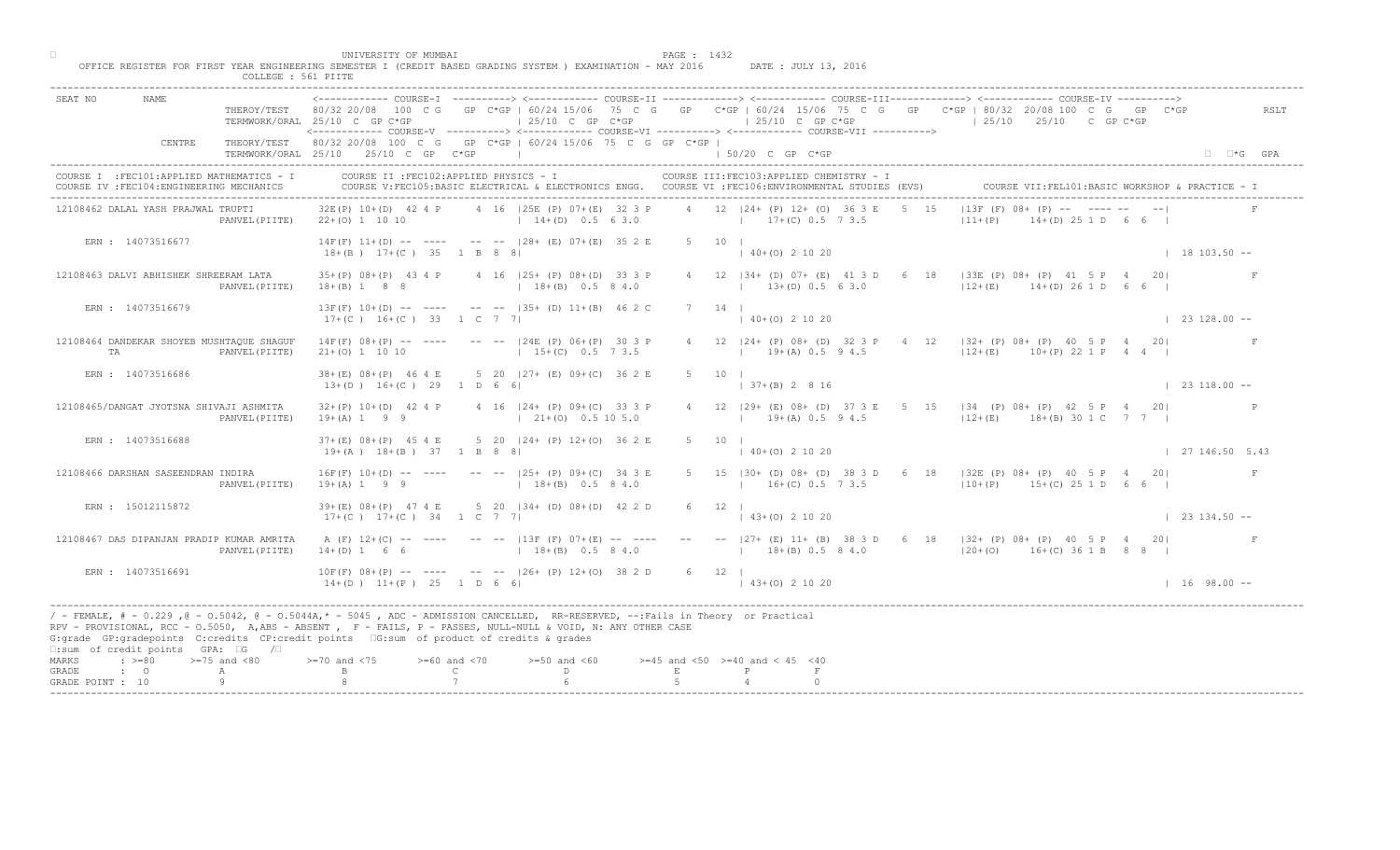| COLLEGE : 561 PIITE                                                                     | UNIVERSITY OF MUMBAI<br>PAGE : 1433<br>OFFICE REGISTER FOR FIRST YEAR ENGINEERING SEMESTER I (CREDIT BASED GRADING SYSTEM ) EXAMINATION - MAY 2016<br>DATE : JULY 13, 2016                                                                                                                                                                                                                                                                                            |                                  |
|-----------------------------------------------------------------------------------------|-----------------------------------------------------------------------------------------------------------------------------------------------------------------------------------------------------------------------------------------------------------------------------------------------------------------------------------------------------------------------------------------------------------------------------------------------------------------------|----------------------------------|
| <b>NAME</b><br>SEAT NO                                                                  | THEROY/TEST 80/32 20/08 100 C G GP C*GP   60/24 15/06 75 C G GP C*GP   60/24 15/06 75 C G GP C*GP   80/32 20/08 100 C G GP C*GP<br>$125/10$ C GP C*GP<br>$125/10$ C GP C*GP<br>$125/10$ $25/10$ C GP C*GP<br>TERMWORK/ORAL 25/10 C GP C*GP<br><------------ COURSE-V ----------> <----------- COURSE-VI -----------> <----------- COURSE-VII ---------->                                                                                                              | RSLT                             |
| CENTRE                                                                                  | THEORY/TEST 80/32 20/08 100 C G GP C*GP   60/24 15/06 75 C G GP C*GP  <br>TERMWORK/ORAL 25/10 25/10 C GP C*GP<br>the control of the control of the control of<br>1 50/20 C GP C*GP                                                                                                                                                                                                                                                                                    | $\Box$ $\Box$ *G GPA             |
| COURSE I : FEC101: APPLIED MATHEMATICS - I<br>COURSE IV : FEC104: ENGINEERING MECHANICS | COURSE II : FEC102: APPLIED PHYSICS - I<br>COURSE III: FEC103: APPLIED CHEMISTRY - I<br>COURSE VII: FEL101: BASIC WORKSHOP & PRACTICE - I<br>COURSE V:FEC105:BASIC ELECTRICAL & ELECTRONICS ENGG. COURSE VI :FEC106:ENVIRONMENTAL STUDIES (EVS)                                                                                                                                                                                                                       |                                  |
| 12108468 DAS SHUBHENDU DEBNATH MUKTA<br>PANVEL (PIITE)                                  | $  A (F) A (F) - 1   1 - - - -  $<br>A (F) 08+(P) -- ---- -- --   A (F) 07+(E) -- ---- -- --   A (F) 06+ (P) -- ---- -- --<br>$11+(P)$ 1 4 4 $(11+(P)$ 0.5 4 2.0 $(11+(P)$ 0.5 4 2.0<br>$10+(P)$ $21 1 P$ $4 4 1$<br>$ 11+(P) $                                                                                                                                                                                                                                       | A ABS                            |
| ERN : 14073516693                                                                       | A (F) A (F) -- ---- -- --  A (F) 09+(C) -- ---- -- --  <br>A (F) A (F) ---------<br>$122+(P) 248$                                                                                                                                                                                                                                                                                                                                                                     | $1 \quad 5 \quad 20.00 \quad --$ |
| 12108469/DASH ANUSHREE SATYANARAYAN NAYAN<br>PRATIMA<br>PANVEL (PIITE)                  | 4 12   41+ (C) 10+ (C) 51 3 C 7<br>$32+(P)$ 10+(D) 42 4 P 4 16  24+ (P) 08+(D) 32 3 P<br>$\sqrt{33}$ (P) 10+ (D) 43 5 P 4 20<br>$15+(C)$ $15+(C)$ $30 1 C$ $7 7$<br>$18+(B)$ 1 8 8<br>$19+(A)$ 0.5 9 4.5<br>$19+(A) 0.5 9 4.5$                                                                                                                                                                                                                                        |                                  |
| ERN : 15012115875                                                                       | $9 \t18 \t1$<br>32+(P) 09+(E) 41 4 P 4 16   42+ (B) 15+(0) 57 2 A<br>$140+(0)21020$<br>$19+(A)$ $17+(C)$ 36 1 B 8 8                                                                                                                                                                                                                                                                                                                                                   | 127155.005.74                    |
| 12108470/DE SUKANYA SWAPAN KUMAR BANANI<br>PANVEL (PIITE)                               | 32+(P) 16+(O) 48 4 E 5 20   28 (E) 09+(C) 37 3 E<br>$5 \t15 \t124 + (P) \t12 + (O) \t36$<br>$E$ 5 15   32 + (P) 14 + (B) 46 5 E 5 25  <br>$\begin{bmatrix} 25 + (0) & 0.5 & 10 & 5.0 \end{bmatrix}$<br>$(20+(0) 0.5 10 5.0)$<br>$ 16+(C)$ 19+(A) 35 1 B 8 8  <br>$22+(0)$ 1 10 10                                                                                                                                                                                     |                                  |
| ERN : 15012115876                                                                       | 54+(C) 16+(O) 70 4 B 8 32   33+ (D) 08+(D) 41 2 D<br>6 12<br>$40+(0)$ 2 10 20<br>$22+(0)$ $20+(0)$ $42$ 1 0 10 10                                                                                                                                                                                                                                                                                                                                                     | 27 177.00 6.56                   |
| 12108471/DEOKAR SHRUTIKA NILESH NEHA<br>PANVEL (PIITE)                                  | 5 20 $ 07F(F) 12+(0)$ -- ---<br> 24+ (P) 09+ (C) 33 3 P 4 12  18F (F) 08+ (P) -- ---- -- -- <br>$40+(D)$ $08+(P)$ 48 4 E<br>$(20 + (0) 0.5 10 5.0)$<br>$17+(C)$ 0.5 7 3.5 $13+(D)$ $18+(B)$ 31 1 C 7 7  <br>$18+(B)$ 1 8 8                                                                                                                                                                                                                                            |                                  |
| ERN : 14073516696                                                                       | 6 24   24 + (P) 11 + (B) 35 2 E<br>$46+(D)$ 09+(E) 55 4 D<br>$16+(C)$ $18+(B)$ $34$ $1$ C 7 7<br>$(43+(0) 2 10 20)$                                                                                                                                                                                                                                                                                                                                                   | $1 19 116.50 --$                 |
| 12108472 DESHMUKH SAHIL PRADEEP SUNITA<br>PANVEL (PIITE)                                | -- -- $ 31+ (D) 07+ (E) 38 3 D 6 18  25F (F) 09+ (E) - - - - - - - -  $<br>$33+(P)$ $08+(P)$ 41 4 P<br>4 16 107F (F) 10+ (C<br>$18 + (B)$<br>$17+(C)$ 0.5 7 3.5<br>$19+(A)$ 19+(A) 38 1 A 9 9  <br>$19+(A) 1 9 9$                                                                                                                                                                                                                                                     |                                  |
| ERN : 15012115879                                                                       | 4 16 $(29 + (12) + (0) + (0) + (12) + (0)$<br>$32+(P)$ 09+(E) 41 4 P<br>$6 \t 12 \t 1$<br>$16+(C)$ $16+(C)$ 32 1 C 7<br>$143+(0)21020$                                                                                                                                                                                                                                                                                                                                | $19114.50 -$                     |
| 12108473/DESHMUKH VAISHNAVEE SANDEEP KALP<br>ANA<br>PANVEL (PIITE)                      | $38 + (E)$ 10+(D) 48 4 E<br>$P(P)$ 10+(C) 34 3 E<br>5 15   29 + (E) 06 + (P) 35 3 E 5 15   37 (E) 11 + (D) 48 5 E 5 25  <br>$15+(C)$ 0.5 7 3.5<br>$18+(B)$ 1 8 8<br>$18+(B)$ 0.5 8 4.0<br>$110+(P)$ 15+(C) 25 1 D 6 6                                                                                                                                                                                                                                                 |                                  |
| ERN : 14073516703                                                                       | $35+(P)$ 10+(D) 45 4 E<br>$5$ 20 $ 27+$ (E) $11+(B)$ 38 2 D<br>6 12  <br>$19+(A)$ $17+(C)$ 36 1 B 8 8<br>$(43+(0) 2 10 20)$                                                                                                                                                                                                                                                                                                                                           | 127156.505.80                    |
| $\square$ : sum of credit points GPA: $\square$ G / $\square$                           | / - FEMALE, # - 0.229, @ - 0.5042, @ - 0.5044A,* - 5045, ADC - ADMISSION CANCELLED, RR-RESERVED, --:Fails in Theory or Practical<br>RPV - PROVISIONAL, RCC - 0.5050, A, ABS - ABSENT A P - FAILS, P - PASSES, NULL-NULL & VOID, N: ANY OTHER CASE<br>G:grade GP:gradepoints C:credits CP:credit points 6:sum of product of credits & grades                                                                                                                           |                                  |
| MARKS<br>$: >=80$<br>$>=75$ and $<80$<br>$\cdot$ $\cdot$ 0<br>GRADE<br>А                | $0$ and $\langle 75$<br>$>= 60$ and $< 70$<br>$>=50$ and $<60$<br>$>=45$ and $<50$ $>=40$ and $< 45$ $<40$<br>$\mathbb C$ and $\mathbb C$ and $\mathbb C$ and $\mathbb C$ and $\mathbb C$ and $\mathbb C$ and $\mathbb C$ and $\mathbb C$ and $\mathbb C$ and $\mathbb C$ and $\mathbb C$ and $\mathbb C$ and $\mathbb C$ and $\mathbb C$ and $\mathbb C$ and $\mathbb C$ and $\mathbb C$ and $\mathbb C$ and $\mathbb C$ and $\mathbb C$ and<br>$D \sim 1$<br>E<br>P |                                  |
| 9<br>GRADE POINT : 10                                                                   |                                                                                                                                                                                                                                                                                                                                                                                                                                                                       |                                  |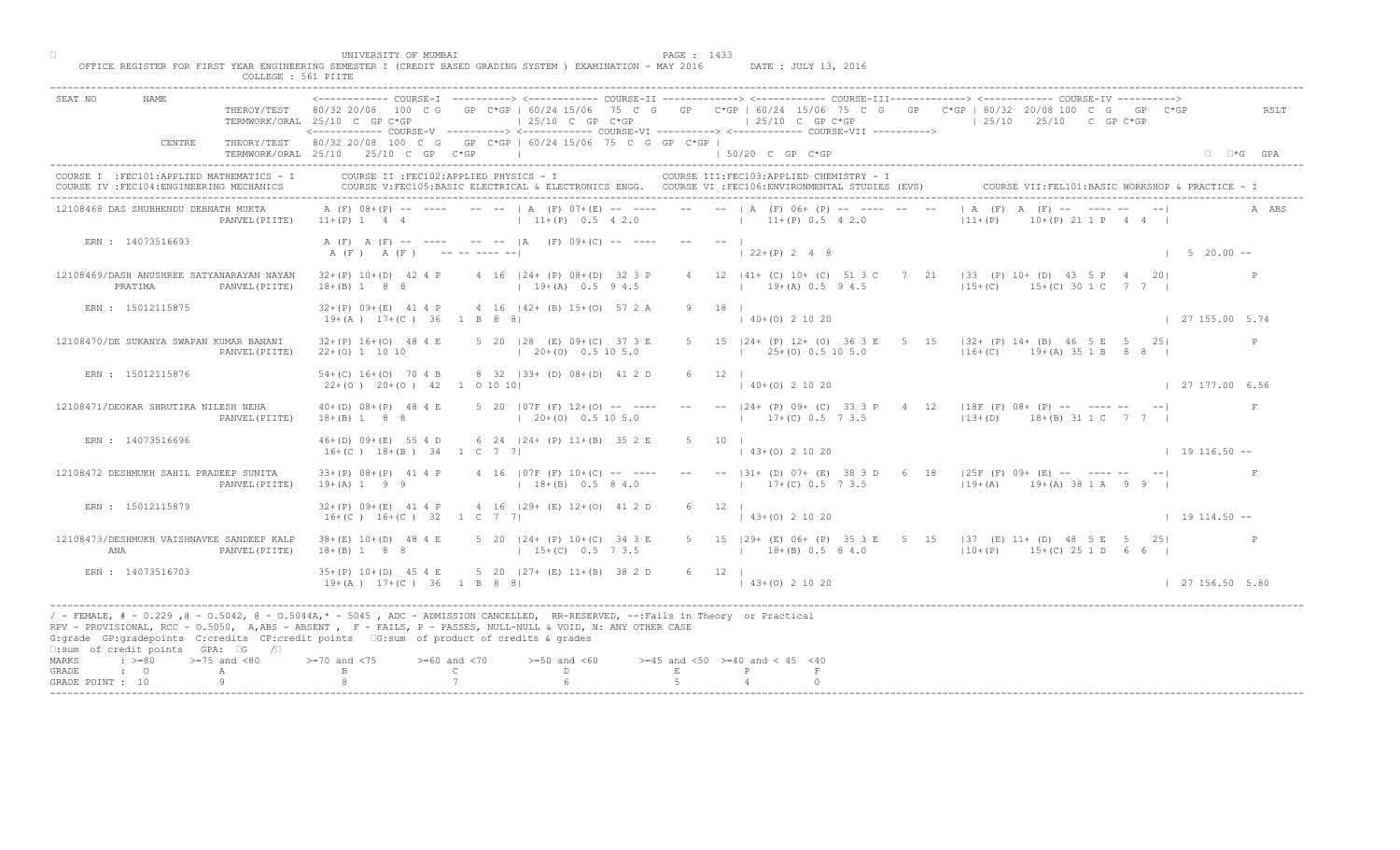| COLLEGE : 561 PIITE                                                                     |                                                                                                                                                                                                                                                                                                                                                          |                           |
|-----------------------------------------------------------------------------------------|----------------------------------------------------------------------------------------------------------------------------------------------------------------------------------------------------------------------------------------------------------------------------------------------------------------------------------------------------------|---------------------------|
| SEAT NO<br>NAME.                                                                        | THEROY/TEST 80/32 20/08 100 C G GP C*GP   60/24 15/06 75 C G GP C*GP   60/24 15/06 75 C G GP C*GP   80/32 20/08 100 C G GP<br>$\vert$ 25/10 C GP C*GP<br>$125/10$ C GP C*GP<br>$125/10$ $25/10$ C GP C*GP<br>TERMWORK/ORAL 25/10 C GP C*GP<br><----------- COURSE-V ----------> <----------- COURSE-VI -----------> <------------ COURSE-VII ----------> | $C*GP$<br>RSLT            |
| CENTRE                                                                                  | GP C*GP   60/24 15/06 75 C G GP C*GP  <br>THEORY/TEST 80/32 20/08 100 C G<br>TERMWORK/ORAI, 25/10 25/10 C GP C*GP<br>$\vert$ 50/20 C GP C*GP                                                                                                                                                                                                             | $\Box$ $\Box$ * $G$ $GPA$ |
| COURSE I : FEC101: APPLIED MATHEMATICS - I<br>COURSE IV : FEC104: ENGINEERING MECHANICS | COURSE II : FEC102: APPLIED PHYSICS - I<br>COURSE III: FEC103: APPLIED CHEMISTRY - I<br>COURSE V:FEC105:BASIC ELECTRICAL & ELECTRONICS ENGG. COURSE VI :FEC106:ENVIRONMENTAL STUDIES (EVS)                                                                                                                                                               |                           |
| 12108474 DESHPANDE SIDDHESH SHAILESH N<br>ILIMA<br>PANVEL (PIITE)                       | $A$ (F) 17+ (O) -- $\blacksquare$ -- --<br>5 20   32E (D) 09+ (C) 41 3 D<br>6 18   26+ (P) 13+ (0) 39 3 D<br>18<br>$35+(P)$ 13+(C) 48 4 E<br>$19+(A) 1 9 9$<br>$14+(D)$ 0.5 6 3.0<br>$1 \t22+(0) \t0.5 \t10 \t5.0$<br>$120 + (0)$<br>$(A)$ 39 1 A 9 9                                                                                                    | F PPR                     |
| ERN : 15012115881                                                                       | 6 24 130 + (D) 14 + (O) 44 2 D<br>$37+(E)$ 17+(0) 54 4 D<br>6 12 1<br>$20+(0)$ $20+(0)$ $40$ 1 0 10 10<br>$\vert$ 35+(B) 2 8 16                                                                                                                                                                                                                          | $122144.00 - -$           |
| 12108475 DESHPANDE ADITYA PRASHANT SWATI<br>PANVEL (PIITE)                              | $12$   32 (P) 10+ (D) 42 5 P<br>$32+(P)$ 08+(P) 40 4 P<br>4 16 124 + (P) 06 + (P) 30 3 P<br>4 12   24 + (P) 06 + (P) 30 3 P<br>$14+(D)$ $14+(D)$ 28 1 D<br>$18 + (B)$ 0.5 8 4.0<br>$18+(B) 1 8 8$<br>$15+(C)$ 0.5 7 3.5                                                                                                                                  | 2.01                      |
| ERN : 14073516704                                                                       | 4 16 125+ (P) 06+ (P) 31 2 P<br>$32+(P)$ 09+(E) 41 4 P<br>20+(0) 13+(D) 33 1 C 7 7<br>$\vert$ 41+(0) 2 10 20                                                                                                                                                                                                                                             | 127132.504.91             |
| 12108476 DEVADIGA ASHISH ASHOK HEMALATHA<br>PANVEL (PIITE)                              | $32+(P)$ 08+(P) 40 4 P<br>$4 \t16 \tA (F) 09+(C) -- --$<br>$- A$ $(F)$ 09 $(C)$<br>$---$   A (F) 08+ (P) -- ---- -- -- <br>$15+(C)$ 0.5 7 3.5<br>$18+(B)$ 1 8 8<br>$(20+(0) 0.5 10 5.0)$<br>$120+(0)$ 18+(B) 38 1 A 9 9 1                                                                                                                                | A ABS                     |
| ERN : 14073516706                                                                       | 4 16   38 + (C) 13 + (0) 51 2 C<br>$32+(P)$ 08+(P) 40 4 P<br>14<br>$(0)$ 2 10 20<br>20+(0) 17+(C) 37 1 B 8 8                                                                                                                                                                                                                                             | $1 \t16 \t99.50 -$        |
| 12108477 DEVNIKAR VISHWARADHYA SHANTLING<br>SANGMESHWARY<br>PANVEL (PIITE)              | DOF (F) A (F) -- ---- -- --   A (F) A (F) -- ---- -- -- <br>$-- --  00F$ $(F)$ A $(F)$ $---$<br>A (F) A (F) -- ----<br>$10+(P)$ 0.5 4 2.0<br>$12+(E)$ 0.5 5 2.5<br>$(A \ (F) \ 10+(P) \ - \ - \ - \ - \ - \ - \ - \$<br>$10+(P)$ 1 4<br>$\overline{4}$                                                                                                   |                           |
| ERN : 14073516708                                                                       | A (F) A (F) -- ----<br>$--- - -  02F (F) A (F) ---$<br>$120+(P) 248$<br>$10+(P)$ $10+(P)$ 20<br>1 P 4 41                                                                                                                                                                                                                                                 | $1 5 20.50 --$            |
| 12108478/DHAMANKAR DIVYA RAJENDRA SMITA<br>PANVEL (PIITE)                               | -- -- $ 24 + (P) 08 + (D) 32 3 P - 4 12   17F (F) 09 + (E) - - - - - - - - - - -$<br>4 16 106F (F) 07+4 E<br>$32E(P)$ $08+(P)$ 40 4 P<br>$18+(B)$ 0.5 8 4.0<br>$119+(A)$ $21+(O)$ 40 1 0 10 10<br>$20+(0)$ 1 10 10<br>$18+(B)$                                                                                                                           |                           |
| ERN : 15012115885                                                                       | $6\quad 24$ $138 + (C)$ $09 + (C)$ $47$ 2 C<br>$43+(D) 13E(C) 56 4 D$<br>7 14 1<br>$16+(C)$ $16+(C)$ 32 1 C 7<br>$(43+(0) 2 10 20)$                                                                                                                                                                                                                      | $19121.00 -$              |
| 12108479 DHURI KAUSTUBH KRISHNA ANUJA<br>PANVEL (PIITE)                                 | $138+$ (C) 09+ (C) 47 3 C<br>$32+(P)$ 12+(C) 44 4 P<br>7 21   39 + (C) 14 + (O) 53 3 B 8 24   44 (D) 09 + (E) 53 5 D 6 30  <br>$21+(0)$ 0.5 10 5.0<br>$24+(0)$ 1 10 10<br>$124+(0)$ 0.5 10 5.0<br>$120+(0)$ 12+(E) 32 1 C 7 7                                                                                                                            |                           |
| ERN : 14073516712                                                                       | $44+(D)$ 11+(D) 55 4 D<br>6 24 $ 25+ (P) 09+ (C) 34 2 E$<br>5 10 1<br>$18+(B)$ $15+(C)$ 33<br>$1 \ C \ 7 \ 7$<br>$  37 + (B) 2 8 16$                                                                                                                                                                                                                     | 127175.006.48             |
| $\square$ : sum of credit points GPA: $\square$ G<br>$\sqrt{2}$                         | / - FEMALE, # - 0.229 ,@ - 0.5042, @ - 0.5044A,* - 5045 , ADC - ADMISSION CANCELLED, RR-RESERVED, --:Fails in Theory or Practical<br>RPV - PROVISIONAL, RCC - 0.5050, A, ABS - ABSENT, P - FAILS, P - PASSES, NULL-NULL & VOID, N: ANY OTHER CASE<br>G:grade GP:gradepoints C:credits CP:credit points 6:sum of product of credits & grades              |                           |
| $\Rightarrow$ >=80 >=75 and <80<br>MARKS<br>$\cdot$ $\cdot$ 0<br>GRADE.<br>Α            | $>=45$ and $<50$ $>=40$ and $< 45$ $<40$<br>$> = 70$ and $< 75$<br>$>= 60$ and $< 70$<br>$>=50$ and $<60$<br>$\mathbb{C}$<br>D.<br>$\mathbf E$                                                                                                                                                                                                           |                           |
| 9<br>GRADE POINT : 10                                                                   |                                                                                                                                                                                                                                                                                                                                                          |                           |

□ PAGE : 1434<br>OFFICE REGISTER FOR FIRST YEAR ENGINEERING SEMESTER I (CREDIT BASED GRADING SYSTEM ) EXAMINATION - MAY 2016 DATE : JULY 13, 2016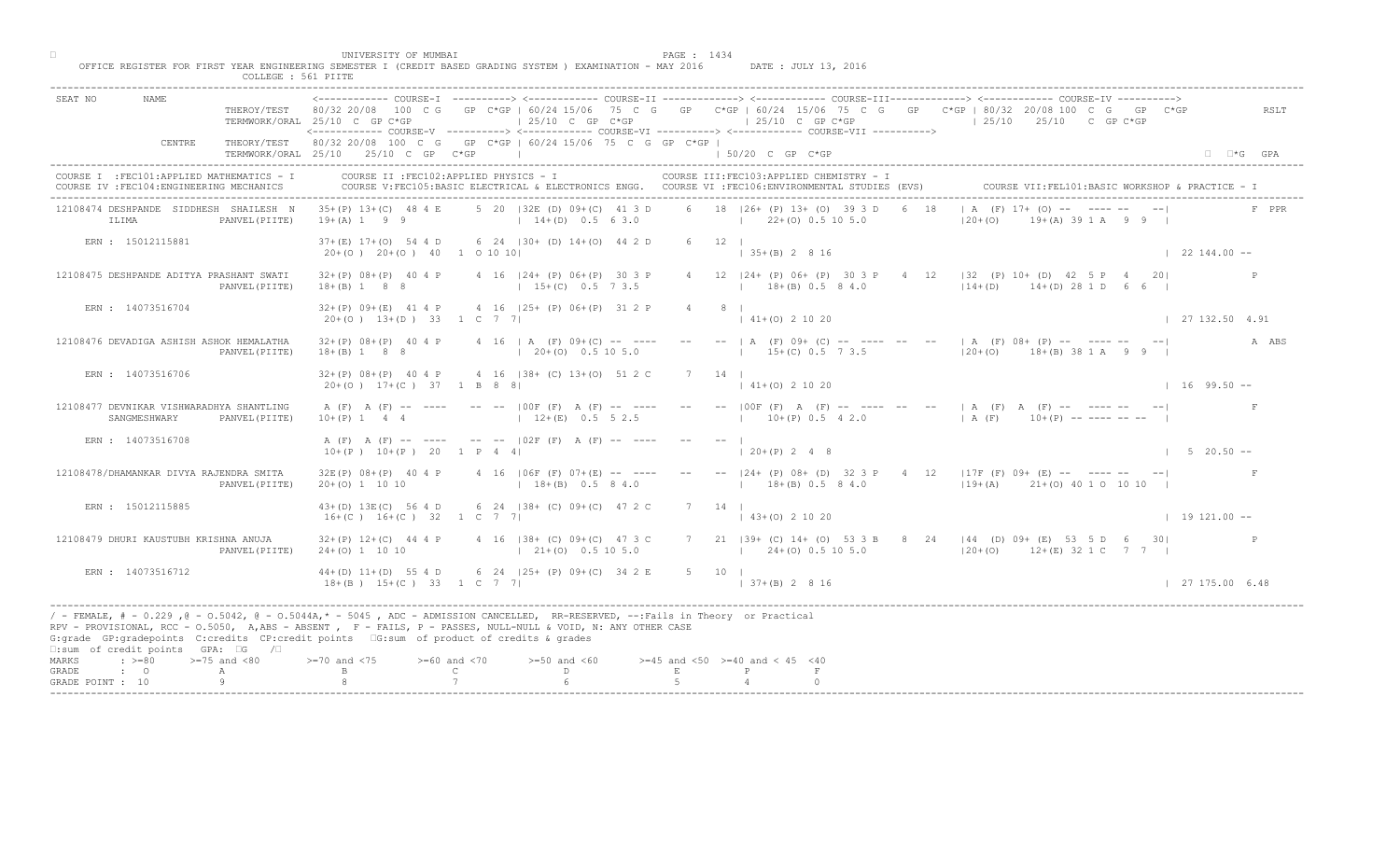|                                                                                                                                                                                                                                                                                                                                                                                                             | UNIVERSITY OF MUMBAI<br>COLLEGE : 561 PIITE                    | OFFICE REGISTER FOR FIRST YEAR ENGINEERING SEMESTER I (CREDIT BASED GRADING SYSTEM ) EXAMINATION - MAY 2016                                                                                                                                                                                                                                                                                                | PAGE : 1435                                   | DATE : JULY 13, 2016                                                                                                                            |                                                                                                                                                               |                      |
|-------------------------------------------------------------------------------------------------------------------------------------------------------------------------------------------------------------------------------------------------------------------------------------------------------------------------------------------------------------------------------------------------------------|----------------------------------------------------------------|------------------------------------------------------------------------------------------------------------------------------------------------------------------------------------------------------------------------------------------------------------------------------------------------------------------------------------------------------------------------------------------------------------|-----------------------------------------------|-------------------------------------------------------------------------------------------------------------------------------------------------|---------------------------------------------------------------------------------------------------------------------------------------------------------------|----------------------|
| <b>NAME</b><br>SEAT NO                                                                                                                                                                                                                                                                                                                                                                                      | TERMWORK/ORAL 25/10 C GP C*GP                                  | $125/10$ C GP $C*GP$                                                                                                                                                                                                                                                                                                                                                                                       |                                               | $125/10$ C GP C*GP<br><------------ COURSE-V ----------> <----------- COURSE-VI -----------> <----------- COURSE-VII ---------->                | THEROY/TEST 80/32 20/08 100 C G GP C*GP   60/24 15/06 75 C G GP C*GP   60/24 15/06 75 C G GP C*GP   80/32 20/08 100 C G GP C*GP<br>$125/10$ $25/10$ C GP C*GP | RSLT                 |
| CENTRE                                                                                                                                                                                                                                                                                                                                                                                                      | TERMWORK/ORAL 25/10 25/10 C GP C*GP                            | THEORY/TEST 80/32 20/08 100 C G GP C*GP   60/24 15/06 75 C G GP C*GP  <br>the control of the control of the control of                                                                                                                                                                                                                                                                                     |                                               | $150/20$ C GP $C*GP$                                                                                                                            |                                                                                                                                                               | $\Box$ $\Box$ *G GPA |
| COURSE I : FEC101: APPLIED MATHEMATICS - I<br>COURSE IV : FEC104: ENGINEERING MECHANICS                                                                                                                                                                                                                                                                                                                     |                                                                | COURSE II : FEC102: APPLIED PHYSICS - I                                                                                                                                                                                                                                                                                                                                                                    |                                               | COURSE III: FEC103: APPLIED CHEMISTRY - I<br>COURSE V:FEC105:BASIC ELECTRICAL & ELECTRONICS ENGG. COURSE VI :FEC106:ENVIRONMENTAL STUDIES (EVS) | COURSE VII: FEL101: BASIC WORKSHOP & PRACTICE - :                                                                                                             |                      |
| 12108480/DIGHE NIKITA JAYANT ANITA                                                                                                                                                                                                                                                                                                                                                                          | $32+(P)$ 10+(D) 42 4 P<br>PANVEL (PIITE)<br>$24+(0)$ 1 10 10   | 4 16 124 + (P) 07 + (E) 31 3 P<br>$19+(A)$ 0.5 9 4.5 $123+(O)$ 0.5 10 5.0                                                                                                                                                                                                                                                                                                                                  |                                               | 4 12   24 + (P) 11 + (B) 35 3 E<br>5 15                                                                                                         | $100F$ (F) $08 + NP$ -- $\sum$ -- -- --<br>$12+(E)$ $24 1 E$ 5 5 1<br>$12+(E)$                                                                                |                      |
| ERN : 14073516713                                                                                                                                                                                                                                                                                                                                                                                           |                                                                | $32+(P)$ 10+(D) 42 4 P 4 16   28+ (E) 08+(D) 36 2 E<br>$18+(B)$ $12+(E)$ 30 1 C 7 7                                                                                                                                                                                                                                                                                                                        | 5 10 1                                        | $141+(0)21020$                                                                                                                                  |                                                                                                                                                               | $122120.50 -$        |
| 12108481 DOIJODE ROHAN SANJAY SEEMA                                                                                                                                                                                                                                                                                                                                                                         | $32+(P)$ $08+(P)$ 40 4 P<br>PANVEL (PIITE)<br>$25+(0)$ 1 10 10 | 4 16   24 + (P) 06 + (P) 30 3 P<br>$19+(A)$ 0.5 9 4.5                                                                                                                                                                                                                                                                                                                                                      |                                               | 4 12   25 + (P) 09 + (C) 34 3 E 5<br>$(20 + (0) 0.5 10 5.0$                                                                                     | $15$  25F (F) 08+ (P) -- ---- -- --  <br>$16+(C)$ $18+(B)$ 34 1 C 7 7 1                                                                                       |                      |
| ERN : 14073516714                                                                                                                                                                                                                                                                                                                                                                                           |                                                                | $32+(P)$ 08+(P) 40 4 P 4 16   33+ (D) 08+(D) 41 2 D<br>$16+(C)$ $15+(C)$ $31$ $1$ C 7 7                                                                                                                                                                                                                                                                                                                    | $6 \t 12 \t 1$                                | $140+(0)21020$                                                                                                                                  |                                                                                                                                                               | $122124.50 - -$      |
| 12108482 DUBEY SOURAV MAHENDRA GEETA                                                                                                                                                                                                                                                                                                                                                                        | $18+(B)$ 1 8 8<br>PANVEL (PIITE)                               | 32+(P) 10+(D) 42 4 P 4 16   24+ (P) 09+(C) 33 3 P<br>$17+(C)$ 0.5 7 3.5                                                                                                                                                                                                                                                                                                                                    |                                               | 4 12 $ 32 + (D) 07 + (E) 39 3$<br>$17\pm(C)$ 0.5 7 3.5                                                                                          | $\overline{D}$ 6 18   21 F (F) 09+ (E) -- ------ -- --<br>$16+(C)$ 14+(D) 30 1 C 7 7 1                                                                        |                      |
| ERN : 15012115895                                                                                                                                                                                                                                                                                                                                                                                           |                                                                | 39+(E) 11+(D) 50 4 D 6 24   28+ (E) 09+(C) 37 2 E<br>$19+(A)$ $19+(A)$ 38 1 A 9 9                                                                                                                                                                                                                                                                                                                          | 5 10                                          | $35+(B)$ 2 8 16                                                                                                                                 |                                                                                                                                                               | $\vert$ 22 127.00 -- |
| 12108483 DUTTA SUJOY SANJIB RUNU                                                                                                                                                                                                                                                                                                                                                                            | $32+(P)$ 12+(C) 44 4 P<br>23+(0) 1 10 10<br>PANVEL (PIITE)     | 4 16   25 (P) 06+ (P) 31 3 P<br>$16+(C)$ 0.5 7 3.5                                                                                                                                                                                                                                                                                                                                                         |                                               |                                                                                                                                                 | 24+ (P) 10+ (C) 34 3 E 5 15   32+ (P) 12+ (C) 44 5 P 4 20 <br>$16+(C)$ 0.5 7 3.5 $11+(D)$ 26 1 D 6 6                                                          |                      |
| ERN : 14073516717                                                                                                                                                                                                                                                                                                                                                                                           | $32+(P)$ 09+(E) 41 4 P                                         | $4$ 16 $ 28 + (E) 08 + (D) 36$ 2<br>$15+(C)$ $14+(D)$ 29 1 D 6 6                                                                                                                                                                                                                                                                                                                                           |                                               | $138+(A) 2918$                                                                                                                                  |                                                                                                                                                               | 127136.005.04        |
| 12108484/DWIVEDI ISHA KALPANA                                                                                                                                                                                                                                                                                                                                                                               | $32+(P)$ 09+(E) 41 4 P<br>PANVEL (PIITE)<br>$19+(A) 1 9 9$     | $4$ 16 $ 24 + (P)$ 06+ $(P)$<br>$16 + (C)$                                                                                                                                                                                                                                                                                                                                                                 |                                               | $1\qquad 21+(0)$ 0.5 10 5.0                                                                                                                     | 4 12   35 + (D) 12 + (O) 47 3 C 7 21   35 (P) 09 + (E) 44 5 P 4 20  <br>$118+(B)$ 17+(C) 35 1 B 8 8                                                           | P                    |
| ERN : 15012115897                                                                                                                                                                                                                                                                                                                                                                                           | $45+(D)$ 13+(C) 58 4 D<br>$19+(A)$ $20+(O)$ 39 1 A 9           | 6 24 $(33 + (1))$ 13+(0) 46 2 C                                                                                                                                                                                                                                                                                                                                                                            | $7 \quad 14 \quad$                            | $124+(E)$ 2 5 10                                                                                                                                |                                                                                                                                                               | 27 151.50 5.61       |
| 12108485 ELAYATH NIKHIL DILIP GEETHA                                                                                                                                                                                                                                                                                                                                                                        | $32+(P)$ $08+(P)$ 40 4 P<br>$19+(A) 1 9 9$<br>PANVEL (PIITE)   | $P(P)$ 06+(P) 30 3 P<br>$13+(D)$ 0.5 6 3.0                                                                                                                                                                                                                                                                                                                                                                 |                                               |                                                                                                                                                 | 4 12   29 + (E) 12E (O) 41 3 D 6 18   33E (P) 10E (D) 43 5 P 4 20  <br>$1.5 + (C) 0.5 7 3.5$ $1.9 + (A) 20 + (O) 39 1 A 9 9 1$                                |                      |
| ERN : 15012115899                                                                                                                                                                                                                                                                                                                                                                                           | $15F(F)$ $15E(A)$ -- $-$                                       | $-$ -- $ 30+ (D) 10+ (C) 40 2 D$<br>$15+(C)$ $16+(C)$ $3T$ $1 C$ 7 7                                                                                                                                                                                                                                                                                                                                       | $6 \t 12 \t 1$                                | $134+(C)2714$                                                                                                                                   |                                                                                                                                                               | $123123.50 - -$      |
| / - FEMALE, # - 0.229, @ - 0.5042, @ - 0.5044A,* - 5045, ADC - ADMISSION CANCELLED, RR-RESERVED, --:Fails in Theory or Practical<br>RPV - PROVISIONAL, RCC - 0.5050, A, ABS - ABSENT , P - FAILS, P - PASSES, NULL-NULL & VOID, N: ANY OTHER CASE<br>G:grade GP:gradepoints C:credits CP:credit points 6:sum of product of credits & grades<br>$\square$ :sum of credit points GPA: $\square$ G / $\square$ |                                                                |                                                                                                                                                                                                                                                                                                                                                                                                            |                                               |                                                                                                                                                 |                                                                                                                                                               |                      |
| MARKS<br>$\Rightarrow$ $>=$ 80 $\Rightarrow$ $=$ 75 and <80<br>$\cdot$ 0<br>GRADE<br>A<br>9<br>GRADE POINT : 10                                                                                                                                                                                                                                                                                             | $0$ and $\langle 75$                                           | $>= 60$ and $< 70$<br>$>=50$ and $<60$<br>$\mathbb C$ and $\mathbb C$ and $\mathbb C$ and $\mathbb C$ and $\mathbb C$ and $\mathbb C$ and $\mathbb C$ and $\mathbb C$ and $\mathbb C$ and $\mathbb C$ and $\mathbb C$ and $\mathbb C$ and $\mathbb C$ and $\mathbb C$ and $\mathbb C$ and $\mathbb C$ and $\mathbb C$ and $\mathbb C$ and $\mathbb C$ and $\mathbb C$ and<br>$\mathbb{D}$ and $\mathbb{D}$ | $>=45$ and $<50$ $>=40$ and $< 45$ $<40$<br>E | $\mathbb{P}$                                                                                                                                    |                                                                                                                                                               |                      |
|                                                                                                                                                                                                                                                                                                                                                                                                             |                                                                |                                                                                                                                                                                                                                                                                                                                                                                                            |                                               |                                                                                                                                                 |                                                                                                                                                               |                      |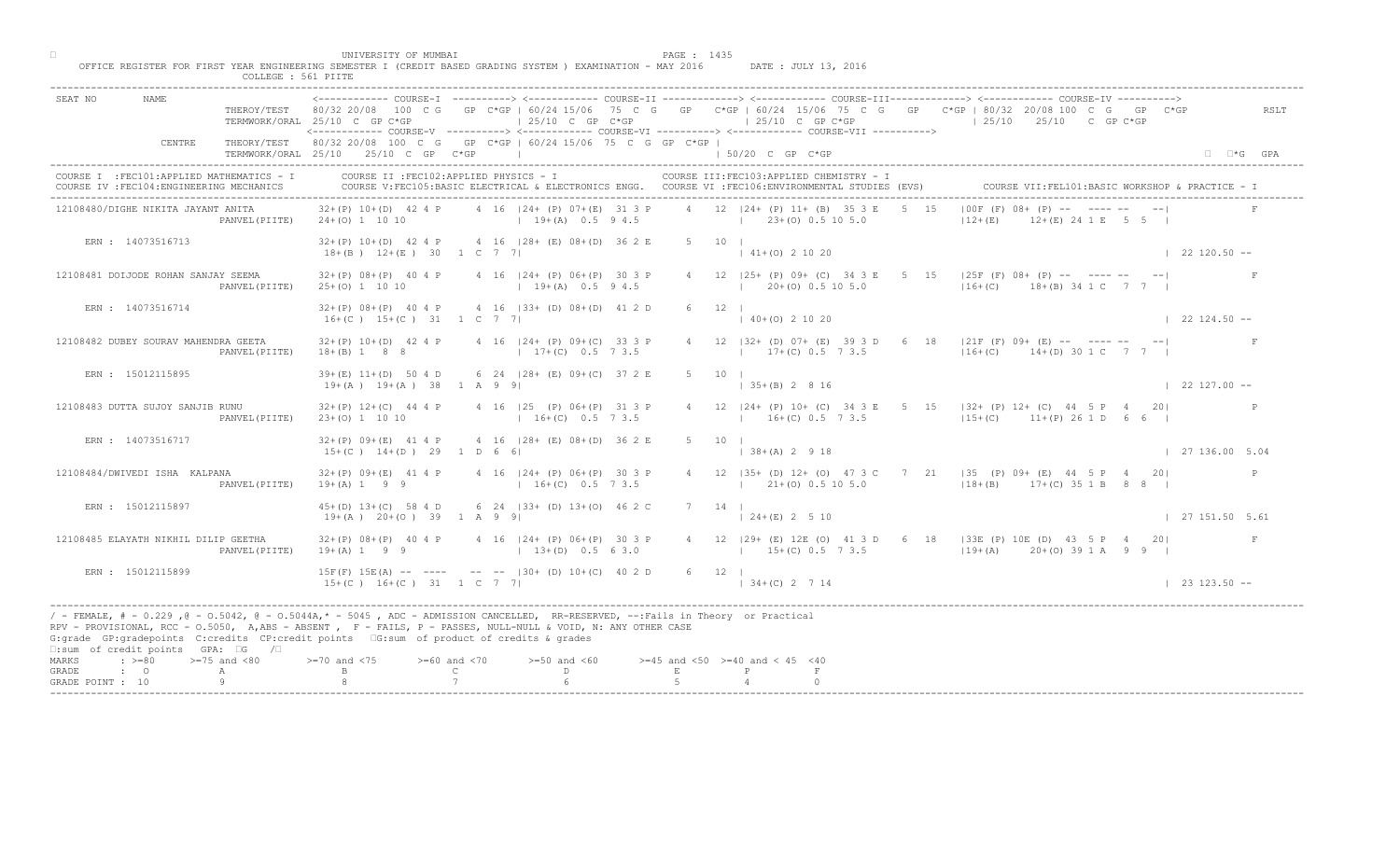| UNIVERSITY OF MUMBAI<br>PAGE : 1436<br>OFFICE REGISTER FOR FIRST YEAR ENGINEERING SEMESTER I (CREDIT BASED GRADING SYSTEM ) EXAMINATION - MAY 2016<br>DATE : JULY 13, 2016<br>COLLEGE : 561 PIITE                                                                                                                                                                                                                                                                                                                                         |                        |
|-------------------------------------------------------------------------------------------------------------------------------------------------------------------------------------------------------------------------------------------------------------------------------------------------------------------------------------------------------------------------------------------------------------------------------------------------------------------------------------------------------------------------------------------|------------------------|
| <b>NAME</b><br>SEAT NO<br>THEROY/TEST 80/32 20/08 100 C G GP C*GP   60/24 15/06 75 C G GP C*GP   60/24 15/06 75 C G GP C*GP   80/32 20/08 100 C G GP C*GP<br>$125/10$ C GP C*GP<br>$125/10$ C GP $C*GP$<br>$125/10$ $25/10$ C GP C*GP<br>TERMWORK/ORAL 25/10 C GP C*GP<br><------------ COURSE-V ----------> <------------ COURSE-VI ----------> <------------ COURSE-VII ---------->                                                                                                                                                     | RSLT                   |
| THEORY/TEST 80/32 20/08 100 C G GP C*GP   60/24 15/06 75 C G GP C*GP  <br>CENTRE<br>TERMWORK/ORAL 25/10 25/10 C GP C*GP  <br>$150/20$ C GP C*GP                                                                                                                                                                                                                                                                                                                                                                                           | $\Box$ $\Box$ *G GPA   |
| COURSE II : FEC102: APPLIED PHYSICS - I<br>COURSE III: FEC103: APPLIED CHEMISTRY - I<br>COURSE I : FEC101: APPLIED MATHEMATICS - I<br>COURSE VII: FEL101: BASIC WORKSHOP & PRACTICE - I<br>COURSE V:FEC105:BASIC ELECTRICAL & ELECTRONICS ENGG. COURSE VI :FEC106:ENVIRONMENTAL STUDIES (EVS)<br>COURSE IV : FEC104: ENGINEERING MECHANICS                                                                                                                                                                                                |                        |
| $ 40 \t(D) 16 +  00 \t56   5 D \t6 30 $<br>6 18 140 + (C) 13 + (0) 53 3 B 8 24<br>57+(B) 18+(O) 75 4 A 9 36   27+ (E) 14+(O) 41 3 D<br>12108486 EVIN POULOSE MARY<br>$(20+(0) 0.5 10 5.0$ $(23+(0) 0.5 10 5.0$<br>$120+(0)$<br>$21+(0)$ 41 1 0 10 10  <br>PANVEL (PIITE)<br>$24+(0)$ 1 10 10                                                                                                                                                                                                                                              | P PPR                  |
| 7 14 1<br>ERN : 15012115901<br>35+(P) 17+(O) 52 4 D 6 24   38+ (C) 13+(O) 51 2 C<br>$(37+(B) 2 8 16)$<br>$22+(0)$ $21+(0)$ $43$ 1 0 10 10                                                                                                                                                                                                                                                                                                                                                                                                 | 127202.007.48          |
| 6 18   24 + (P) 06 + (P) 30 3 P 4<br>12   18F (F) 08E (P) -- ---- -- --  <br>12108487/FHEBA MARIAM VARGHESE ALICE VARG<br>$19F(F)$ 10+(D) -- ---- -- --  29E (E) 10E(C) 39 3 D<br>21+(0) 1 10 10 10 17+(C) 0.5 7 3.5<br>$15+(C)$ $11+(P)$ 26 1 D 6 6 1<br>HESE<br>$18+(B)$ 0.5 8 4.0<br>PANVEL (PIITE)                                                                                                                                                                                                                                    |                        |
| $6 \t 12 \t 1$<br>ERN : 15012115902<br>$18F(F)$ 08+(P) -- ---- -- --  31+ (D) 09+(C) 40 2 D<br>$127+(D) 2612$<br>$15+(C)$ $16+(C)$ $31$ $1$ C 7 7                                                                                                                                                                                                                                                                                                                                                                                         | $1484.50 -$            |
| 56 (B) 09+ (E) 65 4 C 7 28   24+ (P) 07+ (E) 31 3 P<br>$4$ 12 $ 24 + (P) 11 + (B) 35 3$<br>E 5 15   40 + (D) 09 + (E) 49 5 E 5 25  <br>12108488/G AISHWARYA<br>$1 \t22 \pm (0) \t0.5 \t10 \t5.0$<br>$(20+(0) 0.5 10 5.0)$<br>$18+(B)$ $16+(C)$ 34 1 C 7 7  <br>$24+(0)$ 1 10 10<br>PANVEL (PIITE)                                                                                                                                                                                                                                         |                        |
| ERN : 14073516721<br>34+(P) 09+(E) 43 4 P 4 16   28+ (E) 09+(C) 37 2 E<br>5 10 1<br>$18+(B)$ $17+(C)$ 35 1 B 8 8                                                                                                                                                                                                                                                                                                                                                                                                                          | $\vert$ 27 149.00 5.52 |
| $18F(F)$ $10+(D)$ -- ---- -- -- $124E(P)$ $12E(O)$ 36 3 E<br>[L6F (F) 07+ (E) -- ---- -- --  24F (F) 09+ (E) -- ---- -- -- <br>12108489 GADHIA MADHAV AJAYBHAI RASHMIBEN<br>$18+(B)$ 0.5 8 4.0 $16+(C)$ 14+(D) 30 1 C 7 7  <br>$18+(B)$ 0.5 8 4.0<br>$23+(0)$ 1 10 10<br>PANVEL (PIITE)                                                                                                                                                                                                                                                   |                        |
| 32E(P) 11+(D) 43 4 P 4 16   32+ (D) 08+(D) 40 2<br>ERN : 15012115905<br>$19+(A)$ $16+(C)$ 35 1 B 8 8<br>$(39+(A) 2 9 18)$                                                                                                                                                                                                                                                                                                                                                                                                                 | $1594.00 -$            |
| -- -- $ 26E$ (P) 10E (C) 36 3 E 5 15   A (F) 09+ (E) -- ---- -- -- <br>12108490 GAIKWAD DEEPAK SUBHASH NANDA<br>$04F(F)$ $04F(F)$ -- ----<br>$--- 107F (F) 08F(D)$<br>$22+(0)$ 1 10 10<br>$15+(C)$<br>$15+(C)$ 0.5 7 3.5<br>$114+(D)$ $12+(E)$ 26 1 D 6 6  <br>PANVEL (PIITE)                                                                                                                                                                                                                                                             |                        |
| ERN : 15012115906<br>$02F(F)$ 14E(B) -- ----<br>$-- -233+$ (D) $08+(D)$ 41 2 D<br>$6 \t 12 \t 1$<br>$15+(C)$ $14+(D)$ 29 1 D 6<br>$142+(0)21020$                                                                                                                                                                                                                                                                                                                                                                                          | $1176.00 -$            |
| $P(P)$ 07+(E) 31 3 P<br>4 12   31 + (D) 07 + (E) 38 3 D 6 18   36 + (E) 18 + (O) 54 5 D 6 30  <br>12108491 GAJBHIYE TANMAY SURENDRA VAISHAL<br>$32E(P)$ $12+(C)$ 44 4 P<br>$14+(D)$ 0.5 6 3.0<br>$\mathbb{I}$<br>$23+(0)$ 1 10 10<br>$(18+(B) 0.5 8 4.0$ $(23+(O) 10+(P) 33 1 C 7 7)$<br>PANVEL (PIITE)                                                                                                                                                                                                                                   | F PPR                  |
| A $(F)$ 10+(D) -- -<br>$-$ -- $ 31+ (D) 12+ (O) 43 2 D$<br>6 12  <br>ERN : 15012115909<br>$15+(C)$ $19+(A)$ $34$ $1 C$ 7 7<br>$\vert$ 33+(C) 2 7 14                                                                                                                                                                                                                                                                                                                                                                                       | $\vert$ 23 133.00 --   |
| / - FEMALE, # - 0.229, @ - 0.5042, @ - 0.5044A,* - 5045, ADC - ADMISSION CANCELLED, RR-RESERVED, --:Fails in Theory or Practical<br>RPV - PROVISIONAL, RCC - 0.5050, A, ABS - ABSENT A P - FAILS, P - PASSES, NULL-NULL & VOID, N: ANY OTHER CASE<br>G:grade GP:gradepoints C:credits CP:credit points 6:sum of product of credits & grades<br>$\square$ :sum of credit points GPA: $\square$ G / $\square$                                                                                                                               |                        |
| MARKS<br>$\Rightarrow$ $>=80$ $>=75$ and $<80$<br>$0$ and $\langle 75$<br>$>= 60$ and $< 70$<br>$>=50$ and $<60$<br>$>=45$ and $<50$ $>=40$ and $< 45$ $<40$<br>$\mathbb C$ and $\mathbb C$ and $\mathbb C$ and $\mathbb C$ and $\mathbb C$ and $\mathbb C$ and $\mathbb C$ and $\mathbb C$ and $\mathbb C$ and $\mathbb C$ and $\mathbb C$ and $\mathbb C$ and $\mathbb C$ and $\mathbb C$ and $\mathbb C$ and $\mathbb C$ and $\mathbb C$ and $\mathbb C$ and $\mathbb C$ and $\mathbb C$ and<br>$\,$ E<br>$\cdot$ 0<br>P<br>GRADE<br>A |                        |
| 9<br>GRADE POINT : 10                                                                                                                                                                                                                                                                                                                                                                                                                                                                                                                     |                        |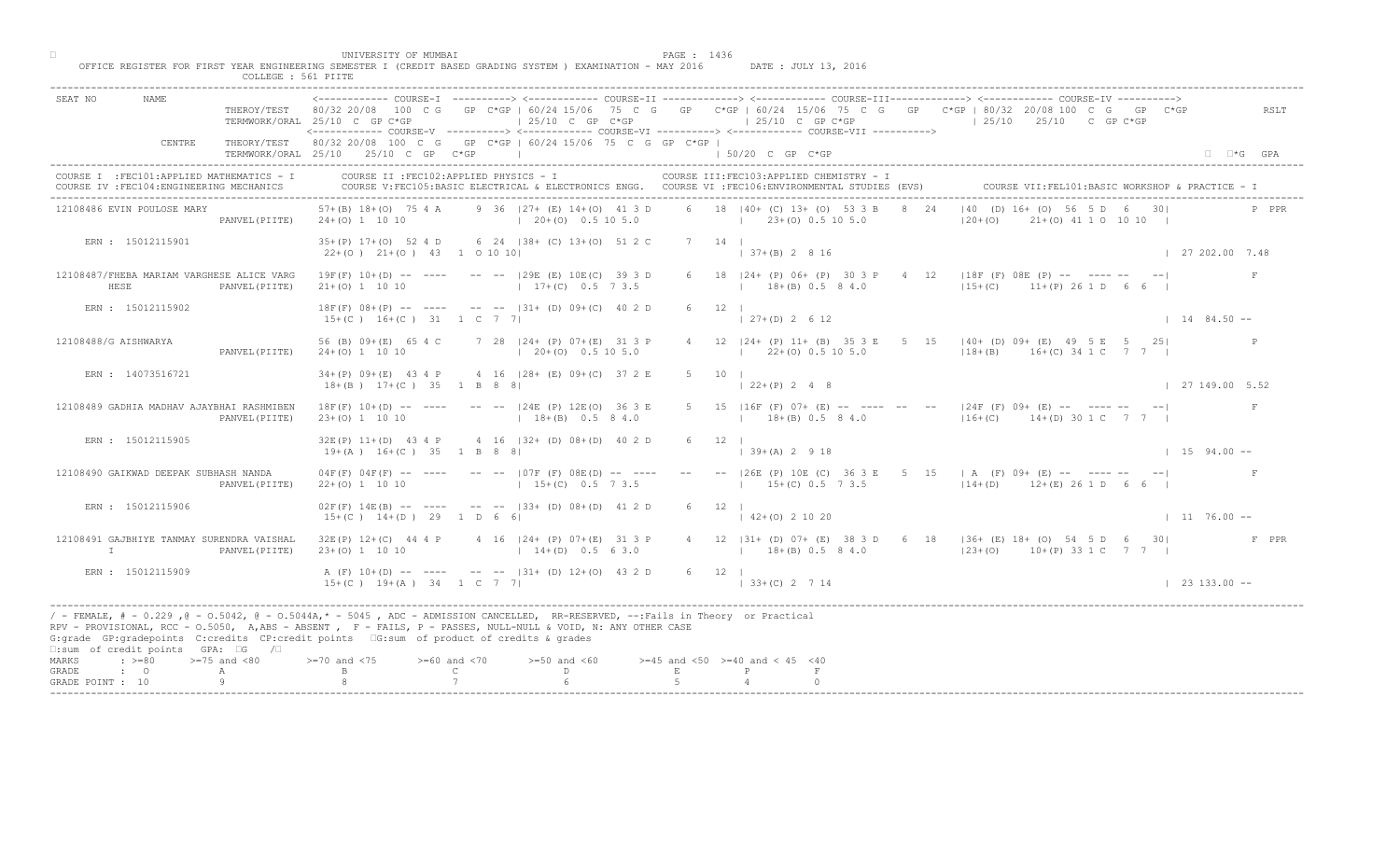| ------------- COURSE-I ----------> <------------ COURSE-II -------------> <------------ COURSE-III------------> <------------> COURSE-IV ----------> <--------------> COURSE-IV ------------- COURSE-II<br>SEAT NO                                                                                                                                                              |                        |
|---------------------------------------------------------------------------------------------------------------------------------------------------------------------------------------------------------------------------------------------------------------------------------------------------------------------------------------------------------------------------------|------------------------|
| THEROY/TEST 80/32 20/08 100 C G GP C*GP   60/24 15/06 75 C G GP C*GP   60/24 15/06 75 C G GP C*GP   80/32 20/08 100 C G GP C*GP<br>$125/10$ C GP C*GP<br>$125/10$ C GP C*GP<br>$125/10$ $25/10$ C GP C*GP<br>TERMWORK/ORAL 25/10 C GP C*GP<br><------------ COURSE-V ----------> <----------- COURSE-VI -----------> <------------ COURSE-VII ---------->                       | RSLT                   |
| THEORY/TEST 80/32 20/08 100 C G GP C*GP   60/24 15/06 75 C G GP C*GP  <br>CENTRE<br>TERMWORK/ORAL 25/10 25/10 C GP C*GP  <br>$150/20$ C GP C*GP                                                                                                                                                                                                                                 | $\Box$ $\Box$ *G GPA   |
| COURSE II : FEC102: APPLIED PHYSICS - I<br>COURSE III: FEC103: APPLIED CHEMISTRY - I<br>COURSE I : FEC101: APPLIED MATHEMATICS - I<br>COURSE VII: FEL101: BASIC WORKSHOP & PRACTICE - I<br>COURSE IV : FEC104: ENGINEERING MECHANICS<br>COURSE V:FEC105:BASIC ELECTRICAL & ELECTRONICS ENGG. COURSE VI :FEC106:ENVIRONMENTAL STUDIES (EVS)                                      |                        |
| $ 32 + (P) 10 + (D) 42 $<br>4 12 124 + (P) 06 + (P) 30 3 P<br>43 (D) 13+(C) 56 4 D<br>6 24   24 + (P) 09 + (C) 33 3 P<br>4 12<br>12108492 GANDHI RAHUL RAJKUMAR ANUJA<br>$20+(0)$ 1 10 10<br>$16+(C)$ 0.5 7 3.5 $18+(B)$ 0.5 8 4.0<br>$ 18 + (B)$<br>$11+(P)$ 29 1 D 6 6  <br>PANVEL (PIITE)                                                                                    |                        |
| 44+(D) 17+(O) 61 4 C 7 28   29+ (E) 10+(C) 39 2 D<br>$6 \t12 \t1$<br>ERN : 14073516727<br>$(42+(0) 2 10 20)$<br>$22+(0)$ 17+(C) 39 1 A 9 9                                                                                                                                                                                                                                      | 127160.505.94          |
| 5 15   24 + (P) 10 + (C) 34 3 E 5<br>15   44 (D) 10+ (D) 54 5 D 6 30<br>12108493 GAONKAR HARSHAL SANJAY SAILI<br>$36+(E)$ 14+(B) 50 4 D<br>6 24   30 + (D) 07 + (E) 37 3 E<br>$ 23+(0)$ $13+(D) 36 1 B 8 8$<br>$13+(D)$ 0.5 6 3.0<br>$19+(A) 0.5 9 4.5$<br>PANVEL (PIITE)<br>$24+(0)$ 1 10 10                                                                                   |                        |
| $6 \t12 \t1$<br>ERN : 14073516728<br>$32+(P)$ 10+(D) 42 4 P 4 16  33+ (D) 07+(E) 40 2 D<br>$140+(0)21020$<br>$20+(0)$ 14+(D) 34 1 C 7 7                                                                                                                                                                                                                                         | $\vert$ 27 164.50 6.09 |
| $32+(P)$ 11+(D) 43 4 P 4 16   24+ (P) 11+(B) 35 3 E<br>5 15 $ 38 + (C) 10 + (C) 48 3$<br>$C$ 7 21   22 F (F) 09+ (E) -- ---- -- -- <br>12108494/GAWAND MANSI SANTOSH NAMITA<br>$1 \t20 \pm (0) \t0.5 \t10 \t5.0$<br>$(22+(0) 0.5 10 5.0)$<br>22+(0) 1 10 10<br>$120+(0)$ 18+(B) 38 1 A 9 9 I<br>PANVEL (PIITE)                                                                  |                        |
| ERN : 15012115912<br>$32+(P)$ 12+(C) 44 4 P 4 16   33+ (D) 14+(0) 47 2 C<br>$7 \t14$<br>$39+(A)$ 2 9 18<br>$20+(0)$ 19+(A) 39 1 A 9 9<br>$\vert$ 22 138.00 --                                                                                                                                                                                                                   |                        |
| $16F(F)$ $08+(P)$ -- ---- -- --  24E (P) $06+(P)$ 30 3 P<br>  24E (P) 07+ (E) 31 3 P 4 12   07F (F) 08+ (P) -- ---- -- -- <br>12108495 GAWAND NAYAN PRABHAKAR BHARTI<br>$14+(D)$ 0.5 6 3.0 $13+(B)$ 13+(D) 31 1 C 7 7  <br>$(20+(0) 0.5 10 5.0)$<br>$20+(0)$ 1 10 10<br>PANVEL (PIITE)                                                                                          |                        |
| 32E(P) 09+(E) 41 4 P 4 16   30+ (D) 09+(C) 39 2 D<br>ERN : 14073516733<br>$19+(A)$ $18+(B)$ 37 1 B 8 8<br>$(43+(0) 2 10 20)$<br>$18105.00 -$                                                                                                                                                                                                                                    |                        |
| $5$ 20 $ 24 + (P) 10 + (C)$<br>5 15   24+ (P) 08+ (D) 32 3 P 4 12   24F (F) 10+ (D) -- ---- -- -- <br>12108496 GEORGE JOBIN ROBERT ANNAMMA<br>$32+(P)$ 15+(A) 47 4 E<br>$17+(C)$ 1 7 7<br>$16 + (C)$<br>$1 \t20+(0) \t0.5 \t10 \t5.0$<br>$114+(D)$ $12+(E)$ 26 1 D 6 6  <br>PANVEL (PIITE)                                                                                      |                        |
| 4 16 $(29 + \binom{1}{2} + (0) + (3) + (0)$<br>ERN : 14073516735<br>$32+(P)$ 10+(D) 42 4 P<br>$6 \t 12 \t 1$<br>$16+(C)$ $18+(B)$ 34 1 C 7<br>$140+(0)21020$<br>$\vert$ 22 123.50 $\sim$                                                                                                                                                                                        |                        |
| $35+(P)$ 11+(D) 46 4 E<br>$(D)$ 06+(P) 40 3 D<br>6 18   24 + (P) 08 + (D) 32 3 P + 4 12   42 (D) 12 + (C) 54 5 D 6 30  <br>12108497 GHAG AASHISH MAHENDRA ANUJA<br>134.<br>$12+(E)$ 0.5 5 2.5<br>$23+(0)$ 1 10 10<br>$12+ (R) 0.5 9 4.5$ $12+ (C) 12+ (E) 35 1 B 8 8 1$<br>PANVEL (PIITE)                                                                                       |                        |
| $32+(P)$ 09+(E) 41 4 <b>P</b><br>ERN : 14073516738<br>$4 \cdot 16$ $ 24 + (P) 07 + (E) 31 2 P$<br>4 8 1<br>$20+(0)$ 13+(D) 33 1 c 7 7<br>$141+(0)21020$                                                                                                                                                                                                                         | 127156.005.78          |
| / - FEMALE, # - 0.229, @ - 0.5042, @ - 0.5044A,* - 5045, ADC - ADMISSION CANCELLED, RR-RESERVED, --:Fails in Theory or Practical<br>RPV - PROVISIONAL, RCC - 0.5050, A, ABS - ABSENT, P- FAILS, P - PASSES, NULL-NULL & VOID, N: ANY OTHER CASE<br>G:grade GP:gradepoints C:credits CP:credit points [6:sum of product of credits & grades<br>□:sum of credit points GPA: □G /□ |                        |
| MARKS<br>$: >=80$<br>$>=75$ and $<80$<br>$\sqrt{0}$ and $\sqrt{75}$<br>$>= 60$ and $< 70$<br>$>=50$ and $<60$<br>$>=45$ and $<50$ $>=40$ and $< 45$ $<40$<br>$\cdot$ $\cdot$ 0<br>$\mathbb{C}$ and $\mathbb{C}$<br>$D \sim 1$<br>$\,$ E $\,$<br>GRADE<br>A<br>GRADE POINT : 10                                                                                                  |                        |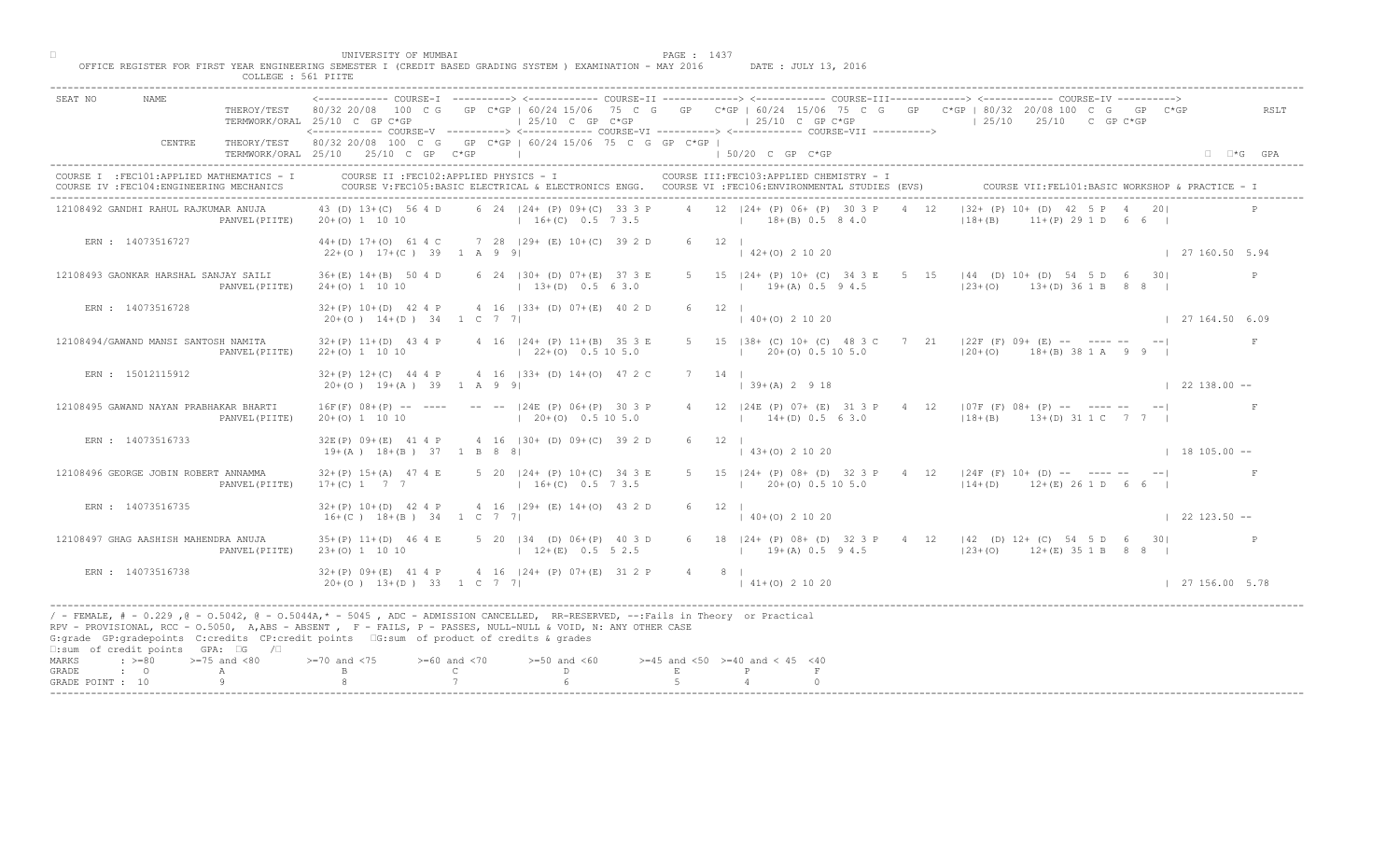| COLLEGE : 561 PIITE                                                                     |                                                                                                                                                                                                                                                                                                                                                                                                                                                                                                                         |                        |
|-----------------------------------------------------------------------------------------|-------------------------------------------------------------------------------------------------------------------------------------------------------------------------------------------------------------------------------------------------------------------------------------------------------------------------------------------------------------------------------------------------------------------------------------------------------------------------------------------------------------------------|------------------------|
| SEAT NO<br>NAME                                                                         | <------------ COURSE-T ----------> <------------ COURSE-II -------------> <------------ COURSE-III------------> <------------ COURSE-IV ----------><br>THEROY/TEST 80/32 20/08 100 C G GP C*GP   60/24 15/06 75 C G GP C*GP   60/24 15/06 75 C G GP C*GP   80/32 20/08 100 C G GP C*GP<br>$\vert$ 25/10 C GP C*GP<br>$125/10$ C GP C*GP<br>$125/10$ $25/10$ C GP C*GP<br>TERMWORK/ORAL 25/10 C GP C*GP<br><------------ COURSE-V ----------> <------------ COURSE-VI -----------> <------------ COURSE-VII -----------> | RSLT                   |
| CENTRE                                                                                  | THEORY/TEST 80/32 20/08 100 C G GP C*GP   60/24 15/06 75 C G GP C*GP  <br>  50/20 C GP C*GP<br>TERMWORK/ORAL 25/10 25/10 C GP C*GP                                                                                                                                                                                                                                                                                                                                                                                      | $\Box$ $\Box$ *G GPA   |
| COURSE I : FEC101: APPLIED MATHEMATICS - I<br>COURSE IV : FEC104: ENGINEERING MECHANICS | COURSE II : FEC102: APPLIED PHYSICS - I<br>COURSE III: FEC103: APPLIED CHEMISTRY - I<br>COURSE V:FEC105:BASIC ELECTRICAL & ELECTRONICS ENGG. COURSE VI :FEC106:ENVIRONMENTAL STUDIES (EVS)<br>COURSE VII: FEL101: BASI                                                                                                                                                                                                                                                                                                  |                        |
| 12108498/GHOGRE NEHA JAYANT SANGITA<br>PANVEL (PIITE)                                   | 5 15 124+ (P) 06+ (P) 30 3 P<br>$138F$ $(F)$ $09 +$ $(F)$ $47$<br>$04F(F)$ 10+(D) -- ---- -- --  24+ (P) 12+(O) 36 3 E<br>12<br>$14+(D)$ 0.5 6 3.0<br>$19+(A) 0.5 9 4.5$<br>$ 20+(0) $<br>22+(0) 1 10 10                                                                                                                                                                                                                                                                                                                | $A(B)$ 38 1 A 9 9 I    |
| ERN : 14073516743                                                                       | $03F(F)$ $08+(P)$ -- ---- -- -- $125+(P)$ $07+(E)$ 32 2 P<br>4 8 1<br>$12+(E)$ $11+(P)$ 23 1 E 5 5<br>$\vert$ 41+(0) 2 10 20                                                                                                                                                                                                                                                                                                                                                                                            | $1 19 111.50 --$       |
| 12108499/GHOSALKAR DAMINI DEEPAK DIPIKA<br>PANVEL (PIITE)                               | 18   35 (P) 08+ (P) 43 5 P 4 20<br>$32+(P)$ $12+(C)$ 44 4 P<br>4 16   24 + (P) 06 + (P) 30 3 P<br>4 12 129 + (E) 12 + (O) 41 3 D<br>6<br>$16+(C)$ 15+(C) 31 1 C 7 7<br>$19+(A) 0.5 94.5$<br>$19+(A)$ 0.5 9 4.5<br>$24+(0)$ 1 10 10                                                                                                                                                                                                                                                                                      |                        |
| ERN : 14073516745                                                                       | 4 16   24 + (P) 08 + (D) 32 2 P<br>$32+(P)$ 09+(E) 41 4 P<br>81<br>$16+(C)$ $18+(B)$ 34 1 C 7 7<br>$\vert$ 39+(A) 2 9 18                                                                                                                                                                                                                                                                                                                                                                                                | $\vert$ 27 141,00 5.22 |
| 12108500 GIRIDHAR SRINIVASAN VIDHYA<br>PANVEL (PIITE)                                   | 12 $ 35+$ (D) 08+ (D) 43 3 D<br>$32+(P)$ 09+(E) 41 4 P<br>4 16   24 + (P) 08 + (D) 32 3 P<br>6 18   32 (P) 10 + (D) 42 5 P 4 20<br>$19+(A)$ 0.5 9 4.5<br>$19+(A)$ 0.5 9 4.5<br>$20+(0)$ 1 10 10<br>$ 20+(0)$ 14+(D) 34 1 C 7 7                                                                                                                                                                                                                                                                                          | P PPR                  |
| ERN : 15012115923                                                                       | 4 16 (30+ (D) 14+(0) 44 2 D<br>$33+(P)$ 10+(D) 43 4 P<br>6<br>12<br>$(0)$ 2 10 20<br>$20+(0)$ 16+(C) 36 1 B 8 8                                                                                                                                                                                                                                                                                                                                                                                                         | 127148.005.48          |
| 12108501 GONDHALI NIKIT KESHAV NIRMALA<br>PANVEL (PIITE)                                | $\sqrt{25+ (P)}$ 06+ (P) 31 3 P 4 12   32+ (P) 16+ (O) 48 5 E 5 25<br>$40+(D)$ 15+(A) 55 4 D<br>6 24   A (F) $07+(E)$ -- ---<br>$18+(B)$ 0.5 8 4.0<br>$111+(P)$ $12+(E)$ 23 1 E 5 5 I<br>$23+(0)$ 1 10 10<br>$1, 15+(C), 0.5, 7, 3.5$                                                                                                                                                                                                                                                                                   | A PPR                  |
| ERN : 14073516750                                                                       | 5 20 (25+ (P) 06+ (P) 31 2<br>$36+(E)$ 12+(C) 48 4 E<br>$17+(C)$ $12+(E)$ 29 1 D 6 6<br>$139+(A) 2918$                                                                                                                                                                                                                                                                                                                                                                                                                  | $124135.50 - -$        |
| 12108502 GOSAVI ANIRUDDH VISHWAS ANUPAMA<br>PANVEL (PIITE)                              | 4 12   41 + (C) 08 + (D) 49 3 C 7 21   32E (P) 13 + (C) 45 5 E 5 25  <br>$13F(F)$ $10+(D)$ -- ----<br>$-  24 + (P) 08 + (D)$<br>$21+(0)$ 1 10 10<br>$19+(A) 0.5 94.5$<br>$119+(A)$ $22+(O)$ 41 1 0 10 10 1<br>$1 + 19 + (A)$                                                                                                                                                                                                                                                                                            |                        |
| ERN : 15012115927                                                                       | $(37 + (c) 09 + (c) 46 2 C)$<br>$34+(P)$ 10+(D) 44 4 P<br>$7 \quad 14 \quad$<br>4 16<br>$15+(C)$ $13+(D)$ 28 1 D 6<br>$ $ 33+(C) 2 7 14                                                                                                                                                                                                                                                                                                                                                                                 | $\vert$ 23 137.00 --   |
| 12108503 GOWDA SACHIN VISHNU NAGAMMA<br>PANVEL (PIITE)                                  | $124+$ (P) 08+(D) 32 3 P<br>$32E(P)$ $08+(P)$ 40 4 P<br>4 12   18F (F) 08+ (D) -- ---- -- --   36+ (E) 09+ (E) 45 5 E 5 25 <br>$22+(0)$ 1 10 10<br>$17+(C)$ 0.5 7 3.5<br>$19+(A)$ $18+(B)$ $37 1 B$ 8 8 1                                                                                                                                                                                                                                                                                                               |                        |
| ERN : 15012115928                                                                       | $32+(P)$ 08+(P) 40 4 P<br>$4 \cdot 16$ $124 + (P)$ 09+(C) 33 2 P<br>4 8 1<br>$19+(A)$ $19+(A)$ $38$ $1$ A 9 9<br>$140+(0)21020$                                                                                                                                                                                                                                                                                                                                                                                         | $124132.50 - -$        |
| $\square$ : sum of credit points GPA: $\square$ G / $\square$                           | / - FEMALE, # - 0.229 ,@ - 0.5042, @ - 0.5044A,* - 5045 , ADC - ADMISSION CANCELLED, RR-RESERVED, --:Fails in Theory or Practical<br>RPV - PROVISIONAL, RCC - 0.5050, A, ABS - ABSENT , P- FAILS, P - PASSES, NULL-NULL & VOID, N: ANY OTHER CASE<br>G:grade GP:gradepoints C:credits CP:credit points 6:sum of product of credits & grades                                                                                                                                                                             |                        |
| $: >=80$<br>$>=75$ and $<80$<br>MARKS<br>GRADE<br>$\cdot$ $\cdot$ 0<br>А                | $>= 60$ and $< 70$<br>$>=50$ and $<60$<br>$>=45$ and $<50$ $>=40$ and $< 45$ $<40$<br>$0$ and $\langle 75$<br>$\mathsf{C}$<br>D.<br>$\mathbf{E}$                                                                                                                                                                                                                                                                                                                                                                        |                        |
| 9<br>GRADE POINT : 10                                                                   |                                                                                                                                                                                                                                                                                                                                                                                                                                                                                                                         |                        |

□ PAGE : 1438<br>OFFICE REGISTER FOR FIRST YEAR ENGINEERING SEMESTER I (CREDIT BASED GRADING SYSTEM ) EXAMINATION - MAY 2016 DATE : JULY 13, 2016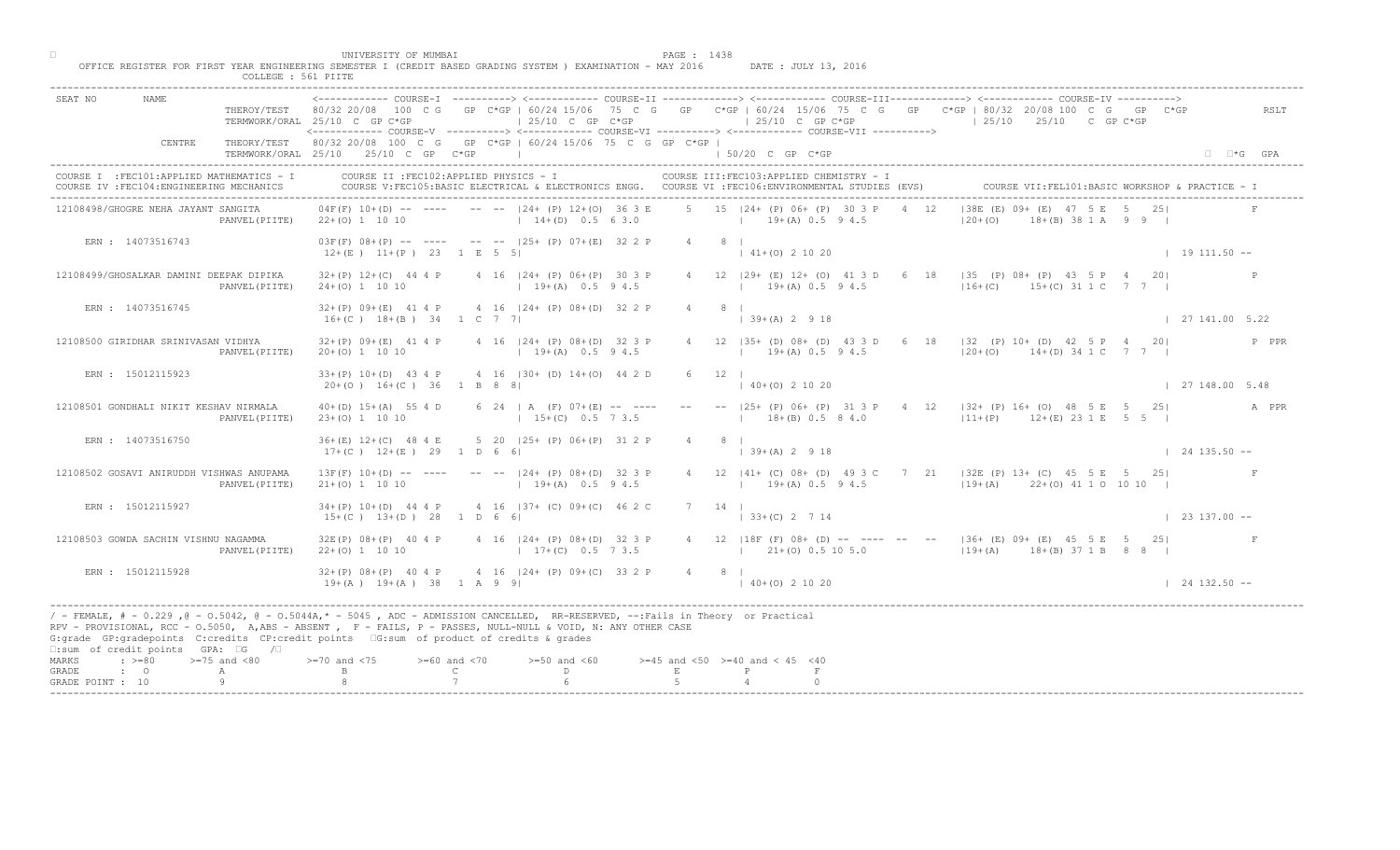| NAME.<br>SEAT NO                                                                                                                                                                                                                                                                                                                                                                                             |                | THEROY/TEST 80/32 20/08 100 C G GP C*GP   60/24 15/06 75 C G GP C*GP   60/24 15/06 75 C G GP C*GP   80/32 20/08 100 C G GP C*GP<br>TERMWORK/ORAL 25/10 C GP C*GP<br><------------ COURSE-V ----------> <------------ COURSE-VI ----------> <------------ COURSE-VII ----------> |                                    | $125/10$ C GP $C*GP$                                    |                                          |   |                      |                    | $125/10$ C GP $C*GP$                                    |       |                                         | $125/10$ $25/10$ C GP C*GP                                                                                      |                    | RSLT                 |
|--------------------------------------------------------------------------------------------------------------------------------------------------------------------------------------------------------------------------------------------------------------------------------------------------------------------------------------------------------------------------------------------------------------|----------------|---------------------------------------------------------------------------------------------------------------------------------------------------------------------------------------------------------------------------------------------------------------------------------|------------------------------------|---------------------------------------------------------|------------------------------------------|---|----------------------|--------------------|---------------------------------------------------------|-------|-----------------------------------------|-----------------------------------------------------------------------------------------------------------------|--------------------|----------------------|
| CENTRE                                                                                                                                                                                                                                                                                                                                                                                                       |                | THEORY/TEST 80/32 20/08 100 C G GP C*GP   60/24 15/06 75 C G GP C*GP  <br>TERMWORK/ORAL 25/10 25/10 C GP C*GP                                                                                                                                                                   |                                    | the contract of the contract of the contract of         |                                          |   | $150/20$ C GP $C*GP$ |                    |                                                         |       |                                         |                                                                                                                 |                    | $\Box$ $\Box$ *G GPA |
| COURSE I : FEC101: APPLIED MATHEMATICS - I<br>COURSE IV : FEC104: ENGINEERING MECHANICS                                                                                                                                                                                                                                                                                                                      |                | COURSE II : FEC102: APPLIED PHYSICS - I<br>COURSE V:FEC105:BASIC ELECTRICAL & ELECTRONICS ENGG. COURSE VI :FEC106:ENVIRONMENTAL STUDIES (EVS)                                                                                                                                   |                                    |                                                         |                                          |   |                      |                    | COURSE III: FEC103: APPLIED CHEMISTRY - I               |       |                                         | COURSE VII: FEL101: BASIC WORKSHOP & PRACTICE - 1                                                               |                    |                      |
| 12108504 GRAMPUROHIT ATREY KIRAN VIDYA                                                                                                                                                                                                                                                                                                                                                                       | PANVEL (PIITE) | $16F(F)$ 09+(E) -- ----<br>$17+(C)$ 1 7 7                                                                                                                                                                                                                                       |                                    | $--- 141E (C) 06+(P) 47 3 C$<br>$14+(D)$ 0.5 6 3.0      |                                          |   |                      |                    | 7 21   24 + (P) 11 + (B) 35 3 E<br>$17+(C)$ 0.5 7 3.5   | 5, 15 | $136E$ (E) $10+\sqrt{D}$<br>$118 + (B)$ |                                                                                                                 | $(D)$ 31 1 C 7 7 1 |                      |
| ERN : 14073516752                                                                                                                                                                                                                                                                                                                                                                                            |                | 32+(P) 08+(P) 40 4 P 4 16   24+ (P) 07+(E) 31 2 P<br>$18+(B)$ $18+(B)$ 36 1 B 8 8                                                                                                                                                                                               |                                    |                                                         |                                          |   | $4 \qquad 8 \qquad$  | $130+(C) 2714$     |                                                         |       |                                         |                                                                                                                 |                    | $\vert$ 23 127.50 -- |
| 12108505 GUPTA ABHISHEK AJAY SUMAN                                                                                                                                                                                                                                                                                                                                                                           | PANVEL (PIITE) | $14F(F)$ 09+(E) -- ---- -- -- $13F(F)$ 09+(C) -- ---- -- -- 118F (F) 06+ (P) -- ---- --<br>$24+(0)$ 1 10 10                                                                                                                                                                     |                                    | $15+(C)$ 0.5 7 3.5                                      |                                          |   |                      |                    | $17+(C)$ 0.5 7 3.5                                      |       |                                         | $\parallel$ A $(F)$ 08+ (P) -- ---- -- -- --<br>$15+(C)$ $16+(C)$ 31 1 C 7 7                                    |                    |                      |
| ERN : 15012115932                                                                                                                                                                                                                                                                                                                                                                                            |                | $04F(F)$ $08E(P)$ -- ---- -- --  24+ (P) $09+(C)$ 33 2 P<br>$14+(D)$ $14+(D)$ 28 1 D 6 6                                                                                                                                                                                        |                                    |                                                         |                                          |   | 8 <sub>1</sub>       | $ 41+(0) 2 10 20 $ |                                                         |       |                                         |                                                                                                                 |                    | $\vert$ 8 58.00 --   |
| 12108506 GUPTA AMIT MUNNALAL VIJAYKUMARI                                                                                                                                                                                                                                                                                                                                                                     | PANVEL (PIITE) | $32+(P)$ 14+(B) 46 4 E<br>$19+(A) 1 9 9$                                                                                                                                                                                                                                        |                                    | 5 20 124 + (P) 15 + (O) 39 3 D<br>$(20+(0) 0.5 10 5.0)$ |                                          |   |                      |                    | 18   24 + (P) 06 + (P) 30 3 P<br>$17 \pm (C)$ 0.5 7 3.5 |       |                                         | $ 17+(C)$ 13+(D) 30 1 C 7 7                                                                                     |                    |                      |
| ERN : 14073516755                                                                                                                                                                                                                                                                                                                                                                                            |                | $32+(P)$ 10+(D) 42 4 P 4 16  24+ (P) 07+(E) 31 2 P<br>$20+(0)$ 17+(C) 37 1 B 8 8                                                                                                                                                                                                |                                    |                                                         |                                          |   |                      | $41+(0)$ 2 10 20   |                                                         |       |                                         |                                                                                                                 |                    | $122126.50 - -$      |
| 12108507 GUPTA HARSHIT ANIL SANGEETA                                                                                                                                                                                                                                                                                                                                                                         | PANVEL (PIITE) | $34+(P)$ 10+(D) 44 4 P<br>$18+(B)$ 1 8 8                                                                                                                                                                                                                                        |                                    | 4 16   24 + (P) 09 + (C) 33 3 P<br>$121+(0)0.5105.0$    |                                          |   |                      |                    | $19+(A)$ 0.5 9 4.5                                      |       |                                         | $\sqrt{24 + (P)}$ 09+ (C) 33 3 P 4 12   37 (E) 08+ (P) 45 5 E 5 25<br>$ 16+(C)$ 15+(C) 31 1 C 7 7               |                    | $\mathbb{P}$         |
| ERN : 14073516757                                                                                                                                                                                                                                                                                                                                                                                            |                | $32+(P)$ 08+(P) 40 4 P<br>$19+(A)$ $18+(B)$ 37 1 B 8 8                                                                                                                                                                                                                          |                                    | 4 16 124 + (P) 12 + (0) 36 2                            |                                          |   |                      | $142+(0)21020$     |                                                         |       |                                         |                                                                                                                 |                    | 127143.505.31        |
| 12108508 GUPTA VISHAL VIJAY KUSUM                                                                                                                                                                                                                                                                                                                                                                            | PANVEL (PIITE) | $32+(P)$ 10+(D) 42 4 P<br>$23+(0)$ 1 10 10                                                                                                                                                                                                                                      |                                    | 4 16 $124 + (P) 08 \cdot (D)$<br>$1.5 + (C)$            |                                          |   |                      |                    | $16+(C)$ 0.5 7 3.5                                      |       |                                         | 4 12   24 + (P) 06 + (P) 30 3 P + 4 12   32 + (P) 08 + (P) + 40 5 P + 4 20  <br>$115+(C)$ $18+(B)$ 33 1 C 7 7 1 |                    | P                    |
| ERN : 15012115940                                                                                                                                                                                                                                                                                                                                                                                            |                | $32+(P)$ 11+(D) 43 4 P<br>$17+(C)$ $13+(D)$ 30 1 C 7                                                                                                                                                                                                                            |                                    | 4 16 $127 +$ (B) $07 + (E)$                             | 34 2 E                                   |   | $5 \qquad 10 \qquad$ | $142+(0)21020$     |                                                         |       |                                         |                                                                                                                 |                    | 127137.005.07        |
| 12108509 GURAO TANNAY JANARDAN USHA                                                                                                                                                                                                                                                                                                                                                                          | PANVEL (PIITE) | $33+(P)$ 09+(E) 42 4 P<br>$12+(E)$ 1 5 5                                                                                                                                                                                                                                        |                                    | $124+$ (P) 08+(D) 32 3 P<br>$10+(P)$ 0.5 4 2.0          |                                          |   |                      |                    | $12+(E)$ 0.5 5 2.5                                      |       |                                         | 4 12   24 + (P) 08 + (D) 32 3 P + 4 12   37 (E) 14 + (B) 51 5 D 6 30<br>$12+(E)$ $10+(P)$ 22 1 P 4 4 I          |                    |                      |
| ERN : 14073516766                                                                                                                                                                                                                                                                                                                                                                                            |                | $32+(P)$ 09+(E) 41 4 P<br>$12+(E)$ $10+(P)$ $22$ $1$ P 4 4                                                                                                                                                                                                                      |                                    | $4 \cdot 16$ $ 29 + (E) 08 + (D) 37 2 E$                |                                          |   | 5 10 1               | $ 30+(C) 2 7 14$   |                                                         |       |                                         |                                                                                                                 |                    | 127127.504.72        |
| / - FEMALE, # - 0.229 ,@ - 0.5042, @ - 0.5044A,* - 5045 , ADC - ADMISSION CANCELLED, RR-RESERVED, --:Fails in Theory or Practical<br>RPV - PROVISIONAL, RCC - 0.5050, A, ABS - ABSENT . P- FAILS, P - PASSES, NULL-NULL & VOID, N: ANY OTHER CASE<br>G:grade GP:gradepoints C:credits CP:credit points G:sum of product of credits & grades<br>$\square$ : sum of credit points GPA: $\square$ G / $\square$ |                |                                                                                                                                                                                                                                                                                 |                                    |                                                         |                                          |   |                      |                    |                                                         |       |                                         |                                                                                                                 |                    |                      |
| $\div$ >=80 >=75 and <80<br>MARKS<br>GRADE<br>$\cdot$ $\cdot$ 0<br>A                                                                                                                                                                                                                                                                                                                                         |                | $>= 70$ and $< 75$                                                                                                                                                                                                                                                              | $>= 60$ and $< 70$<br>$\mathbb{C}$ | $>=50$ and $<60$<br>D.                                  | $>=45$ and $<50$ $>=40$ and $< 45$ $<40$ | E | P                    |                    |                                                         |       |                                         |                                                                                                                 |                    |                      |
| Q<br>GRADE POINT : 10                                                                                                                                                                                                                                                                                                                                                                                        |                |                                                                                                                                                                                                                                                                                 |                                    |                                                         |                                          |   |                      |                    |                                                         |       |                                         |                                                                                                                 |                    |                      |

□ PAGE : 1439<br>OFFICE REGISTER FOR FIRST YEAR ENGINEERING SEMESTER I (CREDIT BASED GRADING SYSTEM ) EXAMINATION - MAY 2016 DATE : JULY 13, 2016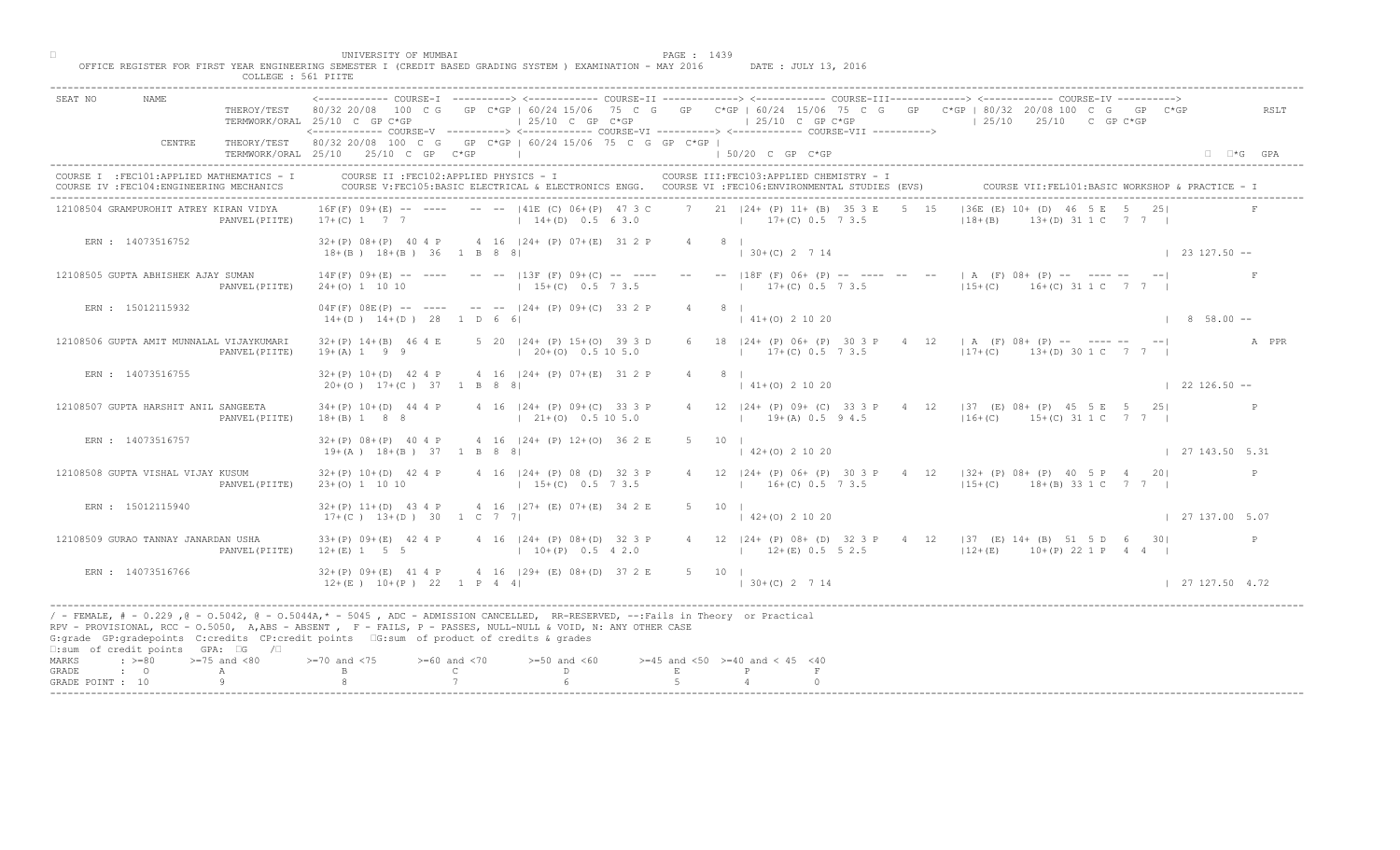| SEAT NO                   | <b>NAME</b>                                                                             |                | TERMWORK/ORAL 25/10 C GP C*GP                                                                                                                                                                                                                                                                                                               | 25/10 C GP C*GP                                                             |                     |                     | <------------ COURSE-T ----------> <------------ COURSE-TT -------------> <------------ COURSE-TTT------------> <------------- COURSE-TV ----------><br>THEROY/TEST 80/32 20/08 100 C G GP C*GP   60/24 15/06 75 C G GP C*GP   60/24 15/06 75 C G GP C*GP   80/32 20/08 100 C G GP C*GP<br>$125/10$ C GP C*GP<br><------------ COURSE-V ----------> <------------ COURSE-VI -----------> <------------ COURSE-VII ----------> |           | $125/10$ $25/10$ C GP C*GP                                                | RSLT                       |  |
|---------------------------|-----------------------------------------------------------------------------------------|----------------|---------------------------------------------------------------------------------------------------------------------------------------------------------------------------------------------------------------------------------------------------------------------------------------------------------------------------------------------|-----------------------------------------------------------------------------|---------------------|---------------------|-------------------------------------------------------------------------------------------------------------------------------------------------------------------------------------------------------------------------------------------------------------------------------------------------------------------------------------------------------------------------------------------------------------------------------|-----------|---------------------------------------------------------------------------|----------------------------|--|
|                           | CENTRE                                                                                  |                | THEORY/TEST 80/32 20/08 100 C G GP C*GP   60/24 15/06 75 C G GP C*GP  <br>TERMWORK/ORAL 25/10 25/10 C GP C*GP                                                                                                                                                                                                                               | the contract of the contract of the contract of the contract of             |                     |                     | $150/20$ C GP $C*GP$                                                                                                                                                                                                                                                                                                                                                                                                          |           |                                                                           | $\Box$ $\Box$ *G GPA       |  |
|                           | COURSE I : FEC101: APPLIED MATHEMATICS - I<br>COURSE IV : FEC104: ENGINEERING MECHANICS |                |                                                                                                                                                                                                                                                                                                                                             | COURSE II : FEC102: APPLIED PHYSICS - I                                     |                     |                     | COURSE III: FEC103: APPLIED CHEMISTRY - I<br>COURSE V:FEC105:BASIC ELECTRICAL & ELECTRONICS ENGG. COURSE VI :FEC106:ENVIRONMENTAL STUDIES (EVS)                                                                                                                                                                                                                                                                               |           | COURSE VII: FEL101: BASIC WORKSHOP & PRACTICE - I                         |                            |  |
|                           | 12108510 HARITHWIK KRISHNAKUMAR V P PREET<br>HA                                         | PANVEL (PIITE) | $33+(P)$ 11+(D) 44 4 P<br>$21+(0)$ 1 10 10                                                                                                                                                                                                                                                                                                  | $15+(C)$ 0.5 7 3.5 $105.0$                                                  |                     |                     | 4 16 116F (F) 06+(P) -- ---- -- -- -- 114F (F) 10+ (C) -- ---- -- --                                                                                                                                                                                                                                                                                                                                                          | $121+(0)$ | $132E$ (P) $11 + \text{ND}$ 43<br>$*(5) - 33$ 1 C 7 7 1                   |                            |  |
|                           | ERN : 14073516867                                                                       |                | $20+(0)$ 19+(A) 39 1 A 9 9                                                                                                                                                                                                                                                                                                                  | $13F(F)$ 08+(P) -- ---- -- --  24+ (P) 06+(P) 30 2 P                        |                     | $4 \qquad 8 \qquad$ | $(39+(A) 2 9 18)$                                                                                                                                                                                                                                                                                                                                                                                                             |           |                                                                           | $1796.50 -$                |  |
|                           | 12108511 HARKANJI MOHANISH ANAPPA                                                       | PANVEL (PIITE) | $17+(C)$ 1 7 7                                                                                                                                                                                                                                                                                                                              | A (F) 08+(P) -- ---- -- -- 126E (P) 08+(D) 34 3 E<br>$16+(C)$ 0.5 7 3.5     |                     |                     | $5 \t 15 \t A$ (F) $06+$ (P) -- ---- --<br>$19+(A) 0.5 9 4.5$                                                                                                                                                                                                                                                                                                                                                                 |           | $A^{\bullet}(F)$ 09+ (E) -- ---- -- -- <br>$19+(A)$ $14+(D)$ 33 1 C 7 7 1 |                            |  |
| ERN: 0                    |                                                                                         |                | $18+(B)$ $18+(B)$ 36 1 B 8 8                                                                                                                                                                                                                                                                                                                | A (F) 08+(P) -- ---- -- --  A (F) 09+(C) -- ----                            |                     |                     | $(37 + (B) 2 8 16)$                                                                                                                                                                                                                                                                                                                                                                                                           |           |                                                                           | $1 \t 9 \t 61.00 -$        |  |
|                           | 12108512 HIMESH RAJENDRAN MANGALAM                                                      | PANVEL (PIITE) | 37 (E) 09+ (E) 46 4 E<br>$19 + (A) 1 9 9$                                                                                                                                                                                                                                                                                                   | 5 20   24 + (P) 10 + (C) 34 3 E<br>$15+(C)$ 0.5 7 3.5                       |                     |                     | 5 15 $ 24 + (P) 10 + (C) 34$<br>$12\pm(E)$ 0.5 5 2.5                                                                                                                                                                                                                                                                                                                                                                          |           | 5 15   32 + (P) 11 + (D) 43 5 P 4 20  <br>$12+(E)$ 18+(B) 30 1 C 7 7      |                            |  |
|                           | ERN : 15012115948                                                                       |                | $17+(C)$ $23+(O)$ $40$ 1 0 10 10                                                                                                                                                                                                                                                                                                            | $32+(P)$ 10+(D) 42 4 P 4 16   33+ (D) 08+(D) 41 2 D                         |                     | $6 \t12 \t1$        | $26+(D)$ 2 6 12                                                                                                                                                                                                                                                                                                                                                                                                               |           |                                                                           | $\frac{1}{27}$ 142,00 5.26 |  |
|                           | 12108513 HOLE SAURABH HEMANT JAYSHREE                                                   | PANVEL (PIITE) | $22+(0)$ 1 10 10                                                                                                                                                                                                                                                                                                                            | $32+(P)$ 11+(D) 43 4 P 4 16  26+ (P) 10+(C) 36 3 E<br>$(22+(0) 0.5 10 5.0)$ |                     |                     | <b>B3+</b> (D) 11+ (B) 44 3 D 6 18   32 (P) 10+ (D) 42 5 P 4 20 <br>$20+ (0)$ 0.5 10 5.0                                                                                                                                                                                                                                                                                                                                      |           | $(19+(A)$ $13+(D)$ 32 1 C 7 7                                             |                            |  |
|                           | ERN : 15012115949                                                                       |                | $17+(C)$ $15+(C)$ 32 1 C 7 7                                                                                                                                                                                                                                                                                                                | $32+(P)$ 09+(E) 41 4 P 4 16  28+ (E) 14+(0) 42 2                            |                     |                     | $140+(0)21020$                                                                                                                                                                                                                                                                                                                                                                                                                |           |                                                                           | $\vert$ 27 151.00 5.59     |  |
|                           | 12108514 IYER ARVIND RAVI BALATHRIUPURA                                                 | PANVEL (PIITE) | $33+(P)$ 11+(D) 44 4 P<br>$20+(0)$ 1 10 10                                                                                                                                                                                                                                                                                                  | 4 16   24 (P) 06 + (P) 30 - 3 P<br>$13+(D) 0.5$                             |                     |                     | 4 12   25 + (P) 11 + (B) 36 3 E 5 15   32 + (P) 10 + (D) 42 5 P 4 20<br>$120+(0)0.5105.0$                                                                                                                                                                                                                                                                                                                                     |           | $118+(B)$ $21+(O)$ 39 1 A 9 9 1                                           | P                          |  |
|                           | ERN : 15012115954                                                                       |                | $34+(P)$ 13+(C) 47 4 E<br>$20+(0)$ 17+(C) 37 1 B 8                                                                                                                                                                                                                                                                                          | 5 20 $ 24 + (P) 11 + (B) 35 2 E$                                            |                     | 5 10 1              | $128+(D) 2612$                                                                                                                                                                                                                                                                                                                                                                                                                |           |                                                                           | 127140.005.19              |  |
|                           | 12108515/JADHAV MAYURI DADABHAU KAVITA                                                  | PANVEL (PIITE) | $09F(F)$ 16+(0) -- ----<br>$25+(0)$ 1 10 10                                                                                                                                                                                                                                                                                                 | $  24+$ (P) 07+(E) 31 3 P                                                   | $20+(0)$ 0.5 10 5.0 |                     | 4 12   25+ (P) 07+ (E) 32 3 P 4 12   20F (F) 10+ (D) -- ---- -- -- <br>$120+(0)0.5105.0$                                                                                                                                                                                                                                                                                                                                      |           | $ 22+(0)$ 11+(P) 33 1 C 7 7                                               | F                          |  |
|                           | ERN : 14073516783                                                                       |                | $32+(P)$ 13+(C) 45 4 E<br>$18+(B)$ $12+(E)$ $30$ $1 \text{ C}$ 7 7                                                                                                                                                                                                                                                                          | $5$ 20   32+ (D) 07+ (E) 39 2 D                                             |                     | 6 12                | $141+(0)21020$                                                                                                                                                                                                                                                                                                                                                                                                                |           |                                                                           | $\vert$ 18 110.00 --       |  |
|                           | $\square$ :sum of credit points GPA: $\square$ G / $\square$                            |                | / - FEMALE, # - 0.229 , @ - 0.5042, @ - 0.5044A,* - 5045 , ADC - ADMISSION CANCELLED, RR-RESERVED, --:Fails in Theory or Practical<br>RPV - PROVISIONAL, RCC - 0.5050, A,ABS - ABSENT, P - FAILS, P - PASSES, NULL-NULL & VOID, N: ANY OTHER CASE<br>G:grade GP:gradepoints C:credits CP:credit points G:sum of product of credits & grades |                                                                             |                     |                     |                                                                                                                                                                                                                                                                                                                                                                                                                               |           |                                                                           |                            |  |
| MARKS                     | $\div$ >=80 >=75 and <80                                                                |                | $> = 70$ and $< 75$                                                                                                                                                                                                                                                                                                                         | $>= 60$ and $< 70$<br>$>=50$ and $<60$                                      |                     |                     | $>=45$ and $<50$ $>=40$ and $< 45$ $<40$                                                                                                                                                                                                                                                                                                                                                                                      |           |                                                                           |                            |  |
| GRADE<br>GRADE POINT : 10 | $\cdot$ $\cdot$ 0                                                                       |                |                                                                                                                                                                                                                                                                                                                                             |                                                                             |                     |                     |                                                                                                                                                                                                                                                                                                                                                                                                                               |           |                                                                           |                            |  |
|                           |                                                                                         |                |                                                                                                                                                                                                                                                                                                                                             |                                                                             |                     |                     |                                                                                                                                                                                                                                                                                                                                                                                                                               |           |                                                                           |                            |  |

腓 UNIVERSITY OF MUMBAI PAGE : 1440 OFFICE REGISTER FOR FIRST YEAR ENGINEERING SEMESTER I (CREDIT BASED GRADING SYSTEM ) EXAMINATION - MAY 2016 DATE : JULY 13, 2016 COLLEGE : 561 PIITE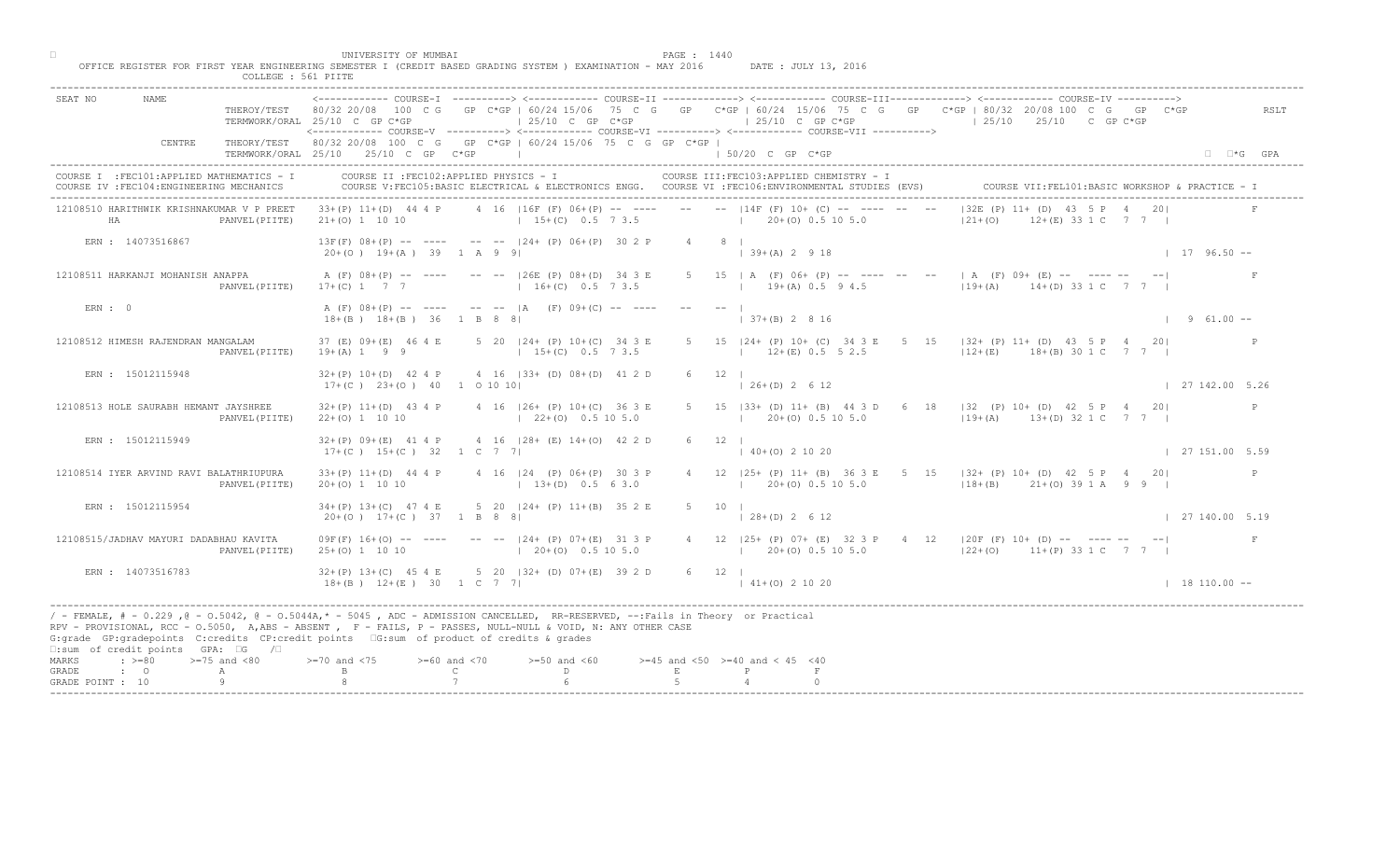|                                                 |                                                    |                                                             | UNIVERSITY OF MUMBAI                                   | OFFICE REGISTER FOR FIRST YEAR ENGINEERING SEMESTER I (CREDIT BASED GRADING SYSTEM ) EXAMINATION - MAY 2016                                                                                                                                                                                                                                  |                           | PAGE : 1441  |                                          | DATE : JULY 13, 2016                                          |                |                                                                                                                                                               |                                                   |                      |
|-------------------------------------------------|----------------------------------------------------|-------------------------------------------------------------|--------------------------------------------------------|----------------------------------------------------------------------------------------------------------------------------------------------------------------------------------------------------------------------------------------------------------------------------------------------------------------------------------------------|---------------------------|--------------|------------------------------------------|---------------------------------------------------------------|----------------|---------------------------------------------------------------------------------------------------------------------------------------------------------------|---------------------------------------------------|----------------------|
|                                                 |                                                    | COLLEGE : 561 PIITE                                         |                                                        |                                                                                                                                                                                                                                                                                                                                              |                           |              |                                          |                                                               |                |                                                                                                                                                               |                                                   |                      |
| SEAT NO                                         | NAME                                               |                                                             | TERMWORK/ORAL 25/10 C GP C*GP                          | $125/10$ C GP C*GP<br><------------ COURSE-V -----------> <------------ COURSE-VI -----------> <------------ COURSE-VII ----------->                                                                                                                                                                                                         |                           |              |                                          | $125/10$ C GP C*GP                                            |                | THEROY/TEST 80/32 20/08 100 C G GP C*GP   60/24 15/06 75 C G GP C*GP   60/24 15/06 75 C G GP C*GP   80/32 20/08 100 C G GP C*GP<br>$125/10$ $25/10$ C GP C*GP |                                                   | RSLT                 |
|                                                 | CENTRE                                             |                                                             | TERMWORK/ORAL 25/10 25/10 C GP C*GP                    | THEORY/TEST 80/32 20/08 100 C G GP C*GP   60/24 15/06 75 C G GP C*GP  <br>the control of the control of the control of                                                                                                                                                                                                                       |                           |              | $150/20$ C GP $C*GP$                     |                                                               |                |                                                                                                                                                               |                                                   | $\Box$ $\Box$ *G GPA |
|                                                 | COURSE IV : FEC104: ENGINEERING MECHANICS          | COURSE I : FEC101: APPLIED MATHEMATICS - I                  |                                                        | COURSE II : FEC102: APPLIED PHYSICS - I<br>COURSE V:FEC105:BASIC ELECTRICAL & ELECTRONICS ENGG. COURSE VI :FEC106:ENVIRONMENTAL STUDIES (EVS)                                                                                                                                                                                                |                           |              |                                          | COURSE III: FEC103: APPLIED CHEMISTRY - I                     |                |                                                                                                                                                               | COURSE VII: FEL101: BASIC WORKSHOP & PRACTICE - 1 |                      |
|                                                 | 12108516 JADHAV PRAVEEN SANTOSH ANITA              | PANVEL (PIITE)                                              |                                                        | $32+(P)$ 11+(D) 43 4 P 4 16   14F (F) 06+(P) -- ---- -- --   25+ (P) 07+ (E) 32 3 P 4 12<br>20+(0) 1 10 10 (14+(D) 0.5 6 3.0 (18+(B) 0.5 8 4.0                                                                                                                                                                                               |                           |              |                                          |                                                               |                | $ 32 + (P) 11E (D) 43 $<br>$119+(A)$                                                                                                                          | $16 + (C)$ 35 1 B 8 8                             |                      |
|                                                 | ERN : 15012115957                                  |                                                             | $15+(C)$ $17+(C)$ 32 1 C 7 7                           | $08F(F)$ 10+(D) -- ---- -- -- $-$ -32+ (D) 10+(C) 42 2 D                                                                                                                                                                                                                                                                                     |                           | 6 12 1       | $(23+(E) 2 5 10)$                        |                                                               |                |                                                                                                                                                               | $\vert$ 20 102.00 --                              |                      |
|                                                 | 12108517 JADHAV RANJIT PRAMOD USHA                 | PANVEL (PIITE)                                              |                                                        | $17F(F)$ 08+(P) -- ---- -- --  24+ (P) 09+(C) 33 3 P<br>18+(B) 1 8 8 16+(C) 0.5 7 3.5                                                                                                                                                                                                                                                        |                           |              |                                          | 4 12   24 + (P) 06 + (P) 30 3 P<br>$15+(C)$ 0.5 7 3.5         | $\overline{4}$ | $12$   05F (F) 08+ (P) -- ---- --<br>$18+(B)$ $19+(A)$ 37 1 B 8 8                                                                                             |                                                   |                      |
|                                                 | ERN : 14073516784                                  |                                                             | $13+(D)$ $13+(D)$ 26 1 D 6 6                           | $07F(F)$ 09+(E) -- ---- -- --  24+ (P) 10+(C) 34 2 E                                                                                                                                                                                                                                                                                         |                           | $5 \t10 \t1$ | $(43+(0) 2 10 20)$                       |                                                               |                |                                                                                                                                                               | $1483.00 - -$                                     |                      |
|                                                 | 12108518 JAGADEESH CHINNADURAI SUJATHA             | PANVEL (PIITE)                                              | $24+(0)$ 1 10 10                                       | 32+(P) 09+(E) 41 4 P 4 16   26+ (P) 08+(D) 34 3 E<br>$17+(C)$ 0.5 7 3.5                                                                                                                                                                                                                                                                      |                           |              |                                          | 5 15 $ 24 + (P) 08 + (D) 32 3$<br>$1$ 20 $\pm$ (0) 0.5 10 5.0 |                | $\begin{bmatrix} 4 & 12 &  45 & (D) & 12+ & (C) & 57 & 5 & D & 6 & 30 \end{bmatrix}$<br>$118+(B)$ $13+(D)$ 31 1 C 7 7                                         |                                                   |                      |
|                                                 | ERN : 14073516786                                  |                                                             | $12+(E)$ $19+(A)$ $31$ 1 C 7 7                         | 32+(P) 08+(P) 40 4 P 4 16   32+ (D) 07+(E) 39 2 D                                                                                                                                                                                                                                                                                            |                           | 6 12         |                                          | $7+(B)$ 2 8 16                                                |                |                                                                                                                                                               | 27 149.50 5.54                                    |                      |
| A                                               |                                                    | 12108519/JAMDADE ROOPAM RAMCHANDRA SANJAN<br>PANVEL (PIITE) | $32+(P)$ 15+(A) 47 4 E<br>$23+(0)$ 1 10 10             | 5 20   A $(F)$ 12E(0) -- ----<br>$14+(D)$ 0.5 6 3.0                                                                                                                                                                                                                                                                                          |                           |              |                                          |                                                               |                | B0+ (D) 08+ (D) 38 3 D 6 18   06F (F) 08+ (P) -- ---- -- -- <br>$19+(A)$ 0.5 9 4.5 $ 18+(B)$ 12+(E) 30 1 C 7 7                                                |                                                   |                      |
| ERN: 0                                          |                                                    |                                                             | $14+(D)$ $16+(C)$ 30 1 C 7 7                           | A (F) 08E(P) -- ---- -- --  37+ (C) 09+(C) 46 2 0                                                                                                                                                                                                                                                                                            |                           |              | $137+(B) 2816$                           |                                                               |                |                                                                                                                                                               | $1\quad 15\quad 99.50 - -$                        |                      |
|                                                 | 12108520/JARAG POOJA RAGHUNATH UJWALA              | PANVEL (PIITE)                                              | $33+(P)$ 09+(E) 42 4 P<br>$19+(A) 1 9 9$               | 4 16   24E (P) 08E (D)<br>$15+(C)$                                                                                                                                                                                                                                                                                                           |                           |              |                                          | $1\qquad 20+(0)$ 0.5 10 5.0                                   |                | 4 12   24 + (P) 06 + (P) 30 3 P + 4 12   25 F (F) 08 + (P) -- ---- -- -- --  <br>$119+(A)$ $19+(A)$ 38 1 A 9 9                                                |                                                   |                      |
|                                                 | ERN : 15012115965                                  |                                                             | $47+(D)$ $08+(P)$ 55 4 D<br>$20+(0)$ 19+(A) 39 1 A 9 9 | 6 24 $(31 + (D) 11 + (B) 42 2 D)$                                                                                                                                                                                                                                                                                                            |                           | $6 \t12$     | $129+(D) 2612$                           |                                                               |                |                                                                                                                                                               | $122123.50 -$                                     |                      |
|                                                 | 12108521 JASON ABRAHAM MOSES PREMA                 | PANVEL (PIITE)                                              | $21F(F)$ $08+(P)$ -- ----<br>$23+(0)$ 1 10 10          | $14+(D)$ 0.5 6 3.0                                                                                                                                                                                                                                                                                                                           | $104F$ (F) 06+(P) -- ---- |              |                                          |                                                               |                | -- -- $ 24 + (P) 07 + (E) 31 3 P 4 12  21F (F) 12 + (C) - - - - - - - - -  $<br>$12+(E)$ 0.5 8 4.0 $12+(E)$ 13+(D) 25 1 D 6 6                                 |                                                   |                      |
|                                                 | ERN : 14073516796                                  |                                                             | $35+(P)$ 08+(P) 43 4 P                                 | $35+(P)$ 08+(P) 43 4 2<br>11+(P) 20+(O) 31 1 2 7 7                                                                                                                                                                                                                                                                                           |                           | 4 8 1        | $\vert$ 35+(B) 2 8 16                    |                                                               |                |                                                                                                                                                               | $1\quad 15\quad 82.00 - -$                        |                      |
|                                                 | □:sum of credit points GPA: □G /□                  |                                                             |                                                        | / - FEMALE, # - 0.229, @ - 0.5042, @ - 0.5044A,* - 0045, ADC - ADMISSION CANCELLED, RR-RESERVED, --:Fails in Theory or Practical<br>RPV - PROVISIONAL, RCC - 0.5050, A, ABS - ABSENT , P - FAILS, P - PASSES, NULL-NULL & VOID, N: ANY OTHER CASE<br>G:grade GP:gradepoints C:credits CP:credit points [6:sum of product of credits & grades |                           |              |                                          |                                                               |                |                                                                                                                                                               |                                                   |                      |
| MARKS<br>$\cdot$ 0<br>GRADE<br>GRADE POINT : 10 | $\Rightarrow$ $>=$ 80 $\Rightarrow$ $=$ 75 and <80 | A<br>Q                                                      | $>= 70$ and $< 75$                                     | $>= 60$ and $< 70$<br>$>=50$ and $<60$<br>$\mathbb{C}$ and $\mathbb{C}$<br>$\mathbb{D}$ and $\mathbb{D}$                                                                                                                                                                                                                                     |                           | E            | $>=45$ and $<50$ $>=40$ and $< 45$ $<40$ |                                                               |                |                                                                                                                                                               |                                                   |                      |
|                                                 |                                                    |                                                             |                                                        |                                                                                                                                                                                                                                                                                                                                              |                           |              |                                          |                                                               |                |                                                                                                                                                               |                                                   |                      |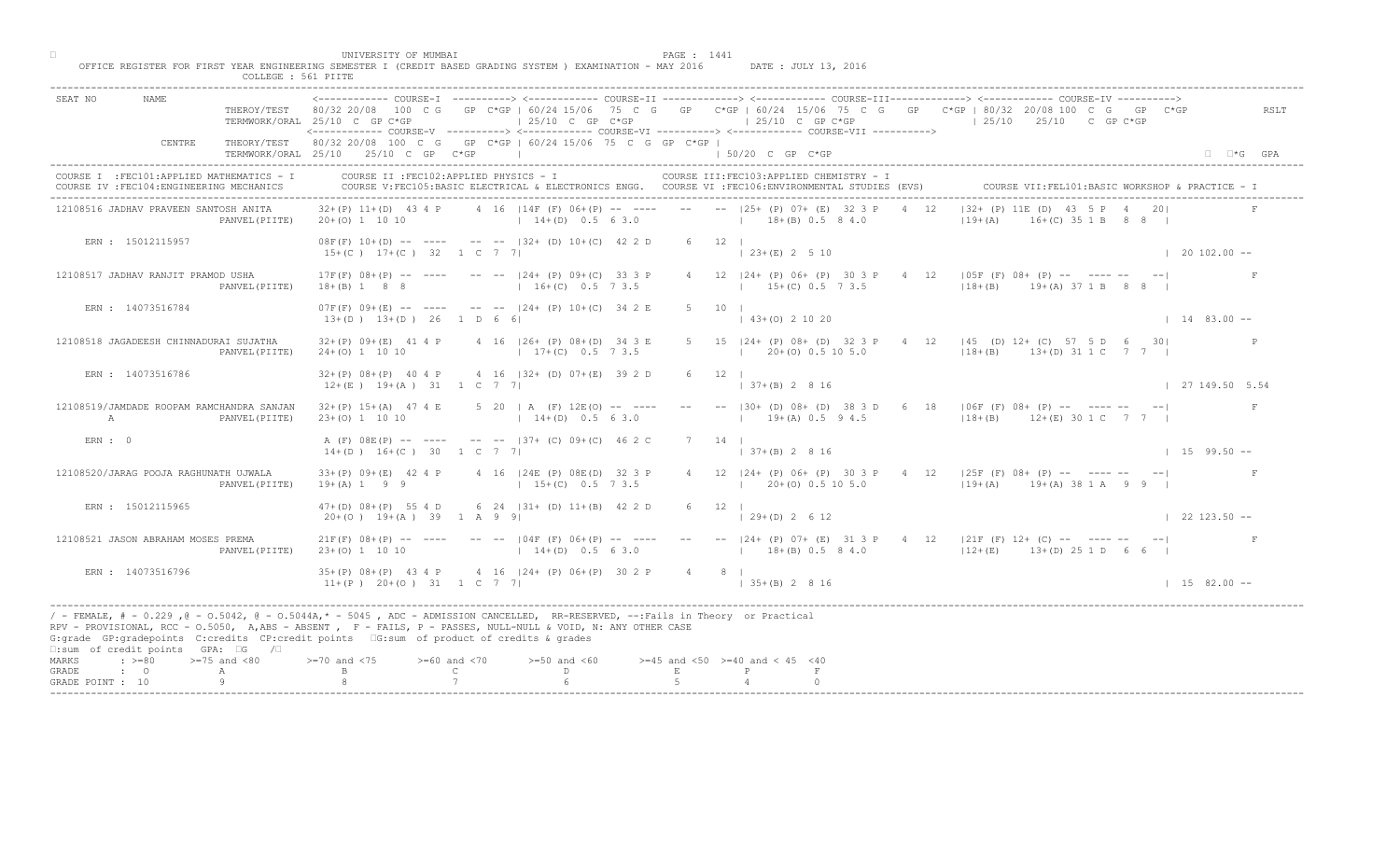| ------------- COURSE-I ----------> <------------ COURSE-II -------------> <------------ COURSE-III------------> <------------> COURSE-IV ----------> <--------------> COURSE-IV ------------- COURSE-II<br>SEAT NO<br>THEROY/TEST 80/32 20/08 100 C G GP C*GP   60/24 15/06 75 C G GP C*GP   60/24 15/06 75 C G GP C*GP   80/32 20/08 100 C G GP C*GP<br>RSLT<br>$\vert$ 25/10 C GP C*GP<br>$125/10$ C GP C*GP<br>$125/10$ $25/10$ C GP C*GP<br>TERMWORK/ORAL 25/10 C GP C*GP<br><------------ COURSE-V ----------> <------------ COURSE-VI ----------> <------------ COURSE-VII ----------><br>THEORY/TEST 80/32 20/08 100 C G GP C*GP   60/24 15/06 75 C G GP C*GP  <br>CENTRE<br>TERMWORK/ORAL 25/10 25/10 C GP C*GP  <br>$150/20$ C GP C*GP<br>$\Box$ $\Box$ *G GPA<br>COURSE II : FEC102: APPLIED PHYSICS - I<br>COURSE III: FEC103: APPLIED CHEMISTRY - I<br>COURSE I : FEC101: APPLIED MATHEMATICS - I<br>COURSE VII: FEL101: BASIC WORKSHOP & PRACTICE - I<br>COURSE IV : FEC104: ENGINEERING MECHANICS<br>COURSE V:FEC105:BASIC ELECTRICAL & ELECTRONICS ENGG. COURSE VI :FEC106:ENVIRONMENTAL STUDIES (EVS)<br>$ 23F(F) 08+$ $\sqrt{P}$ - $\sqrt{P}$ - - - -<br>4 12 124 + (P) 10 + (C) 34 3 E<br>4 16   24E (P) 09+ (C) 33 3 P<br>5 15<br>12108522 JAYADEV VENKATESH SIVAPRIYA<br>$33+(P)$ 11+(D) 44 4 P<br>$21+(0)$ 33 1 C 7 7 1<br>$20+(0)$ 1 10 10<br>$19+(A)$ 0.5 9 4.5 $18+(B)$ 0.5 8 4.0<br>$12+(E)$<br>PANVEL (PIITE)<br>ERN : 14073516798<br>38+(E) 08+(P) 46 4 E 5 20   26+ (P) 08+(D) 34 2 E<br>5 10 1<br>$(40+(0) 2 10 20)$<br>$122125.50 - -$<br>$19+(A)$ $14+(D)$ 33 1 C 7 7<br>4 12   25E (P) 12E (O) 37 3 E 5<br>$15$   $12F$ <sup>'</sup> (F) 11E (D) -- ---- -- -- <br>12108523 JEFFIN V JACOB DALLY<br>4 16   24 + (P) 07 + (E) 31 3 P<br>$32+(P)$ 08+(P) 40 4 P<br>$120+(0)$ $16+(C)$ 36 1 B 8 8 1<br>$18+(B)$ 0.5 8 4.0<br>$18+(B)$ 0.5 8 4.0<br>PANVEL (PIITE)<br>$22+(0)$ 1 10 10<br>$13F(F)$ 08+(P) -- ---- -- --  29+ (E) 11+(B) 40 2 D<br>ERN : 15012115970<br>6 12 1<br>$140+(0)21020$<br>$15+(C)$ $16+(C)$ $31$ $1$ C 7 7<br>$18108.00 -$<br>4 12   A (F) 13E (O)<br>$     34 + (P) 08 + (P) 42 5 P 4 20 $<br>33+(P) 10+(D) 43 4 P 4 16   24+ (P) 07+(E) 31 3 P<br>12108524 JHA NISHANT GITESH NIVEDITA<br>$18+(B)$ 0.5 8 4.0<br>$18+(B)$ 1 8 8 $14+(D)$ 0.5 6 3.0<br>$ 21+ (0)$ $20+ (0)$ 41 1 0 10 10  <br>PANVEL (PIITE)<br>ERN : 15012115971<br>A (F) 09+(E) -- ---- -- --  33+ (D) 09+(C) 42 2 D<br>$6 \t12 \t1$<br>$23+(E)$ 2 5 10<br>$20+(0)$ 16+(C) 36 1 B 8 8<br>$\vert$ 20 103.00 --<br>6 24   25 + (P) 06 + (P) 31 3 P<br>26+ (P) 07+ (E) 33 3 P 4 12   36 (E) 09+ (E) 45 5 E 5 25 <br>12108525 JHA ROHAN GOPAL MEENA<br>$39+(E)$ 12+(C) 51 4 D<br>$19+(A)$ 0.5 9 4.5 $16+(C)$ 15+(C) 31 1 C 7 7  <br>$(20+(0) 0.5 10 5.0)$<br>$20+(0)$ 1 10 10<br>PANVEL (PIITE)<br>5 20   24 + (P) 13 + (0) 37 2 E<br>$37+(E)$ 11+(D) 48 4 E<br>ERN : 14073516804<br>$18+(B)$ $18+(B)$ 36 1 B 8 8<br>$142+(0)21020$<br>$\mid$ 27 157.50 5.83<br>$13F(F)$ $12+(C)$ -- ----<br>5 15   29+ (E) 10+ (C) 39 3 D 6 18   09F (F) 09+ (E) -- ---- -- -- <br>12108526 JOSHI GAURAV KUMAR TANUJA<br>$-- -27E$ (E) 09+(C)<br>F<br>$20+(0)$ 1 10 10<br>$19 + (A)$<br>$1 \t24+(0) \t0.5 \t10 \t5.0$<br>$ 14+(D)$ 21+(0) 35 1 B 8 8  <br>PANVEL (PIITE)<br>4 16 $ 37 + (C) 10 + (C) 47 2 C$<br>ERN : 15012115976<br>$32+(P)$ 08+(P) 40 4 P<br>$7 \quad 14 \quad$<br>$17+(C)$ $17+(C)$ 34 1 C 7<br>$142+(0)21020$<br>$18117.50 -$<br>$37+ (E)$ 12+(C) 49 4 E<br>$124+$ (P) 08+(D) 32 3 P<br>4 12   28 + (E) 09 + (C) 37 3 E 5 15   33 (P) 08 + (P) 41 5 P 4 20<br>12108527 JOSHI HITESH RAJENDRA REKHA<br>$19+(A)$ 0.5 9 4.5<br>$23+(0)$ 1 10 10<br>$122+(0)0.5105.0$<br>$ 21+(0)$ 17+(C) 38 1 A 9 9  <br>PANVEL (PIITE)<br>34 (P) $11+(D)$ 45 4 E<br>34 (P) $11+(D)$ 45 4 E<br>20+(0) $18+(B)$ 38 1 A 9 9<br>ERN : 15012115978<br>$6 \t12$  <br>127154.505.72<br>$138+(A) 2 918$<br>/ - FEMALE, # - 0.229, @ - 0.5042, @ - 0.5044A,* - 5045, ADC - ADMISSION CANCELLED, RR-RESERVED, --:Fails in Theory or Practical<br>RPV - PROVISIONAL, RCC - 0.5050, A, ABS - ABSENT, P- FAILS, P - PASSES, NULL-NULL & VOID, N: ANY OTHER CASE<br>G:grade GP:gradepoints C:credits CP:credit points [6:sum of product of credits & grades<br>□:sum of credit points GPA: □G /□<br>MARKS<br>$\Rightarrow$ $>=80$ $>=75$ and $<80$<br>$70$ and $< 75$<br>$>= 60$ and $< 70$<br>$>=50$ and $<60$<br>$>=45$ and $<50$ $>=40$ and $< 45$ $<40$ |       | COLLEGE : 561 PIITE | UNIVERSITY OF MUMBAI<br>OFFICE REGISTER FOR FIRST YEAR ENGINEERING SEMESTER I (CREDIT BASED GRADING SYSTEM ) EXAMINATION - MAY 2016 DATE: JULY 13, 2016 |                               |   |              | PAGE : 1442 |  |  |
|-----------------------------------------------------------------------------------------------------------------------------------------------------------------------------------------------------------------------------------------------------------------------------------------------------------------------------------------------------------------------------------------------------------------------------------------------------------------------------------------------------------------------------------------------------------------------------------------------------------------------------------------------------------------------------------------------------------------------------------------------------------------------------------------------------------------------------------------------------------------------------------------------------------------------------------------------------------------------------------------------------------------------------------------------------------------------------------------------------------------------------------------------------------------------------------------------------------------------------------------------------------------------------------------------------------------------------------------------------------------------------------------------------------------------------------------------------------------------------------------------------------------------------------------------------------------------------------------------------------------------------------------------------------------------------------------------------------------------------------------------------------------------------------------------------------------------------------------------------------------------------------------------------------------------------------------------------------------------------------------------------------------------------------------------------------------------------------------------------------------------------------------------------------------------------------------------------------------------------------------------------------------------------------------------------------------------------------------------------------------------------------------------------------------------------------------------------------------------------------------------------------------------------------------------------------------------------------------------------------------------------------------------------------------------------------------------------------------------------------------------------------------------------------------------------------------------------------------------------------------------------------------------------------------------------------------------------------------------------------------------------------------------------------------------------------------------------------------------------------------------------------------------------------------------------------------------------------------------------------------------------------------------------------------------------------------------------------------------------------------------------------------------------------------------------------------------------------------------------------------------------------------------------------------------------------------------------------------------------------------------------------------------------------------------------------------------------------------------------------------------------------------------------------------------------------------------------------------------------------------------------------------------------------------------------------------------------------------------------------------------------------------------------------------------------------------------------------------------------------------------------------------------------------------------------------------------------------------------------------------------------------------------------------------------------------------------------------------------------------------------------------------------------------------------------------------------------|-------|---------------------|---------------------------------------------------------------------------------------------------------------------------------------------------------|-------------------------------|---|--------------|-------------|--|--|
|                                                                                                                                                                                                                                                                                                                                                                                                                                                                                                                                                                                                                                                                                                                                                                                                                                                                                                                                                                                                                                                                                                                                                                                                                                                                                                                                                                                                                                                                                                                                                                                                                                                                                                                                                                                                                                                                                                                                                                                                                                                                                                                                                                                                                                                                                                                                                                                                                                                                                                                                                                                                                                                                                                                                                                                                                                                                                                                                                                                                                                                                                                                                                                                                                                                                                                                                                                                                                                                                                                                                                                                                                                                                                                                                                                                                                                                                                                                                                                                                                                                                                                                                                                                                                                                                                                                                                                                                                                                     |       |                     |                                                                                                                                                         |                               |   |              |             |  |  |
|                                                                                                                                                                                                                                                                                                                                                                                                                                                                                                                                                                                                                                                                                                                                                                                                                                                                                                                                                                                                                                                                                                                                                                                                                                                                                                                                                                                                                                                                                                                                                                                                                                                                                                                                                                                                                                                                                                                                                                                                                                                                                                                                                                                                                                                                                                                                                                                                                                                                                                                                                                                                                                                                                                                                                                                                                                                                                                                                                                                                                                                                                                                                                                                                                                                                                                                                                                                                                                                                                                                                                                                                                                                                                                                                                                                                                                                                                                                                                                                                                                                                                                                                                                                                                                                                                                                                                                                                                                                     |       |                     |                                                                                                                                                         |                               |   |              |             |  |  |
|                                                                                                                                                                                                                                                                                                                                                                                                                                                                                                                                                                                                                                                                                                                                                                                                                                                                                                                                                                                                                                                                                                                                                                                                                                                                                                                                                                                                                                                                                                                                                                                                                                                                                                                                                                                                                                                                                                                                                                                                                                                                                                                                                                                                                                                                                                                                                                                                                                                                                                                                                                                                                                                                                                                                                                                                                                                                                                                                                                                                                                                                                                                                                                                                                                                                                                                                                                                                                                                                                                                                                                                                                                                                                                                                                                                                                                                                                                                                                                                                                                                                                                                                                                                                                                                                                                                                                                                                                                                     |       |                     |                                                                                                                                                         |                               |   |              |             |  |  |
|                                                                                                                                                                                                                                                                                                                                                                                                                                                                                                                                                                                                                                                                                                                                                                                                                                                                                                                                                                                                                                                                                                                                                                                                                                                                                                                                                                                                                                                                                                                                                                                                                                                                                                                                                                                                                                                                                                                                                                                                                                                                                                                                                                                                                                                                                                                                                                                                                                                                                                                                                                                                                                                                                                                                                                                                                                                                                                                                                                                                                                                                                                                                                                                                                                                                                                                                                                                                                                                                                                                                                                                                                                                                                                                                                                                                                                                                                                                                                                                                                                                                                                                                                                                                                                                                                                                                                                                                                                                     |       |                     |                                                                                                                                                         |                               |   |              |             |  |  |
|                                                                                                                                                                                                                                                                                                                                                                                                                                                                                                                                                                                                                                                                                                                                                                                                                                                                                                                                                                                                                                                                                                                                                                                                                                                                                                                                                                                                                                                                                                                                                                                                                                                                                                                                                                                                                                                                                                                                                                                                                                                                                                                                                                                                                                                                                                                                                                                                                                                                                                                                                                                                                                                                                                                                                                                                                                                                                                                                                                                                                                                                                                                                                                                                                                                                                                                                                                                                                                                                                                                                                                                                                                                                                                                                                                                                                                                                                                                                                                                                                                                                                                                                                                                                                                                                                                                                                                                                                                                     |       |                     |                                                                                                                                                         |                               |   |              |             |  |  |
|                                                                                                                                                                                                                                                                                                                                                                                                                                                                                                                                                                                                                                                                                                                                                                                                                                                                                                                                                                                                                                                                                                                                                                                                                                                                                                                                                                                                                                                                                                                                                                                                                                                                                                                                                                                                                                                                                                                                                                                                                                                                                                                                                                                                                                                                                                                                                                                                                                                                                                                                                                                                                                                                                                                                                                                                                                                                                                                                                                                                                                                                                                                                                                                                                                                                                                                                                                                                                                                                                                                                                                                                                                                                                                                                                                                                                                                                                                                                                                                                                                                                                                                                                                                                                                                                                                                                                                                                                                                     |       |                     |                                                                                                                                                         |                               |   |              |             |  |  |
|                                                                                                                                                                                                                                                                                                                                                                                                                                                                                                                                                                                                                                                                                                                                                                                                                                                                                                                                                                                                                                                                                                                                                                                                                                                                                                                                                                                                                                                                                                                                                                                                                                                                                                                                                                                                                                                                                                                                                                                                                                                                                                                                                                                                                                                                                                                                                                                                                                                                                                                                                                                                                                                                                                                                                                                                                                                                                                                                                                                                                                                                                                                                                                                                                                                                                                                                                                                                                                                                                                                                                                                                                                                                                                                                                                                                                                                                                                                                                                                                                                                                                                                                                                                                                                                                                                                                                                                                                                                     |       |                     |                                                                                                                                                         |                               |   |              |             |  |  |
|                                                                                                                                                                                                                                                                                                                                                                                                                                                                                                                                                                                                                                                                                                                                                                                                                                                                                                                                                                                                                                                                                                                                                                                                                                                                                                                                                                                                                                                                                                                                                                                                                                                                                                                                                                                                                                                                                                                                                                                                                                                                                                                                                                                                                                                                                                                                                                                                                                                                                                                                                                                                                                                                                                                                                                                                                                                                                                                                                                                                                                                                                                                                                                                                                                                                                                                                                                                                                                                                                                                                                                                                                                                                                                                                                                                                                                                                                                                                                                                                                                                                                                                                                                                                                                                                                                                                                                                                                                                     |       |                     |                                                                                                                                                         |                               |   |              |             |  |  |
|                                                                                                                                                                                                                                                                                                                                                                                                                                                                                                                                                                                                                                                                                                                                                                                                                                                                                                                                                                                                                                                                                                                                                                                                                                                                                                                                                                                                                                                                                                                                                                                                                                                                                                                                                                                                                                                                                                                                                                                                                                                                                                                                                                                                                                                                                                                                                                                                                                                                                                                                                                                                                                                                                                                                                                                                                                                                                                                                                                                                                                                                                                                                                                                                                                                                                                                                                                                                                                                                                                                                                                                                                                                                                                                                                                                                                                                                                                                                                                                                                                                                                                                                                                                                                                                                                                                                                                                                                                                     |       |                     |                                                                                                                                                         |                               |   |              |             |  |  |
|                                                                                                                                                                                                                                                                                                                                                                                                                                                                                                                                                                                                                                                                                                                                                                                                                                                                                                                                                                                                                                                                                                                                                                                                                                                                                                                                                                                                                                                                                                                                                                                                                                                                                                                                                                                                                                                                                                                                                                                                                                                                                                                                                                                                                                                                                                                                                                                                                                                                                                                                                                                                                                                                                                                                                                                                                                                                                                                                                                                                                                                                                                                                                                                                                                                                                                                                                                                                                                                                                                                                                                                                                                                                                                                                                                                                                                                                                                                                                                                                                                                                                                                                                                                                                                                                                                                                                                                                                                                     |       |                     |                                                                                                                                                         |                               |   |              |             |  |  |
|                                                                                                                                                                                                                                                                                                                                                                                                                                                                                                                                                                                                                                                                                                                                                                                                                                                                                                                                                                                                                                                                                                                                                                                                                                                                                                                                                                                                                                                                                                                                                                                                                                                                                                                                                                                                                                                                                                                                                                                                                                                                                                                                                                                                                                                                                                                                                                                                                                                                                                                                                                                                                                                                                                                                                                                                                                                                                                                                                                                                                                                                                                                                                                                                                                                                                                                                                                                                                                                                                                                                                                                                                                                                                                                                                                                                                                                                                                                                                                                                                                                                                                                                                                                                                                                                                                                                                                                                                                                     |       |                     |                                                                                                                                                         |                               |   |              |             |  |  |
|                                                                                                                                                                                                                                                                                                                                                                                                                                                                                                                                                                                                                                                                                                                                                                                                                                                                                                                                                                                                                                                                                                                                                                                                                                                                                                                                                                                                                                                                                                                                                                                                                                                                                                                                                                                                                                                                                                                                                                                                                                                                                                                                                                                                                                                                                                                                                                                                                                                                                                                                                                                                                                                                                                                                                                                                                                                                                                                                                                                                                                                                                                                                                                                                                                                                                                                                                                                                                                                                                                                                                                                                                                                                                                                                                                                                                                                                                                                                                                                                                                                                                                                                                                                                                                                                                                                                                                                                                                                     |       |                     |                                                                                                                                                         |                               |   |              |             |  |  |
|                                                                                                                                                                                                                                                                                                                                                                                                                                                                                                                                                                                                                                                                                                                                                                                                                                                                                                                                                                                                                                                                                                                                                                                                                                                                                                                                                                                                                                                                                                                                                                                                                                                                                                                                                                                                                                                                                                                                                                                                                                                                                                                                                                                                                                                                                                                                                                                                                                                                                                                                                                                                                                                                                                                                                                                                                                                                                                                                                                                                                                                                                                                                                                                                                                                                                                                                                                                                                                                                                                                                                                                                                                                                                                                                                                                                                                                                                                                                                                                                                                                                                                                                                                                                                                                                                                                                                                                                                                                     |       |                     |                                                                                                                                                         |                               |   |              |             |  |  |
|                                                                                                                                                                                                                                                                                                                                                                                                                                                                                                                                                                                                                                                                                                                                                                                                                                                                                                                                                                                                                                                                                                                                                                                                                                                                                                                                                                                                                                                                                                                                                                                                                                                                                                                                                                                                                                                                                                                                                                                                                                                                                                                                                                                                                                                                                                                                                                                                                                                                                                                                                                                                                                                                                                                                                                                                                                                                                                                                                                                                                                                                                                                                                                                                                                                                                                                                                                                                                                                                                                                                                                                                                                                                                                                                                                                                                                                                                                                                                                                                                                                                                                                                                                                                                                                                                                                                                                                                                                                     |       |                     |                                                                                                                                                         |                               |   |              |             |  |  |
|                                                                                                                                                                                                                                                                                                                                                                                                                                                                                                                                                                                                                                                                                                                                                                                                                                                                                                                                                                                                                                                                                                                                                                                                                                                                                                                                                                                                                                                                                                                                                                                                                                                                                                                                                                                                                                                                                                                                                                                                                                                                                                                                                                                                                                                                                                                                                                                                                                                                                                                                                                                                                                                                                                                                                                                                                                                                                                                                                                                                                                                                                                                                                                                                                                                                                                                                                                                                                                                                                                                                                                                                                                                                                                                                                                                                                                                                                                                                                                                                                                                                                                                                                                                                                                                                                                                                                                                                                                                     |       |                     |                                                                                                                                                         |                               |   |              |             |  |  |
|                                                                                                                                                                                                                                                                                                                                                                                                                                                                                                                                                                                                                                                                                                                                                                                                                                                                                                                                                                                                                                                                                                                                                                                                                                                                                                                                                                                                                                                                                                                                                                                                                                                                                                                                                                                                                                                                                                                                                                                                                                                                                                                                                                                                                                                                                                                                                                                                                                                                                                                                                                                                                                                                                                                                                                                                                                                                                                                                                                                                                                                                                                                                                                                                                                                                                                                                                                                                                                                                                                                                                                                                                                                                                                                                                                                                                                                                                                                                                                                                                                                                                                                                                                                                                                                                                                                                                                                                                                                     |       |                     |                                                                                                                                                         |                               |   |              |             |  |  |
| $\cdot$ $\cdot$ 0<br>A<br>GRADE POINT : 10                                                                                                                                                                                                                                                                                                                                                                                                                                                                                                                                                                                                                                                                                                                                                                                                                                                                                                                                                                                                                                                                                                                                                                                                                                                                                                                                                                                                                                                                                                                                                                                                                                                                                                                                                                                                                                                                                                                                                                                                                                                                                                                                                                                                                                                                                                                                                                                                                                                                                                                                                                                                                                                                                                                                                                                                                                                                                                                                                                                                                                                                                                                                                                                                                                                                                                                                                                                                                                                                                                                                                                                                                                                                                                                                                                                                                                                                                                                                                                                                                                                                                                                                                                                                                                                                                                                                                                                                          | GRADE |                     |                                                                                                                                                         | $\mathbb{C}$ and $\mathbb{C}$ | D | $\mathbf{E}$ |             |  |  |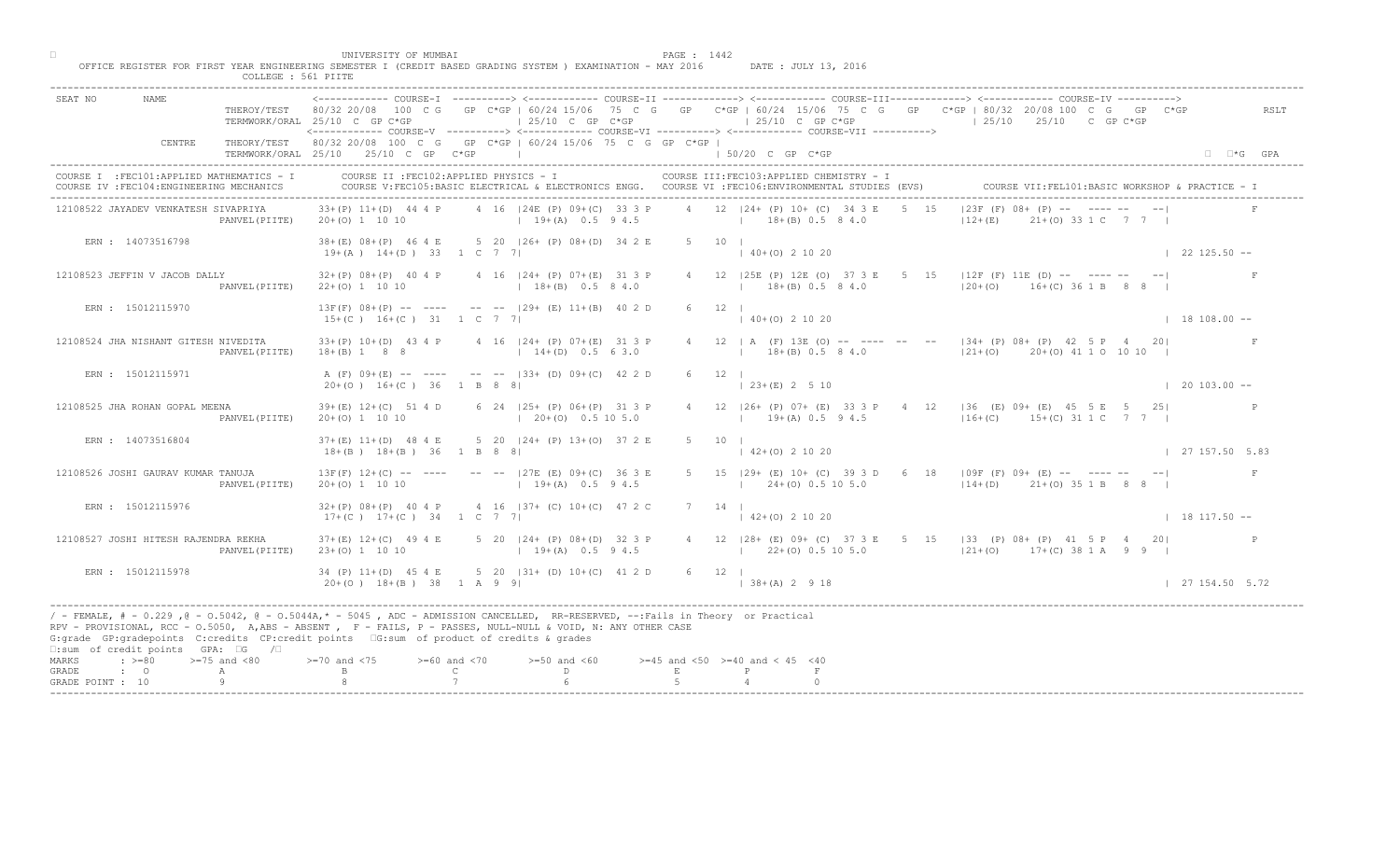| SEAT NO                                                                                                                                                                                                                                                                                                                                                                                                      |                | TERMWORK/ORAL 25/10 C GP C*GP                                | $125/10$ C GP C*GP<br><------------ COURSE-V ----------> <------------ COURSE-VI ----------> <------------ COURSE-VII ---------->             |        |                                               | $125/10$ C GP C*GP    |                                                          |   | THEROY/TEST 80/32 20/08 100 C G GP C*GP   60/24 15/06 75 C G GP C*GP   60/24 15/06 75 C G GP C*GP   80/32 20/08 100 C G GP C*GP<br>$125/10$ $25/10$ C GP C*GP |     | RSLT                 |
|--------------------------------------------------------------------------------------------------------------------------------------------------------------------------------------------------------------------------------------------------------------------------------------------------------------------------------------------------------------------------------------------------------------|----------------|--------------------------------------------------------------|-----------------------------------------------------------------------------------------------------------------------------------------------|--------|-----------------------------------------------|-----------------------|----------------------------------------------------------|---|---------------------------------------------------------------------------------------------------------------------------------------------------------------|-----|----------------------|
| CENTRE                                                                                                                                                                                                                                                                                                                                                                                                       |                | TERMWORK/ORAL 25/10 25/10 C GP C*GP                          | THEORY/TEST 80/32 20/08 100 C G GP C*GP   60/24 15/06 75 C G GP C*GP                                                                          |        |                                               | $\pm$ 50/20 C GP C*GP |                                                          |   |                                                                                                                                                               |     | $\Box$ $\Box$ *G GPA |
| COURSE I : FEC101: APPLIED MATHEMATICS - I<br>COURSE IV : FEC104: ENGINEERING MECHANICS                                                                                                                                                                                                                                                                                                                      |                |                                                              | COURSE II : FEC102: APPLIED PHYSICS - I<br>COURSE V:FEC105:BASIC ELECTRICAL & ELECTRONICS ENGG. COURSE VI :FEC106:ENVIRONMENTAL STUDIES (EVS) |        |                                               |                       | COURSE III: FEC103: APPLIED CHEMISTRY - I                |   |                                                                                                                                                               |     |                      |
| 12108528 JOSHI MIHIR DHANANJAY VAISHALI                                                                                                                                                                                                                                                                                                                                                                      | PANVEL (PIITE) | $17+(C)$ 1 7 7                                               | $0.2F(F)$ $0.8+(P)$ -- --- -- --   A (F) $10+(C)$ -- --- -- -- --   17F (F) 07+ (E)<br>$13+(D)$ 0.5 6 3.0                                     |        |                                               |                       | $17+(C)$ 0.5 7 3.5                                       |   | $108F$ (F) $08 + NP$ -- $\rightarrow$ -----<br>$ 13+(D) $<br>$13+(D)$ 26 1 D 6 6 I                                                                            |     |                      |
| ERN : 14073516807                                                                                                                                                                                                                                                                                                                                                                                            |                | $18+(B)$ $16+(C)$ $34$ $1$ C 7 7                             | $03F(F)$ $08+(P)$ -- --- -- -- $   24+(P)$ $07+(E)$ $31 2 P$                                                                                  |        | $4 \qquad 8 \qquad$                           | $140+(0)21020$        |                                                          |   |                                                                                                                                                               |     | $8, 54.50 - -$       |
| 12108529 JUSTIN JAMES SHERLY                                                                                                                                                                                                                                                                                                                                                                                 | PANVEL (PIITE) | $32+(P)$ 10+(D) 42 4 P<br>$23+(0)$ 1 10 10                   | 4 16 124 + (P) 11 + (B) 35 3 E<br>$(20+ (0) 0.5 10 5.0)$                                                                                      |        |                                               |                       | 5 15   30 + (D) 08 + (D) 38 3 D<br>$1$ 20+(0) 0.5 10 5.0 | 6 | $ 55 (C) 11+ (D) 66 5 C$<br>$18+(B)$ $18+(B)$ 36 1 B                                                                                                          | 351 |                      |
| ERN : 15012115982                                                                                                                                                                                                                                                                                                                                                                                            |                | $35+(P)$ $08+(P)$ 43 4 P<br>$20+(0)$ 16+(C) 36 1 B 8 8       | 4 16 (40+ (C) 13+(0) 53 2 B                                                                                                                   |        | 8 16 1                                        | $140+(0)21020$        |                                                          |   |                                                                                                                                                               |     | $1$ 27 172.00 6.37   |
| 12108530 K KIRAN KUMAR L KUMARAVEL RK SEL<br>VI                                                                                                                                                                                                                                                                                                                                                              | PANVEL (PIITE) | $55+(C)$ 12+(C) 67 4 C<br>$19+(A) 1 9 9$                     | 7 28 $15F$ (F) 06+(P) -- ---<br>$17+(C)$ 0.5 7 3.5                                                                                            |        |                                               |                       | $-  24 + (P) 11 + (B) 35 3$<br>$22\pm(0)$ 0.5 10 5.0     |   | $5\quad 15\quad  07F(F) 09+ (E)$ -- ------ --<br>$12+(E)$<br>$12+(E)$ 24 1 E 5 5                                                                              |     | $\,$ F $\,$          |
| ERN : 14073516811                                                                                                                                                                                                                                                                                                                                                                                            |                | $14+(D)$ $15+(C)$ 29 1 D 6 6                                 | $04F(F)$ 14E(B) -- ---- -- -- $ 28 + (E) 07 + (E) 35 2 E$                                                                                     |        | .5<br>10                                      |                       | $(0)$ 2 10 20                                            |   |                                                                                                                                                               |     | $1 15 101.50 - -$    |
| 12108531 KABRA KRISHNA VILAS SWATI                                                                                                                                                                                                                                                                                                                                                                           | PANVEL (PIITE) | $33+(P)$ 12+(C) 45 4 E<br>$23+(0)$ 1 10 10                   | 5 20   24E (P) 08+ (D) 32 3 P<br>$19+(A)$ 0.5 9 4.5                                                                                           |        |                                               |                       | $19+(A)$ 0.5 9 4.5                                       |   | LL6F (F) 09+ (C) -- ---- -- -- --  34+ (P) 13+ (C) 47 5 E 5 25 <br>$15+(C)$ 18+(B) 33 1 C 7 7                                                                 |     |                      |
| ERN : 15012115984                                                                                                                                                                                                                                                                                                                                                                                            |                | $32E(P)$ $08+(P)$ 40 4 P<br>$18+(B)$ $16+(C)$ $34$ $1$ C 7 7 | 4 16 (35+ (D) 08+ (D) 43 2                                                                                                                    |        |                                               | $140+(0)21020$        |                                                          |   |                                                                                                                                                               |     | $124138.00 - -$      |
| 12108532 KADAM SITENDRA SHRIDHAR SHILPA                                                                                                                                                                                                                                                                                                                                                                      | PANVEL (PIITE) | 40 (D) $10+(D)$ 50 4 D<br>$21+(0)$ 1 10 10                   | 6 24 $ 24 + (P) 07 + (E $<br>$1 + 19 + (A)$                                                                                                   |        |                                               |                       | $1$ 20+(0) 0.5 10 5.0                                    |   | 4 12   24 + (P) 06 + (P) 30 3 P + 4 12   34 + (P) 12 + (C) 46 5 E 5 25  <br>$122+(0)$ 10+(P) 32 1 C 7 7 1                                                     |     |                      |
| ERN : 14073516817                                                                                                                                                                                                                                                                                                                                                                                            |                | $38 + (E)$ 12+(C) 50 4 D<br>$19+(A)$ $14+(D)$ 33 1 C 7       | 6 24 $(25 + (R) 1 + (B))$                                                                                                                     | 36.2 E | 5 10 1                                        | $(45+(0) 2 10 20)$    |                                                          |   |                                                                                                                                                               |     | 127160.505.94        |
| 12108533 KADAM VIVEK MANOHAR MOHINI                                                                                                                                                                                                                                                                                                                                                                          | PANVEL (PIITE) | 33 (P) 10+ (D) 43 4 P<br>$23+(0)$ 1 10 10                    | $130+$ (D) 09+(C) 39 3 D<br>$20+(0)$ 0.5 10 5.0                                                                                               |        |                                               |                       | $18+(B)$ 0.5 8 4.0                                       |   | 6 18   39 + (C) 06 + (P) 45 3 C 7 21   32 + (P) 11 + (D) 43 5 P 4 20<br>$119+(A)$ 17+(C) 36 1 B 8 8                                                           |     |                      |
| ERN : 15012115987                                                                                                                                                                                                                                                                                                                                                                                            |                | $48+(C)$ 13+(C) 61 4<br>$22+(0)$ 19+(A) 41 1 0 10 10         | $728$ $ 28 + (E) 08 + (D) 36 2 E$                                                                                                             |        | 5 10 1                                        | $ 41+(0) 2 10 20$     |                                                          |   |                                                                                                                                                               |     | 127170.006.30        |
| / - FEMALE, # - 0.229 ,@ - 0.5042, @ - 0.5044A,* - 5045 , ADC - ADMISSION CANCELLED, RR-RESERVED, --:Fails in Theory or Practical<br>RPV - PROVISIONAL, RCC - 0.5050, A, ABS - ABSENT . P- FAILS, P - PASSES, NULL-NULL & VOID, N: ANY OTHER CASE<br>G:grade GP:gradepoints C:credits CP:credit points G:sum of product of credits & grades<br>$\square$ : sum of credit points GPA: $\square$ G / $\square$ |                |                                                              |                                                                                                                                               |        |                                               |                       |                                                          |   |                                                                                                                                                               |     |                      |
| $: >=80$<br>$>=75$ and $<80$<br>MARKS<br>GRADE<br>$\cdot$ 0<br>A                                                                                                                                                                                                                                                                                                                                             |                |                                                              | $>= 60$ and $< 70$<br>$>=50$ and $<60$<br>D.<br>$\mathbb{C}$                                                                                  |        | $>=45$ and $<50$ $>=40$ and $< 45$ $<40$<br>E | P                     |                                                          |   |                                                                                                                                                               |     |                      |
| 9<br>GRADE POINT : 10                                                                                                                                                                                                                                                                                                                                                                                        |                |                                                              |                                                                                                                                               |        |                                               |                       |                                                          |   |                                                                                                                                                               |     |                      |

□ PAGE : 1443<br>OFFICE REGISTER FOR FIRST YEAR ENGINEERING SEMESTER I (CREDIT BASED GRADING SYSTEM ) EXAMINATION - MAY 2016 DATE : JULY 13, 2016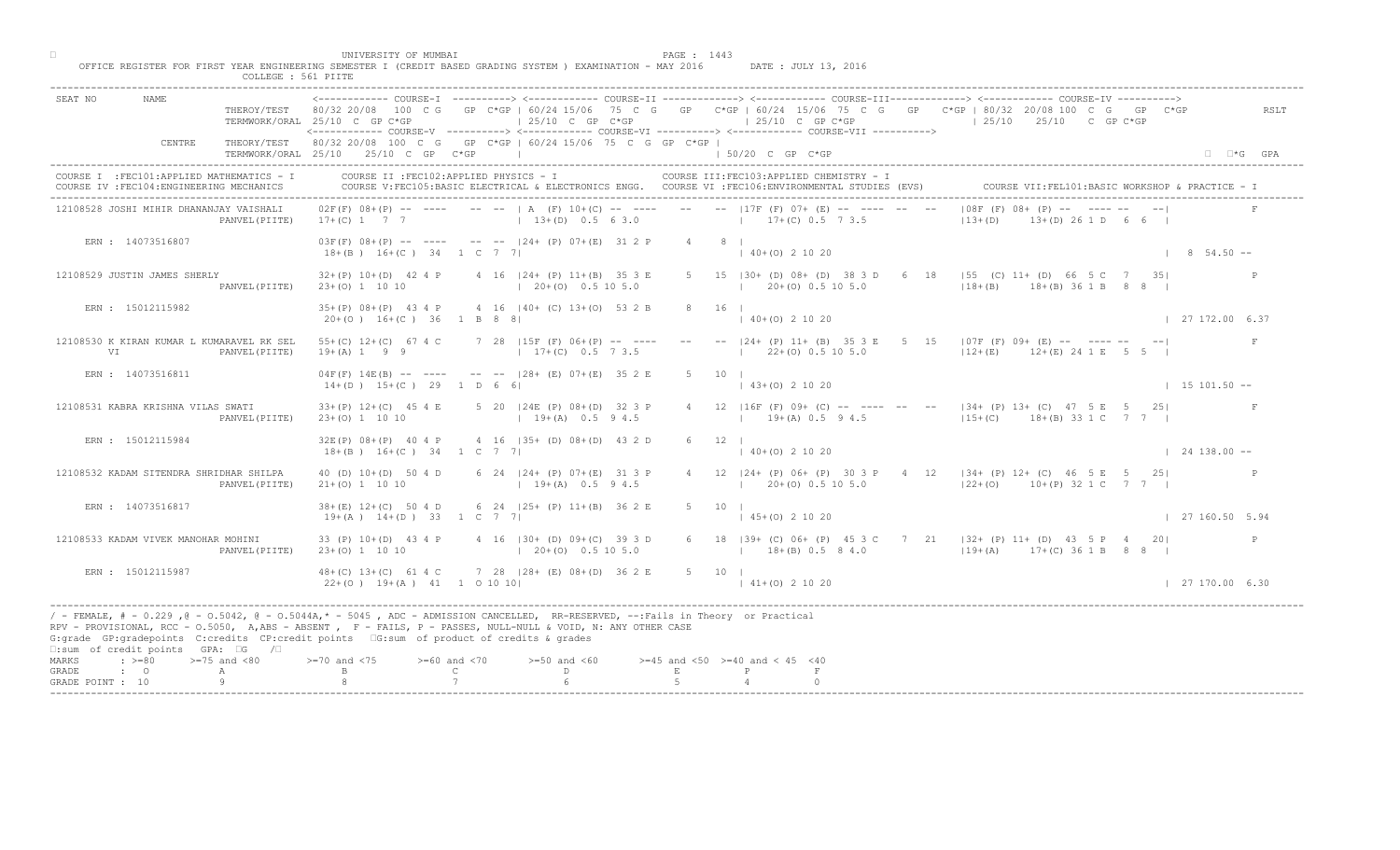| COLLEGE : 561 PIITE                                                                     | UNIVERSITY OF MUMBAI<br>PAGE : 1444<br>OFFICE REGISTER FOR FIRST YEAR ENGINEERING SEMESTER I (CREDIT BASED GRADING SYSTEM ) EXAMINATION - MAY 2016<br>DATE : JULY 13, 2016                                                                                                                                                                                 |                       |
|-----------------------------------------------------------------------------------------|------------------------------------------------------------------------------------------------------------------------------------------------------------------------------------------------------------------------------------------------------------------------------------------------------------------------------------------------------------|-----------------------|
| <b>NAME</b><br>SEAT NO                                                                  | THEROY/TEST 80/32 20/08 100 C G GP C*GP   60/24 15/06 75 C G GP C*GP   60/24 15/06 75 C G GP C*GP   80/32 20/08 100 C G GP C*GP<br>$125/10$ C GP C*GP<br>$125/10$ C GP $C*GP$<br>$125/10$ $25/10$ C GP C*GP<br>TERMWORK/ORAL 25/10 C GP C*GP<br><------------ COURSE-V ----------> <----------- COURSE-VI -----------> <----------- COURSE-VII ----------> | RSLT                  |
| CENTRE                                                                                  | THEORY/TEST 80/32 20/08 100 C G GP C*GP   60/24 15/06 75 C G GP C*GP  <br>TERMWORK/ORAL 25/10 25/10 C GP C*GP<br>the control of the control of the control of<br>1 50/20 C GP C*GP                                                                                                                                                                         | $\Box$ $\Box$ *G GPA  |
| COURSE I : FEC101: APPLIED MATHEMATICS - I<br>COURSE IV : FEC104: ENGINEERING MECHANICS | COURSE II : FEC102: APPLIED PHYSICS - I<br>COURSE III: FEC103: APPLIED CHEMISTRY - I<br>COURSE VII: FEL101: BASIC WORKSHOP & PRACTICE - 1<br>COURSE V:FEC105:BASIC ELECTRICAL & ELECTRONICS ENGG. COURSE VI :FEC106:ENVIRONMENTAL STUDIES (EVS)                                                                                                            |                       |
| 12108534/KALE NAYNA DIGAMBAR ANJNA<br>PANVEL (PIITE)                                    | $ 53$ (C) 08+ (P) 61 5 C 7 35<br>4 12 124 + (P) 09 + (C) 33 3 P<br>$33+(P)$ 12+(C) 45 4 E<br>5 20 124 + (P) 06 + (P) 30 3 P<br>4 12<br>$16+(C)$ 33 1 C 7 7 1<br>$19+(A)$ 0.5 9 4.5<br>$1 \t20+(0) \t0.5 \t10 \t5.0$<br>$ 17+(C) $<br>$22+(0)$ 1 10 10                                                                                                      |                       |
| ERN : 14073516820                                                                       | 36 (E) 09+ (E) 45 4 E 5 20   28+ (E) 07+ (E) 35 2 E<br>5 10 1<br>$(40+(0) 2 10 20)$<br>$18+(B)$ $16+(C)$ $34$ $1$ C 7 7                                                                                                                                                                                                                                    | 127162.506.02         |
| 12108535 KALIVDA RITIK NITIN KANTA<br>PANVEL (PIITE)                                    | 7 21   36 + (C) 12 + (0) 48 3 C 7<br>21 $ 32 + (P) 12$ (C) 44 5 P 4 20<br>6 24   36 + (C) 10 + (C) 46 3 C<br>$41+(D) 10+(D) 51 4 D$<br>$ 20+(0)$ 17+(C) 37 1 B 8 8<br>$19+(A) 1 9 9$<br>$12+(E)$ 0.5 5 2.5<br>$(20 + (0) 0.5 10 5.0$                                                                                                                       |                       |
| ERN : 15012115994                                                                       | 8 16 1<br>47+(D) 09+(E) 56 4 D 6 24   43+ (B) 12+(O) 55 2 B<br>$ 39+(A) 2 9 18$<br>$18+(B)$ $17+(C)$ 35 1 B 8 8                                                                                                                                                                                                                                            | 127176.506.54         |
| 12108536/KAMBLE RUNALI RAJENDRA UJWALA<br>PANVEL (PIITE)                                | $14F(F)$ 09+(E) -- ---- -- --  24E (P) 06+(P) 30 3 P<br>4 12   24E (P) 08E (D) 32 3<br>$4 \t12 \t 17F(F) 09+ (E) -- -- -- -- -- --$<br>$15+(C) 0.5 73.5$<br>$18+(B)$ 0.5 8 4.0<br>$116+(C)$ 14+(D) 30 1 C 7 7 1<br>$22+(0)$ 1 10 10                                                                                                                        |                       |
| ERN : 15012115996                                                                       | $22F(F)$ 08+(P) -- ---- -- --  37+ (C) 13+(0) 50 2 C<br>7 14 1<br>$39+(A)$ 2 9 18<br>$15+(C)$ $15+(C)$ 30 1 C 7 7                                                                                                                                                                                                                                          | $1487.50 -$           |
| 12108537 KANCHAN KARTIK PURUSHOTTAM RAJAS<br>HREE<br>PANVEL (PIITE)                     | 27+ (E) 09+ (C) 36 3 E 5 15   32+ (P) 08+ (P) 40 5 P 4 20 <br>33 (P) 09+(E) 42 4 P<br>4 16   24 + (P) 06 + (P) 30 3 P<br>$18+(B) 1 8 8$<br>$16+(C)$ 0.5 7 3.5<br>$20+ (0)$ 0.5 10 5.0<br>$18+(B)$ $12+(E)$ 30 1 C 7 7                                                                                                                                      |                       |
| ERN : 15012115998                                                                       | $4$ 16 $ 32 + (D) 12 + (O) 44 2$<br>$32+(P)$ 11+(D) 43 4 P<br>$21+ (0)$ 19 (A) 40 1 0 10 10<br>$138+(A) 2918$                                                                                                                                                                                                                                              | 127142.505.28         |
| 12108538 KANSE DEVEN RAVINDRA SANGEETA<br>PANVEL (PIITE)                                | 6 18   33+ (D) 08+ (D) 41 3 D 6 18   43 (D) 08+ (P) 51 5 D 6 30 <br>$38 + (E)$ 08+(P) 46 4 E<br>$5$ 20   38 (C) 06 (P<br>$18+(B) 1 8 8$<br>$17+(C)$ 0.5 7 3.5<br>$12+(E)$ $14+(D)$ 26 1 D 6 6 $\vert$<br>$16 + (C)$                                                                                                                                        | P                     |
| ERN : 15012116000                                                                       | 6 24 $ 27+$ (E) 09+ (C) 36 2 E<br>$43+(D)$ 10+(D) 53 4 D<br>$5 \t10 \t1$<br>$19+(A)$ $22+(O)$ $41$ $1$ $0$ $10$ $10$<br>$140+(0)21020$                                                                                                                                                                                                                     | $\mid$ 27 171,00 6.33 |
| 12108539/KAREKADAN ANUSHKA RAMESH RADHIKA<br>PANVEL (PIITE)                             | $33+(P)$ $08+(P)$ 41 4 P<br>$(E)$ 08+(D) 35 3 E<br>5 15   25 + (P) 10 + (C) 35 3 E 5 15   22 F (F) 08 + (P) -- ---- -- -- --<br>$16+(C)$ 0.5 7 3.5<br>$14+(D)$ 1 6 6<br>$16+(C)$ 0.5 7 3.5<br>$12+(E)$ $12+(E)$ $24$ 1 E 5 5 $\vert$                                                                                                                       |                       |
| ERN : 14073516834                                                                       | $21F(F)$ 10+(D) -- $-$<br>$-$ -- $ 31+ (D) 11+ (B) 42 2 D$<br>6 12  <br>$13+(D)$ $18+(B)$ $31$ $1$ C 7 7<br>$141+(0)21020$                                                                                                                                                                                                                                 | $1 18 103.00 --$      |
| $\square$ :sum of credit points GPA: $\square$ G / $\square$                            | / - FEMALE, # - 0.229, @ - 0.5042, @ - 0.5044A,* - 5045, ADC - ADMISSION CANCELLED, RR-RESERVED, --:Fails in Theory or Practical<br>RPV - PROVISIONAL, RCC - 0.5050, A, ABS - ABSENT A P - FAILS, P - PASSES, NULL-NULL & VOID, N: ANY OTHER CASE<br>G:grade GP:gradepoints C:credits CP:credit points 6:sum of product of credits & grades                |                       |
| MARKS<br>$\Rightarrow$ $>=$ 80 $\Rightarrow$ $=$ 75 and <80<br>$\cdot$ 0<br>GRADE<br>A  | $0$ and $\langle 75$<br>$>= 60$ and $< 70$<br>$>=50$ and $<60$<br>$>=45$ and $<50$ $>=40$ and $< 45$ $<40$<br>$\mathbb C$<br>$\mathbb{D}$ and $\mathbb{D}$<br>E<br>$\mathbb{P}$                                                                                                                                                                            |                       |
| 9<br>GRADE POINT : 10                                                                   |                                                                                                                                                                                                                                                                                                                                                            |                       |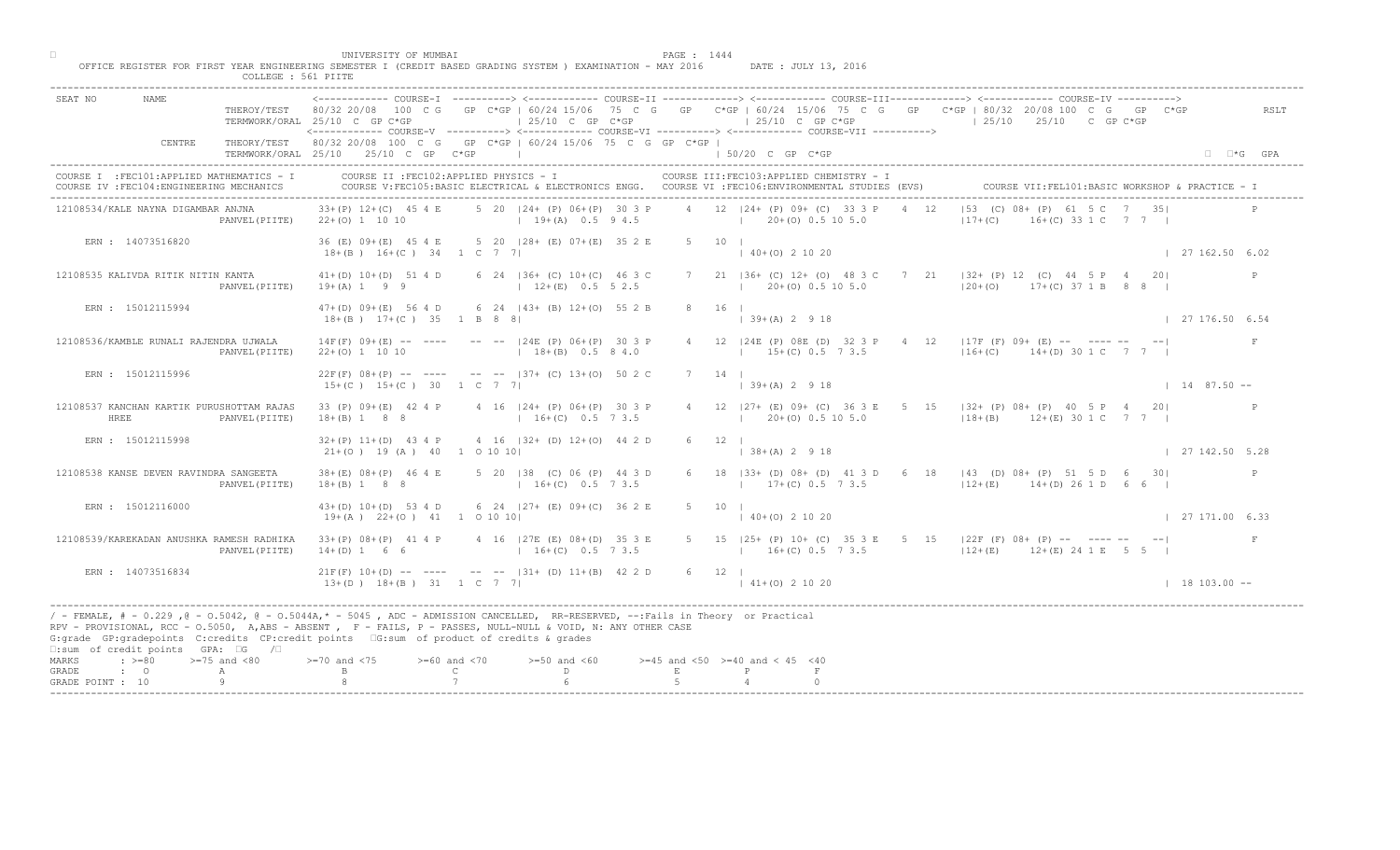| COLLEGE : 561 PIITE                                                                     | UNIVERSITY OF MUMBAI<br>PAGE : 1445<br>OFFICE REGISTER FOR FIRST YEAR ENGINEERING SEMESTER I (CREDIT BASED GRADING SYSTEM ) EXAMINATION - MAY 2016<br>DATE : JULY 13, 2016                                                                                                                                                                                 |                            |
|-----------------------------------------------------------------------------------------|------------------------------------------------------------------------------------------------------------------------------------------------------------------------------------------------------------------------------------------------------------------------------------------------------------------------------------------------------------|----------------------------|
| <b>NAME</b><br>SEAT NO                                                                  | THEROY/TEST 80/32 20/08 100 C G GP C*GP   60/24 15/06 75 C G GP C*GP   60/24 15/06 75 C G GP C*GP   80/32 20/08 100 C G GP C*GP<br>$125/10$ C GP C*GP<br>$125/10$ C GP C*GP<br>$125/10$ $25/10$ C GP C*GP<br>TERMWORK/ORAL 25/10 C GP C*GP<br><------------ COURSE-V ----------> <------------ COURSE-VI -----------> <------------ COURSE-VII ----------> | RSLT                       |
| CENTRE                                                                                  | THEORY/TEST 80/32 20/08 100 C G GP C*GP   60/24 15/06 75 C G GP C*GP  <br>TERMWORK/ORAL 25/10 25/10 C GP C*GP  <br>1 50/20 C GP C*GP                                                                                                                                                                                                                       | $\Box$ $\Box$ *G GPA       |
| COURSE I : FEC101: APPLIED MATHEMATICS - I<br>COURSE IV : FEC104: ENGINEERING MECHANICS | COURSE II : FEC102: APPLIED PHYSICS - I<br>COURSE III: FEC103: APPLIED CHEMISTRY - I<br>COURSE VII: FEL101: BASIC WORKSHOP & PRACTICE - 1<br>COURSE V:FEC105:BASIC ELECTRICAL & ELECTRONICS ENGG. COURSE VI :FEC106:ENVIRONMENTAL STUDIES (EVS)                                                                                                            |                            |
| 12108540 KARKERA ROHAN KISHOR PREMA<br>PANVEL (PIITE)                                   | $ 37 + (E) 13 + (C) 50$<br>5 20   24 + (P) 09 + (C) 33 3 P + 4 12   28 + (E) 12 (0) 40 3 D + 6 18<br>38 (E) 08 + (P) 46 4 E<br>$16 + (C)$ 34 1 C 7 7 1<br>$16+(C)$ 0.5 7 3.5 $15+(C)$ 0.5 7 3.5<br>$118 + (B)$<br>$22+(0)$ 1 10 10                                                                                                                         |                            |
| ERN : 15012116003                                                                       | $32+(P)$ 09+(E) 41 4 P 4 16  24+ (P) 11+(B) 35 2 E<br>5 10 1<br>$124+(E) 2510$<br>$16+(C)$ $16+(C)$ 32 1 C 7 7                                                                                                                                                                                                                                             | 127147.005.44              |
| 12108541 KASERA VIKAS RAKESH RENU<br>PANVEL (PIITE)                                     | 4 12   31 + (D) 08 + (D) 39 3 D 6<br>$18$  25F (F) 12E (C) -- ---- -- -- <br>$21F(F)$ $08+(P)$ -- --- -- -- $ 24+(P)$ $06E(P)$ 30 3 P<br>$ 21+(0)$ $12+(E)$ 33 1 C 7 7 1<br>$19+(A)$ 1 9 9 $12+(E)$ 0.5 5 2.5<br>$(21 + (0) 0.5 10 5.0)$                                                                                                                   |                            |
| ERN : 15012116006                                                                       | 32+(P) 12E(C) 44 4 P 4 16   32+ (D) 13+(0) 45 2 C<br>7 14 1<br>$(43+(0) 2 10 20)$<br>$18+(B)$ $16+(C)$ $34$ 1 C 7 7                                                                                                                                                                                                                                        | $18110.50 -$               |
| 12108542 KATARNAWARE ADITYA BALU ASHA<br>PANVEL (PIITE)                                 | $05F(F)$ $08+(P)$ -- ---- -- --   07F (F) $06+(P)$ -- ---- -- --   06F (F) $10+(C)$<br>$     04F$ (F) $08E$ (P) $       -$<br>$11+(P)$ 0.5 4 2.0<br>$12+(E)$ 0.5 5 2.5<br>$(A \ (F)$ 10E(P) --------- --<br>$11+(P) 1 4 4$                                                                                                                                 |                            |
| ERN : 14073516841                                                                       | $06F(F)$ $08E(P)$ -- --- -- -- $   24 + (P)$ $09 + (C)$ 33 2 P<br>$4\degree$<br>18E(B) 13E(D) 31 1 C 7 7                                                                                                                                                                                                                                                   | $1 \quad 7 \quad 31.50 --$ |
| 12108543 KATKAR SUSHANT GAJANAN DIPTI<br>PANVEL (PIITE)                                 | (P) 10+ (C) 35 3 E 5 15   33+ (P) 09+ (E) 42 5 P 4 20 <br>$38+(E)$ $08+(P)$ 46 4 E<br>5 20   24 + (P) 08 + (D) 32 3 P<br>$14+(D)$ 0.5 6 3.0 $19+(A)$ 19+(A) 38 1 A 9 9 1<br>$(20+(0) 0.5 10 5.0)$<br>$20+(0)$ 1 10 10                                                                                                                                      |                            |
| ERN : 14073516842                                                                       | 5 20 $\vert 27 + (E) 09 + (C) 36 2$<br>$34+(P)$ 13+(C) 47 4 E<br>$20+(0)$ 11+(P) 31 1 C 7 7<br>$139+(A) 2918$                                                                                                                                                                                                                                              | $\vert$ 27 149.00 5.52     |
| 12108544 KAZI ABDUL REHMAN SHABBIR AHMED<br>MARIYAM<br>PANVEL (PIITE)                   | 4 12   24 + (P) 12 + (O) 36 3 E 5 15   24 F (F) 16 + (O) -- ---- -- -- --<br>$32+(P)$ 08+(P) 40 4 P<br>$4$ 16 $ 24E(P)$ 09+(C)<br>$17+(C)$<br>$17+(C)$ 0.5 7 3.5<br>$119+(A)$ $14+(D)$ 33 1 C 7 7 1<br>$16+(C)$ 1 7 7                                                                                                                                      | F                          |
| ERN : 14073516844                                                                       | 4 16 $(30 + \bigr) 0 + (E) 37 2 E$<br>$32+(P)$ 09+(E) 41 4 P<br>5 10 1<br>$18+(B)$ $21+(O)$ 39 1 A 9<br>$141+(0)21020$                                                                                                                                                                                                                                     | $\vert$ 22 119.00 --       |
| 12108545 KHADKA KARAN BALKRISHNA SUNITA<br>PANVEL (PIITE)                               | 37 (E) 11+(D) 48 4 E<br>$P(P)$ 07+(E) 32 3 P<br>4 12   26 + (P) 08 (D) 34 3 E 5 15   37 + (E) 10 + (D) 47 5 E 5 25  <br>$13+(D)$ 0.5 6 3.0<br>$22+(0)$ 1 10 10<br>$13+(P) 0.5 4 2.0$ $13+(C) 18+(B) 33 1 C 7 7$                                                                                                                                            |                            |
| ERN : 15012116012                                                                       | $33+(P)$ 14+(B) 47 4 E<br>$5$ 20   26 (P) 07+(E) 33 2 P<br>$4 \qquad 8 \qquad$<br>$16+(C)$ $19+(A)$ $35$ $18$ $8$ $8$<br>$125+(D)2612$                                                                                                                                                                                                                     | 127142.005.26              |
| $\square$ :sum of credit points GPA: $\square$ G / $\square$                            | / - FEMALE, # - 0.229, @ - 0.5042, @ - 0.5044A,* - 5045, ADC - ADMISSION CANCELLED, RR-RESERVED, --:Fails in Theory or Practical<br>RPV - PROVISIONAL, RCC - 0.5050, A, ABS - ABSENT A P - FAILS, P - PASSES, NULL-NULL & VOID, N: ANY OTHER CASE<br>G:grade GP:gradepoints C:credits CP:credit points [6:sum of product of credits & grades               |                            |
| $\Rightarrow$ $>=80$ $>=75$ and $<80$<br>MARKS<br>$\cdot$ 0<br>GRADE<br>A               | $0$ and $\langle 75$<br>$>= 60$ and $< 70$<br>$>=50$ and $<60$<br>$>=45$ and $<50$ $>=40$ and $< 45$ $<40$<br>$\mathbb{C}$ and $\mathbb{C}$<br>$\mathbb{D}$ and $\mathbb{D}$<br>E<br>P                                                                                                                                                                     |                            |
| 9<br>GRADE POINT : 10                                                                   |                                                                                                                                                                                                                                                                                                                                                            |                            |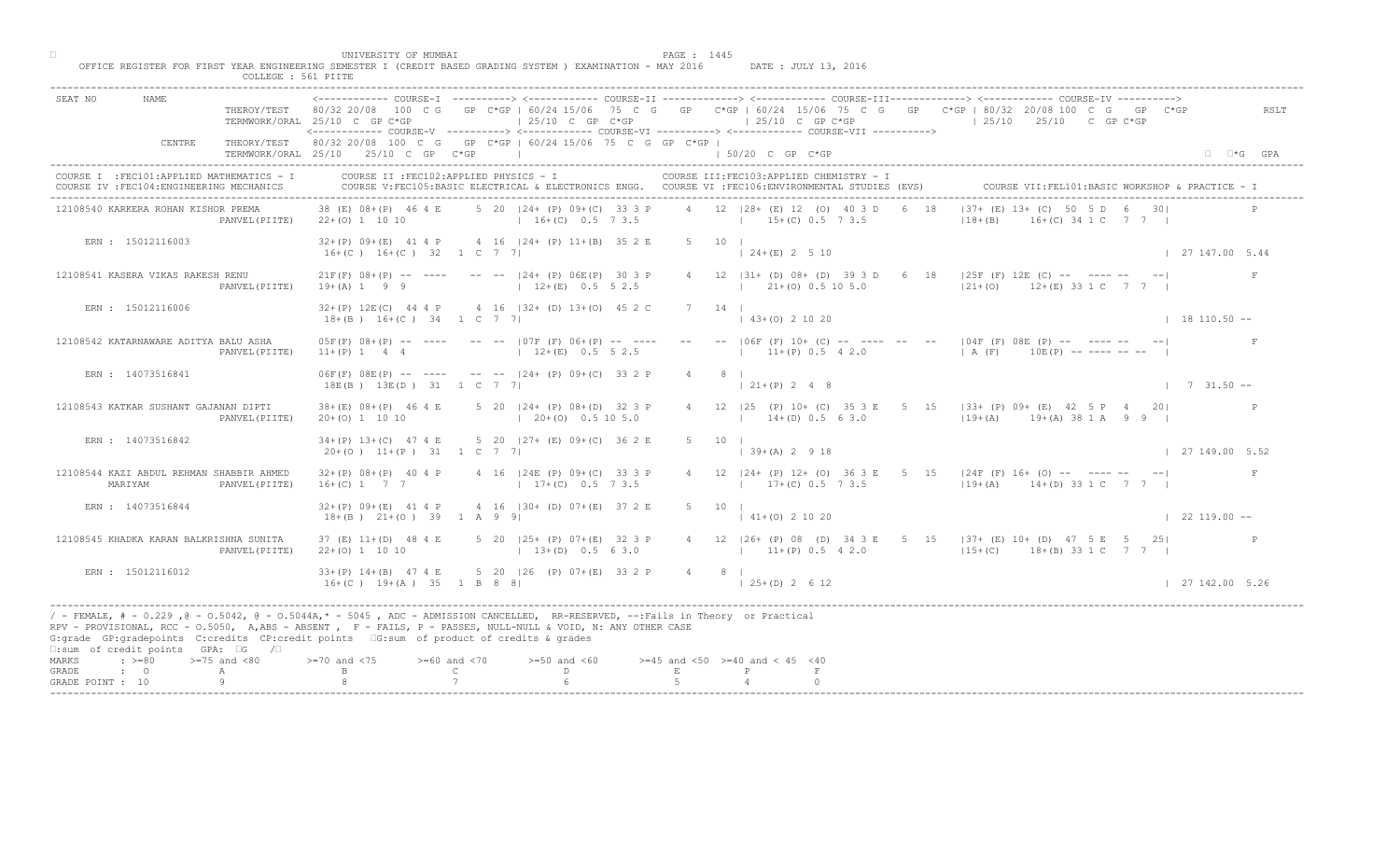| COLLEGE : 561 PIITE                                                                     |                                                                                                                                                                                                                                                                                                                                                                                                                                                                                                                           |                             |
|-----------------------------------------------------------------------------------------|---------------------------------------------------------------------------------------------------------------------------------------------------------------------------------------------------------------------------------------------------------------------------------------------------------------------------------------------------------------------------------------------------------------------------------------------------------------------------------------------------------------------------|-----------------------------|
| SEAT NO<br>NAME                                                                         | <------------ COURSE-T ----------> <------------ COURSE-II -------------> <----------- COURSE-III------------> <-----------> COURSE-IV ----------><br>THEROY/TEST 80/32 20/08 100 C G GP C*GP   60/24 15/06 75 C G GP C*GP   60/24 15/06 75 C G GP C*GP   80/32 20/08 100 C G GP C*GP<br>$\vert$ 25/10 C GP C*GP<br>$\vert$ 25/10 C GP C*GP<br>$125/10$ $25/10$ C GP C*GP<br>TERMWORK/ORAL 25/10 C GP C*GP<br><------------ COURSE-V ----------> <------------ COURSE-VI ----------> <------------ COURSE-VII ----------> | RSLT                        |
| CENTRE                                                                                  | THEORY/TEST 80/32 20/08 100 C G GP C*GP   60/24 15/06 75 C G GP C*GP  <br>TERMWORK/ORAL 25/10 25/10 C GP C*GP<br>$150/20$ C GP C*GP                                                                                                                                                                                                                                                                                                                                                                                       | $\Box$ $\Box$ *G GPA        |
| COURSE I : FEC101: APPLIED MATHEMATICS - I<br>COURSE IV : FEC104: ENGINEERING MECHANICS | COURSE II : FEC102: APPLIED PHYSICS - I<br>COURSE III: FEC103: APPLIED CHEMISTRY - I<br>COURSE V:FEC105:BASIC ELECTRICAL & ELECTRONICS ENGG. COURSE VI :FEC106:ENVIRONMENTAL STUDIES (EVS)<br>COURSE VII: FEL101: BASIC WORKSHOP & PRACTICE                                                                                                                                                                                                                                                                               |                             |
| 12108546 KHADKE PUSHKAR SATISH SHEELA                                                   | $120F$ (F) $11E$ (D) $    -$<br>4 12 124 + (P) 06 + (P) 30 3 P<br>$32+(P)$ $08+(P)$ 40 4 P<br>4 16   27E (E) 06+ (P) 33 3 P<br>12<br>PANVEL (PIITE) 17+(C) 1 7 7<br>$14+(D)$ 0.5 6 3.0<br>$17+(C)$ 0.5 7 3.5<br>$120+(0)$<br>$15+(C)$ 35 1 B 8 8                                                                                                                                                                                                                                                                          |                             |
| ERN : 15012116013                                                                       | $20F(F)$ $08E(P)$ -- ---- -- -- $ 24+ (P)$ $09+ (C)$ 33 2 P<br>4 8 1<br>$18+(B)$ $16+(C)$ 34 1 C 7 7<br>$\vert$ 34+(C) 2 7 14                                                                                                                                                                                                                                                                                                                                                                                             | $1 18 90.50 --$             |
| 12108547/KHAIRE DEEPTI DILIP JYOTSNA<br>PANVEL (PIITE)                                  | $13F(F)$ 09+(E) -- ---- -- --  27E (E) 10E(C) 37 3 E<br>5 15   24E (P) 13E (O) 37 3 E<br>$5^{\circ}$<br>$15$ $ 33E'(P) 08 + (P) 41 5 P 4$<br>201<br>$120+(0)$ 11+(P) 31 1 C<br>$18+(B)$ 0.5 8 4.0<br>$18+(B) 0.5 8 4.0$<br>$22+(0)$ 1 10 10                                                                                                                                                                                                                                                                               |                             |
| ERN : 15012116014                                                                       | $19F(F)$ 13E(C) -- ---- -- -- $128 + (E)$ 09+(C) 37 2 E<br>$5 \t10 \t1$<br>$15+(C)$ $15+(C)$ 30 1 C 7 7<br>$\vert$ 39+(A) 2 9 18                                                                                                                                                                                                                                                                                                                                                                                          | $1 19 110.00 -$             |
| 12108548 KHAIRNAR SHUBHAM WALMIK LALITA<br>PANVEL (PIITE)                               | 12 $ 24 + (P) 08 + (D) 32 3 P$<br>$43+(D)$ $08+(P)$ 51 4 D<br>6 24 124 + (P) 06 + (P) 30 3 P<br>$4$ 12   10 F (F) 09+ (E) -- ---- -- -- <br>$18+(B)$ 0.5 8 4.0<br>$19+(A) 1 9 9$<br>$15+(C)$ 0.5 7 3.5<br>$ 17+(C)$ 17+(C) 34 1 C 7 7                                                                                                                                                                                                                                                                                     |                             |
| ERN : 15012116015                                                                       | 4 16 (33+ (D) 09+(C) 42 2 D<br>$36+(E)$ $08+(P)$ 44 4 P<br>12<br>$9+(A)$ 2 9 18<br>$16+(C)$ $16+(C)$ $32$ $1$ C 7 7                                                                                                                                                                                                                                                                                                                                                                                                       | $122124.50 -$               |
| 12108549 KHAN MOHAMMED FIRDOS MANSOOR KH<br>AN<br>PANVEL (PIITE)                        | $-- -25E (P) 07+(E) 32 3 P$<br>14 F (F) 09 E (C) -- ---- -- --   32 E (P) 09 E (E) 41 5 P 4 20<br>$23F(F)$ 09+(E) -- ----<br>$18+(B)$ 0.5 8 4.0<br>$16+(C)$ 0.5 7 3.5<br>$117+(C)$ 16+(C) 33 1 C 7 7 1<br>$21+(0)$ 1 10 10                                                                                                                                                                                                                                                                                                |                             |
| ERN : 15012116017                                                                       | 4 16 (30+ (D) 07+(E) 37 2<br>$32+(P)$ $08+(P)$ 40 4 P<br>$141+(0)21020$<br>$14+(D)$ $20+(O)$ $34$ $1$ C $7$ $7$                                                                                                                                                                                                                                                                                                                                                                                                           | $120109.50 -$               |
| 12108550 KHAN RAZZAK RAMZAN SALIMUNNISA<br>PANVEL (PIITE)                               | 4 16 125E (P) 06EMP<br>$32+(P)$ 08+(P) 40 4 P<br>4 12   15F (F) 11E (B) -- ---- -- -- -   11F (F) 08+ (P) -- ---- -- -- <br>$22+(0)$ 1 10 10<br>$15+(C)$ 0.5 7 3.5<br>$114+(D)$<br>$1.5+(C)$<br>$12+(E) 26 1 D 6 6 1$                                                                                                                                                                                                                                                                                                     |                             |
| ERN : 15012116018                                                                       | $ 26 + (P) 12E(0) 38 2 D$<br>$12F(F)$ $13E(C)$ -- ----<br>$6 \t12 \t1$<br>$15+(C)$ $14+(D)$ 29 1 D 6<br>$\vert$ 32+(C) 2 7 14                                                                                                                                                                                                                                                                                                                                                                                             | $1583.00 -$                 |
| 12108551 KHAN SHERYAZ SHAMSHER YASMIN<br>PANVEL (PIITE)                                 | [02F (F) 07+(E) -- ---- -- -- --  24+ (P) 06+ (P) 30 3 P 4 12  00F (F) 08+ (P) -- ---- -- -- <br>$32+(P)$ 08+(P) 40 4 P<br>$18+(B)$ 1 8 8<br>$11+(P)$ 0.5 4 2.0<br>$13+(D)$ 0.5 6 3.0<br>$16+(C)$ $12+(E)$ 28 1 D 6 6                                                                                                                                                                                                                                                                                                     |                             |
| ERN: 14073516846                                                                        | $00F(F)$ 13+(C) -- -<br>$--$ -- $ A (F) 07+(E) --$<br>$13+(D)$ $11+(P)$ $24$ $1E$ 5 5<br>$142+(0)21020$                                                                                                                                                                                                                                                                                                                                                                                                                   | $1 \quad 13 \quad 72.00 --$ |
| $\square$ : sum of credit points GPA: $\square$ G / $\square$                           | / - FEMALE, # - 0.229 ,@ - 0.5042, @ - 0.5044A,* - 5045 , ADC - ADMISSION CANCELLED, RR-RESERVED, --:Fails in Theory or Practical<br>RPV - PROVISIONAL, RCC - 0.5050, A, ABS - ABSENT A P - FAILS, P - PASSES, NULL-NULL & VOID, N: ANY OTHER CASE<br>G:grade GP:gradepoints C:credits CP:credit points EG:sum of product of credits & grades                                                                                                                                                                             |                             |
| $: >=80$<br>$>=75$ and $<80$<br>MARKS<br>$\cdot$ $\cdot$ 0<br>GRADE<br>А                | $>= 60$ and $< 70$<br>$>=50$ and $<60$<br>$>=45$ and $<50$ $>=40$ and $< 45$ $<40$<br>) and $\langle 75$<br>$\mathbb{C}$<br>D.<br>$\mathbf{E}$                                                                                                                                                                                                                                                                                                                                                                            |                             |
| GRADE POINT : 10                                                                        |                                                                                                                                                                                                                                                                                                                                                                                                                                                                                                                           |                             |

□ PAGE : 1446<br>OFFICE REGISTER FOR FIRST YEAR ENGINEERING SEMESTER I (CREDIT BASED GRADING SYSTEM ) EXAMINATION - MAY 2016 DATE : JULY 13, 2016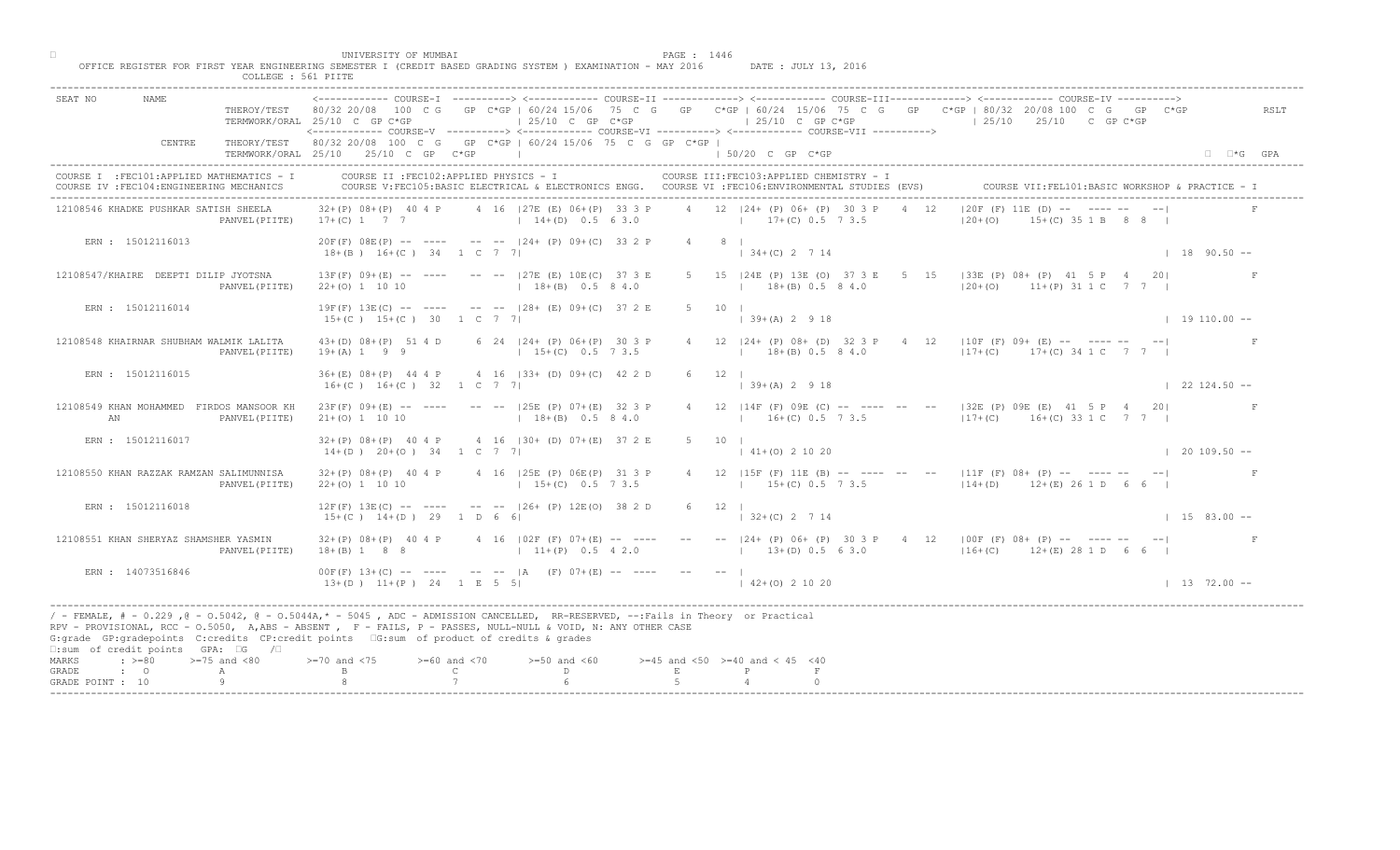| ----------> <------------- COURSE-II ------------> <------------- COURSE-III------------> <------------ COURSE-IV<br>SEAT NO<br>NAME.<br>THEROY/TEST 80/32 20/08 100 C G GP C*GP   60/24 15/06 75 C G GP C*GP   60/24 15/06 75 C G GP C*GP   80/32 20/08 100 C G GP C*GP<br>RSLT<br>$\vert$ 25/10 C GP C*GP<br>$125/10$ C GP C*GP<br>$125/10$ $25/10$ C GP C*GP<br>TERMWORK/ORAL 25/10 C GP C*GP<br><------------ COURSE-V ----------> <------------ COURSE-VI -----------> <------------ COURSE-VII -----------><br>THEORY/TEST 80/32 20/08 100 C G GP C*GP   60/24 15/06 75 C G GP C*GP  <br>CENTRE<br>TERMWORK/ORAL 25/10 25/10 C GP C*GP<br>$150/20$ C GP C*GP<br>$\Box$ $\Box$ *G GPA<br>COURSE II : FEC102: APPLIED PHYSICS - I<br>COURSE I : FEC101: APPLIED MATHEMATICS - I<br>COURSE III: FEC103: APPLIED CHEMISTRY - I<br>COURSE VII: FEL101: BASIC WORKSHOP & PRACTICE - I<br>COURSE IV : FEC104: ENGINEERING MECHANICS<br>COURSE V:FEC105:BASIC ELECTRICAL & ELECTRONICS ENGG. COURSE VI :FEC106:ENVIRONMENTAL STUDIES (EVS)<br>$(A \ (F) \ 08 + \ (P) \ \ -- \ \$<br>6 18   A $(F)$ 08+ (D) -- ---- --<br>12108552 KHAN TASHRIF SHARIF NAZMA<br>A (F) 14+(B) -- ---- -- --  32+ (D) 10+(C) 42 3 D<br>A ABS<br>$16+(C)$ 0.5 7 3.5<br>$12+(E)$ 0.5 5 2.5<br>$110+(P)$<br>$14+(D)$ 24 1 E 5 5 I<br>PANVEL (PIITE) 20+(0) 1 10 10<br>A (F) 10+(D) -- ---- -- --  40+ (C) 06+(P) 46 2 C<br>ERN : 15012116021<br>7 14 1<br>$12+(E)$ $16+(C)$ 28 1 D 6 6<br>$134+(C)$ 2 7 14<br>$1173.00 -$<br>21 $ 22F(F)$ 11+ (D) -- ---- --<br>5 15   39 + (C) 10 + (C) 49 3 C 7<br>12108553 KHANDAGALE RUSHABH VIJAY SANTOSH<br>$10F(F)$ $11+(D)$ -- ---- -- --  26E (P) $08+(D)$ 34 3 E<br>$19+(A)$ $16+(C)$ 35 1 B<br>$1$ 20+(0) 0.5 10 5.0<br>$\mathbb{I}$<br>PANVEL (PIITE)<br>$23+(0)$ 1 10 10<br>$14+(D)$ 0.5 6 3.0<br>$14F(F)$ $08+(P)$ -- ---- -- -- $ 28+(E)$ $15+(O)$ 43 2 D<br>ERN : 15012116023<br>$6 \t12 \t1$<br>$\vert$ 38+(A) 2 9 18<br>$1 14 99.00 -$<br>$16+(C)$ $18+(B)$ 34 1 C 7 7<br>$-  27+$ (E) 06+ (P) 33 3 F<br>$4 \t12 \t103F (F) 09+ (E) -- -- -- -- -- --$<br>12108554 KHANDKE SOURABH SANJAY SANGITA<br>$32E(P)$ $09+(E)$ 41 4 P<br>$4$ 16   06F (F) 09+(C) -- ---<br>$19+(A)$ 0.5 9 4.5<br>PANVEL (PIITE)<br>$19+(A) 1 9 9$<br>$15+(C)$ 0.5 7 3.5<br>$119+(A)$ $17+(C)$ 36 1 B 8 8  <br>ERN : 14073516848<br>$33+(P)$ $08+(P)$ 41 4 P<br>4 16 128 + (E) 09 + (C) 37 2 E<br>$5 -$<br>10<br>$(0)$ 2 10 20<br>$19+(A)$ $11+(P)$ 30 1 C 7 7<br>$19106.00 -$<br>  B4+ (D) 07+ (E) 41 3 D 6 18   12F (F) 08+ (P) -- ---- -- -- <br>12108555 KHANTWAL AAKASH MANOJ SHIKHA<br>$32E(P)$ 11+(D) 43 4 P<br>$4$ 16   13F (F) 09E(C) -- ----<br>$17+(C)$ 0.5 7 3.5<br>$119+(A)$ $12+(E)$ 31 1 C 7 7  <br>$19+(A) 1 9 9$<br>$11+(P)$ 0.5 4 2.0<br>PANVEL (PIITE)<br>$4$ 16 $ 32 + (D)$ 11+(B) 43 2<br>ERN : 15012116026<br>$32+(P)$ 08+(P) 40 4 P<br>$19+(A)$ $17+(C)$ 36 1 B 8 8<br>$\vert$ 43+(0) 2 10 20<br>$1 19 111.50 --$<br>$34+(P)$ 13+(C) 47 4 E<br>5 20   24E (P) 07 + (E)<br>4 12   24 + (P) 07 + (E) 31 3 P + 4 12   32 + (P) 08 + (P) + 40 5 P + 20<br>12108556 KHARVATKAR VEDANT RAMESH RASHMEE<br>$14+(D)$ 0.5 6 3.0<br>$16+(C)$ 1 7 7<br>$15+(C)$<br>$12+(E)$ $12+(E)$ $24$ 1 E 5 5  <br>PANVEL (PIITE)<br>$-- -125+ (P) 10+ (C) 35 2 E$<br>ERN : 14073516852<br>$09F(F)$ $08+(P)$ -- ---<br>5 10 1 | COLLEGE : 561 PIITE                            |                      |
|-------------------------------------------------------------------------------------------------------------------------------------------------------------------------------------------------------------------------------------------------------------------------------------------------------------------------------------------------------------------------------------------------------------------------------------------------------------------------------------------------------------------------------------------------------------------------------------------------------------------------------------------------------------------------------------------------------------------------------------------------------------------------------------------------------------------------------------------------------------------------------------------------------------------------------------------------------------------------------------------------------------------------------------------------------------------------------------------------------------------------------------------------------------------------------------------------------------------------------------------------------------------------------------------------------------------------------------------------------------------------------------------------------------------------------------------------------------------------------------------------------------------------------------------------------------------------------------------------------------------------------------------------------------------------------------------------------------------------------------------------------------------------------------------------------------------------------------------------------------------------------------------------------------------------------------------------------------------------------------------------------------------------------------------------------------------------------------------------------------------------------------------------------------------------------------------------------------------------------------------------------------------------------------------------------------------------------------------------------------------------------------------------------------------------------------------------------------------------------------------------------------------------------------------------------------------------------------------------------------------------------------------------------------------------------------------------------------------------------------------------------------------------------------------------------------------------------------------------------------------------------------------------------------------------------------------------------------------------------------------------------------------------------------------------------------------------------------------------------------------------------------------------------------------------------------------------------------------------------------------------------------------------------------------------------------------------------|------------------------------------------------|----------------------|
|                                                                                                                                                                                                                                                                                                                                                                                                                                                                                                                                                                                                                                                                                                                                                                                                                                                                                                                                                                                                                                                                                                                                                                                                                                                                                                                                                                                                                                                                                                                                                                                                                                                                                                                                                                                                                                                                                                                                                                                                                                                                                                                                                                                                                                                                                                                                                                                                                                                                                                                                                                                                                                                                                                                                                                                                                                                                                                                                                                                                                                                                                                                                                                                                                                                                                                                               |                                                |                      |
|                                                                                                                                                                                                                                                                                                                                                                                                                                                                                                                                                                                                                                                                                                                                                                                                                                                                                                                                                                                                                                                                                                                                                                                                                                                                                                                                                                                                                                                                                                                                                                                                                                                                                                                                                                                                                                                                                                                                                                                                                                                                                                                                                                                                                                                                                                                                                                                                                                                                                                                                                                                                                                                                                                                                                                                                                                                                                                                                                                                                                                                                                                                                                                                                                                                                                                                               |                                                |                      |
|                                                                                                                                                                                                                                                                                                                                                                                                                                                                                                                                                                                                                                                                                                                                                                                                                                                                                                                                                                                                                                                                                                                                                                                                                                                                                                                                                                                                                                                                                                                                                                                                                                                                                                                                                                                                                                                                                                                                                                                                                                                                                                                                                                                                                                                                                                                                                                                                                                                                                                                                                                                                                                                                                                                                                                                                                                                                                                                                                                                                                                                                                                                                                                                                                                                                                                                               |                                                |                      |
|                                                                                                                                                                                                                                                                                                                                                                                                                                                                                                                                                                                                                                                                                                                                                                                                                                                                                                                                                                                                                                                                                                                                                                                                                                                                                                                                                                                                                                                                                                                                                                                                                                                                                                                                                                                                                                                                                                                                                                                                                                                                                                                                                                                                                                                                                                                                                                                                                                                                                                                                                                                                                                                                                                                                                                                                                                                                                                                                                                                                                                                                                                                                                                                                                                                                                                                               |                                                |                      |
|                                                                                                                                                                                                                                                                                                                                                                                                                                                                                                                                                                                                                                                                                                                                                                                                                                                                                                                                                                                                                                                                                                                                                                                                                                                                                                                                                                                                                                                                                                                                                                                                                                                                                                                                                                                                                                                                                                                                                                                                                                                                                                                                                                                                                                                                                                                                                                                                                                                                                                                                                                                                                                                                                                                                                                                                                                                                                                                                                                                                                                                                                                                                                                                                                                                                                                                               |                                                |                      |
|                                                                                                                                                                                                                                                                                                                                                                                                                                                                                                                                                                                                                                                                                                                                                                                                                                                                                                                                                                                                                                                                                                                                                                                                                                                                                                                                                                                                                                                                                                                                                                                                                                                                                                                                                                                                                                                                                                                                                                                                                                                                                                                                                                                                                                                                                                                                                                                                                                                                                                                                                                                                                                                                                                                                                                                                                                                                                                                                                                                                                                                                                                                                                                                                                                                                                                                               |                                                |                      |
|                                                                                                                                                                                                                                                                                                                                                                                                                                                                                                                                                                                                                                                                                                                                                                                                                                                                                                                                                                                                                                                                                                                                                                                                                                                                                                                                                                                                                                                                                                                                                                                                                                                                                                                                                                                                                                                                                                                                                                                                                                                                                                                                                                                                                                                                                                                                                                                                                                                                                                                                                                                                                                                                                                                                                                                                                                                                                                                                                                                                                                                                                                                                                                                                                                                                                                                               |                                                |                      |
|                                                                                                                                                                                                                                                                                                                                                                                                                                                                                                                                                                                                                                                                                                                                                                                                                                                                                                                                                                                                                                                                                                                                                                                                                                                                                                                                                                                                                                                                                                                                                                                                                                                                                                                                                                                                                                                                                                                                                                                                                                                                                                                                                                                                                                                                                                                                                                                                                                                                                                                                                                                                                                                                                                                                                                                                                                                                                                                                                                                                                                                                                                                                                                                                                                                                                                                               |                                                |                      |
|                                                                                                                                                                                                                                                                                                                                                                                                                                                                                                                                                                                                                                                                                                                                                                                                                                                                                                                                                                                                                                                                                                                                                                                                                                                                                                                                                                                                                                                                                                                                                                                                                                                                                                                                                                                                                                                                                                                                                                                                                                                                                                                                                                                                                                                                                                                                                                                                                                                                                                                                                                                                                                                                                                                                                                                                                                                                                                                                                                                                                                                                                                                                                                                                                                                                                                                               |                                                |                      |
|                                                                                                                                                                                                                                                                                                                                                                                                                                                                                                                                                                                                                                                                                                                                                                                                                                                                                                                                                                                                                                                                                                                                                                                                                                                                                                                                                                                                                                                                                                                                                                                                                                                                                                                                                                                                                                                                                                                                                                                                                                                                                                                                                                                                                                                                                                                                                                                                                                                                                                                                                                                                                                                                                                                                                                                                                                                                                                                                                                                                                                                                                                                                                                                                                                                                                                                               |                                                |                      |
|                                                                                                                                                                                                                                                                                                                                                                                                                                                                                                                                                                                                                                                                                                                                                                                                                                                                                                                                                                                                                                                                                                                                                                                                                                                                                                                                                                                                                                                                                                                                                                                                                                                                                                                                                                                                                                                                                                                                                                                                                                                                                                                                                                                                                                                                                                                                                                                                                                                                                                                                                                                                                                                                                                                                                                                                                                                                                                                                                                                                                                                                                                                                                                                                                                                                                                                               |                                                |                      |
|                                                                                                                                                                                                                                                                                                                                                                                                                                                                                                                                                                                                                                                                                                                                                                                                                                                                                                                                                                                                                                                                                                                                                                                                                                                                                                                                                                                                                                                                                                                                                                                                                                                                                                                                                                                                                                                                                                                                                                                                                                                                                                                                                                                                                                                                                                                                                                                                                                                                                                                                                                                                                                                                                                                                                                                                                                                                                                                                                                                                                                                                                                                                                                                                                                                                                                                               |                                                |                      |
|                                                                                                                                                                                                                                                                                                                                                                                                                                                                                                                                                                                                                                                                                                                                                                                                                                                                                                                                                                                                                                                                                                                                                                                                                                                                                                                                                                                                                                                                                                                                                                                                                                                                                                                                                                                                                                                                                                                                                                                                                                                                                                                                                                                                                                                                                                                                                                                                                                                                                                                                                                                                                                                                                                                                                                                                                                                                                                                                                                                                                                                                                                                                                                                                                                                                                                                               | $14+(D)$ $11+(P)$ $25$ 1 D 6<br>$144+(0)21020$ | $\vert$ 23 118.50 -- |
| 7 28 $124+$ (P) 12+(0) 36 3 E<br>12108557 KHEDKAR SAUMYA SANJAY SUVARNA<br>50 (C) $12+(C)$ 62 4 C<br>5 15   32 + (D) 11 + (B) 43 3 D 6 18   36 + (E) 12 + (C) 48 5 E 5 25  <br>$20+(0)$ 1 10 10<br>$17+(C)$ 0.5 7 3.5<br>$19+(A)$ 0.5 9 4.5<br>$120+ (0)$ $20+ (0)$ 40 1 0 10 10 1<br>PANVEL (PIITE)                                                                                                                                                                                                                                                                                                                                                                                                                                                                                                                                                                                                                                                                                                                                                                                                                                                                                                                                                                                                                                                                                                                                                                                                                                                                                                                                                                                                                                                                                                                                                                                                                                                                                                                                                                                                                                                                                                                                                                                                                                                                                                                                                                                                                                                                                                                                                                                                                                                                                                                                                                                                                                                                                                                                                                                                                                                                                                                                                                                                                          |                                                |                      |
| $9$ 36 $ 27 + (E) 12 + (O) 39 2 D$<br>ERN : 15012116030<br>61+(A) 14+(B) 75 4 A<br>$6 \t12$<br>$23+(0)$ 19+(A) 42 1 0 10 10<br>$141+(0)21020$<br>127192.007.11                                                                                                                                                                                                                                                                                                                                                                                                                                                                                                                                                                                                                                                                                                                                                                                                                                                                                                                                                                                                                                                                                                                                                                                                                                                                                                                                                                                                                                                                                                                                                                                                                                                                                                                                                                                                                                                                                                                                                                                                                                                                                                                                                                                                                                                                                                                                                                                                                                                                                                                                                                                                                                                                                                                                                                                                                                                                                                                                                                                                                                                                                                                                                                |                                                |                      |
| / - FEMALE, # - 0.229 ,@ - 0.5042, @ - 0.5044A,* - 5045 , ADC - ADMISSION CANCELLED, RR-RESERVED, --:Fails in Theory or Practical<br>RPV - PROVISIONAL, RCC - 0.5050, A, ABS - ABSENT, P - FAILS, P - PASSES, NULL-NULL & VOID, N: ANY OTHER CASE<br>G:grade GP:gradepoints C:credits CP:credit points G:sum of product of credits & grades<br>$\square$ : sum of credit points GPA: $\square$ G / $\square$                                                                                                                                                                                                                                                                                                                                                                                                                                                                                                                                                                                                                                                                                                                                                                                                                                                                                                                                                                                                                                                                                                                                                                                                                                                                                                                                                                                                                                                                                                                                                                                                                                                                                                                                                                                                                                                                                                                                                                                                                                                                                                                                                                                                                                                                                                                                                                                                                                                                                                                                                                                                                                                                                                                                                                                                                                                                                                                  |                                                |                      |
| $\Rightarrow$ >=80 >=75 and <80<br>$> = 70$ and $< 75$<br>$>= 60$ and $< 70$<br>$>=50$ and $<60$<br>$>=45$ and $<50$ $>=40$ and $< 45$ $<40$<br>MARKS<br>$\mathbb{C}$<br>D<br>$\mathbf E$<br>$\cdot$ $\cdot$ 0<br>GRADE<br>A<br>Q<br>GRADE POINT : 10                                                                                                                                                                                                                                                                                                                                                                                                                                                                                                                                                                                                                                                                                                                                                                                                                                                                                                                                                                                                                                                                                                                                                                                                                                                                                                                                                                                                                                                                                                                                                                                                                                                                                                                                                                                                                                                                                                                                                                                                                                                                                                                                                                                                                                                                                                                                                                                                                                                                                                                                                                                                                                                                                                                                                                                                                                                                                                                                                                                                                                                                         |                                                |                      |

□ PAGE : 1447<br>OFFICE REGISTER FOR FIRST YEAR ENGINEERING SEMESTER I (CREDIT BASED GRADING SYSTEM ) EXAMINATION - MAY 2016 DATE : JULY 13, 2016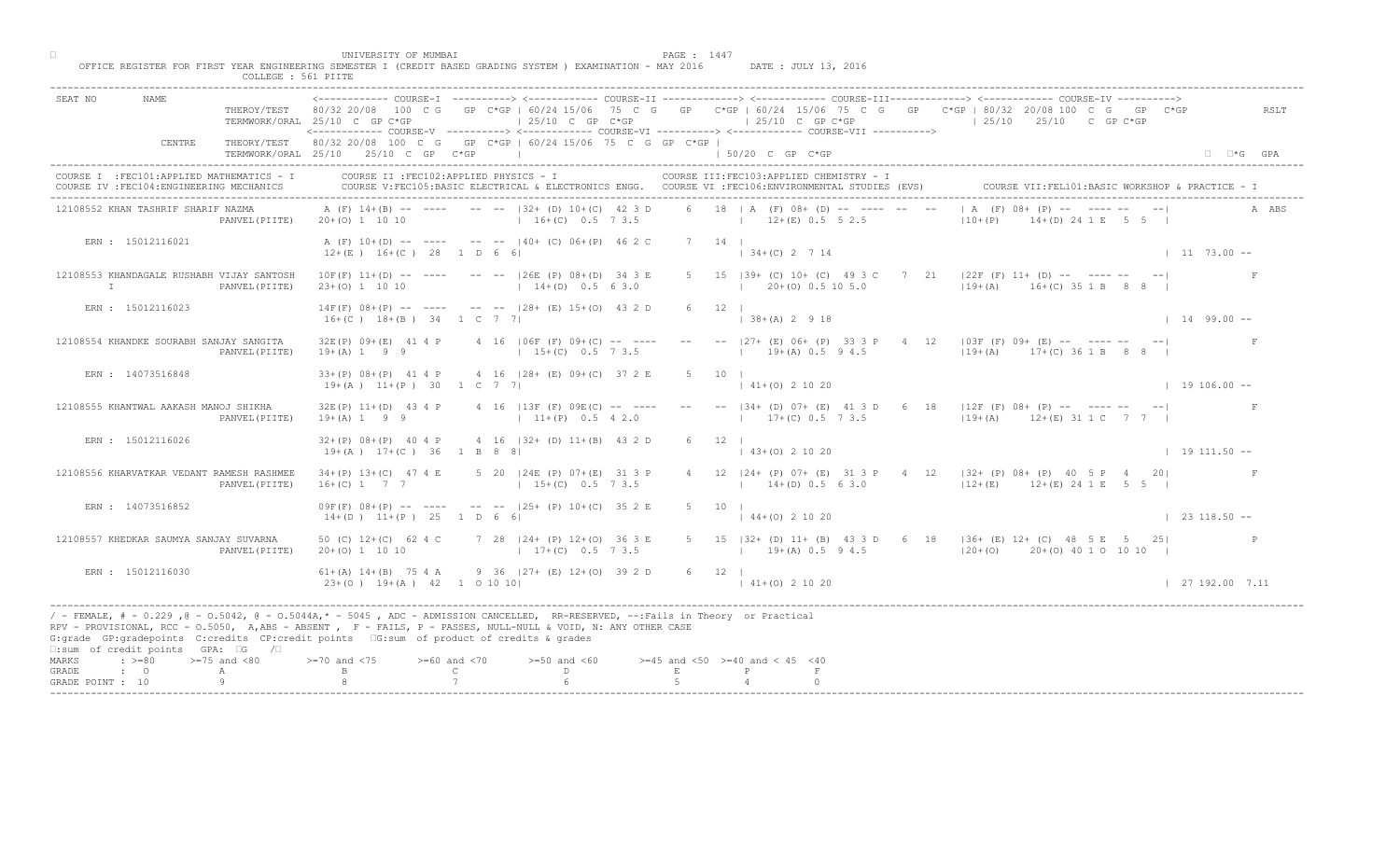|                                                                                                    | THUR PROTHERITY AND REAL<br>COLLEGE : 561 PIITE                                                                                                                                                                                                                                                                                                                                                                                                                                                                         |                      |
|----------------------------------------------------------------------------------------------------|-------------------------------------------------------------------------------------------------------------------------------------------------------------------------------------------------------------------------------------------------------------------------------------------------------------------------------------------------------------------------------------------------------------------------------------------------------------------------------------------------------------------------|----------------------|
| SEAT NO<br>NAME                                                                                    | <------------- COURSE-I ----------> <------------ COURSE-II -------------> <------------ COURSE-III-------------> <------------ COURSE-IV ----------><br>THEROY/TEST 80/32 20/08 100 C G GP C*GP   60/24 15/06 75 C G GP C*GP   60/24 15/06 75 C G GP C*GP   80/32 20/08 100 C G GP C*GP<br>$\vert$ 25/10 C GP C*GP<br>$125/10$ C GP C*GP<br>$125/10$ $25/10$ C GP C*GP<br>TERMWORK/ORAL 25/10 C GP C*GP<br><------------ COURSE-V ----------> <------------ COURSE-VI ----------> <------------ COURSE-VII ----------> | RSLT                 |
| CENTRE                                                                                             | THEORY/TEST 80/32 20/08 100 C G GP C*GP   60/24 15/06 75 C G GP C*GP  <br>TERMWORK/ORAL 25/10 25/10 C GP C*GP<br>$\vert$ 50/20 C GP C*GP                                                                                                                                                                                                                                                                                                                                                                                | $\Box$ $\Box$ *G GPA |
| COURSE I : FEC101: APPLIED MATHEMATICS - I<br>COURSE IV : FEC104: ENGINEERING MECHANICS            | COURSE II : FEC102: APPLIED PHYSICS - I<br>COURSE III: FEC103: APPLIED CHEMISTRY - I<br>COURSE V:FEC105:BASIC ELECTRICAL & ELECTRONICS ENGG. COURSE VI :FEC106:ENVIRONMENTAL STUDIES (EVS)<br>COURSE VII: FEL101: BASIC WORKSHOP & PRACTICE - 1                                                                                                                                                                                                                                                                         |                      |
| 12108558 KHOT NINAD NANDKUMAR VAISHALI                                                             | $132+$ (P) $09+\sqrt{E}$ 41 5 P 4 201<br>4 16   A (F) 09+(C) -- ---- -- --   10F (F) 09+ (C) -- ---- -- --<br>$32E(P)$ 11+(D) 43 4 P<br>$ 23+(0) $<br>$14+(D)$ 0.5 6 3.0<br>$15+(C)$ 0.5 7 3.5<br>$(A)$ 41 1 0 10 10  <br>PANVEL (PIITE) 23+(0) 1 10 10                                                                                                                                                                                                                                                                 |                      |
| ERN : 14073516856                                                                                  | 32+(P) 15+(A) 47 4 E 5 20   26+ (P) 06+(P) 32 2 P<br>4 8 1<br>$11+(P)$ $14+(D)$ $25$ 1 D 6 6<br>$142+(0)21020$                                                                                                                                                                                                                                                                                                                                                                                                          | $\vert$ 21 116.50 -- |
| 12108559/KHOT RENUKA UDAY ASHVINI<br>PANVEL (PIITE)                                                | $15$ $132+$ (P) 12+ (C) 44 5 P 4<br>$32+(P)$ 12+(C) 44 4 P 4 16  24+ (P) 07+(E) 31 3 P<br>4 12   24 + (P) 11 + (B) 35 3 E<br>$5 -$<br>201<br>$12+(D)$ $12+(E)$ 26 1 D<br>$12+(E)$ 0.5 5 2.5<br>$1$ 21+(0) 0.5 10 5.0<br>$21+(0)$ 1 10 10<br>6 6 1                                                                                                                                                                                                                                                                       |                      |
| ERN : 14073516857                                                                                  | $12F(F)$ 08+(P) -- ---- -- -- 125+ (P) 09+(C) 34 2 E<br>$5 \t10 \t1$<br>$16+(C)$ $16+(C)$ 32 1 C 7 7<br>$ 37+(B) 2 8 16 $                                                                                                                                                                                                                                                                                                                                                                                               | $\vert$ 23 119.50 -- |
| 12108560 KOLI DHAWAL RAVINDRA RUPALI<br>PANVEL (PIITE)                                             | $\begin{bmatrix} 5 & 15 &  32+ (P) 16 & (O) 48 & 5 \ E & 5 & 25 \end{bmatrix}$<br>$36+(E)$ 09+(E) 45 4 E<br>5 20   25 (P) 11 (B) 36 3 E<br>$15$ $ 27$ (E) 09 (C) 36 3 E<br>$16\pm$ (C) 0.5 7 3.5<br>$22+(0)$ 1 10 10<br>$14+(D)$ 0.5 6 3.0<br>$ 19+(A)$ 20+(0) 39 1 A 9 9                                                                                                                                                                                                                                               | $\mathbb{P}$         |
| ERN : 15012116037                                                                                  | 4 16 124 + (P) 08 + (D) 32 2 P<br>$32+(P)$ 11 (D) 43 4 P<br>$3+(0)$ 2 10 20<br>$15+(C)$ $16+(C)$ $31$ $1$ C 7 7                                                                                                                                                                                                                                                                                                                                                                                                         | 127151.505.61        |
| 12108561 KOLI HIMESH NITIN NAMITA<br>PANVEL (PIITE)                                                | 24+ (P) 06+ (P) 30 3 P 4 12   32+ (P) 09+ (E) 41 5 P 4 20 <br>$25F(F)$ 08+(P) -- ----<br>$--- 124+ (P) 11+(B) 35 3 E$<br>$19+(A)$ 0.5 9 4.5<br>$119+(A)$ $19+(A)$ 38 1 A 9 9 I<br>$20+ (0)$ 1 10 10<br>$18+(B)$ 0.5 8 4.0                                                                                                                                                                                                                                                                                               |                      |
| ERN : 14073516860                                                                                  | $4$ 16 $ 24 + (P)$ 06+(P) 30 2<br>$32+(P)$ $08+(P)$ 40 4 P<br>$18+(B)$ $11+(P)$ 29 1 D 6 6<br>$141+(0)21020$                                                                                                                                                                                                                                                                                                                                                                                                            | $123124.50 - -$      |
| 12108562 KOLI JAYESH NARENDRA JYOSTNA<br>PANVEL (PIITE)                                            | 4 12   A (F) 09+ (C) -- ---- -- -- --   22F (F) 12E (C) -- ---- -- -- <br>$32+(P)$ 09+(E) 41 4 P<br>4 16 $124+$ (P) 06 $+($ P<br>$17+(C)$ 1 7 7<br>$17+(C)$ 0.5 7 3.5<br>$113+(D)$ $12+(E)$ 25 1 D 6 6 I<br>$120+10$                                                                                                                                                                                                                                                                                                    |                      |
| ERN : 14073516861                                                                                  | $4 \t16 \t135 + (D) \t10 + (C) \t452C$<br>$7 \quad 14$<br>$32+(P)$ $08+(P)$ 40 4 P<br>$16+(C)$ $11+(P)$ 27 1 D 6<br>$ 30+(C) 2 7 14$                                                                                                                                                                                                                                                                                                                                                                                    | $1 19 99.50 --$      |
| 12108563 KORI PAWAN RAKESHKUMAR RADHADEVI<br>PANVEL (PIITE)                                        | $(31 \t(D) 12+(0) 43 3 D)$<br>6 18   32 + (D) 11 + (B) 43 3 D 6 18   32 (P) 11 + (D) 43 5 P 4 20  <br>$32+(P)$ 12+(C) 44 4 P<br>$20+ (0)$ 0.5 10 5.0<br>$(21 + (0) 0.5 10 5.0)$<br>$22+(0)$ 1 10 10<br>$ 20+(0)$ $21+(0)$ 41 1 0 10 10                                                                                                                                                                                                                                                                                  |                      |
| ERN : 15012116041                                                                                  | $40+(D)$ $15+(A)$ 55 $4D$<br>$6 \times 24$ $ 28 + (E) 13 + (0) 41 2 D$<br>6 12 1<br>$21+(0)$ $20+(0)$ $41$ $1001010$<br>$142+(0)21020$                                                                                                                                                                                                                                                                                                                                                                                  | 127168.006.22        |
| $\square$ : sum of credit points GPA: $\square$ G<br>$\sqrt{2}$                                    | / - FEMALE, # - 0.229 ,@ - 0.5042, @ - 0.5044A,* - 5045 , ADC - ADMISSION CANCELLED, RR-RESERVED, --:Fails in Theory or Practical<br>RPV - PROVISIONAL, RCC - 0.5050, A, ABS - ABSENT A P- FAILS, P - PASSES, NULL-NULL & VOID, N: ANY OTHER CASE<br>G:grade GP:gradepoints C:credits CP:credit points 6:sum of product of credits & grades                                                                                                                                                                             |                      |
| $\Rightarrow$ $>=$ 80 $>=$ 75 and <80<br>MARKS<br>GRADE<br>$\cdot$ 0<br>А<br>Q<br>GRADE POINT : 10 | $>= 70$ and $< 75$<br>$>= 60$ and $< 70$<br>$>=50$ and $<60$<br>$>=45$ and $<50$ $>=40$ and $< 45$ $<40$<br>$\mathcal{C}$<br>D<br>$\mathbf E$                                                                                                                                                                                                                                                                                                                                                                           |                      |
|                                                                                                    |                                                                                                                                                                                                                                                                                                                                                                                                                                                                                                                         |                      |

□ PAGE : 1448<br>OFFICE REGISTER FOR FIRST YEAR ENGINEERING SEMESTER I (CREDIT BASED GRADING SYSTEM ) EXAMINATION - MAY 2016 DATE : JULY 13, 2016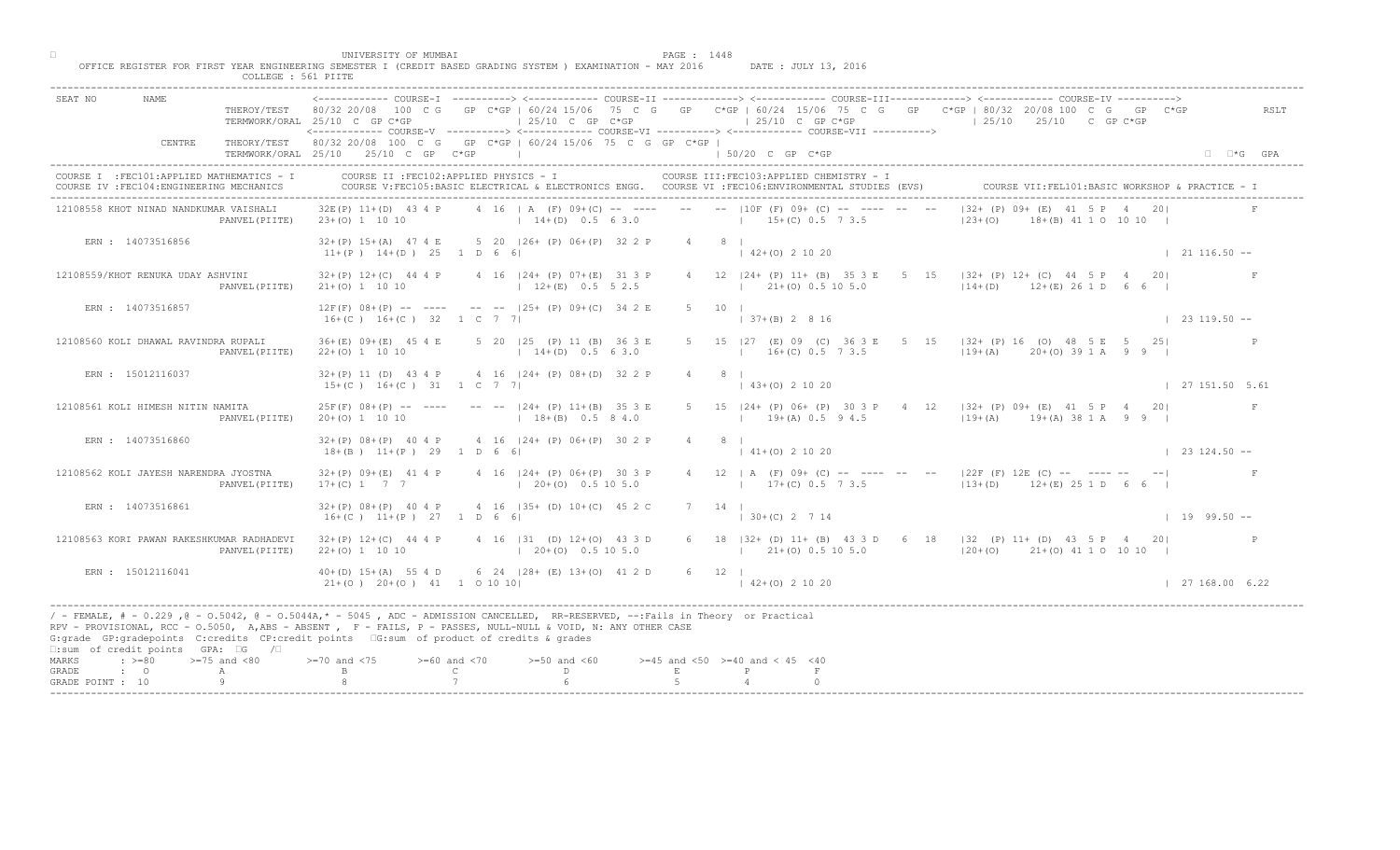|                                                                                                                                                                                                                                                                                                                                                                                                    | COLLEGE : 561 PIITE     |                                                                                    |                                    |                                                                                   |                |                                                                                                                                                 |                                                                                                                                                                                                                                                      |                          |
|----------------------------------------------------------------------------------------------------------------------------------------------------------------------------------------------------------------------------------------------------------------------------------------------------------------------------------------------------------------------------------------------------|-------------------------|------------------------------------------------------------------------------------|------------------------------------|-----------------------------------------------------------------------------------|----------------|-------------------------------------------------------------------------------------------------------------------------------------------------|------------------------------------------------------------------------------------------------------------------------------------------------------------------------------------------------------------------------------------------------------|--------------------------|
| SEAT NO<br>NAME                                                                                                                                                                                                                                                                                                                                                                                    | THEROY/TEST 80/32 20/08 | 100 C G<br>TERMWORK/ORAL 25/10 C GP C*GP                                           |                                    | $\vert$ 25/10 C GP C*GP                                                           |                | $125/10$ C GP C*GP<br><------------ COURSE-V ----------> <------------ COURSE-VT -----------> <------------ COURSE-VTT ----------->             | COURSE-I ----------> <------------ COURSE-II -------------> <------------ COURSE-III------------> <----------- COURSE-IV<br>GP C*GP   60/24 15/06 75 C G GP C*GP   60/24 15/06 75 C G GP C*GP   80/32 20/08 100 C G GP<br>$125/10$ $25/10$ C GP C*GP | $C*GP$<br>RSLT           |
| CENTRE                                                                                                                                                                                                                                                                                                                                                                                             |                         | THEORY/TEST 80/32 20/08 100 C G<br>TERMWORK/ORAL 25/10 25/10 C GP C*GP             |                                    | GP C*GP   60/24 15/06 75 C G GP C*GP                                              |                | $150/20$ C GP $C*GP$                                                                                                                            |                                                                                                                                                                                                                                                      | $\Box$ $\Box$ *G GPA     |
| COURSE I : FEC101: APPLIED MATHEMATICS - I<br>COURSE IV : FEC104: ENGINEERING MECHANICS                                                                                                                                                                                                                                                                                                            |                         | COURSE II : FEC102: APPLIED PHYSICS - I                                            |                                    |                                                                                   |                | COURSE III: FEC103: APPLIED CHEMISTRY - I<br>COURSE V:FEC105:BASIC ELECTRICAL & ELECTRONICS ENGG. COURSE VI :FEC106:ENVIRONMENTAL STUDIES (EVS) |                                                                                                                                                                                                                                                      |                          |
| 12108564 KOTHAWADE DARSHAN DATTATRAY DEEP<br>ALI                                                                                                                                                                                                                                                                                                                                                   | PANVEL (PIITE)          | $36+(E)$ 10+(D) 46 4 E<br>$22+(0)$ 1 10 10                                         |                                    | 5 20 124 + (P) 09 + (C) 33 3 P<br>$(20+(0) 0.5 10 5.0)$                           |                | 4 12   A (F) 08+ (D)<br>$15+(C) 0.5 7 3.5$                                                                                                      | $ 23F(F) 10+ND$<br>$(0)$ 38 1 A 9 9<br>$18 + (B)$                                                                                                                                                                                                    |                          |
| ERN : 14073516864                                                                                                                                                                                                                                                                                                                                                                                  |                         | $40+(D)$ 09+(E) 49 4 E<br>$20+(0)$ $23+(0)$ $43$ 1 0 10 10                         |                                    | 5 20 (27+ (E) 11+(B) 38 2 D                                                       | $6 \t 12 \t 1$ | $144+(0)21020$                                                                                                                                  |                                                                                                                                                                                                                                                      | $1 19 121.50 --$         |
| 12108565 KOUL HAPPY RAJESH ANJALI                                                                                                                                                                                                                                                                                                                                                                  | PANVEL (PIITE)          | $33+(P)$ 10+(D) 43 4 P<br>$19 + (A) 1 9 9$                                         |                                    | 4 16   27 + (E) 06 + (P) 33 3 P<br>$11+(P)$ 0.5 4 2.0                             |                | 4 12   24 + (P) 08 + (D) 32 3 P 4<br>$17+(C)$ 0.5 7 3.5                                                                                         | 12   10F (F) 12E (C) -- ---- --<br>$ 20+(0)$ 14+(D) 34 1 C                                                                                                                                                                                           |                          |
| ERN : 15012116045                                                                                                                                                                                                                                                                                                                                                                                  |                         | 34E(P) 12E(C) 46 4 E<br>$15+(C)$ $17+(C)$ 32 1 C 7 7                               |                                    | 5 20 125+ (P) 11+(B) 36 2 E                                                       |                | 10 <sub>1</sub><br>$ 41+(0) 2 10 20 $                                                                                                           |                                                                                                                                                                                                                                                      | $\vert$ 22 118.50 --     |
| 12108566 KSHIRSAGAR KUNAL VIJAY SUNANDA                                                                                                                                                                                                                                                                                                                                                            | PANVEL (PIITE)          | $22+(0)$ 1 10 10                                                                   |                                    | $21F(F)$ 09+(E) -- ---- -- --  24E (P) 09+(C) 33 3 P<br>$(20+(0) 0.5 10 5.0$      |                | $12 \t  24 + (P) 07 + (E)$<br>$18+(B)$ 0.5 8 4.0                                                                                                | 4 12   34E (P) 14+ (B) 48 5 E 5 25<br>$ 18+(B)$ 21+(0) 39 1 A 9 9                                                                                                                                                                                    |                          |
| ERN : 15012116051                                                                                                                                                                                                                                                                                                                                                                                  |                         | $32+(P)$ 12+(C) 44 4 P<br>$21+(0)$ 19+(A) 40 1 0 10 10                             |                                    | 4 16 (33+ (D) 08+(D) 41 2 D                                                       |                | 12<br>$(B)$ 2 8 16                                                                                                                              |                                                                                                                                                                                                                                                      | $\vert$ 23 131.00 --     |
| 12108567/KUDALKAR MALLIKA SHASHANK SWATI                                                                                                                                                                                                                                                                                                                                                           | PANVEL (PIITE)          | $21+(0)$ 1 10 10                                                                   |                                    | $16F(F)$ $08+(P)$ -- --- -- -- $  124E$ (P) $07E(E)$ 31 3 P<br>$10+(P)$ 0.5 4 2.0 |                | $15+(C)$ 0.5 7 3.5                                                                                                                              | 24+ (P) 10+ (C) 34 3 E 5 15   07F (F) 12E (C) -- ---- -- -- <br>$12+(E)$ 29 1 D 6 6  <br>$117 + (C)$                                                                                                                                                 |                          |
| ERN : 15012116052                                                                                                                                                                                                                                                                                                                                                                                  |                         | $01F(F)$ 17E(O) -- ---- -- -- 114F (F) 07+(E) --<br>$13+(D)$ $14+(D)$ $27$ 1 D 6 6 |                                    |                                                                                   |                | $ 38+(A) 2 9 18$                                                                                                                                |                                                                                                                                                                                                                                                      | $1272.50 -$              |
| 12108568/KUMAR ANJALI JAYAKUMAR VIJAYAMMA                                                                                                                                                                                                                                                                                                                                                          | PANVEL (PIITE)          | $06F(F)$ $08+(P)$ -- ----<br>$18+(B) 1 8 8$                                        |                                    | $--$ 105F (F) 06+1<br>$12+(E)$                                                    |                | $16+(C)$ 0.5 7 3.5                                                                                                                              | -- $14F$ (F) 06+ (P) -- ---- -- -- -- $132+$ (P) 08+ (P) 40 5 P 4 20<br>$114+(D)$ $12+(E)$ 26 1 D 6 6                                                                                                                                                |                          |
| ERN : 14073516872                                                                                                                                                                                                                                                                                                                                                                                  |                         | $05F(F) 08+(P)$ -- ---<br>$16+(C)$ $20+(O)$ 36                                     | $1 \t B \t 8$                      | $- -  24+$ (P) $09+$ (C) 33 2 P                                                   | $4 \t 8 \t 1$  | $\vert$ 34+(C) 2 7 14                                                                                                                           |                                                                                                                                                                                                                                                      | $1\quad 13\quad 70.00 -$ |
| 12108569 KUMAR MANU SANTHOSH JYOTHI                                                                                                                                                                                                                                                                                                                                                                | PANVEL (PIITE)          | $32E(P)$ 13+(C) 45 4 E<br>$21+ (0) 1 10 10$                                        |                                    | $116F$ (F) 06+(P) -- ----<br>$19+(A)$ 0.5 9 4.5                                   |                | $19+(A)$ 0.5 9 4.5                                                                                                                              | -- -- $ 24 + (P) 08 + (D) 32 3 P - 4 12   17F (F) 12 + (C) - - - - - - - - - -  $<br>$110+(P)$ $14+(D)$ 24 1 E 5 5 F                                                                                                                                 |                          |
| ERN : 14073516873                                                                                                                                                                                                                                                                                                                                                                                  |                         | $09F(F)$ 10+(D) -- -<br>$15+(C)$ $12+(E)$ $27$                                     | $1$ D 6 6 1                        | $--$ -- $ 30+ (D) 07+ (E) 37 2 E$                                                 | 5 10 1         | $ 37+(B) 2 8 16$                                                                                                                                |                                                                                                                                                                                                                                                      | $1 15 88.00 --$          |
| / - FEMALE, # - 0.229 ,@ - 0.5042, @ - 0.5044A,* - 5045 , ADC - ADMISSION CANCELLED, RR-RESERVED, --:Fails in Theory or Practical<br>RPV - PROVISIONAL, RCC - 0.5050, A, ABS - ABSENT, Y F - FAILS, P - PASSES, NULL-NULL & VOID, N: ANY OTHER CASE<br>G:grade GP:gradepoints C:credits CP:credit points 6:sum of product of credits & grades<br>$\square$ : sum of credit points GPA: $\square$ G | $\sqrt{2}$              |                                                                                    |                                    |                                                                                   |                |                                                                                                                                                 |                                                                                                                                                                                                                                                      |                          |
| $: >=80$<br>$>=75$ and $<80$<br>MARKS<br>$\cdot$ 0<br>GRADE                                                                                                                                                                                                                                                                                                                                        | Α                       | $>= 70$ and $< 75$                                                                 | $>= 60$ and $< 70$<br>$\mathsf{C}$ | $>=50$ and $<60$<br>D                                                             | $\mathbf E$    | $>=45$ and $<50$ $>=40$ and $< 45$ $<40$                                                                                                        |                                                                                                                                                                                                                                                      |                          |
| GRADE POINT : 10                                                                                                                                                                                                                                                                                                                                                                                   | 9                       |                                                                                    |                                    |                                                                                   |                |                                                                                                                                                 |                                                                                                                                                                                                                                                      |                          |
|                                                                                                                                                                                                                                                                                                                                                                                                    |                         |                                                                                    |                                    |                                                                                   |                |                                                                                                                                                 |                                                                                                                                                                                                                                                      |                          |

□ PAGE : 1449<br>OFFICE REGISTER FOR FIRST YEAR ENGINEERING SEMESTER I (CREDIT BASED GRADING SYSTEM ) EXAMINATION - MAY 2016 DATE : JULY 13, 2016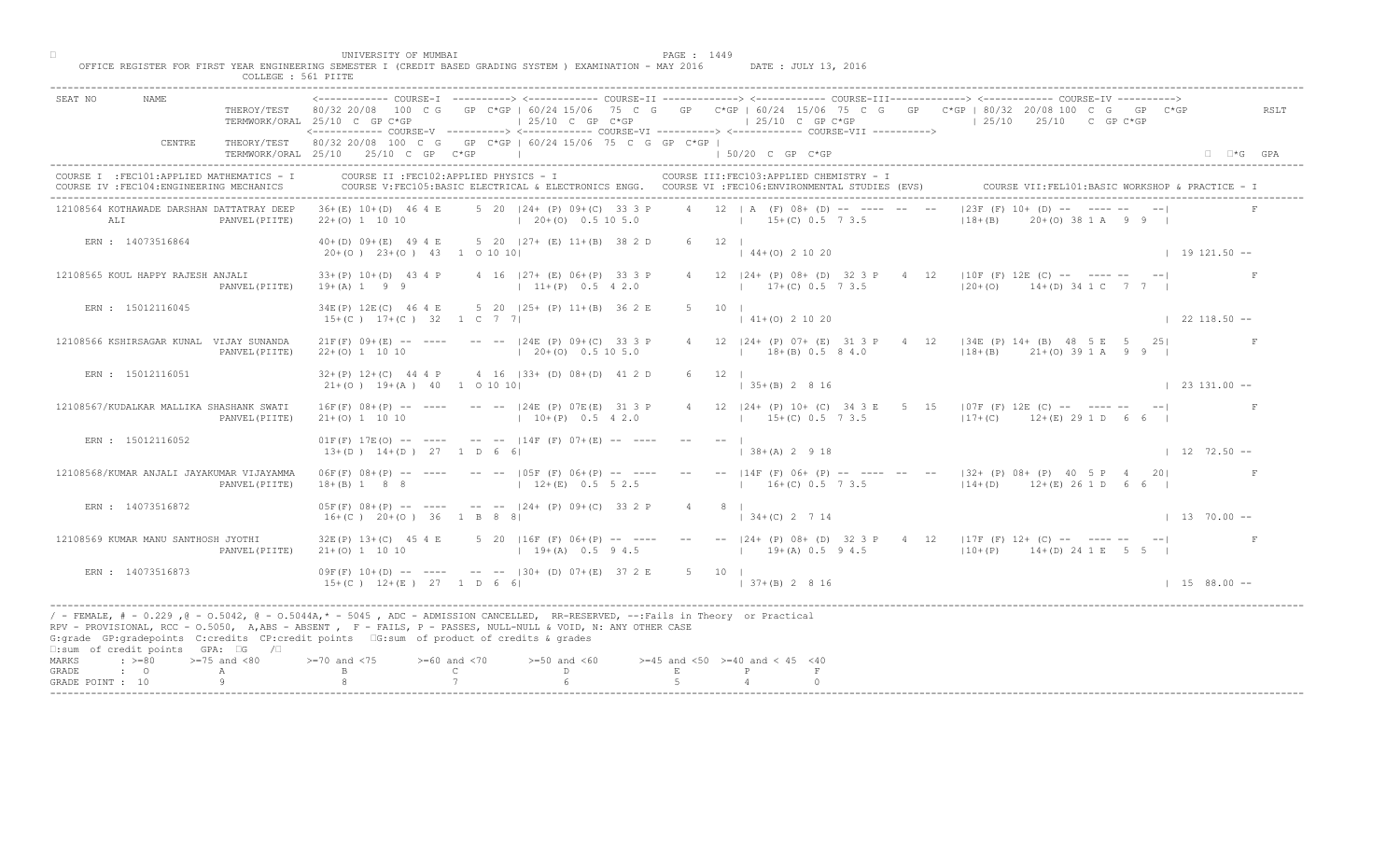|                                                                                                                                | UNIVERSITY OF MUMBAI<br>PAGE : 1450<br>OFFICE REGISTER FOR FIRST YEAR ENGINEERING SEMESTER I (CREDIT BASED GRADING SYSTEM ) EXAMINATION - MAY 2016<br>DATE : JULY 13, 2016                                                                                                                                                                                 |                        |
|--------------------------------------------------------------------------------------------------------------------------------|------------------------------------------------------------------------------------------------------------------------------------------------------------------------------------------------------------------------------------------------------------------------------------------------------------------------------------------------------------|------------------------|
| NAME<br>SEAT NO                                                                                                                | COLLEGE : 561 PIITE<br><------------ COURSE-I ----------> <------------ COURSE-II -------------> <------------ COURSE-III------------> <------------ COURSE-IV ---------->                                                                                                                                                                                 |                        |
|                                                                                                                                | THEROY/TEST 80/32 20/08 100 C G GP C*GP   60/24 15/06 75 C G GP C*GP   60/24 15/06 75 C G GP C*GP   80/32 20/08 100 C G GP C*GP<br>$125/10$ C GP C*GP<br>$125/10$ C GP C*GP<br>$125/10$ $25/10$ C GP C*GP<br>TERMWORK/ORAL 25/10 C GP C*GP<br><------------ COURSE-V ----------> <------------ COURSE-VI -----------> <------------ COURSE-VII ----------> | RSLT                   |
| CENTRE                                                                                                                         | THEORY/TEST 80/32 20/08 100 C G GP C*GP   60/24 15/06 75 C G GP C*GP  <br>TERMWORK/ORAL 25/10 25/10 C GP C*GP<br>1 50/20 C GP C*GP<br>the control of the control of the control of                                                                                                                                                                         | $\Box$ $\Box$ *G GPA   |
| COURSE I : FEC101: APPLIED MATHEMATICS - I<br>COURSE IV : FEC104: ENGINEERING MECHANICS                                        | COURSE II : FEC102: APPLIED PHYSICS - I<br>COURSE III: FEC103: APPLIED CHEMISTRY - I<br>COURSE VII: FEL101: BASIC WORKSHOP & PRACTICE - 1<br>COURSE V:FEC105:BASIC ELECTRICAL & ELECTRONICS ENGG. COURSE VI :FEC106:ENVIRONMENTAL STUDIES (EVS)                                                                                                            |                        |
| 12108570 KUMAR PRITISH KRISHNAKUMAR LEENA<br>PANVEL (PIITE)                                                                    | $ 52 + (C) 12 + (C) 64  $<br>4 16   29 (E) 09+ (C) 38 3 D 6 18   28+ (E) 11+ (B) 39 3 D 6 18<br>32+(P) 12+(C) 44 4 P<br>$(20+(0) 0.5 10 5.0$ $(22+(0) 0.5 10 5.0$<br>$ 14+(D) $<br>$15+(C)$ 29 1 D 6 6 $\vert$<br>$21+ (0)$ 1 10 10                                                                                                                        |                        |
| ERN : 15012116050                                                                                                              | 35+(P) 13+(C) 48 4 E 5 20   29+ (E) 08+(D) 37 2 E 5 10  <br>$142+(0)21020$<br>$21+(0)$ 19+(A) 40 1 0 10 10                                                                                                                                                                                                                                                 | 127173.006.41          |
| 12108571 KUMAR RISHI ANNAMMA ANIL<br>PANVEL (PIITE)                                                                            | 4 16   11F (F) 06+ (P) -- ---- -- --   13F (F) 06+ (P) -- ---- --<br>$ 148E$ (C) 11+ (D) 59 5 D 6 30<br>$32+(P)$ 10+(D) 42 4 P<br>$16+(C)$ 0.5 7 3.5<br>$13+(D)$ $18+(B)$ $31 1 C$ $7 7 1$<br>$19+(A) 1 9 9$<br>$16+(C)$ 0.5 7 3.5                                                                                                                         |                        |
| ERN : 15012116058                                                                                                              | $38+(E)$ 15+(A) 53 4 D 6 24   16F (F) 06+(P) -- ----<br>$138+(A) 2 918$<br>$20+(0)$ $20+(0)$ $40$ 1 0 10 10                                                                                                                                                                                                                                                | $19121.00 - -$         |
| 12108572 KUMAWAT RAHUL NARAYAN LAL NIRMA<br>LA<br>PANVEL (PIITE)                                                               | 32+(P) 08+(P) 40 4 P 4 16   24+ (P) 06+ (P) 30 3 P<br>$4$ 12 $ 29+$ (E) 08+ (D) 37<br>$3E$ 5 15   08F (F) 13+ (C) -- ---- -- -- <br>$19+(A) 0.5 9 4.5$<br>$19+(A)$ 0.5 9 4.5<br>$118+(B)$ $16+(C)$ 34 1 C 7 7  <br>$22+(0)$ 1 10 10                                                                                                                        |                        |
| ERN : 15012116059                                                                                                              | $32+(P)$ 10E(D) 42 4 P 4 16   31+ (D) 13+(O) 44 2 D<br>6 12<br>$37+(B)$ 2 8 16<br>$15+(C)$ $15+(C)$ 30 1 C 7 7                                                                                                                                                                                                                                             | $\vert$ 22 120.00 --   |
| 12108573 KUMBLA MAYUR RAJESH SANGEETA<br>PANVEL (PIITE)                                                                        | B0+ (D) 06+ (P) 36 3 E 5 15   38 E (E) 10 E (D) 48 5 E 5 25  <br>$32+(P)$ 11+(D) 43 4 P<br>4 16 $ 17F(F) 11E(B) --- ---$<br>$16+(C)$ 0.5 7 3.5 $19+(A)$ 15+(C) 34 1 C 7 7  <br>$12+(E)$ 0.5 5 2.5<br>$18+(B)$ 1 8 8                                                                                                                                        |                        |
| ERN : 15012116061                                                                                                              | 4 16   24 + (P) 11 + (B) 35 2 E<br>$35+(P)$ $08+(P)$ 43 4 P<br>$13+(D)$ $18+(B)$ $31$ $1$ C 7 7<br>$138+(A) 2918$                                                                                                                                                                                                                                          | $124128.00 - -$        |
| 12108574 KURUP ATUL RAJESH JAYA<br>PANVEL (PIITE)                                                                              | 4 12   31 + (D) 11 + (B) 42 3 D 6 18   34 (P) 11 + (D) 45 5 E 5 25  <br>33 (P) 15+(A) 48 4 E<br>$5$ 20 $ 24 + (P) 09 + (C)$<br>$17+(C)$<br>$122+(0)$ 0.5 10 5.0 $120+(0)$ 16+(C) 36 1 B 8 8 I<br>$24+(0)$ 1 10 10                                                                                                                                          |                        |
| ERN : 15012116064                                                                                                              | 6 24 $(33 + (1))$ $12 + (0)$ 45 2 C<br>$35+(P)$ 15+(A) 50 4 D<br>$7 \quad 14 \quad$<br>$19+(A)$ $19+(A)$ 38 1 A 9 9<br>$(39+(A) 2 9 18)$                                                                                                                                                                                                                   | $\vert$ 27 166.50 6.17 |
| 12108575/LIJO JACOB MINI<br>PANVEL (PIITE)                                                                                     | $4$ 16 (24E (P) 07+(E) 31 3 P<br>$32+(P)$ $09+(E)$ 41 4 P<br>4 12   24 + (P) 07 + (E) 31 3 P + 4 12   25 F (F) 09 + (E) -- ---- -- -- --<br>$20+(0)$ 0.5 10 5.0<br>$19+(A) 1 9 9$<br>$(23+(0) 0.5 10 5.0$ $(16+(C) 18+(B) 34 1 C 7 7 )$                                                                                                                    | F                      |
| ERN : 14073516882                                                                                                              | $32+(P)$ 08+(P) 40 4 P<br>$32+(P)$ 08+(P) 40 4 P<br>17+(C) 11+(P) 28 1 D 6 6 <br>6 12  <br>$141+(0)21020$                                                                                                                                                                                                                                                  | $122120.00 -$          |
| □:sum of credit points GPA: □G /□                                                                                              | / - FEMALE, # - 0.229, @ - 0.5042, @ - 0.5044A,* - 5045, ADC - ADMISSION CANCELLED, RR-RESERVED, --:Fails in Theory or Practical<br>RPV - PROVISIONAL, RCC - 0.5050, A, ABS - ABSENT , P - FAILS, P - PASSES, NULL-NULL & VOID, N: ANY OTHER CASE<br>G:grade GP:gradepoints C:credits CP:credit points 6:sum of product of credits & grades                |                        |
| $\Rightarrow$ $> = 80$ $\Rightarrow$ $= 75$ and $< 80$<br>MARKS<br>$\cdot$ 0<br>GRADE<br>$\mathbb{A}$<br>9<br>GRADE POINT : 10 | $>= 70$ and $< 75$<br>$>= 60$ and $< 70$<br>$>=50$ and $<60$<br>$>=45$ and $<50$ $>=40$ and $< 45$ $<40$<br>$\mathbb{C}$ and $\mathbb{C}$<br>$\mathbb{D}$ and $\mathbb{D}$<br>$\,$ E                                                                                                                                                                       |                        |
|                                                                                                                                |                                                                                                                                                                                                                                                                                                                                                            |                        |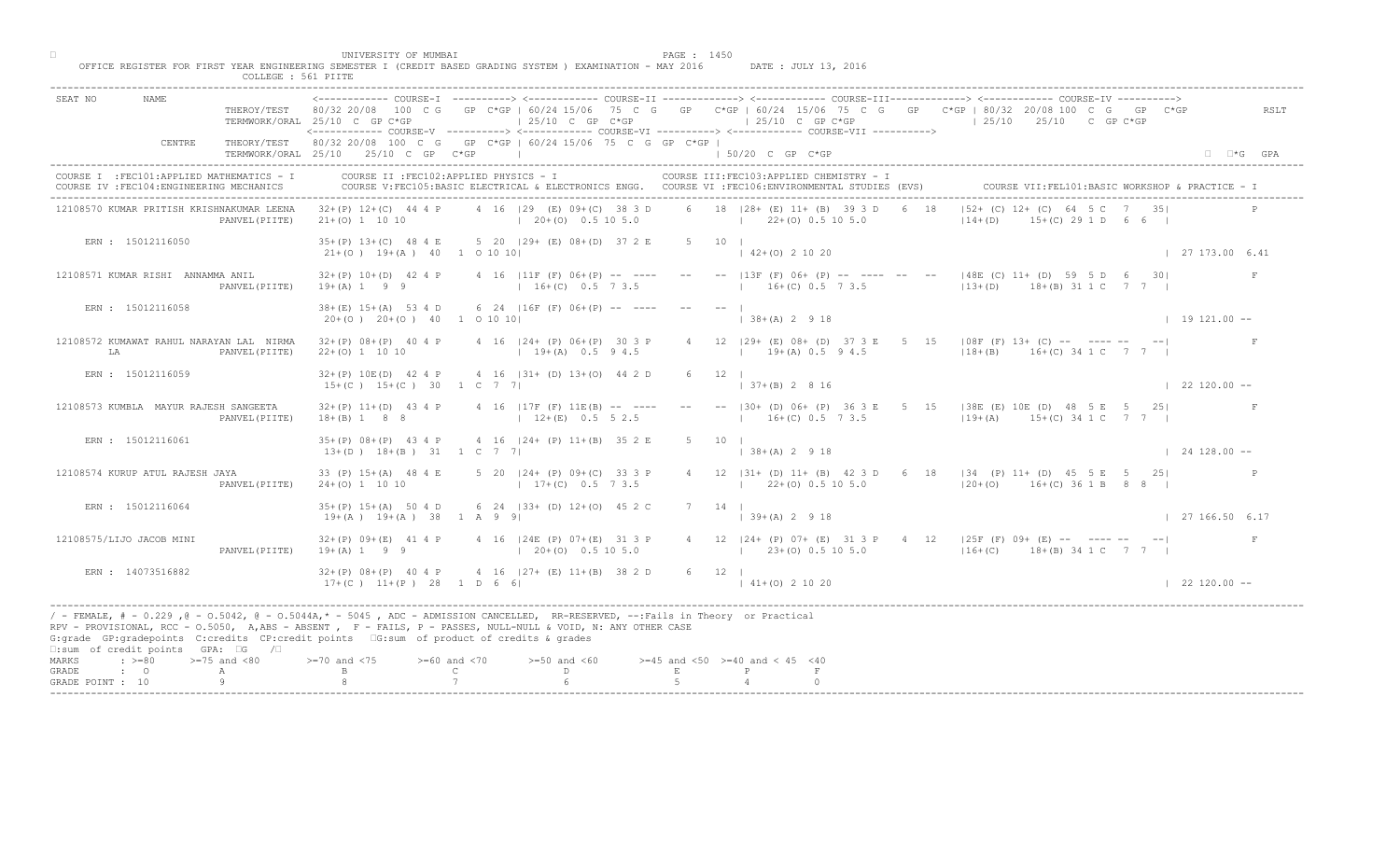| MUMBA <sup>-</sup><br>:JNTVERST<br>DACF                                                                    | $\Lambda$ |        |        |
|------------------------------------------------------------------------------------------------------------|-----------|--------|--------|
| - MAY 2016<br>YEAR ENGINEERING SEMESTER I (CREDIT BASED GRADING SYSTEM<br>EYAMINATION .<br>ISTER FOR FIRST |           | DATE · | TITT.V |
| 561 DTTTPE<br>COLLEGE :                                                                                    |           |        |        |

| 'GE |  | $:561$ PTTTE |  |
|-----|--|--------------|--|
|     |  |              |  |

| SEAT NO<br><b>NAME</b>                                                                                                                                                                                                                                                                                                                                                            |                  | TERMWORK/ORAL 25/10 C GP C*GP                            | $125/10$ C GP C*GP                                                      |                    | $\vert$ 25/10 C GP C*GP<br><------------ COURSE-V ----------> <------------ COURSE-VI -----------> <------------ COURSE-VII ---------->         | COURSE-I ----------> <------------ COURSE-II ------------> <------------ COURSE-III------------> <------------ COURSE-IV ----------><br>THEROY/TEST 80/32 20/08 100 C G GP C*GP   60/24 15/06 75 C G GP C*GP   60/24 15/06 75 C G GP C*GP   80/32 20/08 100 C G GP C*GP<br>$125/10$ $25/10$ C GP C*GP | RSLT                     |
|-----------------------------------------------------------------------------------------------------------------------------------------------------------------------------------------------------------------------------------------------------------------------------------------------------------------------------------------------------------------------------------|------------------|----------------------------------------------------------|-------------------------------------------------------------------------|--------------------|-------------------------------------------------------------------------------------------------------------------------------------------------|-------------------------------------------------------------------------------------------------------------------------------------------------------------------------------------------------------------------------------------------------------------------------------------------------------|--------------------------|
| CENTRE                                                                                                                                                                                                                                                                                                                                                                            |                  | TERMWORK/ORAL 25/10 25/10 C GP C*GP                      | THEORY/TEST 80/32 20/08 100 C G GP C*GP   60/24 15/06 75 C G GP C*GP    |                    | $150/20$ C GP $C*GP$                                                                                                                            |                                                                                                                                                                                                                                                                                                       | $\Box$ $\Box$ *G GPA     |
| I : FEC101: APPLIED MATHEMATICS - I<br>COURSE IV : FEC104: ENGINEERING MECHANICS                                                                                                                                                                                                                                                                                                  |                  |                                                          | COURSE II : FEC102: APPLIED PHYSICS - I                                 |                    | COURSE III: FEC103: APPLIED CHEMISTRY - I<br>COURSE V:FEC105:BASIC ELECTRICAL & ELECTRONICS ENGG. COURSE VI :FEC106:ENVIRONMENTAL STUDIES (EVS) | COURSE VII: FEL101: BASIC WORKSHOP & PRACTICE - I                                                                                                                                                                                                                                                     |                          |
| 12108576 LIMAN SAURABH EKNATH VANDANA                                                                                                                                                                                                                                                                                                                                             | PANVEL (PIITE)   | $32+(P)$ 09+(E)<br>$13+(D) 1 6 6$                        | 4 16   A (F) A (F)<br>$13+(D)$ 0.5 6 3.0                                |                    | $11+(P)$ 0.5 4 2.0                                                                                                                              | $A$ (F) $12 + (C)$<br>$13+(D)$                                                                                                                                                                                                                                                                        |                          |
| ERN : 14073516883                                                                                                                                                                                                                                                                                                                                                                 |                  | $10+(P)$ A $(F)$ --------                                | A (F) A (F) -- ---- -- --  27+ (E) A (F) -- ----                        |                    | $(40+(0) 2 10 20)$                                                                                                                              |                                                                                                                                                                                                                                                                                                       | $1 \t 8 \t 47.00 -$      |
| 12108577 LOKHANDE GAURAV CHANDRAKANT MEEN<br>$\mathbb{A}$                                                                                                                                                                                                                                                                                                                         | PANVEL (PIITE)   | $18+(B)$ 1 8 8                                           | A (F) 11+(D) -- ---- -- -- 125+ (P) 06+(P) 31 3 P<br>$15+(C)$ 0.5 7 3.5 |                    | $4$ 12   A (F) 06+ (P) -- ---- --<br>$19 + (A) 0.5 9 4.5$                                                                                       | $17F$ (F) 10+ (D) -- ---- --<br>$19 + (A)$<br>$12+(E)$ 31 1 C 7 7                                                                                                                                                                                                                                     | $\mathbb{F}$             |
| ERN : 14073516885                                                                                                                                                                                                                                                                                                                                                                 |                  | $19+(A)$ $16+(C)$ 35 1 B 8 8                             | $32+(P)$ 11+(D) 43 4 P 4 16 (25+ (P) 08+(D) 33 2 P                      |                    | $8 \mid$<br>$\vert$ 36+(B) 2 8 16                                                                                                               |                                                                                                                                                                                                                                                                                                       | $1583.00 -$              |
| 12108578 LONDHE ROHAN SUDHIR SHRUTI                                                                                                                                                                                                                                                                                                                                               | PANVEL (PIITE)   | $32+(P)$ 15+(A) 47 4 E<br>$24+(0)$ 1 10 10               | 5 20   24 + (P) 08 + (D) 32 3 P<br>$\vert$ 23+(0) 0.5 10 5.0            |                    | 4 12<br>$12 \quad  24 + (P) \quad 06 + (P)$<br>$16+(C)$ 0.5 7 3.5                                                                               | $ 33+$ (P) 16+ (O) 49 5 E 5 25<br>$ 21+ (0)$<br>$15+(C)$ 36 1 B 8 8                                                                                                                                                                                                                                   | A PPR                    |
| ERN : 15012116076                                                                                                                                                                                                                                                                                                                                                                 |                  | $17+(C)$ $16+(C)$ 33 1 C 7 7                             | A (F) 11+(D) -- ---- -- -- --  24+ (P) 13+(O) 37 2 E                    | 5 10               | $44+(0)$ 2 10 20                                                                                                                                |                                                                                                                                                                                                                                                                                                       | $\vert$ 23 132.50 $\sim$ |
| 12108579 LOUIS DENNIS LEO KUSUM                                                                                                                                                                                                                                                                                                                                                   | PANVEL (PIITE)   | $32E(P)$ $08+(P)$ 40 4 P<br>$21+(0)$ 1 10 10             | 4 16   10F (F) $07+(E)$ -- ---<br>$15+(C)$ 0.5 7 3.5                    |                    | B3+ (D) 06+ (P) 39 3 D 6 18<br>$18+(B)$ 0.5 8 4.0                                                                                               | $19F (F) 08+ (P) --- --- --- --- ---$<br>$ 11+(P)$ 18+(B) 29 1 D 6 6                                                                                                                                                                                                                                  | F                        |
| ERN : 14073516886                                                                                                                                                                                                                                                                                                                                                                 |                  | $32+(P)$ $08+(P)$ 40 4 P<br>$19+(A)$ $14+(D)$ 33 1 C 7 7 | $4$ 16 $ 24 + (P)$ 06+(P) 30                                            |                    | $141+(0)21020$                                                                                                                                  |                                                                                                                                                                                                                                                                                                       | $1$ 19 108.50 $-$        |
| 12108580/M.S SRIYA SUNITHA                                                                                                                                                                                                                                                                                                                                                        | PANVEL (PIITE)   | $33+(P)$ 10+(D) 43 4 P<br>$20+(0)$ 1 10 10               | $4$ 16 $ 24 + (P) 08 + (1)$<br>$12+(E)$                                 |                    | $125+(0)0.5105.0$                                                                                                                               | 4 12   25 + (P) 15 + (O) 40 3 D 6 18   32 (P) 14 + (B) 46 5 E 5 25  <br>$ 20+(0)$ 17+(C) 37 1 B 8 8                                                                                                                                                                                                   |                          |
| ERN : 15012116078                                                                                                                                                                                                                                                                                                                                                                 |                  | $50+(C)$ 14+(B) 64 4 C<br>$22+(0)$ $23+(0)$ 45           | 7 28 $ 34 + \langle 0 \rangle 14 + \langle 0 \rangle 482C$<br>1 0 10 10 | $7 \quad 14 \quad$ | $(43+(0) 2 10 20)$                                                                                                                              |                                                                                                                                                                                                                                                                                                       | 127168.506.24            |
| 12108581 MADHAV ASHOKAN BIJI ASOKAN                                                                                                                                                                                                                                                                                                                                               | PANVEL (PIITE)   | 39E(E) 08+(P) 47 4 E<br>$20+(0)$ 1 10 10                 | $(24E^{\bullet}(P) 07E(E) 313P)$<br>$19+(A)$ 0.5 9 4.5                  |                    | $16+(C)$ 0.5 7 3.5                                                                                                                              | 12   24+ (P) 06+ (P) 30 3 P 4 12   24F (F) 08+ (P) -- ---- -- -- --<br>$18+(B)$ $13+(D)$ $31 1 C$ 7 7                                                                                                                                                                                                 |                          |
| ERN : 15012116080                                                                                                                                                                                                                                                                                                                                                                 |                  | $16F(F)$ $11+(D)$ --<br>$20+(0)$ 19+(A)                  | $-  28E$ (E) $10+(C)$ 38 2 D<br>$1$ A 9 9 1                             | $6 \t12 \t1$       | $ 37+(B) 2 8 16$                                                                                                                                |                                                                                                                                                                                                                                                                                                       | $18106.00 -$             |
| / - FEMALE, # - 0.229 ,@ - 0.5042, @ - 0.5044A,* - 0045 , ADC - ADMISSION CANCELLED, RR-RESERVED, --:Fails in Theory or Practical<br>RPV - PROVISIONAL, RCC - 0.5050, A, ABS - ABSENT, RF - FAILS, P - PASSES, NULL-NULL & VOID, N: ANY OTHER CASE<br>G:grade GP:gradepoints C:credits CP:credit points G:sum of product of credits & grades<br>□:sum of credit points GPA: □G /□ |                  |                                                          |                                                                         |                    |                                                                                                                                                 |                                                                                                                                                                                                                                                                                                       |                          |
| $\cdot \ \ge 80$<br>MARKS<br>GRADE<br>$\cdot$ 0<br>GRADE POINT : 10                                                                                                                                                                                                                                                                                                               | $>=75$ and $<80$ | and $< 75$                                               | $>= 60$ and $< 70$<br>$>=50$ and $<60$<br>$\mathsf{C}$<br>D             |                    | $>=45$ and $<50$ $>=40$ and $< 45$ $<40$                                                                                                        |                                                                                                                                                                                                                                                                                                       |                          |
|                                                                                                                                                                                                                                                                                                                                                                                   |                  |                                                          |                                                                         |                    |                                                                                                                                                 |                                                                                                                                                                                                                                                                                                       |                          |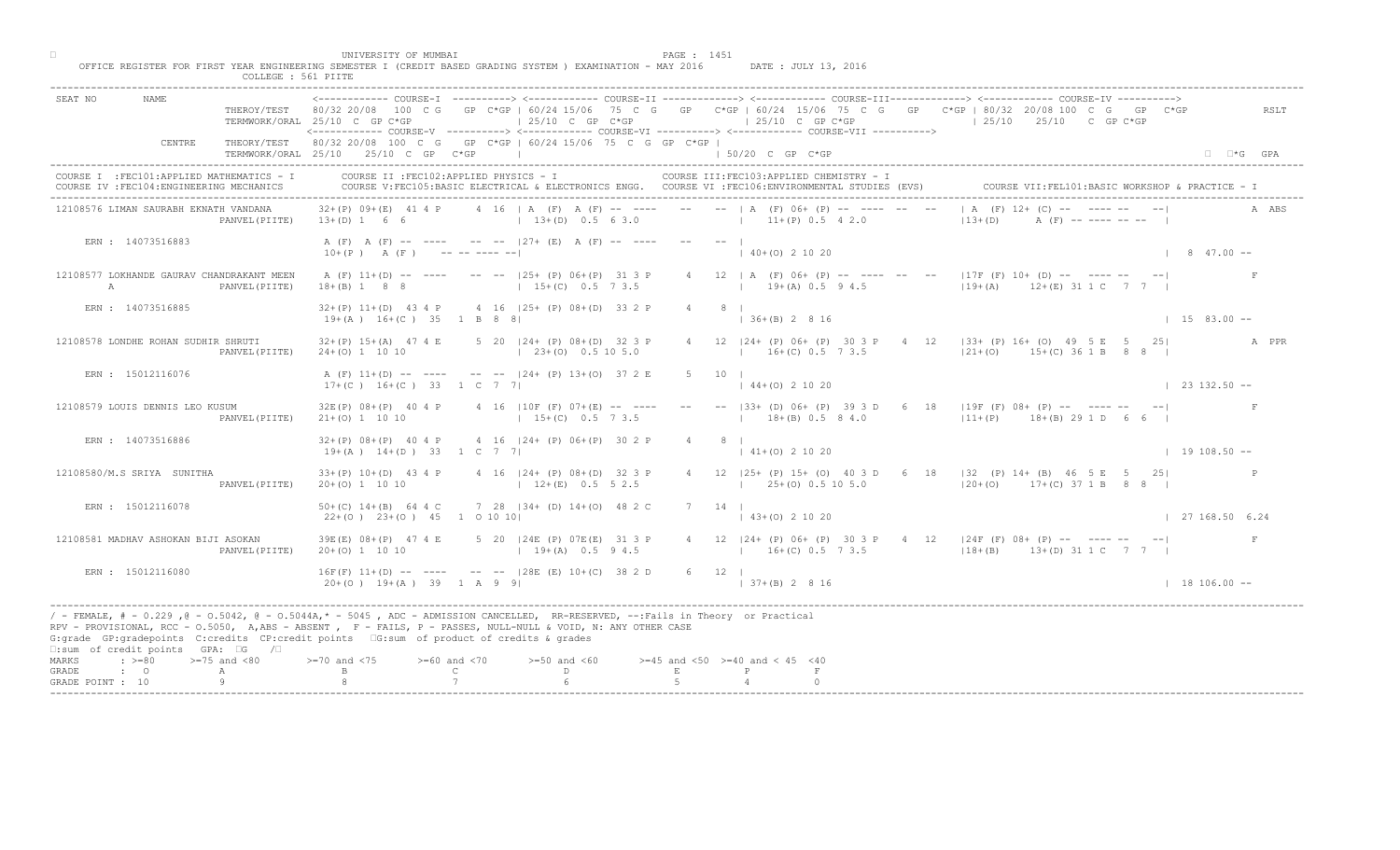|                                                                                                                                                                                                                                                                                                                                                                                                              |                | THEROY/TEST 80/32 20/08 100 C G GP C*GP   60/24 15/06 75 C G GP C*GP   60/24 15/06 75 C G GP C*GP   80/32 20/08 100 C G GP C*GP<br>TERMWORK/ORAL 25/10 C GP C*GP<br><------------ COURSE-V ----------> <------------ COURSE-VI ----------> <------------ COURSE-VII ----------> |                                                     | $125/10$ C GP $C*GP$                               |             |                     | $125/10$ C GP C*GP                                              |                    |  | $125/10$ $25/10$ $25/10$ C GP C*GP |                                                                                                                                                       |                      | RSLT                 |
|--------------------------------------------------------------------------------------------------------------------------------------------------------------------------------------------------------------------------------------------------------------------------------------------------------------------------------------------------------------------------------------------------------------|----------------|---------------------------------------------------------------------------------------------------------------------------------------------------------------------------------------------------------------------------------------------------------------------------------|-----------------------------------------------------|----------------------------------------------------|-------------|---------------------|-----------------------------------------------------------------|--------------------|--|------------------------------------|-------------------------------------------------------------------------------------------------------------------------------------------------------|----------------------|----------------------|
| CENTRE                                                                                                                                                                                                                                                                                                                                                                                                       |                | THEORY/TEST 80/32 20/08 100 C G GP C*GP   60/24 15/06 75 C G GP C*GP  <br>TERMWORK/ORAL 25/10 25/10 C GP C*GP                                                                                                                                                                   |                                                     |                                                    |             |                     | 50/20 C GP C*GP                                                 |                    |  |                                    |                                                                                                                                                       |                      | $\Box$ $\Box$ *G GPA |
| COURSE I : FEC101: APPLIED MATHEMATICS - I<br>COURSE IV : FEC104: ENGINEERING MECHANICS                                                                                                                                                                                                                                                                                                                      |                | COURSE II : FEC102: APPLIED PHYSICS - I<br>COURSE V:FEC105:BASIC ELECTRICAL & ELECTRONICS ENGG. COURSE VI :FEC106:ENVIRONMENTAL STUDIES (EVS)                                                                                                                                   |                                                     |                                                    |             |                     | COURSE III: FEC103: APPLIED CHEMISTRY - I                       |                    |  |                                    | COURSE VII: FEL101: BASIC WORKSHOP & PRACTICE - I                                                                                                     |                      |                      |
| 12108582 MAGAR NIKHIL SURESH REKHA                                                                                                                                                                                                                                                                                                                                                                           |                | $32+(P)$ 11+(D) 43 4 P<br>PANVEL (PIITE) 24+(0) 1 10 10                                                                                                                                                                                                                         |                                                     | 4 16   24 (P) 06+ (P) 30 3 P<br>$16+(C)$ 0.5 7 3.5 |             |                     | 4 12 124 + (P) 09 + (C) 33 3 P<br>$1 \t20+(0) \t0.5 \t10 \t5.0$ |                    |  | $ 18+(B) $                         | $ 64 + (0) 14 + (B) 78$ 5 A 9 45<br>$+(C)$ 34 1 C 7 7 1                                                                                               |                      |                      |
| ERN : 14073516889                                                                                                                                                                                                                                                                                                                                                                                            |                | 72+(0) 13+(C) 85 4 0 10 40   24+ (P) 06+(P) 30 2 P<br>$20+(0)$ 13+(D) 33 1 C 7 7                                                                                                                                                                                                |                                                     |                                                    |             | $4 \qquad 8 \qquad$ | $(39+(A) 2 9 18)$                                               |                    |  |                                    |                                                                                                                                                       | 127183.506.80        |                      |
| 12108583/MAHABALE SURBHI DEEPAK SUJATA                                                                                                                                                                                                                                                                                                                                                                       | PANVEL (PIITE) | $36+(E)$ 11+(D) 47 4 E<br>23+(0) 1 10 10                                                                                                                                                                                                                                        |                                                     | $(20+(0) 0.5 10 5.0$                               |             |                     | $18+(B)$ 0.5 8 4.0                                              |                    |  |                                    | 5 20   18F (F) 09+(C) -- ---- -- --   24+ (P) 07+ (E) 31 3 P 4 $\{2\}$   $\{32 + (P)$ 13+ (C) 45 5 E 5 25 <br>$17+(C)$ $18+(B)$ $35\ 1\ B$ $8\ 8$ $1$ |                      | F                    |
| ERN : 15012116083                                                                                                                                                                                                                                                                                                                                                                                            |                | $32+(P)$ 09+(E) 41 4 P 4 16 (40+ (C) 09+(C) 49 2 C<br>$21+ (0)$ $18+ (B)$ 39 1 A 9 9                                                                                                                                                                                            |                                                     |                                                    |             | $7 \t14$            | $\vert$ 41+(0) 2 10 20                                          |                    |  |                                    |                                                                                                                                                       | $\vert$ 24 143.00 -- |                      |
| 12108584/MALI AKSHADA DATTATRAY ALKA<br>PANVEL (PIITE)                                                                                                                                                                                                                                                                                                                                                       |                | 33+(P) 10+(D) 43 4 P 4 16   26+ (P) 07+(E) 33 3 P<br>$19+(A) 1 9 9$                                                                                                                                                                                                             |                                                     | $14+(D)$ 0.5 6 3.0                                 |             |                     | $\begin{bmatrix} 20 + (0) & 0.5 & 10 & 5.0 \end{bmatrix}$       |                    |  |                                    | 12   34 + (D) 12 + (O) 46 3 c 7 21   34 + (P) 10 (D) 44 5 P 4 20<br>$120+(0)$ 14+(D) 34 1 C 7 7 1                                                     |                      | $\mathbb{P}$         |
| ERN : 15012116086                                                                                                                                                                                                                                                                                                                                                                                            |                | $32+(P)$ 12+(C) 44 4 P 4 16  24+ (P) 12+(O) 36 2 E<br>$20+(0)$ $23+(0)$ $43$ 1 0 10 10                                                                                                                                                                                          |                                                     |                                                    |             | $5 -$<br>10         |                                                                 | $+(A)$ 2 9 18      |  |                                    |                                                                                                                                                       | 127147.005.44        |                      |
| 12108585 MALLAH DEEPAK RAMAKANT PRAMILA<br>PANVEL (PIITE)                                                                                                                                                                                                                                                                                                                                                    |                | $32+(P)$ 12+(C) 44 4 P<br>$24+(0)$ 1 10 10                                                                                                                                                                                                                                      |                                                     | 4 16 $ 17F(F) 08+(D) -- --$<br>$17+(C)$ 0.5 7 3.5  |             |                     |                                                                 | $19+(A)$ 0.5 9 4.5 |  |                                    | $\left  26 + (P) 07 + (E) 33 3 P \right $ 4 12   20 F (F) 12 + (C) -- ---- -- -- <br>$111+(P)$ 18+(B) 29 1 D 6 6                                      |                      | F                    |
| ERN : 14073516892                                                                                                                                                                                                                                                                                                                                                                                            |                | $11F(F)$ $10+(D)$ -- ---- -- -- $127+(E)$ $07+(E)$ $34 \n2 E$<br>$17+(C)$ $11+(P)$ 28 1 D 6 6                                                                                                                                                                                   |                                                     |                                                    |             |                     | $139+(A)2918$                                                   |                    |  |                                    |                                                                                                                                                       | $1586.00 -$          |                      |
| 12108586 MAMLE VAIBHAV PRABHAKAR PRAJAKTA                                                                                                                                                                                                                                                                                                                                                                    | PANVEL (PIITE) | $36+(E)$ 10+(D) 46 4 E<br>$21+(0)$ 1 10 10                                                                                                                                                                                                                                      |                                                     | 5 20 126+ (P) 07+ $(E$<br>$17+(C)$                 |             |                     | $120+(0)0.5105.0$                                               |                    |  |                                    | 4 12   38 + (C) 13 + (O) 51 3 C 7 21   44 (D) 15 + (A) 59 5 D 6 30  <br>$119+(A)$ $12+(E)$ 31 1 C 7 7                                                 |                      |                      |
| ERN : 14073516895                                                                                                                                                                                                                                                                                                                                                                                            |                | $34+(P)$ 11+(D) 45 4 E<br>$19+(A)$ $19+(A)$ 38 1 A 9                                                                                                                                                                                                                            |                                                     | 5 20 $(31 + 0)$ $11 + (B)$ 42 2 D                  |             | $6 \t 12 \t 1$      | $(40+(0) 2 10 20)$                                              |                    |  |                                    |                                                                                                                                                       | 127169.506.28        |                      |
| 12108587 MANE SHUBHAM AJAY RUCHI AJAY MAN<br>E.<br>PANVEL (PIITE)                                                                                                                                                                                                                                                                                                                                            |                | $38 + (E)$ 08+(P) 46 4 E<br>$22+(0)$ 1 10 10                                                                                                                                                                                                                                    |                                                     | $16+(C)$ 0.5 7 3.5                                 |             |                     | $10+(P)$ 0.5 4 2.0                                              |                    |  |                                    | 5 20 124 P (P) 09 (C) 33 3 P 4 12 126 + (P) 06 + (P) 32 3 P 4 12 132 (P) 09 + (E) 41 5 P 4 20<br>$114+(D)$ 17+(C) 31 1 C 7 7                          |                      |                      |
| ERN : 15012116094                                                                                                                                                                                                                                                                                                                                                                                            |                | $32+(P)$ 11+(D) 43 4 P<br>17+(C) 16+(C) 33 1 C 7 7                                                                                                                                                                                                                              |                                                     | $4 \cdot 16$ $ 24 + (P) 10 + (C) 34 2 E$           |             | 5 10 1              | $135+(B) 2816$                                                  |                    |  |                                    |                                                                                                                                                       | 127135.505.02        |                      |
| / - FEMALE, # - 0.229, @ - 0.5042, @ - 0.5044A,* - 0045, ADC - ADMISSION CANCELLED, RR-RESERVED, --:Fails in Theory or Practical<br>RPV - PROVISIONAL, RCC - 0.5050, A, ABS - ABSENT, PP - FAILS, P - PASSES, NULL-NULL & VOID, N: ANY OTHER CASE<br>G:grade GP:gradepoints C:credits CP:credit points G:sum of product of credits & grades<br>$\square$ : sum of credit points GPA: $\square$ G / $\square$ |                |                                                                                                                                                                                                                                                                                 |                                                     |                                                    |             |                     |                                                                 |                    |  |                                    |                                                                                                                                                       |                      |                      |
| $\Rightarrow$ $>=80$ $>=75$ and <80<br>MARKS<br>$\cdot$ 0<br>GRADE<br>A<br>GRADE POINT : 10<br>9                                                                                                                                                                                                                                                                                                             |                | $> = 70$ and $< 75$                                                                                                                                                                                                                                                             | $>= 60$ and $< 70$<br>$\mathbb{C}$ and $\mathbb{C}$ | $>=50$ and $<60$<br>D.                             | $\mathbf E$ |                     | $>=45$ and $<50$ $>=40$ and $< 45$ $<40$<br>P                   |                    |  |                                    |                                                                                                                                                       |                      |                      |

□ PAGE : 1452<br>OFFICE REGISTER FOR FIRST YEAR ENGINEERING SEMESTER I (CREDIT BASED GRADING SYSTEM ) EXAMINATION - MAY 2016 DATE : JULY 13, 2016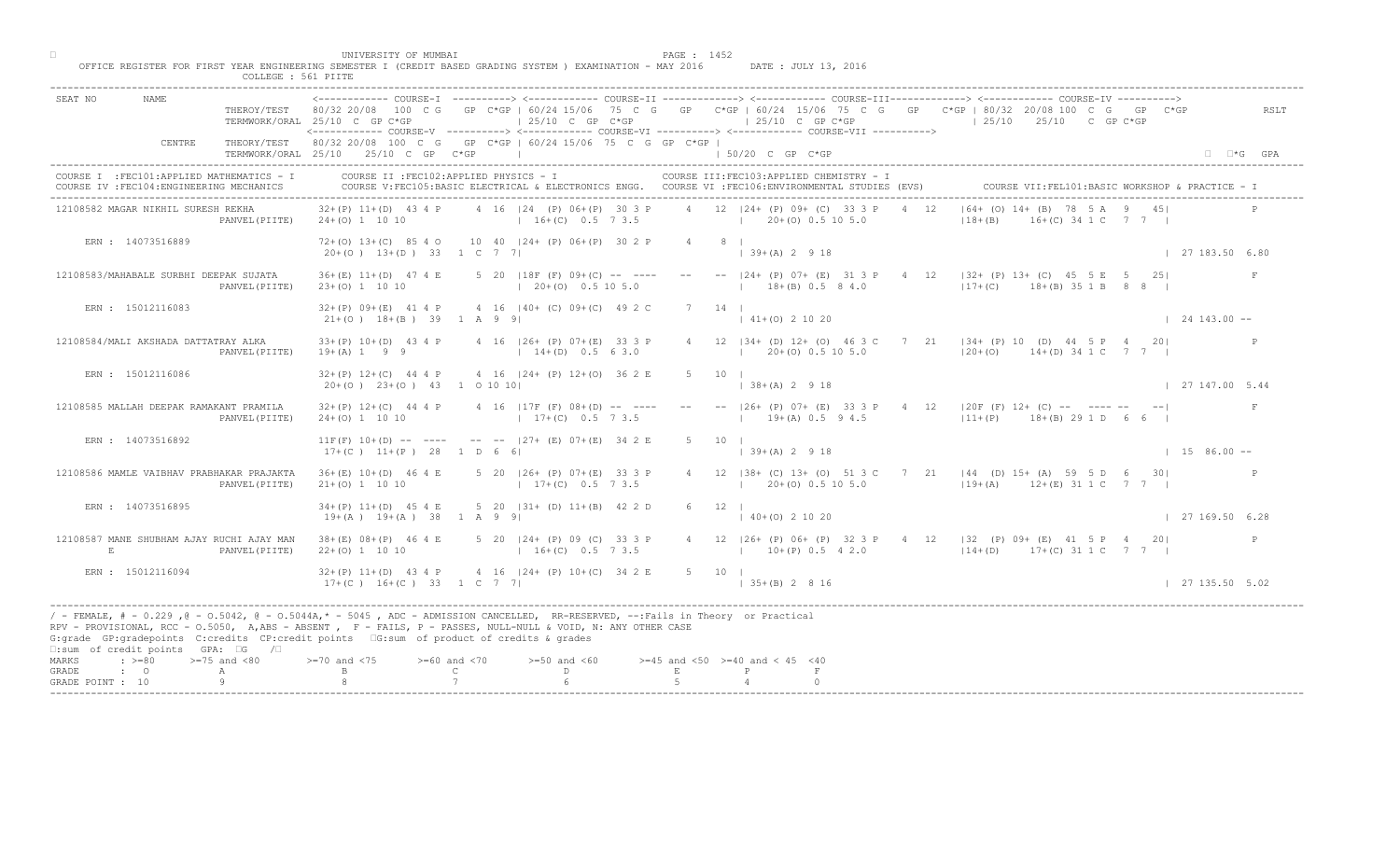|                                     |                                                    | COLLEGE : 561 PIITE                                        |                                                                                                                                                                                                                                                                                                                                             |                                     |                                                       |        |                                                                                                                                                 |                                                                                                                                                                                                                                                          |                             |
|-------------------------------------|----------------------------------------------------|------------------------------------------------------------|---------------------------------------------------------------------------------------------------------------------------------------------------------------------------------------------------------------------------------------------------------------------------------------------------------------------------------------------|-------------------------------------|-------------------------------------------------------|--------|-------------------------------------------------------------------------------------------------------------------------------------------------|----------------------------------------------------------------------------------------------------------------------------------------------------------------------------------------------------------------------------------------------------------|-----------------------------|
| SEAT NO                             |                                                    |                                                            | TERMWORK/ORAL 25/10 C GP C*GP                                                                                                                                                                                                                                                                                                               |                                     | $\vert$ 25/10 C GP C*GP                               |        | $125/10$ C GP C*GP<br><------------ COURSE-V ----------> <------------ COURSE-VI -----------> <------------ COURSE-VII ---------->              | COURSE-II -------------> <------------ COURSE-III-------------> <------------ COURSE-IV<br>THEROY/TEST 80/32 20/08 100 C G GP C*GP   60/24 15/06 75 C G GP C*GP   60/24 15/06 75 C G GP C*GP   80/32 20/08 100 C G GP C*GP<br>$125/10$ $25/10$ C GP C*GP | RSLT                        |
|                                     | CENTRE                                             |                                                            | THEORY/TEST 80/32 20/08 100 C G GP C*GP   60/24 15/06 75 C G GP C*GP  <br>TERMWORK/ORAL 25/10 25/10 C GP C*GP                                                                                                                                                                                                                               |                                     |                                                       |        | $150/20$ C GP $C*GP$                                                                                                                            |                                                                                                                                                                                                                                                          | $\Box$ $\Box$ *G GPA        |
|                                     | COURSE IV : FEC104: ENGINEERING MECHANICS          | COURSE I : FEC101: APPLIED MATHEMATICS - I                 | COURSE II : FEC102: APPLIED PHYSICS - I                                                                                                                                                                                                                                                                                                     |                                     |                                                       |        | COURSE III: FEC103: APPLIED CHEMISTRY - I<br>COURSE V:FEC105:BASIC ELECTRICAL & ELECTRONICS ENGG. COURSE VI :FEC106:ENVIRONMENTAL STUDIES (EVS) | COURSE VII: FEL101: BASIC WORKSHOP & PRACTICE -                                                                                                                                                                                                          |                             |
|                                     | 12108588/MANGALE PRAJAKTA VILAS HAUSA              | PANVEL (PIITE)                                             | $35+(P)$ 10+(D) 45 4 E<br>$19+(A) 1 9 9$                                                                                                                                                                                                                                                                                                    |                                     | 5 20   24 + (P) 07 + (E) 31 3 P<br>$14+(D)$ 0.5 6 3.0 |        | 4 12 135+ (D) 06+ (P) 41 3 D<br>$1 \t20+(0) \t0.5 \t10 \t5.0$                                                                                   | $132$ (P) 16 (O) 48<br>$121 + (0)$<br>$($ C) 36 1 B 8 8 I                                                                                                                                                                                                |                             |
|                                     | ERN : 15012116096                                  |                                                            | 36+(E) 10+(D) 46 4 E 5 20   34+ (D) 09+(C) 43 2 D<br>$15+(C)$ $16+(C)$ $31$ $1$ C 7 7                                                                                                                                                                                                                                                       |                                     |                                                       |        | $6 \t 12 \t 1$<br>$\vert$ 35+(B) 2 8 16                                                                                                         |                                                                                                                                                                                                                                                          | 127155.005.74               |
|                                     |                                                    | 12108589 MANGOLI RAGHAV SHREEKANT SHREYA<br>PANVEL (PIITE) | $03F(F)$ $09+(E)$ -- ---- -- -- $ 24+(P)$ $07+(E)$ 31 3 P<br>$18+(B)$ 1 8 8                                                                                                                                                                                                                                                                 |                                     | $14+(D)$ 0.5 6 3.0                                    |        | $1$ 19+(A) 0.5 9 4.5                                                                                                                            | 4 12   28 + (E) 06 + (P) 34 3 E 5   5   105F (F) 08 + (P) -- ---- --<br>$12+(C)$ $12+(E)$ 29 1 D                                                                                                                                                         |                             |
|                                     | ERN : 14073516898                                  |                                                            | $05F(F)$ 10+(D) -- ---- -- -- $124+$ (P) 11+(B) 35 2 E<br>$20+(0)$ 15+(C) 35 1 B 8 8                                                                                                                                                                                                                                                        |                                     |                                                       |        | $5 \t10 \t1$<br>$\vert$ 38+(A) 2 9 18                                                                                                           |                                                                                                                                                                                                                                                          | $1 \t14 \t84.50 -$          |
|                                     | 12108590 MANISH UDAYABHANU RATHI                   | PANVEL (PIITE)                                             | $37 + (E)$ 08+(P) 45 4 E 5 20   13F (F) 07+(E) -- ---<br>$20+(0)$ 1 10 10                                                                                                                                                                                                                                                                   |                                     | $19+(A)$ 0.5 9 4.5                                    |        | $-  24 + (P) 06 + (P) 30 3 F$<br>$16+(C)$ 0.5 $\sqrt{7}$ 3.5                                                                                    | $4 \t12 \t109F (F) 08+ (P) --- --- --- --- ---$<br>$119+(A)$ $10+(P)$ 29 1 D 6 6                                                                                                                                                                         |                             |
|                                     | ERN : 15012116098                                  |                                                            | $10F(F)$ $08+(P)$ -- ---- -- -- $ 26+(P)$ $12+(O)$ 38 2 D<br>$16+(C)$ $18+(B)$ 34 1 C 7 7                                                                                                                                                                                                                                                   |                                     |                                                       |        | 12<br>$2+(0)$ 2 10 20                                                                                                                           |                                                                                                                                                                                                                                                          | $1595.00 -$                 |
|                                     | 12108591 MANJREKAR HARSHAD ARVIND AARATI           | PANVEL (PIITE)                                             | $33+(P)$ 09+(E) 42 4 P<br>$21+ (0) 1 10 10$                                                                                                                                                                                                                                                                                                 |                                     | 4 16   28E (E) 10E (C) 38 3 D<br>$15+(C)$ 0.5 7 3.5   |        | $15+(C)$ 0.5 7 3.5                                                                                                                              | 27E (E) 06E (P) 33 3 P 4 12   08F (F) 08+ (P) -- ---- -- -- <br>$115+(C)$ 10+(P) 25 1 D 6 6                                                                                                                                                              |                             |
|                                     | ERN : 15012116099                                  |                                                            | $37+(E)$ 12E(C) 49 4 E<br>$15+(C)$ $15+(C)$ 30 1 C 7 7                                                                                                                                                                                                                                                                                      |                                     | 5 20   30 + (D) 06 + (P) 36 2 E                       |        | $\vert$ 25+(D) 2 6 12                                                                                                                           |                                                                                                                                                                                                                                                          | $122118.00 - -$             |
|                                     | 12108592/MAPARI RUTUJA RAJESH YOGITA               | PANVEL (PIITE)                                             | $32+(P)$ 09+(E) 41 4 P<br>$20+(0)$ 1 10 10                                                                                                                                                                                                                                                                                                  |                                     | 4 16 $ 24 + (P) 07 + (E)$<br>$16+(C)$                 |        | $(23+(0) 0.5 10 5.0)$                                                                                                                           | 4 12   30 + (D) 08 + (D) 38 3 D 6 18   32 (P) 16 (O) 48 5 E 5 25  <br>$120+(0)$ 16+(C) 36 1 B 8 8 I                                                                                                                                                      |                             |
|                                     | ERN : 15012116102                                  |                                                            | $46+(D)$ 12+(C) 58 4 D<br>$22+(0)$ 19+(A) 41 1 0 10 10                                                                                                                                                                                                                                                                                      |                                     | 6 24 $ 29 + (B) 11 + (B) 40 2 D$                      |        | $6 \t 12 \t 1$<br>$ 38+(A) 2 9 18$                                                                                                              |                                                                                                                                                                                                                                                          | 127161.505.98               |
|                                     | 12108593 MAURYA TANMAY DEVRAJ PRATIBHA             | PANVEL (PIITE)                                             | $09F(F) 08+(P)$ -- ----<br>$22+(0)$ 1 10 10                                                                                                                                                                                                                                                                                                 |                                     | $20+(0)$ 0.5 10 5.0                                   |        |                                                                                                                                                 | $12E$ (F) 06+(P) -- ---- -- -- 117F (F) 06+ (P) -- ---- -- -- 121F (F) 10E (D) -- ---- -- -- --<br>$(20+(0) 0.5 10 5.0$ $(22+(0) 18+(B) 40 10 10 10)$                                                                                                    | F                           |
|                                     | ERN : 15012116104                                  |                                                            | $32+(P)$ 08+(P) 40 4 P<br>$19+(A)$ $19+(A)$ $38$ $1$ A 9 9                                                                                                                                                                                                                                                                                  |                                     | $\triangle$ 4 16   24 + (P) 14 + (O) 38 2 D           |        | 6 12  <br>$141+(0)21020$                                                                                                                        |                                                                                                                                                                                                                                                          | $1 \quad 12 \quad 87.00 --$ |
|                                     | $\square$ : sum of credit points GPA: $\square$ G  | $\sqrt{2}$                                                 | / - FEMALE, # - 0.229 ,@ - 0.5042, @ - 0.5044A,* - 5045 , ADC - ADMISSION CANCELLED, RR-RESERVED, --:Fails in Theory or Practical<br>RPV - PROVISIONAL, RCC - 0.5050, A, ABS - ABSENT, P - FAILS, P - PASSES, NULL-NULL & VOID, N: ANY OTHER CASE<br>G:grade GP:gradepoints C:credits CP:credit points G:sum of product of credits & grades |                                     |                                                       |        |                                                                                                                                                 |                                                                                                                                                                                                                                                          |                             |
| MARKS<br>$\cdot$ $\cdot$ 0<br>GRADE | $\Rightarrow$ $>=$ 80 $\Rightarrow$ $=$ 75 and <80 | A                                                          | $> = 70$ and $< 75$                                                                                                                                                                                                                                                                                                                         | $>= 60$ and $< 70$<br>$\mathcal{C}$ | $>=50$ and $<60$<br>D.                                | $\,$ E | $>=45$ and $<50$ $>=40$ and $< 45$ $<40$                                                                                                        |                                                                                                                                                                                                                                                          |                             |
| GRADE POINT : 10                    |                                                    | Q                                                          |                                                                                                                                                                                                                                                                                                                                             |                                     |                                                       |        |                                                                                                                                                 |                                                                                                                                                                                                                                                          |                             |
|                                     |                                                    |                                                            |                                                                                                                                                                                                                                                                                                                                             |                                     |                                                       |        |                                                                                                                                                 |                                                                                                                                                                                                                                                          |                             |

□ PAGE : 1453<br>OFFICE REGISTER FOR FIRST YEAR ENGINEERING SEMESTER I (CREDIT BASED GRADING SYSTEM ) EXAMINATION - MAY 2016 DATE : JULY 13, 2016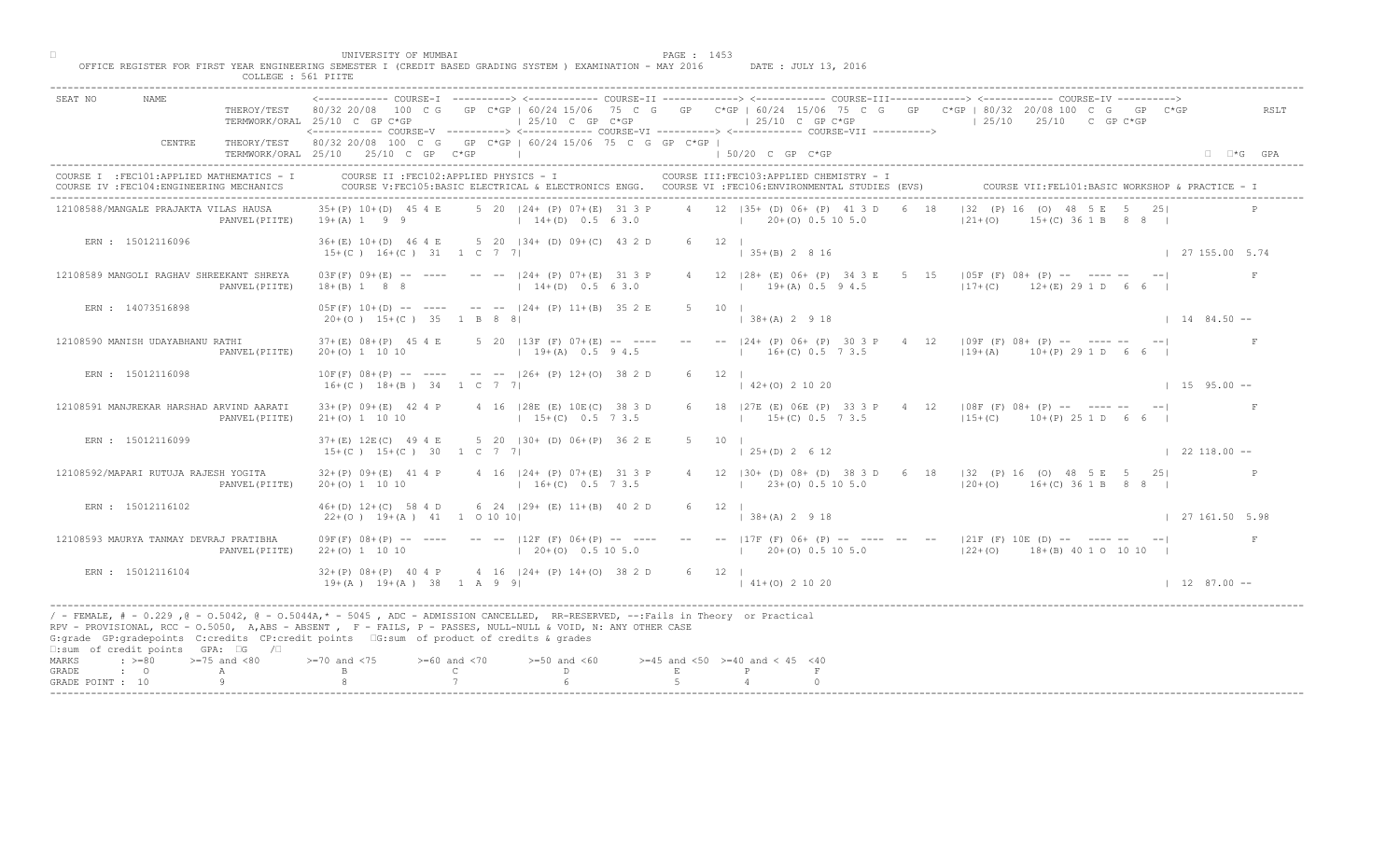| <------------ COURSE-I ----------> <------------ COURSE-II -------------> <----------- COURSE-III------------> <-----------> COURSE-IV<br>SEAT NO<br>NAMF.<br>THEROY/TEST 80/32 20/08 100 C G GP C*GP   60/24 15/06 75 C G GP C*GP   60/24 15/06 75 C G GP C*GP   80/32 20/08 100 C G GP C*GP<br>RSLT<br>$\vert$ 25/10 C GP C*GP<br>$125/10$ C GP C*GP<br>TERMWORK/ORAL 25/10 C GP C*GP<br>$125/10$ $25/10$ C GP C*GP<br><----------- COURSE-V ----------> <------------ COURSE-VI -----------> <------------ COURSE-VII ----------><br>CENTRE<br>THEORY/TEST 80/32 20/08 100 C G GP C*GP   60/24 15/06 75 C G GP C*GP  <br>TERMWORK/ORAL 25/10 25/10 C GP C*GP<br>1 50/20 C GP C*GP<br>$\Box$ $\Box$ *G GPA<br>the contract of the contract of the con-<br>COURSE II : FEC102: APPLIED PHYSICS - I<br>COURSE I : FEC101: APPLIED MATHEMATICS - I<br>COURSE III: FEC103: APPLIED CHEMISTRY - I<br>COURSE V:FEC105:BASIC ELECTRICAL & ELECTRONICS ENGG. COURSE VI :FEC106:ENVIRONMENTAL STUDIES (EVS)<br>COURSE VII: FEL101: BASIC WORKSHOP & PRACTICE - 1<br>COURSE IV : FEC104: ENGINEERING MECHANICS<br>4 16   26 (P) 06+ (P) 32 3 P<br>4 12 124 + (P) 06 (P) 30 3 P<br> 32 (P) 08 (P) 40<br>12108594 MAURYA VATAN SINGH RAGHAV PRASAD<br>32 (P) 12+(C) 44 4 P<br>4 12<br>$12+(E)$ 0.5 5 2.5<br>$13+(D) 0.5 6 3.0$<br>$118 + (B)$<br>$(D)$ 32 1 C 7 7 1<br>URMILA<br>$20+(0)$ 1 10 10<br>PANVEL (PIITE)<br>$32+(P)$ 09+(E) 41 4 P 4 16   25+ (P) 07+(E) 32 2 P<br>ERN : 15012116105<br>4 8 1<br>$15+(C)$ $17+(C)$ 32 1 C 7 7<br>$130+(C)$ 2 7 14<br>127127.504.72<br>15   20F (F) 08+ (P) -- ---- --<br>$-- -24+$ (P) 11E (B) 35 3 E 5<br>12108595/MENON NAMITA VISHWANATHAN SMITHA<br>$48+(C)$ 11+(D) 59 4 D<br>6 24   17F (F) $06+(P)$ -- ---<br>$17+(C)$ $17+(C)$ 34 1 C 7 7<br>$23+(0)$ 1 10 10<br>$17+(C)$ 0.5 7 3.5<br>$15+(C)$ 0.5 7 3.5<br>PANVEL (PIITE)<br>ERN : 15012116110<br>5 20 128 + (E) 09 + (C) 37 2 E<br>$5 \t10 \t1$<br>$32+(P)$ 14E(B) 46 4 E<br>$142+(0)21020$<br>$18+(B)$ $16+(C)$ 34 1 C 7 7<br>$1\quad 19\quad 120.00 - -$<br>12   24E (P) 11 + (B) 35 3 E 5 15   32 + (P) 12 + (C) 44 5 P 4 20<br>$32+(P)$ 10+(D) 42 4 P 4 16  24+ (P) 09+(C) 33 3 P<br>12108596/MENON PALLAVI RAVIKUMAR MANGALL<br>$23+(0)$ 0.5 10 5.0<br>PANVEL (PIITE)<br>$23+(0)$ 1 10 10<br>$19+(A)$ 0.5 9 4.5<br>$119+(A)$ 20+(0) 39 1 A 9 9  <br>ERN : 15012116111<br>$23F(F)$ 11+(D) -- ---- -- --  28E (E) 10+(C) 38 2 D<br>12<br>$0+(0)$ 2 10 20<br>$\vert$ 23 131.50 --<br>$17+(C)$ $18+(B)$ $35$ 1 B 8 8<br>4 16   24 + (P) 11 + (B) 35 3 E<br>24+ (P) 07+ (E) 31 3 P 4 12   32 (P) 12+ (C) 44 5 P 4 20 <br>12108597 MESHRAM KETAN ASHOK ARCHANA<br>$32 (P) 11+(D) 43 4 P$<br>$19+(A)$ 0.5 9 4.5<br>$117+(C)$ $19+(A)$ 36 1 B 8 8 I<br>PANVEL (PIITE)<br>$23+(0)$ 1 10 10<br>$(20+(0) 0.5 10 5.0)$<br>4 16 128 + (E) 10 + (C) 38 2<br>ERN : 15012116113<br>$32+(P)$ 09+(E) 41 4 P<br>$(43+(0) 2 10 20)$<br>127146.505.43<br>$19+(A)$ $18+(B)$ 37 1 B 8 8<br>$-$ (25E (P) 07+ (E) 32 3 P 4 12 (18F (F) 08E (P) $     -$<br>12108598 MHATRE AOUDHUT CHANDRASHEKHAR SU<br>$-- 100F$ (F) 03FMF<br>08F(F) 09E(E)<br>$11E(P)$ 0.5 4 2.0<br>REKHA<br>11E(P) 1 4 4<br>A(F)<br>A (F) -- ---- -- --  <br>PANVEL (PIITE)<br>A (F)<br>$-- -134 + (D) 08 + (D) 42 2 D$<br>ERN : 15012116115<br>$15F(F)$ $10+(D)$ -- ----<br>$6 \t 12 \t 1$<br>$17E(C)$ $15E(C)$ 32 1 C<br>$ 32+(C) 2 7 14$<br>$1 \t 9 \t 51.00 -$<br>$\overline{7}$<br>$124+$ (P) 07+(E) 31 3 P<br>12108599 MHATRE ATISH ANIL RAJANI<br>$32+(P)$ 11+(D) 43 4 P<br>4 12   24 + (P) 06 + (P) 30 3 P + 4 12   33 (P) 09 + (E) + 42 5 P + 4 20  <br>$18+(B)$ 0.5 8 4.0<br>$22+(0)$ 1 10 10<br>$16+(C)$ 0.5 7 3.5<br>$114+(D)$ 23+(0) 37 1 B 8 8 1<br>PANVEL (PIITE)<br>$5$ 20 $128 + (E) 07 + (E) 35 2 E$<br>ERN : 14073516918<br>$41+(D)$ 08+(P) 49 4 E<br>5 10  <br>$18+(B)$ $18+(B)$ $36$ $1$ B 8 8<br>$139+(A) 2918$<br>127141.505.24<br>/ - FEMALE, # - 0.229 ,@ - 0.5042, @ - 0.5044A,* - 5045 , ADC - ADMISSION CANCELLED, RR-RESERVED, --:Fails in Theory or Practical | COLLEGE : 561 PIITE |  |
|---------------------------------------------------------------------------------------------------------------------------------------------------------------------------------------------------------------------------------------------------------------------------------------------------------------------------------------------------------------------------------------------------------------------------------------------------------------------------------------------------------------------------------------------------------------------------------------------------------------------------------------------------------------------------------------------------------------------------------------------------------------------------------------------------------------------------------------------------------------------------------------------------------------------------------------------------------------------------------------------------------------------------------------------------------------------------------------------------------------------------------------------------------------------------------------------------------------------------------------------------------------------------------------------------------------------------------------------------------------------------------------------------------------------------------------------------------------------------------------------------------------------------------------------------------------------------------------------------------------------------------------------------------------------------------------------------------------------------------------------------------------------------------------------------------------------------------------------------------------------------------------------------------------------------------------------------------------------------------------------------------------------------------------------------------------------------------------------------------------------------------------------------------------------------------------------------------------------------------------------------------------------------------------------------------------------------------------------------------------------------------------------------------------------------------------------------------------------------------------------------------------------------------------------------------------------------------------------------------------------------------------------------------------------------------------------------------------------------------------------------------------------------------------------------------------------------------------------------------------------------------------------------------------------------------------------------------------------------------------------------------------------------------------------------------------------------------------------------------------------------------------------------------------------------------------------------------------------------------------------------------------------------------------------------------------------------------------------------------------------------------------------------------------------------------------------------------------------------------------------------------------------------------------------------------------------------------------------------------------------------------------------------------------------------------------------------------------------------------------------------------------------------------------------------------------------------------------------------------------------------------------------------------------------------------------------------------------------------------------------------------------------------------------|---------------------|--|
|                                                                                                                                                                                                                                                                                                                                                                                                                                                                                                                                                                                                                                                                                                                                                                                                                                                                                                                                                                                                                                                                                                                                                                                                                                                                                                                                                                                                                                                                                                                                                                                                                                                                                                                                                                                                                                                                                                                                                                                                                                                                                                                                                                                                                                                                                                                                                                                                                                                                                                                                                                                                                                                                                                                                                                                                                                                                                                                                                                                                                                                                                                                                                                                                                                                                                                                                                                                                                                                                                                                                                                                                                                                                                                                                                                                                                                                                                                                                                                                                                                       |                     |  |
|                                                                                                                                                                                                                                                                                                                                                                                                                                                                                                                                                                                                                                                                                                                                                                                                                                                                                                                                                                                                                                                                                                                                                                                                                                                                                                                                                                                                                                                                                                                                                                                                                                                                                                                                                                                                                                                                                                                                                                                                                                                                                                                                                                                                                                                                                                                                                                                                                                                                                                                                                                                                                                                                                                                                                                                                                                                                                                                                                                                                                                                                                                                                                                                                                                                                                                                                                                                                                                                                                                                                                                                                                                                                                                                                                                                                                                                                                                                                                                                                                                       |                     |  |
|                                                                                                                                                                                                                                                                                                                                                                                                                                                                                                                                                                                                                                                                                                                                                                                                                                                                                                                                                                                                                                                                                                                                                                                                                                                                                                                                                                                                                                                                                                                                                                                                                                                                                                                                                                                                                                                                                                                                                                                                                                                                                                                                                                                                                                                                                                                                                                                                                                                                                                                                                                                                                                                                                                                                                                                                                                                                                                                                                                                                                                                                                                                                                                                                                                                                                                                                                                                                                                                                                                                                                                                                                                                                                                                                                                                                                                                                                                                                                                                                                                       |                     |  |
|                                                                                                                                                                                                                                                                                                                                                                                                                                                                                                                                                                                                                                                                                                                                                                                                                                                                                                                                                                                                                                                                                                                                                                                                                                                                                                                                                                                                                                                                                                                                                                                                                                                                                                                                                                                                                                                                                                                                                                                                                                                                                                                                                                                                                                                                                                                                                                                                                                                                                                                                                                                                                                                                                                                                                                                                                                                                                                                                                                                                                                                                                                                                                                                                                                                                                                                                                                                                                                                                                                                                                                                                                                                                                                                                                                                                                                                                                                                                                                                                                                       |                     |  |
|                                                                                                                                                                                                                                                                                                                                                                                                                                                                                                                                                                                                                                                                                                                                                                                                                                                                                                                                                                                                                                                                                                                                                                                                                                                                                                                                                                                                                                                                                                                                                                                                                                                                                                                                                                                                                                                                                                                                                                                                                                                                                                                                                                                                                                                                                                                                                                                                                                                                                                                                                                                                                                                                                                                                                                                                                                                                                                                                                                                                                                                                                                                                                                                                                                                                                                                                                                                                                                                                                                                                                                                                                                                                                                                                                                                                                                                                                                                                                                                                                                       |                     |  |
|                                                                                                                                                                                                                                                                                                                                                                                                                                                                                                                                                                                                                                                                                                                                                                                                                                                                                                                                                                                                                                                                                                                                                                                                                                                                                                                                                                                                                                                                                                                                                                                                                                                                                                                                                                                                                                                                                                                                                                                                                                                                                                                                                                                                                                                                                                                                                                                                                                                                                                                                                                                                                                                                                                                                                                                                                                                                                                                                                                                                                                                                                                                                                                                                                                                                                                                                                                                                                                                                                                                                                                                                                                                                                                                                                                                                                                                                                                                                                                                                                                       |                     |  |
|                                                                                                                                                                                                                                                                                                                                                                                                                                                                                                                                                                                                                                                                                                                                                                                                                                                                                                                                                                                                                                                                                                                                                                                                                                                                                                                                                                                                                                                                                                                                                                                                                                                                                                                                                                                                                                                                                                                                                                                                                                                                                                                                                                                                                                                                                                                                                                                                                                                                                                                                                                                                                                                                                                                                                                                                                                                                                                                                                                                                                                                                                                                                                                                                                                                                                                                                                                                                                                                                                                                                                                                                                                                                                                                                                                                                                                                                                                                                                                                                                                       |                     |  |
|                                                                                                                                                                                                                                                                                                                                                                                                                                                                                                                                                                                                                                                                                                                                                                                                                                                                                                                                                                                                                                                                                                                                                                                                                                                                                                                                                                                                                                                                                                                                                                                                                                                                                                                                                                                                                                                                                                                                                                                                                                                                                                                                                                                                                                                                                                                                                                                                                                                                                                                                                                                                                                                                                                                                                                                                                                                                                                                                                                                                                                                                                                                                                                                                                                                                                                                                                                                                                                                                                                                                                                                                                                                                                                                                                                                                                                                                                                                                                                                                                                       |                     |  |
|                                                                                                                                                                                                                                                                                                                                                                                                                                                                                                                                                                                                                                                                                                                                                                                                                                                                                                                                                                                                                                                                                                                                                                                                                                                                                                                                                                                                                                                                                                                                                                                                                                                                                                                                                                                                                                                                                                                                                                                                                                                                                                                                                                                                                                                                                                                                                                                                                                                                                                                                                                                                                                                                                                                                                                                                                                                                                                                                                                                                                                                                                                                                                                                                                                                                                                                                                                                                                                                                                                                                                                                                                                                                                                                                                                                                                                                                                                                                                                                                                                       |                     |  |
|                                                                                                                                                                                                                                                                                                                                                                                                                                                                                                                                                                                                                                                                                                                                                                                                                                                                                                                                                                                                                                                                                                                                                                                                                                                                                                                                                                                                                                                                                                                                                                                                                                                                                                                                                                                                                                                                                                                                                                                                                                                                                                                                                                                                                                                                                                                                                                                                                                                                                                                                                                                                                                                                                                                                                                                                                                                                                                                                                                                                                                                                                                                                                                                                                                                                                                                                                                                                                                                                                                                                                                                                                                                                                                                                                                                                                                                                                                                                                                                                                                       |                     |  |
|                                                                                                                                                                                                                                                                                                                                                                                                                                                                                                                                                                                                                                                                                                                                                                                                                                                                                                                                                                                                                                                                                                                                                                                                                                                                                                                                                                                                                                                                                                                                                                                                                                                                                                                                                                                                                                                                                                                                                                                                                                                                                                                                                                                                                                                                                                                                                                                                                                                                                                                                                                                                                                                                                                                                                                                                                                                                                                                                                                                                                                                                                                                                                                                                                                                                                                                                                                                                                                                                                                                                                                                                                                                                                                                                                                                                                                                                                                                                                                                                                                       |                     |  |
|                                                                                                                                                                                                                                                                                                                                                                                                                                                                                                                                                                                                                                                                                                                                                                                                                                                                                                                                                                                                                                                                                                                                                                                                                                                                                                                                                                                                                                                                                                                                                                                                                                                                                                                                                                                                                                                                                                                                                                                                                                                                                                                                                                                                                                                                                                                                                                                                                                                                                                                                                                                                                                                                                                                                                                                                                                                                                                                                                                                                                                                                                                                                                                                                                                                                                                                                                                                                                                                                                                                                                                                                                                                                                                                                                                                                                                                                                                                                                                                                                                       |                     |  |
|                                                                                                                                                                                                                                                                                                                                                                                                                                                                                                                                                                                                                                                                                                                                                                                                                                                                                                                                                                                                                                                                                                                                                                                                                                                                                                                                                                                                                                                                                                                                                                                                                                                                                                                                                                                                                                                                                                                                                                                                                                                                                                                                                                                                                                                                                                                                                                                                                                                                                                                                                                                                                                                                                                                                                                                                                                                                                                                                                                                                                                                                                                                                                                                                                                                                                                                                                                                                                                                                                                                                                                                                                                                                                                                                                                                                                                                                                                                                                                                                                                       |                     |  |
|                                                                                                                                                                                                                                                                                                                                                                                                                                                                                                                                                                                                                                                                                                                                                                                                                                                                                                                                                                                                                                                                                                                                                                                                                                                                                                                                                                                                                                                                                                                                                                                                                                                                                                                                                                                                                                                                                                                                                                                                                                                                                                                                                                                                                                                                                                                                                                                                                                                                                                                                                                                                                                                                                                                                                                                                                                                                                                                                                                                                                                                                                                                                                                                                                                                                                                                                                                                                                                                                                                                                                                                                                                                                                                                                                                                                                                                                                                                                                                                                                                       |                     |  |
|                                                                                                                                                                                                                                                                                                                                                                                                                                                                                                                                                                                                                                                                                                                                                                                                                                                                                                                                                                                                                                                                                                                                                                                                                                                                                                                                                                                                                                                                                                                                                                                                                                                                                                                                                                                                                                                                                                                                                                                                                                                                                                                                                                                                                                                                                                                                                                                                                                                                                                                                                                                                                                                                                                                                                                                                                                                                                                                                                                                                                                                                                                                                                                                                                                                                                                                                                                                                                                                                                                                                                                                                                                                                                                                                                                                                                                                                                                                                                                                                                                       |                     |  |
| RPV - PROVISIONAL, RCC - 0.5050, A, ABS - ABSENT, P - FAILS, P - PASSES, NULL-NULL & VOID, N: ANY OTHER CASE<br>G:grade GP:gradepoints C:credits CP:credit points G:sum of product of credits & grades<br>$\square$ : sum of credit points GPA: $\square$ G<br>$\sqrt{2}$                                                                                                                                                                                                                                                                                                                                                                                                                                                                                                                                                                                                                                                                                                                                                                                                                                                                                                                                                                                                                                                                                                                                                                                                                                                                                                                                                                                                                                                                                                                                                                                                                                                                                                                                                                                                                                                                                                                                                                                                                                                                                                                                                                                                                                                                                                                                                                                                                                                                                                                                                                                                                                                                                                                                                                                                                                                                                                                                                                                                                                                                                                                                                                                                                                                                                                                                                                                                                                                                                                                                                                                                                                                                                                                                                             |                     |  |
| $\Rightarrow$ $>=$ 80 $>=$ 75 and <80<br>$> = 70$ and $< 75$<br>$>= 60$ and $< 70$<br>$>=50$ and $<60$<br>$>=45$ and $<50$ $>=40$ and $< 45$ $<40$<br>MARKS<br>$\mathcal{C}$<br>D<br>$\,$ E<br>$\cdot$ $\cdot$ 0<br>GRADE<br>A<br>Q<br>GRADE POINT : 10                                                                                                                                                                                                                                                                                                                                                                                                                                                                                                                                                                                                                                                                                                                                                                                                                                                                                                                                                                                                                                                                                                                                                                                                                                                                                                                                                                                                                                                                                                                                                                                                                                                                                                                                                                                                                                                                                                                                                                                                                                                                                                                                                                                                                                                                                                                                                                                                                                                                                                                                                                                                                                                                                                                                                                                                                                                                                                                                                                                                                                                                                                                                                                                                                                                                                                                                                                                                                                                                                                                                                                                                                                                                                                                                                                               |                     |  |

□ PAGE : 1454<br>OFFICE REGISTER FOR FIRST YEAR ENGINEERING SEMESTER I (CREDIT BASED GRADING SYSTEM ) EXAMINATION - MAY 2016 DATE : JULY 13, 2016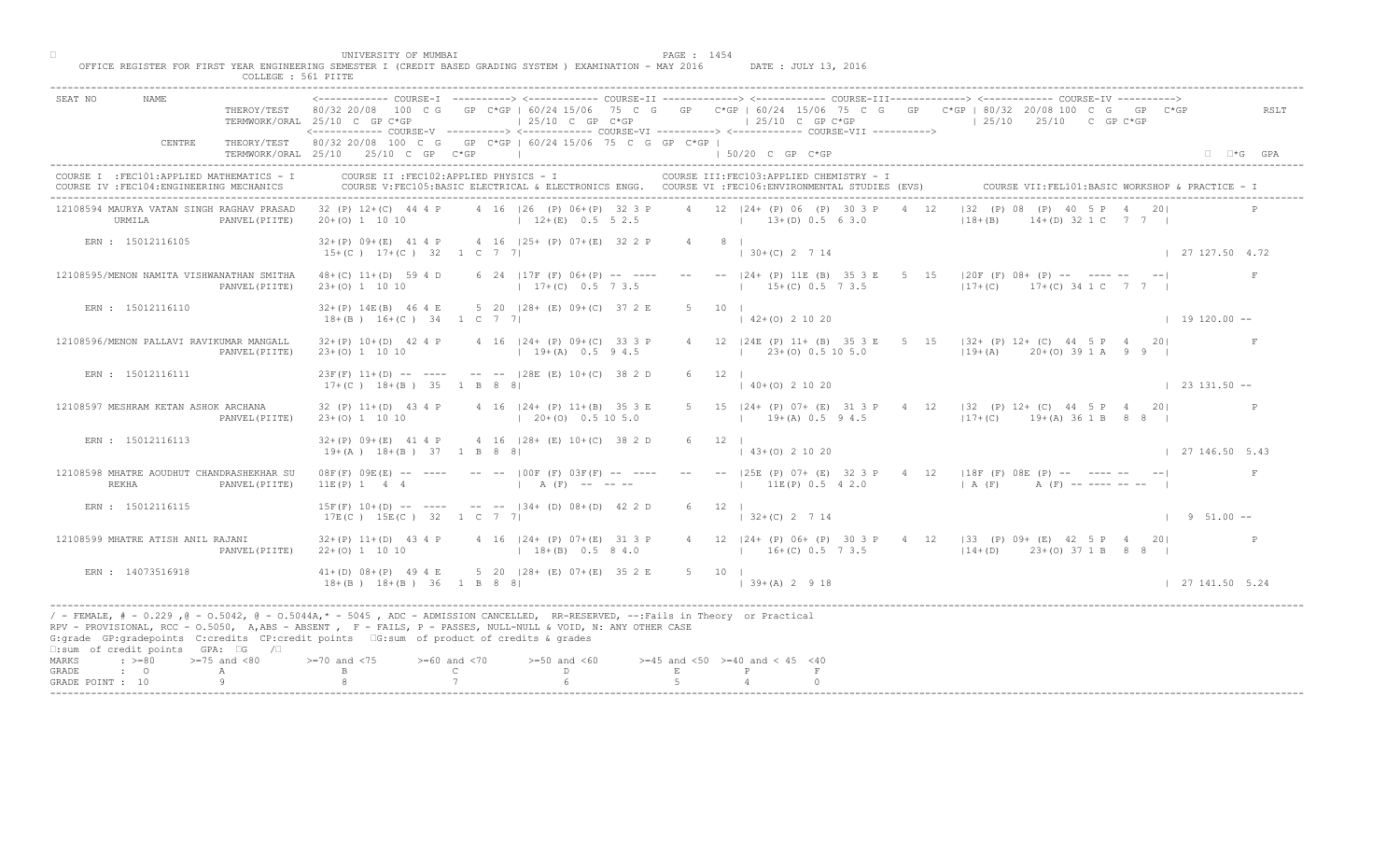|                             |                                                                                         |                     | UNIVERSITY OF MUMBAI                                                                   | OFFICE REGISTER FOR FIRST YEAR ENGINEERING SEMESTER I (CREDIT BASED GRADING SYSTEM ) EXAMINATION - MAY 2016                                                                                                                                       | PAGE : 1455<br>DATE : JULY 13, 2016                                                                                                                                                                                                                                                                                                                                                                                                                        |                      |
|-----------------------------|-----------------------------------------------------------------------------------------|---------------------|----------------------------------------------------------------------------------------|---------------------------------------------------------------------------------------------------------------------------------------------------------------------------------------------------------------------------------------------------|------------------------------------------------------------------------------------------------------------------------------------------------------------------------------------------------------------------------------------------------------------------------------------------------------------------------------------------------------------------------------------------------------------------------------------------------------------|----------------------|
|                             |                                                                                         | COLLEGE : 561 PIITE |                                                                                        |                                                                                                                                                                                                                                                   |                                                                                                                                                                                                                                                                                                                                                                                                                                                            |                      |
| SEAT NO                     | NAME                                                                                    |                     | TERMWORK/ORAL 25/10 C GP C*GP                                                          | $125/10$ C GP C*GP                                                                                                                                                                                                                                | <------------ COURSE-I ----------> <------------ COURSE-II -------------> <------------ COURSE-III------------> <------------ COURSE-IV ----------><br>THEROY/TEST 80/32 20/08 100 C G GP C*GP   60/24 15/06 75 C G GP C*GP   60/24 15/06 75 C G GP C*GP   80/32 20/08 100 C G GP C*GP<br>$125/10$ C GP C*GP<br>$125/10$ $25/10$ C GP C*GP<br><------------ COURSE-V ----------> <------------ COURSE-VI -----------> <------------ COURSE-VII ----------> | RSLT                 |
|                             | CENTRE                                                                                  |                     | TERMWORK/ORAL 25/10 25/10 C GP C*GP                                                    | THEORY/TEST 80/32 20/08 100 C G GP C*GP   60/24 15/06 75 C G GP C*GP  <br>the control of the control of the control of                                                                                                                            | 1 50/20 C GP C*GP                                                                                                                                                                                                                                                                                                                                                                                                                                          | $\Box$ $\Box$ *G GPA |
|                             | COURSE I : FEC101: APPLIED MATHEMATICS - I<br>COURSE IV : FEC104: ENGINEERING MECHANICS |                     |                                                                                        | COURSE II : FEC102: APPLIED PHYSICS - I                                                                                                                                                                                                           | COURSE III: FEC103: APPLIED CHEMISTRY - I<br>COURSE VII: FEL101: BASIC WORKSHOP & PRACTICE - 1<br>COURSE V:FEC105:BASIC ELECTRICAL & ELECTRONICS ENGG. COURSE VI :FEC106:ENVIRONMENTAL STUDIES (EVS)                                                                                                                                                                                                                                                       |                      |
|                             | 12108600 MHATRE PRITESH GOPINATH PRIYANKA                                               | PANVEL (PIITE)      | $33+(P)$ 14+(B) 47 4 E<br>$23+(0)$ 1 10 10                                             |                                                                                                                                                                                                                                                   | (D) $08 + \sqrt{P}$ 52 5<br>5 20   26+ (P) 09+ (C) 35 3 E 5 15   24+ (P) 06+ (P) 30 3 P<br>4 12<br>144<br>$(20+(0) 0.5 10 5.0$ $(19+(A) 0.5 9 4.5)$<br>$118 + (B)$<br>$11+(P)$ 29 1 D 6 6 I                                                                                                                                                                                                                                                                |                      |
|                             | ERN : 14073516919                                                                       |                     | $18+(B)$ $19+(A)$ 37 1 B 8 8                                                           | $32+(P)$ 11+(D) 43 4 P 4 16   32+ (D) 07+(E) 39 2 D 6 12                                                                                                                                                                                          | $142+(0)21020$<br>127158.505.87                                                                                                                                                                                                                                                                                                                                                                                                                            |                      |
|                             | 12108601 MHATRE SAURABH DILIP HEMLATA                                                   | PANVEL (PIITE)      | $54+(C)$ 11+(D) 65 4 C<br>$21+ (0) 1 10 10$                                            | $16+(C)$ 0.5 7 3.5                                                                                                                                                                                                                                | 12 $\vert 45+ (D) 11+ (D) 56 5 D 6 30 \vert$<br>7 28   00F (F) 10+(C) -- ---- -- --   26+ (P) 06+ (P) 32 3 P 4<br>$19+(A) 0.5 9 4.5$<br>$117+(C)$ 11+ (P) 28 1 D 6 6 1                                                                                                                                                                                                                                                                                     |                      |
|                             | ERN : 14073516920                                                                       |                     | $17+(C)$ $19+(A)$ 36 1 B 8 8                                                           | 44+(D) 08+(P) 52 4 D 6 24   28+ (E) 09+(C) 37 2 E                                                                                                                                                                                                 | $5 \t 10 \t 1$<br>$(43+(0) 2 10 20)$<br>$124156.00 - -$                                                                                                                                                                                                                                                                                                                                                                                                    |                      |
| ALA                         | 12108602/MISHRA PRATISTHA PRAMOD CHANDRAK                                               | PANVEL (PIITE)      | 23+(0) 1 10 10                                                                         | $32+(P)$ 08+(P) 40 4 P 4 16   07F (F) 08+(D) -- ---<br>$14+(D)$ 0.5 6 3.0                                                                                                                                                                         | -- -- $ 26 + (P) 09 + (C) 35 3 E 5 15  10F (F) 08 + (P) - - - - - - - - - -  $<br>$18+(B) 0.5 8 4.0$<br>$16+(C)$ 15+(C) 31 1 C 7 7                                                                                                                                                                                                                                                                                                                         |                      |
|                             | ERN : 14073516925                                                                       |                     | $20+(0)$ 18+(B) 38 1 A 9 9                                                             | $05F(F)$ 12+(C) -- ---- -- --  26+ (P) 09+(C) 35 2 E                                                                                                                                                                                              | 5 10<br>$5+(D)$ 2 6 12<br>$1\quad 15\quad 86.00 -$                                                                                                                                                                                                                                                                                                                                                                                                         |                      |
| DA                          | 12108603 MITAPELLI RUSHABH RAVINDRA SUNAN                                               | PANVEL (PIITE)      | $32+(P)$ 09+(E) 41 4 P<br>$24+(0)$ 1 10 10                                             | 4 16   25E (P) 12+(0) 37 3 E<br>$15+(C)$ 0.5 7 3.5                                                                                                                                                                                                | 25+ (P) 07+ (E) 32 3 P 4 12   24F (F) 12+ (C) -- ---- -- -- <br>$19+(A)$ 0.5 9 4.5 $15+(C)$ 18+(B) 33 1 C 7 7                                                                                                                                                                                                                                                                                                                                              |                      |
|                             | ERN : 14073516930                                                                       |                     | $18+(B)$ $17+(C)$ 35 1 B 8 8                                                           | $19F(F)$ $08+(P)$ -- ---- -- -- $ 33+(D)$ $08+(D)$ $41 2 D$                                                                                                                                                                                       | $136+(B) 2816$<br>$18104.00 -$                                                                                                                                                                                                                                                                                                                                                                                                                             |                      |
|                             | 12108604 MOHITE TANUJ SANJAY VAISHALI                                                   | PANVEL (PIITE)      | $37 + (E)$ 09+(E) 46 4 E<br>$17+(C)$ 1 7 7                                             | 5 20   24E (P) 07+ (E)<br>$17+(C)$                                                                                                                                                                                                                | 4 12   24 + (P) 07 + (E) 31 3 P + 4 12   32 + (P) 10 + (D) 42 5 P + 20<br>$17+(C)$ 0.5 7 3.5 $19+(A)$ 17+(C) 36 1 B 8 8 I                                                                                                                                                                                                                                                                                                                                  |                      |
|                             | ERN : 14073516933                                                                       |                     | $32+(P)$ 09+(E) 41 4 P<br>$20+ (0)$ $20+ (0)$ $40$ 1 0 10 10                           | $(\mathbf{F})$ $06 + (P)$ -- ---<br>4 16  A                                                                                                                                                                                                       | $(37 + (B) 2 8 16)$<br>$\vert$ 25 128.00 --                                                                                                                                                                                                                                                                                                                                                                                                                |                      |
| ANAKI                       | 12108605/MOHOPATRA SURYAKANTI PANCHANAN J                                               | PANVEL (PIITE)      | $32+(P)$ 12+(C) 44 4 P<br>$25+(0)$ 1 10 10                                             | $124+$<br>$P(P)$ 11+(B) 35 3 E<br>$19+(A)$ 0.5 9 4.5                                                                                                                                                                                              | 5 15   34 + (D) 07 + (E) 41 3 D 6 18   32 (P) 10 + (D) 42 5 P 4 20  <br>$18+(B) 0.5 8 4.0$ $124+(O) 18+(B) 42 1 O 10 10$                                                                                                                                                                                                                                                                                                                                   |                      |
|                             | ERN : 14073516935                                                                       |                     | $32+(P)$ 08+(P) 40 4 P<br>$20+(0)$ 15+(C) 35 1 B 8 8                                   | $4 \cdot 16$ $142 + (B)$ $07 + (E)$ 49 2 C                                                                                                                                                                                                        | 7 14  <br>127155.505.76<br>$(43+(0) 2 10 20)$                                                                                                                                                                                                                                                                                                                                                                                                              |                      |
|                             | □:sum of credit points GPA: □G /□                                                       |                     | G:grade GP:gradepoints C:credits CP:credit points 6:sum of product of credits & grades | / - FEMALE, # - 0.229, @ - 0.5042, @ - 0.5044A,* - 0045, ADC - ADMISSION CANCELLED, RR-RESERVED, --:Fails in Theory or Practical<br>RPV - PROVISIONAL, RCC - 0.5050, A, ABS - ABSENT , P - FAILS, P - PASSES, NULL-NULL & VOID, N: ANY OTHER CASE |                                                                                                                                                                                                                                                                                                                                                                                                                                                            |                      |
| MARKS<br>$\cdot$ 0<br>GRADE | $\Rightarrow$ $> = 80$ $\Rightarrow$ $= 75$ and $< 80$                                  | $\mathbb{A}$        | $>= 70$ and $< 75$<br>$>= 60$ and $< 70$<br>$\mathbb{C}$ and $\mathbb{C}$              | $>=50$ and $<60$<br>$\mathbb{D}$ and $\mathbb{D}$                                                                                                                                                                                                 | $>=45$ and $<50$ $>=40$ and $< 45$ $<40$<br>$\,$ E                                                                                                                                                                                                                                                                                                                                                                                                         |                      |
| GRADE POINT : 10            |                                                                                         | Q                   |                                                                                        |                                                                                                                                                                                                                                                   |                                                                                                                                                                                                                                                                                                                                                                                                                                                            |                      |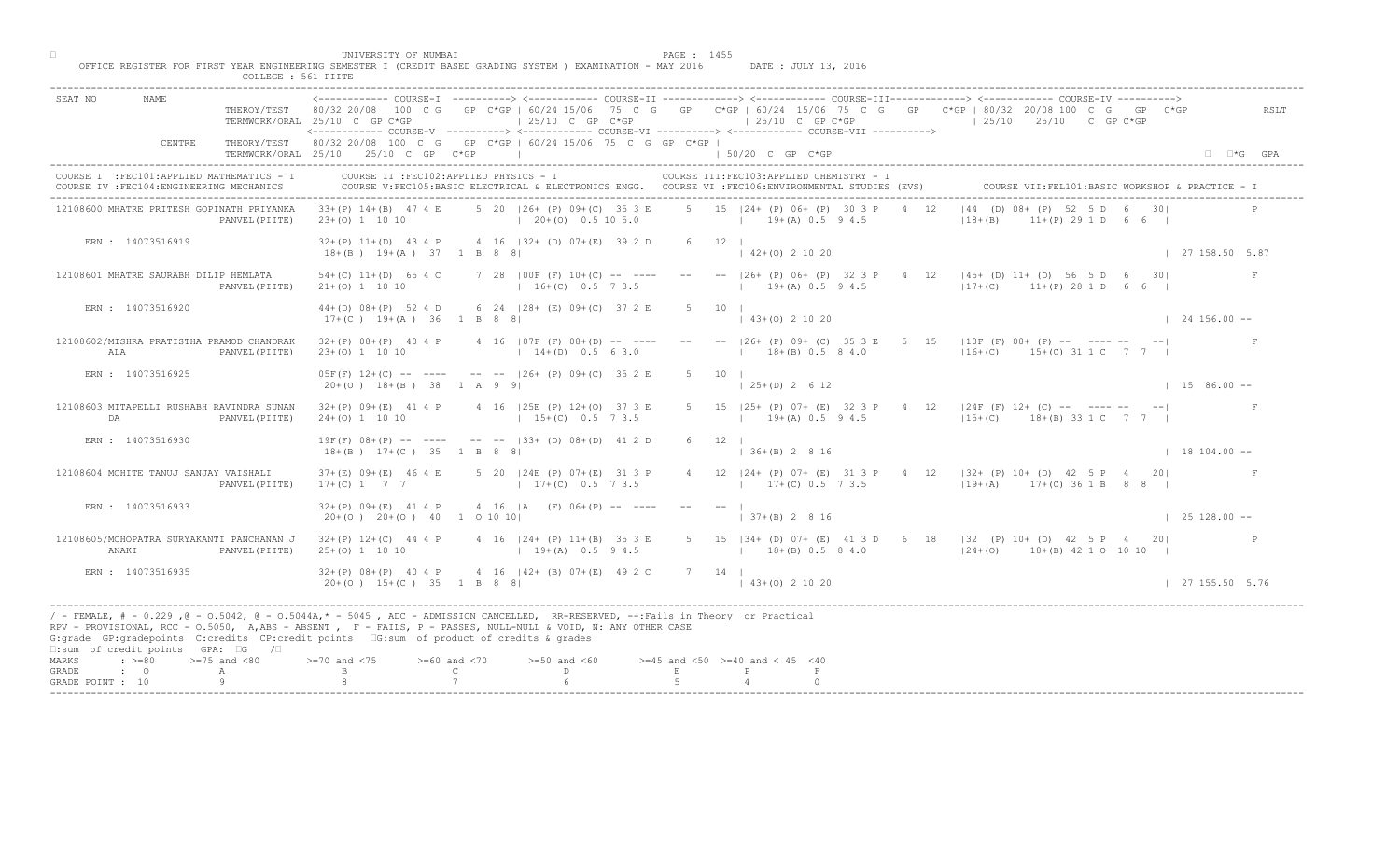|                           |                                                                                         | COLLEGE : 561 PIITE | UNIVERSITY OF MUMBAI                                     | OFFICE REGISTER FOR FIRST YEAR ENGINEERING SEMESTER I (CREDIT BASED GRADING SYSTEM ) EXAMINATION - MAY 2016                                                                                                                                                                                                                                                                    | PAGE : 1456  | DATE : JULY 13, 2016                                                                                                                            |                                                                                                                                                               |                        |
|---------------------------|-----------------------------------------------------------------------------------------|---------------------|----------------------------------------------------------|--------------------------------------------------------------------------------------------------------------------------------------------------------------------------------------------------------------------------------------------------------------------------------------------------------------------------------------------------------------------------------|--------------|-------------------------------------------------------------------------------------------------------------------------------------------------|---------------------------------------------------------------------------------------------------------------------------------------------------------------|------------------------|
| SEAT NO                   | NAME                                                                                    |                     | TERMWORK/ORAL 25/10 C GP C*GP                            | $125/10$ C GP $C*GP$                                                                                                                                                                                                                                                                                                                                                           |              | $\vert$ 25/10 C GP C*GP<br><------------ COURSE-V ----------> <------------ COURSE-VI -----------> <------------ COURSE-VII ---------->         | THEROY/TEST 80/32 20/08 100 C G GP C*GP   60/24 15/06 75 C G GP C*GP   60/24 15/06 75 C G GP C*GP   80/32 20/08 100 C G GP C*GP<br>$125/10$ $25/10$ C GP C*GP | RSLT                   |
|                           | CENTRE                                                                                  |                     |                                                          | THEORY/TEST 80/32 20/08 100 C G GP C*GP   60/24 15/06 75 C G GP C*GP  <br>TERMWORK/ORAL 25/10 25/10 C GP C*GP                                                                                                                                                                                                                                                                  |              | $150/20$ C GP $C*GP$                                                                                                                            |                                                                                                                                                               | $\Box$ $\Box$ *G GPA   |
|                           | COURSE I : FEC101: APPLIED MATHEMATICS - I<br>COURSE IV : FEC104: ENGINEERING MECHANICS |                     |                                                          | COURSE II : FEC102: APPLIED PHYSICS - I                                                                                                                                                                                                                                                                                                                                        |              | COURSE III: FEC103: APPLIED CHEMISTRY - I<br>COURSE V:FEC105:BASIC ELECTRICAL & ELECTRONICS ENGG. COURSE VI :FEC106:ENVIRONMENTAL STUDIES (EVS) | COURSE VII: FEL101: BASIC WORKSHOP & PRACTICE - 1                                                                                                             |                        |
|                           | 12108606 MOJISH THOMAS MOLLY                                                            | PANVEL (PIITE)      |                                                          |                                                                                                                                                                                                                                                                                                                                                                                |              | 36E(E) 08+(P) 44 4 P 4 16   16F (F) 08+(D) -- ---- -- -- --   26+ (P) 07+ (E) 33 3 P 4 12<br>$22+(0)$ 1 10 10                                   | $ 34E (P) 11+  P  45 5 E 5 25 $<br>$10+(P) 30 1 C 7 7 1$<br>$120 + (0)$                                                                                       |                        |
|                           | ERN : 15012116129                                                                       |                     | $19+(A)$ $20+(O)$ 39 1 A 9 9                             | $14F(F)$ 08+(P) -- ---- -- -- $ 24+(P)$ 08+(D) 32 2 P 4 8                                                                                                                                                                                                                                                                                                                      |              | $(39+(A) 2 9 18)$                                                                                                                               |                                                                                                                                                               | $\vert$ 20 113.50 --   |
|                           | 12108607 MOOLYA SHREYAS SADANAND VINODA                                                 | PANVEL (PIITE)      | $41+(D)$ $17+(O)$ 58 4 D<br>$23+(0)$ 1 10 10             | 6 24   24 + (P) 08 + (D) 32 3 P<br>$17+(C)$ 0.5 7 3.5                                                                                                                                                                                                                                                                                                                          |              | 4 12   40 + (C) 10 + (C) 50 3 C 7<br>$(21 + (0) 0.5 10 5.0)$                                                                                    | 21 $\vert 45+$ (D) 08+ (P) 53 5 D 6 30<br>$ 20+(0)$ $15+(C)$ 35 1 B 8 8                                                                                       |                        |
|                           | ERN : 15012116131                                                                       |                     | 23+(0) 20+(0) 43 1 0 10 10                               | 46+(D) 13+(C) 59 4 D 6 24   37 (C) 11+(B) 48 2 C                                                                                                                                                                                                                                                                                                                               |              | 7 14 1<br>$(37 + (B) 2 8 16)$                                                                                                                   |                                                                                                                                                               | 27 177.50 6.57         |
|                           | 12108608 MORBEKAR NITESH PRABHAKAR BEBI                                                 | PANVEL (PIITE)      | $19+(A)$ 1 9 9                                           | 32+(P) 15+(A) 47 4 E 5 20   24+ (P) 07+(E) 31 3 P<br>$18+(B)$ 0.5 8 4.0                                                                                                                                                                                                                                                                                                        |              | $18 \pm (B) 0.5 8 4.0$                                                                                                                          | 4 12   24 + (P) 08 + (D) 32 3 P + 4 12   36 (E) 09 + (E) 45 5 E 5 25  <br>$ 21+(0)$ 17+(C) 38 1 A 9 9                                                         |                        |
|                           | ERN : 14073516938                                                                       |                     | $19+(A)$ $15+(C)$ 34 1 C 7 7                             | 40+(D) 14+(B) 54 4 D 6 24   24+ (P) 07+(E) 31 2 P                                                                                                                                                                                                                                                                                                                              |              | $4 \qquad 8 \qquad$<br>$(39+(A))2918$                                                                                                           |                                                                                                                                                               | 127152.005.63          |
|                           | 12108609/MORE ANKITA ARUN NEELAM                                                        | PANVEL (PIITE)      | $32+(P)$ 18+(0) 50 4 D<br>$19+(A) 1 9 9$                 | 6 24   24 + (P) 08 + (D) 32 3 P<br>$19+(A)$ 0.5 9 4.5                                                                                                                                                                                                                                                                                                                          |              |                                                                                                                                                 | 24+ (P) 06+ (P) 30 3 P 4 12   32 (P) 10+ (D) 42 5 P 4 20<br>21+(0) 0.5 10 5.0 (22+(0) 16+(C) 38 1 A 9 9                                                       |                        |
|                           | ERN : 14073516939                                                                       |                     | $32+(P)$ $08+(P)$ 40 4 P<br>$19+(A)$ $20+(O)$ 39 1 A 9 9 | 4 16 (25+ (P) 07+(E) 32 2                                                                                                                                                                                                                                                                                                                                                      |              | $142+(0)21020$                                                                                                                                  |                                                                                                                                                               | $\vert$ 27 148.50 5.50 |
|                           | 12108610 MUDUMALA BHAVDEEP VINOD JHANSI<br>RANI                                         | PANVEL (PIITE)      | $32E(P)$ $10+(D)$ 42 4 P<br>$18+(B) 1 8 8$               | 4 16   24E (P) 06+ (P) 30 3 P<br>$10+(P)$                                                                                                                                                                                                                                                                                                                                      |              | $11E(P)$ 0.5 4 2.0                                                                                                                              | 4 12   24E (P) 08+ (D) 32 3 P 4 12   18F (F) 09+ (E) -- ---- -- --  <br>$ 10E(P)$ $10E(P)$ $201P$ $44$                                                        | F                      |
|                           | ERN : 15012116138                                                                       |                     | $13F(F)$ $12+(C)$ -- ----<br>$17E(C)$ $12E(E)$ 29 1 D 6  | $-- -   26 + (P) 12 + (0) 38 2 D$                                                                                                                                                                                                                                                                                                                                              |              | $6 \t12$<br>$\vert$ 25+(D) 2 6 12                                                                                                               |                                                                                                                                                               | $1886.00 -$            |
|                           | 12108611/MULANI SANA SHAIKHFARID SHAHNAZ                                                | PANVEL (PIITE)      | $37+(E)$ 13+(C) 50 4 D<br>$25+(0)$ 1 10 10               | 24 $(29 + (E) 07 + (E) 36 3 E)$<br>$21+(0)$ 0.5 10 5.0                                                                                                                                                                                                                                                                                                                         |              |                                                                                                                                                 | 5 15   24 + (P) 09 + (C) 33 3 P + 4 12   45 (D) 11 + (D) 56 5 D 6 30  <br>$(18 + (B) 0.5 8 4.0$ $(24+ (O) 13+ (D) 37 1 B 8 8 )$                               |                        |
|                           | ERN : 14073516947                                                                       |                     | $36+(E)$ 11+(D) 47 4 E                                   | 5 20   29 + (E) 06 + (P) 35 2 E<br>$20+(0)$ 15+(C) 35 1 B 8 8                                                                                                                                                                                                                                                                                                                  |              | $5 \t10 \t1$<br>$1 \cdot 37 + (B)$ 2 8 16                                                                                                       |                                                                                                                                                               | 127162.006.00          |
| MARKS                     | □:sum of credit points GPA: □G /□                                                       |                     | $>= 70$ and $< 75$                                       | / - FEMALE, # - 0.229, @ - 0.5042, @ - 0.5044A,* - 0045, ADC - ADMISSION CANCELLED, RR-RESERVED, --:Fails in Theory or Practical<br>RPV - PROVISIONAL, RCC - 0.5050, A, ABS - ABSENT A RF - FAILS, P - PASSES, NULL-NULL & VOID, N: ANY OTHER CASE<br>G:grade GP:gradepoints C:credits CP:credit points G:sum of product of credits & grades                                   |              |                                                                                                                                                 |                                                                                                                                                               |                        |
| GRADE<br>GRADE POINT : 10 | $\div$ >=80 >=75 and <80<br>$\cdot$ 0                                                   | A                   |                                                          | $>= 60$ and $< 70$<br>$>=50$ and $<60$<br>$\mathbb C$ and $\mathbb C$ and $\mathbb C$ and $\mathbb C$ and $\mathbb C$ and $\mathbb C$ and $\mathbb C$ and $\mathbb C$ and $\mathbb C$ and $\mathbb C$ and $\mathbb C$ and $\mathbb C$ and $\mathbb C$ and $\mathbb C$ and $\mathbb C$ and $\mathbb C$ and $\mathbb C$ and $\mathbb C$ and $\mathbb C$ and $\mathbb C$ and<br>D | $\mathbf{E}$ | $>=45$ and $<50$ $>=40$ and $< 45$ $<40$<br>$\mathbb{P}$                                                                                        |                                                                                                                                                               |                        |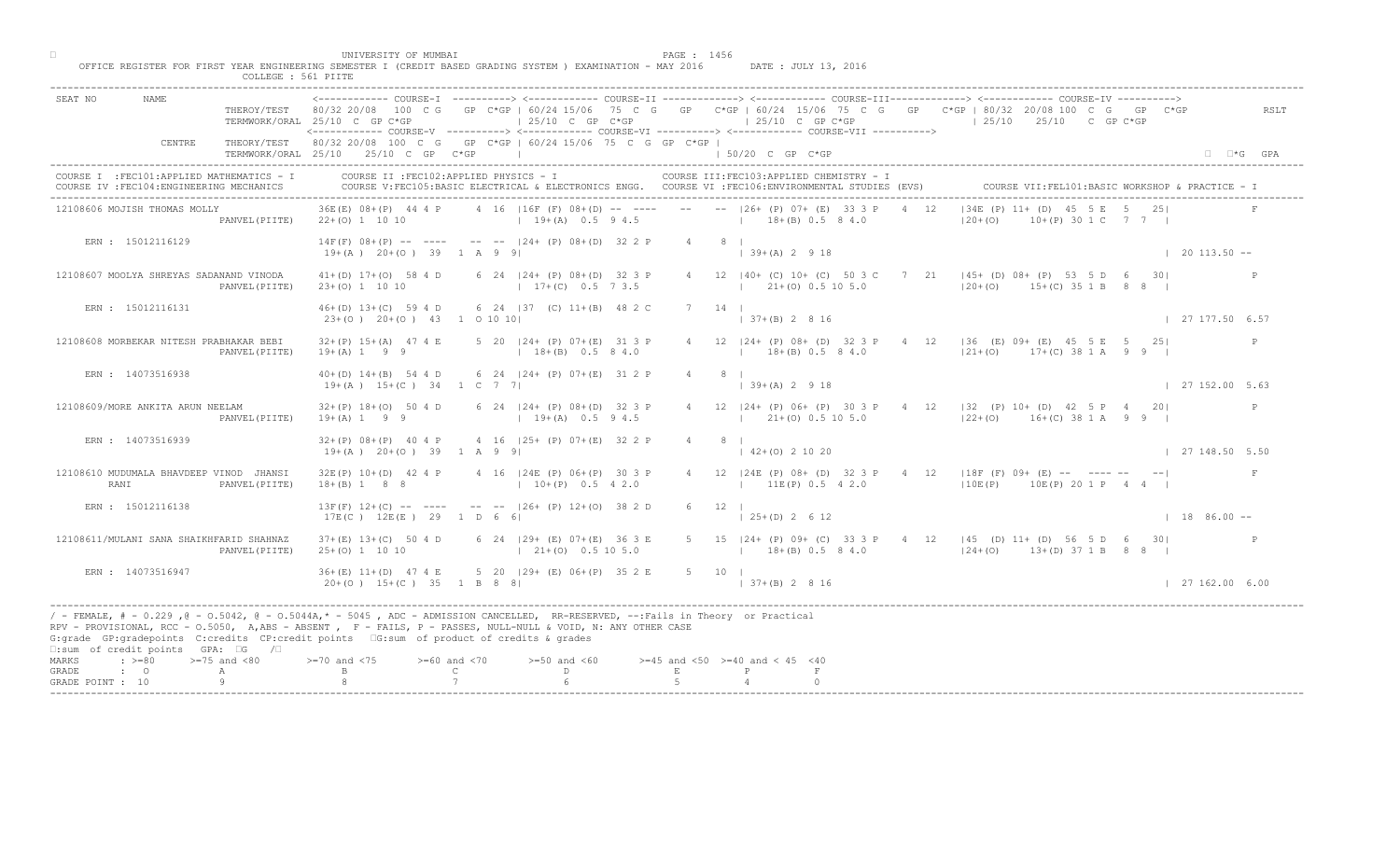|                  |                                                                                         |                     | UNIVERSITY OF MUMBAI                                                                    | OFFICE REGISTER FOR FIRST YEAR ENGINEERING SEMESTER I (CREDIT BASED GRADING SYSTEM ) EXAMINATION - MAY 2016                                                                                                                                       | PAGE : 1457<br>DATE : JULY 13, 2016                                                                                                                                                                                                                                                                                                                                                                                            |                                                                                                                              |
|------------------|-----------------------------------------------------------------------------------------|---------------------|-----------------------------------------------------------------------------------------|---------------------------------------------------------------------------------------------------------------------------------------------------------------------------------------------------------------------------------------------------|--------------------------------------------------------------------------------------------------------------------------------------------------------------------------------------------------------------------------------------------------------------------------------------------------------------------------------------------------------------------------------------------------------------------------------|------------------------------------------------------------------------------------------------------------------------------|
|                  |                                                                                         | COLLEGE : 561 PIITE |                                                                                         |                                                                                                                                                                                                                                                   |                                                                                                                                                                                                                                                                                                                                                                                                                                |                                                                                                                              |
| SEAT NO          | NAME                                                                                    |                     | TERMWORK/ORAL 25/10 C GP C*GP                                                           | $\vert$ 25/10 C GP C*GP                                                                                                                                                                                                                           | <------------ COURSE-I ----------> <------------ COURSE-II -------------> <------------ COURSE-III------------> <------------ COURSE-IV ----------><br>THEROY/TEST 80/32 20/08 100 C G GP C*GP   60/24 15/06 75 C G GP C*GP   60/24 15/06 75 C G GP C*GP   80/32 20/08 100 C G GP C*GP<br>$125/10$ C GP C*GP<br><------------ COURSE-V -----------> <------------ COURSE-VI -----------> <------------ COURSE-VII -----------> | RSLT<br>$125/10$ $25/10$ C GP C*GP                                                                                           |
|                  | CENTRE                                                                                  |                     | TERMWORK/ORAL 25/10 25/10 C GP C*GP                                                     | THEORY/TEST 80/32 20/08 100 C G GP C*GP   60/24 15/06 75 C G GP C*GP  <br>the control of the control of the control of                                                                                                                            | 1 50/20 C GP C*GP                                                                                                                                                                                                                                                                                                                                                                                                              | $\Box$ $\Box$ *G GPA                                                                                                         |
|                  | COURSE I : FEC101: APPLIED MATHEMATICS - I<br>COURSE IV : FEC104: ENGINEERING MECHANICS |                     | COURSE II : FEC102: APPLIED PHYSICS - I                                                 |                                                                                                                                                                                                                                                   | COURSE III: FEC103: APPLIED CHEMISTRY - I<br>COURSE V:FEC105:BASIC ELECTRICAL & ELECTRONICS ENGG. COURSE VI :FEC106:ENVIRONMENTAL STUDIES (EVS)                                                                                                                                                                                                                                                                                | COURSE VII: FEL101: BASIC WORKSHOP & PRACTICE - 1                                                                            |
|                  | 12108612 NADAR GODWIN ISAC DAVID HEROLINE                                               | PANVEL (PIITE)      |                                                                                         |                                                                                                                                                                                                                                                   | A (F) 10+(D) -- ---- -- --  17F (F) 06+(P) -- ---- -- --  24+ (P) 09+ (C) 33 3 P 4 12<br>21+(0) 1 10 10 10 15+(C) 0.5 7 3.5 17+(C) 0.5 7 3.5                                                                                                                                                                                                                                                                                   | $ 23F(F) 08+$ $\langle P \rangle$ -- $\sum$ -- -- --<br>$16+(C)$ 31 1 C 7 7 1<br>$ 15+(C) $                                  |
|                  | ERN : 14073516953                                                                       |                     | $10+(P)$ $16+(C)$ 26 1 D 6 6                                                            | $04F(F)$ $08+(P)$ -- ---- -- -- $ 24+(P)$ $07+(E)$ 31 2 P                                                                                                                                                                                         | $4 \qquad 8 \qquad$<br>$34+(C)$ 2 7 14                                                                                                                                                                                                                                                                                                                                                                                         | $1164.00 -$                                                                                                                  |
|                  | 12108613 NADAR RANJEET MURUGAN SELVAKANI                                                | PANVEL (PIITE)      | $36+(E)$ 11+(D) 47 4 E<br>$23+(0)$ 1 10 10                                              | 5 20   24 + (P) 10 + (C) 34 3 E<br>$16+(C)$ 0.5 7 3.5                                                                                                                                                                                             | 5 15   28 + (E) 11 + (B) 39 3 D 6<br>$121+(0)0.5105.0$                                                                                                                                                                                                                                                                                                                                                                         | 18   132+ (P) 16+ (O) 48 5 E 5 25<br>$ 12+(E)$ 10 (P) 22 1 P 4 4                                                             |
|                  | ERN : 14073516954                                                                       |                     | $13+(D)$ 16 (C) 29 1 D 6 6                                                              | 41+(D) 15+(A) 56 4 D 6 24   26+ (P) 07+(E) 33 2 P                                                                                                                                                                                                 | $4 \qquad 8 \qquad$<br>$135+(B) 2816$                                                                                                                                                                                                                                                                                                                                                                                          | 127154.505.72                                                                                                                |
|                  | 12108614 NAIDU VENKATESH DORAIBABU LAXMI                                                | PANVEL (PIITE)      | $21+ (0) 1 10 10$                                                                       | $16F(F)$ $10+(D)$ -- ---- -- -- $ 07F(F)$ $06+(P)$ -- --- -- -- -- $ 18F(F)$ $08+(D)$<br>$16+(C)$ 0.5 7 3.5                                                                                                                                       | $18 \pm (B) 0.5 8 4.0$                                                                                                                                                                                                                                                                                                                                                                                                         | - -- -- $ 13F(F) 10+ D $ -- ---- -- -- <br>$118+(B)$ $14+(D)$ 32 1 C 7 7                                                     |
|                  | ERN : 14073516961                                                                       |                     | $16+(C)$ $15+(C)$ 31 1 C 7 7                                                            | $08F(F)$ $08+(P)$ -- --- -- -- $   25+(P)$ $07+(E)$ 32 2 P                                                                                                                                                                                        | $38+(A)$ 2 9 18                                                                                                                                                                                                                                                                                                                                                                                                                | $1857.50 -$                                                                                                                  |
|                  | 12108615/NAIK NISHITA ARAVIND SUJATHA                                                   | PANVEL (PIITE)      | $36+(E)$ 10+(D) 46 4 E<br>$19+(A) 1 9 9$                                                | 5 20   24 + (P) 06 + (P) 30 3 P<br>$18+(B)$ 0.5 8 4.0                                                                                                                                                                                             |                                                                                                                                                                                                                                                                                                                                                                                                                                | $\lbrack 24+(P) 09+ (C) 33 3 P 4 12   32 (P) 08+ (P) 40 5 P 4 20 \rbrack$<br>$19+(A)$ 0.5 9 4.5 $16+(C)$ 16+(C) 32 1 C 7 7 1 |
|                  | ERN : 14073516962                                                                       |                     | $37+(E)$ 13+(C) 50 4 D<br>$17+(C)$ $20+(O)$ $37$ 1 B 8 8                                | 6 24 $ 27+$ (E) $14+(0)$ 41 2                                                                                                                                                                                                                     | $(40+(0) 2 10 20)$                                                                                                                                                                                                                                                                                                                                                                                                             | 127152.505.65                                                                                                                |
|                  | 12108616 NAIR ABHISHEK RAVINDRAN INDIRA                                                 | PANVEL (PIITE)      | $32+(P)$ 12+(C) 44 4 P<br>$23+(0)$ 1 10 10                                              | 4 16 $ 24 + (P) 07 + (E)$<br>$19 + (A)$                                                                                                                                                                                                           | $1\ 20+(0)\ 0.5\ 10\ 5.0$                                                                                                                                                                                                                                                                                                                                                                                                      | 4 12   24 + (P) 08 + (D) 32 3 P + 4 12   21 F (F) 08 + (P) -- ---- -- -- --<br>F<br>$115+(C)$ 14+(D) 29 1 D 6 6              |
|                  | ERN : 14073516966                                                                       |                     | $32+(P)$ 09+(E) 41 4 P<br>$13+(D)$ $18+(B)$ 31 1 C 7                                    | 4 16 $ 32 + (D) 0 + (E) 39 2 D$                                                                                                                                                                                                                   | $6 \t 12 \t 1$<br>$138+(A) 2918$                                                                                                                                                                                                                                                                                                                                                                                               | $122118.50 - -$                                                                                                              |
|                  | 12108617/NAIR AISHVARYA NARAYANAN SUDHA                                                 | PANVEL (PIITE)      | $33+(P)$ 15+(A) 48 4 E<br>$24+(0)$ 1 10 10                                              | $(24 + (P) 09 + (C) 33 3 P)$<br>$18+(B)$ 0.5 8 4.0                                                                                                                                                                                                | $120+(0)0.5105.0$                                                                                                                                                                                                                                                                                                                                                                                                              | 4 12   30 + (D) 07 + (E) 37 3 E 5 15   25 F (F) 08 + (P) -- ---- -- -- --<br>$17+(C)$ 13+(D) 30 1 C 7 7                      |
|                  | ERN : 15012116156                                                                       |                     | $33E(P)$ 08+(P) 41 4 P<br>$18+(B)$ $18+(B)$ $36$ $B$ $B$ 8 8                            | $4 \cdot 16$ $ 28 + (E) 10 + (C) 38 2 D$                                                                                                                                                                                                          | $6 \t 12 \t 1$<br>$141+(0)21020$                                                                                                                                                                                                                                                                                                                                                                                               | $122129.00 - -$                                                                                                              |
|                  | □:sum of credit points GPA: □G /□                                                       |                     | G:grade GP:gradepoints C:credits CP:credit points [6:sum of product of credits & grades | / - FEMALE, # - 0.229, @ - 0.5042, @ - 0.5044A,* - 0045, ADC - ADMISSION CANCELLED, RR-RESERVED, --:Fails in Theory or Practical<br>RPV - PROVISIONAL, RCC - 0.5050, A, ABS - ABSENT , P - FAILS, P - PASSES, NULL-NULL & VOID, N: ANY OTHER CASE |                                                                                                                                                                                                                                                                                                                                                                                                                                |                                                                                                                              |
| MARKS<br>GRADE   | $\Rightarrow$ $> = 80$ $\Rightarrow$ $= 75$ and $< 80$<br>$\cdot$ 0                     | A                   | $>= 70$ and $< 75$<br>$>= 60$ and $< 70$                                                | $>=50$ and $<60$<br>$\mathbb{C}$ and $\mathbb{C}$<br>$\mathbb{D}$ and $\mathbb{D}$                                                                                                                                                                | $>=45$ and $<50$ $>=40$ and $< 45$ $<40$<br>E                                                                                                                                                                                                                                                                                                                                                                                  |                                                                                                                              |
| GRADE POINT : 10 |                                                                                         | Q                   |                                                                                         |                                                                                                                                                                                                                                                   |                                                                                                                                                                                                                                                                                                                                                                                                                                |                                                                                                                              |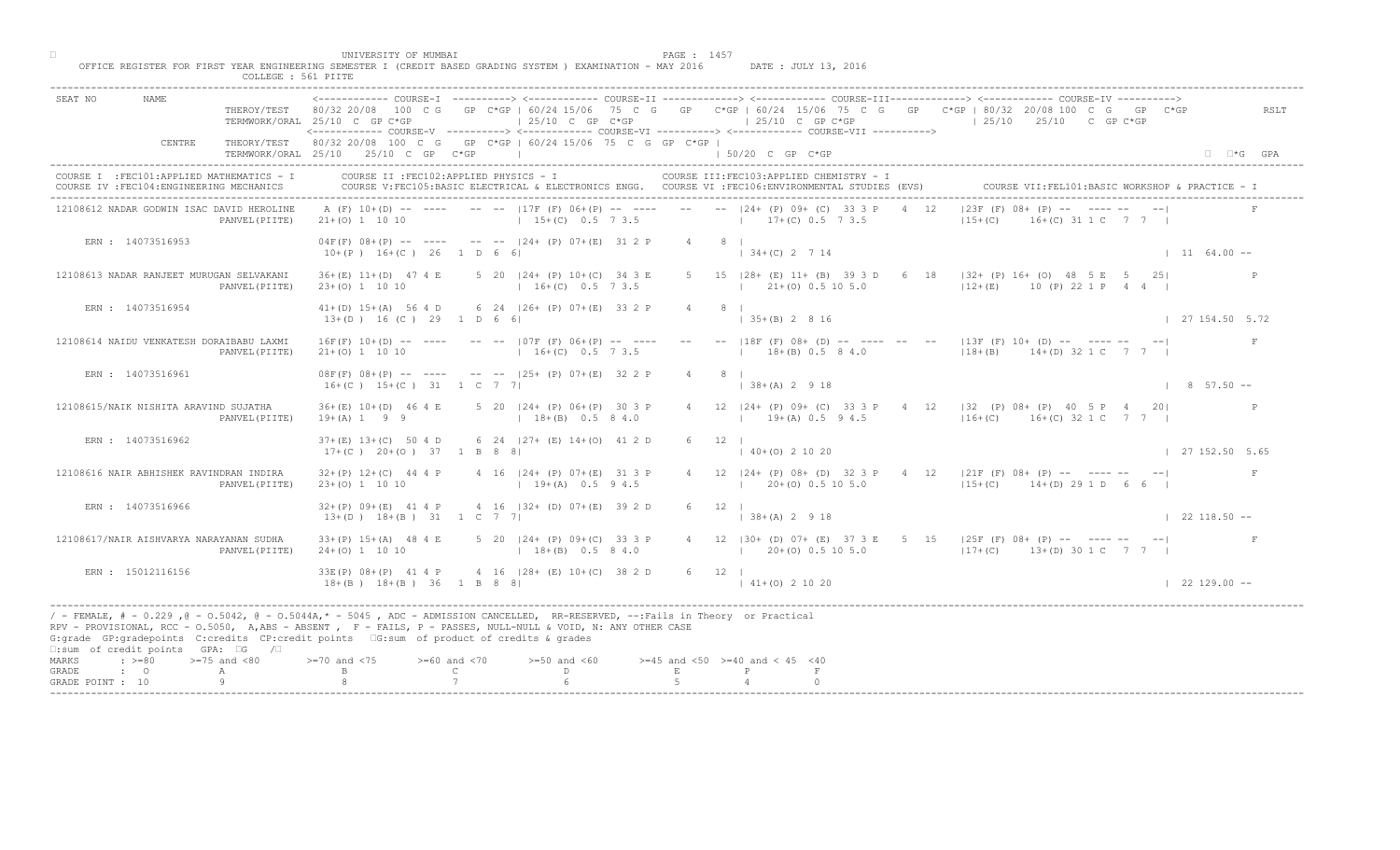| SEAT NO<br>NAME.                                                                                                        | ----------> <------------- COURSE-II ------------> <------------- COURSE-III------------> <------------ COURSE-IV<br>THEROY/TEST 80/32 20/08 100 C G GP C*GP   60/24 15/06 75 C G GP C*GP   60/24 15/06 75 C G GP C*GP   80/32 20/08 100 C G GP C*GP<br>$\vert$ 25/10 C GP C*GP<br>$125/10$ C GP C*GP<br>$125/10$ $25/10$ C GP C*GP<br>TERMWORK/ORAL 25/10 C GP C*GP<br><------------ COURSE-V ----------> <------------ COURSE-VI ----------> <------------ COURSE-VII ----------> | RSLT                 |
|-------------------------------------------------------------------------------------------------------------------------|-------------------------------------------------------------------------------------------------------------------------------------------------------------------------------------------------------------------------------------------------------------------------------------------------------------------------------------------------------------------------------------------------------------------------------------------------------------------------------------|----------------------|
| CENTRE                                                                                                                  | THEORY/TEST 80/32 20/08 100 C G GP C*GP   60/24 15/06 75 C G GP C*GP  <br>TERMWORK/ORAL 25/10 25/10 C GP C*GP<br>$150/20$ C GP C*GP                                                                                                                                                                                                                                                                                                                                                 | $\Box$ $\Box$ *G GPA |
| COURSE I : FEC101: APPLIED MATHEMATICS - I<br>COURSE IV : FEC104: ENGINEERING MECHANICS                                 | COURSE III: FEC103: APPLIED CHEMISTRY - I<br>COURSE II : FEC102: APPLIED PHYSICS - I<br>COURSE V:FEC105:BASIC ELECTRICAL & ELECTRONICS ENGG. COURSE VI :FEC106:ENVIRONMENTAL STUDIES (EVS)<br>COURSE VII: FEL101: BASIC WORKSHOP & PRACTICE -                                                                                                                                                                                                                                       |                      |
| 12108618 NAIR AKHIL SIVAKUMAR AASA                                                                                      | 6 24   A (F) 08+(D) -- ---- -- -- --   33+ (D) 10+ (C) 43 3 D<br>$ 32 + (P) 08 + (P) 40 $<br>38E(E) 15+(A) 53 4 D<br>$15+(C)$ 0.5 7 3.5<br>$1 \t21+(0) \t0.5 \t10 \t5.0$<br>$115 + (C)$<br>$16+(C)$ 31 1 C 7 7 1<br>PANVEL(PIITE) 21+(0) 1 10 10                                                                                                                                                                                                                                    |                      |
| ERN : 15012116159                                                                                                       | A (F) 09E (E) -- ---- -- --  25+ (P) 07+ (E) 32 2 P<br>$4 \qquad 8 \qquad$<br>$14+(D)$ $17+(C)$ 31 1 C 7 7<br>$139+(A) 2918$                                                                                                                                                                                                                                                                                                                                                        | $120120.50 -$        |
| 12108619 NAIR ANIRUDH PRADEEP JAYANTHI<br>PANVEL (PIITE)                                                                | 4 12   30 + (D) 11 + (B) 41 3 D 6 $\overline{18}$   32 (P) 09 + (E) 41 5 P 4 20  <br>5 20   24 + (P) 08 + (D) 32 3 P<br>$34+(P)$ 11+(D) 45 4 E<br>$ 20+(0)$ 11+(P) 31 1 C 7 7<br>$19+(A) 1 9 9$<br>$15+(C)$ 0.5 7 3.5<br>$1$ 19+(A) 0.5 9 4.5                                                                                                                                                                                                                                       |                      |
| ERN : 15012116161                                                                                                       | 6 24   25 + (P) 12 + (0) 37 2 E<br>$36+(E)$ 14+(B) 50 4 D<br>$5 \t10 \t1$<br>$(43+(0) 2 10 20)$<br>$20+(0)$ 16+(C) 36 1 B 8 8                                                                                                                                                                                                                                                                                                                                                       | 127156.005.78        |
| 12108620 NAIR ANISH REKHA<br>PANVEL (PIITE)                                                                             | $-  24 + (P) 06 + (P) 30 3 P$<br>$4$ 12 $ 32 + (P)$ 09+ (E) 41 5 P 4 20<br>$34+(P)$ 11+(D) 45 4 E<br>$5$ 20 $12F$ (F) $08+(D)$ -- ---<br>$17\pm(C)$ 0.5 $\sqrt{3.5}$<br>$21+(0)$ 1 10 10<br>$14+(D)$ 0.5 6 3.0<br>$ 12+(E)$ 13+(D) 25 1 D 6 6                                                                                                                                                                                                                                       | F                    |
| ERN : 14073516972                                                                                                       | $22F(F)$ 11+(D) -- ---- -- --  31+ (D) 09+(C) 40 2 D<br>12<br>$(0)$ 2 10 20<br>$18+(B)$ $19+(A)$ 37 1 B 8 8                                                                                                                                                                                                                                                                                                                                                                         | $120114.50 -$        |
| 12108621/NAIR ANJANA AJIT ANITA<br>PANVEL (PIITE)                                                                       | (B0+ (D) 08+ (D) 38 3 D 6 18   32+ (P) 14 (B) 46 5 E 5 25<br>$33+(P)$ 12+(C) 45 4 E<br>5 20   24 + (P) 06 + (P) 30 3 P<br>$20+(0)$ 0.5 10 5.0<br>$119+(A)$ $12+(E)$ 31 1 C 7 7  <br>$14+(D)$ 0.5 6 3.0<br>$20+(0)$ 1 10 10                                                                                                                                                                                                                                                          |                      |
| ERN : 15012116163                                                                                                       | 4 16 $ 31 + (D) 10 + (C) 41 2$<br>$32+(P)$ 10+(D) 42 4 P<br>$20+(0)$ 19+(A) 39 1 A 9 9<br>$140+(0)21020$                                                                                                                                                                                                                                                                                                                                                                            | 127157.005.81        |
| 12108622 NAIR ARUN RAVINDRAN SUSHAMA<br>PANVEL (PIITE)                                                                  | 4 16 $124 + (P) 07+(E)$<br>4 12   15F (F) 09+ (C) -- ---- -- -- -   32+ (P) 08+ (P) 40 5 P 4 20 <br>$32+(P)$ 10+(D) 42 4 P<br>$15+(C)$ 0.5 7 3.5 $14+(D)$ 30 1 C 7 7  <br>$21+ (0) 1 10 10$<br>$17+(C)$                                                                                                                                                                                                                                                                             |                      |
| ERN : 14073516977                                                                                                       | $4 \t16 \t128 + \t(B) \t08 + \t(D) \t362 E$<br>$32+(P)$ 12+(C) 44 4 P<br>5 10 1<br>$15+(C)$ $15+(C)$ 30 1 C 7<br>$142+(0)21020$                                                                                                                                                                                                                                                                                                                                                     | $124125.00 - -$      |
| 12108623 NAIR ARVIND HARIHARAN BINDU<br>PANVEL (PIITE)                                                                  | $4$ 16 (29E (E) 09+(C) 38 3 D<br>$32+(P)$ 12+(C) 44 4 P<br>6 18   30 + (D) 15 + (O) 45 3 C 7 21   22 F (F) 11 + (D) -- ---- -- -- --  <br>$19+(A)$ 0.5 9 4.5<br>$22+(0)$ 1 10 10<br>$(25+(0) 0.5 10 5.0)$<br>$118+(B)$ $18+(B)$ 36 1 B 8 8 I                                                                                                                                                                                                                                        |                      |
| ERN : 15012116165                                                                                                       | 6 24 $ 26 + (P) 15 + (O) 41 2 D$<br>$32+(P)$ 19+(0) 51 4 D<br>$6 \t 12 \t 1$<br>$22+(0)$ $22+(0)$ $44$ 1 0 10 10<br>$\vert$ 38+(A) 2 9 18                                                                                                                                                                                                                                                                                                                                           | $122146.50 - -$      |
| $\square$ : sum of credit points GPA: $\square$ G / $\square$                                                           | / - FEMALE, # - 0.229 ,@ - 0.5042, @ - 0.5044A,* - 5045 , ADC - ADMISSION CANCELLED, RR-RESERVED, --:Fails in Theory or Practical<br>RPV - PROVISIONAL, RCC - 0.5050, A, ABS - ABSENT, P - FAILS, P - PASSES, NULL-NULL & VOID, N: ANY OTHER CASE<br>G:grade GP:gradepoints C:credits CP:credit points G:sum of product of credits & grades                                                                                                                                         |                      |
| $\Rightarrow$ $>=$ 80 $\Rightarrow$ $=$ 75 and <80<br>MARKS<br>$\cdot$ $\cdot$ 0<br>GRADE<br>A<br>Q<br>GRADE POINT : 10 | $> = 70$ and $< 75$<br>$>= 60$ and $< 70$<br>$>=50$ and $<60$<br>$>=45$ and $<50$ $>=40$ and $< 45$ $<40$<br>$\mathbb{C}$<br>D<br>$\mathbf E$                                                                                                                                                                                                                                                                                                                                       |                      |

□ PAGE : 1458<br>OFFICE REGISTER FOR FIRST YEAR ENGINEERING SEMESTER I (CREDIT BASED GRADING SYSTEM ) EXAMINATION - MAY 2016 DATE : JULY 13, 2016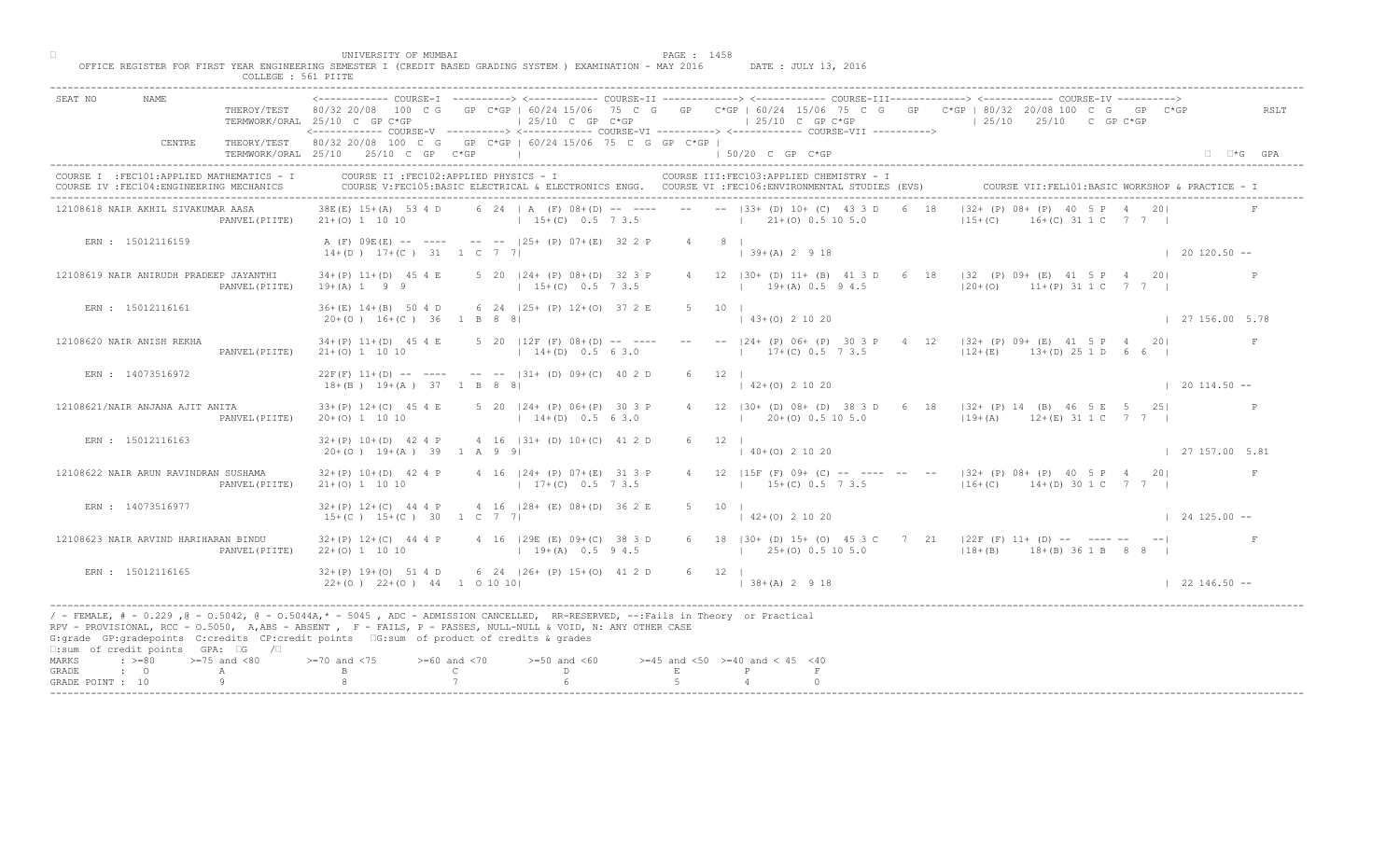|                                    |                                                                                         |                     | UNIVERSITY OF MUMBAI                                                                                                                                                                                                                                                                                                                        |                                                     |                                                       | PAGE : 1459  |                |                                          |                                                            |  |                                                                                                                                     |                           |                                                   |                      |       |
|------------------------------------|-----------------------------------------------------------------------------------------|---------------------|---------------------------------------------------------------------------------------------------------------------------------------------------------------------------------------------------------------------------------------------------------------------------------------------------------------------------------------------|-----------------------------------------------------|-------------------------------------------------------|--------------|----------------|------------------------------------------|------------------------------------------------------------|--|-------------------------------------------------------------------------------------------------------------------------------------|---------------------------|---------------------------------------------------|----------------------|-------|
|                                    |                                                                                         | COLLEGE : 561 PIITE | OFFICE REGISTER FOR FIRST YEAR ENGINEERING SEMESTER I (CREDIT BASED GRADING SYSTEM ) EXAMINATION - MAY 2016                                                                                                                                                                                                                                 |                                                     |                                                       |              |                |                                          | DATE : JULY 13, 2016                                       |  |                                                                                                                                     |                           |                                                   |                      |       |
| SEAT NO                            | <b>NAME</b>                                                                             |                     | THEROY/TEST 80/32 20/08 100 C G GP C*GP   60/24 15/06 75 C G GP C*GP   60/24 15/06 75 C G GP C*GP   80/32 20/08 100 C G GP C*GP<br>TERMWORK/ORAL 25/10 C GP C*GP<br><------------ COURSE-V ----------> <------------ COURSE-VI -----------> <------------ COURSE-VII ---------->                                                            |                                                     | $\vert$ 25/10 C GP C*GP                               |              |                |                                          | $125/10$ C GP C*GP                                         |  | $125/10$ $25/10$ C GP C*GP                                                                                                          |                           |                                                   |                      | RSLT  |
|                                    | CENTRE                                                                                  |                     | THEORY/TEST 80/32 20/08 100 C G GP C*GP   60/24 15/06 75 C G GP C*GP  <br>TERMWORK/ORAL 25/10 25/10 C GP C*GP                                                                                                                                                                                                                               |                                                     | the contract of the contract of the contract of       |              |                | $150/20$ C GP C*GP                       |                                                            |  |                                                                                                                                     |                           |                                                   | $\Box$ $\Box$ *G GPA |       |
|                                    | COURSE I : FEC101: APPLIED MATHEMATICS - I<br>COURSE IV : FEC104: ENGINEERING MECHANICS |                     | COURSE II : FEC102: APPLIED PHYSICS - I<br>COURSE V:FEC105:BASIC ELECTRICAL & ELECTRONICS ENGG. COURSE VI :FEC106:ENVIRONMENTAL STUDIES (EVS)                                                                                                                                                                                               |                                                     |                                                       |              |                |                                          | COURSE III: FEC103: APPLIED CHEMISTRY - I                  |  |                                                                                                                                     |                           | COURSE VII: FEL101: BASIC WORKSHOP & PRACTICE - 1 |                      |       |
|                                    | 12108624 NAIR ASHWIN RAGHUNATHAN SUMA                                                   | PANVEL (PIITE)      | $39+(E)$ 12+(C) 51 4 D<br>20+(0) 1 10 10                                                                                                                                                                                                                                                                                                    |                                                     | 6 24 134 (D) 12+(0) 46 3 C<br>$(20+(0) 0.5 10 5.0$    |              |                |                                          | 7 21   28 + (E) 10 + (C) 38 3 D 6 18<br>$16+(C)$ 0.5 7 3.5 |  | $16+(C)$                                                                                                                            | $ 32 + (P) 14 + (B) 46  $ | $21+(0)$ 37 1 B 8 8                               |                      |       |
|                                    | ERN : 15012116166                                                                       |                     | 48+(C) 17+(O) 65 4 C 7 28   26+ (P) 08+(D) 34 2 E<br>$19+(A)$ $20+(O)$ 39 1 A 9 9                                                                                                                                                                                                                                                           |                                                     |                                                       |              | 5 10 1         | $(40+(0) 2 10 20)$                       |                                                            |  |                                                                                                                                     |                           |                                                   | 127181.506.72        |       |
|                                    | 12108625/NAIR DARSHANA SOMAN LEELA                                                      | PANVEL (PIITE)      | $37+ (E)$ 09+ $(E)$ 46 4 E<br>$22+(0)$ 1 10 10                                                                                                                                                                                                                                                                                              |                                                     | 5 20   34 + (D) 06 + (P) 40 3 D<br>$18+(B)$ 0.5 8 4.0 |              |                |                                          | 6 18   30 + (D) 07 + (E) 37 3 E 5<br>$17+(C)$ 0.5 7 3.5    |  | $15$   17F (F) 09+ (E) -- ---- -- -- <br>$ 20+(0)$ $21+(0)$ 41 1 0 10 10                                                            |                           |                                                   |                      |       |
|                                    | ERN : 15012116167                                                                       |                     | $32+(P)$ 09+(E) 41 4 P 4 16  30+ (D) 10+(C) 40 2 D<br>$18+(B)$ $18+(B)$ 36 1 B 8 8                                                                                                                                                                                                                                                          |                                                     |                                                       |              | $6 \t 12 \t 1$ | $140+(0)21020$                           |                                                            |  |                                                                                                                                     |                           |                                                   | $122136.50 - -$      |       |
|                                    | 12108626 NAIR GOKULKRISHNA UNNIKRISHNAN V<br>IJAYALAKSHMY                               | PANVEL (PIITE)      | $32+(P)$ 08+(P) 40 4 P 4 16   24+ (P) 06+ (P) 30 3 P<br>$19+(A) 1 9 9$                                                                                                                                                                                                                                                                      |                                                     | $10+(P)$ 0.5 4 2.0                                    |              |                |                                          | 4 12   24E (P) 09E (C) 33 3<br>$14 \pm (D) 0.5 6 3.0$      |  | $4 \t12 \t 17F(F) 08E(F) -- -- -- -- -- --$<br>$119+(A)$ $19+(A)$ 38 1 A 9 9                                                        |                           |                                                   |                      |       |
|                                    | ERN : 15012116168                                                                       |                     | $32+(P)$ 12E(C) 44 4 P 4 16   26+ (P) 09+(C) 35 2 E<br>$15+(C)$ $16+(C)$ $31$ $1$ C 7 7                                                                                                                                                                                                                                                     |                                                     |                                                       | 5 10         |                | $37+ (B)$ 2 8 16                         |                                                            |  |                                                                                                                                     |                           |                                                   | $\vert$ 22 112.00 -- |       |
|                                    | 12108627 NAIR GOPAKUMAR HARIDASAN GEETHA                                                | PANVEL (PIITE)      | $43+(D)$ $12+(C)$ 55 4 D<br>$23+(0)$ 1 10 10                                                                                                                                                                                                                                                                                                |                                                     | 6 24   A $(F)$ 08+(D) -- ----<br>$18+(B)$ 0.5 8 4.0   |              |                |                                          |                                                            |  | 25+ (P) 06+ (P) 31 3 P 4 12   32+ (P) 13+ (C) 45 5 E 5 25<br>$17+(C)$ 0.5 7 3.5 $(20+(O))$ 19+(A) 39 1 A 9 9                        |                           |                                                   |                      | A PPR |
|                                    | ERN : 14073516981                                                                       |                     | $38+(E)$ 17+(0) 55 4 D<br>$19+(A)$ $18+(B)$ 37 1 B 8 8                                                                                                                                                                                                                                                                                      |                                                     | 6 24 $ 24 + (P) 09 + (C) 33 2 E$                      |              |                | $(43+(0) 2 10 20)$                       |                                                            |  |                                                                                                                                     |                           |                                                   | $124147.50 -$        |       |
|                                    | 12108628 NAIR PRANAV SREEKUMAR PRABHA                                                   | PANVEL (PIITE)      | $32+(P)$ 17+(0) 49 4 E<br>$24+(0)$ 1 10 10                                                                                                                                                                                                                                                                                                  |                                                     | 5 20 $ 25 + (P) 07 + (E)$<br>$16 + (C)$               |              |                |                                          | $19+(A)$ 0.5 9 4.5                                         |  | 4 12   25+ (P) 10+ (C) 35 3 E 5 15   19F (F) 08+ (P) -- ---- -- -- <br>$118+(B)$ 20+(0) 38 1 A 9 9                                  |                           |                                                   |                      |       |
|                                    | ERN : 15012116174                                                                       |                     | 39+(E) 12E(C) 51 4 D<br>$17+(C)$ $17+(C)$ 34 1 C                                                                                                                                                                                                                                                                                            |                                                     | $6\quad 24$ $18F$ $(F)$ $10+(C)$                      |              |                | $140+(0)21020$                           |                                                            |  |                                                                                                                                     |                           |                                                   | $\vert$ 20 125.00 -- |       |
|                                    | 12108629 NAIR PRANAV VINAYKUMAR PREETHA                                                 | PANVEL (PIITE)      | $34+(P)$ 09+(E) 43 4 P<br>$20+(0)$ 1 10 10                                                                                                                                                                                                                                                                                                  |                                                     | $P(P)$ 07+(E) 32 3 P<br>$16+(C)$ 0.5 7 3.5            |              |                |                                          |                                                            |  | 4 12   24 + (P) 11 + (B) 35 3 E 5 15   32 + (P) 10 + (D) 42 5 P 4 20  <br>$(1.9+(2.1)+(0.5.10.5.0)$ $(1.9+(A)$ $1.7+(C)$ 36 1 B 8 8 |                           |                                                   |                      |       |
|                                    | ERN : 14073516987                                                                       |                     | $32+(P)$ 08+(P) 40 4 P<br>$17+(C)$ $17+(C)$ $34$ $1 C$ $7$ $7$                                                                                                                                                                                                                                                                              |                                                     | $4 \cdot 16$ $ 29 + (E) 09 + (C) 38 2 D$              | $6 \t12$     |                | $142+(0)21020$                           |                                                            |  |                                                                                                                                     |                           |                                                   | 127144.505.35        |       |
|                                    | $\square$ : sum of credit points GPA: $\square$ G / $\square$                           |                     | / - FEMALE, # - 0.229, @ - 0.5042, @ - 0.5044A,* - 0045, ADC - ADMISSION CANCELLED, RR-RESERVED, --:Fails in Theory or Practical<br>RPV - PROVISIONAL, RCC - 0.5050, A, ABS - ABSENT , P - FAILS, P - PASSES, NULL-NULL & VOID, N: ANY OTHER CASE<br>G:grade GP:gradepoints C:credits CP:credit points 6:sum of product of credits & grades |                                                     |                                                       |              |                |                                          |                                                            |  |                                                                                                                                     |                           |                                                   |                      |       |
| MARKS<br>GRADE<br>GRADE POINT : 10 | $\div$ >=80 >=75 and <80<br>$\cdot$ 0                                                   | $\mathbb{A}$<br>Q   | $>= 70$ and $< 75$                                                                                                                                                                                                                                                                                                                          | $>= 60$ and $< 70$<br>$\mathbb{C}$ and $\mathbb{C}$ | $>=50$ and $<60$<br>$\mathbb{D}$ and $\mathbb{D}$     | $\mathbf{E}$ |                | $>=45$ and $<50$ $>=40$ and $< 45$ $<40$ |                                                            |  |                                                                                                                                     |                           |                                                   |                      |       |
|                                    |                                                                                         |                     |                                                                                                                                                                                                                                                                                                                                             |                                                     |                                                       |              |                |                                          |                                                            |  |                                                                                                                                     |                           |                                                   |                      |       |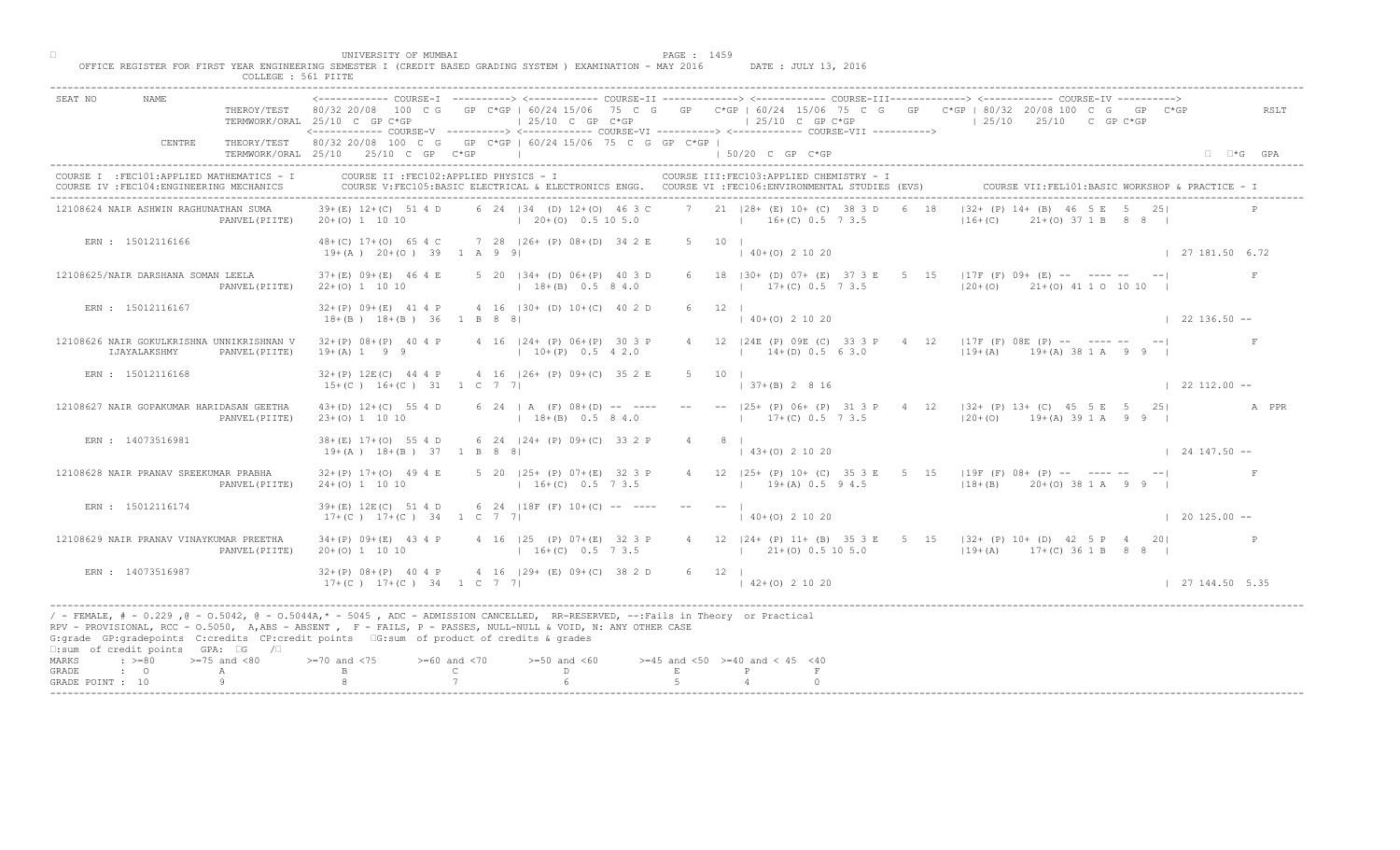|                                                                                                                                                                                                                                                                                                                                                                                                    | COLLEGE : 561 PIITE     |                                                                                                               |                                    |                                                          |        |                                                                                                                                                                                                                                                                                                                                                            |                                                                            |                                               |
|----------------------------------------------------------------------------------------------------------------------------------------------------------------------------------------------------------------------------------------------------------------------------------------------------------------------------------------------------------------------------------------------------|-------------------------|---------------------------------------------------------------------------------------------------------------|------------------------------------|----------------------------------------------------------|--------|------------------------------------------------------------------------------------------------------------------------------------------------------------------------------------------------------------------------------------------------------------------------------------------------------------------------------------------------------------|----------------------------------------------------------------------------|-----------------------------------------------|
| SEAT NO<br>NAME                                                                                                                                                                                                                                                                                                                                                                                    | THEROY/TEST 80/32 20/08 | 100 C G<br>TERMWORK/ORAL 25/10 C GP C*GP                                                                      |                                    | $125/10$ C GP C*GP                                       |        | COURSE-I ----------> <------------ COURSE-II -------------> <------------ COURSE-III------------> <----------- COURSE-IV<br>GP C*GP   60/24 15/06 75 C G GP C*GP   60/24 15/06 75 C G GP C*GP   80/32 20/08 100 C G<br>$125/10$ C GP C*GP<br><------------ COURSE-V ----------> <------------ COURSE-VT -----------> <------------ COURSE-VTT -----------> | $125/10$ $25/10$ C GP C*GP                                                 | GP<br>RSLT                                    |
| CENTRE                                                                                                                                                                                                                                                                                                                                                                                             |                         | THEORY/TEST 80/32 20/08 100 C G GP C*GP   60/24 15/06 75 C G GP C*GP  <br>TERMWORK/ORAL 25/10 25/10 C GP C*GP |                                    |                                                          |        | 1 50/20 C GP C*GP                                                                                                                                                                                                                                                                                                                                          |                                                                            | $\Box$ $\Box$ *G GPA                          |
| COURSE I : FEC101: APPLIED MATHEMATICS - I<br>COURSE IV : FEC104: ENGINEERING MECHANICS                                                                                                                                                                                                                                                                                                            |                         | COURSE II : FEC102: APPLIED PHYSICS - I                                                                       |                                    |                                                          |        | COURSE III: FEC103: APPLIED CHEMISTRY - I<br>COURSE V:FEC105:BASIC ELECTRICAL & ELECTRONICS ENGG. COURSE VI :FEC106:ENVIRONMENTAL STUDIES (EVS)                                                                                                                                                                                                            |                                                                            |                                               |
| 12108630 NAIR RAVINARAYAN JAYARAJAN PARVA<br>THI                                                                                                                                                                                                                                                                                                                                                   | PANVEL (PIITE)          | $32+(P)$ 11+(D) 43 4 P<br>$22+(0)$ 1 10 10                                                                    |                                    | 4 16 128 + (E) 10 + (C) 38 3 D<br>$14+(D)$ 0.5 6 3.0     |        | 6 18 125+ (P) 10+ (C) 35 3 E<br>$17+(C)$ 0.5 7 3.5                                                                                                                                                                                                                                                                                                         | $135+$ (P) $10+\sqrt{D}$<br>$5 \t 15$<br>$18 + (B)$                        | $(0)$ 38 1 A 9 9 1                            |
| ERN : 14073516989                                                                                                                                                                                                                                                                                                                                                                                  |                         | 32 (P) 08+ (P) 40 4 P<br>$16+(C)$ $17+(C)$ 33 1 C 7 7                                                         |                                    | 4 16 (26+ (P) 08+ (D) 34 2 E                             |        | $5 \t10 \t1$<br>$136+(B) 2816$                                                                                                                                                                                                                                                                                                                             |                                                                            | 127148.505.50                                 |
| 12108631 NAIR SANDESH SATHYAN BINDU                                                                                                                                                                                                                                                                                                                                                                | PANVEL (PIITE)          | 47 (D) 13+(C) 60 4 C<br>$21+(0)$ 1 10 10                                                                      |                                    | 7 28   25 + (P) 10 + (C) 35 3 E<br>$15+(C)$ 0.5 7 3.5    |        | 5 15   28 + (E) 06 + (P) 34 3 E<br>$20+ (0)$ 0.5 10 5.0                                                                                                                                                                                                                                                                                                    | 15 132 (P) 08+ (P) 40 5 P 4<br>5 <sup>5</sup><br>$ 18+(B) $ 20+ (0) 38 1 A | 201<br>P                                      |
| ERN : 15012116181                                                                                                                                                                                                                                                                                                                                                                                  |                         | $41+(D)$ $14+(B)$ 55 4 D<br>$21+(0)$ $22+(0)$ $43$ 1 0 10 10                                                  |                                    | 6 24 134 (D) 08+(D) 42 2 D                               |        | $12 \quad \square$<br>$\vert$ 43+(0) 2 10 20                                                                                                                                                                                                                                                                                                               |                                                                            | $\vert$ 27 171.50 6.35                        |
| 12108632 NAIR SARATH SIVARAMAN REMA                                                                                                                                                                                                                                                                                                                                                                | PANVEL (PIITE)          | $15F(F)$ $08+(P)$ -- ----<br>$20+(0)$ 1 10 10                                                                 |                                    | $--- - - 107F (F) 07+(E) --- ----$<br>$14+(D)$ 0.5 6 3.0 |        | $-  24 + (P) 06 + (P) 30$<br>$17+(C)$ 0.5 $\sqrt{2}$ 3.5                                                                                                                                                                                                                                                                                                   | 4 12   08F (F) 08E (P) -- ------ -- --                                     | $\mathbf{F}$<br>$120+(0)$ 18+(B) 38 1 A 9 9   |
| ERN : 15012116182                                                                                                                                                                                                                                                                                                                                                                                  |                         | $18F(F)$ 09+(E) -- ---- -- -- $-$ 124+ (P) 11+(B) 35 2 E<br>$19+(A)$ $17+(C)$ 36 1 B 8 8                      |                                    |                                                          | $5 -$  | 10<br>$+(0)$ 2 10 20                                                                                                                                                                                                                                                                                                                                       |                                                                            | $1175.50 - -$                                 |
| 12108633 NAIR SAURABH DAS SHALINI                                                                                                                                                                                                                                                                                                                                                                  | PANVEL (PIITE)          | $32+(P)$ 15+(A) 47 4 E<br>$23+(0)$ 1 10 10                                                                    |                                    | 5 20   24 + (P) 08 + (D) 32 3 P<br>$10+(P)$ 0.5 4 2.0    |        | $19+(A)$ 0.5 9 4.5                                                                                                                                                                                                                                                                                                                                         | 29+ (E) 06+ (P) 35 3 E 5 15   32+ (P) 08+ (P) 40 5 P 4 20                  | $110+(P)$ 18+(B) 28 1 D 6 6                   |
| ERN : 15012116183                                                                                                                                                                                                                                                                                                                                                                                  |                         | $33+(P)$ 15 (A) 48 4 E<br>$18+(B)$ $17+(C)$ 35 1 B 8 8                                                        |                                    | 5 20 (39+ (C) 12+(0) 51 2                                |        | $140+(0)21020$                                                                                                                                                                                                                                                                                                                                             |                                                                            | 127151.505.61                                 |
| 12108634 NAIR SHASHANK RAVEENDRAN PREMJIT<br>HA                                                                                                                                                                                                                                                                                                                                                    | PANVEL (PIITE)          | $32+(P)$ 11+(D) 43 4 P<br>$23+(0)$ 1 10 10                                                                    |                                    | 4 16 $ 24 + (P) 07 + (E $<br>$18 + (B)$                  |        | 4 12   26 + (P) 11 + (B) 37 3 E 5 15   41 (D) 11 + (D) 52 5 D 6 30  <br>$124+(0)$ 0.5 10 5.0                                                                                                                                                                                                                                                               |                                                                            | $ 13+(D)$ 17+(C) 30 1 C 7 7                   |
| ERN : 15012116184                                                                                                                                                                                                                                                                                                                                                                                  |                         | $32+(P)$ 10+(D) 42 4 P<br>$20+(0)$ $22+(0)$ $42$ 1 0 10 10                                                    |                                    | 4 16 $ 24 + (P) 09 + (C) 33 2 P$                         |        | $4 \t 8 \t 1$<br>$140+(0)21020$                                                                                                                                                                                                                                                                                                                            |                                                                            | 127153.005.67                                 |
| 12108635/NAIR SHREEJA SHANKARANARAYANAN P<br>REMA                                                                                                                                                                                                                                                                                                                                                  | PANVEL (PIITE)          | $40+(D)$ 13+(C) 53 4 D<br>$20+(0)$ 1 10 10                                                                    |                                    | 6 $24$ $ 24+$ (P) 10+ (C) 34 3 E<br>$23+(0)$ 0.5 10 5.0  |        | 5 15   27 + (E) 08 + (D) 35 3 E 5 15   35 (P) 11 + (D) 46 5 E 5 25  <br>$19+(A)$ 0.5 9 4.5                                                                                                                                                                                                                                                                 |                                                                            | $\mathbb{P}$<br>$115+(C)$ 16+(C) 31 1 C 7 7 1 |
| ERN : 14073516991                                                                                                                                                                                                                                                                                                                                                                                  |                         | $34+(P)$ $08+(P)$ 42 4<br>$20+ (0)$ 17+(C) 37                                                                 | 1 B 8 8 1                          | $4 \cdot 16$ $ 40+$ (C) $14+(0)$ 54 2 B                  |        | 8 16 1<br>$ 37+(B) 2 8 16$                                                                                                                                                                                                                                                                                                                                 |                                                                            | 127161.505.98                                 |
| / - FEMALE, # - 0.229 ,@ - 0.5042, @ - 0.5044A,* - 5045 , ADC - ADMISSION CANCELLED, RR-RESERVED, --:Fails in Theory or Practical<br>RPV - PROVISIONAL, RCC - 0.5050, A, ABS - ABSENT, Y F - FAILS, P - PASSES, NULL-NULL & VOID, N: ANY OTHER CASE<br>G:grade GP:gradepoints C:credits CP:credit points G:sum of product of credits & grades<br>$\square$ : sum of credit points GPA: $\square$ G | $\sqrt{2}$              |                                                                                                               |                                    |                                                          |        |                                                                                                                                                                                                                                                                                                                                                            |                                                                            |                                               |
| $\div$ >=80 >=75 and <80<br>MARKS<br>$\cdot$ 0<br>GRADE<br>А<br>Q<br>GRADE POINT : 10                                                                                                                                                                                                                                                                                                              |                         | $>-70$ and $< 75$                                                                                             | $>= 60$ and $< 70$<br>$\mathsf{C}$ | $>=50$ and $<60$<br>D                                    | $\,$ E | $>=45$ and $<50$ $>=40$ and $< 45$ $<40$                                                                                                                                                                                                                                                                                                                   |                                                                            |                                               |
|                                                                                                                                                                                                                                                                                                                                                                                                    |                         |                                                                                                               |                                    |                                                          |        |                                                                                                                                                                                                                                                                                                                                                            |                                                                            |                                               |

□ PAGE : 1460<br>OFFICE REGISTER FOR FIRST YEAR ENGINEERING SEMESTER I (CREDIT BASED GRADING SYSTEM ) EXAMINATION - MAY 2016 DATE : JULY 13, 2016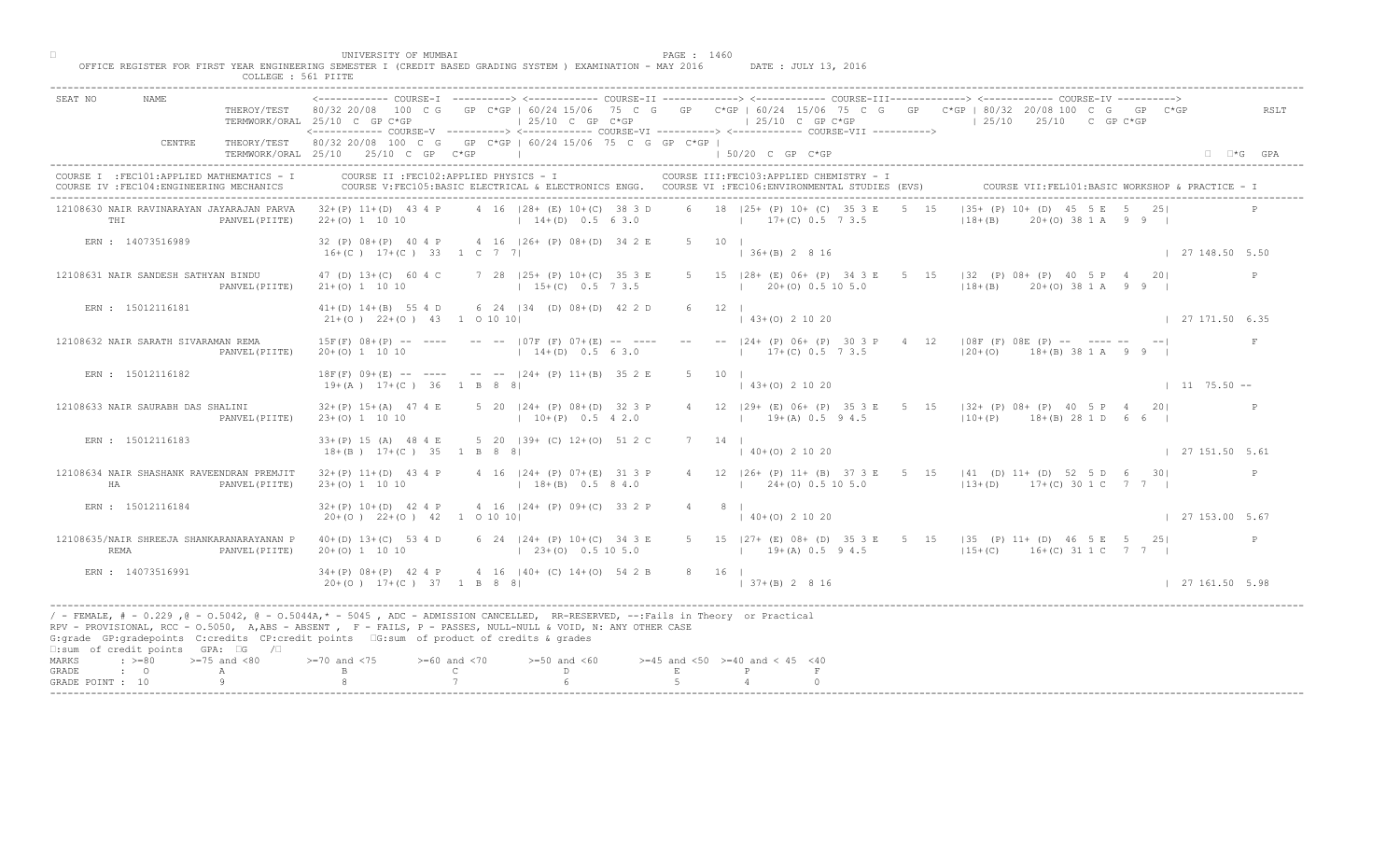|                                                                                                                                                                                                                                                                                                                                                                                                  | THUR PROTHERITY AND REAL<br>COLLEGE : 561 PIITE |                                                          |                                    |                                                                          |             |                                                                                                                                                 |           |                                                                                                                                                                                                                                                                                                                     |                           |
|--------------------------------------------------------------------------------------------------------------------------------------------------------------------------------------------------------------------------------------------------------------------------------------------------------------------------------------------------------------------------------------------------|-------------------------------------------------|----------------------------------------------------------|------------------------------------|--------------------------------------------------------------------------|-------------|-------------------------------------------------------------------------------------------------------------------------------------------------|-----------|---------------------------------------------------------------------------------------------------------------------------------------------------------------------------------------------------------------------------------------------------------------------------------------------------------------------|---------------------------|
| SEAT NO<br>NAME                                                                                                                                                                                                                                                                                                                                                                                  |                                                 | TERMWORK/ORAL 25/10 C GP C*GP                            |                                    | $\vert$ 25/10 C GP C*GP                                                  |             | $125/10$ C GP C*GP<br><------------ COURSE-V ----------> <------------ COURSE-VI ----------> <------------ COURSE-VII ---------->               |           | <------------ COURSE-T ----------> <------------ COURSE-II -------------> <----------- COURSE-III------------> <-----------> COURSE-IV ----------><br>THEROY/TEST 80/32 20/08 100 C G GP C*GP   60/24 15/06 75 C G GP C*GP   60/24 15/06 75 C G GP C*GP   80/32 20/08 100 C G GP C*GP<br>$125/10$ $25/10$ C GP C*GP | RSLT                      |
| CENTRE                                                                                                                                                                                                                                                                                                                                                                                           |                                                 | TERMWORK/ORAL 25/10 25/10 C GP C*GP                      |                                    | THEORY/TEST 80/32 20/08 100 C G GP C*GP   60/24 15/06 75 C G GP C*GP     |             | $\vert$ 50/20 C GP C*GP                                                                                                                         |           |                                                                                                                                                                                                                                                                                                                     | $\Box$ $\Box$ *G GPA      |
| COURSE I : FEC101: APPLIED MATHEMATICS - I<br>COURSE IV : FEC104: ENGINEERING MECHANICS                                                                                                                                                                                                                                                                                                          |                                                 | COURSE II : FEC102: APPLIED PHYSICS - I                  |                                    |                                                                          |             | COURSE III: FEC103: APPLIED CHEMISTRY - I<br>COURSE V:FEC105:BASIC ELECTRICAL & ELECTRONICS ENGG. COURSE VI :FEC106:ENVIRONMENTAL STUDIES (EVS) |           | COURSE VII: FEL101: BASIC WORKSHOP & PRACTICE -                                                                                                                                                                                                                                                                     |                           |
| 12108636 NAIR VIIVEK SANTOSH BEENA                                                                                                                                                                                                                                                                                                                                                               | PANVEL (PIITE)                                  | 33E(P) 08+(P) 41 4 P<br>$17+(C)$ 1 7 7                   |                                    | 4 16 124 + (P) 06 + (P) 30 3 P<br>$12+(E)$ 0.5 5 2.5                     |             | 4 12 129E (E) 06+ (P) 35 3 E<br>$19+(A) 0.5 9 4.5$                                                                                              | $5 \t 15$ | $115F$ (F) $08E$ (P) $ \sum$ - -<br>$18 + (B)$<br>(D) 32 1 C 7 7 1                                                                                                                                                                                                                                                  |                           |
| ERN : 15012116192                                                                                                                                                                                                                                                                                                                                                                                |                                                 | $18+(B)$ $16+(C)$ 34 1 C 7 7                             |                                    | $22F(F)$ 14E(B) -- ---- -- --  27+ (E) 11+(B) 38 2 D                     |             | 6 12  <br>$\vert$ 34+(C) 2 7 14                                                                                                                 |           |                                                                                                                                                                                                                                                                                                                     | $1897.00 -$               |
| 12108637 NAIR VIKRAM SUNIL NEENA                                                                                                                                                                                                                                                                                                                                                                 | PANVEL (PIITE)                                  | $23+(0)$ 1 10 10                                         |                                    | 32E(P) 10+(D) 42 4 P 4 16   24+ (P) 07+ (E) 31 3 P<br>$16+(C)$ 0.5 7 3.5 |             | 4 12   29 + (E) 07 + (E) 36 3 E<br>$1$ 20+(0) 0.5 10 5.0                                                                                        | $5 -$     | $15$ $ 12F(F) 12+ (C)$ -- ---- --<br>$19+(A)$ $18+(B)$ 37 1 B                                                                                                                                                                                                                                                       |                           |
| ERN : 15012116193                                                                                                                                                                                                                                                                                                                                                                                |                                                 | $16+(C)$ $16+(C)$ 32 1 C 7 7                             |                                    | $21F(F)$ $10+(D)$ -- --- -- -- $   40+(C)$ $08+(D)$ $48$ 2 C             |             | $7 \quad 14 \quad 1$<br>$\vert$ 40+(0) 2 10 20                                                                                                  |           |                                                                                                                                                                                                                                                                                                                     | $1 18 110.50 --$          |
| 12108638 NAKHAWA PREM KISHOR NAMITA                                                                                                                                                                                                                                                                                                                                                              | PANVEL (PIITE)                                  | $37+ (E)$ 08+(P) 45 4 E<br>$22+(0)$ 1 10 10              |                                    | 5 20 $ 08F(F) 09+(C)$ -- ---<br>$19+(A)$ 0.5 9 4.5                       |             | $-  24 + (P) 09 + (C) 33 3$<br>$17+(C)$ 0.5 7 3.5                                                                                               |           | $4 \t12 \t 16F(F) 11+ (D) -- -- -- -- -- --$<br>$114+(D)$ $16+(C)$ 30 1 C 7 7 1                                                                                                                                                                                                                                     |                           |
| ERN : 14073517002                                                                                                                                                                                                                                                                                                                                                                                |                                                 | $32+(P)$ $08+(P)$ 40 4 P<br>$19+(A)$ $20+(O)$ 39 1 A 9 9 |                                    | 4 16 (25+ (P) 08+ (D) 33 2 P                                             |             | $0+(0)$ 2 10 20                                                                                                                                 |           |                                                                                                                                                                                                                                                                                                                     | $1\quad 19\quad 110.00 -$ |
| 12108639 NALAWADE DHANRAJ HAMBIRRAO VIJAY<br>$\mathbb{A}$                                                                                                                                                                                                                                                                                                                                        | PANVEL (PIITE)                                  | 42 (D) 08+ (P) 50 4 D<br>$21+(0)$ 1 10 10                |                                    | 6 24   41 (C) 06+ (P) 47 3 C<br>$16+(C)$ 0.5 7 3.5                       |             | $19+(A)$ 0.5 9 4.5                                                                                                                              |           | 24+ (P) 09+ (C) 33 3 P 4 12   44 (D) 09+ (E) 53 5 D 6 30 <br>$114+(D)$ $12+(E)$ 26 1 D 6 6 I                                                                                                                                                                                                                        |                           |
| ERN : 15012116195                                                                                                                                                                                                                                                                                                                                                                                |                                                 | $32+(P)$ 11+(D) 43 4 P<br>$17+(C)$ $18+(B)$ $35$ 1 B 8 8 |                                    | 4 16 (28+ (E) 10+(C) 38 2                                                |             | $128+(D) 2612$                                                                                                                                  |           |                                                                                                                                                                                                                                                                                                                     | 127159.005.89             |
| 12108640 NALE AKSHAY SARJERAO LATA                                                                                                                                                                                                                                                                                                                                                               | PANVEL (PIITE)                                  | $42+(D)$ 10+(D) 52 4 D<br>$21+(0)$ 1 10 10               |                                    | 6 24 $124 + (P) 09 + (C)$<br>$1 \t17 + (C)$                              |             | $120+(0)0.5105.0$                                                                                                                               |           | 4 12   26 + (P) 07 + (E) 33 3 P + 4 12   32 (P) 09 + (E) + 4 5 P + 4 20  <br>$119+(A)$ $17+(C)$ 36 1 B 8 8 I                                                                                                                                                                                                        |                           |
| ERN : 14073517004                                                                                                                                                                                                                                                                                                                                                                                |                                                 | $45+(D)$ 09+(E) 54 4 D<br>$19+(A)$ $17+(C)$ 36 1 B 8     |                                    | $6\quad 24\quad 133 +$ (D) $10+(C)$<br>43 2 D                            |             | $6 \t 12 \t 1$<br>$ 39+(A) 2 9 18$                                                                                                              |           |                                                                                                                                                                                                                                                                                                                     | 127156.505.80             |
| 12108641 NAMBIAR ADITYA DIVAKARAN LATHA                                                                                                                                                                                                                                                                                                                                                          | PANVEL (PIITE)                                  | $32+(P)$ 12+(C) 44 4 P<br>$23+(0)$ 1 10 10               |                                    | $124$ (P) 08+(D) 32 3 P<br>$19+(A)$ 0.5 94.5                             |             | $1 \t20+(0) \t0.5 \t10 \t5.0$                                                                                                                   |           | 4 12   24 + (P) 08 + (D) 32 3 P + 4 12   32 (P) 11 + (D) 43 5 P + 20<br>$18+(B)$ $16+(C)$ 34 1 C 7 7                                                                                                                                                                                                                |                           |
| ERN : 15012116197                                                                                                                                                                                                                                                                                                                                                                                |                                                 | $36+(E)$ 12+(C) 48 4 E<br>$22+(0)$ 19+(A) 41 1 0 10 10   |                                    | $5$ 20 $ 24 + (P) 08 + (D) 32 2 P$                                       |             | 4 8 1<br>$(43+(0) 2 10 20)$                                                                                                                     |           |                                                                                                                                                                                                                                                                                                                     | 127144.505.35             |
| / - FEMALE, # - 0.229 ,@ - 0.5042, @ - 0.5044A,* - 5045 , ADC - ADMISSION CANCELLED, RR-RESERVED, --:Fails in Theory or Practical<br>RPV - PROVISIONAL, RCC - 0.5050, A, ABS - ABSENT A P- FAILS, P - PASSES, NULL-NULL & VOID, N: ANY OTHER CASE<br>G:grade GP:gradepoints C:credits CP:credit points 6:sum of product of credits & grades<br>$\square$ : sum of credit points GPA: $\square$ G | $\sqrt{2}$                                      |                                                          |                                    |                                                                          |             |                                                                                                                                                 |           |                                                                                                                                                                                                                                                                                                                     |                           |
| $\div$ >=80 >=75 and <80<br>MARKS<br>GRADE<br>$\cdot$ 0<br>А<br>9<br>GRADE POINT : 10                                                                                                                                                                                                                                                                                                            |                                                 | $>= 70$ and $< 75$                                       | $>= 60$ and $< 70$<br>$\mathbb{C}$ | $>=50$ and $<60$<br>D.                                                   | $\mathbf E$ | $>=45$ and $<50$ $>=40$ and $< 45$ $<40$                                                                                                        |           |                                                                                                                                                                                                                                                                                                                     |                           |
|                                                                                                                                                                                                                                                                                                                                                                                                  |                                                 |                                                          |                                    |                                                                          |             |                                                                                                                                                 |           |                                                                                                                                                                                                                                                                                                                     |                           |

□ PAGE : 1461<br>OFFICE REGISTER FOR FIRST YEAR ENGINEERING SEMESTER I (CREDIT BASED GRADING SYSTEM ) EXAMINATION - MAY 2016 DATE : JULY 13, 2016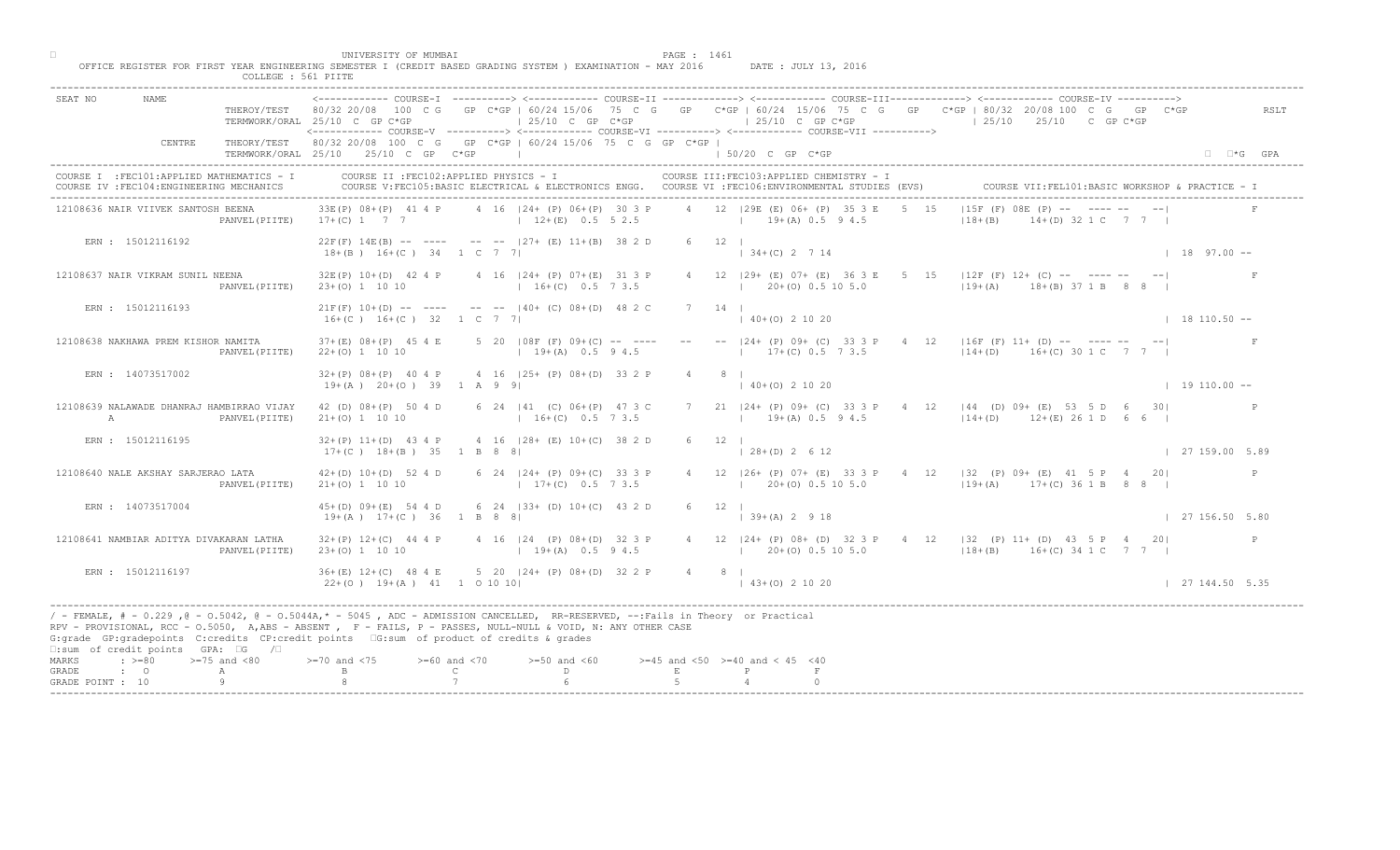|                                                                                                                                                                                                                                                                                                                                                                                                 | COLLEGE : 561 PIITE               |                                                          |                                  |                                                                                                                                                                                                              |        |                                               |                                                                  |      |                                                                                                                               |                             |
|-------------------------------------------------------------------------------------------------------------------------------------------------------------------------------------------------------------------------------------------------------------------------------------------------------------------------------------------------------------------------------------------------|-----------------------------------|----------------------------------------------------------|----------------------------------|--------------------------------------------------------------------------------------------------------------------------------------------------------------------------------------------------------------|--------|-----------------------------------------------|------------------------------------------------------------------|------|-------------------------------------------------------------------------------------------------------------------------------|-----------------------------|
| SEAT NO<br>NAME.<br>CENTRE                                                                                                                                                                                                                                                                                                                                                                      | THEROY/TEST                       | 80/32 20/08<br>100 C G<br>TERMWORK/ORAL 25/10 C GP C*GP  |                                  | $\pm 25/10$ C GP C*GP<br><------------ COURSE-V ----------> <------------ COURSE-VI ----------> <------------ COURSE-VII ----------><br>THEORY/TEST 80/32 20/08 100 C G GP C*GP   60/24 15/06 75 C G GP C*GP |        | $125/10$ C GP C*GP                            | COURSE-IT -------------> <------------- COURSE-ITT-------------> |      | GP C*GP   60/24 15/06 75 C G GP C*GP   60/24 15/06 75 C G GP C*GP   80/32 20/08 100 C G GP C*GP<br>$125/10$ $25/10$ C GP C*GP | RSLT                        |
|                                                                                                                                                                                                                                                                                                                                                                                                 |                                   | TERMWORK/ORAL 25/10 25/10 C GP C*GP                      |                                  |                                                                                                                                                                                                              |        | 150/20 C GP C*GP                              |                                                                  |      |                                                                                                                               | $\Box$ $\Box$ *G GPA        |
| COURSE I : FEC101: APPLIED MATHEMATICS - I<br>COURSE IV : FEC104: ENGINEERING MECHANICS                                                                                                                                                                                                                                                                                                         |                                   | COURSE II : FEC102: APPLIED PHYSICS - I                  |                                  | COURSE V:FEC105:BASIC ELECTRICAL & ELECTRONICS ENGG. COURSE VI :FEC106:ENVIRONMENTAL STUDIES (EVS)                                                                                                           |        |                                               | COURSE III: FEC103: APPLIED CHEMISTRY - I                        |      | COURSE VII: FEL101: BASIC WORKSHOP & PRACTICE - I                                                                             |                             |
| 12108642/NAMBIAR PRIYANKA NARAYANAN JAYAS<br>HREE                                                                                                                                                                                                                                                                                                                                               | PANVEL (PIITE)                    | $32+(P)$ 12+(C) 44 4 P<br>$23+(0)$ 1 10 10               |                                  | 4 16 124 (P) 09+(C) 33 3 P<br>$18+(B)$ 0.5 8 4.0                                                                                                                                                             |        | $1 \t20+(0) \t0.5 \t10 \t5.0$                 | 4 12   24 + (P) 08 + (D) 32 3 P                                  | 4 12 | $ 44$ (D) $14 +$ (B) 58 5 D 6<br>$121+ (0)$<br>$(A)$ 40 1 0 10 10                                                             |                             |
| ERN : 15012116198                                                                                                                                                                                                                                                                                                                                                                               |                                   | 32 (P) 09+(E) 41 4 P<br>$16+(C)$ $20+(O)$ 36 1 B 8 8     |                                  | $4$ 16 $ 31 + (D) 11 + (B) 42 2 D$                                                                                                                                                                           |        | $6 \t12$<br>$144+(0)21020$                    |                                                                  |      |                                                                                                                               | 127155.005.74               |
| 12108643 NAMBIAR SHRAVAN BALACHANDRAN KOM<br>ALA                                                                                                                                                                                                                                                                                                                                                | PANVEL (PIITE)                    | $34+(P)$ 11+(D) 45 4 E<br>$19+(A) 1 9 9$                 |                                  | 5 20   30 (D) 11+(B) 41 3 D<br>$(20+(0) 0.5 10 5.0)$                                                                                                                                                         |        |                                               | 6 18   24 (P) 13+ (O) 37 3 E 5<br>$20+ (0)$ 0.5 10 5.0           |      | 15 $\vert 47+ (D) 14+ (B) 61 5C 7 35 \vert$<br>$16+(C)$ $19+(A)$ 35 1 B 8 8 1                                                 | $\mathbb{P}$                |
| ERN : 15012116200                                                                                                                                                                                                                                                                                                                                                                               |                                   | $38 + (E)$ 15+(A) 53 4 D<br>$20+(0)$ 19+(A) 39 1 A 9 9   |                                  | 6 24   29 + (E) 08 + (D) 37 2 E                                                                                                                                                                              |        | 10 <sub>1</sub><br>$ 39+(A) 2 9 18$           |                                                                  |      |                                                                                                                               | $\vert$ 27 176.00 6.52      |
| 12108644 NAMBIAR SIDHARTH RAJAGOPALAN ANI<br>THA                                                                                                                                                                                                                                                                                                                                                | PANVEL (PIITE)                    | $32+(P)$ $08+(P)$ 40 4 P<br>$17+(C)$ 1 7 7               |                                  | 4 16   24 + (P) 08 + (D) 32 3 P<br>$11+(P)$ 0.5 4 2.0                                                                                                                                                        |        | $12$ $ 35+$ (D) $09+$ (C) 4                   | $19+(A) 0.5 9 4.5$                                               |      | 6 18   32 (P) 10 (D) 42 5 P 4 20 <br>$18+(B)$ $19+(A)$ 37 1 B 8 8                                                             | $\mathbb{P}$                |
| ERN : 15012116201                                                                                                                                                                                                                                                                                                                                                                               |                                   | $32+(P)$ $08+(P)$ 40 4 P<br>$15+(C)$ $15+(C)$ 30 1 C 7 7 |                                  | 4 16 (40+ (C) 13+(0) 53 2 B                                                                                                                                                                                  | 8      | 16                                            | $7+(B)$ 2 8 16                                                   |      |                                                                                                                               | 127142.505.28               |
| 12108645/NAMBIAR SURABHI SAJI SMITHA                                                                                                                                                                                                                                                                                                                                                            | PANVEL (PIITE)                    | $32E(P)$ $09+(E)$ 41 4 P<br>$19+(A) 1 9 9$               |                                  | 4 16   24 + (P) 07 + (E) 31 3 P<br>$18+(B)$ 0.5 8 4.0                                                                                                                                                        |        |                                               | $16+(C)$ 0.5 7 3.5                                               |      | $24E (P) 06E (P) 303 P$ 4 12   19F (F) 08+ (P) -- --- -- -- <br>$119+(A)$ $19+(A)$ 38 1 A 9 9                                 |                             |
| ERN : 15012116202                                                                                                                                                                                                                                                                                                                                                                               |                                   | $20+(0)$ 16+(C) 36 1 B 8 8                               |                                  | $21F(F)$ 08+(P) -- ---- -- -- 134+ (D) 12+(O) 46 2                                                                                                                                                           |        | $144+(0)21020$                                |                                                                  |      |                                                                                                                               | $18107.50 - -$              |
| 12108646/NANDURI V S S KALANJANI RAJU GIR<br>IJA RAMANI                                                                                                                                                                                                                                                                                                                                         | PANVEL (PIITE)                    | $32+(P)$ 12+(C) 44 4 P<br>$20+(0)$ 1 10 10               |                                  | $4$ 16 $ 25+$ (P) $12+(0)$<br>$19 + (A)$                                                                                                                                                                     |        |                                               | $19+(A)$ 0.5 9 4.5                                               |      | 5 15   33+ (D) 10+ (C) 43 3 D 6 18   16F (F) 08+ (P) -- ---- -- -- <br>$120+(0)$ $22+(0)$ 42 1 0 10 10 1                      |                             |
| ERN : 14073517014                                                                                                                                                                                                                                                                                                                                                                               |                                   | $32+(P)$ 11+(D) 43 4 P<br>$20+(0)$ 19+(A) 39 1 A 9 9     |                                  | 4 16 $ 27+$ (E) 14+(0) 41 2 D                                                                                                                                                                                |        | $6 \t 12 \t 1$<br>$\vert$ 41+(0) 2 10 20      |                                                                  |      |                                                                                                                               | $\vert$ 22 135.00 $\vert$ - |
| 12108647 NARMETA VISHAL SRINATH LATA                                                                                                                                                                                                                                                                                                                                                            | PANVEL (PIITE)                    | A $(F)$ $08+(P)$ -- ----<br>$21+ (0) 1 10 10$            |                                  | $ 24E'(P) 06+(P) 30 3 P$<br>$16+(C)$ 0.5 7 3.5                                                                                                                                                               |        |                                               | $17+(C)$ 0.5 7 3.5                                               |      | 4 12   26E (P) 10 + (C) 36 3 E 5 15   32E (P) 08 + (P) 40 5 P 4 20  <br>$119+(A)$ $11+(P)$ 30 1 C 7 7                         |                             |
| ERN : 14073517015                                                                                                                                                                                                                                                                                                                                                                               |                                   | $02F(F)$ 10+(D) -- -<br>$17+(C)$ $15+(C)$ $32$ $1 C$ 7 7 |                                  | $-$ -- $ 26 + (P) 10 + (C) 36 2 E$                                                                                                                                                                           |        | 5 10 1<br>$142+(0)21020$                      |                                                                  |      |                                                                                                                               | $1 19 108.00 --$            |
| / - FEMALE, # - 0.229, @ - 0.5042, @ - 0.5044A,* - 5045, ADC - ADMISSION CANCELLED, RR-RESERVED, --:Fails in Theory or Practical<br>RPV - PROVISIONAL, RCC - 0.5050, A, ABS - ABSENT, P - FAILS, P - PASSES, NULL-NULL & VOID, N: ANY OTHER CASE<br>G:grade GP:gradepoints C:credits CP:credit points 6:sum of product of credits & grades<br>$\square$ : sum of credit points GPA: $\square$ G | $\sqrt{2}$                        |                                                          |                                  |                                                                                                                                                                                                              |        |                                               |                                                                  |      |                                                                                                                               |                             |
| $\Rightarrow$ $\Rightarrow$ $=80$<br>MARKS<br>GRADE<br>$\cdot$ $\cdot$ 0<br>GRADE POINT : 10                                                                                                                                                                                                                                                                                                    | $>=75$ and $<80$<br>Α<br>$\alpha$ | $> = 70$ and $< 75$                                      | $>=60$ and $<70$<br>$\mathsf{C}$ | $>=50$ and $<60$<br>D                                                                                                                                                                                        | $\,$ E | $>=45$ and $<50$ $>=40$ and $< 45$ $<40$<br>P |                                                                  |      |                                                                                                                               |                             |
|                                                                                                                                                                                                                                                                                                                                                                                                 |                                   |                                                          |                                  |                                                                                                                                                                                                              |        |                                               |                                                                  |      |                                                                                                                               |                             |

□ PAGE : 1462<br>OFFICE REGISTER FOR FIRST YEAR ENGINEERING SEMESTER I (CREDIT BASED GRADING SYSTEM ) EXAMINATION - MAY 2016 DATE : JULY 13, 2016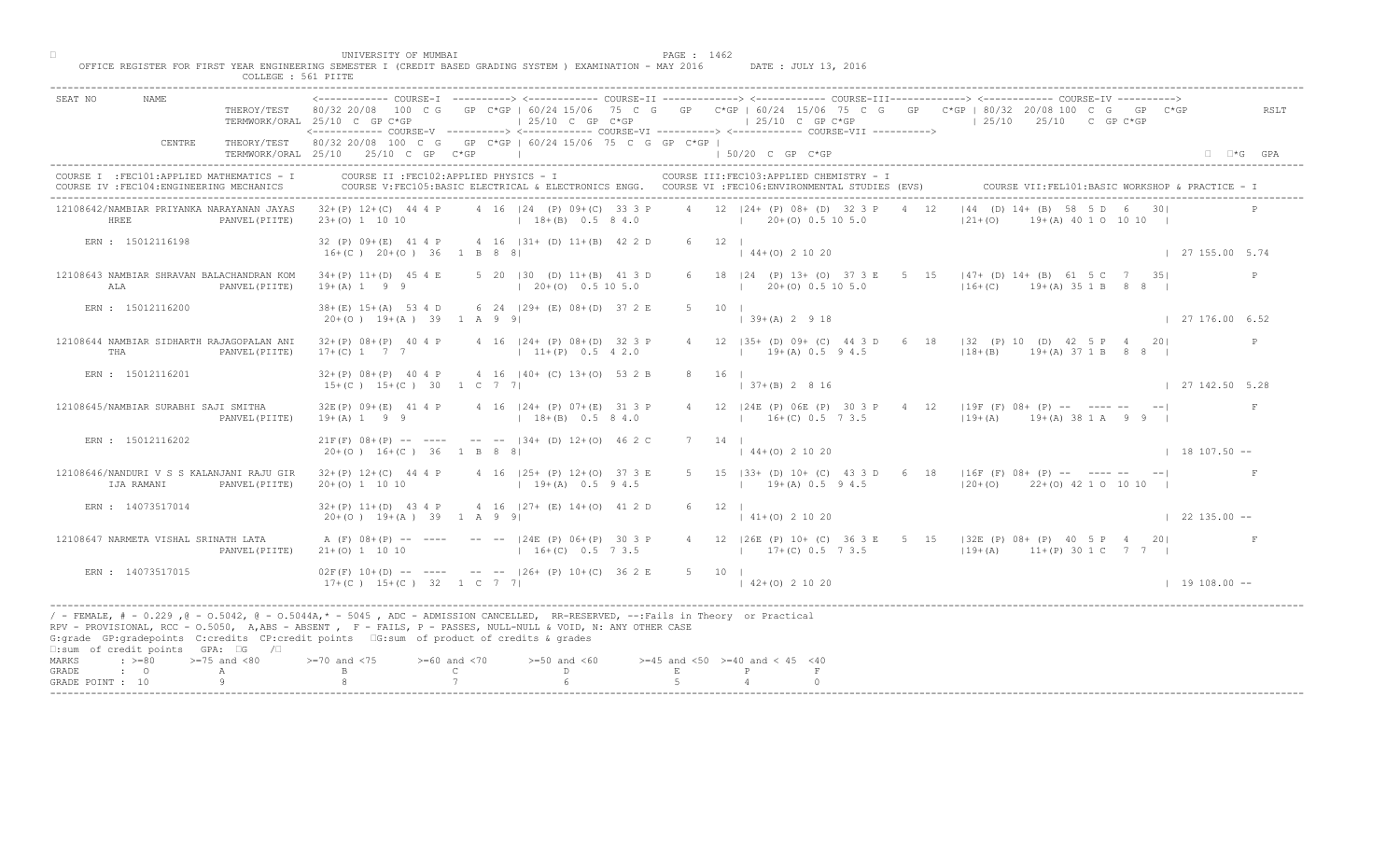|                                                                                         |                |                                                                                                                                                                                                                                                                                                                                              |                               |                                                                           |                |                                                                                                                                                 | <------------- COURSE-T ----------> <------------ COURSE-TT -------------> <------------ COURSE-TUT------------> <------------ COURSE-TV ---------->                  |                             |
|-----------------------------------------------------------------------------------------|----------------|----------------------------------------------------------------------------------------------------------------------------------------------------------------------------------------------------------------------------------------------------------------------------------------------------------------------------------------------|-------------------------------|---------------------------------------------------------------------------|----------------|-------------------------------------------------------------------------------------------------------------------------------------------------|-----------------------------------------------------------------------------------------------------------------------------------------------------------------------|-----------------------------|
|                                                                                         |                | TERMWORK/ORAL 25/10 C GP C*GP                                                                                                                                                                                                                                                                                                                |                               | $125/10$ C GP $C*GP$                                                      |                | $125/10$ C GP C*GP<br><------------ COURSE-V ----------> <------------ COURSE-VI ----------> <------------ COURSE-VII ---------->               | THEROY/TEST 80/32 20/08 100 C G GP C*GP   60/24 15/06 75 C G GP C*GP   60/24 15/06 75 C G GP C*GP   80/32 20/08 100 C G GP C*GP<br>$125/10$ $25/10$ $25/10$ C GP C*GP | RSLT                        |
| CENTRE                                                                                  |                | THEORY/TEST 80/32 20/08 100 C G GP C*GP   60/24 15/06 75 C G GP C*GP  <br>TERMWORK/ORAL 25/10 25/10 C GP C*GP                                                                                                                                                                                                                                |                               |                                                                           |                | 50/20 C GP C*GP                                                                                                                                 |                                                                                                                                                                       | $\Box$ $\Box$ *G GPA        |
| COURSE I : FEC101: APPLIED MATHEMATICS - I<br>COURSE IV : FEC104: ENGINEERING MECHANICS |                | COURSE II : FEC102: APPLIED PHYSICS - I                                                                                                                                                                                                                                                                                                      |                               |                                                                           |                | COURSE III: FEC103: APPLIED CHEMISTRY - I<br>COURSE V:FEC105:BASIC ELECTRICAL & ELECTRONICS ENGG. COURSE VI :FEC106:ENVIRONMENTAL STUDIES (EVS) | COURSE VII: FEL101: BASIC WORKSHOP & PRACTICE - I                                                                                                                     |                             |
| 12108648 NATH SABYASACHI KAKOLI                                                         |                | $32+(P)$ 11+(D) 43 4 P<br>PANVEL (PIITE) 23+(0) 1 10 10                                                                                                                                                                                                                                                                                      |                               | 4 16   24 + (P) 08 + (D) 32 3 P<br>$18+(B)$ 0.5 8 4.0                     |                | 4 12 135+ (D) 07+ (E) 42 3 D<br>$18+(B)$ 0.5 8 4.0                                                                                              | $ 32E(P) 05F$ $(F)$ -- $\frac{1}{2}$ $\frac{1}{2}$ -- - --<br>$(3)$ 34 1 C 7 7 1<br>$16 + (C)$                                                                        |                             |
| ERN : 15012116206                                                                       |                | $20+(0)$ $22+(0)$ $42$ 1 0 10 10                                                                                                                                                                                                                                                                                                             |                               | 38+(E) 11+(D) 49 4 E 5 20   30+ (D) 11E(B) 41 2 D                         | $6 \t 12 \t 1$ | $141+(0)21020$                                                                                                                                  |                                                                                                                                                                       | $\vert$ 22 133.00 --        |
| 12108649 NERELLA PAWANKALYAN RAMESH LAVAN<br>YA                                         | PANVEL (PIITE) | $21+(0)$ 1 10 10                                                                                                                                                                                                                                                                                                                             |                               | $18+(B)$ 0.5 8 4.0                                                        |                | $21F(F)$ 08+(P) -- --- -- -- $-$ -03F (F) 13E(O) -- --- -- -- -- $ 24+$ (P) 07+ (E) 31 3 P 4<br>$17+(C)$ 0.5 7 3.5                              | 12   A (F) 08+ (P) -- ---- -- -- --<br>$15+(C)$ $15+(C)$ 30 1 C 7 7 1                                                                                                 |                             |
| ERN : 15012116210                                                                       |                | $15+(C)$ $14+(D)$ 29 1 D 6 6                                                                                                                                                                                                                                                                                                                 |                               | $19F(F)$ $08+(P)$ -- --- -- -- $  136+(C)$ $11+(B)$ 47 2 C                | 7 14 1         | $\vert$ 40+(0) 2 10 20                                                                                                                          |                                                                                                                                                                       | $1176.50 -$                 |
| 12108650 NEZHUVINGAL MELVIN SOLI JULIET                                                 | PANVEL (PIITE) | $24+(0)$ 1 10 10                                                                                                                                                                                                                                                                                                                             |                               | $32+(P)$ 08+(P) 40 4 P 4 16   24+ (P) 12+(O) 36 3 E<br>$16+(C)$ 0.5 7 3.5 |                | $15$ $ 25+$ (P) $09+$ (C) $34$ 3 E<br>$20\pm(0)$ 0.5 10 5.0                                                                                     | $5$ 15 $132E(P)$ 08+ (P) 40 5 P 4 20<br>$ 21+(0)$ 15+(C) 36 1 B 8 8                                                                                                   | F                           |
| ERN : 14073517022                                                                       |                | $17+(C)$ $15+(C)$ 32 1 C 7 7                                                                                                                                                                                                                                                                                                                 |                               | $08F(F)$ $08+(P)$ -- --- -- --   37+ (C) $06+(P)$ 43 2 D                  | 12             | $+(A)$ 2 9 18                                                                                                                                   |                                                                                                                                                                       | $1\quad 23\quad 129.50 - -$ |
| 12108651/NIMBEKAR AISHWARYA SHIVSHANKAR A<br>RCHANA                                     | PANVEL (PIITE) | $23+(0)$ 1 10 10                                                                                                                                                                                                                                                                                                                             |                               | A (F) 08+(P) -- ---- -- --   A (F) 07+(E) -- ----<br>$13+(D)$ 0.5 6 3.0   |                | $20 + (0)$ 0.5 10 5.0                                                                                                                           | 28 + (E) 11 + (B) 39 3 D 6 18   A (F) 08 + (P) -- ---- -- -- <br>$118+(B)$ $13+(D)$ 31 1 C 7 7                                                                        | A ABS                       |
| ERN : 14073517023                                                                       |                | $16+(C)$ $19+(A)$ 35 1 B 8 8                                                                                                                                                                                                                                                                                                                 |                               | A (F) 09+(E) -- ---- -- -- 124+ (P) 08+(D) 32 2 P                         |                | $122+(P) 248$                                                                                                                                   |                                                                                                                                                                       | $11 \t 67.00 --$            |
| 12108652 NIVAGUNE SHREYASH SANTOSH SNEHA                                                | PANVEL (PIITE) | $02F(F)$ A $(F)$ -- ---<br>$17+(C)$ 1 7 7                                                                                                                                                                                                                                                                                                    |                               | $--$   A $(F)$ 09EMC<br>$12+(E)$                                          |                |                                                                                                                                                 | --   A (F) 07+ (E) -- ---- -- -- --   02F (F) 08E (P) -- ---- -- -- <br>$1 \t15+(C) \t0.5 \t7 \t3.5$ $1 \tA (F)$ $A (F)$ $- - - - - - -$                              |                             |
| ERN : 15012116217                                                                       |                | $13+(D)$ $12+(E)$ $25$ 1 D 6                                                                                                                                                                                                                                                                                                                 |                               | $01F(F)$ $08+(P)$ -- --- -- -- $124+(P)$ $07+(E)$ 31 2 P                  | 4 8 1          | $A(F)$ ---- --                                                                                                                                  |                                                                                                                                                                       | $1 5 27.00 --$              |
| 12108653 NIVALE SHREYASH RAVINDRA RACHANA                                               | PANVEL (PIITE) | $32E(P)$ 08+(P) 40 4 P<br>$21+ (0)$ 1 10 10                                                                                                                                                                                                                                                                                                  |                               | $4 \t16 \t124$ (P) 10+(C) 34 3 E<br>$22+(0)$ 0.5 10 5.0                   |                | $(21 + (0) 0.5 10 5.0)$                                                                                                                         | 5 15   29 + (E) 07 + (E) 36 3 E 5 15   10 F (F) 08 + (P) -- ---- -- --  <br>$120+(0)$ 12+(E) 32 1 C 7 7 1                                                             |                             |
| ERN : 14073517027                                                                       |                | $32E(P)$ $08+(P)$ 40 4 P<br>$18+(B)$ $18+(B)$ $36$ $1$ B 8 8                                                                                                                                                                                                                                                                                 |                               | $\sqrt{4}$ 16 $\sqrt{29}$ (E) 10 + (C) 39 2 D                             | 6 12 1         | $140+(0)21020$                                                                                                                                  |                                                                                                                                                                       | $122129.00 - -$             |
| $\square$ : sum of credit points GPA: $\square$ G / $\square$                           |                | / - FEMALE, # - 0.229 ,@ - 0.5042, @ - 0.5044A,* - 5045 , ADC - ADMISSION CANCELLED, RR-RESERVED, --:Fails in Theory or Practical<br>RPV - PROVISIONAL, RCC - 0.5050, A, ABS - ABSENT, PP - FAILS, P - PASSES, NULL-NULL & VOID, N: ANY OTHER CASE<br>G:grade GP:gradepoints C:credits CP:credit points G:sum of product of credits & grades |                               |                                                                           |                |                                                                                                                                                 |                                                                                                                                                                       |                             |
| $\Rightarrow$ $>=$ 80 $>=$ 75 and <80<br>MARKS                                          |                | $> = 70$ and $< 75$                                                                                                                                                                                                                                                                                                                          | $>= 60$ and $< 70$            | $>=50$ and $<60$                                                          |                | $>=45$ and $<50$ $>=40$ and $< 45$ $<40$                                                                                                        |                                                                                                                                                                       |                             |
| $\cdot$ 0<br>GRADE<br>GRADE POINT : 10                                                  | A<br>Q         |                                                                                                                                                                                                                                                                                                                                              | $\mathbb{C}$ and $\mathbb{C}$ | $D \sim 1$                                                                | $\,$ E         |                                                                                                                                                 |                                                                                                                                                                       |                             |

□ PAGE : 1463<br>OFFICE REGISTER FOR FIRST YEAR ENGINEERING SEMESTER I (CREDIT BASED GRADING SYSTEM ) EXAMINATION - MAY 2016 DATE : JULY 13, 2016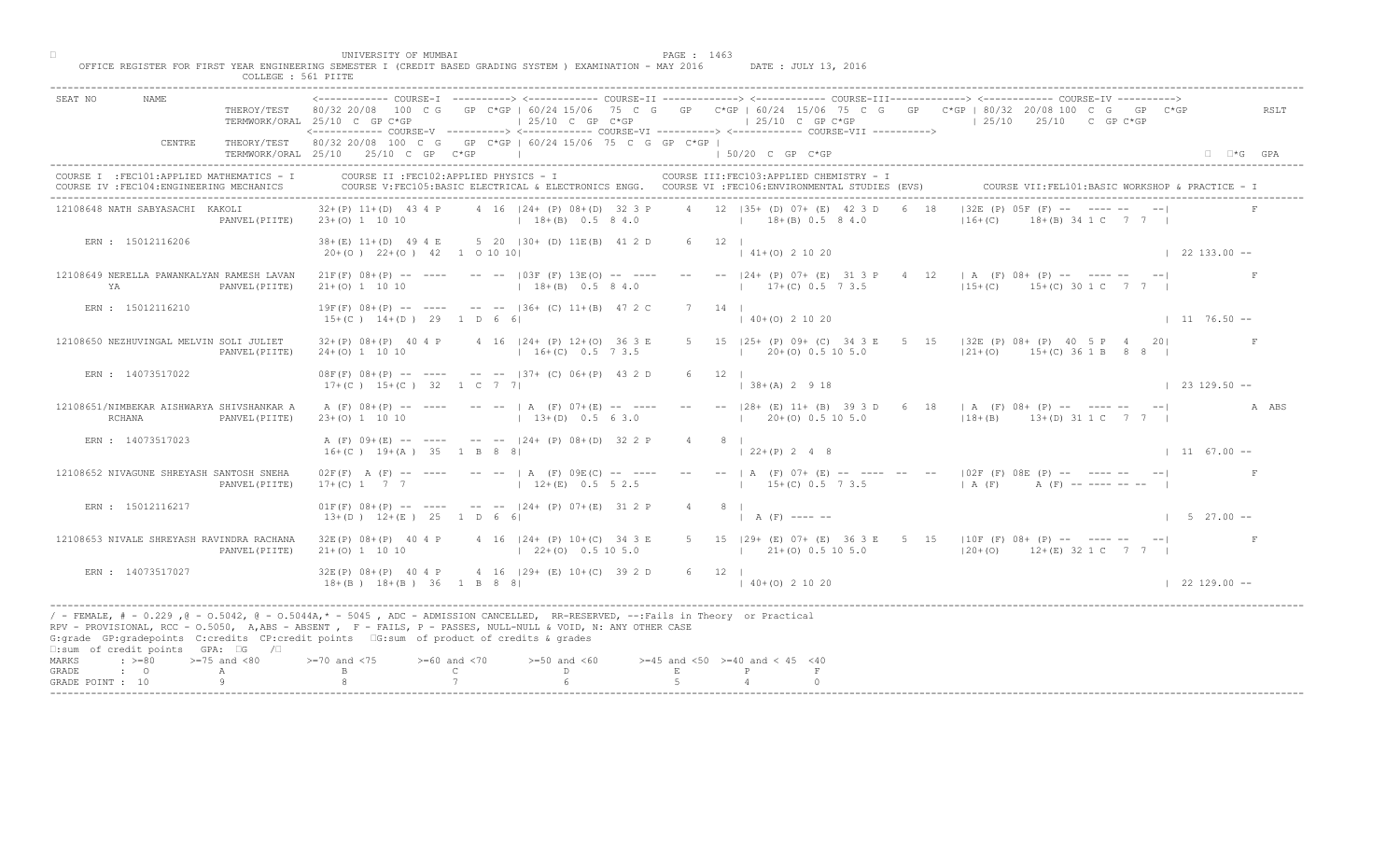| UNIVERSITY OF MUMBAI<br>PAGE : 1464<br>OFFICE REGISTER FOR FIRST YEAR ENGINEERING SEMESTER I (CREDIT BASED GRADING SYSTEM ) EXAMINATION - MAY 2016<br>DATE : JULY 13, 2016<br>COLLEGE : 561 PIITE                                                                                                                                                                                                                                                                                                                                                                                                |                            |
|--------------------------------------------------------------------------------------------------------------------------------------------------------------------------------------------------------------------------------------------------------------------------------------------------------------------------------------------------------------------------------------------------------------------------------------------------------------------------------------------------------------------------------------------------------------------------------------------------|----------------------------|
| ------------ COURSE-I ----------> <------------ COURSE-II -------------> <------------ COURSE-III------------> <------------> COURSE-IV ----------> <----------------> COURSE-IV ------------ COURSE-II<br><b>NAME</b><br>SEAT NO<br>THEROY/TEST 80/32 20/08 100 C G GP C*GP   60/24 15/06 75 C G GP C*GP   60/24 15/06 75 C G GP C*GP   80/32 20/08 100 C G GP C*GP<br>$125/10$ C GP C*GP<br>$125/10$ C GP C*GP<br>$125/10$ $25/10$ C GP C*GP<br>TERMWORK/ORAL 25/10 C GP C*GP<br><------------ COURSE-V ----------> <------------ COURSE-VI -----------> <------------ COURSE-VII -----------> | RSLT                       |
| THEORY/TEST 80/32 20/08 100 C G GP C*GP   60/24 15/06 75 C G GP C*GP  <br>CENTRE<br>TERMWORK/ORAL 25/10 25/10 C GP C*GP<br>the control of the control of the control of<br>1 50/20 C GP C*GP                                                                                                                                                                                                                                                                                                                                                                                                     | $\Box$ $\Box$ *G GPA       |
| COURSE II : FEC102: APPLIED PHYSICS - I<br>COURSE III: FEC103: APPLIED CHEMISTRY - I<br>COURSE I : FEC101: APPLIED MATHEMATICS - I<br>COURSE VII: FEL101: BASIC WORKSHOP & PRACTICE -<br>COURSE V:FEC105:BASIC ELECTRICAL & ELECTRONICS ENGG. COURSE VI :FEC106:ENVIRONMENTAL STUDIES (EVS)<br>COURSE IV : FEC104: ENGINEERING MECHANICS                                                                                                                                                                                                                                                         |                            |
| $ 15F (F) 08+$ (P) $-$ 1 $-$<br>$22F(F)$ 08+(P) -- ---- -- --   A (F) 06+(P) -- ---- -- --   A (F) 06+ (P) -- ---- -- --<br>12108654 OHAL PRAJAY PRADEEP SUNITA<br>22+(0) 1 10 10 (1 14+(D) 0.5 6 3.0 (1 17+(C) 0.5 7 3.5<br>$ 11 + (P) $<br>PANVEL (PIITE)                                                                                                                                                                                                                                                                                                                                      |                            |
| $14F(F) 08E(P)$ -- ---- -- -- $ A (F) 07+(E)$ -- --- -- --  <br>ERN : 15012116220<br>$134+(C)$ 2 7 14<br>$15+(C)$ $13+(D)$ 28 1 D 6 6                                                                                                                                                                                                                                                                                                                                                                                                                                                            | $1 5 36.50 --$             |
| 6 18   24 + (P) 07 + (E) 31 3 P 4<br>12 $\vert$ 125F (F) 08+ (P) -- ---- --<br>12108655 PAI PRANAY PADMANABH PRIYA<br>$32+(P)$ $09+(E)$ 41 4 P<br>4 16   36 + (C) 08 + (D) 44 3 D<br>$11+(P)$ $11+(P)$ 22 1 P 4 4<br>$17+(C)$ 0.5 7 3.5<br>$19+(A)$ 0.5 9 4.5<br>PANVEL (PIITE)<br>$23+(0)$ 1 10 10                                                                                                                                                                                                                                                                                              |                            |
| $6 \t 12 \t 1$<br>ERN : 14073517035<br>$32+(P)$ 08+(P) 40 4 P 4 16  32+ (D) 09+(C) 41 2 D<br>$18+(B)$ $15+(C)$ 33 1 C 7 7<br>$\vert$ 39+(A) 2 9 18                                                                                                                                                                                                                                                                                                                                                                                                                                               | $\vert$ 22 121.00 --       |
| 12108656 PAL MUKESHKUMAR SANTOSHKUMAR LAT<br>6 18 $ 32 + (D) 07 + (E) 39$<br>6 18   07F (F) 09+ (E) -- ---- -- -- <br>$41+(D)$ 12+(C) 53 4 D 6 24   35+ (D) 09+(C) 44 3 D<br>$\begin{bmatrix} 20 + (0) & 0.5 & 10 & 5.0 \end{bmatrix}$<br>$(21+(0) 0.5 10 5.0)$<br>$120+(0)$ 10+(P) 30 1 C 7 7 1<br>ADEVI<br>$22+(0)$ 1 10 10<br>PANVEL (PIITE)                                                                                                                                                                                                                                                  |                            |
| ERN : 14073517038<br>$41+(D)$ $11+(D)$ 52 4 D 6 24   24 + (P) $14+(O)$ 38 2 D<br>6 12<br>$43+(0)$ 2 10 20<br>$20+(0)$ 17+(C) 37 1 B 8 8                                                                                                                                                                                                                                                                                                                                                                                                                                                          | $\vert$ 22 151.00 --       |
| $24F(F)$ $08+(P)$ -- --- -- -- $17F(F)$ $07+(E)$ -- ---<br>A (F) 06+ (P) -- ---- -- -- -03F (F) 08+ (P) -- ---- -- -- <br>12108657/PALVE SONALI BHAGWAN MANGAL<br>$19 + (A) 0.5 9 4.5$<br>$16+(C)$ 0.5 7 3.5<br>$119+(A)$ $14+(D)$ 33 1 C 7 7  <br>$20+(0)$ 1 10 10<br>PANVEL (PIITE)                                                                                                                                                                                                                                                                                                            |                            |
| 32E(P) 08+(P) 40 4 P 4 16   26+ (P) 11+(B) 37 2<br>ERN : 14073517039<br>$15+(C)$ $15+(C)$ 30 1 C 7 7<br>$139+(A) 2918$                                                                                                                                                                                                                                                                                                                                                                                                                                                                           | $1276.00 -$                |
| 4 12   31 + (D) 08 + (D) 39 3 D 6 18   32 + (P) 16 + (O) 48 5 E 5 25  <br>12108658 PANCHAL SHIVANG DIVYESH NEEPA<br>43 (D) 13+(C) 56 4 D<br>6 24 $ 24 + (P) 06 + (P)$<br>$16 + (C)$<br>$18+(B)$ 0.5 8 4.0<br>$120+(0)$ 12+(E) 32 1 C 7 7  <br>PANVEL (PIITE)<br>$21+(0)$ 1 10 10                                                                                                                                                                                                                                                                                                                 |                            |
| 5 20 $(30 + (D) 11 + (B) 41 2 D)$<br>ERN : 14073517043<br>$36+(E)$ 10+(D) 46 4 E<br>$6 \t 12 \t 1$<br>$18+(B)$ $17+(C)$ 35 1 B 8<br>$141+(0)21020$                                                                                                                                                                                                                                                                                                                                                                                                                                               | $\frac{1}{27}$ 163.50 6.06 |
| $33+(P)$ 10+(D) 43 4 P<br>$P(P)$ 08+(D) 32 3 P<br>4 12   41 + (C) 07 + (E) 48 3 C 7 21   32 + (P) 11 + (D) 43 5 P 4 20  <br>12108659 PANDIT RUPESH SANDEEP ASHWINI<br>$18+(B)$ 0.5 8 4.0<br>$23+(0)$ 1 10 10<br>$18+(B)$ 0.5 8 4.0<br>$116+(C)$ $13+(D)$ 29 1 D 6 6  <br>PANVEL (PIITE)                                                                                                                                                                                                                                                                                                          | A ABS                      |
| ERN : 15012116234<br>A $(F)$ 09+ $(E)$ -- -<br>$-$ -- $ 29+ (E) 12+(0) 41 2 D$<br>$6 \t 12 \t 1$<br>$18+(B)$ $16+(C)$ $34$ $1 C$ 7 7<br>$142+(0)21020$                                                                                                                                                                                                                                                                                                                                                                                                                                           | $\vert$ 23 132.00 --       |
| / - FEMALE, # - 0.229, @ - 0.5042, @ - 0.5044A,* - 0045, ADC - ADMISSION CANCELLED, RR-RESERVED, --:Fails in Theory or Practical<br>RPV - PROVISIONAL, RCC - 0.5050, A, ABS - ABSENT A P - FAILS, P - PASSES, NULL-NULL & VOID, N: ANY OTHER CASE<br>G:grade GP:gradepoints C:credits CP:credit points [6:sum of product of credits & grades<br>$\square$ : sum of credit points GPA: $\square$ G / $\square$                                                                                                                                                                                    |                            |
| $: >=80$<br>$>=75$ and $<80$<br>$0$ and $\langle 75$<br>$>= 60$ and $< 70$<br>$>=50$ and $<60$<br>$>=45$ and $<50$ $>=40$ and $< 45$ $<40$<br>MARKS<br>$\mathbb C$ and $\mathbb C$ and $\mathbb C$ and $\mathbb C$ and $\mathbb C$ and $\mathbb C$ and $\mathbb C$ and $\mathbb C$ and $\mathbb C$ and $\mathbb C$ and $\mathbb C$ and $\mathbb C$ and $\mathbb C$ and $\mathbb C$ and $\mathbb C$ and $\mathbb C$ and $\mathbb C$ and $\mathbb C$ and $\mathbb C$ and $\mathbb C$ and<br>$D \sim 1$<br>$\cdot$ $\cdot$ 0<br>E<br>$\mathbb{P}$<br>GRADE<br>А                                     |                            |
| 9<br>GRADE POINT : 10                                                                                                                                                                                                                                                                                                                                                                                                                                                                                                                                                                            |                            |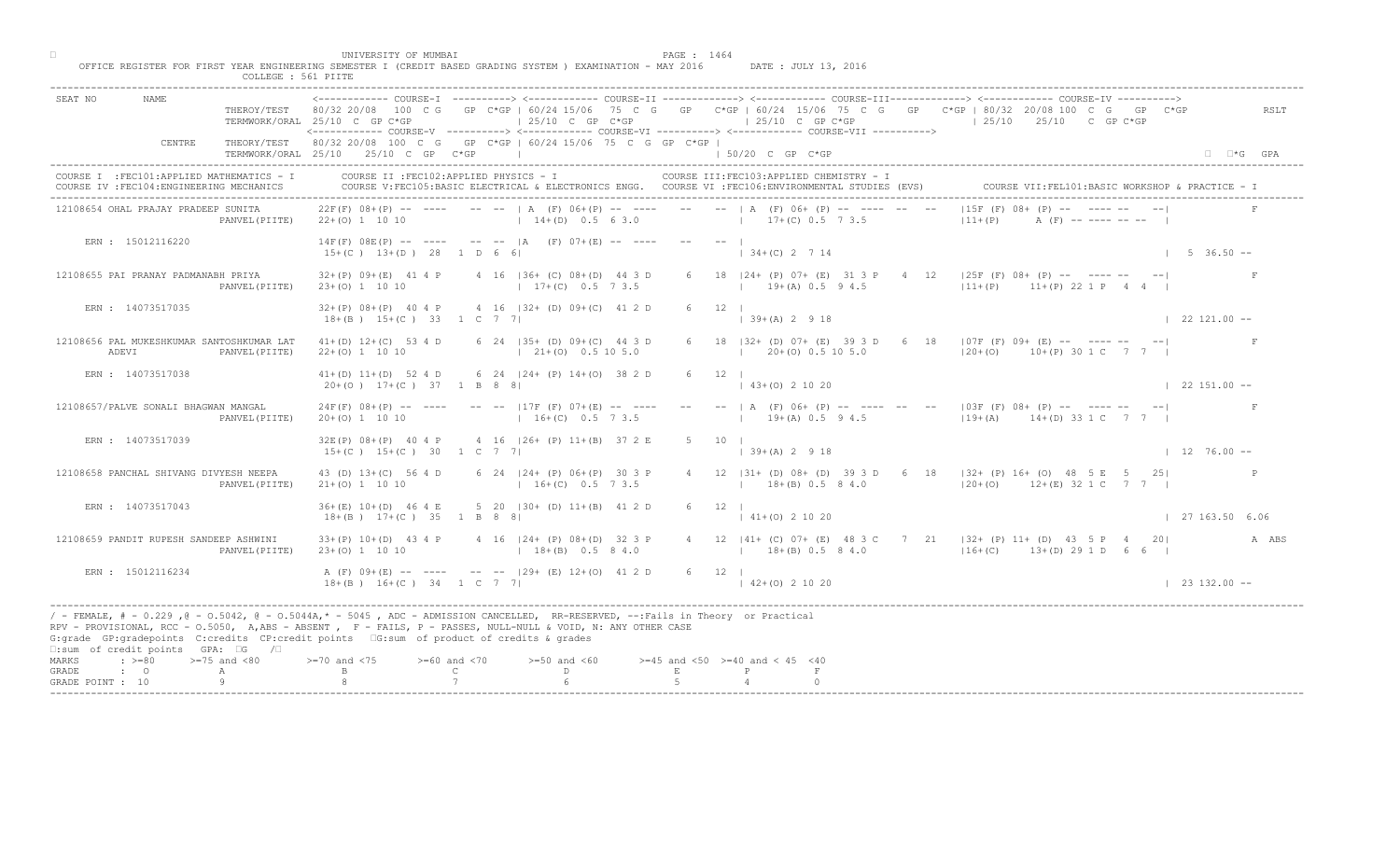|                                                                                                                                                                                                                                                                                                                                                                                                             |                | TERMWORK/ORAL 25/10 C GP C*GP                                                                                                                                                                                                 |                                                            | $125/10$ C GP $C*GP$                                 |             | $125/10$ C GP C*GP                            |                                                          | THEROY/TEST 80/32 20/08 100 C G GP C*GP   60/24 15/06 75 C G GP C*GP   60/24 15/06 75 C G GP C*GP   80/32 20/08 100 C G GP C*GP<br>$125/10$ $25/10$ $25/10$ C GP C*GP |                      | RSLT  |
|-------------------------------------------------------------------------------------------------------------------------------------------------------------------------------------------------------------------------------------------------------------------------------------------------------------------------------------------------------------------------------------------------------------|----------------|-------------------------------------------------------------------------------------------------------------------------------------------------------------------------------------------------------------------------------|------------------------------------------------------------|------------------------------------------------------|-------------|-----------------------------------------------|----------------------------------------------------------|-----------------------------------------------------------------------------------------------------------------------------------------------------------------------|----------------------|-------|
| CENTRE                                                                                                                                                                                                                                                                                                                                                                                                      |                | <------------ COURSE-V ----------> <------------ COURSE-VI -----------> <------------ COURSE-VII ----------><br>THEORY/TEST 80/32 20/08 100 C G GP C*GP   60/24 15/06 75 C G GP C*GP  <br>TERMWORK/ORAL 25/10 25/10 C GP C*GP |                                                            |                                                      |             | 50/20 C GP C*GP                               |                                                          |                                                                                                                                                                       | $\Box$ $\Box$ *G GPA |       |
| COURSE I : FEC101: APPLIED MATHEMATICS - I<br>COURSE IV : FEC104: ENGINEERING MECHANICS                                                                                                                                                                                                                                                                                                                     |                | COURSE II : FEC102: APPLIED PHYSICS - I<br>COURSE V:FEC105:BASIC ELECTRICAL & ELECTRONICS ENGG. COURSE VI :FEC106:ENVIRONMENTAL STUDIES (EVS)                                                                                 |                                                            |                                                      |             |                                               | COURSE III: FEC103: APPLIED CHEMISTRY - I                | COURSE VII: FEL101: BASIC WORKSHOP & PRACTICE - 1                                                                                                                     |                      |       |
| 12108660 PANDITA NITIN AUTAR KRISHEN VEEN<br>A PANDITA                                                                                                                                                                                                                                                                                                                                                      | PANVEL (PIITE) | $19F(F)$ $08+(P)$ -- ---- -- -- $126+(P)$ $06+(P)$ 32 3 P<br>$18+(B)$ 1 8 8                                                                                                                                                   | $11+(P)$ 0.5 4 2.0                                         |                                                      |             |                                               | 4 12 124 + (P) 09E (C) 33 3 P<br>$14+(D)$ 0.5 6 3.0      | $105F$ (F) $12E$ (C) -- $\blacksquare$ --<br>$ 17+(C) $                                                                                                               |                      |       |
| ERN : 15012116235                                                                                                                                                                                                                                                                                                                                                                                           |                | 32+(P) 14E(B) 46 4 E 5 20   26+ (P) 10+(C) 36 2 E<br>$16+(C)$ $15+(C)$ $31$ $1$ C 7 7                                                                                                                                         |                                                            |                                                      |             | 5 10 1<br>$136+(B)2816$                       |                                                          |                                                                                                                                                                       | $1 17 90.00 -$       |       |
| 12108661 PANSARE PIYUSH VILAS ANITA                                                                                                                                                                                                                                                                                                                                                                         | PANVEL (PIITE) | 32E(P) 08+(P) 40 4 P 4 16   24E (P) 06+(P) 30 3 P<br>$22+(0)$ 1 10 10                                                                                                                                                         | $19+(A)$ 0.5 9 4.5                                         |                                                      |             |                                               | $16+(C)$ 0.5 7 3.5                                       | 4 12   29 + (E) 06E (P) 35 3 E 5 $\overline{15}$   A (F) 09 + (E) -- --- --<br>$13+(D)$ $10+(P)$ 23 1 E 5 5 1                                                         |                      |       |
| ERN : 15012116239                                                                                                                                                                                                                                                                                                                                                                                           |                | $32+(P)$ 08+(P) 40 4 P 4 16   24+ (P) 11+(B) 35 2 E<br>$15+(C)$ $15+(C)$ 30 1 C 7 7                                                                                                                                           |                                                            |                                                      |             | $5 \qquad 10 \qquad$<br>$\vert$ 35+(B) 2 8 16 |                                                          |                                                                                                                                                                       | $122115.00 - -$      |       |
| 12108662 PANSE NIKHIL SANJAY ANJALI                                                                                                                                                                                                                                                                                                                                                                         | PANVEL (PIITE) | $32+(P)$ 11+(D) 43 4 P 4 16  24+ (P) 09+(C) 33 3 P<br>$23+(0)$ 1 10 10                                                                                                                                                        | $(22+(0) 0.5 10 5.0)$                                      |                                                      |             |                                               | $12$ $ 25+$ (P) $06+$ (P) $313$ P<br>$17+(C)$ 0.5 $73.5$ | $4 \t12 \t102F (F) 12+ (C) -- -- -- -- -- --$<br>$116+(C)$ 15+(C) 31 1 C 7 7                                                                                          |                      | F     |
| ERN : 15012116240                                                                                                                                                                                                                                                                                                                                                                                           |                | $13F(F)$ 08+(P) -- ---- -- -- $-$ 128+ (E) 12+(0) 40 2 D<br>$16+(C)$ $16+(C)$ 32 1 C 7 7                                                                                                                                      |                                                            |                                                      |             | 12                                            | $(B)$ 2 8 16                                             |                                                                                                                                                                       | $133100.50 -$        |       |
| 12108663/PARAB NEHAL VILAS VILASINI                                                                                                                                                                                                                                                                                                                                                                         | PANVEL (PIITE) | 34 (P) 10 + (D) 44 4 P<br>$18+(B)$ 1 8 8                                                                                                                                                                                      |                                                            | 4 16   25 (P) 10 + (C) 35 3 E<br>$12+(E)$ 0.5 5 2.5  |             |                                               | $18+(B)$ 0.5 8 4.0                                       | B3+ (D) 08+ (D) 41 3 D 6 18   35+ (P) 08+ (P) 43 5 P 4 20 <br>$119+(A)$ $16+(C)$ 35 1 B 8 8 I                                                                         |                      |       |
| ERN : 15012116242                                                                                                                                                                                                                                                                                                                                                                                           |                | $32+(P)$ 10+(D) 42 4 P<br>$20+(0)$ 19+(A) 39 1 A 9 9                                                                                                                                                                          |                                                            | 4 16 (39+ (C) 11+(B) 50 2                            |             | $125+(D)2612$                                 |                                                          |                                                                                                                                                                       | 127142.505.28        |       |
| 12108664/PARAS YAGYESHA SANJAY RACHANA                                                                                                                                                                                                                                                                                                                                                                      | PANVEL (PIITE) | A $(F)$ 10+(D) -- ----<br>$24+(0)$ 1 10 10                                                                                                                                                                                    | $-- \vdash$ $\vdash$ $\land$ $(F)$ 10+ (C)<br>$1 \t13+(D)$ |                                                      |             |                                               | $125+(0)0.5105.0$                                        | --   32 + (D) 15 + (O) 47 3 C 7 21   33 + (P) 15 + (A) 48 5 E 5 25  <br>$ 17+(C)$ 18+(B) 35 1 B 8 8                                                                   |                      | A PPR |
| ERN : 15012116246                                                                                                                                                                                                                                                                                                                                                                                           |                | $32+(P)$ 12+(C) 44 4 P<br>$22+(0)$ $20+(0)$ $42$ 1 0 10 10                                                                                                                                                                    |                                                            | $4 \t16 \t127 + \t(B) \t14 + (0) \t41 \t2 D$         |             | $6 \t 12 \t 1$<br>$\vert$ 43+(0) 2 10 20      |                                                          |                                                                                                                                                                       | $\vert$ 20 130.00 -- |       |
| 12108665 PARVADIA MANTHAN DHIRAJLAL SHARD<br>A                                                                                                                                                                                                                                                                                                                                                              | PANVEL (PIITE) | $44+(D)$ 15+(A) 59 4 D<br>$20+(0)$ 1 10 10                                                                                                                                                                                    |                                                            | 6 $24$ (33+ (D) 08+ (D) 41 3 D<br>$14+(D)$ 0.5 6 3.0 |             |                                               | $15+(C)$ 0.5 7 3.5                                       | 6 18   25+ (P) 06+ (P) 31 3 P 4 12   32 (P) 14+ (B) 46 5 E 5 25 <br>$19+(A)$ $15+(C)$ 34 1 C 7 7                                                                      |                      |       |
| ERN : 15012116249                                                                                                                                                                                                                                                                                                                                                                                           |                | $48+(C)$ $14+(B)$ 62 4 C<br>$18+(B)$ $19+(A)$ $37$ $1$ B 8 8                                                                                                                                                                  |                                                            | $728$ $ 24 + (P) 11 + (B) 35 2 E$                    | 5 10 1      | $(27+(D) 2 6 12)$                             |                                                          |                                                                                                                                                                       | 127160.505.94        |       |
| / - FEMALE, # - 0.229, @ - 0.5042, @ - 0.5044A,* - 0045, ADC - ADMISSION CANCELLED, RR-RESERVED, --:Fails in Theory or Practical<br>RPV - PROVISIONAL, RCC - 0.5050, A, ABS - ABSENT , P- FAILS, P - PASSES, NULL-NULL & VOID, N: ANY OTHER CASE<br>G:grade GP:gradepoints C:credits CP:credit points G:sum of product of credits & grades<br>$\square$ : sum of credit points GPA: $\square$ G / $\square$ |                |                                                                                                                                                                                                                               |                                                            |                                                      |             |                                               |                                                          |                                                                                                                                                                       |                      |       |
| $\Rightarrow$ $>=$ 80 $\Rightarrow$ $=$ 75 and <80<br>MARKS<br>$\cdot$ $\cdot$ 0<br>GRADE<br>A                                                                                                                                                                                                                                                                                                              |                | $> = 70$ and $< 75$                                                                                                                                                                                                           | $>= 60$ and $< 70$<br>$\mathbb{C}$ and $\mathbb{C}$        | $>=50$ and $<60$<br>$\Gamma$                         | $\mathbf E$ | $>=45$ and $<50$ $>=40$ and $< 45$ $<40$<br>P |                                                          |                                                                                                                                                                       |                      |       |
| $\circ$<br>GRADE POINT : 10                                                                                                                                                                                                                                                                                                                                                                                 |                |                                                                                                                                                                                                                               |                                                            |                                                      |             |                                               |                                                          |                                                                                                                                                                       |                      |       |

□ PAGE : 1465<br>OFFICE REGISTER FOR FIRST YEAR ENGINEERING SEMESTER I (CREDIT BASED GRADING SYSTEM ) EXAMINATION - MAY 2016 DATE : JULY 13, 2016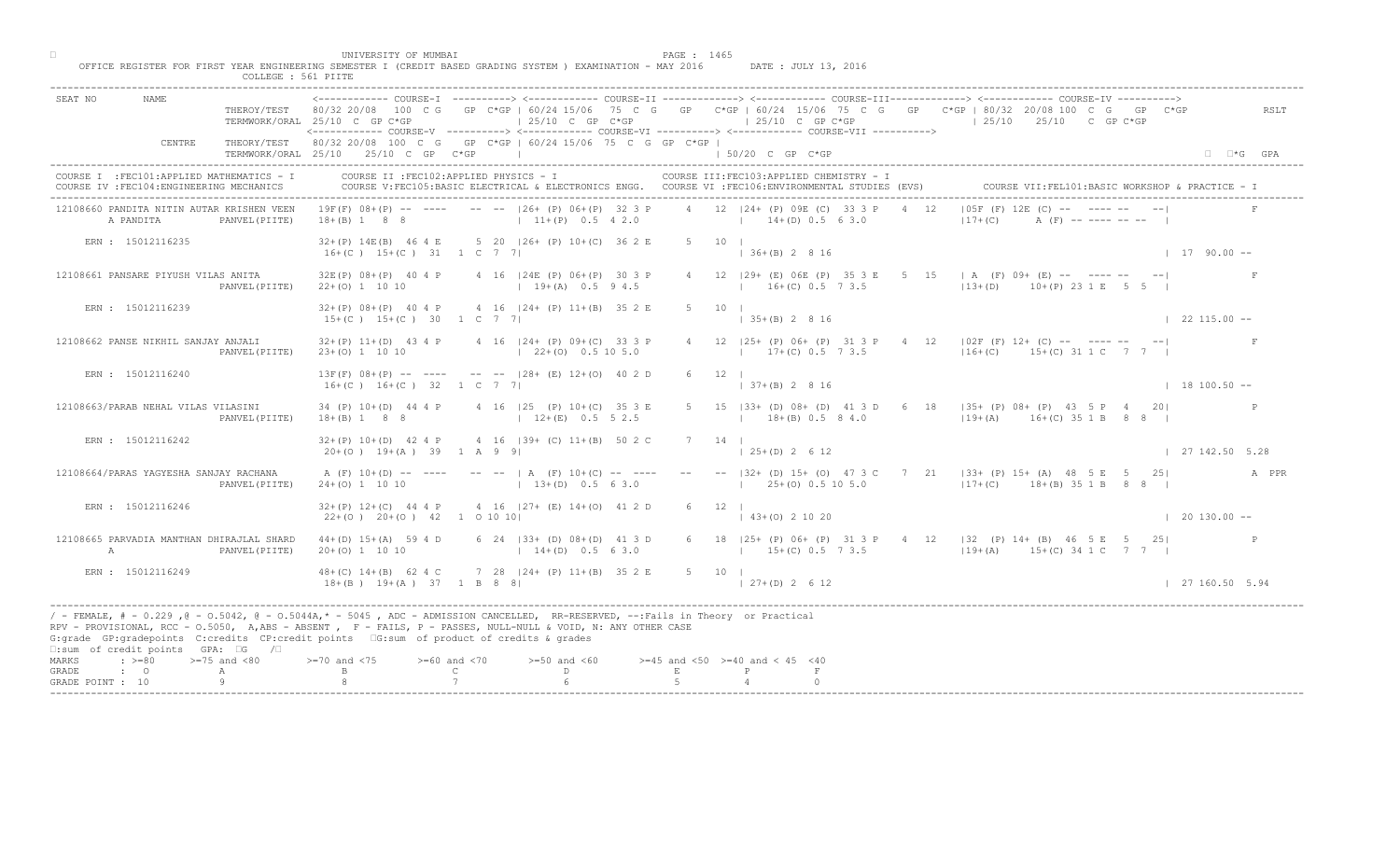| <b>NAME</b><br>SEAT NO                                                                                                                                   | TERMWORK/ORAL 25/10 C GP C*GP                          | $125/10$ C GP C*GP                                                                                                                                                                                                                                | <------------ COURSE-T ----------> <----------- COURSE-TT -------------> <------------ COURSE-TTT--------------> <----------- COURSE-TV<br>THEROY/TEST 80/32 20/08 100 C G GP C*GP   60/24 15/06 75 C G GP C*GP   60/24 15/06 75 C G GP C*GP   80/32 20/08 100 C G GP C*GP<br>$125/10$ C GP C*GP<br><------------ COURSE-V ----------> <------------ COURSE-VI -----------> <----------- COURSE-VII ----------> | RSLT<br>$125/10$ $25/10$ C GP C*GP                                                                                |
|----------------------------------------------------------------------------------------------------------------------------------------------------------|--------------------------------------------------------|---------------------------------------------------------------------------------------------------------------------------------------------------------------------------------------------------------------------------------------------------|-----------------------------------------------------------------------------------------------------------------------------------------------------------------------------------------------------------------------------------------------------------------------------------------------------------------------------------------------------------------------------------------------------------------|-------------------------------------------------------------------------------------------------------------------|
| CENTRE                                                                                                                                                   | TERMWORK/ORAL 25/10 25/10 C GP C*GP                    | THEORY/TEST 80/32 20/08 100 C G GP C*GP   60/24 15/06 75 C G GP C*GP                                                                                                                                                                              | $\vert$ 50/20 C GP C*GP                                                                                                                                                                                                                                                                                                                                                                                         | $\Box$ $\Box$ *G GPA                                                                                              |
| COURSE I : FEC101: APPLIED MATHEMATICS - I<br>COURSE IV : FEC104: ENGINEERING MECHANICS                                                                  |                                                        | COURSE II : FEC102: APPLIED PHYSICS - I                                                                                                                                                                                                           | COURSE III: FEC103: APPLIED CHEMISTRY - I<br>COURSE V:FEC105:BASIC ELECTRICAL & ELECTRONICS ENGG. COURSE VI :FEC106:ENVIRONMENTAL STUDIES (EVS)                                                                                                                                                                                                                                                                 |                                                                                                                   |
| 12108666 PATEL ABDUL AHAD BABA SAMINA                                                                                                                    | PANVEL (PIITE) $21+(0) 1 10 10$                        | $12+(E)$ 0.5 5 2.5                                                                                                                                                                                                                                | $0.2F(F)$ 11+(D) -- ---- -- --   A (F) 07+(E) -- ---- -- --   24+ (P) 08+ (D) 32 3 P<br>$17+(C)$ 0.5 7 3.5                                                                                                                                                                                                                                                                                                      | $A$ (F) $14 +$ (B)<br>$(P)$ 24 1 E 5 5 I<br>$ 14+(D) $                                                            |
| ERN : 14073517059                                                                                                                                        | $10+(P)$ $14+(D)$ $24$ 1 E 5 5                         | A (F) 02F(F) -- ---- -- -- 125+ (P) 06+(P) 31 2 P                                                                                                                                                                                                 | $4 \qquad 8 \qquad$<br>$\vert$ 34+(C) 2 7 14                                                                                                                                                                                                                                                                                                                                                                    | $1160.00 -$                                                                                                       |
| 12108667 PATEL NAYAN JAYANTILAL VANDANA<br>PANVEL (PIITE)                                                                                                | $34E(P)$ $12+(C)$ 46 4 E<br>$12+(E)$ 1 5 5             | $5$ 20   A (F) 06+(P) -- ----<br>$12+(E)$ 0.5 5 2.5                                                                                                                                                                                               | $-  28E$ (E) 09+ (C) 37 3 E<br>5 <sup>5</sup><br>$11+(P)$ 0.5 4 2.0                                                                                                                                                                                                                                                                                                                                             | $110F$ (F) 18+ (O) -- ---- --<br>$1^{1/2}3 + (D)$<br>10+(P) 23 1 E                                                |
| ERN : 14073517060                                                                                                                                        | $12+(E)$ A $(F)$ ---------                             | $07F(F)$ 10+(D) -- ---- -- -- 125+ (P) 06+(P) 31 2 P                                                                                                                                                                                              | $8 \mid$<br>$ 37+(B) 2 8 16$                                                                                                                                                                                                                                                                                                                                                                                    | $1 \quad 14 \quad 73.50$ --                                                                                       |
| 12108668 PATEL SAGAR HASMUKH GEETA<br>PANVEL (PIITE)                                                                                                     | $34+(P)$ 09+(E) 43 4 P<br>$19 + (A) 1 9 9$             | 4 16 $ 16F(F) 06+(P) -- --$<br>$\vert$ 22+(0) 0.5 10 5.0                                                                                                                                                                                          | $-  24 + (P) 07 + (E) 31$<br>$20\pm(0)$ 0.5 10 5.0                                                                                                                                                                                                                                                                                                                                                              | $4 \t12 \t 17F(F) 12+ (C) -- -- -- -- -- -- --$<br>$118 + (B)$<br>$18+(B) 36 1 B 8 8$                             |
| ERN : 14073517062                                                                                                                                        | $15+(C)$ $12+(E)$ $27$ 1 D 6 6                         | $09F(F)$ 10+(D) -- ---- -- -- $-$ -28+ (E) 08+(D) 36 2 E                                                                                                                                                                                          | .5<br>10<br>$(A)$ 2 9 18                                                                                                                                                                                                                                                                                                                                                                                        | $1\quad 15\quad 89.00 -$                                                                                          |
| 12108669 PATEL UDAY JAGDISH AMITA<br>PANVEL (PIITE)                                                                                                      | $32+(P)$ 10+(D) 42 4 P<br>$22+(0)$ 1 10 10             | 4 16 $ 15F(F) 09+(C) -- --$<br>$19+(A)$ 0.5 9 4.5                                                                                                                                                                                                 | $17+(C)$ 0.5 7 3.5                                                                                                                                                                                                                                                                                                                                                                                              | 25+ (P) 08+ (D) 33 3 P 4 12   43+ (D) 09+ (E) 52 5 D 6<br>$-301$<br>$121+(0)$ $18+(B)$ 39 1 A 9 9                 |
| ERN : 14073517063                                                                                                                                        | $32+(P)$ 08+(P) 40 4 P<br>$19+(A)$ $17+(C)$ 36 1 B 8 8 | 4 16 (30+ (D) 13+(0) 43 2                                                                                                                                                                                                                         | $141+(0)21020$                                                                                                                                                                                                                                                                                                                                                                                                  | $1241.00 -$                                                                                                       |
| 12108670 PATHAK ASHISH RAJENDRA KUMAR NE<br>ERU PATHAK<br>PANVEL (PIITE)                                                                                 | $33+(P)$ 14+(B) 47 4 E<br>$23+(0)$ 1 10 10             | 5 20 135E (D) 09+4(C<br>$1 + 18 + (B)$                                                                                                                                                                                                            | $120+(0)0.5105.0$                                                                                                                                                                                                                                                                                                                                                                                               | 6 18   24 + (P) 07 + (E) 31 3 P + 4 12   18 F (F) 10 + (D) -- ---- -- --  <br>$121+ (0)$<br>$18+(B) 39 1 A 9 9 1$ |
| ERN : 15012116256                                                                                                                                        | $35+(P)$ $08+(P)$ 43 4 P<br>$19+(A)$ $20+(O)$ 39 1 A 9 | 492C<br>$(1)$ $12 + (0)$<br>4 16                                                                                                                                                                                                                  | $7 \quad 14 \quad$<br>$ 41+(0) 2 10 20$                                                                                                                                                                                                                                                                                                                                                                         | $\vert$ 22 137.00 --                                                                                              |
| 12108671 PATHAN AFSHAN ISUB SHAHEEN<br>PANVEL (PIITE)                                                                                                    | $33+(P)$ 09+(E) 42 4 P<br>$17+(C)$ 1 7 7               | $(D) 09+(C) 40 3 D$<br>$15+(C)$ 0.5 7 3.5                                                                                                                                                                                                         | $19+(A)$ 0.5 9 4.5                                                                                                                                                                                                                                                                                                                                                                                              | 6 18   24 + (P) 09 + (C) 33 3 P + 4 12   32 + (P) 08 + (P) + 40 5 P + 4 20  <br>$12+(E)$ $16+(C)$ 28 1 D 6 6      |
| ERN : 14073517065                                                                                                                                        | $14F(F)$ $10+(D)$ -- -<br>$19 + (A)$ $14 + (D)$ 33     | $-$ -- $ 25+ (P) 11+ (B) 36 2 E$<br>$1 \text{ C}$ 7 7 1                                                                                                                                                                                           | 5 10 1<br>$  38 + (A) 2 9 18$                                                                                                                                                                                                                                                                                                                                                                                   | $123122.00 - -$                                                                                                   |
| G:grade GP:gradepoints C:credits CP:credit points EG:sum of product of credits & grades<br>$\square$ : sum of credit points GPA: $\square$ G / $\square$ |                                                        | / - FEMALE, # - 0.229 ,@ - 0.5042, @ - 0.5044A,* - 5045 , ADC - ADMISSION CANCELLED, RR-RESERVED, --:Fails in Theory or Practical<br>RPV - PROVISIONAL, RCC - 0.5050, A, ABS - ABSENT A P- FAILS, P - PASSES, NULL-NULL & VOID, N: ANY OTHER CASE |                                                                                                                                                                                                                                                                                                                                                                                                                 |                                                                                                                   |
| $: >=80$<br>$>=75$ and $<80$<br>MARKS<br>GRADE<br>$\cdot$ $\cdot$ 0<br>A                                                                                 | $0$ and $< 75$                                         | $>= 60$ and $< 70$<br>$>=50$ and $<60$<br>$\mathbb{C}$<br>$\mathbb{D}$                                                                                                                                                                            | $>=45$ and $<50$ $>=40$ and $< 45$ $<40$<br>$F_{\rm c}$<br>P                                                                                                                                                                                                                                                                                                                                                    |                                                                                                                   |
| GRADE POINT : 10                                                                                                                                         |                                                        |                                                                                                                                                                                                                                                   |                                                                                                                                                                                                                                                                                                                                                                                                                 |                                                                                                                   |

□ PAGE : 1466<br>OFFICE REGISTER FOR FIRST YEAR ENGINEERING SEMESTER I (CREDIT BASED GRADING SYSTEM ) EXAMINATION - MAY 2016 DATE : JULY 13, 2016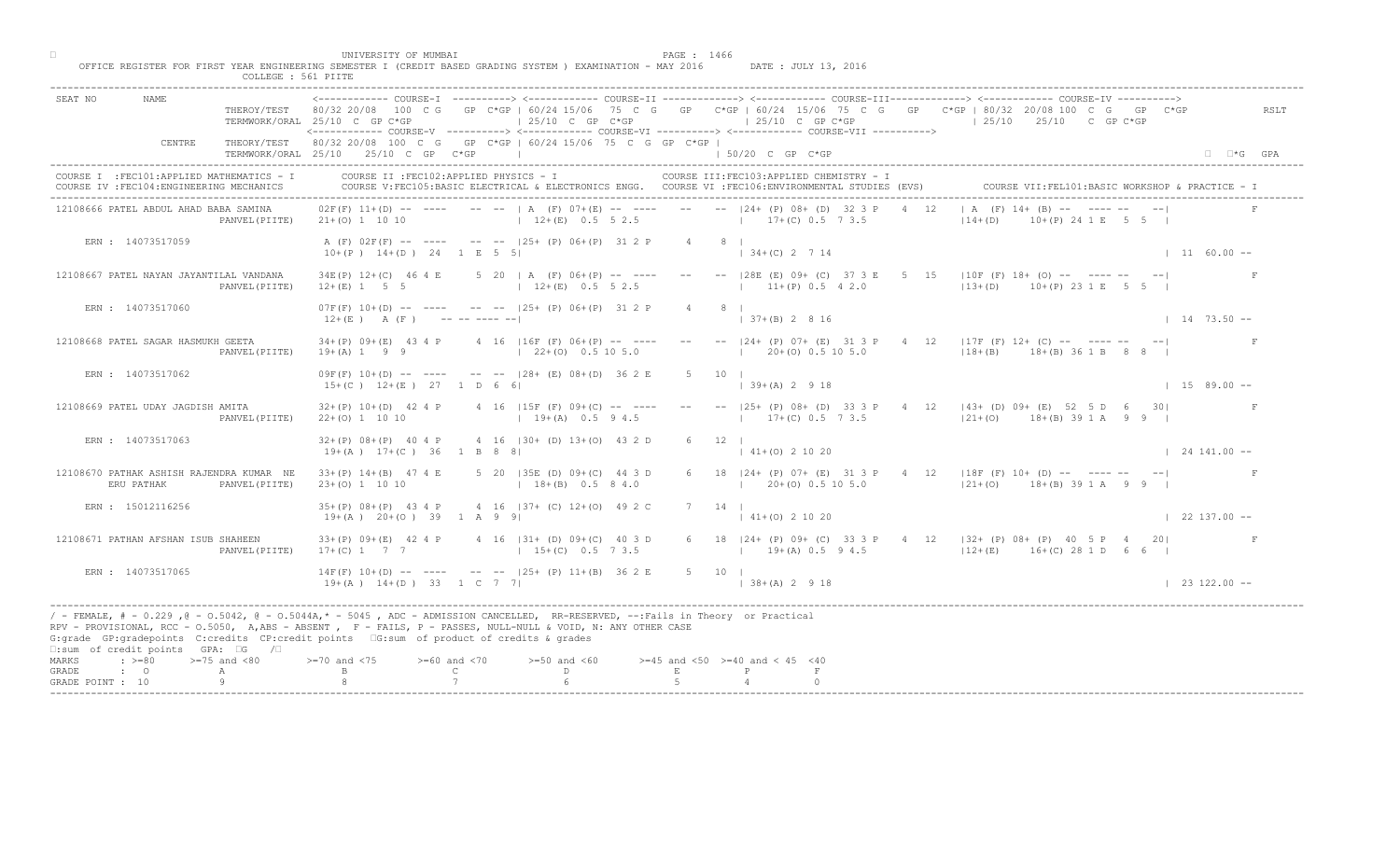|                                                 |                                                                                         |                     | UNIVERSITY OF MUMBAI                                                 | OFFICE REGISTER FOR FIRST YEAR ENGINEERING SEMESTER I (CREDIT BASED GRADING SYSTEM ) EXAMINATION - MAY 2016                                                                                                                                                                                                                                  |   | PAGE : 1467                                | DATE : JULY 13, 2016                      |                                                                                                                                                                                                                                                                            |                                                   |
|-------------------------------------------------|-----------------------------------------------------------------------------------------|---------------------|----------------------------------------------------------------------|----------------------------------------------------------------------------------------------------------------------------------------------------------------------------------------------------------------------------------------------------------------------------------------------------------------------------------------------|---|--------------------------------------------|-------------------------------------------|----------------------------------------------------------------------------------------------------------------------------------------------------------------------------------------------------------------------------------------------------------------------------|---------------------------------------------------|
| SEAT NO                                         | NAME                                                                                    | COLLEGE : 561 PIITE |                                                                      |                                                                                                                                                                                                                                                                                                                                              |   |                                            |                                           | ------------ COURSE-I ----------> <------------ COURSE-II -------------> <------------ COURSE-III-------------> <------------ COURSE-IV<br>THEROY/TEST 80/32 20/08 100 C G GP C*GP   60/24 15/06 75 C G GP C*GP   60/24 15/06 75 C G GP C*GP   80/32 20/08 100 C G GP C*GP | RSLT                                              |
|                                                 | CENTRE                                                                                  |                     | TERMWORK/ORAL 25/10 C GP C*GP<br>TERMWORK/ORAL 25/10 25/10 C GP C*GP | $ 25/10 \tC$ GP $C*GP$<br><------------ COURSE-V -----------> <------------ COURSE-VI -----------> <------------ COURSE-VII -----------><br>THEORY/TEST 80/32 20/08 100 C G GP C*GP   60/24 15/06 75 C G GP C*GP  <br>the control of the control of the control of                                                                           |   | $125/10$ C GP C*GP<br>$150/20$ C GP $C*GP$ |                                           | $125/10$ $25/10$ C GP C*GP                                                                                                                                                                                                                                                 | $\Box$ $\Box$ *G GPA                              |
|                                                 | COURSE I : FEC101: APPLIED MATHEMATICS - I<br>COURSE IV : FEC104: ENGINEERING MECHANICS |                     |                                                                      | COURSE II : FEC102: APPLIED PHYSICS - I<br>COURSE V:FEC105:BASIC ELECTRICAL & ELECTRONICS ENGG. COURSE VI :FEC106:ENVIRONMENTAL STUDIES (EVS)                                                                                                                                                                                                |   |                                            | COURSE III: FEC103: APPLIED CHEMISTRY - I |                                                                                                                                                                                                                                                                            | COURSE VII: FEL101: BASIC WORKSHOP & PRACTICE - : |
|                                                 | 12108672 PATIL ADHEET ABHIJIT NEHA                                                      | PANVEL (PIITE)      | 32E(P) 09+(E) 41 4 P<br>$18+(B) 1 8 8$                               | 4 16 124 + (P) 09 + (C) 33 3 P<br>$17+(C)$ 0.5 7 3.5 $17+(C)$ 0.5 7 3.5                                                                                                                                                                                                                                                                      |   | 4 12 124 + (P) 09 + (C) 33 3 P             | 4 12                                      | $15+(C)$ 34 1 C 7 7 1<br>$ 19+(A) $                                                                                                                                                                                                                                        |                                                   |
|                                                 | ERN : 14073517068                                                                       |                     | $19+(A)$ $18+(B)$ 37 1 B 8 8                                         | 37+(E) 08+(P) 45 4 E 5 20   28+ (E) 12+(0) 40 2 D                                                                                                                                                                                                                                                                                            |   | $6 \t 12 \t 1$<br>$(40+(0) 2 10 20)$       |                                           |                                                                                                                                                                                                                                                                            | $122122.00 -$                                     |
| ATI                                             | 12108673/PATIL AISHWARYA JANARDHAN MADHUM                                               | PANVEL (PIITE)      | $23+(0)$ 1 10 10                                                     | $06F(F)$ 10+(D) -- ---- -- --  24+ (P) 06+(P) 30 3 P<br>$18+(B)$ 0.5 8 4.0                                                                                                                                                                                                                                                                   |   | $(21 + (0) 0.5 10 5.0)$                    | 4 12   32 + (D) 11 + (B) 43 3 D 6         | 18   $\sqrt{9F(F)}$ 08+ (P) -- ---- -- --  <br>$15+(C)$ $17+(C)$ 32 1 C 7 7 1                                                                                                                                                                                              |                                                   |
|                                                 | ERN : 14073517069                                                                       |                     | $14+(D)$ $20+(O)$ $34$ 1 C 7 7                                       | $22F(F)$ 08+(P) -- ---- -- --  38+ (C) 09+(C) 47 2 C                                                                                                                                                                                                                                                                                         |   | 7 14 1<br>$139+(A) 2918$                   |                                           |                                                                                                                                                                                                                                                                            | $1495.00 -$                                       |
|                                                 | 12108674 PATIL ANIKET ANAND JAYSHREE                                                    | PANVEL (PIITE)      | $22+(0)$ 1 10 10                                                     | A (F) $08+(P)$ -- --- -- --   A (F) $06+(P)$ -- ---<br>$19+(A)$ 0.5 9 4.5                                                                                                                                                                                                                                                                    |   | $-- -24E$ (P) $10+$ (C) 34 3               | $1 \t20 \pm (0) \t0.5 \t10 \t5.0$         | E 5 15   A (F) 10+ (D) -- ---- -- -- <br>$119+(A)$ $14+(D)$ 33 1 C 7 7 1                                                                                                                                                                                                   |                                                   |
|                                                 | ERN : 15012116263                                                                       |                     | $17+(C)$ $18+(B)$ $35$ 1 B 8 8                                       | 35+(P) 08+(P) 43 4 P 4 16   26+ (P) 08+(D) 34 2 E                                                                                                                                                                                                                                                                                            |   | 5 10                                       | $40+(0)$ 2 10 20                          |                                                                                                                                                                                                                                                                            | $1595.50 -$                                       |
|                                                 | 12108675/PATIL APURVA ASHUTOSH SANGITA                                                  | PANVEL (PIITE)      | $21+(0)$ 1 10 10                                                     | $32+(P)$ 11+(D) 43 4 P 4 16   34+ (D) 07+(E) 41 3 D<br>$17+(C)$ 0.5 7 3.5                                                                                                                                                                                                                                                                    |   |                                            | $22+(0)$ 0.5 10 5.0                       | 33+ (D) 12+ (O) 45 3 C 7 21   32+ (P) 08+ (P) 40 5 P 4 20 <br>$120+(0)$ 15+(C) 35 1 B 8 8                                                                                                                                                                                  |                                                   |
|                                                 | ERN : 15012116264                                                                       |                     | $22+(0)$ 16+(C) 38 1 A 9 9                                           | $10F(F)$ $10+(D)$ -- ---- -- -- $ 41+(C)$ $15+(O)$ 56 2 E                                                                                                                                                                                                                                                                                    |   | $139+(A)2918$                              |                                           |                                                                                                                                                                                                                                                                            | $\vert$ 23 144.50 --                              |
|                                                 | 12108676 PATIL BHARAT DEEPAK SEEMA                                                      | PANVEL (PIITE)      | $32+(P)$ 13+(C) 45 4 E<br>$18+(B)$ 1 8 8                             | $5$ 20 $ 26E(P)$ 09+ $(C)$<br>$12 + (E)$                                                                                                                                                                                                                                                                                                     |   |                                            | $12+(E)$ 0.5 5 2.5                        | 5 15   24E (P) 07+ (E) 31 3 P 4 12   32E (P) 09+ (E) 41 5 P 4 20 <br>$ 17+(C) $ 11+(P) 28 1 D 6 6                                                                                                                                                                          |                                                   |
|                                                 | ERN: 14073517070                                                                        |                     | $23F(F)$ 08+(P) -- ----<br>$15+(C)$ $11+(P)$ 26 1 D 6                | $-- -24+$ (P) $11+(B)$ 35 2 E                                                                                                                                                                                                                                                                                                                |   | 5 10 1<br>$127+(D) 2612$                   |                                           |                                                                                                                                                                                                                                                                            | $\vert$ 23 114.00 --                              |
|                                                 | 12108677 PATIL DEVESH AJAY MEENA                                                        | PANVEL (PIITE)      | $07F(F)$ $08+(P)$ -- ---- ---<br>$18+(B)$ 1 8 8                      | $(24 + (P) 08 + (D) 32 3 P)$<br>$14+(D)$ 0.5 6 3.0                                                                                                                                                                                                                                                                                           |   | $1 \t21+(0) \t0.5 \t10 \t5.0$              |                                           | 4 12   26+ (P) 08+ (D) 34 3 E 5 15   05F (F) A (F) -- ---- -- -- <br>$(20+ (0) 18+ (B) 38 1 A 9 9)$                                                                                                                                                                        |                                                   |
|                                                 | ERN : 15012116268                                                                       |                     | $32+(P)$ 08+(P) 40 4 P                                               | $32+(P) 08+(P) 40 4$<br>21+(0) $18+(B) 39 1$<br>32 1<br>34 1<br>34 39 2                                                                                                                                                                                                                                                                      |   | $6 \t12 \t1$<br>$145+(0)21020$             |                                           |                                                                                                                                                                                                                                                                            | $1 18 109.00 --$                                  |
|                                                 | □:sum of credit points GPA: □G /□                                                       |                     |                                                                      | / - FEMALE, # - 0.229, @ - 0.5042, @ - 0.5044A,* - 0045, ADC - ADMISSION CANCELLED, RR-RESERVED, --:Fails in Theory or Practical<br>RPV - PROVISIONAL, RCC - 0.5050, A, ABS - ABSENT , P - FAILS, P - PASSES, NULL-NULL & VOID, N: ANY OTHER CASE<br>G:grade GP:gradepoints C:credits CP:credit points [6:sum of product of credits & grades |   |                                            |                                           |                                                                                                                                                                                                                                                                            |                                                   |
| MARKS<br>$\cdot$ 0<br>GRADE<br>GRADE POINT : 10 | $\Rightarrow$ $>=$ 80 $\Rightarrow$ $=$ 75 and <80                                      | A<br>Q              | $>= 70$ and $< 75$                                                   | $>= 60$ and $< 70$<br>$>=50$ and $<60$<br>$\mathbb{C}$ and $\mathbb{C}$<br>$\mathbb{D}$ and $\mathbb{D}$                                                                                                                                                                                                                                     | E | $>=45$ and $<50$ $>=40$ and $< 45$ $<40$   |                                           |                                                                                                                                                                                                                                                                            |                                                   |
|                                                 |                                                                                         |                     |                                                                      |                                                                                                                                                                                                                                                                                                                                              |   |                                            |                                           |                                                                                                                                                                                                                                                                            |                                                   |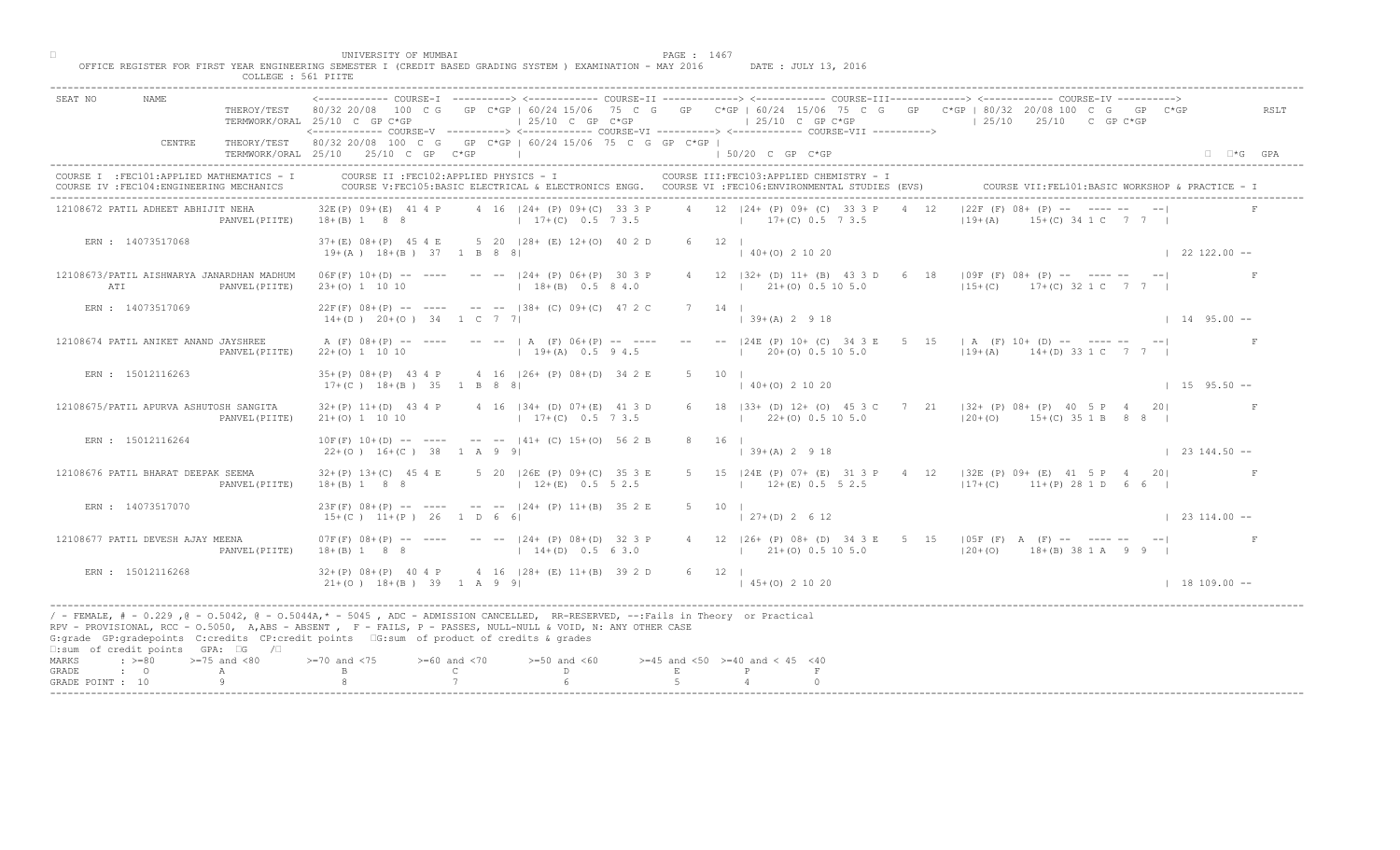|                  |                                                                                         | COLLEGE : 561 PIITE |                                                            |                                                                                                                                                                                                                                                                                                                                             |                                                          |                                                                                                                                                                                                                                                                                                          |                                                 |
|------------------|-----------------------------------------------------------------------------------------|---------------------|------------------------------------------------------------|---------------------------------------------------------------------------------------------------------------------------------------------------------------------------------------------------------------------------------------------------------------------------------------------------------------------------------------------|----------------------------------------------------------|----------------------------------------------------------------------------------------------------------------------------------------------------------------------------------------------------------------------------------------------------------------------------------------------------------|-------------------------------------------------|
| SEAT NO          |                                                                                         |                     | TERMWORK/ORAL 25/10 C GP C*GP                              | $\vert$ 25/10 C GP C*GP<br><------------ COURSE-V ----------> <------------ COURSE-VI ----------> <------------ COURSE-VII ---------->                                                                                                                                                                                                      | $125/10$ C GP C*GP                                       | <------------ COURSE-T ----------> <------------ COURSE-TT -------------> <------------ COURSE-TTT-------------> <----------- COURSE-TV<br>THEROY/TEST 80/32 20/08 100 C G GP C*GP   60/24 15/06 75 C G GP C*GP   60/24 15/06 75 C G GP C*GP   80/32 20/08 100 C G GP C*GP<br>$125/10$ $25/10$ C GP C*GP | RSLT                                            |
|                  | CENTRE                                                                                  |                     | TERMWORK/ORAL 25/10 25/10 C GP C*GP                        | THEORY/TEST 80/32 20/08 100 C G GP C*GP   60/24 15/06 75 C G GP C*GP                                                                                                                                                                                                                                                                        | $\vert$ 50/20 C GP C*GP                                  |                                                                                                                                                                                                                                                                                                          | $\Box$ $\Box$ *G GPA                            |
|                  | COURSE I : FEC101: APPLIED MATHEMATICS - I<br>COURSE IV : FEC104: ENGINEERING MECHANICS |                     |                                                            | COURSE II : FEC102: APPLIED PHYSICS - I<br>COURSE V:FEC105:BASIC ELECTRICAL & ELECTRONICS ENGG. COURSE VI :FEC106:ENVIRONMENTAL STUDIES (EVS)                                                                                                                                                                                               | COURSE III: FEC103: APPLIED CHEMISTRY - I                |                                                                                                                                                                                                                                                                                                          | COURSE VII: FEL101: BASIC WORKSHOP & PRACTICE - |
|                  | 12108678 PATIL DNYMISH MADHUKAR LALITA                                                  | PANVEL (PIITE)      | $32+(P)$ $08+(P)$ 40 4 P<br>$17+(C)$ 1 7 7                 | 4 16   24 + (P) 06 + (P) 30 3 P<br>$13+(D)$ 0.5 6 3.0                                                                                                                                                                                                                                                                                       | 4 12 128+ (E) 14E (O) 42 3 D<br>$16+(C) 0.5 7 3.5$       | $116F$ (F) $12+\sqrt{C}$ -- $\sqrt{C}$ --<br>18<br>$117+(C)$                                                                                                                                                                                                                                             | $+(C)$ 34 1 C 7 7 1                             |
|                  | ERN : 15012116269                                                                       |                     | $19+(A)$ $19+(A)$ 38 1 A 9 9                               | 34+(P) 10+(D) 44 4 P 4 16   30+ (D) 10+(C) 40 2 D                                                                                                                                                                                                                                                                                           | $6 \t12 \t1$<br>$141+(0)21020$                           |                                                                                                                                                                                                                                                                                                          | $1 \quad 22 \quad 123.50 --$                    |
|                  | 12108679/PATIL JAHNVI SANJAY NILIMA                                                     | PANVEL (PIITE)      | $41+(D)$ 09+(E) 50 4 D<br>$20+(0)$ 1 10 10                 | 6 24   48 (0) 06 + (P) 54 3 B<br>$(20+(0) 0.5 10 5.0)$                                                                                                                                                                                                                                                                                      | 8 24   26 + (P) 10 + (C) 36 3 E 5<br>$18+(B)$ 0.5 8 4.0  | 15 132 (P) 09+ (E) 41 5 P 4 20<br>$15+(C)$ $16+(C)$ 31 1 C 7 7                                                                                                                                                                                                                                           |                                                 |
|                  | ERN: 14073517072                                                                        |                     | $18+(B)$ $19+(A)$ 37 1 B 8 8                               | 32+(P) 09+(E) 41 4 P 4 16   30+ (D) 10+(C) 40 2 D                                                                                                                                                                                                                                                                                           | $6 \t12 \t1$<br>$\vert$ 39+(A) 2 9 18                    |                                                                                                                                                                                                                                                                                                          | 127163.006.04                                   |
|                  | 12108680/PATIL JANHAVI GANESH JYOTI                                                     | PANVEL (PIITE)      | $23+(0)$ 1 10 10                                           | 32E(P) 12+(C) 44 4 P 4 16   25+ (P) 07+(E) 32 3 P<br>$18+(B)$ 0.5 8 4.0                                                                                                                                                                                                                                                                     | $12$ $126+$ (P) $09+$ (C) $353E$                         | $5 \t 15 \t  32 + (P) 11 + (D) 43 5 P 4 20$<br>$20\pm(0)$ 0.5 10 5.0                                                                                                                                                                                                                                     | F<br>$ 20+(0)$ 15+(C) 35 1 B 8 8                |
|                  | ERN : 15012116273                                                                       |                     | $21+(0)$ $22+(0)$ $43$ 1 0 10 10                           | $11F(F)$ 08+(P) -- ---- -- -- $-$ -40+ (C) 11+(B) 51 2 C                                                                                                                                                                                                                                                                                    | 14<br>$(0)$ 2 10 20                                      |                                                                                                                                                                                                                                                                                                          | $\vert$ 23 134.00 --                            |
|                  | 12108681/PATIL KARISHAMA KRISHNA SUJATA                                                 | PANVEL (PIITE)      | $32+(P)$ 10+(D) 42 4 P<br>$25+(0)$ 1 10 10                 | 4 16   24 + (P) 06 + (P) 30 3 P<br>$18+(B)$ 0.5 8 4.0                                                                                                                                                                                                                                                                                       | $21+ (0)$ 0.5 10 5.0                                     | 28+ (E) 08+ (D) 36 3 E 5 15   12F (F) 12+ (C) -- ---- -- -- <br>$15+(C)$ 16+(C) 31 1 C 7 7                                                                                                                                                                                                               |                                                 |
|                  | ERN : 14073517073                                                                       |                     | $17+(C)$ $18+(B)$ 35 1 B 8 8                               | $16F(F)$ 08+(P) -- ---- -- -- $-$ -24+ (P) 07+(E) 31 2                                                                                                                                                                                                                                                                                      | $144+(0)21020$                                           |                                                                                                                                                                                                                                                                                                          | $18105.00 -$                                    |
|                  | 12108682 PATIL SATEJ SURENDRA SNEHA                                                     | PANVEL (PIITE)      | $32+(P)$ 12+(C) 44 4 P<br>$21+ (0) 1 10 10$                | 4 16   A (F) 13EMO<br>$18 + (B)$                                                                                                                                                                                                                                                                                                            | $1$ $21+(0)$ 0.5 10 5.0                                  | --  24+ (P) 11+ (B) 35 3 E 5 15  42+ (D) 10+ (D) 52 5 D 6 30                                                                                                                                                                                                                                             | F PPR<br>$12+(E)$ $13+(D)$ 25 1 D 6 6           |
|                  | ERN : 15012116277                                                                       |                     | $41+(D)$ $13+(C)$ 54 4 D<br>$23+(0)$ 14+(D) 37 1 B 8       | 6 24 $127 +$ (B) $07 + (E)$ 34 2 E                                                                                                                                                                                                                                                                                                          | 5 10 1<br>$142+(0)21020$                                 |                                                                                                                                                                                                                                                                                                          | $124148.00 - -$                                 |
|                  | 12108683 PATIL SHASHANK ANIL SNEHA                                                      | PANVEL (PIITE)      | $50+ (C) 08+ (P) 58 4 D$<br>$20+(0)$ 1 10 10               | $127$ (E) 09+ (C) 36 3 E<br>$18+(B)$ 0.5 8 4.0                                                                                                                                                                                                                                                                                              | $(21 + (0) 0.5 10 5.0)$                                  | 5 15   24 + (P) 09 + (C) 33 3 P + 4 12   32 + (P) 10 + (D) + 42 5 P + 4 20  <br>$15+(C)$ 15+(C) 30 1 C 7 7 1                                                                                                                                                                                             |                                                 |
|                  | ERN : 14073517080                                                                       |                     | $32+(P)$ 11+(D) 43 4 P<br>$15+(C)$ $19+(A)$ $34$ $1 C$ 7 7 | $4 \t16$ $ 32 + (D) 11 + (B) 43 2 D$                                                                                                                                                                                                                                                                                                        | $6 \t 12 \t 1$<br>$(43+(0) 2 10 20)$                     |                                                                                                                                                                                                                                                                                                          | 127152.005.63                                   |
|                  | $\square$ : sum of credit points GPA: $\square$ G / $\square$                           |                     |                                                            | / - FEMALE, # - 0.229 ,@ - 0.5042, @ - 0.5044A,* - 5045 , ADC - ADMISSION CANCELLED, RR-RESERVED, --:Fails in Theory or Practical<br>RPV - PROVISIONAL, RCC - 0.5050, A, ABS - ABSENT, P - FAILS, P - PASSES, NULL-NULL & VOID, N: ANY OTHER CASE<br>G:grade GP:gradepoints C:credits CP:credit points 6:sum of product of credits & grades |                                                          |                                                                                                                                                                                                                                                                                                          |                                                 |
| MARKS<br>GRADE   | $\div$ >=80 >=75 and <80<br>$\cdot$ $\cdot$ 0                                           | A                   |                                                            | $>= 60$ and $< 70$<br>$>=50$ and $<60$<br>D.<br>$\mathbb{C}$                                                                                                                                                                                                                                                                                | $>=45$ and $<50$ $>=40$ and $< 45$ $<40$<br>$\mathbf{E}$ |                                                                                                                                                                                                                                                                                                          |                                                 |
| GRADE POINT : 10 |                                                                                         | 9                   |                                                            |                                                                                                                                                                                                                                                                                                                                             |                                                          |                                                                                                                                                                                                                                                                                                          |                                                 |

□ PAGE : 1468<br>OFFICE REGISTER FOR FIRST YEAR ENGINEERING SEMESTER I (CREDIT BASED GRADING SYSTEM ) EXAMINATION - MAY 2016 DATE : JULY 13, 2016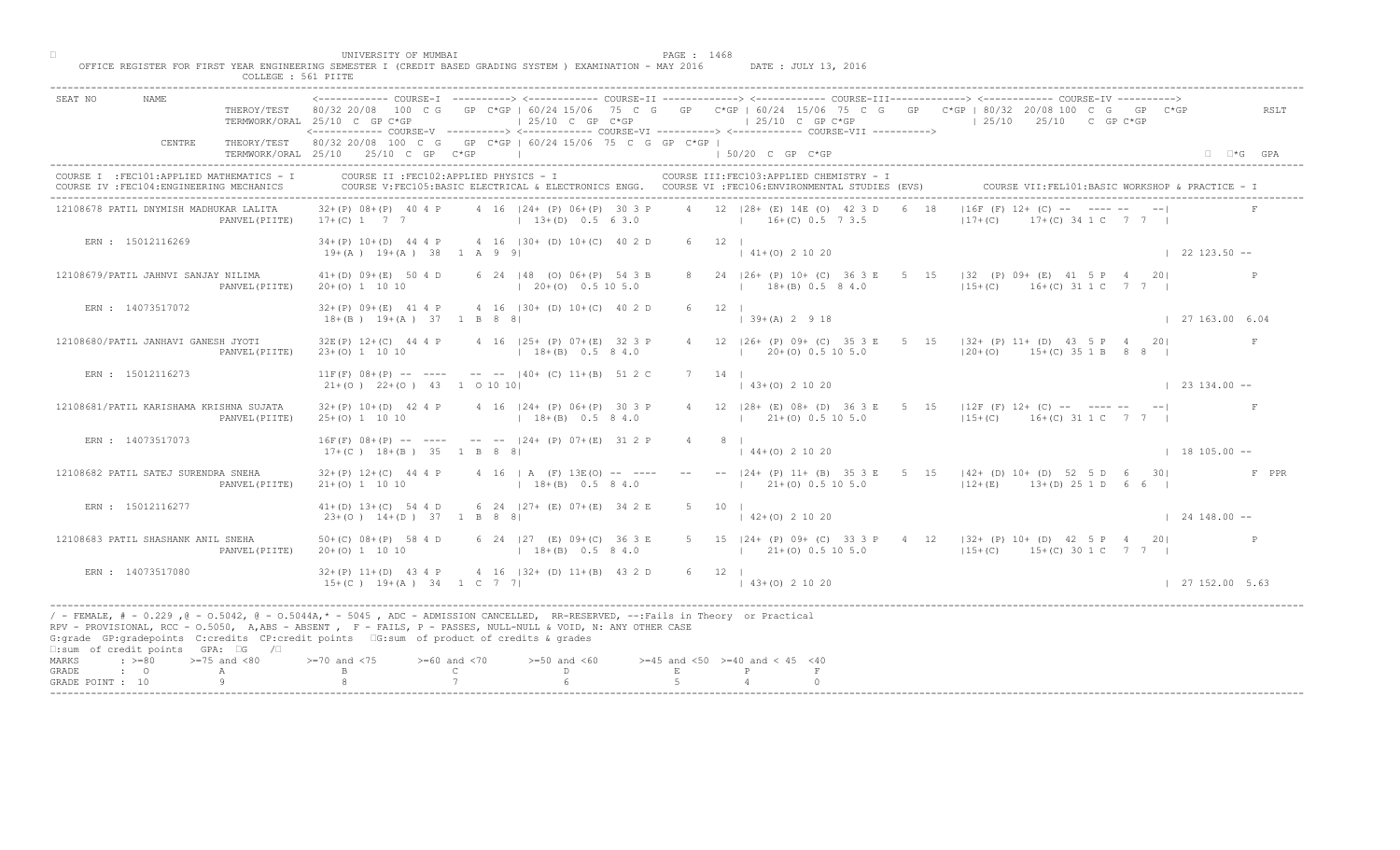| SEAT NO                                                                                                                                                                                                                                                                                                                                                                                                     |        | TERMWORK/ORAL 25/10 C GP C*GP       |                     |                          |                                                     | $125/10$ C GP $C*GP$                                                                                        |             |              |                                                          | $125/10$ C GP C*GP                                                                                                                              |      | ----------> <------------ COURSE-II ------------> <------------ COURSE-III-------------> <----------- COURSE-IV<br>THEROY/TEST 80/32 20/08 100 C G GP C*GP   60/24 15/06 75 C G GP C*GP   60/24 15/06 75 C G GP C*GP   80/32 20/08 100 C G GP C*GP<br>$125/10$ $25/10$ C GP C*GP |                     | RSLT                   |
|-------------------------------------------------------------------------------------------------------------------------------------------------------------------------------------------------------------------------------------------------------------------------------------------------------------------------------------------------------------------------------------------------------------|--------|-------------------------------------|---------------------|--------------------------|-----------------------------------------------------|-------------------------------------------------------------------------------------------------------------|-------------|--------------|----------------------------------------------------------|-------------------------------------------------------------------------------------------------------------------------------------------------|------|----------------------------------------------------------------------------------------------------------------------------------------------------------------------------------------------------------------------------------------------------------------------------------|---------------------|------------------------|
|                                                                                                                                                                                                                                                                                                                                                                                                             | CENTRE | TERMWORK/ORAL 25/10 25/10 C GP C*GP |                     |                          |                                                     | THEORY/TEST 80/32 20/08 100 C G GP C*GP   60/24 15/06 75 C G GP C*GP  <br>the control of the control of the |             |              | 1 50/20 C GP C*GP                                        | <------------ COURSE-V ----------> <------------ COURSE-VI -----------> <------------ COURSE-VII ----------->                                   |      |                                                                                                                                                                                                                                                                                  |                     | $\Box$ $\Box$ *G GPA   |
| COURSE I : FEC101: APPLIED MATHEMATICS - I<br>COURSE IV : FEC104: ENGINEERING MECHANICS                                                                                                                                                                                                                                                                                                                     |        |                                     |                     |                          | COURSE II : FEC102: APPLIED PHYSICS - I             |                                                                                                             |             |              |                                                          | COURSE III: FEC103: APPLIED CHEMISTRY - I<br>COURSE V:FEC105:BASIC ELECTRICAL & ELECTRONICS ENGG. COURSE VI :FEC106:ENVIRONMENTAL STUDIES (EVS) |      |                                                                                                                                                                                                                                                                                  |                     |                        |
| 12108684 PATIL SHUBHAM SHANTARAM VIJAYAMA<br>LA                                                                                                                                                                                                                                                                                                                                                             |        | PANVEL (PIITE)                      | $21+(0)$ 1 10 10    |                          |                                                     | $22F(F)$ 08+(P) -- ---- -- -- $-$ -124+ (P) 09+(C) 33 3 P<br>$14+(D)$ 0.5 6 3.0 $15+(C)$ 0.5 7 3.5          |             |              |                                                          | 4 12 124 + (P) 07 + (E) 31 3 P                                                                                                                  | 4 12 | $132+ (P) 12+ (C) 44$<br>$12+(E)$                                                                                                                                                                                                                                                | $+(D)$ 25 1 D 6 6 I |                        |
| ERN : 14073517084                                                                                                                                                                                                                                                                                                                                                                                           |        |                                     |                     |                          | $11+(P)$ $14+(D)$ $25$ 1 D 6 6                      | 40+(D) 17+(O) 57 4 D 6 24   24+ (P) 08+(D) 32 2 P                                                           |             | 4 8 1        | $(35+(B) 2 8 16)$                                        |                                                                                                                                                 |      |                                                                                                                                                                                                                                                                                  |                     | $123120.50 -$          |
| 12108685/PATIL UTKARSHA PRADEEP VAISHALI                                                                                                                                                                                                                                                                                                                                                                    |        | PANVEL (PIITE)                      | $19+(A) 1 9 9$      | 32E(P) 08+(P) 40 4 P     |                                                     | 4 16   24E (P) 12+(0) 36 3 E<br>$(20+(0) 0.5 10 5.0)$                                                       |             |              |                                                          | 5 15   31 + (D) 06 + (P) 37 3 E 5<br>$18+(B)$ 0.5 8 4.0                                                                                         |      | 15 $102F$ (F) 08+ (P) -- ---- --<br>$16+(C)$ $11+(P)$ 27 1 D                                                                                                                                                                                                                     |                     |                        |
| ERN : 14073517086                                                                                                                                                                                                                                                                                                                                                                                           |        |                                     |                     |                          | $16+(C)$ $17+(C)$ 33 1 C 7 7                        | 32+(P) 10+(D) 42 4 P 4 16   33+ (D) 09+(C) 42 2 D                                                           |             | $6 \t12 \t1$ | $141+(0)21020$                                           |                                                                                                                                                 |      |                                                                                                                                                                                                                                                                                  |                     | $122125.00 -$          |
| 12108686 PATIL VAIBHAV CHANDRAKANT LATA                                                                                                                                                                                                                                                                                                                                                                     |        | PANVEL (PIITE)                      | $10E(P)$ 1 4 4      |                          |                                                     | A (F) A (F) -- ---- -- --   A (F) A (F) -- ----<br>$10+(P)$ 0.5 4 2.0                                       |             |              |                                                          |                                                                                                                                                 |      | $  24 + (P) 07 + (E) 31 3 P 4 12   A (F) A (F)      -$<br>$(10+(P)^{10} 0.5 \t{4} 2.0$ $(A (F) -11) -11.5)$                                                                                                                                                                      |                     |                        |
| ERN : 15012116284                                                                                                                                                                                                                                                                                                                                                                                           |        |                                     |                     |                          | A (F) A (F) ---------                               | A (F) A (F) -- ---- -- -- 125+ (P) A (F) -- ----                                                            |             |              |                                                          |                                                                                                                                                 |      |                                                                                                                                                                                                                                                                                  |                     | $1 \t 5 \t 20.00 \t -$ |
| 12108687/PATIL VRUSHALI PRADIP NEELIMA                                                                                                                                                                                                                                                                                                                                                                      |        | PANVEL (PIITE)                      | $18+(B) 1 8 8$      | $40+(D)$ $08+(P)$ 48 4 E |                                                     | 5 20   24 + (P) 06 + (P) 30 3 P<br>$15+(C)$ 0.5 7 3.5                                                       |             |              |                                                          | $13+(D)$ 0.5 6 3.0                                                                                                                              |      | $\sqrt{24 + (P)}$ 06+ (P) 30 3 P 4 12   23 F (F) 10+ (D) -- ---- -- -- <br>$(19 + (A) 15 + (C) 34 1 C 7 7 1$                                                                                                                                                                     |                     |                        |
| ERN : 14073517089                                                                                                                                                                                                                                                                                                                                                                                           |        |                                     |                     | $32+(P)$ 08+(P) 40 4 P   | $18+(B)$ $16+(C)$ $34$ $1$ C 7 7                    | 4 16 (30+ (D) 07+(E) 37 2                                                                                   |             |              | $\vert$ 39+(A) 2 9 18                                    |                                                                                                                                                 |      |                                                                                                                                                                                                                                                                                  |                     | $122116.50 - -$        |
| 12108688 PATOLE PRASHANT GHANSHYAM SANGIT<br>$\mathbb{A}$                                                                                                                                                                                                                                                                                                                                                   |        | PANVEL (PIITE)                      | $22+(0)$ 1 10 10    | $32+(P)$ 10+(D) 42 4 P   |                                                     | $4$ 16 $ 30 + (D) 09 + (C)$<br>$124+(0)$                                                                    |             |              |                                                          | $121+(0)0.5105.0$                                                                                                                               |      | 6 18   24 + (P) 09 + (C) 33 3 P + 4 12   37 (E) 09 + (E) 46 5 E 5 25  <br>$ 22+(0)$ 20+(0) 42 1 0 10 10                                                                                                                                                                          |                     |                        |
| ERN: 14073517090                                                                                                                                                                                                                                                                                                                                                                                            |        |                                     |                     | $32+(P)$ 11+(D) 43 4 P   | $20+(0)$ $22+(0)$ $42$ 1 0 10 10                    | $4 \t16 \t144 + \t18 \t12+ (0) \t56 \t2 B$                                                                  |             | 8 16 1       | $141+(0)21020$                                           |                                                                                                                                                 |      |                                                                                                                                                                                                                                                                                  |                     | 127163.006.04          |
| 12108689 PAUL STEVEN SAJI SINI                                                                                                                                                                                                                                                                                                                                                                              |        | PANVEL (PIITE)                      | $20+(0)$ 1 10 10    | $34+(P)$ 10+(D) 44 4 P   |                                                     | $16+(C)$ 0.5 7 3.5                                                                                          |             |              |                                                          | $(20+(0) 0.5 10 5.0)$                                                                                                                           |      | 4 16 126+ (P) 07+ (E) 33 3 P 4 12   32+ (D) 13+ (O) 45 3 C 7 21   19F (F) 08+ (P) -- ---- -- -- --  <br>$ 21+(0)$ $21+(0)$ 42 1 0 10 10                                                                                                                                          |                     | F                      |
| ERN : 15012116287                                                                                                                                                                                                                                                                                                                                                                                           |        |                                     |                     | $35+(P)$ $08+(P)$ 43 4 P | $21+ (0)$ $19+ (A)$ $40$ $100101$                   | $\triangle$ 4 16   34 + (D) 12 + (O) 46 2 C                                                                 | 7 14 1      |              | $138+(A) 2918$                                           |                                                                                                                                                 |      |                                                                                                                                                                                                                                                                                  |                     | $122135.50 - -$        |
| / - FEMALE, # - 0.229, @ - 0.5042, @ - 0.5044A,* - 0045, ADC - ADMISSION CANCELLED, RR-RESERVED, --:Fails in Theory or Practical<br>RPV - PROVISIONAL, RCC - 0.5050, A, ABS - ABSENT, P - FAILS, P - PASSES, NULL-NULL & VOID, N: ANY OTHER CASE<br>G:grade GP:gradepoints C:credits CP:credit points G:sum of product of credits & grades<br>$\square$ : sum of credit points GPA: $\square$ G / $\square$ |        |                                     |                     |                          |                                                     |                                                                                                             |             |              |                                                          |                                                                                                                                                 |      |                                                                                                                                                                                                                                                                                  |                     |                        |
| $\Rightarrow$ $>=$ 80 $\Rightarrow$ $=$ 75 and <80<br>MARKS<br>$\cdot$ 0<br>GRADE                                                                                                                                                                                                                                                                                                                           |        | A<br>9                              | $> = 70$ and $< 75$ |                          | $>= 60$ and $< 70$<br>$\mathbb{C}$ and $\mathbb{C}$ | $>=50$ and $<60$<br>$D \sim 1$                                                                              | $\mathbf E$ |              | $>=45$ and $<50$ $>=40$ and $< 45$ $<40$<br>$\mathbb{P}$ |                                                                                                                                                 |      |                                                                                                                                                                                                                                                                                  |                     |                        |

□ PAGE : 1469<br>OFFICE REGISTER FOR FIRST YEAR ENGINEERING SEMESTER I (CREDIT BASED GRADING SYSTEM ) EXAMINATION - MAY 2016 DATE : JULY 13, 2016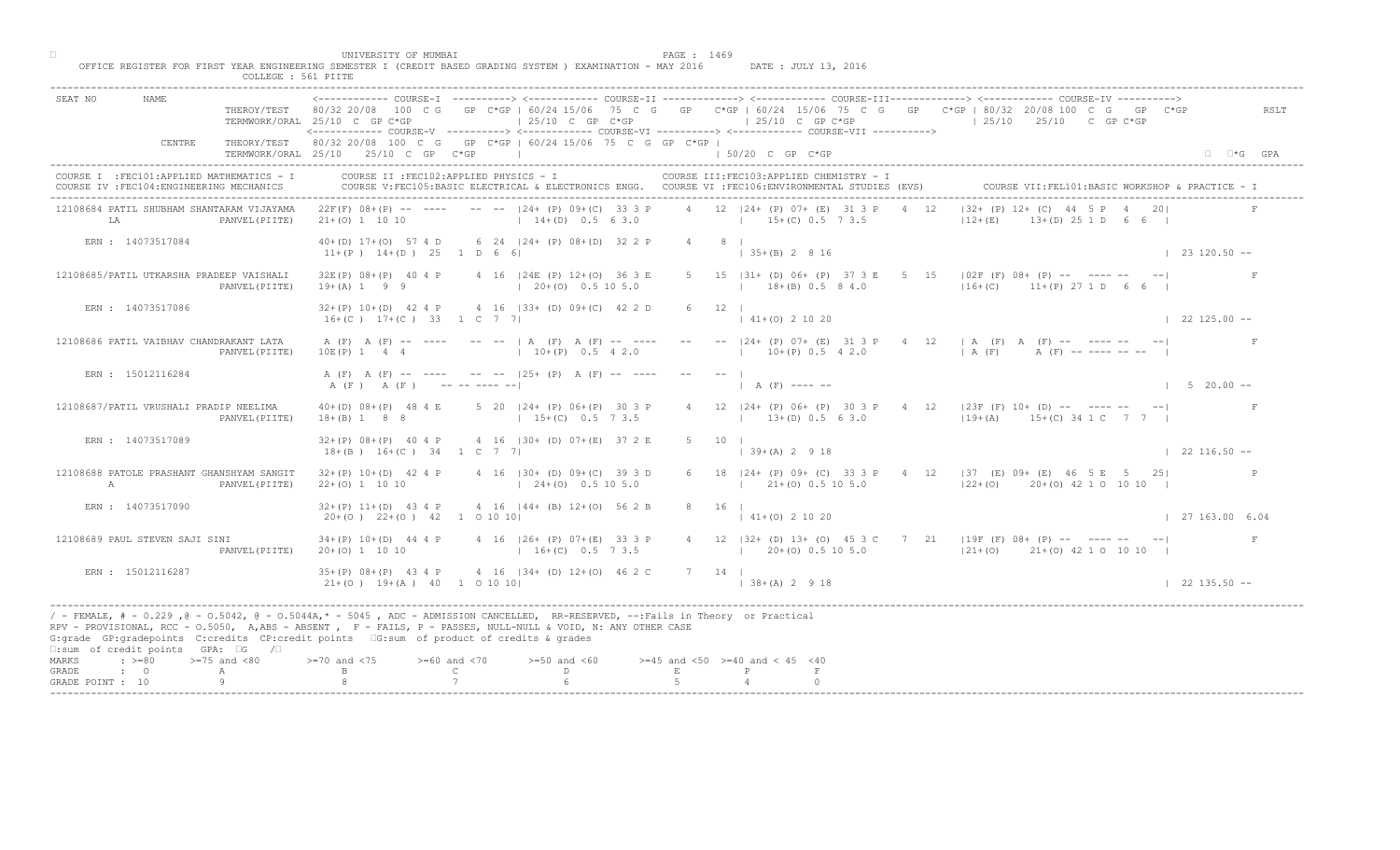| SEAT NO<br>NAME.                                                                                                                                                                                                                                                                                                                                                                                             |                | TERMWORK/ORAL 25/10 C GP C*GP<br><------------ COURSE-V ----------> <------------ COURSE-VI -----------> <------------- COURSE-VII ----------> |                                    | $125/10$ C GP C*GP                                                                                 |             |                     |                                          | $125/10$ C GP C*GP                                    |   | THEROY/TEST 80/32 20/08 100 C G GP C*GP   60/24 15/06 75 C G GP C*GP   60/24 15/06 75 C G GP C*GP   80/32 20/08 100 C G GP C*GP<br>$125/10$ $25/10$ C GP C*GP |                        | RSLT                 |
|--------------------------------------------------------------------------------------------------------------------------------------------------------------------------------------------------------------------------------------------------------------------------------------------------------------------------------------------------------------------------------------------------------------|----------------|------------------------------------------------------------------------------------------------------------------------------------------------|------------------------------------|----------------------------------------------------------------------------------------------------|-------------|---------------------|------------------------------------------|-------------------------------------------------------|---|---------------------------------------------------------------------------------------------------------------------------------------------------------------|------------------------|----------------------|
| CENTRE                                                                                                                                                                                                                                                                                                                                                                                                       |                | THEORY/TEST 80/32 20/08 100 C G GP C*GP   60/24 15/06 75 C G GP C*GP  <br>TERMWORK/ORAL 25/10 25/10 C GP C*GP<br>----------------------        |                                    |                                                                                                    |             |                     | $150/20$ C GP C*GP                       |                                                       |   |                                                                                                                                                               |                        | $\Box$ $\Box$ *G GPA |
| COURSE I : FEC101: APPLIED MATHEMATICS - I<br>COURSE IV : FEC104: ENGINEERING MECHANICS                                                                                                                                                                                                                                                                                                                      |                | COURSE II : FEC102: APPLIED PHYSICS - I                                                                                                        |                                    | COURSE V:FEC105:BASIC ELECTRICAL & ELECTRONICS ENGG. COURSE VI :FEC106:ENVIRONMENTAL STUDIES (EVS) |             |                     |                                          | COURSE III: FEC103: APPLIED CHEMISTRY - I             |   |                                                                                                                                                               |                        |                      |
| 12108690 PAWAR ABHISHEK VINOD VAISHALEE                                                                                                                                                                                                                                                                                                                                                                      |                | $32+(P)$ 11+(D) 43 4 P<br>PANVEL (PIITE) 22+(0) 1 10 10                                                                                        |                                    | 4 16 124 + (P) 09 + (C) 33 3 P<br>$122+(0)0.5105.0$                                                |             |                     |                                          | 4 12 133+ (D) 09+ (C) 42 3 D<br>$122+(0)0.5105.0$     |   | $138$ (E) $12 +$ (C)<br>TD 6 301<br>$ 21+(0) $<br>$(C)$ 36 1 B 8 8                                                                                            |                        |                      |
| ERN : 14073517091                                                                                                                                                                                                                                                                                                                                                                                            |                | $32+(P)$ 11+(D) 43 4 P 4 16   38+ (C) 14+(O) 52 2 C<br>$20+(0)$ $22+(0)$ $42$ 1 0 10 10                                                        |                                    |                                                                                                    |             | 7 14 1              | $(40+(0) 2 10 20)$                       |                                                       |   |                                                                                                                                                               | 127164.006.07          |                      |
| 12108691 PAWAR MAYUR MOHAN SEEMA                                                                                                                                                                                                                                                                                                                                                                             | PANVEL (PIITE) | $33+(P)$ $08+(P)$ 41 4 P<br>$23+(0)$ 1 10 10                                                                                                   |                                    | 4 16 (28+ (E) 07+(E) 35 3 E<br>$18+(B)$ 0.5 8 4.0                                                  |             |                     |                                          | 5 15 125+ (P) 13+ (O) 38 3 D<br>$1$ 20+(0) 0.5 10 5.0 | 6 | 18   35 (P) 10+ (D) 45 5 E 5<br>$12+(D)$ $12+(E)$ 25 1 D                                                                                                      | 251                    | P                    |
| ERN : 14073517095                                                                                                                                                                                                                                                                                                                                                                                            |                | $33+(P)$ $08+(P)$ 41 4 P<br>$19+(A)$ $17+(C)$ 36 1 B 8 8                                                                                       |                                    | 4 16   26 + (P) 08 + (D) 34 2 E                                                                    |             | $5 \t10 \t1$        | $140+(0)21020$                           |                                                       |   |                                                                                                                                                               | $\vert$ 27 153.00 5.67 |                      |
| 12108692 PAWAR RUSHIKESH CHANDRAKANT MANG<br>AL                                                                                                                                                                                                                                                                                                                                                              | PANVEL (PIITE) | $39+(E)$ 11+(D) 50 4 D<br>$22+(0)$ 1 10 10                                                                                                     |                                    | 6 24   30 + (D) 11 + (B) 41 3 D<br>$(21+(0) 0.5 10 5.0)$                                           |             |                     |                                          | $18$ $ 39+$ (C) $14+$ (O) 53 3<br>$24+(0)$ 0.5 10 5.0 |   | $8$ 24   32 (P) 10 + (D) 42 5 P 4 20  <br>$120+(0)$ 20+(0) 40 1 0 10 10                                                                                       |                        | P                    |
| ERN : 15012116292                                                                                                                                                                                                                                                                                                                                                                                            |                | $50+(C)$ 13+(C) 63 4 C<br>$19+(A)$ $20+(O)$ 39 1 A 9 91                                                                                        |                                    | 7 28   36+ (C) 12+(0) 48 2 C                                                                       |             | 14                  |                                          | $+(0)$ 2 10 20                                        |   |                                                                                                                                                               | 127187.006.93          |                      |
| 12108693 PAWASKAR HARSH KETAN SNEHA                                                                                                                                                                                                                                                                                                                                                                          | PANVEL (PIITE) | $34+(P)$ 10+(D) 44 4 P<br>$23+(0)$ 1 10 10                                                                                                     |                                    | 4 16   A $(F)$ 09+(C) -- ----<br>$19+(A)$ 0.5 9 4.5                                                |             |                     |                                          | $19+(A)$ 0.5 9 4.5                                    |   | $[24 + (P) 11 + (B) 35 3 E 5 15 137 + (E) 10 + (D) 47 5 E 5 25]$<br>$ 21+(0)$ 18+(B) 39 1 A 9 9                                                               |                        | A PPR                |
| ERN : 14073517099                                                                                                                                                                                                                                                                                                                                                                                            |                | $32+(P)$ 09+(E) 41 4 P<br>$17+(C)$ 22+(0) 39 1 A 9 9                                                                                           |                                    | 4 16 $(31 + (D) 09 + (C) 40 2$                                                                     |             |                     | $138+(A) 2918$                           |                                                       |   |                                                                                                                                                               | $124139.00 -$          |                      |
| 12108694 PHAWDE AKASH SUNIL SUNANDA                                                                                                                                                                                                                                                                                                                                                                          | PANVEL (PIITE) | $16F(F)$ $08+(P)$ -- ----<br>$17+(C)$ 1 7 7                                                                                                    |                                    | $-- --  10F$ (F) $06+(F)$<br>$14+(D)$                                                              |             |                     |                                          | $10+(P)$ 0.5 4 2.0                                    |   | -- $ 13F (F) 07+ (E)$ -- ---- -- -- $ 10F (F) 08+ (P)$ -- ---- -- --<br>$110+(P)$ $14+(D)$ 24 1 E 5 5 I                                                       |                        |                      |
| ERN : 14073517106                                                                                                                                                                                                                                                                                                                                                                                            |                | $04F(F)$ $08+(P)$ -- ---<br>$11+(P)$ $11+(P)$ 22 1 P 4                                                                                         |                                    | $124E$ (P) $09+(C)$<br>33 2 P                                                                      |             | $4 \qquad 8 \qquad$ | $\vert$ 35+(B) 2 8 16                    |                                                       |   |                                                                                                                                                               | $\vert$ 8 45.00 --     |                      |
| 12108695 PHILIP ANUJ EAPEN REENA                                                                                                                                                                                                                                                                                                                                                                             | PANVEL (PIITE) | 46 (D) 08+ (P) 54 4 D<br>$19+(A) 1 9 9$                                                                                                        |                                    | 6 $24$ $ 24+$ (P) 09+ (C) 33 3 P<br>$20+(0)$ 0.5 10 5.0                                            |             |                     |                                          | $(21 + (0) 0.5 10 5.0)$                               |   | 4 12   46+ (A) 11+ (B) 57 3 A 9 27   36 (E) 12+ (C) 48 5 E 5 25 <br>$14+(D)$ $16+(C)$ 30 1 C 7 7                                                              |                        |                      |
| ERN : 15012116298                                                                                                                                                                                                                                                                                                                                                                                            |                | $44+(D)$ $14+(B)$ 58 4 D<br>$18+(B)$ $21+(O)$ $39$ $1$ A 9 9                                                                                   |                                    | $6 \times 24$ (30+ (D) 10+(C) 40 2 D                                                               |             | 6 12 1              | $  38 + (A) 2 9 18$                      |                                                       |   |                                                                                                                                                               | 127177.006.56          |                      |
| / - FEMALE, # - 0.229, @ - 0.5042, @ - 0.5044A,* - 0045, ADC - ADMISSION CANCELLED, RR-RESERVED, --:Fails in Theory or Practical<br>RPV - PROVISIONAL, RCC - 0.5050, A, ABS - ABSENT, PP- FAILS, P - PASSES, NULL-NULL & VOID, N: ANY OTHER CASE<br>G:grade GP:gradepoints C:credits CP:credit points [G:sum of product of credits & grades<br>$\square$ : sum of credit points GPA: $\square$ G / $\square$ |                |                                                                                                                                                |                                    |                                                                                                    |             |                     |                                          |                                                       |   |                                                                                                                                                               |                        |                      |
| $\Rightarrow$ $>=$ 80 $\Rightarrow$ $=$ 75 and <80<br>MARKS<br>GRADE<br>$\cdot$ $\cdot$ 0<br>GRADE POINT : 10                                                                                                                                                                                                                                                                                                | Α<br>Q         | $>=70$ and $<75$                                                                                                                               | $>= 60$ and $< 70$<br>$\mathbb{C}$ | $>=50$ and $<60$<br>D.                                                                             | $\,$ E $\,$ |                     | $>=45$ and $<50$ $>=40$ and $< 45$ $<40$ |                                                       |   |                                                                                                                                                               |                        |                      |

□ PAGE : 1470<br>OFFICE REGISTER FOR FIRST YEAR ENGINEERING SEMESTER I (CREDIT BASED GRADING SYSTEM ) EXAMINATION - MAY 2016 DATE : JULY 13, 2016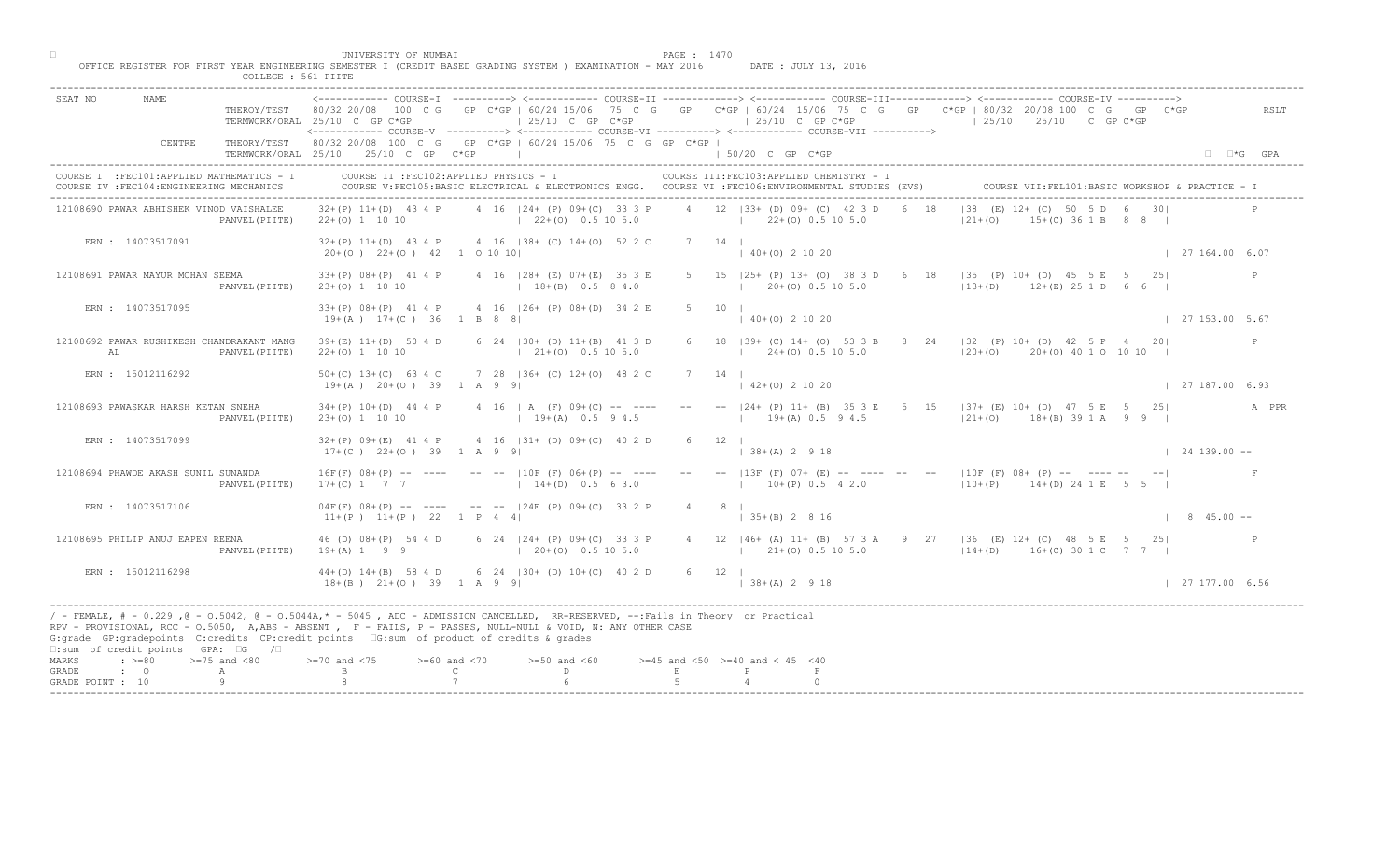|                                                 |                                                                                         | COLLEGE : 561 PIITE | UNIVERSITY OF MUMBAI                                   | OFFICE REGISTER FOR FIRST YEAR ENGINEERING SEMESTER I (CREDIT BASED GRADING SYSTEM ) EXAMINATION - MAY 2016                                                                                                                                                                                                                                   |   | PAGE : 1471                                   | DATE : JULY 13, 2016                      |                            |                                                                                                                                                                                                                                                                                                                                                             |                        |
|-------------------------------------------------|-----------------------------------------------------------------------------------------|---------------------|--------------------------------------------------------|-----------------------------------------------------------------------------------------------------------------------------------------------------------------------------------------------------------------------------------------------------------------------------------------------------------------------------------------------|---|-----------------------------------------------|-------------------------------------------|----------------------------|-------------------------------------------------------------------------------------------------------------------------------------------------------------------------------------------------------------------------------------------------------------------------------------------------------------------------------------------------------------|------------------------|
| SEAT NO                                         | <b>NAME</b>                                                                             |                     | TERMWORK/ORAL 25/10 C GP C*GP                          | ------------ COURSE-I ----------> <------------ COURSE-II -------------> <------------ COURSE-III------------> <------------> COURSE-IV ----------> <----------------> COURSE-IV ------------ COURSE-II<br>$125/10$ C GP $C*GP$<br><------------ COURSE-V ----------> <----------- COURSE-VI -----------> <----------- COURSE-VII ----------> |   | $125/10$ C GP C*GP                            |                                           | $125/10$ $25/10$ C GP C*GP | THEROY/TEST 80/32 20/08 100 C G GP C*GP   60/24 15/06 75 C G GP C*GP   60/24 15/06 75 C G GP C*GP   80/32 20/08 100 C G GP C*GP                                                                                                                                                                                                                             | RSLT                   |
|                                                 | CENTRE                                                                                  |                     | TERMWORK/ORAL 25/10 25/10 C GP C*GP                    | THEORY/TEST 80/32 20/08 100 C G GP C*GP   60/24 15/06 75 C G GP C*GP  <br>the control of the control of the control of                                                                                                                                                                                                                        |   | $150/20$ C GP $C*GP$                          |                                           |                            |                                                                                                                                                                                                                                                                                                                                                             | $\Box$ $\Box$ *G GPA   |
|                                                 | COURSE I : FEC101: APPLIED MATHEMATICS - I<br>COURSE IV : FEC104: ENGINEERING MECHANICS |                     |                                                        | COURSE II : FEC102: APPLIED PHYSICS - I<br>COURSE V:FEC105:BASIC ELECTRICAL & ELECTRONICS ENGG. COURSE VI :FEC106:ENVIRONMENTAL STUDIES (EVS)                                                                                                                                                                                                 |   |                                               | COURSE III: FEC103: APPLIED CHEMISTRY - I |                            | COURSE VII: FEL101: BASIC WORKSHOP & PRACTICE - 1                                                                                                                                                                                                                                                                                                           |                        |
|                                                 | 12108696 PILLAI AYUSH SHIVPRASAD SINDHU                                                 | PANVEL (PIITE)      | $21+ (0)$ 1 10 10                                      | 32 (P) 12+(C) 44 4 P 4 16   33+ (D) 08+ (D) 41 3 D<br>$15+(C)$ 0.5 7 3.5 $105.0$                                                                                                                                                                                                                                                              |   | 6 18   24 + (P) 09 + (C) 33 3 P               |                                           | 4 12<br>$ 18+(B) $         | $ 35 + (P) 11 +  P  46 5 E 5 25 $<br>$12+(E)$ 30 1 C 7 7 1                                                                                                                                                                                                                                                                                                  |                        |
|                                                 | ERN : 14073517111                                                                       |                     | $19+(A)$ $17+(C)$ 36 1 B 8 8                           | $32+(P)$ 09+(E) 41 4 P 4 16   26+ (P) 08+(D) 34 2 E                                                                                                                                                                                                                                                                                           |   | 5 10 1<br>$(40+(0) 2 10 20)$                  |                                           |                            |                                                                                                                                                                                                                                                                                                                                                             | 127150.505.57          |
|                                                 | 12108697 PILLAI SREEJIT SUNIL RESHMA                                                    | PANVEL (PIITE)      | $32E(P)$ $08+(P)$ 40 4 P<br>$18+(B) 1 8 8$             | 4 16   24 + (P) 09 + (C) 33 3 P<br>$(21+(0) 0.5 10 5.0)$                                                                                                                                                                                                                                                                                      |   | $17+(C)$ 0.5 7 3.5                            | 4 12   32 + (D) 08 + (D) 40 3 D 6         |                            | 18   $25F$ (F) 09+ (E) -- ---- -- --  <br>$15+(C)$ $18+(B)$ 33 1 C 7 7 1                                                                                                                                                                                                                                                                                    |                        |
|                                                 | ERN : 15012116311                                                                       |                     | $16+(C)$ $20+(O)$ 36 1 B 8 8                           | 38+(E) 10+(D) 48 4 E 5 20   30+ (D) 12+(O) 42 2 D                                                                                                                                                                                                                                                                                             |   | $6 \t 12 \t 1$<br>$  38 + (A) 2 9 18$         |                                           |                            |                                                                                                                                                                                                                                                                                                                                                             | $\vert$ 22 127.50 --   |
|                                                 | 12108698/PINGALE SHRUTI SANJAY MADHURI                                                  | PANVEL (PIITE)      | $21+(0)$ 1 10 10                                       | 32+(P) 16+(O) 48 4 E 5 20   24+ (P) 09+(C) 33 3 P<br>$18+(B)$ 0.5 8 4.0                                                                                                                                                                                                                                                                       |   | 4 12 $ 34 + (D) 10 + (C) 44 3$                | $(23\pm(0) 0.5 10 5.0)$                   |                            | $\overline{D}$ 6 18   33 (P) 10+ (D) 43 5 P 4 20 <br>$122+(0)$ 16+(C) 38 1 A 9 9 1                                                                                                                                                                                                                                                                          |                        |
|                                                 | ERN : 14073517119                                                                       |                     | $21+(0)$ $21+(0)$ $42$ 1 0 10 10                       | $32+(P)$ 08+(P) 40 4 P 4 16 47+ (A) 09+(C) 56 2 B                                                                                                                                                                                                                                                                                             |   | 8 16 1                                        | $43+(0)$ 2 10 20                          |                            |                                                                                                                                                                                                                                                                                                                                                             | $\vert$ 27 160.00 5.93 |
|                                                 | 12108699 POKHARKAR AMEYA SHIVAJI ASHA                                                   | PANVEL (PIITE)      | 32 (P) 08+ (P) 40 4 P<br>$21+ (0) 1 10 10$             | 4 16   24 + (P) 08 + (D) 32 3 P<br>$19+(A)$ 0.5 9 4.5                                                                                                                                                                                                                                                                                         |   |                                               |                                           |                            | $\begin{bmatrix} 24 + (P) & 06 + (P) & 30 & 3 & P & 4 & 12 \\ 4.6 - (P) & 0.6 + (P) & 30 & 3 & P & 4 & 12 \\ 0 & 0.6 - (P) & 0.6 + (P) & 0.6 & 0.7 & 0.8 & 0.08 \\ 0.6 & 0.6 - (P) & 0.6 + (P) & 0.6 + (P) & 0.8 & 0.08 & 0.08 \\ 0.6 & 0.6 - (P) & 0.6 + (P) & 0.6 + (P) & 0.08 & 0.08 & 0.08 & 0.08 \\ $<br>$16+(C)$ 0.5 7 3.5 $15+(C)$ 14 (D) 29 1 D 6 6 |                        |
|                                                 | ERN : 15012116315                                                                       |                     | $17+(C)$ $21+(O)$ 38 1 A 9 9                           | 32 (P) 11+(D) 43 4 P 4 16   24+ (P) 11+(B) 35 2                                                                                                                                                                                                                                                                                               |   | $(38+(A) 2 9 18)$                             |                                           |                            |                                                                                                                                                                                                                                                                                                                                                             | $\vert$ 27 137.00 5.07 |
|                                                 | 12108700 POOJARY DRAVID SANJEEVA MALLIKA                                                | PANVEL (PIITE)      | $18F(F)$ $10E(D)$ -- ----<br>$18+(B) 1 8 8$            | $-- -15F$ (F) $06F$ (P)<br>$19+(A)$                                                                                                                                                                                                                                                                                                           |   |                                               | $16+(C)$ 0.5 7 3.5                        |                            | -- -- $ 24E$ (P) 06+ (P) 30 3 P 4 12   06F (F) 08+ (P) -- ---- -- -- <br>$ 17+(C) $ 11+(P) 28 1 D 6 6                                                                                                                                                                                                                                                       | F                      |
|                                                 | ERN : 15012116318                                                                       |                     | $32+(P)$ 13+(C) 45 4 E<br>$20+(0)$ 15+(C) 35 1 B 8 8   | 5 20 $(25 + (P) 11 + (B) 36 2 E)$                                                                                                                                                                                                                                                                                                             |   | 5 10 1<br>$(39+(A) 2 9 18)$                   |                                           |                            |                                                                                                                                                                                                                                                                                                                                                             | $1, 15, 90, 00 --$     |
|                                                 | 12108701 POTDAR NISHANT SANJAY SNEHAL                                                   | PANVEL (PIITE)      | $32+(P)$ 10+(D) 42 4 P<br>$20+(0)$ 1 10 10             | $(24E^{\triangledown}(P) 09E(C) 333P$<br>$17+(C)$ 0.5 7 3.5                                                                                                                                                                                                                                                                                   |   | $18+(B)$ 0.5 8 4.0                            |                                           |                            | 4 12   26+ (P) 09E (C) 35 3 E 5 15   21F (F) 08+ (P) -- ---- -- -- <br>$110+(P)$ 15+(C) 25 1 D 6 6                                                                                                                                                                                                                                                          |                        |
|                                                 | ERN : 15012116319                                                                       |                     | $32+(P)$ 08+(P) 40 4 P<br>$22+(0)$ 18+(B) 40 1 0 10 10 | $4 \cdot 16$   37+ (C) 06+ (P) 43 2 D                                                                                                                                                                                                                                                                                                         |   | 6 12  <br>$(43+(0) 2 10 20)$                  |                                           |                            |                                                                                                                                                                                                                                                                                                                                                             | $122124.50 - -$        |
|                                                 | $\square$ :sum of credit points GPA: $\square$ G / $\square$                            |                     |                                                        | / - FEMALE, # - 0.229, @ - 0.5042, @ - 0.5044A,* - 5045, ADC - ADMISSION CANCELLED, RR-RESERVED, --:Fails in Theory or Practical<br>RPV - PROVISIONAL, RCC - 0.5050, A, ABS - ABSENT . P- FAILS, P - PASSES, NULL-NULL & VOID, N: ANY OTHER CASE<br>G:grade GP:gradepoints C:credits CP:credit points 6:sum of product of credits & grades    |   |                                               |                                           |                            |                                                                                                                                                                                                                                                                                                                                                             |                        |
| MARKS<br>$\cdot$ 0<br>GRADE<br>GRADE POINT : 10 | $\Rightarrow$ $>=80$ $>=75$ and $<80$                                                   | A<br>9              | $0$ and $\langle 75$                                   | $>= 60$ and $< 70$<br>$>=50$ and $<60$<br>$\mathbb C$<br>$\mathbb{D}$ and $\mathbb{D}$                                                                                                                                                                                                                                                        | E | $>=45$ and $<50$ $>=40$ and $< 45$ $<40$<br>P |                                           |                            |                                                                                                                                                                                                                                                                                                                                                             |                        |
|                                                 |                                                                                         |                     |                                                        |                                                                                                                                                                                                                                                                                                                                               |   |                                               |                                           |                            |                                                                                                                                                                                                                                                                                                                                                             |                        |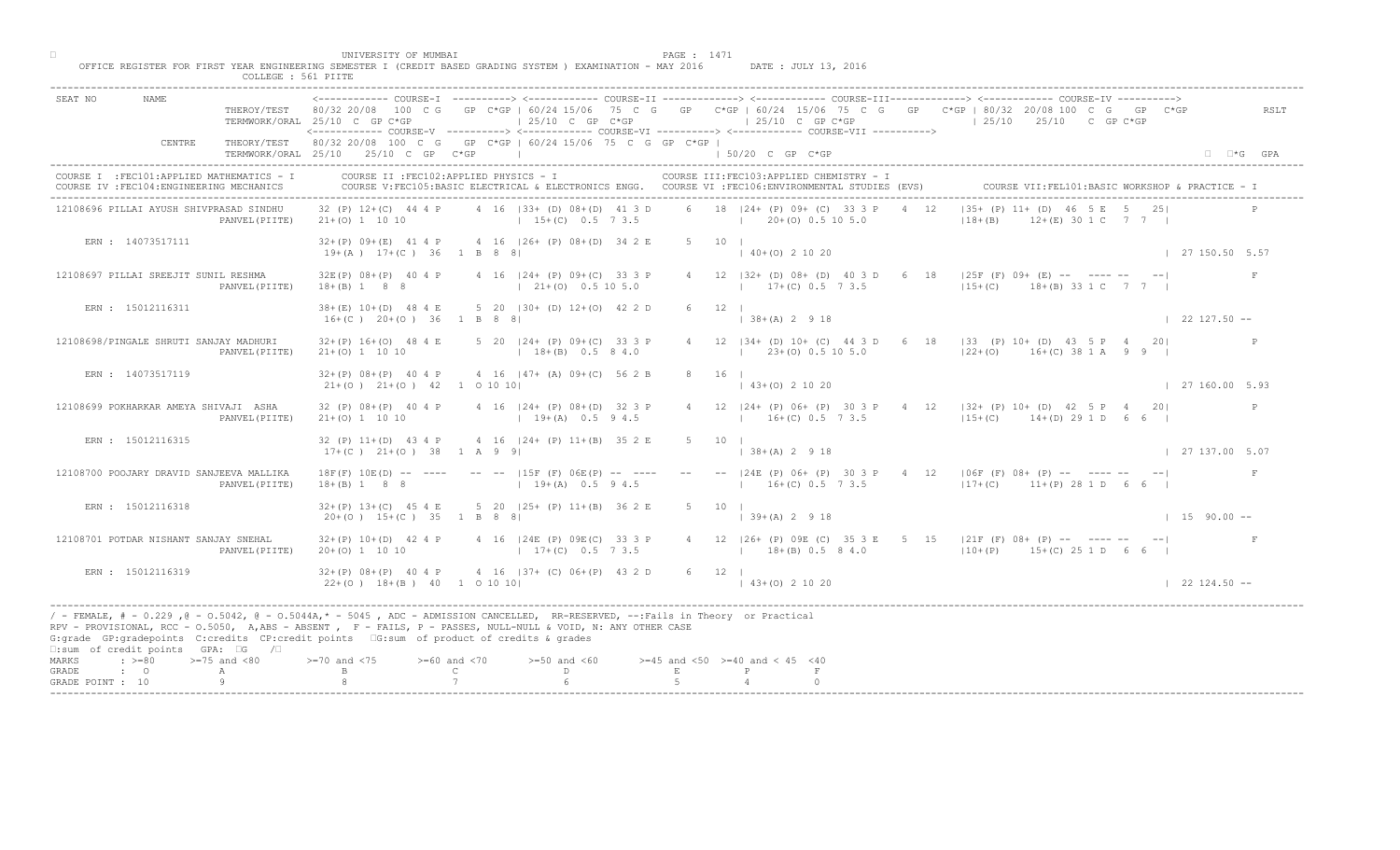|                                                                                                                                                                                                                                                                                                                                                                                                             | COLLEGE : 561 PIITE | UNIVERSITY OF MUMBAI                                           | OFFICE REGISTER FOR FIRST YEAR ENGINEERING SEMESTER I (CREDIT BASED GRADING SYSTEM ) EXAMINATION - MAY 2016                                  |   | PAGE : 1472                                              | DATE : JULY 13, 2016              |                                                                                                                                                               |                      |
|-------------------------------------------------------------------------------------------------------------------------------------------------------------------------------------------------------------------------------------------------------------------------------------------------------------------------------------------------------------------------------------------------------------|---------------------|----------------------------------------------------------------|----------------------------------------------------------------------------------------------------------------------------------------------|---|----------------------------------------------------------|-----------------------------------|---------------------------------------------------------------------------------------------------------------------------------------------------------------|----------------------|
| <b>NAME</b><br>SEAT NO                                                                                                                                                                                                                                                                                                                                                                                      |                     | TERMWORK/ORAL 25/10 C GP C*GP                                  | $125/10$ C GP $C*GP$<br><------------ COURSE-V ----------> <----------- COURSE-VI -----------> <----------- COURSE-VII ---------->           |   | $125/10$ C GP C*GP                                       |                                   | THEROY/TEST 80/32 20/08 100 C G GP C*GP   60/24 15/06 75 C G GP C*GP   60/24 15/06 75 C G GP C*GP   80/32 20/08 100 C G GP C*GP<br>$125/10$ $25/10$ C GP C*GP | RSLT                 |
| CENTRE                                                                                                                                                                                                                                                                                                                                                                                                      |                     | TERMWORK/ORAL 25/10 25/10 C GP C*GP                            | THEORY/TEST 80/32 20/08 100 C G GP C*GP   60/24 15/06 75 C G GP C*GP  <br>the control of the control of the control of                       |   | $150/20$ C GP $C*GP$                                     |                                   |                                                                                                                                                               | $\Box$ $\Box$ *G GPA |
| COURSE I : FEC101: APPLIED MATHEMATICS - I<br>COURSE IV : FEC104: ENGINEERING MECHANICS                                                                                                                                                                                                                                                                                                                     |                     | COURSE II : FEC102: APPLIED PHYSICS - I                        | COURSE V:FEC105:BASIC ELECTRICAL & ELECTRONICS ENGG. COURSE VI :FEC106:ENVIRONMENTAL STUDIES (EVS)                                           |   | COURSE III: FEC103: APPLIED CHEMISTRY - I                |                                   | COURSE VII: FEL101: BASIC WORKSHOP & PRACTICE - I                                                                                                             |                      |
| 12108702/POTDAR SIDDHI VIKAS RADHIKA                                                                                                                                                                                                                                                                                                                                                                        | PANVEL (PIITE)      |                                                                | $32+(P)$ 10+(D) 42 4 P 4 16   A (F) 06+(P) -- ---- -- -- 128+ (E) 09+ (C) 37 3 E 5 15<br>25+(0) 1 10 10 (19+(A) 0.5 9 4.5 (20+(0) 0.5 10 5.0 |   |                                                          |                                   | $ 32 + (P) 12 + (C) 44   5 P 4 20 $<br>$ 21+ (0)$<br>$21+(0)$ $42 10 10 10$                                                                                   | A ABS                |
| ERN : 14073517131                                                                                                                                                                                                                                                                                                                                                                                           |                     | $20+(0)$ $20+(0)$ $40$ 1 0 10 10                               | $32+(P)$ 12+(C) 44 4 P 4 16   28+ (E) 08+(D) 36 2 E                                                                                          |   | 5 10 1<br>$(38+(A) 2 9 18)$                              |                                   |                                                                                                                                                               | $124134.50 -$        |
| 12108703 PRADHAN AMIT SIBARAM SANJUKTA                                                                                                                                                                                                                                                                                                                                                                      | PANVEL (PIITE)      | $32+(P)$ $08+(P)$ 40 4 P<br>$21+(0)$ 1 10 10                   | 4 16   31 + (D) 06 + (P) 37 3 E<br>$17+(C)$ 0.5 7 3.5                                                                                        |   | $16+(C)$ 0.5 7 3.5                                       | 5 15   32 + (D) 08 + (D) 40 3 D 6 | 18   32+ (P) 08+ (P) 40 5 P 4 20<br>$12+(E)$ $18+(B)$ 30 1 C 7 7 1                                                                                            |                      |
| ERN : 14073517132                                                                                                                                                                                                                                                                                                                                                                                           |                     | $18+(B)$ $18+(B)$ 36 1 B 8 8                                   | 34 (P) 10+(D) 44 4 P 4 16   27+ (E) 12+(O) 39 2 D                                                                                            |   | $6 \t 12 \t 1$<br>$142+(0)21020$                         |                                   |                                                                                                                                                               | 127149.005.52        |
| 12108704 PRAVEEN KUMAR VENKATESAN AKILA                                                                                                                                                                                                                                                                                                                                                                     | PANVEL (PIITE)      | 23+(0) 1 10 10                                                 | $32+(P)$ 11+(D) 43 4 P 4 16   24+ (P) 08+(D) 32 3 P<br>$(23+(0) 0.5 10 5.0)$                                                                 |   | $4$ 12   39+ (C) 08+ (D) 47                              | $1\ 20\pm(0)\ 0.5\ 10\ 5.0$       | $7 \t21 \t 20F(F) 12+ (C) -- -- -- -- -- -- --$<br>$116+(C)$ 10+(P) 26 1 D 6 6                                                                                |                      |
| ERN : 14073517136                                                                                                                                                                                                                                                                                                                                                                                           |                     | $21+(0)$ $18+(B)$ 39 1 A 9 9                                   | $33+(P)$ 08+(P) 41 4 P 4 16   33+ (D) 13+(O) 46 2 C                                                                                          |   | $7 \t14$<br>$40+(0)$ 2 10 20                             |                                   |                                                                                                                                                               | $\vert$ 22 134.00 -- |
| 12108705 PUJARE ADITYA RAMESH VAISHALI                                                                                                                                                                                                                                                                                                                                                                      | PANVEL (PIITE)      | $18+(B)$ 1 8 8                                                 | A (F) 08+(P) -- ---- -- --  24+ (P) 06+(P) 30 3 P<br>$17+(C)$ 0.5 7 3.5                                                                      |   |                                                          |                                   | 26+ (P) 10E (C) 36 3 E 5 15   17F (F) 08+ (P) -- ---- -- -- --<br>$16+(C)$ 0.5 7 3.5 $11+(C)$ 11+(P) 26 1 D 6 6 I                                             |                      |
| ERN : 15012116328                                                                                                                                                                                                                                                                                                                                                                                           |                     | $16+(C)$ $20+(O)$ $36$ $1$ B 8 8                               | $32+(P)$ 08+(P) 40 4 P 4 16   26+ (P) 08+(D) 34 2                                                                                            |   | $139+(A)2918$                                            |                                   |                                                                                                                                                               | $\vert$ 18 100.00 -- |
| 12108706 PUJARI VIKRANT MALLESHA SUREKHA                                                                                                                                                                                                                                                                                                                                                                    | PANVEL (PIITE)      | $32+(P)$ 15+(A) 47 4 E<br>$13+(D) 1 6 6$                       | 5 20   16F (F) 06 + (P)<br>$13+(D)$                                                                                                          |   |                                                          | $11+(P)$ 0.5 4 2.0                | -- -- $ 24 + (P) 10 + (C) 34 3 E$ 5 15 $ 37 + (E) 08 + (P) 45 5 E$ 5 25<br>$115+(C)$ 12+(E) 27 1 D 6 6                                                        |                      |
| ERN : 14073517140                                                                                                                                                                                                                                                                                                                                                                                           |                     | 35E(P) 13+(C) 48 4 E<br>$17+(C)$ 16+(C) 33 1 C 7               | 5 20 $\left  24 + \left( P \right) 06 + \left( P \right) 30 2 P \right $                                                                     |   | $4 \qquad 8 \qquad$<br>$128+(D) 2612$                    |                                   |                                                                                                                                                               | $\vert$ 24 124,00 -- |
| 12108707 PUSHPALA RAHUL MANOHAR RAO MADHA<br>VI SIRISHA                                                                                                                                                                                                                                                                                                                                                     | PANVEL (PIITE)      | $32+(P)$ 10+(D) 42 4 P<br>$23+(0)$ 1 10 10                     | $P(P)$ 07+(E) 31 3 P<br>$18+(B)$ 0.5 8 4.0                                                                                                   |   |                                                          |                                   | 4 12   24 + (P) 07 + (E) 31 3 P + 4 12   32 + (P) 09 + (E) 41 5 P + 4 20  <br>$17 + (C) 0.5 7 3.5$ $123 + (O) 16 + (C) 39 1 A 9 9 1$                          |                      |
| ERN : 14073517141                                                                                                                                                                                                                                                                                                                                                                                           |                     | $33+(P)$ 10+(D) 43 4 P<br>$13+(D)$ $20+(O)$ $33$ $12C$ $7$ $7$ | $4 \cdot 16$   33+ (D) 06+ (P) 39 2 D                                                                                                        |   | 6 12  <br>$138+(A) 2 918$                                |                                   |                                                                                                                                                               | 127139.505.17        |
| / - FEMALE, # - 0.229, @ - 0.5042, @ - 0.5044A,* - 5045, ADC - ADMISSION CANCELLED, RR-RESERVED, --:Fails in Theory or Practical<br>RPV - PROVISIONAL, RCC - 0.5050, A, ABS - ABSENT A P - FAILS, P - PASSES, NULL-NULL & VOID, N: ANY OTHER CASE<br>G:grade GP:gradepoints C:credits CP:credit points 6:sum of product of credits & grades<br>$\square$ :sum of credit points GPA: $\square$ G / $\square$ |                     |                                                                |                                                                                                                                              |   |                                                          |                                   |                                                                                                                                                               |                      |
| MARKS<br>$\Rightarrow$ $>=$ 80 $\Rightarrow$ $=$ 75 and <80<br>$\cdot$ 0<br>GRADE<br>A<br>GRADE POINT : 10                                                                                                                                                                                                                                                                                                  | 9                   | $0$ and $\langle 75$<br>$>= 60$ and $< 70$                     | $>=50$ and $<60$<br>$\mathbb C$<br>$\mathbb{D}$ and $\mathbb{D}$                                                                             | E | $>=45$ and $<50$ $>=40$ and $< 45$ $<40$<br>$\mathbb{P}$ |                                   |                                                                                                                                                               |                      |
|                                                                                                                                                                                                                                                                                                                                                                                                             |                     |                                                                |                                                                                                                                              |   |                                                          |                                   |                                                                                                                                                               |                      |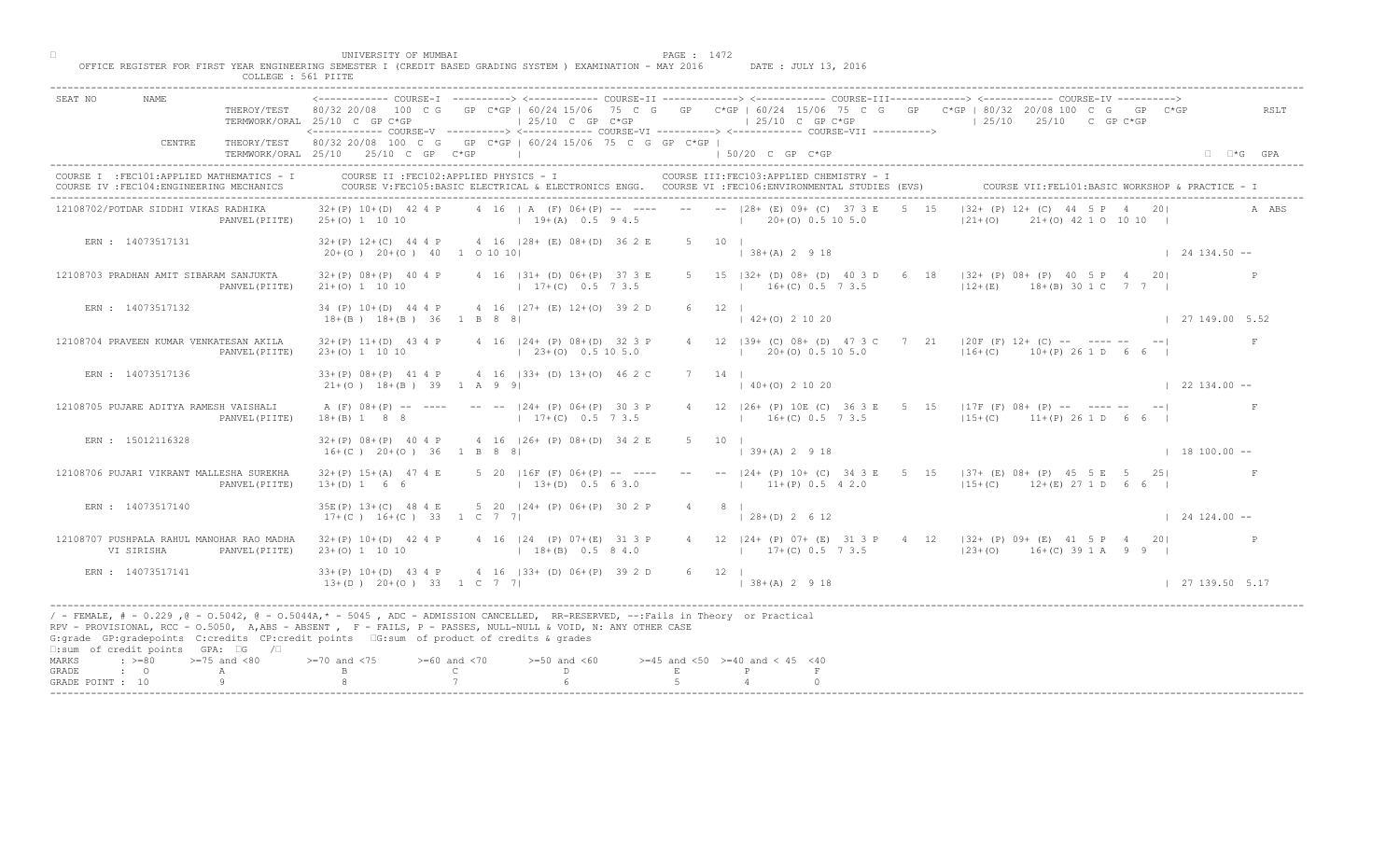|                                                |                                                                                                                     | COLLEGE : 561 PIITE | UNIVERSITY OF MUMBAI<br>OFFICE REGISTER FOR FIRST YEAR ENGINEERING SEMESTER I (CREDIT BASED GRADING SYSTEM ) EXAMINATION - MAY 2016 DATE: JULY 13, 2016                                                                                                                                                                                                                                                                              |                                                                                                                                                                                                                                                                                                                                 |                                                       | PAGE : 1473                   |                                          |                                           |                                                                                                                                                                                         |                                                   |            |
|------------------------------------------------|---------------------------------------------------------------------------------------------------------------------|---------------------|--------------------------------------------------------------------------------------------------------------------------------------------------------------------------------------------------------------------------------------------------------------------------------------------------------------------------------------------------------------------------------------------------------------------------------------|---------------------------------------------------------------------------------------------------------------------------------------------------------------------------------------------------------------------------------------------------------------------------------------------------------------------------------|-------------------------------------------------------|-------------------------------|------------------------------------------|-------------------------------------------|-----------------------------------------------------------------------------------------------------------------------------------------------------------------------------------------|---------------------------------------------------|------------|
| SEAT NO                                        |                                                                                                                     |                     | <------------ COURSE-I ----------> <------------ COURSE-II -------------> <------------ COURSE-III------------> <------------ COURSE-IV ----------><br>THEROY/TEST 80/32 20/08 100 C G GP C*GP   60/24 15/06 75 C G GP C*GP   60/24 15/06 75 C G GP C*GP   80/32 20/08 100 C G GP C*GP<br>TERMWORK/ORAL 25/10 C GP C*GP<br><----------- COURSE-V ----------> <----------- COURSE-VI -----------> <----------- COURSE-VII ----------> |                                                                                                                                                                                                                                                                                                                                 |                                                       |                               |                                          |                                           | 25/10 C GP C*GP                       25/10 C GP C*GP                       25/10     25/10     C GP C*GP                                                                               |                                                   | RSLT       |
|                                                | CENTRE                                                                                                              |                     | THEORY/TEST 80/32 20/08 100 C G GP C*GP   60/24 15/06 75 C G GP C*GP  <br>TERMWORK/ORAL 25/10 25/10 C GP C*GP                                                                                                                                                                                                                                                                                                                        |                                                                                                                                                                                                                                                                                                                                 | the control of the control of the control of          |                               | 1 50/20 C GP C*GP                        |                                           |                                                                                                                                                                                         |                                                   | □ □ *G GPA |
|                                                | COURSE I : FEC101: APPLIED MATHEMATICS - I<br>COURSE IV : FEC104: ENGINEERING MECHANICS                             |                     | COURSE II : FEC102: APPLIED PHYSICS - I<br>COURSE V:FEC105:BASIC ELECTRICAL & ELECTRONICS ENGG. COURSE VI :FEC106:ENVIRONMENTAL STUDIES (EVS)                                                                                                                                                                                                                                                                                        |                                                                                                                                                                                                                                                                                                                                 |                                                       |                               |                                          | COURSE III: FEC103: APPLIED CHEMISTRY - I |                                                                                                                                                                                         | COURSE VII: FEL101: BASIC WORKSHOP & PRACTICE - I |            |
| ODINI                                          | 12108708 PUTHIYAPURAYIL ABHINAV BALAN VIN                                                                           | PANVEL (PIITE)      | $32+(P)$ 11+(D) 43 4 P 4 16  32+ (D) 11+(B) 43 3 D<br>$24+(0)$ 1 10 10                                                                                                                                                                                                                                                                                                                                                               |                                                                                                                                                                                                                                                                                                                                 |                                                       |                               |                                          | 6 18   33 + (D) 07 + (E) 40 3 D 6 18      | $ 36 \t(E) 08 +  44 \t5 F   420 $<br>$122+(0)$                                                                                                                                          | $19 + (A)$ 41 1 0 10 10                           |            |
|                                                | ERN : 14073517143                                                                                                   |                     | 32+(P) 16+(O) 48 4 E 5 20   24+ (P) 12+(O) 36 2 E<br>$18+(B)$ $16+(C)$ $34$ $1$ C 7 7                                                                                                                                                                                                                                                                                                                                                |                                                                                                                                                                                                                                                                                                                                 |                                                       |                               | 5 10 1<br>$(40+(0) 2 10 20)$             |                                           |                                                                                                                                                                                         | 127159.005.89                                     |            |
|                                                | 12108709 RAGHUPATI YOGESH PATNAIK SAROJA<br>RAMESH RAGHUPATI PANVEL (PIITE)                                         |                     | $42+(D)$ $14+(B)$ 56 4 D<br>$24+(0)$ 1 10 10                                                                                                                                                                                                                                                                                                                                                                                         |                                                                                                                                                                                                                                                                                                                                 | 6 24   33 (D) 12+(0) 45 3 C<br>$(21 + (0) 0.5 10 5.0$ |                               | $(24+(0) 0.5 10 5.0$                     |                                           | 7 21   25+ (P) 13+ (O) 38 3 D 6 \ (8 \     36+ (E) 15+ (A) 51 5 D 6 30<br>$ 17+(C)$ 16+(C) 33 1 C 7 7                                                                                   |                                                   |            |
|                                                | ERN : 15012116335                                                                                                   |                     | $32+(P)$ 15+(A) 47 4 E 5 20   24+ (P) 13+(O) 37 2 E<br>$20+(0)$ $21+(0)$ $41$ 1 0 10 10                                                                                                                                                                                                                                                                                                                                              |                                                                                                                                                                                                                                                                                                                                 |                                                       |                               | 5 10 1<br>$141+(0)21020$                 |                                           |                                                                                                                                                                                         | $\vert$ 27 180.00 6.67                            |            |
| TA                                             | 12108710/RAGHUWANSHI GAURI GIRISHSINGH LA                                                                           | PANVEL (PIITE)      | 32+(P) 15+(A) 47 4 E 5 20   24 (P) 08+(D) 32 3 P<br>$22+(0)$ 1 10 10                                                                                                                                                                                                                                                                                                                                                                 |                                                                                                                                                                                                                                                                                                                                 | $17+(C)$ 0.5 7 3.5                                    |                               |                                          | $(23+(0) 0.5 10 5.0)$                     | 4 12   31 + (D) 13 + (O) 44 3 D 6 18   32 + (P) 08 + (P) 40 5 P 4 20<br>$123+(0)$ 18+(B) 41 1 0 10 10                                                                                   |                                                   |            |
|                                                | ERN : 15012116336                                                                                                   |                     | 37+(E) 19+(O) 56 4 D 6 24   24+ (P) 11+(B) 35 2 E<br>$23+(0)$ 19+(A) 42 1 0 10 10                                                                                                                                                                                                                                                                                                                                                    |                                                                                                                                                                                                                                                                                                                                 |                                                       |                               | $5 \t10 \t1$                             | $+(B)$ 2 8 16                             |                                                                                                                                                                                         | 27 158.50 5.87                                    |            |
|                                                | 12108711 RAHUL RAMMOHAN JAYASHREE                                                                                   | PANVEL (PIITE)      | A (F) 11+(D) -- ---- -- --  16F (F) 06+(P) -- ----<br>$17+(C)$ 1 7 7 1 $14+(D)$ 0.5 6 3.0                                                                                                                                                                                                                                                                                                                                            |                                                                                                                                                                                                                                                                                                                                 |                                                       |                               |                                          |                                           | $\lceil 24 + (P) 09 + (C) 33 3 P \rceil$ 4 12   A (F) 08 + (P) -- ---- -- -- <br>$20+(0)$ 0.5 10 5.0 $114+(D)$ 12+(E) 26 1 D 6 6                                                        |                                                   |            |
|                                                | ERN : 14073517147                                                                                                   |                     | A (F) A (F) -- ---- -- -- 126+ (P) 07+(E) 33 2 P<br>$11+(P)$ $12+(E)$ $23$ $1 E$ 5 5                                                                                                                                                                                                                                                                                                                                                 |                                                                                                                                                                                                                                                                                                                                 |                                                       |                               | $139+(A) 2918$                           |                                           |                                                                                                                                                                                         | $11 \t 64.00 --$                                  |            |
|                                                | 12108712 RAJIVALE SHUBHAM ASHOK MANISHA                                                                             | PANVEL (PIITE)      | $35+(P)$ 13+(C) 48 4 E<br>$11+(P)$ 1 4 4                                                                                                                                                                                                                                                                                                                                                                                             |                                                                                                                                                                                                                                                                                                                                 | 5 20 $ 24 + (P) 06 + (P) 30 - 3 P$<br>$10+(P)$ 0.5    |                               |                                          | $10+(P)$ 0.5 4 2.0                        | 4 12   39+ (C) 13+ (O) 52 3 C 7 21   22F (F) 13+ (C) -- ---- -- -- --<br>$ 11+(P)$ A $(F)$ --------- --                                                                                 |                                                   |            |
|                                                | ERN : 14073517152                                                                                                   |                     | $19F(F)$ $08+(P)$ -- --- -- -- $ 35+(D)$ $11+(B)$ 46 2 C<br>$10+(P)$ 15E(C) 25 1 D 6 6                                                                                                                                                                                                                                                                                                                                               |                                                                                                                                                                                                                                                                                                                                 |                                                       |                               | $7 \quad 14 \quad$<br>$(23+(E) 2 5 10)$  |                                           |                                                                                                                                                                                         | $1791.00 -$                                       |            |
|                                                | 12108713 RAJPUT KARAN KANCHI SUNITA                                                                                 | PANVEL (PIITE)      | $42+(D)$ $09+(E)$ 51 4 D<br>$18+(B)$ 1 8 8                                                                                                                                                                                                                                                                                                                                                                                           |                                                                                                                                                                                                                                                                                                                                 |                                                       |                               |                                          |                                           | 6 24 17F (F) 06+ (P) -- ---- -- --   24+ (P) 07+ (E) 31 3 P 4 12   13F (F) 08+ (P) -- ---- -- -- <br>11+(P) 0.5 4 2.0 $\vert$ 18+(B) 0.5 8 4.0 $\vert$ 14+(D) 11+(P) 25 1 D 6 6 $\vert$ |                                                   |            |
|                                                | ERN : 14073517155                                                                                                   |                     | $32+(P)$ 11+(D) 43 4 P<br>17+(C) 16+(C) 33 1 C 7 7                                                                                                                                                                                                                                                                                                                                                                                   |                                                                                                                                                                                                                                                                                                                                 | $4 \cdot 16$   34+ (D) 09+ (C) 43 2 D                 |                               | $6 \t12$  <br>$142+(0)21020$             |                                           |                                                                                                                                                                                         | $1 19 111.00 --$                                  |            |
| MARKS                                          | $\square$ : sum of credit points GPA: $\square$ G / $\square$<br>$\Rightarrow$ $>=$ 80 $\Rightarrow$ $=$ 75 and <80 |                     | / - FEMALE, # - 0.229 ,@ - 0.5042, @ - 0.5044A,* - 5045 , ADC - ADMISSION CANCELLED, RR-RESERVED, --:Fails in Theory or Practical<br>RPV - PROVISIONAL, RCC - 0.5050, A,ABS - ABSENT, P - FAILS, P - PASSES, NULL-NULL & VOID, N: ANY OTHER CASE<br>G:grade GP:gradepoints C:credits CP:credit points G:sum of product of credits & grades<br>$> = 70$ and $< 75$                                                                    | $>= 60$ and $< 70$                                                                                                                                                                                                                                                                                                              | $>=50$ and $<60$                                      |                               | $>=45$ and $<50$ $>=40$ and $< 45$ $<40$ |                                           |                                                                                                                                                                                         |                                                   |            |
| $\cdot$ $\cdot$ 0<br>GRADE<br>GRADE POINT : 10 |                                                                                                                     | $\mathbb{A}$        |                                                                                                                                                                                                                                                                                                                                                                                                                                      | $\mathbb C$ and $\mathbb C$ and $\mathbb C$ and $\mathbb C$ and $\mathbb C$ and $\mathbb C$ and $\mathbb C$ and $\mathbb C$ and $\mathbb C$ and $\mathbb C$ and $\mathbb C$ and $\mathbb C$ and $\mathbb C$ and $\mathbb C$ and $\mathbb C$ and $\mathbb C$ and $\mathbb C$ and $\mathbb C$ and $\mathbb C$ and $\mathbb C$ and |                                                       | $\mathbf{E}$ and $\mathbf{E}$ | $P$ and $P$                              | F                                         |                                                                                                                                                                                         |                                                   |            |
|                                                |                                                                                                                     |                     |                                                                                                                                                                                                                                                                                                                                                                                                                                      |                                                                                                                                                                                                                                                                                                                                 |                                                       |                               |                                          |                                           |                                                                                                                                                                                         |                                                   |            |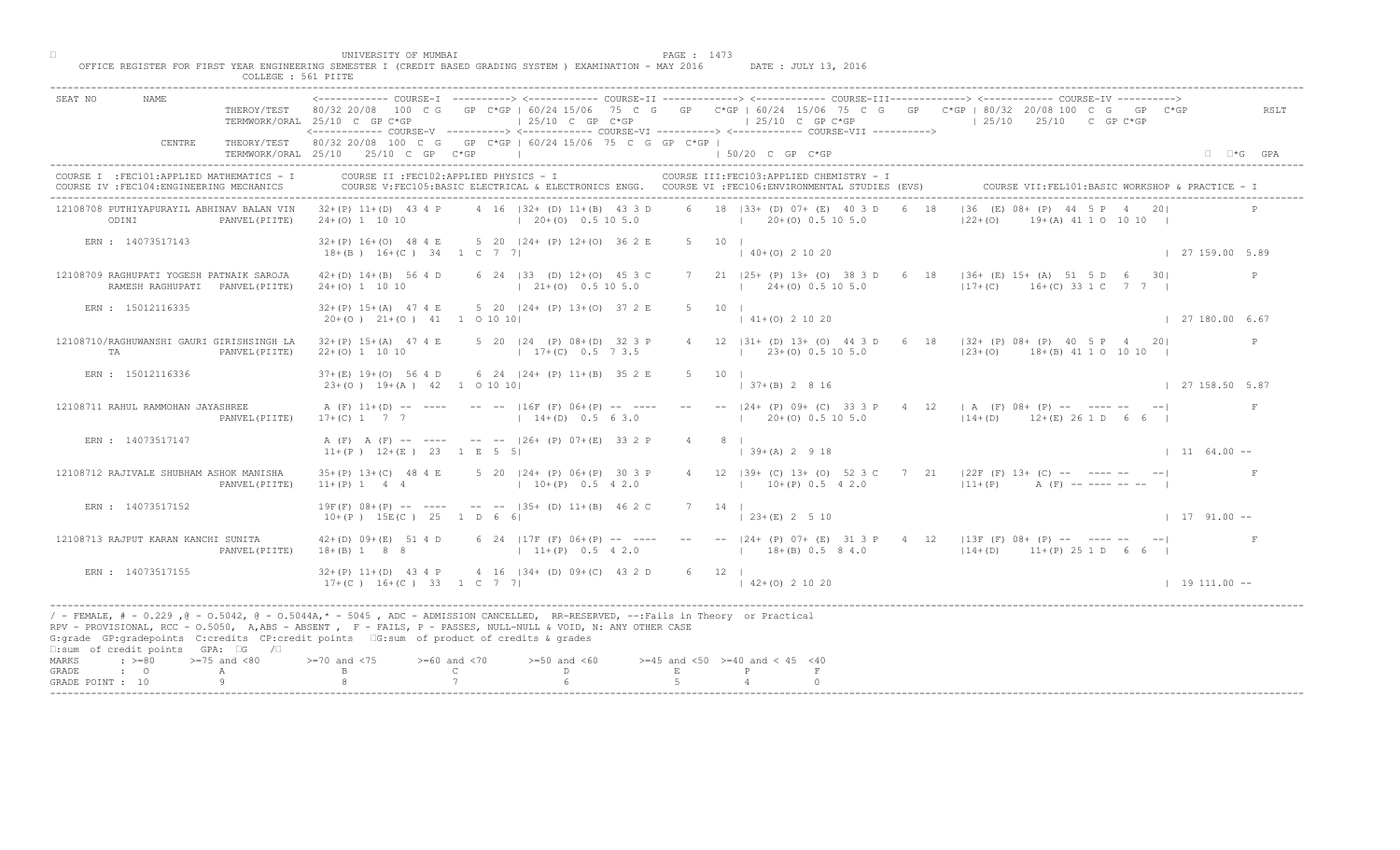|                                                                                         | UNIVERSITY OF MUMBAI<br>PAGE : 1474<br>OFFICE REGISTER FOR FIRST YEAR ENGINEERING SEMESTER I (CREDIT BASED GRADING SYSTEM ) EXAMINATION - MAY 2016<br>DATE : JULY 13, 2016<br>COLLEGE : 561 PIITE                                                                                                                                                            |                      |
|-----------------------------------------------------------------------------------------|--------------------------------------------------------------------------------------------------------------------------------------------------------------------------------------------------------------------------------------------------------------------------------------------------------------------------------------------------------------|----------------------|
| <b>NAME</b><br>SEAT NO                                                                  | THEROY/TEST 80/32 20/08 100 C G GP C*GP   60/24 15/06 75 C G GP C*GP   60/24 15/06 75 C G GP C*GP   80/32 20/08 100 C G GP C*GP<br>$125/10$ C GP C*GP<br>$125/10$ C GP $C*GP$<br>$125/10$ $25/10$ C GP C*GP<br>TERMWORK/ORAL 25/10 C GP C*GP<br><------------ COURSE-V ----------> <------------ COURSE-VI -----------> <------------ COURSE-VII ----------> | RSLT                 |
| CENTRE                                                                                  | THEORY/TEST 80/32 20/08 100 C G GP C*GP   60/24 15/06 75 C G GP C*GP  <br>TERMWORK/ORAL 25/10 25/10 C GP C*GP<br>the control of the control of the control of<br>1 50/20 C GP C*GP                                                                                                                                                                           | $\Box$ $\Box$ *G GPA |
| COURSE I : FEC101: APPLIED MATHEMATICS - I<br>COURSE IV : FEC104: ENGINEERING MECHANICS | COURSE II : FEC102: APPLIED PHYSICS - I<br>COURSE III: FEC103: APPLIED CHEMISTRY - I<br>COURSE VII: FEL101: BASIC WORKSHOP & PRACTICE - :<br>COURSE V:FEC105:BASIC ELECTRICAL & ELECTRONICS ENGG. COURSE VI :FEC106:ENVIRONMENTAL STUDIES (EVS)                                                                                                              |                      |
| 12108714/RAJPUT ZEEL NARESH MANISHA<br>PANVEL (PIITE)                                   | $ 03F(F) 13+NCA - 1$<br>4 12   24 + (P) 06 + (P) 30 3 P<br>8 32 124 + (P) 08 + (D) 32 3 P<br>4 12<br>61E(A) 12+(C) 73 4 B<br>13 (D) 24 1 E 5 5 1<br>$14+(D)$ 0.5 6 3.0 $19+(A)$ 0.5 9 4.5<br>$ 11+(P) $<br>23+(0) 1 10 10                                                                                                                                    |                      |
| ERN : 14073517158                                                                       | 32E(P) 11+(D) 43 4 P 4 16   27+ (E) 06+ (P) 33 2 P<br>$4 \qquad 8 \qquad$<br>$134+(C)2714$<br>$11+(P)$ 15+(C) 26 1 D 6 6                                                                                                                                                                                                                                     | $122122.50 -$        |
| 12108715/RANE DAKSHATA DIGAMBAR DEEPIKA<br>PANVEL (PIITE)                               | 4 12   27 + (E) 07 + (E) 34 3 E 5<br>15 $ 21F''(F) 12+ (C) --- --- ---$<br>$23F(F)$ $08+(P)$ -- --- -- -- $ 24+(P)$ $06+(P)$ 30 3 P<br>$16+(C)$ $12+(E)$ 28 1 D 6 6<br>$17+(C)$ 0.5 7 3.5<br>$19+(A) 0.5 9 4.5$<br>$23+(0)$ 1 10 10                                                                                                                          |                      |
| ERN : 14073517165                                                                       | 5 10 1<br>33+(P) 08+(P) 41 4 P 4 16   27+ (E) 07+(E) 34 2 E<br>$16+(C)$ $14+(D)$ 30 1 C 7 7<br>$(40+(0) 2 10 20)$                                                                                                                                                                                                                                            | $18104.00 -$         |
| 12108716 RANE KRUNAL SHARAD CHHAYA<br>PANVEL (PIITE)                                    | $32+(P)$ 10+(D) 42 4 P 4 16   14F (F) 06+(P) -- ---<br>$-- -24E$ (P) 06+ (P) 30 3<br>$P$ 4 12   32E (P) 08+ (P) 40 5 P 4 20 <br>$17\pm(C)$ 0.5 7 3.5<br>$17+(C)$ 0.5 7 3.5<br>20+(0) 1 10 10<br>$ 20+(0)$ 11+(P) 31 1 C 7 7                                                                                                                                  |                      |
| ERN : 14073517166                                                                       | $34+(P)$ 08+(P) 42 4 P 4 16  24+ (P) 08+(D) 32 2 P<br>$39+(A)$ 2 9 18<br>$18+(B)$ $19+(A)$ 37 1 B 8 8                                                                                                                                                                                                                                                        | $\vert$ 24 122.00 -- |
| 12108717 RAO RICHEYU RAJIV NANDA<br>PANVEL (PIITE)                                      | $11F(F)$ 09+(E) -- ---- -- --  24+ (P) 06+(P) 30 3 P<br> 24+ (P) 06+ (P) 30 3 P 4 12   11F (F) 09+ (E) -- ---- -- -- <br>$15+(C)$ 0.5 7 3.5<br>$18+(B)$ 0.5 8 4.0<br>$(19 + (A) 12 + (E) 31 1 C 7 7 1$<br>$20+(0)$ 1 10 10                                                                                                                                   |                      |
| ERN : 14073517168                                                                       | $09F(F)$ $08+(P)$ -- ---- -- -- $ 27+(E)$ $12+(O)$ 39 2<br>$21+ (0)$ $22+ (0)$ $43$ 1 0 10 10<br>$140+(0)21020$                                                                                                                                                                                                                                              | $1 14 90.50 --$      |
| 12108718/RAO SOFIYA NARAYAN JYOTI<br>PANVEL (PIITE)                                     | -- -- $ 10F (F) 07+ (E)$ -- ---- -- -- $ 32+ (P) 08+ (P) 40 5 P 4 20 $<br>$32+(P)$ 09+(E) 41 4 P<br>4 16   14F (F) 06EMP<br>$17+(C)$<br>$12+(E)$ 0.5 5 2.5 $120+(O)$ $10+(P)$ 30 1 C 7 7  <br>$22+(0)$ 1 10 10                                                                                                                                               |                      |
| ERN : 15012116354                                                                       | $07F(F)$ $08+(P)$ -- ----<br>$--- 125+$ (P) $08+(D)$ 33 2 P<br>$4 \qquad 8 \qquad$<br>$14+(D)$ 20+(0) 34 1 C<br>$(38 + (A) 2 9 18)$                                                                                                                                                                                                                          | $1 17 92.00 --$      |
| 12108719 RAORANE SAHIL UDAYSING MADHURI<br>PANVEL (PIITE)                               | $34+(P)$ 09+(E) 43 4 P<br>$P(P)$ 06+(P) 30 3 P<br>4 12   24 + (P) 06 + (P) 30 3 P + 4 12   36 + (E) 10 + (D) 46 5 E 5 25  <br>$17+(C)$ 0.5 7 3.5<br>$19+(A) 1 9 9$<br>$10+16+(C) 0.5 7 3.5$ $17+(C) 13+(D) 30 1 C 7 7$                                                                                                                                       |                      |
| ERN : 15012116355                                                                       | $36+(E)$ $08+(P)$ 44 4 P<br>$4 \cdot 16$ $ 24 + (P) 08 + (D) 32 2 P$<br>$4 \qquad 8 \qquad$<br>$15+(C)$ $20+(O)$ $35$ $1$ B 8 8<br>$130+(C) 2714$                                                                                                                                                                                                            | 127134.004.96        |
| $\square$ :sum of credit points GPA: $\square$ G / $\square$                            | / - FEMALE, # - 0.229, @ - 0.5042, @ - 0.5044A,* - 5045, ADC - ADMISSION CANCELLED, RR-RESERVED, --:Fails in Theory or Practical<br>RPV - PROVISIONAL, RCC - 0.5050, A, ABS - ABSENT A P - FAILS, P - PASSES, NULL-NULL & VOID, N: ANY OTHER CASE<br>G:grade GP:gradepoints C:credits CP:credit points [6:sum of product of credits & grades                 |                      |
| $\Rightarrow$ $>=$ 80 $\Rightarrow$ $=$ 75 and <80<br>MARKS<br>$\cdot$ 0<br>GRADE<br>A  | $0$ and $\langle 75$<br>$>= 60$ and $< 70$<br>$>=50$ and $<60$<br>$>=45$ and $<50$ $>=40$ and $< 45$ $<40$<br>$\mathbb C$<br>$\mathbb{D}$ and $\mathbb{D}$<br>E<br>$\mathbb{P}$                                                                                                                                                                              |                      |
| GRADE POINT : 10<br>9                                                                   |                                                                                                                                                                                                                                                                                                                                                              |                      |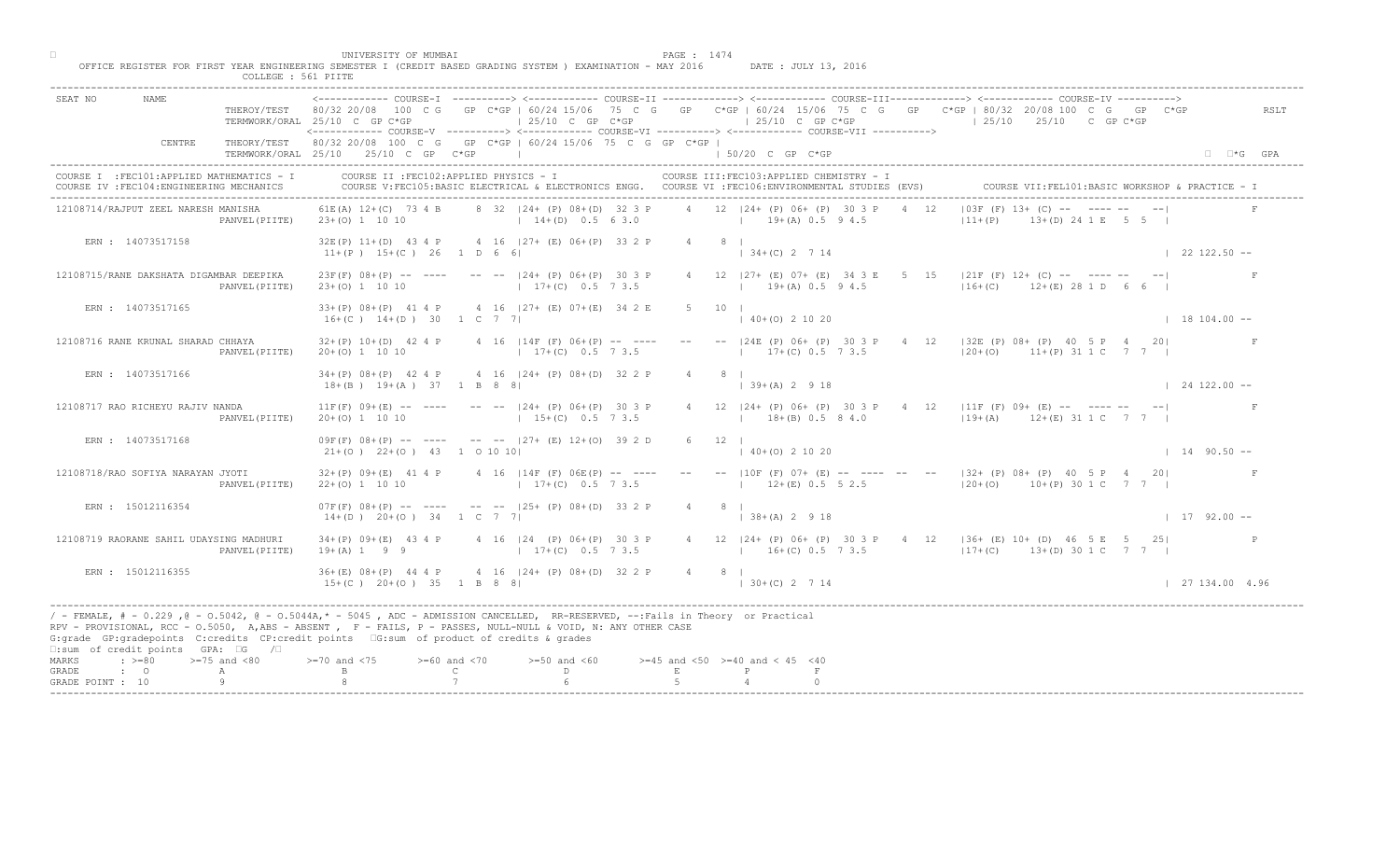| SEAT NO                                                                                                                                                 |                  | TERMWORK/ORAL 25/10 C GP C*GP                                | $125/10$ C GP C*GP<br><------------ COURSE-V ----------> <------------ COURSE-VI ----------> <------------ COURSE-VII ---------->                                                                                                                 |              | $125/10$ C GP C*GP                                                | COURSE-T ----------> <------------ COURSE-TT ------------> <------------ COURSE-TTT-------------> <------------ COURSE-TV ----------><br>THEROY/TEST 80/32 20/08 100 C G GP C*GP   60/24 15/06 75 C G GP C*GP   60/24 15/06 75 C G GP C*GP   80/32 20/08 100 C G GP C*GP<br>$125/10$ $25/10$ C GP C*GP | RSLT                        |
|---------------------------------------------------------------------------------------------------------------------------------------------------------|------------------|--------------------------------------------------------------|---------------------------------------------------------------------------------------------------------------------------------------------------------------------------------------------------------------------------------------------------|--------------|-------------------------------------------------------------------|--------------------------------------------------------------------------------------------------------------------------------------------------------------------------------------------------------------------------------------------------------------------------------------------------------|-----------------------------|
| CENTRE                                                                                                                                                  |                  | TERMWORK/ORAL 25/10 25/10 C GP C*GP                          | THEORY/TEST 80/32 20/08 100 C G GP C*GP   60/24 15/06 75 C G GP C*GP                                                                                                                                                                              |              | $\vert$ 50/20 C GP C*GP                                           |                                                                                                                                                                                                                                                                                                        | $\Box$ $\Box$ *G GPA        |
| COURSE I : FEC101: APPLIED MATHEMATICS - I<br>COURSE IV : FEC104: ENGINEERING MECHANICS                                                                 |                  |                                                              | COURSE II : FEC102: APPLIED PHYSICS - I<br>COURSE V:FEC105:BASIC ELECTRICAL & ELECTRONICS ENGG. COURSE VI :FEC106:ENVIRONMENTAL STUDIES (EVS)                                                                                                     |              | COURSE III: FEC103: APPLIED CHEMISTRY - I                         |                                                                                                                                                                                                                                                                                                        |                             |
| 12108720 RATH SOURAV BIBHUTI SANCHITA                                                                                                                   | PANVEL (PIITE)   | $19+(A) 1 9 9$                                               | $00F(F)$ $08+(P)$ -- --- -- -- $103F(F)$ $07+(E)$ -- --- -- -- 100F (F) $06+(P)$<br>$12+(E)$ 0.5 5 2.5                                                                                                                                            |              | $17+(C)$ 0.5 7 3.5                                                | $100F$ (F) $08+\sqrt{P}$<br>$119+(A)$<br>$(P)$ 29 1 D 6 6 I                                                                                                                                                                                                                                            |                             |
| ERN : 14073517169                                                                                                                                       |                  | $15+(C)$ $11+(P)$ 26 1 D 6 6                                 | $03F(F)$ $08+(P)$ -- --- -- -- $  128+(E)$ $06+(P)$ $34 2 E$                                                                                                                                                                                      | $5 \t10 \t1$ | $140+(0)21020$                                                    |                                                                                                                                                                                                                                                                                                        | $8\quad 57.00 - -$          |
| 12108721 RATHAUR NILESH JANAK DROPADI                                                                                                                   | PANVEL (PIITE)   | $32+(P)$ 16+(0) 48 4 E<br>$22+(0)$ 1 10 10                   | 5 20   24 + (P) 09 + (C) 33 3 P<br>$19+(A)$ 0.5 9 4.5                                                                                                                                                                                             |              | 4 12   24 + (P) 07 + (E) 31 3 P<br>$\sim$ 4<br>$15+(C)$ 0.5 7 3.5 | $ \mathbb{Z}4F^{\top}(F)$ 08+ (P) -- ---- --<br>$ 23+(0)$ 17+(C) 40 1 0 10 10                                                                                                                                                                                                                          |                             |
| ERN : 14073517170                                                                                                                                       |                  | $34+(P)$ $08+(P)$ 42 4 P<br>$21+(0)$ $21+(0)$ $42$ 1 0 10 10 | 4 16   24 + (P) 10 + (C) 34 2 E                                                                                                                                                                                                                   | $5 \t10 \t1$ | $  36 + (B) 2 8 16$                                               |                                                                                                                                                                                                                                                                                                        | $122124.00 -$               |
| 12108722 RATHOD ASPALSINGH MANOHARSINGH A<br>LLOL KUWAR                                                                                                 | PANVEL (PIITE)   | $41E(D)$ $08+(P)$ 49 4 E<br>$22+(0)$ 1 10 10                 | $5$ 20   18F (F) 06+ (P) -- ---<br>$18+(B)$ 0.5 8 4.0                                                                                                                                                                                             |              | $--$ (31+ (D) 09+ (C) 40 3<br>$21\pm(0)$ 0.5 10 5.0               | 6 18 $ 23F(F) 08 + (P)$ -- ------ --<br>$128 + (B)$<br>$10+(P)$ 28 1 D 6 6 I                                                                                                                                                                                                                           |                             |
| ERN : 15012116359                                                                                                                                       |                  | $22+(0)$ $20+(0)$ $42$ 1 0 10 10                             | $20F(F)$ $08E(P)$ -- ---- -- --  24+ (P) $07+(E)$ 31 2 P                                                                                                                                                                                          |              | $(0)$ 2 10 20                                                     |                                                                                                                                                                                                                                                                                                        | $1\quad 15\quad 101.00 - -$ |
| 12108723 RATHOD HARVINDER SINGH MANJIT KA<br>UR                                                                                                         | PANVEL (PIITE)   | $16F(F)$ $08+(P)$ -- ----<br>$21+(0)$ 1 10 10                | $--- 109F (F) 08E(D) --- ---$<br>$17+(C)$ 0.5 7 3.5                                                                                                                                                                                               |              | $16+(C)$ 0.5 7 3.5                                                | P4E (P) 12E (O) 36 3 E 5 15   12F (F) 09+ (E) -- ---- -- -- <br>$115+(C)$ 10+(P) 25 1 D 6 6                                                                                                                                                                                                            |                             |
| ERN : 15012116360                                                                                                                                       |                  | $15+(C)$ $21+(O)$ 36 1 B 8 8                                 | $23F(F)$ $08E(P)$ -- ---- -- -- $129E(E)$ $10+(C)$ 39 2                                                                                                                                                                                           |              | $140+(0)21020$                                                    |                                                                                                                                                                                                                                                                                                        | $1178.00 - -$               |
| 12108724 RATNAKUMAR ROSHAN SAJINI                                                                                                                       | PANVEL (PIITE)   | $32E(P)$ $08+(P)$ 40 4 P<br>$17+(C)$ 1 7 7                   | 4 16   16F (F) 06+ (P<br>$10+(P)$                                                                                                                                                                                                                 |              | $15+(C)$ 0.5 7 3.5                                                | $-$  24+ (P) 10E (C) 34 3 E 5 15  12F (F) 08+ (P) -- ---- -- -- <br>$12+(E)$<br>$A$ (F) -- ---- -- --                                                                                                                                                                                                  |                             |
| ERN : 15012116361                                                                                                                                       |                  | 32E(P) 14E(B) 46 4 E<br>$15+(C)$ $18+(B)$ 33 1 C 7           | 5 20 $(35 + 1)$ $1 + (B)$<br>46 2 C                                                                                                                                                                                                               | 7 14 1       | $  35 + (B) 2 8 16$                                               |                                                                                                                                                                                                                                                                                                        | $1 18 100.50 --$            |
| 12108725 RAWAT HIMANSHU RAVINDRA LAKSHMI                                                                                                                | PANVEL (PIITE)   | $32E(P)$ A $(F)$ -- ----<br>$19+(A) 1 9 9$                   | $100F$ (F) 07+(E) -- ----<br>$14+(D)$ 0.5 6 3.0                                                                                                                                                                                                   |              | $19+(A)$ 0.5 9 4.5                                                | -- --  13F (F) 06+ (P) -- ---- -- --  20F (F) 09+ (E) -- ---- -- -- <br>$111+(P)$ $12+(E)$ $231E$ 5 5 1                                                                                                                                                                                                |                             |
| ERN: 14073517175                                                                                                                                        |                  | $14F(F)$ 08+(P) -- -<br>$14+(D)$ $13+(D)$ $27$               | $-$ -- $ 31+ (D) 13+ (O) 44 2 D$<br>$1$ D 6 6 1                                                                                                                                                                                                   | 6 12 1       | $ 39+(A) 2 9 18$                                                  |                                                                                                                                                                                                                                                                                                        | $\vert$ 8 57.50 --          |
| G:grade GP:gradepoints C:credits CP:credit points G:sum of product of credits & grades<br>$\square$ : sum of credit points GPA: $\square$ G / $\square$ |                  |                                                              | / - FEMALE, # - 0.229 ,@ - 0.5042, @ - 0.5044A,* - 5045 , ADC - ADMISSION CANCELLED, RR-RESERVED, --:Fails in Theory or Practical<br>RPV - PROVISIONAL, RCC - 0.5050, A, ABS - ABSENT , P- FAILS, P - PASSES, NULL-NULL & VOID, N: ANY OTHER CASE |              |                                                                   |                                                                                                                                                                                                                                                                                                        |                             |
| $: >=80$<br>MARKS<br>GRADE<br>$\cdot$ 0                                                                                                                 | $>=75$ and $<80$ |                                                              | $>= 60$ and $< 70$<br>$>=50$ and $<60$<br>D.<br>$\mathbb{C}$                                                                                                                                                                                      | E            | $>=45$ and $<50$ $>=40$ and $< 45$ $<40$<br>P                     |                                                                                                                                                                                                                                                                                                        |                             |
| GRADE POINT : 10                                                                                                                                        | А<br>Q           |                                                              |                                                                                                                                                                                                                                                   |              |                                                                   |                                                                                                                                                                                                                                                                                                        |                             |

□ PAGE : 1475<br>OFFICE REGISTER FOR FIRST YEAR ENGINEERING SEMESTER I (CREDIT BASED GRADING SYSTEM ) EXAMINATION - MAY 2016 DATE : JULY 13, 2016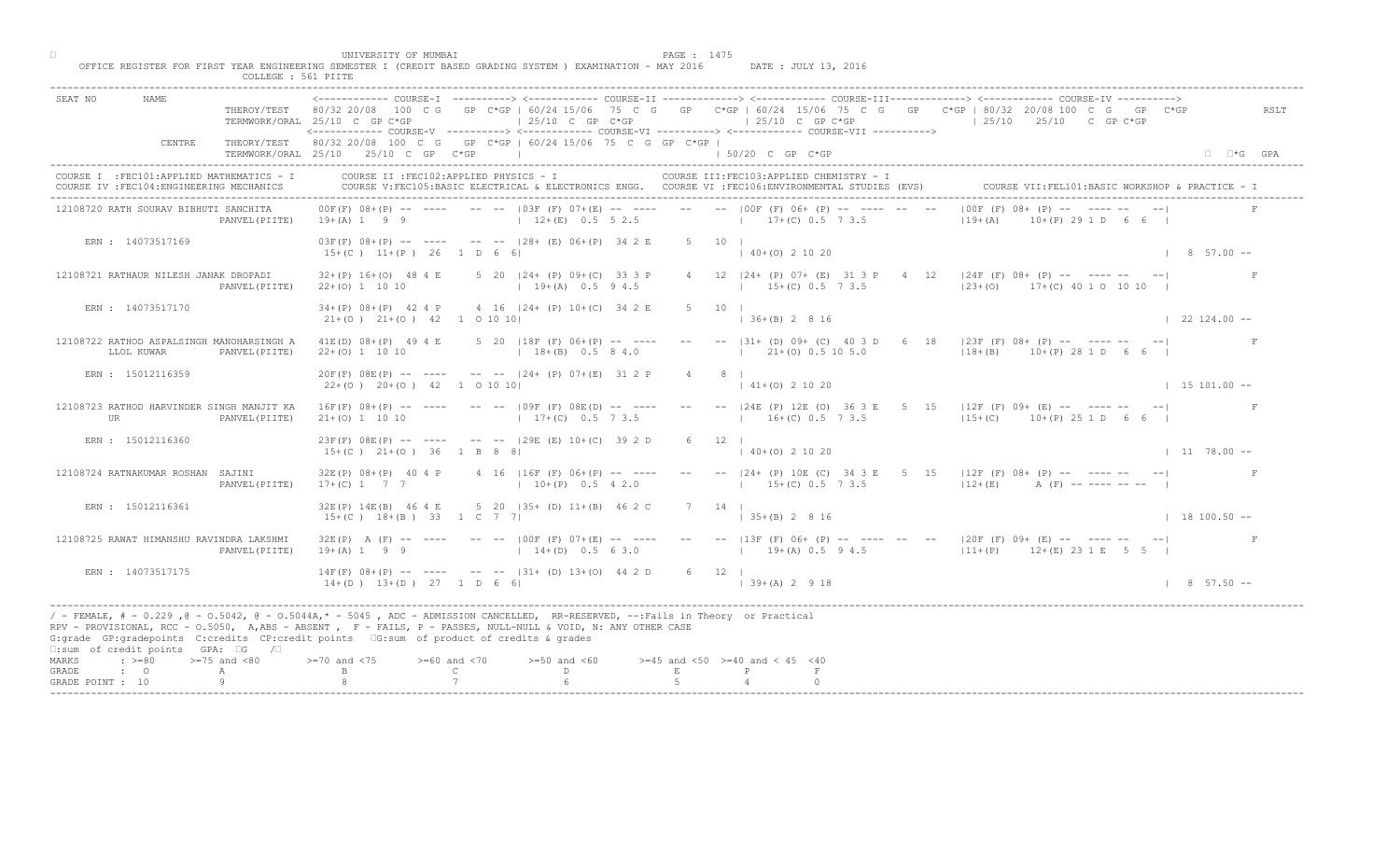| <------------ COURSE-T ----------> <------------ COURSE-II -------------> <------------ COURSE-III------------> <------------ COURSE-IV ----------><br>SEAT NO<br><b>NAME</b><br>THEROY/TEST 80/32 20/08 100 C G GP C*GP   60/24 15/06 75 C G GP C*GP   60/24 15/06 75 C G GP C*GP   80/32 20/08 100 C G GP C*GP<br>$\vert$ 25/10 C GP C*GP<br>$\vert$ 25/10 C GP C*GP<br>$125/10$ $25/10$ C GP C*GP<br>TERMWORK/ORAL 25/10 C GP C*GP<br><------------ COURSE-V ----------> <------------ COURSE-VI -----------> <------------ COURSE-VII ----------> | RSLT                   |
|-------------------------------------------------------------------------------------------------------------------------------------------------------------------------------------------------------------------------------------------------------------------------------------------------------------------------------------------------------------------------------------------------------------------------------------------------------------------------------------------------------------------------------------------------------|------------------------|
| CENTRE<br>THEORY/TEST 80/32 20/08 100 C G GP C*GP   60/24 15/06 75 C G GP C*GP  <br>$\vert$ 50/20 C GP C*GP<br>TERMWORK/ORAL 25/10 25/10 C GP C*GP                                                                                                                                                                                                                                                                                                                                                                                                    | $\Box$ $\Box$ *G GPA   |
| COURSE I : FEC101: APPLIED MATHEMATICS - I<br>COURSE II : FEC102: APPLIED PHYSICS - I<br>COURSE III: FEC103: APPLIED CHEMISTRY - I<br>COURSE V:FEC105:BASIC ELECTRICAL & ELECTRONICS ENGG. COURSE VI :FEC106:ENVIRONMENTAL STUDIES (EVS)<br>COURSE VII: FEL101: BASIC WORKSHOP & PRACTICE -<br>COURSE IV : FEC104: ENGINEERING MECHANICS                                                                                                                                                                                                              |                        |
| $ 20F (F) 08+MP = 1$<br>4 12 127 + (E) 08 + (D) 35 3 E<br>12108726 REJI T VARGHESE ALEYAMMA<br>$32+(P)$ 10+(D) 42 4 P<br>4 16   25E (P) 07+ (E) 32 3 P<br>1.5<br>$19+(A) 1 9 9$<br>$18+(B)$ 0.5 8 4.0<br>$20+(0)$ 0.5 10 5.0<br>$ 10+(P) $<br>$12+(E)$ 22 1 P 4 4 l<br>PANVEL (PIITE)<br>the control of the control of                                                                                                                                                                                                                                |                        |
| ERN : 15012116364<br>32E(P) 15E(A) 47 4 E 5 20   30 + (D) 09 + (C) 39 2 D<br>$6 \t12 \t1$<br>$18+(B)$ $15+(C)$ 33 1 C 7 7<br>$  38 + (A) 2 9 18$                                                                                                                                                                                                                                                                                                                                                                                                      | $122122.00 -$          |
| 12 $ 32 \t (P) 12+ (C) 44 5 P 4 20 $<br>12108727 RISHAV ABHIGYAN VIJAY KUMAR SANG<br>$32+(P)$ 10+(D) 42 4 P<br>4 16 124 + (P) 07 + (E) 31 3 P<br>4 12   24 + (P) 09 + (C) 33 3 P<br>$\overline{4}$<br>$16+(C)$ $16+(C)$ 32 1 C 7 7 1<br>EETA KUMARI<br>$18+(B)$ 0.5 8 4.0<br>$1 \t13+(D) 0.5 \t6 3.0$<br>PANVEL (PIITE)<br>$21+(0)$ 1 10 10                                                                                                                                                                                                           |                        |
| ERN : 14073517181<br>4 16 $ 27 + (E) 14 + (O) 41 2 D$<br>$32+(P)$ 11+(D) 43 4 P<br>$6 \t12 \t1$<br>$20+(0)$ 16+(C) 36 1 B 8 8<br>$\vert$ 42+(0) 2 10 20                                                                                                                                                                                                                                                                                                                                                                                               | $\vert$ 27 140.00 5.19 |
| 18 $ 29 + (E) 12 + (0) 41 3 D$<br>12108728 RIZVI FAIZ JABIN ANJUM<br>39E(E) 10+(D) 49 4 E<br>5 20   32 + (D) 07 + (E) 39 3 D<br>6 18 $ 21F(F) 12+ (C) --- --- --- ---$<br>$10+(P)$ 0.5 4 2.0<br>$12+(E)$ 0.5 5 2.5<br>PANVEL (PIITE)<br>$13+(D) 1 6 6$<br>$10+(P)$<br>$10+(P) 20 1 P 4 4$<br>$\mathbb{R}^n$                                                                                                                                                                                                                                           | F                      |
| ERN : 14073517182<br>$08F(F)$ $08E(P)$ -- ---- -- -- $125+(P)$ $11+(B)$ 36 2 E<br>5<br>10<br>$11+(P)$ $13+(D)$ $24$ $1$ E 5 5                                                                                                                                                                                                                                                                                                                                                                                                                         | $1 18 93.50 -$         |
| 12108729 RODRIGUES VICKSON SYLVESTER VIOL<br>B3+ (D) 10+ (C) 43 3 D 6 18   35 (P) 09+ (E) 44 5 P 4 20 <br>$34+(P)$ 08+(P) 42 4 P<br>4 16   24 + (P) 08 + (D) 32 3 P<br>$20+(0)$ 0.5 10 5.0<br>$18+(B)$ 0.5 8 4.0<br>$119+(A)$ $13+(D)$ 32 1 C 7 7 1<br>ET.<br>PANVEL (PIITE)<br>$22+(0)$ 1 10 10                                                                                                                                                                                                                                                      |                        |
| ERN : 15012116368<br>4 16 (28+ (E) 11+(B) 39 2<br>$34+(P)$ 10+(D) 44 4 P<br>$21+(0)$ $21+(0)$ $42$ 1 0 10 10<br>$142+(0)21020$                                                                                                                                                                                                                                                                                                                                                                                                                        | 127150.005.56          |
| 5 20 $ 27 + (E) 10 + (C $<br>5 15   32 + (D) 09 + (C) 41 3 D 6 18   33 + (P) 08 + (P) 41 5 P 4 20<br>12108730 ROGE SOURABH HARIPRASAD ASHWINI<br>36 (E) 13+ (C) 49 4 E<br>$21+(0)$ 1 10 10<br>$1$ 20+(0) 0.5 10 5.0<br>$120+(0)$ $14+(D)$ 34 1 C 7 7 1<br>PANVEL (PIITE)<br>$1 - 16 + (C)$                                                                                                                                                                                                                                                            | P                      |
| $(B)$ 13+(0) 40 2 D<br>$32+(P)$ 13+(C) 45 4 E<br>$6 \t12 \t1$<br>ERN : 15012116369<br>5 20<br>$20+(0)$ 19+(A) 39 1 A 9<br>$\vert$ 35+(B) 2 8 16                                                                                                                                                                                                                                                                                                                                                                                                       | 127155.505.76          |
| $124+$ (P) 11E(B) 35 3 E<br>$34+(P)$ 09+(E) 43 4 P<br>5 15   A (F) 07+ (E) -- ---- -- --   32+ (P) 16+ (O) 48 5 E 5 25  <br>12108731 ROHIT FRANKLIN SABEENA<br>$19+(A) 1 9 9$<br>$19+(A)$ 0.5 9 4.5<br>$\vert$ 21+(0) 0.5 10 5.0 $\vert$ 20+(0) 21+(0) 41 1 0 10 10 $\vert$<br>PANVEL (PIITE)                                                                                                                                                                                                                                                         | F PPR                  |
| $-$ -- $ 24 + (P) 07 + (E) 31 2 P$<br>ERN : 15012115903<br>$A$ (F) $08+(P)$ -- -<br>4 8 1<br>$21+(0)$ $23+(0)$ $44$<br>$1$ 0 10 10  <br>$\vert$ 38+(A) 2 9 18                                                                                                                                                                                                                                                                                                                                                                                         | $120120.50 -$          |
| / - FEMALE, # - 0.229, @ - 0.5042, @ - 0.5044A,* - 5045, ADC - ADMISSION CANCELLED, RR-RESERVED, --:Fails in Theory or Practical<br>RPV - PROVISIONAL, RCC - 0.5050, A, ABS - ABSENT , P- FAILS, P - PASSES, NULL-NULL & VOID, N: ANY OTHER CASE<br>G:grade GP:gradepoints C:credits CP:credit points 6:sum of product of credits & grades<br>$\square$ : sum of credit points GPA: $\square$ G / $\square$                                                                                                                                           |                        |
| $: z = 80$<br>$>=75$ and $<80$<br>$>= 60$ and $< 70$<br>$>=50$ and $<60$<br>$>=45$ and $<50$ $>=40$ and $< 45$ $<40$<br>0 and $\langle 75 \rangle$<br>MARKS<br>$\mathbb{C}$<br>D<br>$F_{\rm c}$<br>$\cdot$ $\cdot$ 0<br>GRADE<br>Α                                                                                                                                                                                                                                                                                                                    |                        |
| GRADE POINT : 10                                                                                                                                                                                                                                                                                                                                                                                                                                                                                                                                      |                        |

□ PAGE : 1476<br>OFFICE REGISTER FOR FIRST YEAR ENGINEERING SEMESTER I (CREDIT BASED GRADING SYSTEM ) EXAMINATION - MAY 2016 DATE : JULY 13, 2016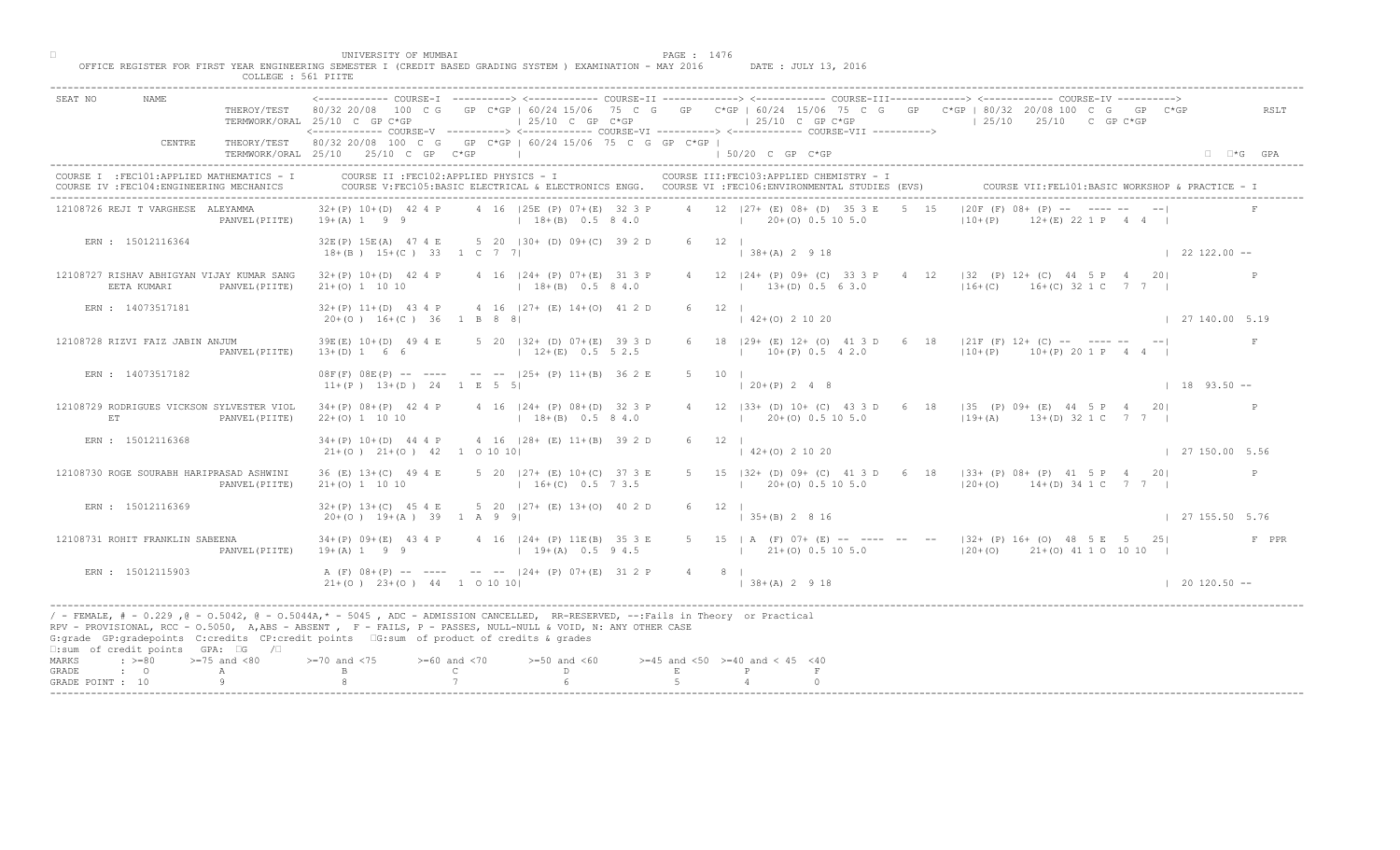| ------------ COURSE-I ----------> <------------ COURSE-II -------------> <------------ COURSE-III------------> <------------> COURSE-IV ----------> <----------------> COURSE-IV ------------ COURSE-II<br><b>NAME</b><br>SEAT NO<br>THEROY/TEST 80/32 20/08 100 C G GP C*GP   60/24 15/06 75 C G GP C*GP   60/24 15/06 75 C G GP C*GP   80/32 20/08 100 C G GP C*GP<br>$\vert$ 25/10 C GP C*GP<br>$125/10$ C GP C*GP<br>$125/10$ $25/10$ C GP C*GP<br>TERMWORK/ORAL 25/10 C GP C*GP<br><----------- COURSE-V ----------> <----------- COURSE-VI -----------> <------------ COURSE-VII ----------><br>THEORY/TEST 80/32 20/08 100 C G GP C*GP   60/24 15/06 75 C G GP C*GP  <br>CENTRE<br>TERMWORK/ORAL 25/10 25/10 C GP C*GP<br>the control of the control of the control of<br>1 50/20 C GP C*GP<br>COURSE II : FEC102: APPLIED PHYSICS - I<br>COURSE III: FEC103: APPLIED CHEMISTRY - I<br>COURSE I : FEC101: APPLIED MATHEMATICS - I<br>COURSE VII: FEL101: BASIC WORKSHOP & PRACTICE - 1<br>COURSE V:FEC105:BASIC ELECTRICAL & ELECTRONICS ENGG. COURSE VI :FEC106:ENVIRONMENTAL STUDIES (EVS)<br>COURSE IV : FEC104: ENGINEERING MECHANICS<br>$ 32 + (P) 13 + (C) 45 $<br>4 12   24 + (P) 12 + (O) 36 3 E<br>36+(E) 08+(P) 44 4 P 4 16   24E (P) 09+(C) 33 3 P<br>5 15<br>12108732 ROHIT PRASANNA KUMAR REMA<br>$18+(B)$ 1 8 8 $(19+(A)$ 0.5 9 4.5<br>$ 21+(0) $<br>$18 + (B)$ 39 1 A 9 9 1<br>PANVEL (PIITE)<br>$121+(0)0.5105.0$<br>$13F(F)$ 09+(E) -- ---- -- --  39+ (C) 14+(0) 53 2 B<br>8 16 1<br>ERN : 14073517183<br>$(37 + (B) 2 8 16)$<br>$18+(B)$ $17+(C)$ 35 1 B 8 8<br>$\vert$ 23 134.50 $\sim$<br>4 12   26 + (P) 09 + (C) 35 3 E 5<br>$15$  24F (F) 14+ (B) -- ---- --<br>12108733 ROY RIGIL ROY GEORGE PREMCY<br>$16F(F)$ $10+(D)$ -- --- -- -- $ 24+(P)$ $06+(P)$ 30 3 P<br>$12+(E)$ $13+(D)$ 25 1 D 6 6<br>$(20+ (0) 0.5 10 5.0$<br>$(20 + (0) 0.5 10 5.0)$<br>PANVEL (PIITE)<br>25+(0) 1 10 10<br>ERN : 14073517187<br>$12F(F)$ 08+(P) -- ---- -- -- $-$ -32+ (D) 07+(E) 39 2 D<br>$6 \t12 \t1$<br>$(39+(A) 2 9 18)$<br>$19+(A)$ $11+(P)$ 30 1 C 7 7<br>$1 14 90.00 -$<br>$32+(P)$ 11+(D) 43 4 P 4 16   24+ (P) 06+ (P) 30 3 P<br>4 12 $ 28 + (E) 11 + (B) 39 3$<br>$\overline{D}$ 6 18   32 + (P) 08 + (P) 40 5 P 4 20  <br>12108734 RUSKIN JOEL MANOHARAN LATHA<br>$1$ $21\pm(0)$ 0.5 10 5.0<br>$17+(C)$ 0.5 7 3.5<br>$120+(0)$ 18+(B) 38 1 A 9 9 1<br>23+(0) 1 10 10<br>PANVEL (PIITE)<br>ERN : 15012116372<br>$13F(F)$ $08+(P)$ -- ---- -- -- $-131+(D)$ $08+(D)$ 39 2 D<br>6 12<br>$21+(0)$ 16+(C) 37 1 B 8 8<br>$37+(B)$ 2 8 16<br>$\vert$ 23 129.50 $\sim$<br>$\sqrt{29}$ (E) 11+ (B) 40 3 D 6 18   41+ (D) 12+ (C) 53 5 D 6 30<br>12108735 SADAVARTE PRANAY HEMANT BEENA<br>$34+(P)$ 14+(B) 48 4 E<br>5 20   24 + (P) 10 + (C) 34 3 E<br>$14+(D)$ 0.5 6 3.0<br>$21+ (0)$ 0.5 10 5.0<br>$ 21+(0)$ $10+(P)$ 31 1 C 7 7  <br>$20+(0)$ 1 10 10<br>PANVEL (PIITE)<br>$4$ 16 $ 28 + (E)$ 14+(0) 42 2<br>ERN : 15012116373<br>32 (P) 12+(C) 44 4 P<br>$20+(0)$ $23+(0)$ $43$ 1 0 10 10<br>$142+(0)21020$<br>$\vert$ 27 166.00 6.15 | UNIVERSITY OF MUMBAI<br>PAGE : 1477<br>OFFICE REGISTER FOR FIRST YEAR ENGINEERING SEMESTER I (CREDIT BASED GRADING SYSTEM ) EXAMINATION - MAY 2016<br>DATE : JULY 13, 2016<br>COLLEGE : 561 PIITE |
|--------------------------------------------------------------------------------------------------------------------------------------------------------------------------------------------------------------------------------------------------------------------------------------------------------------------------------------------------------------------------------------------------------------------------------------------------------------------------------------------------------------------------------------------------------------------------------------------------------------------------------------------------------------------------------------------------------------------------------------------------------------------------------------------------------------------------------------------------------------------------------------------------------------------------------------------------------------------------------------------------------------------------------------------------------------------------------------------------------------------------------------------------------------------------------------------------------------------------------------------------------------------------------------------------------------------------------------------------------------------------------------------------------------------------------------------------------------------------------------------------------------------------------------------------------------------------------------------------------------------------------------------------------------------------------------------------------------------------------------------------------------------------------------------------------------------------------------------------------------------------------------------------------------------------------------------------------------------------------------------------------------------------------------------------------------------------------------------------------------------------------------------------------------------------------------------------------------------------------------------------------------------------------------------------------------------------------------------------------------------------------------------------------------------------------------------------------------------------------------------------------------------------------------------------------------------------------------------------------------------------------------------------------------------------------------------------------------------------------------------------------------------------------------------------------------------------------------------------------------------------------------------------------------------------------------------------------------------------------------------------------------------------------------------------------------|---------------------------------------------------------------------------------------------------------------------------------------------------------------------------------------------------|
|                                                                                                                                                                                                                                                                                                                                                                                                                                                                                                                                                                                                                                                                                                                                                                                                                                                                                                                                                                                                                                                                                                                                                                                                                                                                                                                                                                                                                                                                                                                                                                                                                                                                                                                                                                                                                                                                                                                                                                                                                                                                                                                                                                                                                                                                                                                                                                                                                                                                                                                                                                                                                                                                                                                                                                                                                                                                                                                                                                                                                                                              | RSLT                                                                                                                                                                                              |
|                                                                                                                                                                                                                                                                                                                                                                                                                                                                                                                                                                                                                                                                                                                                                                                                                                                                                                                                                                                                                                                                                                                                                                                                                                                                                                                                                                                                                                                                                                                                                                                                                                                                                                                                                                                                                                                                                                                                                                                                                                                                                                                                                                                                                                                                                                                                                                                                                                                                                                                                                                                                                                                                                                                                                                                                                                                                                                                                                                                                                                                              | $\Box$ $\Box$ *G GPA                                                                                                                                                                              |
|                                                                                                                                                                                                                                                                                                                                                                                                                                                                                                                                                                                                                                                                                                                                                                                                                                                                                                                                                                                                                                                                                                                                                                                                                                                                                                                                                                                                                                                                                                                                                                                                                                                                                                                                                                                                                                                                                                                                                                                                                                                                                                                                                                                                                                                                                                                                                                                                                                                                                                                                                                                                                                                                                                                                                                                                                                                                                                                                                                                                                                                              |                                                                                                                                                                                                   |
|                                                                                                                                                                                                                                                                                                                                                                                                                                                                                                                                                                                                                                                                                                                                                                                                                                                                                                                                                                                                                                                                                                                                                                                                                                                                                                                                                                                                                                                                                                                                                                                                                                                                                                                                                                                                                                                                                                                                                                                                                                                                                                                                                                                                                                                                                                                                                                                                                                                                                                                                                                                                                                                                                                                                                                                                                                                                                                                                                                                                                                                              |                                                                                                                                                                                                   |
|                                                                                                                                                                                                                                                                                                                                                                                                                                                                                                                                                                                                                                                                                                                                                                                                                                                                                                                                                                                                                                                                                                                                                                                                                                                                                                                                                                                                                                                                                                                                                                                                                                                                                                                                                                                                                                                                                                                                                                                                                                                                                                                                                                                                                                                                                                                                                                                                                                                                                                                                                                                                                                                                                                                                                                                                                                                                                                                                                                                                                                                              |                                                                                                                                                                                                   |
|                                                                                                                                                                                                                                                                                                                                                                                                                                                                                                                                                                                                                                                                                                                                                                                                                                                                                                                                                                                                                                                                                                                                                                                                                                                                                                                                                                                                                                                                                                                                                                                                                                                                                                                                                                                                                                                                                                                                                                                                                                                                                                                                                                                                                                                                                                                                                                                                                                                                                                                                                                                                                                                                                                                                                                                                                                                                                                                                                                                                                                                              |                                                                                                                                                                                                   |
|                                                                                                                                                                                                                                                                                                                                                                                                                                                                                                                                                                                                                                                                                                                                                                                                                                                                                                                                                                                                                                                                                                                                                                                                                                                                                                                                                                                                                                                                                                                                                                                                                                                                                                                                                                                                                                                                                                                                                                                                                                                                                                                                                                                                                                                                                                                                                                                                                                                                                                                                                                                                                                                                                                                                                                                                                                                                                                                                                                                                                                                              |                                                                                                                                                                                                   |
|                                                                                                                                                                                                                                                                                                                                                                                                                                                                                                                                                                                                                                                                                                                                                                                                                                                                                                                                                                                                                                                                                                                                                                                                                                                                                                                                                                                                                                                                                                                                                                                                                                                                                                                                                                                                                                                                                                                                                                                                                                                                                                                                                                                                                                                                                                                                                                                                                                                                                                                                                                                                                                                                                                                                                                                                                                                                                                                                                                                                                                                              |                                                                                                                                                                                                   |
|                                                                                                                                                                                                                                                                                                                                                                                                                                                                                                                                                                                                                                                                                                                                                                                                                                                                                                                                                                                                                                                                                                                                                                                                                                                                                                                                                                                                                                                                                                                                                                                                                                                                                                                                                                                                                                                                                                                                                                                                                                                                                                                                                                                                                                                                                                                                                                                                                                                                                                                                                                                                                                                                                                                                                                                                                                                                                                                                                                                                                                                              |                                                                                                                                                                                                   |
|                                                                                                                                                                                                                                                                                                                                                                                                                                                                                                                                                                                                                                                                                                                                                                                                                                                                                                                                                                                                                                                                                                                                                                                                                                                                                                                                                                                                                                                                                                                                                                                                                                                                                                                                                                                                                                                                                                                                                                                                                                                                                                                                                                                                                                                                                                                                                                                                                                                                                                                                                                                                                                                                                                                                                                                                                                                                                                                                                                                                                                                              |                                                                                                                                                                                                   |
|                                                                                                                                                                                                                                                                                                                                                                                                                                                                                                                                                                                                                                                                                                                                                                                                                                                                                                                                                                                                                                                                                                                                                                                                                                                                                                                                                                                                                                                                                                                                                                                                                                                                                                                                                                                                                                                                                                                                                                                                                                                                                                                                                                                                                                                                                                                                                                                                                                                                                                                                                                                                                                                                                                                                                                                                                                                                                                                                                                                                                                                              |                                                                                                                                                                                                   |
| 4 12   24 + (P) 10 + (C) 34 3 E 5 15   32 + (P) 08 + (P) 40 5 P 4 20  <br>12108736/SAGAR KETKI DNYANESHWAR RASHMI<br>36E(E) 12+(C) 48 4 E<br>5 20 $ 24 + (P) 07 + (E) $<br>F<br>$19+(A)$<br>$121+(0)0.5105.0$<br>$ 20+(0)$ 15+(C) 35 1 B 8 8  <br>PANVEL (PIITE)<br>$24+(0)$ 1 10 10                                                                                                                                                                                                                                                                                                                                                                                                                                                                                                                                                                                                                                                                                                                                                                                                                                                                                                                                                                                                                                                                                                                                                                                                                                                                                                                                                                                                                                                                                                                                                                                                                                                                                                                                                                                                                                                                                                                                                                                                                                                                                                                                                                                                                                                                                                                                                                                                                                                                                                                                                                                                                                                                                                                                                                         |                                                                                                                                                                                                   |
| ERN: 0<br>$A$ (F) $08+(P)$ -- ---<br>$-- - - 140 + (c) 11 + (B) 51 2 C$<br>$7 \quad 14 \quad$<br>$18+(B)$ $20+(O)$ 38 1 A 9<br>$140+(0)21020$<br>$123137.50 -$                                                                                                                                                                                                                                                                                                                                                                                                                                                                                                                                                                                                                                                                                                                                                                                                                                                                                                                                                                                                                                                                                                                                                                                                                                                                                                                                                                                                                                                                                                                                                                                                                                                                                                                                                                                                                                                                                                                                                                                                                                                                                                                                                                                                                                                                                                                                                                                                                                                                                                                                                                                                                                                                                                                                                                                                                                                                                               |                                                                                                                                                                                                   |
| 5 15   29+ (E) 10+ (C) 39 3 D 6 18   19F (F) 11+ (D) -- ---- -- -- --<br>12108737 SAHMBI JASKARAN SINGH AMARJIT SI<br>$32+(P)$ $08+(P)$ 40 4 P<br>$P(P)$ 10+(C) 35 3 E<br>$19+(A)$ 0.5 9 4.5<br>$23+(0)$ 1 10 10<br>$13+(C) 0.5 7 3.5$ $13+(D) 18+(B) 31 1 C 7 7$<br>NGH MANJIT KAUR<br>PANVEL (PIITE)                                                                                                                                                                                                                                                                                                                                                                                                                                                                                                                                                                                                                                                                                                                                                                                                                                                                                                                                                                                                                                                                                                                                                                                                                                                                                                                                                                                                                                                                                                                                                                                                                                                                                                                                                                                                                                                                                                                                                                                                                                                                                                                                                                                                                                                                                                                                                                                                                                                                                                                                                                                                                                                                                                                                                       |                                                                                                                                                                                                   |
| $36+(E)$ $08+(P)$ 44 4 P<br>$4 \cdot 16$ (35+ (D) 08+(D) 43 2 D<br>ERN : 14073517194<br>6 12  <br>$19+(A)$ $14+(D)$ 33 1 C 7 7<br>$142+(0)21020$<br>$122129.00 - -$                                                                                                                                                                                                                                                                                                                                                                                                                                                                                                                                                                                                                                                                                                                                                                                                                                                                                                                                                                                                                                                                                                                                                                                                                                                                                                                                                                                                                                                                                                                                                                                                                                                                                                                                                                                                                                                                                                                                                                                                                                                                                                                                                                                                                                                                                                                                                                                                                                                                                                                                                                                                                                                                                                                                                                                                                                                                                          |                                                                                                                                                                                                   |
| / - FEMALE, # - 0.229, @ - 0.5042, @ - 0.5044A,* - 0045, ADC - ADMISSION CANCELLED, RR-RESERVED, --:Fails in Theory or Practical<br>RPV - PROVISIONAL, RCC - 0.5050, A, ABS - ABSENT A P - FAILS, P - PASSES, NULL-NULL & VOID, N: ANY OTHER CASE<br>G:grade GP:gradepoints C:credits CP:credit points (G:sum of product of credits & grades<br>□:sum of credit points GPA: □G /□<br>MARKS<br>$\div$ >=80 >=75 and <80<br>$0$ and $\langle 75$<br>$>= 60$ and $< 70$<br>$>=50$ and $<60$<br>$>=45$ and $<50$ $>=40$ and $< 45$ $<40$                                                                                                                                                                                                                                                                                                                                                                                                                                                                                                                                                                                                                                                                                                                                                                                                                                                                                                                                                                                                                                                                                                                                                                                                                                                                                                                                                                                                                                                                                                                                                                                                                                                                                                                                                                                                                                                                                                                                                                                                                                                                                                                                                                                                                                                                                                                                                                                                                                                                                                                         |                                                                                                                                                                                                   |
| $\mathbb{C}$ and $\mathbb{C}$<br>D<br>$\cdot$ 0<br>$\mathbf{E}$<br>GRADE<br>A<br>GRADE POINT : 10                                                                                                                                                                                                                                                                                                                                                                                                                                                                                                                                                                                                                                                                                                                                                                                                                                                                                                                                                                                                                                                                                                                                                                                                                                                                                                                                                                                                                                                                                                                                                                                                                                                                                                                                                                                                                                                                                                                                                                                                                                                                                                                                                                                                                                                                                                                                                                                                                                                                                                                                                                                                                                                                                                                                                                                                                                                                                                                                                            |                                                                                                                                                                                                   |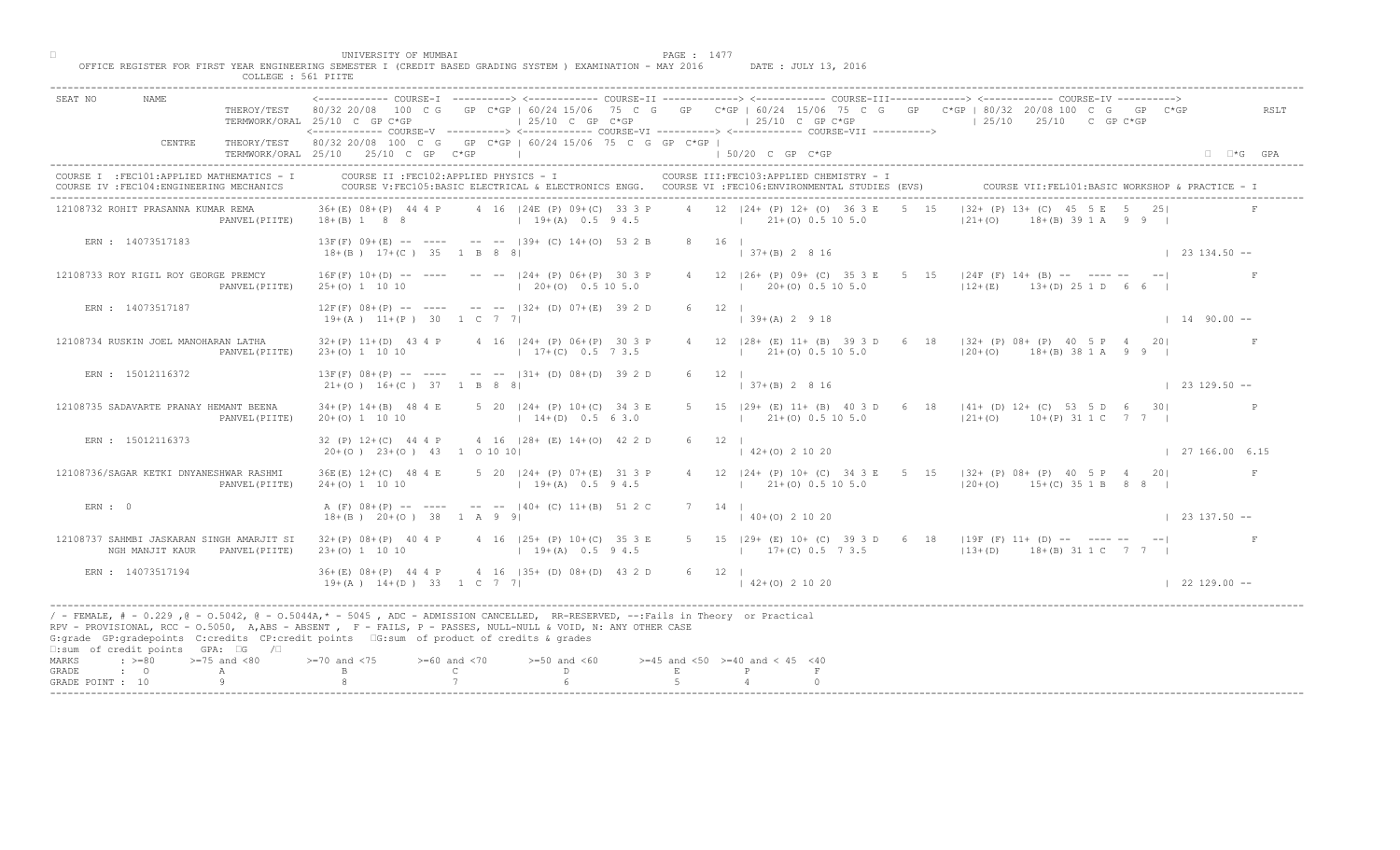|                                                 |                   | COLLEGE : 561 PIITE                                                                     |                                                            |                                                                                                                                                                                                                                                                                                                                              |                                          |                                                          |                                                                                                                                                   |                            |
|-------------------------------------------------|-------------------|-----------------------------------------------------------------------------------------|------------------------------------------------------------|----------------------------------------------------------------------------------------------------------------------------------------------------------------------------------------------------------------------------------------------------------------------------------------------------------------------------------------------|------------------------------------------|----------------------------------------------------------|---------------------------------------------------------------------------------------------------------------------------------------------------|----------------------------|
| SEAT NO                                         | NAME              | THEROY/TEST                                                                             | TERMWORK/ORAL 25/10 C GP C*GP                              | $\pm 25/10$ C GP C*GP<br><------------ COURSE-V ----------> <------------ COURSE-VI -----------> <------------ COURSE-VII ---------->                                                                                                                                                                                                        | $125/10$ C GP C*GP                       |                                                          | 80/32 20/08 100 C G GP C*GP I 60/24 15/06 75 C G GP C*GP I 60/24 15/06 75 C G GP C*GP I 80/32 20/08 100 C G GP C*GP<br>$125/10$ $25/10$ C GP C*GP | RSLT                       |
|                                                 | CENTRE            |                                                                                         | TERMWORK/ORAL 25/10 25/10 C GP C*GP                        | THEORY/TEST 80/32 20/08 100 C G GP C*GP   60/24 15/06 75 C G GP C*GP                                                                                                                                                                                                                                                                         | 50/20 C GP C*GP                          |                                                          |                                                                                                                                                   | $\square$ $\square$ *G GPA |
|                                                 |                   | COURSE I : FEC101: APPLIED MATHEMATICS - I<br>COURSE IV : FEC104: ENGINEERING MECHANICS |                                                            | COURSE II : FEC102: APPLIED PHYSICS - I<br>COURSE V:FEC105:BASIC ELECTRICAL & ELECTRONICS ENGG. COURSE VI :FEC106:ENVIRONMENTAL STUDIES (EVS)                                                                                                                                                                                                |                                          | COURSE III: FEC103: APPLIED CHEMISTRY - I                | COURSE VII:FEL101:BASIC WORKSHOP & PRACTICE - 1                                                                                                   |                            |
| 12108738/SAJEEV AMRITHA KAVITHA                 |                   | PANVEL (PIITE)                                                                          | $40+(D)$ 16+(0) 56 4 D<br>$25+(0)$ 1 10 10                 | 6 24   24 + (P) 07 + (E) 31 3 P<br>$19+(A)$ 0.5 9 4.5                                                                                                                                                                                                                                                                                        |                                          | 4 12 143+ (B) 12+ (O) 55 3 B<br>$23+(0)$ 0.5 10 5.0      | $ 32 (P) 17+ (O) 49$<br>2.4<br>$ 21+(0) $<br>$(0)$ 38 1 A 9 9 1                                                                                   |                            |
|                                                 | ERN : 15012116377 |                                                                                         | $39+(E)$ 12+(C) 51 4 D<br>$21+(0)$ $21+(0)$ $42$ 1 0 10 10 | 6 24 135+ (D) 13+(0) 48 2 C                                                                                                                                                                                                                                                                                                                  | 7 14 1                                   | $132+(C)$ 2 7 14                                         |                                                                                                                                                   | 127175.506.50              |
| 12108739 SAMANT PARTH SAKHARAM SAYALI           |                   | PANVEL (PIITE)                                                                          | $43+(D)$ $14+(B)$ 57 4 D<br>$21+ (0) 1 10 10$              | 6 24   27 (E) 06+ (P) 33 3 P<br>$18+(B)$ 0.5 8 4.0                                                                                                                                                                                                                                                                                           | $\mathbb{R}$                             | 4 12   28 + (E) 10 + (C) 38 3 D 6<br>$20+(0)$ 0.5 10 5.0 | $18$ $ 32+$ (P) 12+ (C) 44 5 P 4 20<br>$ 20+(0)$ 13+(D) 33 1 C 7 7 1                                                                              | P                          |
|                                                 | ERN : 15012116383 |                                                                                         | $38 + (E)$ 13+(C) 51 4 D<br>$20+(0)$ 19+(A) 39 1 A 9 9     | 6 24   29 + (E) 14 + (0) 43 2 D                                                                                                                                                                                                                                                                                                              | $6 \t12 \t1$                             | $(43+(0) 2 10 20)$                                       |                                                                                                                                                   | 127165.006.11              |
|                                                 | H KAWALJEETKAUR   | 12108740/SANDHU CHARANJEETKAUR BASANTSING<br>PANVEL (PIITE)                             | 42 (D) 12+(C) 54 4 D<br>$20+(0)$ 1 10 10                   | 6 24 124 + (P) 08 + (D) 32 3 P<br>$18+(B)$ 0.5 8 4.0                                                                                                                                                                                                                                                                                         |                                          | $12$ $ 31 + (D) 06 + (P) 37 3E$<br>$19+(A)$ 0.5 9 4.5    | 5 15 135 (P) 12+ (C) 47 5 E 5 251<br>$12+(C)$ $12+(E)$ 27 1 D 6 6                                                                                 | P                          |
|                                                 | ERN : 14073517199 |                                                                                         | $32+(P)$ 09+(E) 41 4 P<br>$18+(B)$ $15+(C)$ 33 1 C 7 7     | 4 16   33 + (D) 11 + (B) 44 2 D                                                                                                                                                                                                                                                                                                              | 6 12                                     | $3+(0)$ 2 10 20                                          |                                                                                                                                                   | 127155.505.76              |
| 12108741/SANGLE NITA VISHNU SHOBHA              |                   | PANVEL (PIITE)                                                                          | $15F(F)$ $08+(P)$ -- ---<br>$22+(0)$ 1 10 10               | -- -- IO4F (F) 06+(P) -- ----<br>$18+(B)$ 0.5 8 4.0                                                                                                                                                                                                                                                                                          |                                          | $12F$ (F) 10E (C) -- ---- -- --<br>$15+(C)$ 0.5 7 3.5    | $104F$ (F) $08+$ (P) -- ---- --<br>$114 + (D)$<br>$14+(D)$ 28 1 D 6 6                                                                             |                            |
|                                                 | ERN : 15012116385 |                                                                                         | $15+(C)$ $16+(C)$ $31$ $1$ C 7 7                           | $03F(F)$ $08+(P)$ -- ---- -- -- $127+(E)$ $10+(C)$ 37 2                                                                                                                                                                                                                                                                                      |                                          | $137+(B) 2816$                                           |                                                                                                                                                   | $1856.50 -$                |
| 12108742 SANJU MANOJ JESSY                      |                   | PANVEL (PIITE)                                                                          | $32+(P)$ 11+(D) 43 4 P<br>$20+(0)$ 1 10 10                 | 4 16 124E (P) 08+ (D)<br>$12+(E)$                                                                                                                                                                                                                                                                                                            |                                          | $19+(A) 0.5 9 4.5$                                       | 4 12   27 + (E) 07 + (E) 34 3 E 5 15   32 E (P) 08 + (P) 40 5 P 4 20<br>$ 21+(0)$ 11+(P) 32 1 C 7 7                                               |                            |
|                                                 | ERN : 15012116386 |                                                                                         | $14F(F)$ 08+(P) -- ----<br>$19+(A)$ $16+(C)$ 35 1 B 8      | $(29 + (B) 13 + (0) 42 2 D)$                                                                                                                                                                                                                                                                                                                 | 6 12 1                                   | $\vert$ 41+(0) 2 10 20                                   |                                                                                                                                                   | $\vert$ 23 127.00 --       |
| 12108743 SAPKAL AKASH LALASO KALPANA            |                   | PANVEL (PIITE)                                                                          | $32+(P)$ 09+(E) 41 4 P<br>$22+(0)$ 1 10 10                 | $16$ $(25+$ $(P)$ 06+ (P) 31 3 P<br>$21+(0)$ 0.5 10 5.0                                                                                                                                                                                                                                                                                      |                                          | $120+(0)0.5105.0$                                        | 4 12   24 + (P) 08 + (D) 32 3 P + 4 12   32 (P) 09 + (E) 41 5 P + 20<br>$(23+(0)$ $12+(E)$ 35 1 B 8 8                                             |                            |
|                                                 | ERN : 14073517200 |                                                                                         | $43+(D)$ 13+(C) 56 4<br>$22+(0)$ $21+(0)$ 43               | $6$ 24 $ 27+$ (E) 06+ (P) 33 2 P<br>$1$ 0 10 10                                                                                                                                                                                                                                                                                              | $4 \t 8 \t 1$                            | $(40+(0) 2 10 20)$                                       |                                                                                                                                                   | $\vert$ 27 150.00 5.56     |
| □:sum of credit points GPA: □G /□               |                   |                                                                                         |                                                            | / - FEMALE, # - 0.229 ,@ - 0.5042, @ - 0.5044A,* - 5045 , ADC - ADMISSION CANCELLED, RR-RESERVED, --:Fails in Theory or Practical<br>RPV - PROVISIONAL, RCC - 0.5050, A, ABS - ABSENT, R - FAILS, P - PASSES, NULL-NULL & VOID, N: ANY OTHER CASE<br>G:grade GP:gradepoints C:credits CP:credit points (G:sum of product of credits & grades |                                          |                                                          |                                                                                                                                                   |                            |
| $: >=80$<br>MARKS<br>GRADE<br>$\cdot$ $\cdot$ 0 |                   | $>=75$ and $<80$                                                                        | $> = 70$ and $< 75$                                        | $>=60$ and $<70$<br>$>=50$ and $<60$<br>$\mathbb{C}$<br>D                                                                                                                                                                                                                                                                                    | $>=45$ and $<50$ $>=40$ and $< 45$ $<40$ |                                                          |                                                                                                                                                   |                            |
| GRADE POINT : 10                                |                   | А                                                                                       |                                                            |                                                                                                                                                                                                                                                                                                                                              |                                          |                                                          |                                                                                                                                                   |                            |

□ PAGE : 1478<br>OFFICE REGISTER FOR FIRST YEAR ENGINEERING SEMESTER I (CREDIT BASED GRADING SYSTEM ) EXAMINATION - MAY 2016 DATE : JULY 13, 2016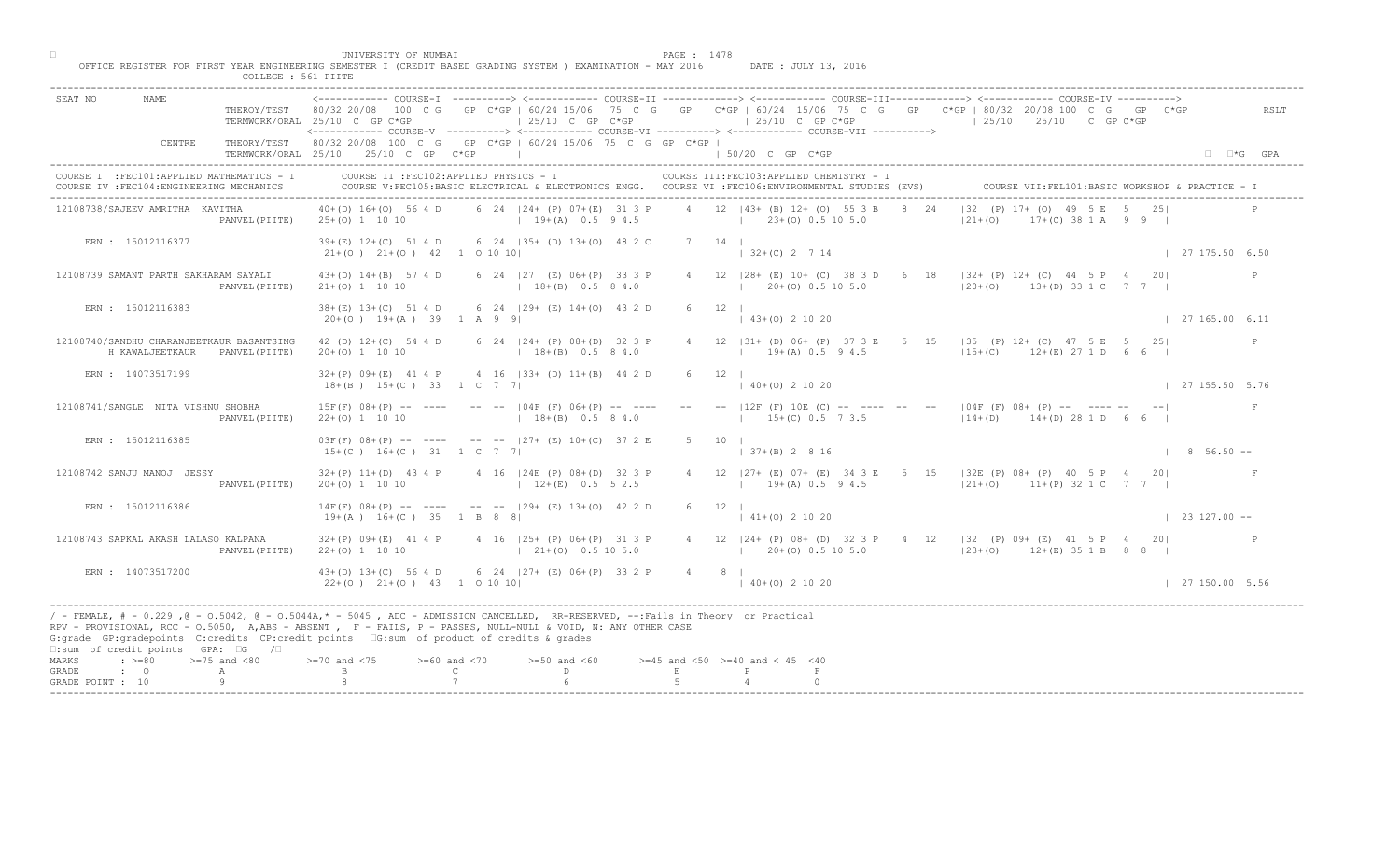| UNIVERSITY OF MUMBAI<br>PAGE : 1479<br>OFFICE REGISTER FOR FIRST YEAR ENGINEERING SEMESTER I (CREDIT BASED GRADING SYSTEM ) EXAMINATION - MAY 2016<br>DATE : JULY 13, 2016<br>COLLEGE : 561 PIITE                                                                                                                                                                                                                                                                                 |                                                   |
|-----------------------------------------------------------------------------------------------------------------------------------------------------------------------------------------------------------------------------------------------------------------------------------------------------------------------------------------------------------------------------------------------------------------------------------------------------------------------------------|---------------------------------------------------|
| ------------ COURSE-I ----------> <------------ COURSE-II -------------> <------------ COURSE-III------------> <------------> COURSE-IV ----------> <----------------> COURSE-IV ------------ COURSE-II<br><b>NAME</b><br>SEAT NO<br>THEROY/TEST 80/32 20/08 100 C G GP C*GP   60/24 15/06 75 C G GP C*GP   60/24 15/06 75 C G GP C*GP   80/32 20/08 100 C G GP C*GP<br>$125/10$ C GP C*GP<br>$125/10$ C GP $C*GP$<br>$125/10$ $25/10$ C GP C*GP<br>TERMWORK/ORAL 25/10 C GP C*GP | RSLT                                              |
| THEORY/TEST 80/32 20/08 100 C G GP C*GP   60/24 15/06 75 C G GP C*GP  <br>CENTRE<br>TERMWORK/ORAL 25/10 25/10 C GP C*GP  <br>$150/20$ C GP $C*GP$                                                                                                                                                                                                                                                                                                                                 | $\Box$ $\Box$ *G GPA                              |
| COURSE II : FEC102: APPLIED PHYSICS - I<br>COURSE III: FEC103: APPLIED CHEMISTRY - I<br>COURSE I : FEC101: APPLIED MATHEMATICS - I<br>COURSE IV : FEC104: ENGINEERING MECHANICS<br>COURSE V:FEC105:BASIC ELECTRICAL & ELECTRONICS ENGG. COURSE VI :FEC106:ENVIRONMENTAL STUDIES (EVS)                                                                                                                                                                                             | COURSE VII: FEL101: BASIC WORKSHOP & PRACTICE - : |
| $ 19F(F) 08+$ $(P)$ - $\blacksquare$ - - - -<br>$32E(P)$ 08+(P) 40 4 P 4 16   10F (F) 11E (B) -- ---- -- --   25+ (P) 06+ (P) 31 3 P 4 12<br>12108744/SATBHAYA PRACHI RAJU NISHA<br>21+(0) 1 10 10 (18+(B) 0.5 8 4.0 (19+(C) 0.5 7 3.5<br>$ 17+(C) $<br>PANVEL (PIITE)                                                                                                                                                                                                            | $14 \times (D) 31 1 C 7 7 1$                      |
| $14F(F)$ $08E(P)$ -- --- -- -- $  129+$ $(E)$ $08+(D)$ 37 2 E<br>$5 \t 10 \t 1$<br>ERN : 15012116392<br>$(35+(B) 2 8 16)$<br>$15+(C)$ $16+(C)$ $31$ $1$ C 7 7                                                                                                                                                                                                                                                                                                                     | $1 15 85.50 -$                                    |
| 4 12 (29+ (E) 07E (E) 36 3 E 5<br>$15$   $19F$ <sup>'</sup> (F) 09+ (E) -- ---- --<br>12108745 SATPATHY SHASHANK SAROJKUMAR VID<br>36+(E) 08+(P) 44 4 P 4 16   24E (P) 07E (E) 31 3 P<br>$117+(C)$ $19+(A) 36 1 B 8 8$<br>$16+(C)$ 0.5 7 3.5<br>$15+(C)$ 0.5 7 3.5<br>HYA<br>PANVEL (PIITE)<br>$21+ (0) 1 10 10$                                                                                                                                                                  |                                                   |
| ERN : 15012116394<br>$23F(F)$ $08E(P)$ -- ---- -- --  31+ (D) $09+(C)$ 40 2 D<br>$6 \t12 \t1$<br>$140+(0)21020$<br>$16+(C)$ $18+(B)$ $34$ $1$ C 7 7                                                                                                                                                                                                                                                                                                                               | $18107.00 -$                                      |
| $---$   A (F) $A$ (F)<br>- -- --   A (F) A (F) -- ---- -- --  A ABS<br>12108746 SAWANT CHINMAY MAHESH SUCHITA<br>A (F) 08+(P) -- ---- -- --   A (F) A (F) -- ----<br>$12+(E)$ 0.5 5 2.5<br>$15+(C)$ 0.5 7 3.5<br>$16+(C)$ 10+(P) 26 1 D 6 6  <br>$22+(0)$ 1 10 10<br>PANVEL (PIITE)                                                                                                                                                                                               |                                                   |
| ERN : 15012116396<br>A (F) A (F) -- ---- -- --  A (F) A (F) -- ----<br>$33+(C)$ 2 7 14<br>$12+(E)$ $13+(D)$ $25$ 1 D 6 6                                                                                                                                                                                                                                                                                                                                                          | $1 \t6 \t42.00 -$                                 |
| 12108747 SAWANT PATEL RUTURAJ MAHESH MANA<br>4 16   24 + (P) 06 + (P) 30 3 P<br>B1+ (D) 09E (C) 40 3 D 6 18   32+ (P) 12E (C) 44 5 P 4 20 <br>$32+(P)$ 10+(D) 42 4 P<br>15+(C) 0.5 7 3.5 (18+(B) 15+(C) 33 1 C 7 7  <br>$18+(B)$ 1 8 8<br>$14+(D)$ 0.5 6 3.0<br>LI<br>PANVEL (PIITE)                                                                                                                                                                                              |                                                   |
| $00F(F)$ $08E(P)$ -- ---- -- -- $14F(F)$ $08+(D)$ --<br>ERN : 15012116397<br>$13+(D)$ $16+(C)$ 29 1 D 6 6<br>$(A \cap A \cap F)$ ---- --                                                                                                                                                                                                                                                                                                                                          | $1\quad 19\quad 93.50 - -$                        |
| 6 18   33+ (D) 15+ (O) 48 3 C 7 21   47+ (D) 15+ (A) 62 5 C 7 35 <br>12108748 SAWANT PRATHAMESH PRAKASH PRANIT<br>43 (D) 13+(C) 56 4 D<br>6 24 $ 27+$ (E) 12+ (0)<br>$1 \t21+(0)$<br>$1\ 24+(0)\ 0.5\ 10\ 5.0$<br>$117+ (C)$ 10+(P) 27 1 D 6 6  <br>A<br>PANVEL (PIITE)<br>$21+ (0) 1 10 10$                                                                                                                                                                                      |                                                   |
| 6 24 $ 24 + (P) 11 + (B) 35 2 E$<br>ERN : 15012116398<br>$32+(P)$ 18+(0) 50 4 D<br>5 10 1<br>$22+(0)$ $20+(0)$ $42$ 1 0 10 10<br>$(39+(A) 2 9 18)$                                                                                                                                                                                                                                                                                                                                | 127186.006.89                                     |
| $16$ (24E (P) 07E (E) 31 3 P<br>$32E(P)$ $10+(D)$ 42 4 P<br>4 12   24 + (P) 09E (C) 33 3 P + 4 12   22F (F) 09 + (E) -- ---- -- -- --  <br>12108749/SAWARDEKAR MEGHA ARUN PUSHPAGAND<br>$21+(0)$ 0.5 10 5.0<br>$23+(0)$ 1 10 10<br>$15+(C)$ 0.5 7 3.5 $13+(C)$ 13+(b) 28 1 D 6 6  <br>HA<br>PANVEL (PIITE)                                                                                                                                                                        |                                                   |
| $05F(F)$ $08+(P)$ -- $-$<br>ERN : 15012116401<br>$-$ -- $ 25+ (P) 10+ (C) 35 2 E$<br>$5 \t 10 \t 1$<br>$15+(C)$ $13+(D)$ $28$ $1$ $D$ 6 6<br>$139+(A)2918$                                                                                                                                                                                                                                                                                                                        | $1 18 98.50 --$                                   |
| / - FEMALE, # - 0.229, @ - 0.5042, @ - 0.5044A,* - 5045, ADC - ADMISSION CANCELLED, RR-RESERVED, --:Fails in Theory or Practical<br>RPV - PROVISIONAL, RCC - 0.5050, A, ABS - ABSENT A P - FAILS, P - PASSES, NULL-NULL & VOID, N: ANY OTHER CASE<br>G:grade GP:gradepoints C:credits CP:credit points [6:sum of product of credits & grades<br>$\square$ :sum of credit points GPA: $\square$ G / $\square$                                                                      |                                                   |
| $\Rightarrow$ $>=$ 80 $\Rightarrow$ $=$ 75 and <80<br>$0$ and $\langle 75$<br>$>= 60$ and $< 70$<br>$>=50$ and $<60$<br>$>=45$ and $<50$ $>=40$ and $< 45$ $<40$<br>MARKS<br>$\mathbb C$<br>$\mathbb{D}$ and $\mathbb{D}$<br>$\cdot$ 0<br>E<br>P<br>GRADE<br>A                                                                                                                                                                                                                    |                                                   |
| Q<br>GRADE POINT : 10                                                                                                                                                                                                                                                                                                                                                                                                                                                             |                                                   |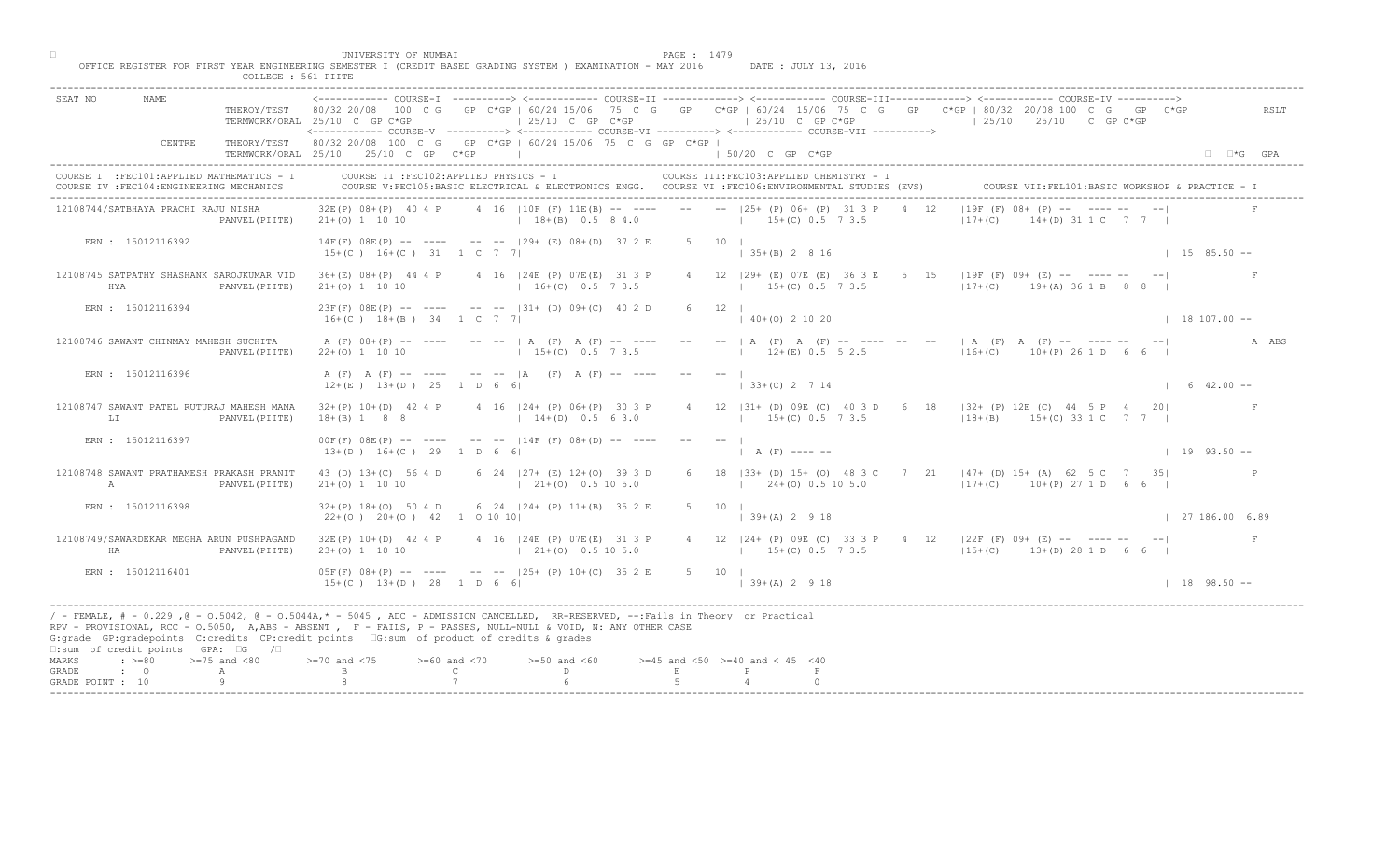|                                    |                                                                                         | COLLEGE : 561 PIITE | UNIVERSITY OF MUMBAI                                         | OFFICE REGISTER FOR FIRST YEAR ENGINEERING SEMESTER I (CREDIT BASED GRADING SYSTEM ) EXAMINATION - MAY 2016                                                                                                                                                                                                                                 | PAGE : 1480  | DATE : JULY 13, 2016                                                                                                                                  |                                                                                                                                                                                                                                                                                                                                                                          |                                                             |
|------------------------------------|-----------------------------------------------------------------------------------------|---------------------|--------------------------------------------------------------|---------------------------------------------------------------------------------------------------------------------------------------------------------------------------------------------------------------------------------------------------------------------------------------------------------------------------------------------|--------------|-------------------------------------------------------------------------------------------------------------------------------------------------------|--------------------------------------------------------------------------------------------------------------------------------------------------------------------------------------------------------------------------------------------------------------------------------------------------------------------------------------------------------------------------|-------------------------------------------------------------|
| SEAT NO                            | NAME                                                                                    |                     | TERMWORK/ORAL 25/10 C GP C*GP                                | $\vert$ 25/10 C GP C*GP                                                                                                                                                                                                                                                                                                                     |              | $125/10$ C GP C*GP<br><------------ COURSE-V ----------> <------------ COURSE-VI -----------> <------------ COURSE-VII ---------->                    | ------------ COURSE-I ----------> <------------ COURSE-II -------------> <------------ COURSE-III------------> <------------> COURSE-IV ----------> <----------------> COURSE-IV ------------ COURSE-II<br>THEROY/TEST 80/32 20/08 100 C G GP C*GP   60/24 15/06 75 C G GP C*GP   60/24 15/06 75 C G GP C*GP   80/32 20/08 100 C G GP C*GP<br>$125/10$ $25/10$ C GP C*GP | RSLT                                                        |
|                                    | CENTRE                                                                                  |                     | TERMWORK/ORAL 25/10 25/10 C GP C*GP                          | THEORY/TEST 80/32 20/08 100 C G GP C*GP   60/24 15/06 75 C G GP C*GP  <br>the control of the control of the control of                                                                                                                                                                                                                      |              | $150/20$ C GP $C*GP$                                                                                                                                  |                                                                                                                                                                                                                                                                                                                                                                          | $\Box$ $\Box$ *G GPA                                        |
|                                    | COURSE I : FEC101: APPLIED MATHEMATICS - I<br>COURSE IV : FEC104: ENGINEERING MECHANICS |                     |                                                              | COURSE II : FEC102: APPLIED PHYSICS - I                                                                                                                                                                                                                                                                                                     |              | COURSE III: FEC103: APPLIED CHEMISTRY - I<br>COURSE V:FEC105:BASIC ELECTRICAL & ELECTRONICS ENGG. COURSE VI :FEC106:ENVIRONMENTAL STUDIES (EVS)       |                                                                                                                                                                                                                                                                                                                                                                          | COURSE VII: FEL101: BASIC WORKSHOP & PRACTICE - 1           |
|                                    | 12108750/SAXENA MEENAKSHI SANJAY MAMTA                                                  | PANVEL (PIITE)      |                                                              |                                                                                                                                                                                                                                                                                                                                             |              | $32+(P)$ 11+(D) 43 4 P 4 16   15F (F) 07E (E) -- --- -- -- --   24+ (P) 07+ (E) 31 3 P 4 12<br>$11E(P)$ 1 4 4 $(12E(E)$ 0.5 5 2.5 $(12E(P)$ 0.5 4 2.0 | $ 16+(C) $                                                                                                                                                                                                                                                                                                                                                               | $ 18F(F) 08E$ $(P)$ - $\sum$ - - - -<br>$+(C)$ 33 1 C 7 7 1 |
|                                    | ERN : 15012116402                                                                       |                     | 16E(C) 13E(D) 29 1 D 6 6                                     | $09F(F)$ $08E(P)$ -- --- -- -- $134+$ (D) $06+(P)$ 40 2 D                                                                                                                                                                                                                                                                                   |              | $6 \t12 \t1$<br>$125+(D)2612$                                                                                                                         |                                                                                                                                                                                                                                                                                                                                                                          | $1 15 73.50 -$                                              |
| P                                  | 12108751/SEENA MARY PHILIPPOSE ELIZABETH                                                | PANVEL (PIITE)      | $36+(E)$ 09+(E) 45 4 E<br>$18+(B)$ 1 8 8                     | 5 20   24 + (P) 10 + (C) 34 3 E<br>$15+(C)$ 0.5 7 3.5                                                                                                                                                                                                                                                                                       |              | 5 15   37 + (C) 11 + (B) 48 3 C 7<br>$(20 + (0) 0.5 10 5.0)$                                                                                          | $ 25F(F) 08+ (P) --- --- ---$<br>$ 22+(0)$ $15+(C)$ 37 1 B 8 8                                                                                                                                                                                                                                                                                                           |                                                             |
|                                    | ERN : 15012116403                                                                       |                     | $20+(0)$ 15+(C) 35 1 B 8 8                                   | $32+(P)$ 08+(P) 40 4 P 4 16   37+ (C) 14+(0) 51 2 C                                                                                                                                                                                                                                                                                         |              | $7 \quad 14 \quad 1$<br>$139+(A) 2918$                                                                                                                |                                                                                                                                                                                                                                                                                                                                                                          | $122136.50 - -$                                             |
|                                    | 12108752 SHAH NIKHIL NILAMBER RAMKUMARI                                                 | PANVEL (PIITE)      | $22+(0)$ 1 10 10                                             | $32E(P)$ $08+(P)$ 40 4 P 4 16   10 F (F) $09+(C)$ -- ---<br>$19+(A)$ 0.5 9 4.5                                                                                                                                                                                                                                                              |              | $-- --  11F$ (F) $06+$ (P)<br>$17+(C)$ 0.5 $\sqrt{7}$ 3.5                                                                                             | $     16F(F) 08 + (P)      -$<br>$19+(A)$ 13+(D) 32 1 C 7 7                                                                                                                                                                                                                                                                                                              |                                                             |
|                                    | ERN : 15012116407                                                                       |                     | $21+(0)$ 15+(C) 36 1 B 8 8                                   | $03F(F)$ $08+(P)$ -- ---- -- -- $ 24+(P)$ $08+(D)$ 32 2 P                                                                                                                                                                                                                                                                                   |              | $45+(0)$ 2 10 20                                                                                                                                      |                                                                                                                                                                                                                                                                                                                                                                          | $1277.00 -$                                                 |
|                                    | 12108753/SHAHNAZ USSANAR SHABNA                                                         | PANVEL (PIITE)      | $37+(E)$ 14+(B) 51 4 D<br>$21+(0)$ 1 10 10                   | 6 24   24 + (P) 09 + (C) 33 3 P<br>$(21 + (0) 0.5 10 5.0)$                                                                                                                                                                                                                                                                                  |              | $18+(B)$ 0.5 8 4.0                                                                                                                                    | 29+ (E) 06+ (P) 35 3 E 5 15   42 (D) 11+ (D) 53 5 D 6 30 <br>$15+(C)$ 20+(0) 35 1 B 8 8                                                                                                                                                                                                                                                                                  |                                                             |
|                                    | ERN : 14073517212                                                                       |                     | $40+(D)$ $08+(P)$ 48 4 E<br>$21+(0)$ $20+(0)$ $41$ 1 0 10 10 | 5 20 $ 28 + (E) 11 + (B) 39 2$                                                                                                                                                                                                                                                                                                              |              | $(43+(0) 2 10 20)$                                                                                                                                    |                                                                                                                                                                                                                                                                                                                                                                          | $\vert$ 27 170.00 6.30                                      |
|                                    | 12108754 SHAIKH AMAN AYAZ SHAISHTA                                                      | PANVEL (PIITE)      | $32+(P)$ 09+(E) 41 4 P<br>$19 + (A) 1 9 9$                   | 4 16 $ 24 + (P) 07 + (E) 31 - 3 P$<br>$13+(D)$                                                                                                                                                                                                                                                                                              |              | $15+(C)$ 0.5 7 3.5                                                                                                                                    | 4 12   24 + (P) 09 + (C) 33 3 P + 4 12   22 F (F) 12 E (C) -- ---- -- -- --  <br>$120+(0)$ 12+(E) 32 1 C 7 7                                                                                                                                                                                                                                                             | F                                                           |
|                                    | ERN : 15012116409                                                                       |                     | $32+(P)$ 08+(P) 40 4 P<br>$18+(B)$ $14+(D)$ 32 1 C 7         | 4 16 $ 18F(F)  11+(B) -- -- --$                                                                                                                                                                                                                                                                                                             |              | $-   -$<br>$131+(C)$ 2 7 14                                                                                                                           |                                                                                                                                                                                                                                                                                                                                                                          | $1209.50 -$                                                 |
|                                    | 12108755 SHAIKH ASHRAF ALI JAMIL AKHTAR N<br>ASRUNNISA                                  | PANVEL (PIITE)      | $32E(P)$ $08+(P)$ 40 4 P<br>$18+(B)$ 1 8 8                   | $15+(C)$ 0.5 7 3.5                                                                                                                                                                                                                                                                                                                          |              | $16+(C)$ 0.5 7 3.5                                                                                                                                    | [05F (F) 06+ (P) -- ---- -- --  24E (P) 10+ (C) 34 3 E 5 15  20F (F) 09+ (E) -- ---- -- -- --  <br>$(13+(D) 12+(E) 25 1 D 6 6)$                                                                                                                                                                                                                                          |                                                             |
|                                    | ERN : 14073517214                                                                       |                     | $16F(F)$ 09+(E) -- -                                         | $-$ -- $ 25+ (P) 07+ (E) 32 2 P$<br>$16+(C)$ $15+(C)$ $31$ $1 C$ $7$ $7$                                                                                                                                                                                                                                                                    |              | $4 \t 8 \t 1$<br>$141+(0)21020$                                                                                                                       |                                                                                                                                                                                                                                                                                                                                                                          | $1\quad 15\quad 87.00\quad -$                               |
|                                    | □:sum of credit points GPA: □G /□                                                       |                     |                                                              | / - FEMALE, # - 0.229, @ - 0.5042, @ - 0.5044A,* - 0045, ADC - ADMISSION CANCELLED, RR-RESERVED, --:Fails in Theory or Practical<br>RPV - PROVISIONAL, RCC - 0.5050, A, ABS - ABSENT A P - FAILS, P - PASSES, NULL-NULL & VOID, N: ANY OTHER CASE<br>G:grade GP:gradepoints C:credits CP:credit points 6:sum of product of credits & grades |              |                                                                                                                                                       |                                                                                                                                                                                                                                                                                                                                                                          |                                                             |
| MARKS<br>GRADE<br>GRADE POINT : 10 | $\Rightarrow$ $>=80$ $>=75$ and $<80$<br>$\cdot$ 0                                      | A                   | 0 and $\langle 75 \rangle$                                   | $>= 60$ and $< 70$<br>$>=50$ and $<60$<br>$\mathbb{C}$ and $\mathbb{C}$<br>D                                                                                                                                                                                                                                                                | $\mathbf{E}$ | $>=45$ and $<50$ $>=40$ and $< 45$ $<40$<br>P                                                                                                         |                                                                                                                                                                                                                                                                                                                                                                          |                                                             |
|                                    |                                                                                         |                     |                                                              |                                                                                                                                                                                                                                                                                                                                             |              |                                                                                                                                                       |                                                                                                                                                                                                                                                                                                                                                                          |                                                             |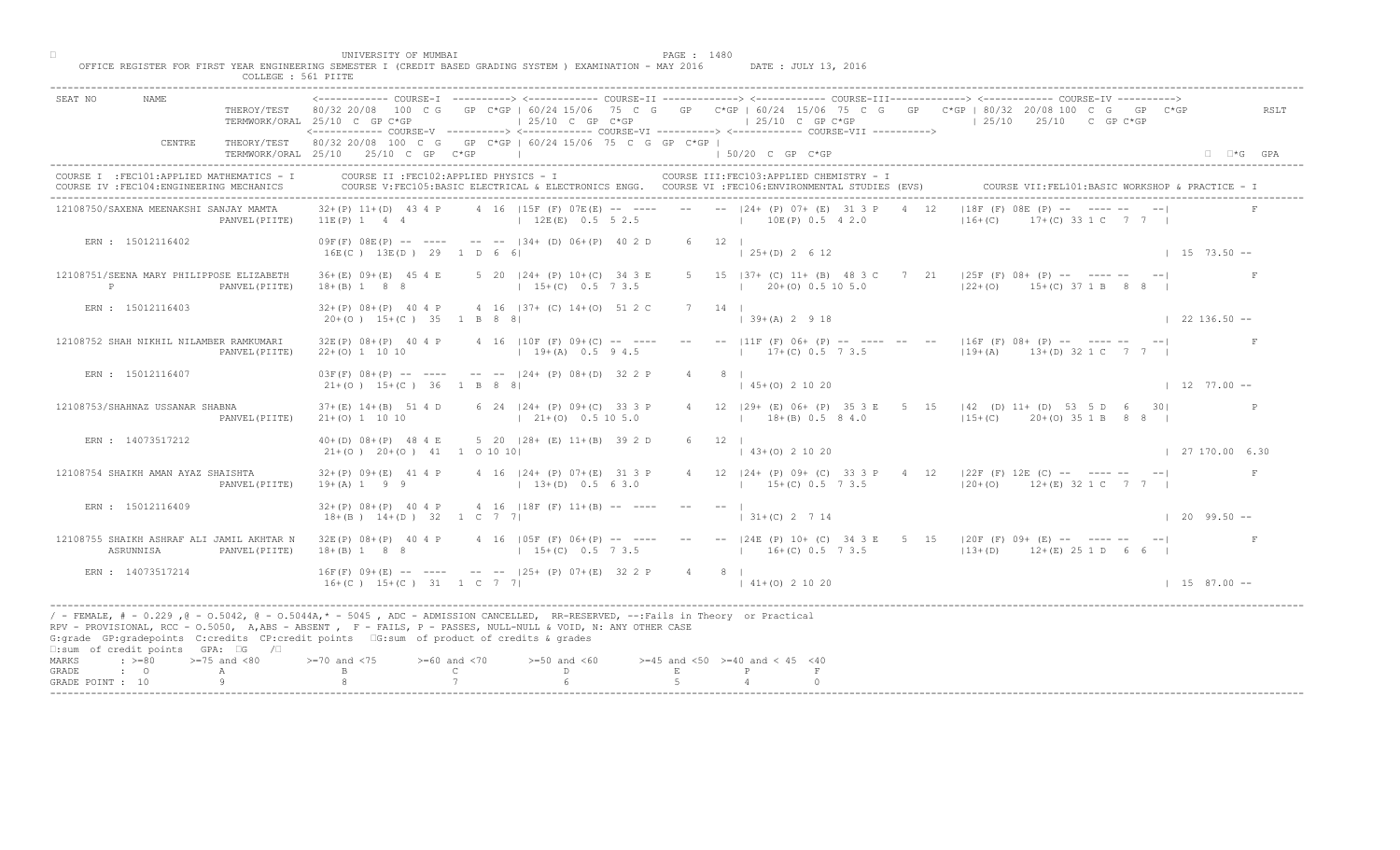| ------------ COURSE-I ----------> <------------ COURSE-II -------------> <------------ COURSE-III------------> <------------> COURSE-IV ----------> <----------------> COURSE-IV ------------ COURSE-II<br>NAME<br>SEAT NO<br>THEROY/TEST 80/32 20/08 100 C G GP C*GP   60/24 15/06 75 C G GP C*GP   60/24 15/06 75 C G GP C*GP   80/32 20/08 100 C G GP C*GP<br>$125/10$ C GP C*GP<br>$125/10$ C GP C*GP<br>$125/10$ $25/10$ C GP C*GP<br>TERMWORK/ORAL 25/10 C GP C*GP<br><------------ COURSE-V ----------> <------------ COURSE-VI -----------> <------------ COURSE-VII ----------><br>THEORY/TEST 80/32 20/08 100 C G GP C*GP   60/24 15/06 75 C G GP C*GP  <br>CENTRE<br>TERMWORK/ORAL 25/10 25/10 C GP C*GP<br>the control of the control of the control of<br>$150/20$ C GP C*GP<br>COURSE II : FEC102: APPLIED PHYSICS - I<br>COURSE III: FEC103: APPLIED CHEMISTRY - I<br>COURSE I : FEC101: APPLIED MATHEMATICS - I<br>COURSE VII: FEL101: BASIC WORKSHOP & PRACTICE - 1<br>COURSE IV : FEC104: ENGINEERING MECHANICS<br>COURSE V:FEC105:BASIC ELECTRICAL & ELECTRONICS ENGG. COURSE VI :FEC106:ENVIRONMENTAL STUDIES (EVS)<br>$ 13F(F) 08+$ $\mathbb{R}P$ - $\mathbb{R}$ - - - - -<br>4 16 (25+ (P) 06+ (P) 31 3 P 4 12 (24+ (P) 07+ (E) 31 3 P 4 12<br>12108756 SHARMA EASHAN DEVESH ARCHANA<br>$32+(P)$ 11+(D) 43 4 P<br>$16+(C)$ 0.5 7 3.5 $18+(B)$ 0.5 8 4.0<br>$ 23+(0) $<br>$16 + (C)$ 39 1 A 9 9 1<br>PANVEL (PIITE)<br>25+(0) 1 10 10<br>36+(E) 09+(E) 45 4 E 5 20   24+ (P) 06+(P) 30 2 P<br>$4 \qquad 8 \qquad$<br>ERN : 14073517222<br>$136+(B) 2816$<br>$122120.50 -$<br>$20+(0)$ $21+(0)$ $41$ 1 0 10 10<br>4 12   34 + (D) 09 + (C) 43 3 D 6<br>18   32 (P) 13+ (C) 45 5 E 5 25<br>12108757 SHARMA NAVEEN BALADATT KAMALA<br>$36+(E)$ 13+(C) 49 4 E<br>5 20   24 + (P) 07 + (E) 31 3 P<br>$17+(C)$ 17+ (C) 34 1 C 7 7 1<br>$17+(C)$ 0.5 7 3.5<br>$19+(A) 0.5 9 4.5$<br>PANVEL (PIITE)<br>$23+(0)$ 1 10 10<br>ERN : 15012116419<br>$32+(P)$ 12+(C) 44 4 P 4 16  36+ (C) 14+(0) 50 2 C<br>7 14 1<br>$  38 + (A) 2 9 18$<br>$18+(B)$ $17+(C)$ 35 1 B 8 8<br>$\vert$ 27 156.00 5.78<br>47 (D) 09+ (E) 56 4 D 6 24   24+ (P) 09+ (C) 33 3 P<br>4 12 $ 27 + (E) 06 + (P) 33 3$<br>$P$ 4 12 $ 34 + (P) 09 + (E) 43 5 P 4 20 $<br>12108758 SHARMA PANKAJ DEVRAJ CHAMPA<br>$10 \pm (P) 0.5 4 2.0$<br>$17+(C)$ 0.5 7 3.5<br>$115+(C)$ 15+(C) 30 1 C 7 7 1<br>$21+(0)$ 1 10 10<br>PANVEL (PIITE)<br>ERN : 15012116420<br>49 (C) 09+(E) 58 4 D 6 24   24+ (P) 08+ (D) 32 2 P<br>$4\degree$<br>8 <sup>1</sup><br>$24+(E)$ 2 5 10<br>$\vert$ 27 139.50 5.17<br>$14+(D)$ $16+(C)$ 30 1 C 7 7<br>6 24   24 + (P) 10 + (C) 34 3 E<br>24 (P) 09+ (C) 33 3 P 4 12   32+ (P) 17+ (O) 49 5 E 5 25 <br>12108759 SHARMA PRANAY SHIVENDRA NEELIMA<br>$40+(D)$ $14+(B)$ 54 4 D<br>$18+(B)$ 0.5 8 4.0 $12+(O)$ 17+(C) 39 1 A 9 9 1<br>$(22+(0) 0.5 10 5.0)$<br>$23+(0)$ 1 10 10<br>PANVEL (PIITE) | COLLEGE : 561 PIITE | UNIVERSITY OF MUMBAI<br>PAGE : 1481<br>OFFICE REGISTER FOR FIRST YEAR ENGINEERING SEMESTER I (CREDIT BASED GRADING SYSTEM ) EXAMINATION - MAY 2016<br>DATE : JULY 13, 2016 |
|----------------------------------------------------------------------------------------------------------------------------------------------------------------------------------------------------------------------------------------------------------------------------------------------------------------------------------------------------------------------------------------------------------------------------------------------------------------------------------------------------------------------------------------------------------------------------------------------------------------------------------------------------------------------------------------------------------------------------------------------------------------------------------------------------------------------------------------------------------------------------------------------------------------------------------------------------------------------------------------------------------------------------------------------------------------------------------------------------------------------------------------------------------------------------------------------------------------------------------------------------------------------------------------------------------------------------------------------------------------------------------------------------------------------------------------------------------------------------------------------------------------------------------------------------------------------------------------------------------------------------------------------------------------------------------------------------------------------------------------------------------------------------------------------------------------------------------------------------------------------------------------------------------------------------------------------------------------------------------------------------------------------------------------------------------------------------------------------------------------------------------------------------------------------------------------------------------------------------------------------------------------------------------------------------------------------------------------------------------------------------------------------------------------------------------------------------------------------------------------------------------------------------------------------------------------------------------------------------------------------------------------------------------------------------------------------------------------------------------------------------------------------------------------------------------------------------------------------------------------------------------------------------|---------------------|----------------------------------------------------------------------------------------------------------------------------------------------------------------------------|
|                                                                                                                                                                                                                                                                                                                                                                                                                                                                                                                                                                                                                                                                                                                                                                                                                                                                                                                                                                                                                                                                                                                                                                                                                                                                                                                                                                                                                                                                                                                                                                                                                                                                                                                                                                                                                                                                                                                                                                                                                                                                                                                                                                                                                                                                                                                                                                                                                                                                                                                                                                                                                                                                                                                                                                                                                                                                                                    |                     | RSLT                                                                                                                                                                       |
|                                                                                                                                                                                                                                                                                                                                                                                                                                                                                                                                                                                                                                                                                                                                                                                                                                                                                                                                                                                                                                                                                                                                                                                                                                                                                                                                                                                                                                                                                                                                                                                                                                                                                                                                                                                                                                                                                                                                                                                                                                                                                                                                                                                                                                                                                                                                                                                                                                                                                                                                                                                                                                                                                                                                                                                                                                                                                                    |                     | $\Box$ $\Box$ *G GPA                                                                                                                                                       |
|                                                                                                                                                                                                                                                                                                                                                                                                                                                                                                                                                                                                                                                                                                                                                                                                                                                                                                                                                                                                                                                                                                                                                                                                                                                                                                                                                                                                                                                                                                                                                                                                                                                                                                                                                                                                                                                                                                                                                                                                                                                                                                                                                                                                                                                                                                                                                                                                                                                                                                                                                                                                                                                                                                                                                                                                                                                                                                    |                     |                                                                                                                                                                            |
|                                                                                                                                                                                                                                                                                                                                                                                                                                                                                                                                                                                                                                                                                                                                                                                                                                                                                                                                                                                                                                                                                                                                                                                                                                                                                                                                                                                                                                                                                                                                                                                                                                                                                                                                                                                                                                                                                                                                                                                                                                                                                                                                                                                                                                                                                                                                                                                                                                                                                                                                                                                                                                                                                                                                                                                                                                                                                                    |                     |                                                                                                                                                                            |
|                                                                                                                                                                                                                                                                                                                                                                                                                                                                                                                                                                                                                                                                                                                                                                                                                                                                                                                                                                                                                                                                                                                                                                                                                                                                                                                                                                                                                                                                                                                                                                                                                                                                                                                                                                                                                                                                                                                                                                                                                                                                                                                                                                                                                                                                                                                                                                                                                                                                                                                                                                                                                                                                                                                                                                                                                                                                                                    |                     |                                                                                                                                                                            |
|                                                                                                                                                                                                                                                                                                                                                                                                                                                                                                                                                                                                                                                                                                                                                                                                                                                                                                                                                                                                                                                                                                                                                                                                                                                                                                                                                                                                                                                                                                                                                                                                                                                                                                                                                                                                                                                                                                                                                                                                                                                                                                                                                                                                                                                                                                                                                                                                                                                                                                                                                                                                                                                                                                                                                                                                                                                                                                    |                     |                                                                                                                                                                            |
|                                                                                                                                                                                                                                                                                                                                                                                                                                                                                                                                                                                                                                                                                                                                                                                                                                                                                                                                                                                                                                                                                                                                                                                                                                                                                                                                                                                                                                                                                                                                                                                                                                                                                                                                                                                                                                                                                                                                                                                                                                                                                                                                                                                                                                                                                                                                                                                                                                                                                                                                                                                                                                                                                                                                                                                                                                                                                                    |                     |                                                                                                                                                                            |
|                                                                                                                                                                                                                                                                                                                                                                                                                                                                                                                                                                                                                                                                                                                                                                                                                                                                                                                                                                                                                                                                                                                                                                                                                                                                                                                                                                                                                                                                                                                                                                                                                                                                                                                                                                                                                                                                                                                                                                                                                                                                                                                                                                                                                                                                                                                                                                                                                                                                                                                                                                                                                                                                                                                                                                                                                                                                                                    |                     |                                                                                                                                                                            |
|                                                                                                                                                                                                                                                                                                                                                                                                                                                                                                                                                                                                                                                                                                                                                                                                                                                                                                                                                                                                                                                                                                                                                                                                                                                                                                                                                                                                                                                                                                                                                                                                                                                                                                                                                                                                                                                                                                                                                                                                                                                                                                                                                                                                                                                                                                                                                                                                                                                                                                                                                                                                                                                                                                                                                                                                                                                                                                    |                     |                                                                                                                                                                            |
|                                                                                                                                                                                                                                                                                                                                                                                                                                                                                                                                                                                                                                                                                                                                                                                                                                                                                                                                                                                                                                                                                                                                                                                                                                                                                                                                                                                                                                                                                                                                                                                                                                                                                                                                                                                                                                                                                                                                                                                                                                                                                                                                                                                                                                                                                                                                                                                                                                                                                                                                                                                                                                                                                                                                                                                                                                                                                                    |                     |                                                                                                                                                                            |
| 6 24 $(30 + (D) 14+(O) 44 2)$<br>ERN : 15012116421<br>$35+(P)$ 17+(0) 52 4 D<br>$21+(0)$ $22+(0)$ $43$ 1 0 10 10<br>$144+(0)21020$<br>$\vert$ 27 170.00 6.30                                                                                                                                                                                                                                                                                                                                                                                                                                                                                                                                                                                                                                                                                                                                                                                                                                                                                                                                                                                                                                                                                                                                                                                                                                                                                                                                                                                                                                                                                                                                                                                                                                                                                                                                                                                                                                                                                                                                                                                                                                                                                                                                                                                                                                                                                                                                                                                                                                                                                                                                                                                                                                                                                                                                       |                     |                                                                                                                                                                            |
| 5 15   26+ (P) 13+ (O) 39 3 D 6 18   54 (C) 08+ (P) 62 5 C 7 35 <br>12108760 SHARMA VIVEK VINAY VINEETA<br>55+(C) $09+(E)$ 64 4 C<br>7 28 $ 24 + (P) 10 + (C)$<br>P<br>$19+(A)$<br>$120+(0)$ 0.5 10 5.0 $12+(0)$ 12+(E) 33 1 C 7 7 1<br>PANVEL (PIITE)<br>$23+(0)$ 1 10 10                                                                                                                                                                                                                                                                                                                                                                                                                                                                                                                                                                                                                                                                                                                                                                                                                                                                                                                                                                                                                                                                                                                                                                                                                                                                                                                                                                                                                                                                                                                                                                                                                                                                                                                                                                                                                                                                                                                                                                                                                                                                                                                                                                                                                                                                                                                                                                                                                                                                                                                                                                                                                         |                     |                                                                                                                                                                            |
| 4 16 $ 31 + (D) 12 + (O) 43 2 D$<br>ERN : 14073517227<br>$32+(P)$ 08+(P) 40 4 P<br>$6 \t12$<br>$16+(C)$ $15+(C)$ 31 1 C 7<br>$141+(0)21020$<br>$\frac{1}{27}$ 177.50 6.57                                                                                                                                                                                                                                                                                                                                                                                                                                                                                                                                                                                                                                                                                                                                                                                                                                                                                                                                                                                                                                                                                                                                                                                                                                                                                                                                                                                                                                                                                                                                                                                                                                                                                                                                                                                                                                                                                                                                                                                                                                                                                                                                                                                                                                                                                                                                                                                                                                                                                                                                                                                                                                                                                                                          |                     |                                                                                                                                                                            |
| 4 12   26+ (P) 09E (C) 35 3 E 5 15   02F (F) 08+ (P) -- ---- -- -- <br>12108761 SHETTY ABHISHEK YOGESH SHALINI<br>$33+(P)$ 11+(D) 44 4 P<br>$P(P)$ 06+(P) 30 3 P<br>$12+(E)$ 0.5 5 2.5<br>$19+(A) 1 9 9$<br>$16+(C) 0.5 7 3.5$ $18+(B) 15+(C) 33 1 C 7 7$<br>PANVEL (PIITE)                                                                                                                                                                                                                                                                                                                                                                                                                                                                                                                                                                                                                                                                                                                                                                                                                                                                                                                                                                                                                                                                                                                                                                                                                                                                                                                                                                                                                                                                                                                                                                                                                                                                                                                                                                                                                                                                                                                                                                                                                                                                                                                                                                                                                                                                                                                                                                                                                                                                                                                                                                                                                        |                     |                                                                                                                                                                            |
| $02F(F)$ 10+(D) -- -<br>$-$ -- $ 26+ (P) 10+ (C) 36 2 E$<br>ERN : 15012116426<br>$5 \t10$  <br>$15+(C)$ $12+(E)$ $27$ $1 D$ $661$<br>$126+(D) 2612$<br>$1\quad 18\quad 93.00 -$                                                                                                                                                                                                                                                                                                                                                                                                                                                                                                                                                                                                                                                                                                                                                                                                                                                                                                                                                                                                                                                                                                                                                                                                                                                                                                                                                                                                                                                                                                                                                                                                                                                                                                                                                                                                                                                                                                                                                                                                                                                                                                                                                                                                                                                                                                                                                                                                                                                                                                                                                                                                                                                                                                                    |                     |                                                                                                                                                                            |
| / - FEMALE, # - 0.229, @ - 0.5042, @ - 0.5044A,* - 0045, ADC - ADMISSION CANCELLED, RR-RESERVED, --:Fails in Theory or Practical<br>RPV - PROVISIONAL, RCC - 0.5050, A, ABS - ABSENT A P - FAILS, P - PASSES, NULL-NULL & VOID, N: ANY OTHER CASE<br>G:grade GP:gradepoints C:credits CP:credit points 6:sum of product of credits & grades<br>□:sum of credit points GPA: □G /□                                                                                                                                                                                                                                                                                                                                                                                                                                                                                                                                                                                                                                                                                                                                                                                                                                                                                                                                                                                                                                                                                                                                                                                                                                                                                                                                                                                                                                                                                                                                                                                                                                                                                                                                                                                                                                                                                                                                                                                                                                                                                                                                                                                                                                                                                                                                                                                                                                                                                                                   |                     |                                                                                                                                                                            |
| MARKS<br>$\Rightarrow$ $>=$ 80 $>=$ 75 and <80<br>$\lambda$ and $\langle 75 \rangle$<br>$>= 60$ and $< 70$<br>$>=50$ and $<60$<br>$>=45$ and $<50$ $>=40$ and $< 45$ $<40$<br>$\mathbb{C}$ and $\mathbb{C}$<br>D<br>$\mathbf{E}$<br>$\cdot$ 0<br>GRADE<br>A<br>GRADE POINT : 10                                                                                                                                                                                                                                                                                                                                                                                                                                                                                                                                                                                                                                                                                                                                                                                                                                                                                                                                                                                                                                                                                                                                                                                                                                                                                                                                                                                                                                                                                                                                                                                                                                                                                                                                                                                                                                                                                                                                                                                                                                                                                                                                                                                                                                                                                                                                                                                                                                                                                                                                                                                                                    |                     |                                                                                                                                                                            |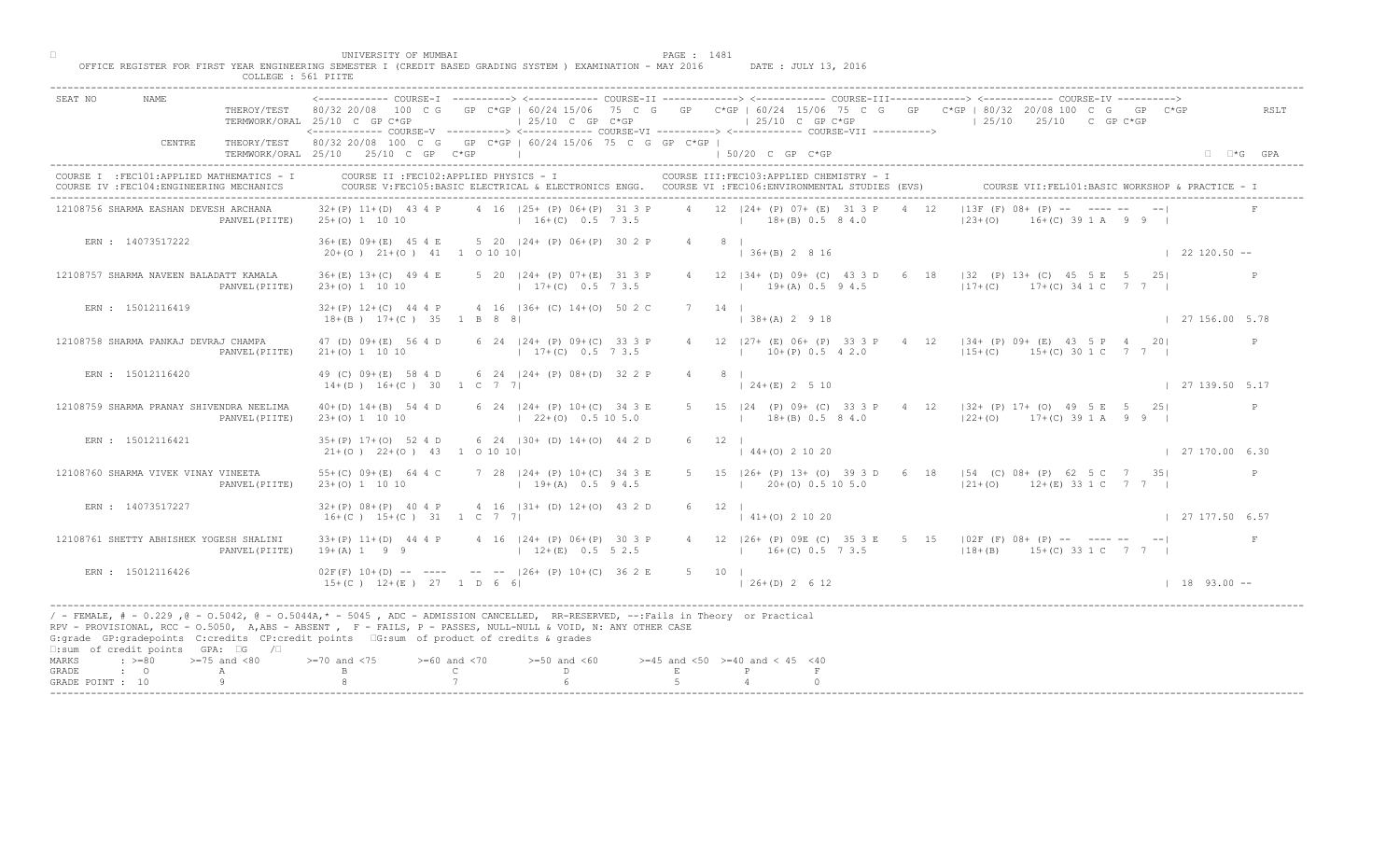| PAGE : 1482<br>OFFICE REGISTER FOR FIRST YEAR ENGINEERING SEMESTER I (CREDIT BASED GRADING SYSTEM ) EXAMINATION - MAY 2016<br>DATE : JULY 13, 2016<br>COLLEGE : 561 PIITE                                                                                                                                                                                                                                                                                                                                                                                                                       |                        |
|-------------------------------------------------------------------------------------------------------------------------------------------------------------------------------------------------------------------------------------------------------------------------------------------------------------------------------------------------------------------------------------------------------------------------------------------------------------------------------------------------------------------------------------------------------------------------------------------------|------------------------|
| ------------ COURSE-I ----------> <------------ COURSE-II -------------> <------------ COURSE-III------------> <------------> COURSE-IV ----------> <----------------> COURSE-IV ------------ COURSE-II<br><b>NAME</b><br>SEAT NO<br>THEROY/TEST 80/32 20/08 100 C G GP C*GP   60/24 15/06 75 C G GP C*GP   60/24 15/06 75 C G GP C*GP   80/32 20/08 100 C G GP C*GP<br>$125/10$ C GP C*GP<br>$125/10$ C GP $C*GP$<br>$125/10$ $25/10$ C GP C*GP<br>TERMWORK/ORAL 25/10 C GP C*GP<br><------------ COURSE-V ----------> <----------- COURSE-VI -----------> <----------- COURSE-VII ----------> | RSLT                   |
| THEORY/TEST 80/32 20/08 100 C G GP C*GP   60/24 15/06 75 C G GP C*GP  <br>CENTRE<br>TERMWORK/ORAL 25/10 25/10 C GP C*GP<br>the control of the control of the control of<br>$150/20$ C GP $C*GP$                                                                                                                                                                                                                                                                                                                                                                                                 | $\Box$ $\Box$ *G GPA   |
| COURSE II : FEC102: APPLIED PHYSICS - I<br>COURSE III: FEC103: APPLIED CHEMISTRY - I<br>COURSE I : FEC101: APPLIED MATHEMATICS - I<br>COURSE VII: FEL101: BASIC WORKSHOP & PRACTICE - 1<br>COURSE V:FEC105:BASIC ELECTRICAL & ELECTRONICS ENGG. COURSE VI :FEC106:ENVIRONMENTAL STUDIES (EVS)<br>COURSE IV : FEC104: ENGINEERING MECHANICS                                                                                                                                                                                                                                                      |                        |
| $ 32 (P) 12 + (C) 44$<br>4 12   24 + (P) 07 + (E) 31 3 P<br>$32+(P)$ 08+(P) 40 4 P 4 16   24+ (P) 07+(E) 31 3 P<br>4 12<br>12108762 SHETTY AYUSH JAGDISH SANGEETA<br>$17+(C)$ 0.5 7 3.5 $17+(C)$ 0.5 7 3.5<br>$15+(C)$<br>$10+(P)$ 25 1 D 6 6 I<br>20+(0) 1 10 10<br>PANVEL (PIITE)                                                                                                                                                                                                                                                                                                             |                        |
| $34+(P)$ 10+(D) 44 4 P 4 16  30+ (D) 11+(B) 41 2 D<br>$6 \t12 \t1$<br>ERN : 14073517236<br>$(40+(0) 2 10 20)$<br>$18+(B)$ $12+(E)$ 30 1 C 7 7                                                                                                                                                                                                                                                                                                                                                                                                                                                   | $\vert$ 27 138.00 5.11 |
| 5 15   24 (P) 10 + (C) 34 3 E 5<br>15 133 (P) 12+ (C) 45 5 E 5 25<br>12108763 SHETTY AYUSH RATHNAKAR USHA<br>4 16   24 + (P) 10 + (C) 34 3 E<br>$32+(P)$ 11+(D) 43 4 P<br>$18+(B)$ $16+(C)$ 34 1 C 7 7 1<br>$(21+(0) 0.5 10 5.0)$<br>$120+(0)0.5105.0$<br>PANVEL (PIITE)<br>$23+(0)$ 1 10 10                                                                                                                                                                                                                                                                                                    | P                      |
| $7 \quad 14 \quad$<br>ERN : 15012116429<br>46+(D) 13+(C) 59 4 D 6 24   39+ (C) 08+(D) 47 2 C<br>$142+(0)21020$<br>$19+(A)$ $20+(O)$ 39 1 A 9 9                                                                                                                                                                                                                                                                                                                                                                                                                                                  | $\vert$ 27 165.00 6.11 |
| 12108764 SHETTY RONIT RADHAKRISHNA MALATI<br>36 (E) 10+ (D) 46 4 E 5 20   24 + (P) 10 + (C) 34 3 E<br>5 15 $ 28 + (E) 13 + (O) 41 3$<br>$\overline{D}$ 6 18   38+ (E) 13+ (C) 51 5 D 6 30 <br>$(23\pm(0) 0.5 10 5.0)$<br>$(21+(0) 0.5 10 5.0)$<br>$115+(C)$ 16+(C) 31 1 C 7 7 1<br>SHETTY<br>23+(0) 1 10 10<br>PANVEL (PIITE)                                                                                                                                                                                                                                                                   |                        |
| ERN : 15012116431<br>32+(P) 08+(P) 40 4 P 4 16   35+ (D) 13+(O) 48 2 C<br>$7 \t14$<br>$45+(0)$ 2 10 20<br>$18+(B)$ $22+(O)$ 40 1 0 10 10                                                                                                                                                                                                                                                                                                                                                                                                                                                        | $\vert$ 27 170.00 6.30 |
| (C) 08+ (D) 44 3 D 6 18   19F (F) 08+ (P) -- ---- -- -- <br>12108765 SHINDE ABHISHEK MADHAV SUREKHA<br>$33+(P)$ 09+(E) 42 4 P<br>4 16   26 + (P) 10 + (C) 36 3 E<br>$\vert$ 21+(0) 0.5 10 5.0<br>$21+ (0)$ 0.5 10 5.0<br>$(23 + (0)$ 18 + (B) 41 1 0 10 10<br>PANVEL (PIITE)<br>$23+(0)$ 1 10 10                                                                                                                                                                                                                                                                                                |                        |
| $4$ 16 $ 32 + (D) 14 + (O) 46$<br>ERN : 14073517243<br>$32+(P)$ 09+(E) 41 4 P<br>$20+ (0)$ $20+ (0)$ $40$ 1 0 10 10<br>$140+(0)21020$                                                                                                                                                                                                                                                                                                                                                                                                                                                           | $\vert$ 22 139.00 --   |
| 4 12   25+ (P) 08+ (D) 33 3 P 4 12   03F (F) 13+ (C) -- ---- -- -- <br>12108766 SHINDE ASHUTOSH SHIVAJI BABY<br>$04F(F)$ $09+(E)$ -- ----<br>$--- 124+ (P) 06+(P)$<br>$21+ (0) 1 10 10$<br>$16 + (C)$<br>$18+(B)$ 0.5 8 4.0<br>$117+ (C)$ 12+(E) 29 1 D 6 6  <br>PANVEL (PIITE)                                                                                                                                                                                                                                                                                                                 |                        |
| $-- -233+$ (D) $11+(B)$ 44 2 D<br>ERN : 15012116436<br>$01F(F) 08+(P) --- ---$<br>$6 \t 12 \t 1$<br>$16+(C)$ $16+(C)$ 32 1 C<br>$\vert$ 25+(D) 2 6 12                                                                                                                                                                                                                                                                                                                                                                                                                                           | $1478.50 -$            |
| $32+(P)$ $08+(P)$ 40 4 P<br>$P(P)$ 07+(E) 31 3 P<br>12108767 SHINDE DEEPAK SUDHAKAR SWATI<br>$18+(B)$ 0.5 8 4.0<br>$19+(A) 1 9 9$<br>$13+(C) 0.5 7 3.5$ $19+(A) 13+(D) 32 1 C 7 7$<br>PANVEL (PIITE)                                                                                                                                                                                                                                                                                                                                                                                            |                        |
| ERN : 15012116437<br>$20F(F)$ 09+(E) -- -<br>$-$ -- $ 31+ (D) 11+ (B) 42 2 D$<br>6 12  <br>$19+(A)$ $18+(B)$ $37$ $1$ B 8 8<br>$139+(A) 2918$                                                                                                                                                                                                                                                                                                                                                                                                                                                   | $123121.50 - -$        |
| / - FEMALE, # - 0.229, @ - 0.5042, @ - 0.5044A,* - 5045, ADC - ADMISSION CANCELLED, RR-RESERVED, --:Fails in Theory or Practical<br>RPV - PROVISIONAL, RCC - 0.5050, A, ABS - ABSENT . P- FAILS, P - PASSES, NULL-NULL & VOID, N: ANY OTHER CASE<br>G:grade GP:gradepoints C:credits CP:credit points 6:sum of product of credits & grades<br>$\square$ :sum of credit points GPA: $\square$ G / $\square$                                                                                                                                                                                      |                        |
| MARKS<br>$\Rightarrow$ $>=$ 80 $\Rightarrow$ $=$ 75 and <80<br>$0$ and $\langle 75$<br>$>= 60$ and $< 70$<br>$>=50$ and $<60$<br>$>=45$ and $<50$ $>=40$ and $< 45$ $<40$<br>$\mathbb C$ and $\mathbb C$ and $\mathbb C$ and $\mathbb C$ and $\mathbb C$ and $\mathbb C$ and $\mathbb C$ and $\mathbb C$ and $\mathbb C$ and $\mathbb C$ and $\mathbb C$ and $\mathbb C$ and $\mathbb C$ and $\mathbb C$ and $\mathbb C$ and $\mathbb C$ and $\mathbb C$ and $\mathbb C$ and $\mathbb C$ and $\mathbb C$ and<br>$\mathbb{D}$ and $\mathbb{D}$<br>$\cdot$ 0<br>E<br>P<br>GRADE<br>A              |                        |
| 9<br>GRADE POINT : 10                                                                                                                                                                                                                                                                                                                                                                                                                                                                                                                                                                           |                        |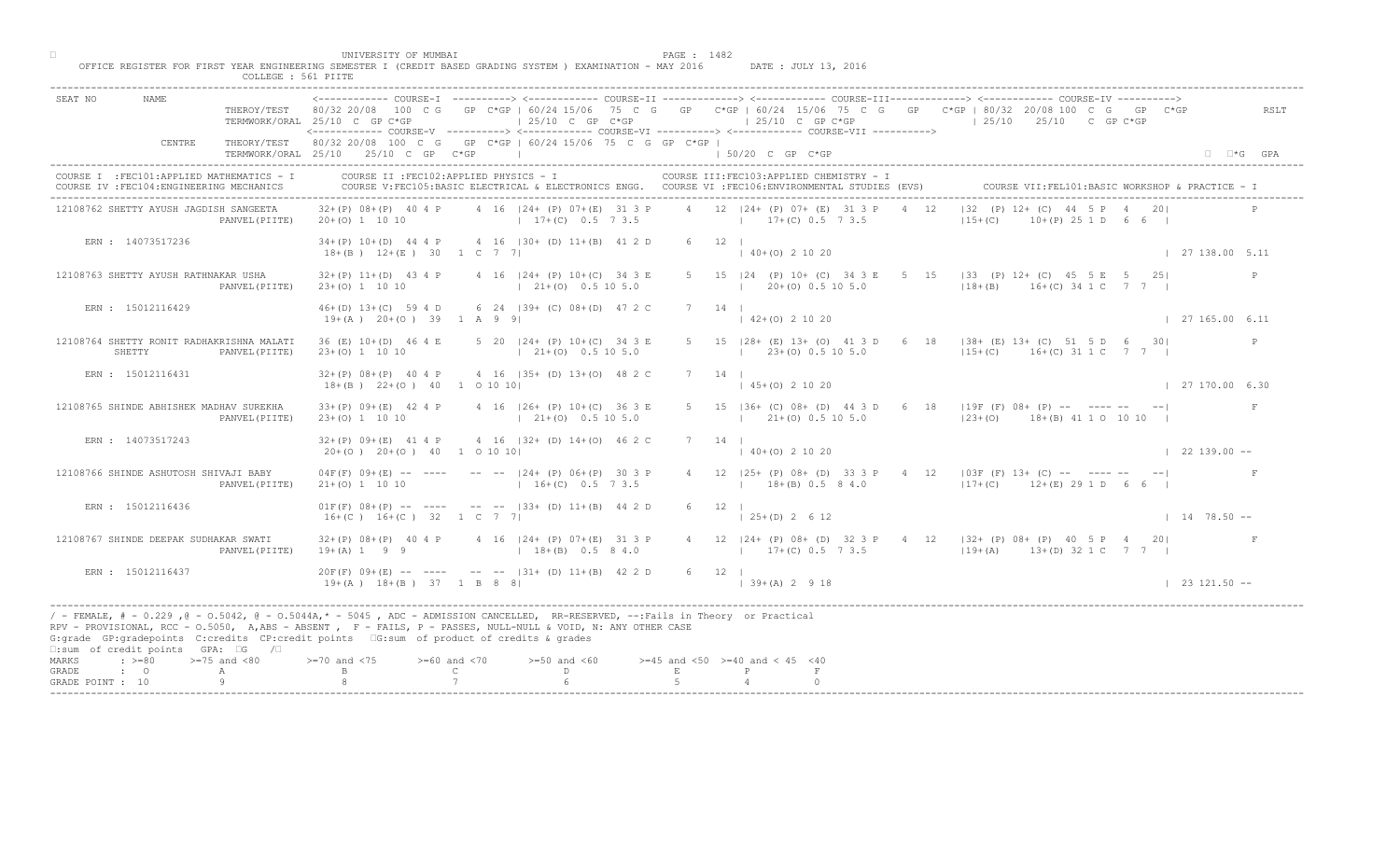|                                    |                                                                         |                                            | UNIVERSITY OF MUMBAI<br>OFFICE REGISTER FOR FIRST YEAR ENGINEERING SEMESTER I (CREDIT BASED GRADING SYSTEM ) EXAMINATION - MAY 2016                                                                                                                                                                                                         |                                                     |                                                                                                                                               | PAGE : 1483    |                                          | DATE : JULY 13, 2016                      |                                                                                                                                                                                          |                            |
|------------------------------------|-------------------------------------------------------------------------|--------------------------------------------|---------------------------------------------------------------------------------------------------------------------------------------------------------------------------------------------------------------------------------------------------------------------------------------------------------------------------------------------|-----------------------------------------------------|-----------------------------------------------------------------------------------------------------------------------------------------------|----------------|------------------------------------------|-------------------------------------------|------------------------------------------------------------------------------------------------------------------------------------------------------------------------------------------|----------------------------|
|                                    |                                                                         | COLLEGE : 561 PIITE                        |                                                                                                                                                                                                                                                                                                                                             |                                                     |                                                                                                                                               |                |                                          |                                           |                                                                                                                                                                                          |                            |
| SEAT NO                            | NAME                                                                    |                                            | TERMWORK/ORAL 25/10 C GP C*GP<br><------------ COURSE-V ----------> <------------ COURSE-VI ----------> <------------ COURSE-VII ---------->                                                                                                                                                                                                |                                                     | $125/10$ C GP $C*GP$                                                                                                                          |                |                                          |                                           | THEROY/TEST 80/32 20/08 100 C G GP C*GP   60/24 15/06 75 C G GP C*GP   60/24 15/06 75 C G GP C*GP   80/32 20/08 100 C G GP C*GP<br>$\vert$ 25/10 C GP C*GP $\vert$ 25/10 25/10 C GP C*GP | RSLT                       |
|                                    | CENTRE                                                                  |                                            | THEORY/TEST 80/32 20/08 100 C G GP C*GP   60/24 15/06 75 C G GP C*GP  <br>TERMWORK/ORAL 25/10 25/10 C GP C*GP                                                                                                                                                                                                                               |                                                     |                                                                                                                                               |                | $150/20$ C GP C*GP                       |                                           |                                                                                                                                                                                          | $\square$ $\square$ *G GPA |
|                                    | COURSE IV : FEC104: ENGINEERING MECHANICS                               | COURSE I : FEC101: APPLIED MATHEMATICS - I |                                                                                                                                                                                                                                                                                                                                             |                                                     | COURSE II : FEC102: APPLIED PHYSICS - I<br>COURSE V:FEC105:BASIC ELECTRICAL & ELECTRONICS ENGG. COURSE VI :FEC106:ENVIRONMENTAL STUDIES (EVS) |                |                                          | COURSE III: FEC103: APPLIED CHEMISTRY - I | COURSE VII: FEL101: BASIC WORKSHOP & PRACTICE -                                                                                                                                          |                            |
|                                    | 12108768 SHINDE RAKESH PANDHARINATH ASHA                                | PANVEL (PIITE)                             | 35+(P) 11+(D) 46 4 E 5 20   27 (E) 08+(D) 35 3 E 5 15   28+ (E) 07+ (E) 35 3 E 5 15<br>23+(0) 1 10 10 (18+(B) 0.5 8 4.0 (19+(C) 0.5 7 3.5                                                                                                                                                                                                   |                                                     |                                                                                                                                               |                |                                          |                                           | $ 32 + (P) 09 + (E) 41   5 P 4 20 $<br>$13+(D)$ 28 1 D 6 6  <br>$15+(C)$                                                                                                                 |                            |
|                                    | ERN : 14073517251                                                       |                                            | 33+(P) 14+(B) 47 4 E 5 20   31+ (D) 08+(D) 39 2 D<br>$12+(E)$ $16+(C)$ 28 1 D 6 6                                                                                                                                                                                                                                                           |                                                     |                                                                                                                                               |                | 6 12 1<br>$(40+(0) 2 10 20)$             |                                           |                                                                                                                                                                                          | 127151.505.61              |
|                                    | 12108769 SHINDE SWAPNIL PRAKASH ALKA                                    | PANVEL (PIITE)                             | 35 (P) 10 + (D) 45 4 E<br>$21+ (0) 1 10 10$                                                                                                                                                                                                                                                                                                 |                                                     | 5 20   29 (E) 12 (O) 41 3 D<br>$17+(C)$ 0.5 7 3.5                                                                                             |                | $14+(D)$ 0.5 6 3.0                       | 6 18   24 + (P) 06 + (P) 30 3 P 4         | 12 $ 32 \t (P) 09 + (E) 41 5 P 4 20 $<br>$16 + (C)$ $13 + (D)$ 29 1 D 6 6 1                                                                                                              |                            |
|                                    | ERN : 15012116444                                                       |                                            | $32+(P)$ 09+(E) 41 4 P 4 16   24+ (P) 06+(P) 30 2 P<br>$17+ (C)$ $18+ (B)$ 35 1 B 8 8                                                                                                                                                                                                                                                       |                                                     |                                                                                                                                               |                | $4 \qquad 8 \qquad$<br>$137+(B) 2816$    |                                           |                                                                                                                                                                                          | $\vert$ 27 140.50 5.20     |
|                                    | 12108770 SHIRODKAR VIRAJ VIVEK SUSHMA                                   | PANVEL (PIITE)                             | 32 (P) 09+(E) 41 4 P 4 16   24+ (P) 08+ (D) 32 3 P<br>$19+(A) 1 9 9$                                                                                                                                                                                                                                                                        |                                                     | $18+(B)$ 0.5 8 4.0                                                                                                                            |                | $4$ 12   30 + (D) 09 + (C) 39 3          | $17\pm (C)$ 0.5 7 3.5                     | $\overline{D}$ 6 18   32 + (P) 12 + (C) 44 5 P 4 20  <br>$114+(D)$ 20+(0) 34 1 C 7 7                                                                                                     | $\mathbb{P}$               |
|                                    | ERN : 15012116447                                                       |                                            | 32+(P) 09+(E) 41 4 P 4 16   31+ (D) 09+(C) 40 2 D<br>$18+(B)$ $19+(A)$ 37 1 B 8 8                                                                                                                                                                                                                                                           |                                                     |                                                                                                                                               |                | $6 \t12 \t1$<br>$42+(0)$ 2 10 20         |                                           |                                                                                                                                                                                          | 127145.505.39              |
| $\mathbb{I}$                       | 12108771 SHRIYAN GAUTAM SHIVANAND KALAWAT                               | PANVEL (PIITE)                             | $32+(P)$ 09+(E) 41 4 P<br>$19+(A)$ 1 9 9                                                                                                                                                                                                                                                                                                    |                                                     | 4 16   32E (D) 08+ (D) 40 3 D<br>$(20+(0) 0.5 10 5.0$                                                                                         |                |                                          |                                           | $[24 + (P) 08 + (D) 32 3 P 4 12$ $[23F (F) 10 + (D) - - - - - - - - -]$<br>20+(0) 0.5 10 5.0 (14+(D) 10+(P) 24 1 E 5 5                                                                   | $-F$                       |
|                                    | ERN : 14073517257                                                       |                                            | $32+(P)$ 12+(C) 44 4 P 4 16  24+ (P) 12+(O) 36 2 E<br>$16+(C)$ $13+(D)$ 29 1 D 6 6                                                                                                                                                                                                                                                          |                                                     |                                                                                                                                               |                | $143+(0)21020$                           |                                           |                                                                                                                                                                                          | $\vert$ 22 122,00 --       |
|                                    | 12108772/SHRUTHI KRISHNAN BEENA                                         | PANVEL (PIITE)                             | 35 (P) 12+(C) 47 4 E<br>$23+(0)$ 1 10 10                                                                                                                                                                                                                                                                                                    | $17 + (C)$                                          | $5$ 20 $ 26 + (P)$ 06+ $(P)$                                                                                                                  |                |                                          |                                           | 4 12   25 (P) 08+ (D) 33 3 P 4 12   36 (E) 11+ (D) 47 5 E 5 25  <br>$18 + (B)$ 36 1 B 8 8 H                                                                                              |                            |
|                                    | ERN : 15012116451                                                       |                                            | $32+(P)$ 08+(P) 40 4 P<br>$21+(0)$ $22+(0)$ $43$ 1 0 10 10                                                                                                                                                                                                                                                                                  |                                                     | 4 16 $ 27 + (E) 07 + (E) 34 2 E$                                                                                                              |                | 5 10  <br>$138+(A) 2918$                 |                                           |                                                                                                                                                                                          | 127149.505.54              |
|                                    | 12108773 SIDDHARTH RAMAKRISHNAN SHANTHI                                 | PANVEL (PIITE)                             | $25+(0)$ 1 10 10                                                                                                                                                                                                                                                                                                                            |                                                     | $(D) 06+(P) 38 3 D$<br>$18+(B)$ 0.5 8 4.0                                                                                                     |                |                                          |                                           | 6 18   26+ (P) 09+ (C) 35 3 E 5 15   A (F) 12+ (C) -- ---- -- -- --<br>$19+(A) 0.5 9 4.5$ $123+(O) 17+(C) 40 1 0 10 10$                                                                  | A ABS                      |
|                                    | ERN : 14073517261                                                       |                                            | $48+(C)$ 10+(D) 58 4<br>$48 + (C) 10 + (D) 58 4$<br>14+(D) 14+(D) 28<br>10 6 6                                                                                                                                                                                                                                                              |                                                     |                                                                                                                                               | $5 \t 10 \t 1$ | $(42+(0) 2 10 20)$                       |                                           |                                                                                                                                                                                          | $18121.50 -$               |
|                                    | □:sum of credit points GPA: □G /□                                       |                                            | / - FEMALE, # - 0.229, @ - 0.5042, @ - 0.5044A,* - 5045, ADC - ADMISSION CANCELLED, RR-RESERVED, --:Fails in Theory or Practical<br>RPV - PROVISIONAL, RCC - 0.5050, A, ABS - ABSENT A P - FAILS, P - PASSES, NULL-NULL & VOID, N: ANY OTHER CASE<br>G:grade GP:gradepoints C:credits CP:credit points G:sum of product of credits & grades |                                                     |                                                                                                                                               |                |                                          |                                           |                                                                                                                                                                                          |                            |
| MARKS<br>GRADE<br>GRADE POINT : 10 | $\Rightarrow$ $>=$ 80 $\Rightarrow$ $=$ 75 and <80<br>$\cdot$ $\cdot$ 0 | $\mathbb{A}$<br>9                          | $> = 70$ and $< 75$                                                                                                                                                                                                                                                                                                                         | $>= 60$ and $< 70$<br>$\mathbb{C}$ and $\mathbb{C}$ | $>=50$ and $<60$<br>$D \sim 1$                                                                                                                | $\mathbf{E}$   | $>=45$ and $<50$ $>=40$ and $< 45$ $<40$ |                                           |                                                                                                                                                                                          |                            |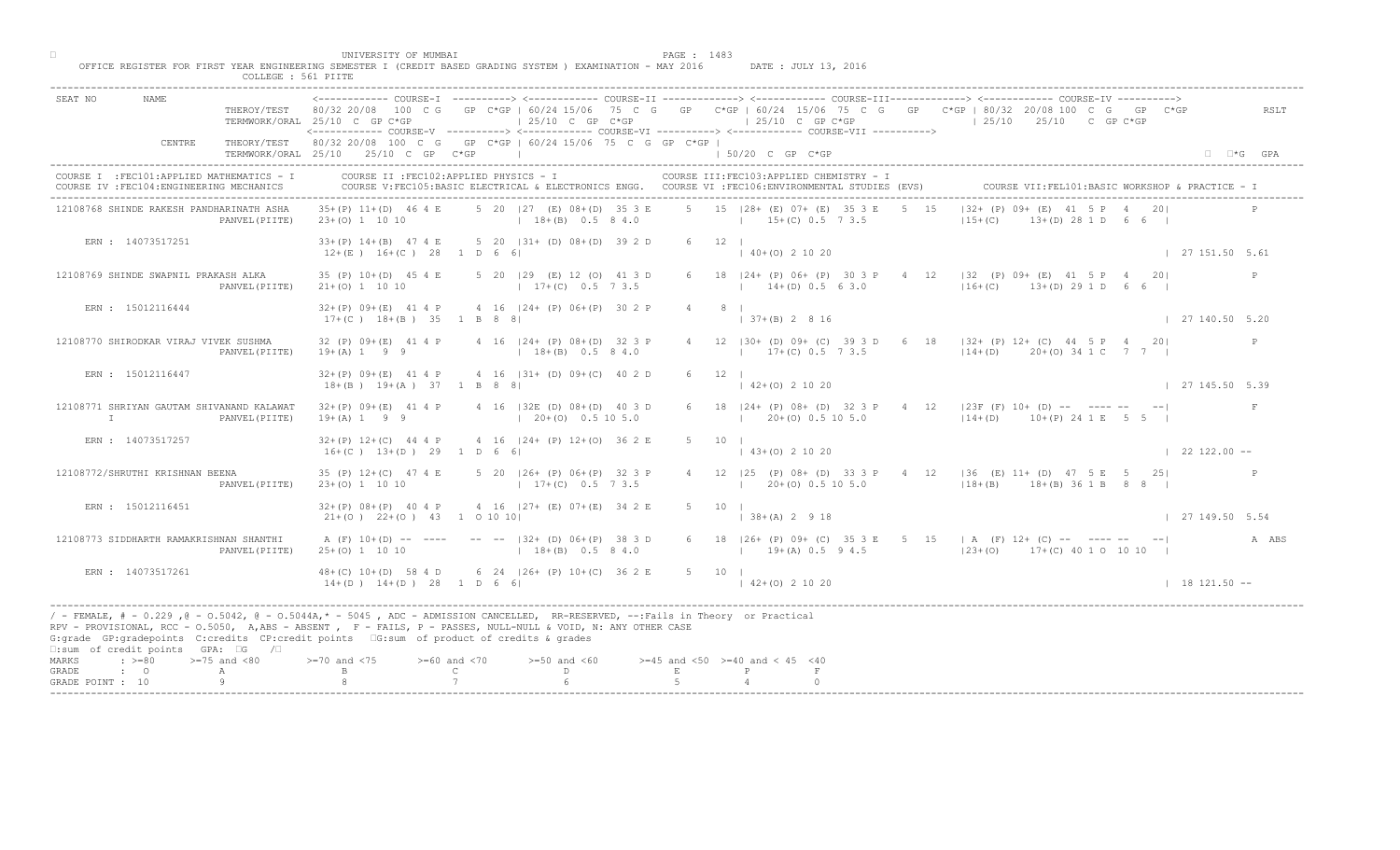|                                                                                                                                                                                                                                                                                                                                                                                                    | COLLEGE : 561 PIITE     |                                                                                                                                                           |                                    |                                                                                                    |              |                                                      |             |                                                                                                                                                                                                                                                      |     |                            |
|----------------------------------------------------------------------------------------------------------------------------------------------------------------------------------------------------------------------------------------------------------------------------------------------------------------------------------------------------------------------------------------------------|-------------------------|-----------------------------------------------------------------------------------------------------------------------------------------------------------|------------------------------------|----------------------------------------------------------------------------------------------------|--------------|------------------------------------------------------|-------------|------------------------------------------------------------------------------------------------------------------------------------------------------------------------------------------------------------------------------------------------------|-----|----------------------------|
| SEAT NO<br>NAME                                                                                                                                                                                                                                                                                                                                                                                    | THEROY/TEST 80/32 20/08 | 100 C G<br>TERMWORK/ORAL 25/10 C GP C*GP<br><------------ COURSE-V ----------> <------------ COURSE-VT -----------> <------------ COURSE-VTT -----------> |                                    | $125/10$ C GP C*GP                                                                                 |              | $125/10$ C GP C*GP                                   |             | COURSE-I ----------> <------------ COURSE-II -------------> <------------ COURSE-III------------> <----------- COURSE-IV<br>GP C*GP   60/24 15/06 75 C G GP C*GP   60/24 15/06 75 C G GP C*GP   80/32 20/08 100 C G GP<br>$125/10$ $25/10$ C GP C*GP |     | RSLT                       |
| CENTRE                                                                                                                                                                                                                                                                                                                                                                                             |                         | THEORY/TEST 80/32 20/08 100 C G GP C*GP   60/24 15/06 75 C G GP C*GP  <br>TERMWORK/ORAL 25/10 25/10 C GP C*GP                                             |                                    |                                                                                                    |              | 1 50/20 C GP C*GP                                    |             |                                                                                                                                                                                                                                                      |     | $\Box$ $\Box$ *G GPA       |
| COURSE I : FEC101: APPLIED MATHEMATICS - I<br>COURSE IV : FEC104: ENGINEERING MECHANICS                                                                                                                                                                                                                                                                                                            |                         | COURSE II : FEC102: APPLIED PHYSICS - I                                                                                                                   |                                    | COURSE V:FEC105:BASIC ELECTRICAL & ELECTRONICS ENGG. COURSE VI :FEC106:ENVIRONMENTAL STUDIES (EVS) |              | COURSE III: FEC103: APPLIED CHEMISTRY - I            |             |                                                                                                                                                                                                                                                      |     |                            |
| 12108774 SIDDIOUIE SOHAIL AHMEDELAL ZAHID<br>A                                                                                                                                                                                                                                                                                                                                                     | PANVEL (PIITE)          | $32+(P)$ 10+(D) 42 4 P<br>$19+(A) 1 9 9$                                                                                                                  |                                    | 4 16   24 + (P) 09 + (C) 33 3 P<br>$(20+(0) 0.5 10 5.0)$                                           |              | 4 12 132 + (D) 08 + (D) 40 3 D<br>$19+(A) 0.5 9 4.5$ | 18          | $132$ (P) $09 + \sqrt{E}$ 41 5 P 4<br>$(D)$ 32 1 C 7 7 1<br>$18 + (B)$                                                                                                                                                                               |     |                            |
| ERN : 14073517262                                                                                                                                                                                                                                                                                                                                                                                  |                         | $15+(C)$ $11+(P)$ 26 1 D 6 6                                                                                                                              |                                    | $32+(P)$ 10+(D) 42 4 P 4 16  28+ (E) 09+(C) 37 2 E                                                 |              | $5 \t10 \t1$<br>$137+(B) 2816$                       |             |                                                                                                                                                                                                                                                      |     | 127139.505.17              |
| 12108775 SINGH BHAVNEET SURJEET KAUR                                                                                                                                                                                                                                                                                                                                                               | PANVEL (PIITE)          | 32 (P) 08+ (P) 40 4 P<br>$22+(0)$ 1 10 10                                                                                                                 |                                    | 4 16   24 (P) 06+ (P) 30 3 P<br>$19+(A)$ 0.5 9 4.5                                                 |              | 4 12   25+ (P) 09+ (C) 34 3 E<br>$20+(0)$ 0.5 10 5.0 | $5^{\circ}$ | $15$ $ 32 + (P) 08 + (P) 40 5 P$<br>$14+(D)$ 10 (P) 24 1 E                                                                                                                                                                                           | 201 | P                          |
| ERN : 15012116458                                                                                                                                                                                                                                                                                                                                                                                  |                         | $32+(P)$ 12 (C) 44 4 P<br>$15+(C)$ $18+(B)$ 33 1 C 7 7                                                                                                    |                                    | 4 16 129 + (E) 14 + (O) 43 2 D                                                                     |              | $12 \quad \square$<br>$\vert$ 34+(C) 2 7 14          |             |                                                                                                                                                                                                                                                      |     | $\frac{1}{27}$ 136.50 5.06 |
| 12108776 SINGH CHAUHAN ANKIT AKHILESH TAN<br>UJA                                                                                                                                                                                                                                                                                                                                                   | PANVEL (PIITE)          | $23+(0)$ 1 10 10                                                                                                                                          |                                    | $22F(F)$ 12+(C) -- ---- -- -- $-$ -27+ (E) 07+(E) 34 3 E<br>$12+(E)$ 0.5 5 2.5                     |              | $15$ $ 36+$ (C) $07+$ (E) 43<br>$18+(B)$ 0.5 8 4.0   |             | 6 18   33+ (P) 18+ (O) 51 5 D 6 30  <br>$114+(D)$ $12+(E)$ 26 1 D 6 6                                                                                                                                                                                |     | $\mathbf{F}$               |
| ERN : 14073517269                                                                                                                                                                                                                                                                                                                                                                                  |                         | $12+(E)$ 15+(C) 27 1 D 6 6                                                                                                                                |                                    | A (F) 09+(E) -- ---- -- -- 129+ (E) 07+(E) 36 2 E                                                  | $5 -$        | 10                                                   |             |                                                                                                                                                                                                                                                      |     | $1 19 109.50 --$           |
| 12108777 SINGH RAKSHIT RAKESH PRATIBHA                                                                                                                                                                                                                                                                                                                                                             | PANVEL (PIITE)          | $44+(D)$ $08+(P)$ 52 4 D<br>$19+(A) 1 9 9$                                                                                                                |                                    | 6 24   24 + (P) 08 + (D) 32 3 P<br>$13+(D)$ 0.5 6 3.0                                              |              | $20+ (0)$ 0.5 10 5.0                                 |             | 32 + (D) 09 + (C) 41 3 D 6 18   32 (P) 10 + (D) 42 5 P 4 20<br>$12+(B)$ $12+(E)$ 30 1 C 7 7                                                                                                                                                          |     |                            |
| ERN : 14073517272                                                                                                                                                                                                                                                                                                                                                                                  |                         | $37+(E)$ 10+(D) 47 4 E<br>$18+(B)$ $11+(P)$ 29 1 D 6 6                                                                                                    |                                    | 5 20   24 + (P) 07 + (E) 31 2                                                                      |              | $\vert$ 42+(0) 2 10 20                               |             |                                                                                                                                                                                                                                                      |     | 127152.005.63              |
| 12108778 SINGH SAMEER VINOD MUNNI                                                                                                                                                                                                                                                                                                                                                                  | PANVEL (PIITE)          | A (F) 08E(P) -- ----<br>$16 + (C)$ 1 7 7                                                                                                                  |                                    | $-  25E$ (P) $10E$ (C)<br>$14+(D)$                                                                 |              | $16+(C)$ 0.5 7 3.5                                   |             | 5 15   33+ (D) 06+ (P) 39 3 D 6 18   32E (P) 10+ (D) 42 5 P 4 20 <br>$19+ (A)$<br>10E(P) 29 1 D 6 6                                                                                                                                                  |     |                            |
| ERN : 15012116466                                                                                                                                                                                                                                                                                                                                                                                  |                         | 36+(E) 15E(A) 51 4 D<br>$15+(C)$ $18+(B)$ 33 1 C 7                                                                                                        |                                    | 6 24 $(25 + (P) 10 + (C) 35 2 E)$                                                                  |              | $5 \t 10 \t 1$<br>$A(F)$ ---- --                     |             |                                                                                                                                                                                                                                                      |     | $\vert$ 21 113.50 --       |
| 12108779/SINGH SAMRIDHI SUDHIR RANJANA                                                                                                                                                                                                                                                                                                                                                             | PANVEL (PIITE)          | $32+(P)$ $08+(P)$ 40 4 P<br>$18+(B) 1 8 8$                                                                                                                |                                    | $125E$ (P) 07+(E) 32 3 P<br>$14+(D)$ 0.5 63.0                                                      |              | $13+(D) 0.5 6 3.0$                                   |             | 4 12   24 + (P) 12 + (O) 36 3 E 5 15   34 E (P) 09 + (E) 43 5 P 4 20  <br>$(13+(D) 18+(B) 31 1 C 7 7 1)$                                                                                                                                             |     |                            |
| ERN : 14073517275                                                                                                                                                                                                                                                                                                                                                                                  |                         | $20F(F)$ 12+(C) -- -<br>$17+(C)$ $17+(C)$ $34$ $1 C$ 7 7                                                                                                  |                                    | $--$ -- $ 24 + (P) 10 + (C) 34 2 E$                                                                |              | 5 10 1<br>$141+(0)21020$                             |             |                                                                                                                                                                                                                                                      |     | $123121.00 - -$            |
| / - FEMALE, # - 0.229 ,@ - 0.5042, @ - 0.5044A,* - 5045 , ADC - ADMISSION CANCELLED, RR-RESERVED, --:Fails in Theory or Practical<br>RPV - PROVISIONAL, RCC - 0.5050, A, ABS - ABSENT, Y F - FAILS, P - PASSES, NULL-NULL & VOID, N: ANY OTHER CASE<br>G:grade GP:gradepoints C:credits CP:credit points G:sum of product of credits & grades<br>$\square$ : sum of credit points GPA: $\square$ G | $\sqrt{2}$              |                                                                                                                                                           |                                    |                                                                                                    |              |                                                      |             |                                                                                                                                                                                                                                                      |     |                            |
| $\div$ >=80 >=75 and <80<br>MARKS<br>$\cdot$ 0<br>GRADE<br>GRADE POINT : 10                                                                                                                                                                                                                                                                                                                        | А<br>Q                  | $>-70$ and $< 75$                                                                                                                                         | $>= 60$ and $< 70$<br>$\mathsf{C}$ | $>=50$ and $<60$<br>D                                                                              | $\mathbf{E}$ | $>=45$ and $<50$ $>=40$ and $< 45$ $<40$             |             |                                                                                                                                                                                                                                                      |     |                            |
|                                                                                                                                                                                                                                                                                                                                                                                                    |                         |                                                                                                                                                           |                                    |                                                                                                    |              |                                                      |             |                                                                                                                                                                                                                                                      |     |                            |

□ PAGE : 1484<br>OFFICE REGISTER FOR FIRST YEAR ENGINEERING SEMESTER I (CREDIT BASED GRADING SYSTEM ) EXAMINATION - MAY 2016 DATE : JULY 13, 2016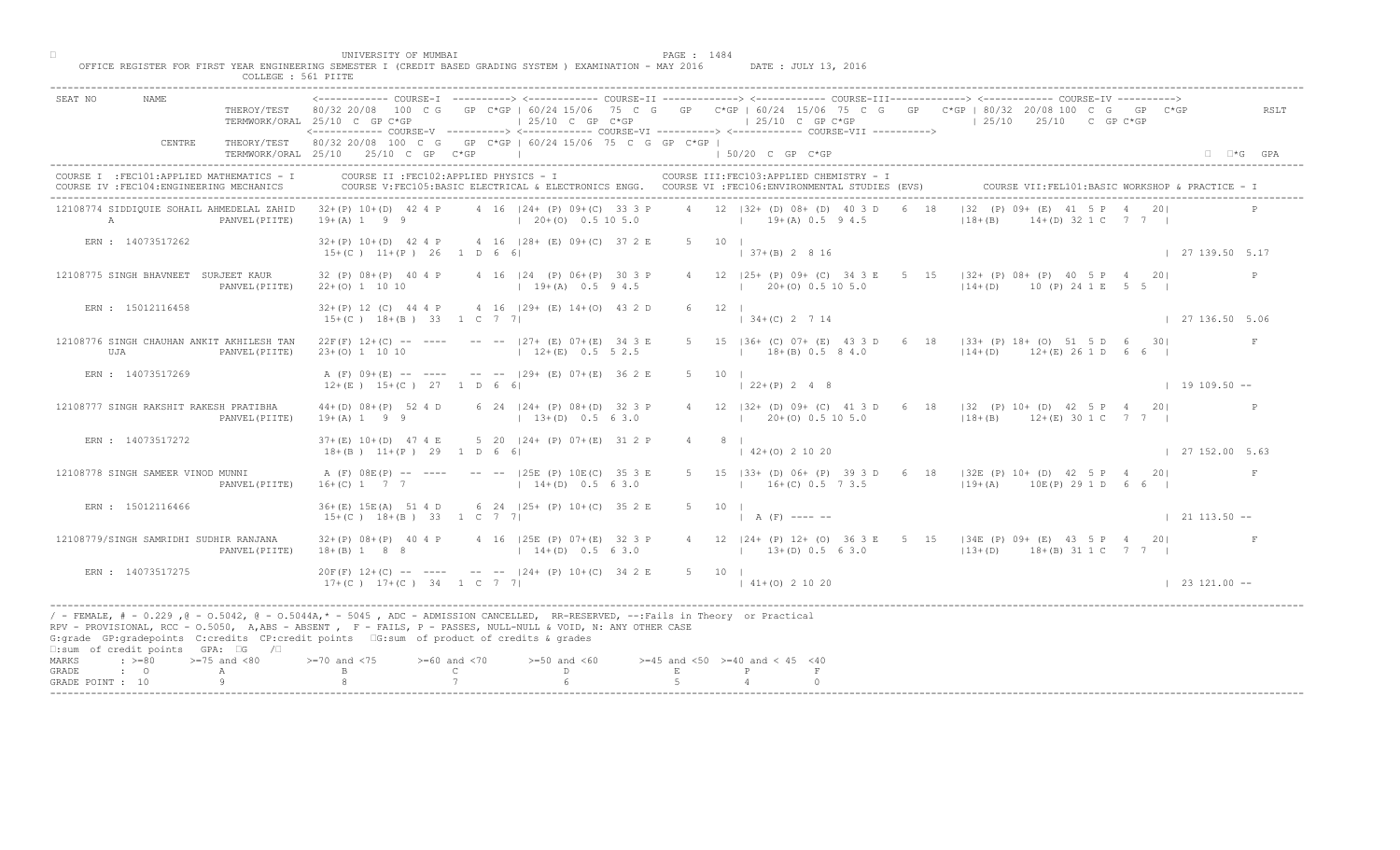| ------------ COURSE-I ----------> <------------ COURSE-II -------------> <------------ COURSE-III------------> <------------> COURSE-IV ----------> <----------------> COURSE-IV ------------ COURSE-II<br>NAME<br>SEAT NO<br>THEROY/TEST 80/32 20/08 100 C G GP C*GP   60/24 15/06 75 C G GP C*GP   60/24 15/06 75 C G GP C*GP   80/32 20/08 100 C G GP C*GP<br>$125/10$ C GP C*GP<br>$125/10$ C GP C*GP<br>$125/10$ $25/10$ C GP C*GP<br>TERMWORK/ORAL 25/10 C GP C*GP<br><----------- COURSE-V ----------> <----------- COURSE-VI -----------> <------------ COURSE-VII ----------><br>THEORY/TEST 80/32 20/08 100 C G GP C*GP   60/24 15/06 75 C G GP C*GP  <br>CENTRE<br>TERMWORK/ORAL 25/10 25/10 C GP C*GP<br>the control of the control of the control of<br>1 50/20 C GP C*GP<br>$\Box$ $\Box$ *G GPA<br>COURSE II : FEC102: APPLIED PHYSICS - I<br>COURSE III: FEC103: APPLIED CHEMISTRY - I<br>COURSE I : FEC101: APPLIED MATHEMATICS - I<br>COURSE VII: FEL101: BASIC WORKSHOP & PRACTICE - 1<br>COURSE IV : FEC104: ENGINEERING MECHANICS<br>COURSE V:FEC105:BASIC ELECTRICAL & ELECTRONICS ENGG. COURSE VI :FEC106:ENVIRONMENTAL STUDIES (EVS)<br>$ 38 \t(E) 16 \t \t\t (0) 54   5$<br>5 15 153+ (0) 07+ (E) 60 3 0 10 30<br>$32+(P)$ 08+(P) 40 4 P 4 16   28+ (E) 06+(P) 34 3 E<br>12108780/SINGH SIMMI ARVIND BABITA<br>$19+(A)$ 1 9 9 $19+(A)$ 0.5 9 4.5<br>$(20+(0) 0.5 10 5.0$<br>$ 21+(0) $<br>$18 + (B)$ 39 1 A 9 9 1<br>PANVEL (PIITE)<br>$6 \t 12 \t 1$<br>ERN : 15012116468<br>36+(E) 08+(P) 44 4 P 4 16   37+ (C) 07+(E) 44 2 D<br>$130+(C) 2714$<br>$\vert$ 27 170.50 6.31<br>$20+ (0)$ $23+ (0)$ $43$ 1 0 10 10<br>4 12   25E (P) 08+ (D) 33 3 P 4<br>12   15F (F) 08+ (P) -- ---- --<br>12108781/SINGH SONAM KUMARI ASHOK RUBY<br>$21F(F)$ 08+(P) -- ---- -- --  24E (P) 08E(D) 32 3 P<br>$115+(C)$ $10+(P)$ 25 1 D 6 6<br>$16+(C)$ 0.5 7 3.5<br>$18+(B)$ 0.5 8 4.0<br>PANVEL (PIITE)<br>$22+(0)$ 1 10 10<br>ERN : 15012116470<br>$11F(F) 16E(O)$ -- ---- -- -- $-131+ (D) 13+(O) 44 2 D$<br>$6 \t12 \t1$<br>$134+(C)$ 2 7 14<br>$15+(C)$ $16+(C)$ $31$ $1$ C 7 7<br>$1480.50 -$<br>5 15 $ 24 + (P) 12E (0) 36 3$<br>$E = 5$ 15 (15 F (F) 02 F (F) -- ------ --<br>12108782 SINGH YASH JAGVIR RENU<br>$18F(F)$ 09+(E) -- ---- -- --  24E (P) 12E(O) 36 3 E<br>$19\pm(A)$ 0.5 9 4.5<br>$14+(D)$ 0.5 6 3.0<br>$120+(0)$ 15+(C) 35 1 B 8 8  <br>$20+(0)$ 1 10 10<br>PANVEL (PIITE)<br>$07F(F)$ $08+(P)$ -- --- -- -- $  124+(P)$ $08+(D)$ 32 2 P<br>ERN : 15012116473<br>$8 \mid$<br>$4\degree$<br>$39+(A)$ 2 9 18<br>$21+(0)$ 17+(C) 38 1 A 9 9<br>$1490.50 -$<br>4 16   24 + (P) 06 + (P) 30 3 P<br>$24E(P)$ 07+ (E) 31 3 P 4 12   15F (F) 13+ (C) -- ---- -- -- <br>12108783 SOMAN NAIR SREEHARI SWAPNA<br>$32+(P)$ $08+(P)$ 40 4 P<br>$18+(B)$ 0.5 8 4.0<br>$16+(C)$ 0.5 7 3.5<br>$15+(C)$ 18+(B) 33 1 C 7 7  <br>$21+(0)$ 1 10 10<br>PANVEL (PIITE)<br>$07F(F)$ $08+(P)$ -- ---- -- -- $133+(D)$ $11+(B)$ 44 2<br>ERN : 15012116476<br>$19+(A)$ $17+(C)$ 36 1 B 8 8<br>$\vert$ 35+(B) 2 8 16<br>$18100.50 -$<br>5 15   24 + (P) 11 (B) 35 3 E 5 15   32 (P) 08 + (P) 40 5 P 4 20<br>12108784 SONAWANE ASHWIN MANOHAR NANDINI<br>34 (P) 09+(E) 43 4 P<br>4 16 $ 27 (E) 08+(D)$<br>$14+(D)$ 0.5 6 3.0<br>$114+(D)$ $21+(O)$ 35 1 B 8 8  <br>PANVEL (PIITE)<br>$22+(0)$ 1 10 10<br>$1 \t22+(0)$<br>ERN : 15012116477<br>$32+(P)$ 08+(P) 40 4 P<br>4 16 $ 28 + (E) 09 + (C) 37 2 E$<br>$5 \qquad 10 \qquad$<br>$16+(C)$ $15+(C)$ 31 1 C 7<br>$139+(A)2918$<br>$\vert$ 27 143.00 5.30<br>$32E(P)$ $08+(P)$ 40 4 P<br>16F<br>$(F)$ 08+(D) -- ----<br>-- --   07F (F) 07+ (E) -- ---- -- --   05F (F) 08+ (P) -- ---- -- -- <br>12108785 SONAWANE VIPUL UDAY VANDANA<br>F<br>$14+(D)$ 0.5 6 3.0<br>$19+(A) 1 9 9$<br>$12+(E)$ 0.5 8 4.0 $12+(E)$ 30 1 C 7 7  <br>PANVEL (PIITE) | UNIVERSITY OF MUMBAI<br>COLLEGE : 561 PIITE | OFFICE REGISTER FOR FIRST YEAR ENGINEERING SEMESTER I (CREDIT BASED GRADING SYSTEM ) EXAMINATION - MAY 2016 | PAGE : 1485<br>DATE : JULY 13, 2016 |      |
|--------------------------------------------------------------------------------------------------------------------------------------------------------------------------------------------------------------------------------------------------------------------------------------------------------------------------------------------------------------------------------------------------------------------------------------------------------------------------------------------------------------------------------------------------------------------------------------------------------------------------------------------------------------------------------------------------------------------------------------------------------------------------------------------------------------------------------------------------------------------------------------------------------------------------------------------------------------------------------------------------------------------------------------------------------------------------------------------------------------------------------------------------------------------------------------------------------------------------------------------------------------------------------------------------------------------------------------------------------------------------------------------------------------------------------------------------------------------------------------------------------------------------------------------------------------------------------------------------------------------------------------------------------------------------------------------------------------------------------------------------------------------------------------------------------------------------------------------------------------------------------------------------------------------------------------------------------------------------------------------------------------------------------------------------------------------------------------------------------------------------------------------------------------------------------------------------------------------------------------------------------------------------------------------------------------------------------------------------------------------------------------------------------------------------------------------------------------------------------------------------------------------------------------------------------------------------------------------------------------------------------------------------------------------------------------------------------------------------------------------------------------------------------------------------------------------------------------------------------------------------------------------------------------------------------------------------------------------------------------------------------------------------------------------------------------------------------------------------------------------------------------------------------------------------------------------------------------------------------------------------------------------------------------------------------------------------------------------------------------------------------------------------------------------------------------------------------------------------------------------------------------------------------------------------------------------------------------------------------------------------------------------------------------------------------------------------------------------------------------------------------------------------------------------------------|---------------------------------------------|-------------------------------------------------------------------------------------------------------------|-------------------------------------|------|
|                                                                                                                                                                                                                                                                                                                                                                                                                                                                                                                                                                                                                                                                                                                                                                                                                                                                                                                                                                                                                                                                                                                                                                                                                                                                                                                                                                                                                                                                                                                                                                                                                                                                                                                                                                                                                                                                                                                                                                                                                                                                                                                                                                                                                                                                                                                                                                                                                                                                                                                                                                                                                                                                                                                                                                                                                                                                                                                                                                                                                                                                                                                                                                                                                                                                                                                                                                                                                                                                                                                                                                                                                                                                                                                                                                                                        |                                             |                                                                                                             |                                     | RSLT |
|                                                                                                                                                                                                                                                                                                                                                                                                                                                                                                                                                                                                                                                                                                                                                                                                                                                                                                                                                                                                                                                                                                                                                                                                                                                                                                                                                                                                                                                                                                                                                                                                                                                                                                                                                                                                                                                                                                                                                                                                                                                                                                                                                                                                                                                                                                                                                                                                                                                                                                                                                                                                                                                                                                                                                                                                                                                                                                                                                                                                                                                                                                                                                                                                                                                                                                                                                                                                                                                                                                                                                                                                                                                                                                                                                                                                        |                                             |                                                                                                             |                                     |      |
|                                                                                                                                                                                                                                                                                                                                                                                                                                                                                                                                                                                                                                                                                                                                                                                                                                                                                                                                                                                                                                                                                                                                                                                                                                                                                                                                                                                                                                                                                                                                                                                                                                                                                                                                                                                                                                                                                                                                                                                                                                                                                                                                                                                                                                                                                                                                                                                                                                                                                                                                                                                                                                                                                                                                                                                                                                                                                                                                                                                                                                                                                                                                                                                                                                                                                                                                                                                                                                                                                                                                                                                                                                                                                                                                                                                                        |                                             |                                                                                                             |                                     |      |
|                                                                                                                                                                                                                                                                                                                                                                                                                                                                                                                                                                                                                                                                                                                                                                                                                                                                                                                                                                                                                                                                                                                                                                                                                                                                                                                                                                                                                                                                                                                                                                                                                                                                                                                                                                                                                                                                                                                                                                                                                                                                                                                                                                                                                                                                                                                                                                                                                                                                                                                                                                                                                                                                                                                                                                                                                                                                                                                                                                                                                                                                                                                                                                                                                                                                                                                                                                                                                                                                                                                                                                                                                                                                                                                                                                                                        |                                             |                                                                                                             |                                     |      |
|                                                                                                                                                                                                                                                                                                                                                                                                                                                                                                                                                                                                                                                                                                                                                                                                                                                                                                                                                                                                                                                                                                                                                                                                                                                                                                                                                                                                                                                                                                                                                                                                                                                                                                                                                                                                                                                                                                                                                                                                                                                                                                                                                                                                                                                                                                                                                                                                                                                                                                                                                                                                                                                                                                                                                                                                                                                                                                                                                                                                                                                                                                                                                                                                                                                                                                                                                                                                                                                                                                                                                                                                                                                                                                                                                                                                        |                                             |                                                                                                             |                                     |      |
|                                                                                                                                                                                                                                                                                                                                                                                                                                                                                                                                                                                                                                                                                                                                                                                                                                                                                                                                                                                                                                                                                                                                                                                                                                                                                                                                                                                                                                                                                                                                                                                                                                                                                                                                                                                                                                                                                                                                                                                                                                                                                                                                                                                                                                                                                                                                                                                                                                                                                                                                                                                                                                                                                                                                                                                                                                                                                                                                                                                                                                                                                                                                                                                                                                                                                                                                                                                                                                                                                                                                                                                                                                                                                                                                                                                                        |                                             |                                                                                                             |                                     |      |
|                                                                                                                                                                                                                                                                                                                                                                                                                                                                                                                                                                                                                                                                                                                                                                                                                                                                                                                                                                                                                                                                                                                                                                                                                                                                                                                                                                                                                                                                                                                                                                                                                                                                                                                                                                                                                                                                                                                                                                                                                                                                                                                                                                                                                                                                                                                                                                                                                                                                                                                                                                                                                                                                                                                                                                                                                                                                                                                                                                                                                                                                                                                                                                                                                                                                                                                                                                                                                                                                                                                                                                                                                                                                                                                                                                                                        |                                             |                                                                                                             |                                     |      |
|                                                                                                                                                                                                                                                                                                                                                                                                                                                                                                                                                                                                                                                                                                                                                                                                                                                                                                                                                                                                                                                                                                                                                                                                                                                                                                                                                                                                                                                                                                                                                                                                                                                                                                                                                                                                                                                                                                                                                                                                                                                                                                                                                                                                                                                                                                                                                                                                                                                                                                                                                                                                                                                                                                                                                                                                                                                                                                                                                                                                                                                                                                                                                                                                                                                                                                                                                                                                                                                                                                                                                                                                                                                                                                                                                                                                        |                                             |                                                                                                             |                                     |      |
|                                                                                                                                                                                                                                                                                                                                                                                                                                                                                                                                                                                                                                                                                                                                                                                                                                                                                                                                                                                                                                                                                                                                                                                                                                                                                                                                                                                                                                                                                                                                                                                                                                                                                                                                                                                                                                                                                                                                                                                                                                                                                                                                                                                                                                                                                                                                                                                                                                                                                                                                                                                                                                                                                                                                                                                                                                                                                                                                                                                                                                                                                                                                                                                                                                                                                                                                                                                                                                                                                                                                                                                                                                                                                                                                                                                                        |                                             |                                                                                                             |                                     |      |
|                                                                                                                                                                                                                                                                                                                                                                                                                                                                                                                                                                                                                                                                                                                                                                                                                                                                                                                                                                                                                                                                                                                                                                                                                                                                                                                                                                                                                                                                                                                                                                                                                                                                                                                                                                                                                                                                                                                                                                                                                                                                                                                                                                                                                                                                                                                                                                                                                                                                                                                                                                                                                                                                                                                                                                                                                                                                                                                                                                                                                                                                                                                                                                                                                                                                                                                                                                                                                                                                                                                                                                                                                                                                                                                                                                                                        |                                             |                                                                                                             |                                     |      |
|                                                                                                                                                                                                                                                                                                                                                                                                                                                                                                                                                                                                                                                                                                                                                                                                                                                                                                                                                                                                                                                                                                                                                                                                                                                                                                                                                                                                                                                                                                                                                                                                                                                                                                                                                                                                                                                                                                                                                                                                                                                                                                                                                                                                                                                                                                                                                                                                                                                                                                                                                                                                                                                                                                                                                                                                                                                                                                                                                                                                                                                                                                                                                                                                                                                                                                                                                                                                                                                                                                                                                                                                                                                                                                                                                                                                        |                                             |                                                                                                             |                                     |      |
|                                                                                                                                                                                                                                                                                                                                                                                                                                                                                                                                                                                                                                                                                                                                                                                                                                                                                                                                                                                                                                                                                                                                                                                                                                                                                                                                                                                                                                                                                                                                                                                                                                                                                                                                                                                                                                                                                                                                                                                                                                                                                                                                                                                                                                                                                                                                                                                                                                                                                                                                                                                                                                                                                                                                                                                                                                                                                                                                                                                                                                                                                                                                                                                                                                                                                                                                                                                                                                                                                                                                                                                                                                                                                                                                                                                                        |                                             |                                                                                                             |                                     |      |
|                                                                                                                                                                                                                                                                                                                                                                                                                                                                                                                                                                                                                                                                                                                                                                                                                                                                                                                                                                                                                                                                                                                                                                                                                                                                                                                                                                                                                                                                                                                                                                                                                                                                                                                                                                                                                                                                                                                                                                                                                                                                                                                                                                                                                                                                                                                                                                                                                                                                                                                                                                                                                                                                                                                                                                                                                                                                                                                                                                                                                                                                                                                                                                                                                                                                                                                                                                                                                                                                                                                                                                                                                                                                                                                                                                                                        |                                             |                                                                                                             |                                     |      |
|                                                                                                                                                                                                                                                                                                                                                                                                                                                                                                                                                                                                                                                                                                                                                                                                                                                                                                                                                                                                                                                                                                                                                                                                                                                                                                                                                                                                                                                                                                                                                                                                                                                                                                                                                                                                                                                                                                                                                                                                                                                                                                                                                                                                                                                                                                                                                                                                                                                                                                                                                                                                                                                                                                                                                                                                                                                                                                                                                                                                                                                                                                                                                                                                                                                                                                                                                                                                                                                                                                                                                                                                                                                                                                                                                                                                        |                                             |                                                                                                             |                                     |      |
| $32E(P)$ 11+(D) 43 4 P<br>$4 \cdot 16$ $ 27 + (E) 07 + (E) 34 2 E$<br>ERN : 14073517287<br>$5 \t 10 \t 1$<br>$18+(B)$ $11+(P)$ $29$ $D = 6$ 6<br>$142+(0)21020$<br>$1 16 91.00 -$                                                                                                                                                                                                                                                                                                                                                                                                                                                                                                                                                                                                                                                                                                                                                                                                                                                                                                                                                                                                                                                                                                                                                                                                                                                                                                                                                                                                                                                                                                                                                                                                                                                                                                                                                                                                                                                                                                                                                                                                                                                                                                                                                                                                                                                                                                                                                                                                                                                                                                                                                                                                                                                                                                                                                                                                                                                                                                                                                                                                                                                                                                                                                                                                                                                                                                                                                                                                                                                                                                                                                                                                                      |                                             |                                                                                                             |                                     |      |
| / - FEMALE, # - 0.229, @ - 0.5042, @ - 0.5044A,* - 0045, ADC - ADMISSION CANCELLED, RR-RESERVED, --:Fails in Theory or Practical<br>RPV - PROVISIONAL, RCC - 0.5050, A, ABS - ABSENT A P - FAILS, P - PASSES, NULL-NULL & VOID, N: ANY OTHER CASE<br>G:grade GP:gradepoints C:credits CP:credit points (G:sum of product of credits & grades<br>□:sum of credit points GPA: □G /□                                                                                                                                                                                                                                                                                                                                                                                                                                                                                                                                                                                                                                                                                                                                                                                                                                                                                                                                                                                                                                                                                                                                                                                                                                                                                                                                                                                                                                                                                                                                                                                                                                                                                                                                                                                                                                                                                                                                                                                                                                                                                                                                                                                                                                                                                                                                                                                                                                                                                                                                                                                                                                                                                                                                                                                                                                                                                                                                                                                                                                                                                                                                                                                                                                                                                                                                                                                                                      |                                             |                                                                                                             |                                     |      |
| MARKS<br>$\Rightarrow$ $>=$ 80 $>=$ 75 and <80<br>$\lambda$ and $\langle 75 \rangle$<br>$>= 60$ and $< 70$<br>$>=50$ and $<60$<br>$>=45$ and $<50$ $>=40$ and $< 45$ $<40$<br>$\mathbb{C}$ and $\mathbb{C}$<br>$D \sim 1$<br>$\cdot$ 0<br>E<br>$\mathbb{P}$<br>GRADE<br>A<br>GRADE POINT : 10                                                                                                                                                                                                                                                                                                                                                                                                                                                                                                                                                                                                                                                                                                                                                                                                                                                                                                                                                                                                                                                                                                                                                                                                                                                                                                                                                                                                                                                                                                                                                                                                                                                                                                                                                                                                                                                                                                                                                                                                                                                                                                                                                                                                                                                                                                                                                                                                                                                                                                                                                                                                                                                                                                                                                                                                                                                                                                                                                                                                                                                                                                                                                                                                                                                                                                                                                                                                                                                                                                          |                                             |                                                                                                             |                                     |      |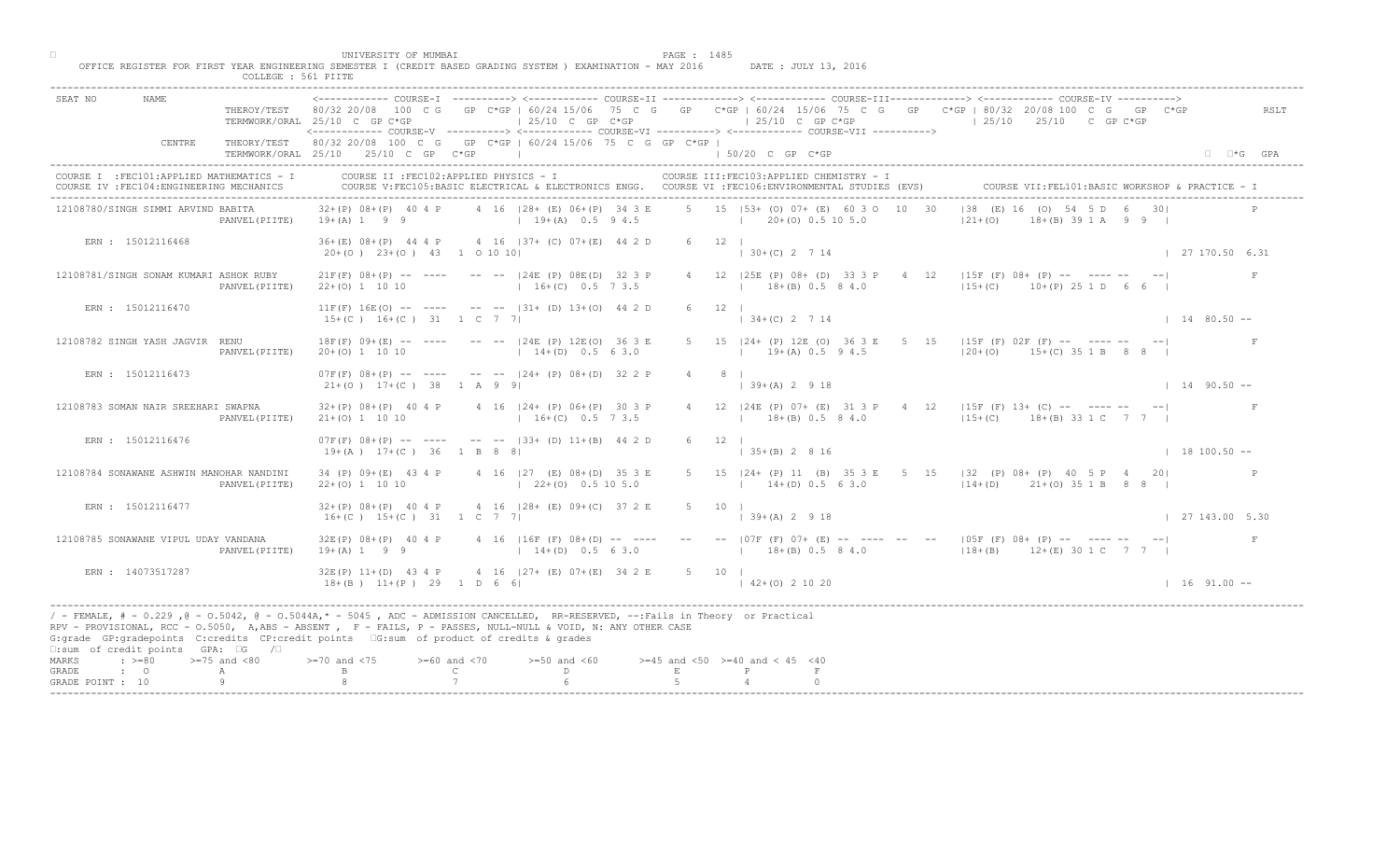|                           |                                                                                         | COLLEGE : 561 PIITE | UNIVERSITY OF MUMBAI                                 | OFFICE REGISTER FOR FIRST YEAR ENGINEERING SEMESTER I (CREDIT BASED GRADING SYSTEM ) EXAMINATION - MAY 2016                                                                                                                                                                                                                                                                           | PAGE : 1486 | DATE : JULY 13, 2016                                                                                                                            |                                                                                                                                                                                                                                                                                                                                                                          |                             |
|---------------------------|-----------------------------------------------------------------------------------------|---------------------|------------------------------------------------------|---------------------------------------------------------------------------------------------------------------------------------------------------------------------------------------------------------------------------------------------------------------------------------------------------------------------------------------------------------------------------------------|-------------|-------------------------------------------------------------------------------------------------------------------------------------------------|--------------------------------------------------------------------------------------------------------------------------------------------------------------------------------------------------------------------------------------------------------------------------------------------------------------------------------------------------------------------------|-----------------------------|
| SEAT NO                   | NAME                                                                                    |                     | TERMWORK/ORAL 25/10 C GP C*GP                        | $125/10$ C GP $C*GP$                                                                                                                                                                                                                                                                                                                                                                  |             | $125/10$ C GP C*GP<br><------------ COURSE-V ----------> <------------ COURSE-VI -----------> <------------ COURSE-VII ---------->              | ------------ COURSE-I ----------> <------------ COURSE-II -------------> <------------ COURSE-III------------> <------------> COURSE-IV ----------> <----------------> COURSE-IV ------------ COURSE-II<br>THEROY/TEST 80/32 20/08 100 C G GP C*GP   60/24 15/06 75 C G GP C*GP   60/24 15/06 75 C G GP C*GP   80/32 20/08 100 C G GP C*GP<br>$125/10$ $25/10$ C GP C*GP | RSLT                        |
|                           | CENTRE                                                                                  |                     | TERMWORK/ORAL 25/10 25/10 C GP C*GP                  | THEORY/TEST 80/32 20/08 100 C G GP C*GP   60/24 15/06 75 C G GP C*GP  <br>the control of the control of the control of                                                                                                                                                                                                                                                                |             | $150/20$ C GP C*GP                                                                                                                              |                                                                                                                                                                                                                                                                                                                                                                          | $\Box$ $\Box$ *G GPA        |
|                           | COURSE I : FEC101: APPLIED MATHEMATICS - I<br>COURSE IV : FEC104: ENGINEERING MECHANICS |                     |                                                      | COURSE II : FEC102: APPLIED PHYSICS - I                                                                                                                                                                                                                                                                                                                                               |             | COURSE III: FEC103: APPLIED CHEMISTRY - I<br>COURSE V:FEC105:BASIC ELECTRICAL & ELECTRONICS ENGG. COURSE VI :FEC106:ENVIRONMENTAL STUDIES (EVS) | COURSE VII: FEL101: BASIC WORKSHOP & PRACTICE - 1                                                                                                                                                                                                                                                                                                                        |                             |
|                           | 12108786 SONIL DAMODAR AJITA                                                            | PANVEL (PIITE)      | $32+(P)$ 12+(C) 44 4 P<br>$23+(0)$ 1 10 10           | $(23+(0) 0.5 10 5.0$ $(22+(0) 0.5 10 5.0$                                                                                                                                                                                                                                                                                                                                             |             | 4 16   25 (P) 09+ (C) 34 3 E 5 15   34 + (D) 12 + (O) 46 3 C<br>7 21                                                                            | $ 39 + (E) 12 + (C) 51   5 D 6 30 $<br>18 B 34 1 C 7 7 1<br>$16+(C)$                                                                                                                                                                                                                                                                                                     |                             |
|                           | ERN : 15012116480                                                                       |                     | $19+(A)$ $19+(A)$ 38 1 A 9 9                         | $32+(P)$ $13+(C)$ $45 4 E$ 5 20 $ 28+(E)$ $13+(O)$ $41 2 D$ 6 12                                                                                                                                                                                                                                                                                                                      |             | $(38 + (A) 2 9 18)$                                                                                                                             |                                                                                                                                                                                                                                                                                                                                                                          | $\vert$ 27 168.00 6.22      |
|                           | 12108787 SRAMBICAL JUSTIN JAMES TISSY                                                   | PANVEL (PIITE)      | $38 + (E)$ 09+(E) 47 4 E<br>$18+(B) 1 8 8$           | $(13+(D) 0.5 6 3.0)$                                                                                                                                                                                                                                                                                                                                                                  |             | 5 20   16F (F) 08E (D) -- ---- -- --   24+ (P) 11E (B) 35 3 E 5<br>$15+(C)$ 0.5 7 3.5                                                           | $15$ $ 37 + (E) 09 + (E) 46 5 E 5 25 $<br>$ 21+(0)$ $11+(P) 32 1 C 7 7  $                                                                                                                                                                                                                                                                                                |                             |
|                           | ERN : 15012116482                                                                       |                     | $15+(C)$ $16+(C)$ $31$ $1$ C 7 7                     | 40+(D) 11+(D) 51 4 D 6 24   24+ (P) 09+(C) 33 2 P                                                                                                                                                                                                                                                                                                                                     |             | $4 \t 8 \t 1$<br>$136+(B) 2816$                                                                                                                 |                                                                                                                                                                                                                                                                                                                                                                          | $124136.50 - -$             |
|                           | 12108788 STEPHENS VISHAL MARK BINDU                                                     | PANVEL (PIITE)      | 23+(0) 1 10 10                                       | $41+(D)$ $11+(D)$ 52 4 D 6 24   15F (F) 12+(O) -- ---- -- --   24+ (P) 13+ (O) 37<br>$(21 + (0) 0.5 10 5.0)$                                                                                                                                                                                                                                                                          |             | $\begin{array}{ c c c c c c c c } \hline \multicolumn{1}{ c }{24 \pm (0)} & 0.5 & 10 & 5.0 \\ \hline \end{array}$                               | 3 E 5 15   35+ (P) 13+ (C) 48 5 E 5 25 <br>$120+(0)$ 19+(A) 39 1 A 9 9 1                                                                                                                                                                                                                                                                                                 |                             |
|                           | ERN : 15012116486                                                                       |                     | 23+(0) 20+(0) 43 1 0 10 10                           | 32+(P) 16+(O) 48 4 E 5 20   29+ (E) 13+(O) 42 2 D                                                                                                                                                                                                                                                                                                                                     |             | $6 \t12 \t1$<br>$44+(0)$ 2 10 20                                                                                                                |                                                                                                                                                                                                                                                                                                                                                                          | $\vert$ 24 155.00 $\vert$ - |
|                           | 12108789 SUDHAS SAURABH ROJITHA                                                         | PANVEL (PIITE)      | $32+(P)$ 11+(D) 43 4 P<br>$20+(0)$ 1 10 10           | 4 16   24 + (P) 07 + (E) 31 3 P<br>$16+(C)$ 0.5 7 3.5                                                                                                                                                                                                                                                                                                                                 |             |                                                                                                                                                 | 24 (P) 07+ (E) 31 3 P 4 12   36+ (E) 12+ (C) 48 5 E 5 25 <br>$18+(B)$ 0.5 8 4.0 $14+(D)$ 13+(D) 27 1 D 6 6                                                                                                                                                                                                                                                               |                             |
|                           | ERN : 15012116488                                                                       |                     | 35 (P) 09+(E) 44 4 P<br>$15+(C)$ $21+(O)$ 36 1 B 8 8 | 4 16 $(43 + (B) 13 + (O) 56 2 B)$                                                                                                                                                                                                                                                                                                                                                     |             | $\vert$ 33+(C) 2 7 14                                                                                                                           |                                                                                                                                                                                                                                                                                                                                                                          | 127142.505.28               |
|                           | 12108790 SURVE AMEYA VIVEK RADHIKA                                                      | PANVEL (PIITE)      | $32+(P)$ 10+(D) 42 4 P<br>$17+(C)$ 1 7 7             | $4$ 16 $ 24 + (P) 08 + (D)$<br>$16+(C)$                                                                                                                                                                                                                                                                                                                                               |             | $16+(C)$ 0.5 7 3.5                                                                                                                              | 4 12   24 + (P) 06 + (P) 30 3 P + 4 12   21 F (F) 09 + (E) -- ---- -- -- --<br>$12+(E)$ 10+(P) 22 1 P 4 4                                                                                                                                                                                                                                                                | F                           |
|                           | ERN : 14073517296                                                                       |                     | $32+(P)$ 08+(P) 40 4 P<br>$18+(B)$ $15+(C)$ 33 1 C 7 | 4 16 $ 25 + (P) 10 + (C) 35 2 E$                                                                                                                                                                                                                                                                                                                                                      |             | $5 \t10 \t$<br>$142+(0)21020$                                                                                                                   |                                                                                                                                                                                                                                                                                                                                                                          | $\vert$ 22 111.00 --        |
|                           | 12108791 SURVE VISHWADEEP NAVNATH SHALAN                                                | PANVEL (PIITE)      | $10F(F)$ 09+(E) -- ----<br>$19+(A) 1 9 9$            | $(F)$ 07+(E) -- ----<br>$13+(D)$ 0.5 6 3.0                                                                                                                                                                                                                                                                                                                                            |             |                                                                                                                                                 | -- -- $ 24 + (P) 09 + (C) 33 3 P - 4 12   A (F) A (F) - - - - - - - - -   -  $<br>$(14+(D) 0.5 10 5.0)$ $(14+(D) 10+(P) 24 1 E 5 5)$                                                                                                                                                                                                                                     |                             |
|                           | ERN : 15012116492                                                                       |                     | A (F) $08+(P)$ -- $-$                                | $-$ - $  30+$ (D) 08+ (D) 38 2 D<br>$20+(0)$ 17+(C) 37 1 B 8 8                                                                                                                                                                                                                                                                                                                        |             | 6 12 1<br>$139+(A) 2918$                                                                                                                        |                                                                                                                                                                                                                                                                                                                                                                          | $1172.00 -$                 |
| MARKS                     | □:sum of credit points GPA: □G /□<br>$\Rightarrow$ $>=$ 80 $>=$ 75 and <80              |                     | 0 and $\langle 75 \rangle$                           | / - FEMALE, # - 0.229, @ - 0.5042, @ - 0.5044A,* - 5045, ADC - ADMISSION CANCELLED, RR-RESERVED, --:Fails in Theory or Practical<br>RPV - PROVISIONAL, RCC - 0.5050, A, ABS - ABSENT A P - FAILS, P - PASSES, NULL-NULL & VOID, N: ANY OTHER CASE<br>G:grade GP:gradepoints C:credits CP:credit points 6:sum of product of credits & grades<br>$>= 60$ and $< 70$<br>$>=50$ and $<60$ |             | $>=45$ and $<50$ $>=40$ and $< 45$ $<40$                                                                                                        |                                                                                                                                                                                                                                                                                                                                                                          |                             |
| GRADE<br>GRADE POINT : 10 | $\cdot$ 0                                                                               | A                   |                                                      | $\mathbb C$ and $\mathbb C$ and $\mathbb C$ and $\mathbb C$ and $\mathbb C$ and $\mathbb C$ and $\mathbb C$ and $\mathbb C$ and $\mathbb C$ and $\mathbb C$ and $\mathbb C$ and $\mathbb C$ and $\mathbb C$ and $\mathbb C$ and $\mathbb C$ and $\mathbb C$ and $\mathbb C$ and $\mathbb C$ and $\mathbb C$ and $\mathbb C$ and<br>D                                                  | $\mathbf E$ | P                                                                                                                                               |                                                                                                                                                                                                                                                                                                                                                                          |                             |
|                           |                                                                                         |                     |                                                      |                                                                                                                                                                                                                                                                                                                                                                                       |             |                                                                                                                                                 |                                                                                                                                                                                                                                                                                                                                                                          |                             |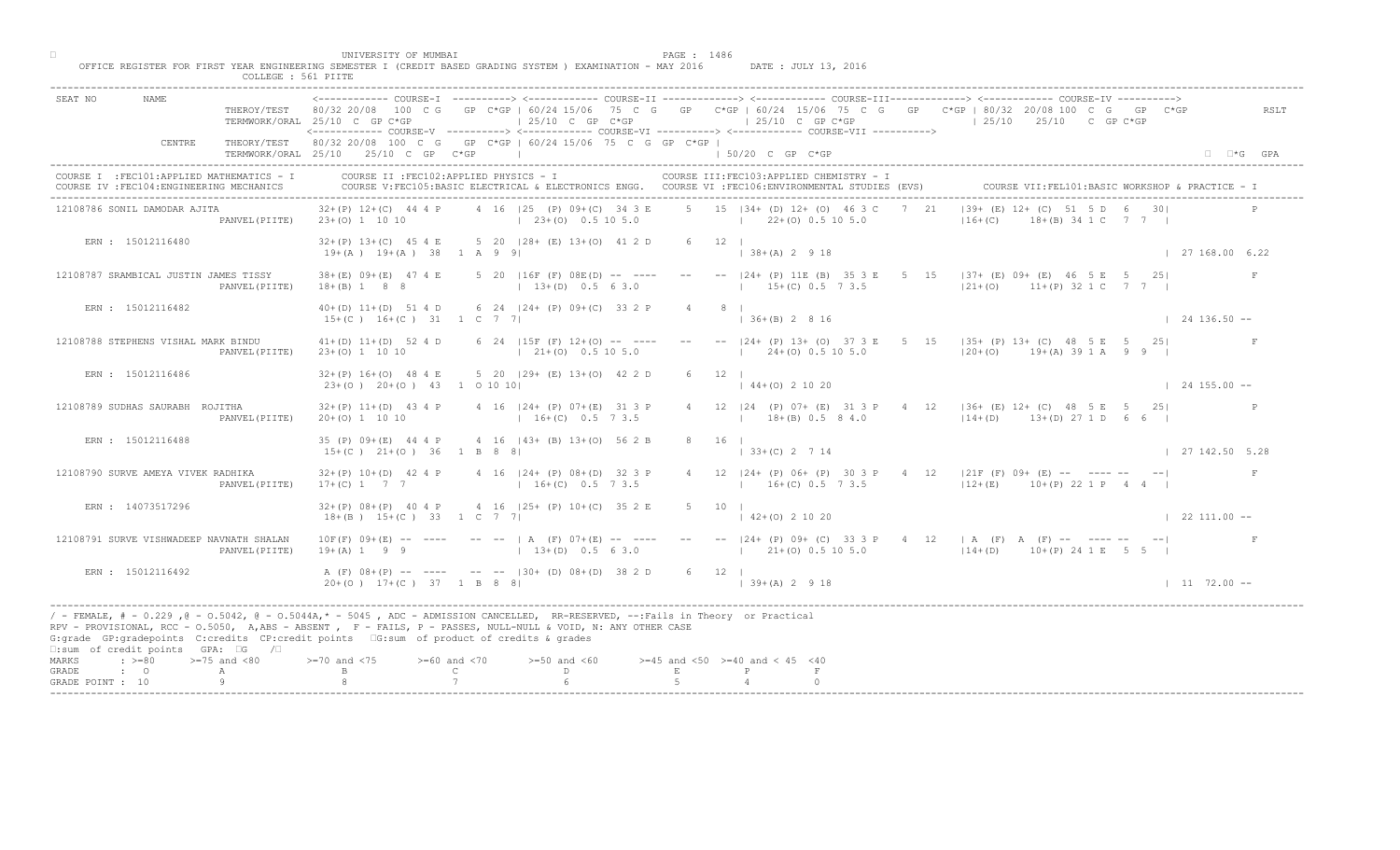|                                                                                                                                                                                                                                                                                                                                                                                                 | COLLEGE : 561 PIITE |                                                                                                                                                                                                                                                |                                  |                                                                                                        |                    |                                                            |      |                                                                                                                                                                                                                          |                                                   |  |
|-------------------------------------------------------------------------------------------------------------------------------------------------------------------------------------------------------------------------------------------------------------------------------------------------------------------------------------------------------------------------------------------------|---------------------|------------------------------------------------------------------------------------------------------------------------------------------------------------------------------------------------------------------------------------------------|----------------------------------|--------------------------------------------------------------------------------------------------------|--------------------|------------------------------------------------------------|------|--------------------------------------------------------------------------------------------------------------------------------------------------------------------------------------------------------------------------|---------------------------------------------------|--|
| SEAT NO<br>NAME.<br>CENTRE                                                                                                                                                                                                                                                                                                                                                                      | THEROY/TEST         | 80/32 20/08<br>100 C G<br>TERMWORK/ORAL 25/10 C GP C*GP<br><------------ COURSE-V ----------> <------------ COURSE-VI ----------> <------------ COURSE-VII ----------><br>THEORY/TEST 80/32 20/08 100 C G GP C*GP   60/24 15/06 75 C G GP C*GP |                                  | $125/10$ C GP C*GP                                                                                     |                    | $125/10$ C GP C*GP                                         |      | COURSE-II -------------> <------------ COURSE-III-------------> <------------ COURSE-IV<br>GP C*GP   60/24 15/06 75 C G GP C*GP   60/24 15/06 75 C G GP C*GP   80/32 20/08 100 C G GP C*GP<br>$125/10$ $25/10$ C GP C*GP | RSLT                                              |  |
|                                                                                                                                                                                                                                                                                                                                                                                                 |                     | TERMWORK/ORAL 25/10 25/10 C GP C*GP                                                                                                                                                                                                            |                                  |                                                                                                        |                    | 150/20 C GP C*GP                                           |      |                                                                                                                                                                                                                          | $\Box$ $\Box$ *G GPA                              |  |
| COURSE I : FEC101: APPLIED MATHEMATICS - I<br>COURSE IV : FEC104: ENGINEERING MECHANICS                                                                                                                                                                                                                                                                                                         |                     | COURSE II : FEC102: APPLIED PHYSICS - I                                                                                                                                                                                                        |                                  | COURSE V:FEC105:BASIC ELECTRICAL & ELECTRONICS ENGG. COURSE VI :FEC106:ENVIRONMENTAL STUDIES (EVS)     |                    | COURSE III: FEC103: APPLIED CHEMISTRY - I                  |      |                                                                                                                                                                                                                          | COURSE VII: FEL101: BASIC WORKSHOP & PRACTICE - I |  |
| 12108792 SURYAWANSHI DEEPAK VENKAT RUKHMA<br>N <sub>L</sub>                                                                                                                                                                                                                                                                                                                                     | PANVEL (PIITE)      | $16+(C)$ 1 7 7                                                                                                                                                                                                                                 |                                  | A (F) 10+(D) -- ---- -- --   A (F) 09+(C) -- ---- -- --   24+ (P) 08+ (D) 32 3 P<br>$15+(C)$ 0.5 7 3.5 |                    | $12+(E)$ 0.5 5 2.5                                         | 4 12 | $  A (F) 10+ (D) -- ]$<br>$115+(C)$<br>$(0)$ 31 1 C 7 7 1                                                                                                                                                                |                                                   |  |
| ERN : 14073517299                                                                                                                                                                                                                                                                                                                                                                               |                     | $16+(C)$ $16+(C)$ 32 1 C 7 7                                                                                                                                                                                                                   |                                  | A (F) 08+(P) -- ---- -- -- 138+ (C) 07+(E) 45 2 C                                                      | $7 \quad 14 \quad$ | $134+(C)2714$                                              |      |                                                                                                                                                                                                                          | $1167.00 -$                                       |  |
| 12108793 TALAVDEKAR SANCHIT SANDEEP SANGI<br>TIKA                                                                                                                                                                                                                                                                                                                                               | PANVEL (PIITE)      | 34 (P) 12+(C) 46 4 E<br>$21+ (0) 1 10 10$                                                                                                                                                                                                      |                                  | 5 20   26 + (P) 14 + (O) 40 3 D<br>$(21 + (0) 0.5 10 5.0)$                                             |                    | 6 18   38 + (C) 14 + (0) 52 3 C 7<br>$1$ 22+(0) 0.5 10 5.0 |      | 21 $ 35+ (P) 11+ (D) 46 5 E 5 25 $<br>$13+(D)$ $15+(C)$ 28 1 D                                                                                                                                                           |                                                   |  |
| ERN : 15012116496                                                                                                                                                                                                                                                                                                                                                                               |                     | $35+(P)$ 17+(0) 52 4 D<br>$20+(0)$ $20+(0)$ $40$ 1 0 10 10                                                                                                                                                                                     |                                  | 6 24   34 + (D) 09 + (C) 43 2 D                                                                        |                    | $12 \quad \square$<br>$\vert$ 38+(A) 2 9 18                |      |                                                                                                                                                                                                                          | 127174.006.44                                     |  |
| 12108794 TANDEKAR KOHINOOR KRISHNA SHEELA                                                                                                                                                                                                                                                                                                                                                       | PANVEL (PIITE)      | $32+(P)$ $08+(P)$ 40 4 P<br>$15+(C)$ 1 7 7                                                                                                                                                                                                     |                                  | 4 16 $ 12F(F) 06+(P) --- ---$<br>$15+(C)$ 0.5 7 3.5                                                    |                    | $--- 124+ (P) 07+ (E) 3$<br>$15+(C)$ 0.5 7 3.5             |      | $4 \t12 \t106F (F) 08+ (P) -- -- -- -- -- --$<br>$ 13+(D)$ 15+(C) 28 1 D 6 6                                                                                                                                             | F                                                 |  |
| ERN : 14073517307                                                                                                                                                                                                                                                                                                                                                                               |                     | $32+(P)$ $08+(P)$ 40 4 P<br>$17+(C)$ 16+(C) 33 1 C 7 7                                                                                                                                                                                         |                                  | 4 16   24 + (P) 12 + (0) 36 2 E                                                                        | $5 \t 10$          | $+(B)$ 2 8 16                                              |      |                                                                                                                                                                                                                          | $1 \t19 \t97.00 -$                                |  |
| 12108795/TEMKAR REHAN RIZWAN RUMISA                                                                                                                                                                                                                                                                                                                                                             | PANVEL (PIITE)      | 32 (P) 11+(D) 43 4 P<br>$18+(B)$ 1 8 8                                                                                                                                                                                                         |                                  | 4 16   24 + (P) 08 + (D) 32 3 P<br>$12+(E)$ 0.5 5 2.5                                                  |                    | $18+(B)$ 0.5 8 4.0                                         |      | B3+ (D) 07+ (E) 40 3 D 6 18   32 (P) 08 (P) 40 5 P 4 20 <br>$ 20+(0)$ $21+(0)$ 41 1 0 10 10                                                                                                                              |                                                   |  |
| ERN : 15012116507                                                                                                                                                                                                                                                                                                                                                                               |                     | $36+(E)$ 08 (P) 44 4 P<br>$18+(B)$ $16+(C)$ $34$ $1$ C 7 7                                                                                                                                                                                     |                                  | 4 16 $ 31 + (D) 12 + (O) 43 2E$                                                                        |                    | $ 37+(B) 2 8 16$                                           |      |                                                                                                                                                                                                                          | 127141.505.24                                     |  |
| 12108796 THAKARE SHUBHAM PRAMOD MANISHA                                                                                                                                                                                                                                                                                                                                                         | PANVEL (PIITE)      | 32 (P) 09+ (E) 41 4 P<br>$20+(0)$ 1 10 10                                                                                                                                                                                                      |                                  | 4 16 $ 24 + (P) 08 + (D)$<br>$12+(E)$                                                                  |                    | $13+(D)$ 0.5 6 3.0                                         |      | 4 12   27 + (E) 06 + (P) 33 3 P + 4 12   32 (P) 08 + (P) 40 5 P + 20<br>$116+(C)$ $12+(E)$ 28 1 D 6 6 I                                                                                                                  |                                                   |  |
| ERN : 14073517313                                                                                                                                                                                                                                                                                                                                                                               |                     | $32+(P)$ $08+(P)$ 40 4 P<br>$19+(A)$ $16+(C)$ 35 1 B 8                                                                                                                                                                                         |                                  | 4 16 $(25 + (P) 09 + (C) 34 2 E)$                                                                      | $5 \t10 \t1$       | $\vert$ 27+(D) 2 6 12                                      |      |                                                                                                                                                                                                                          | 127127.504.72                                     |  |
| 12108797 THAKUR NISHANT RAMPRAVESH VEENA                                                                                                                                                                                                                                                                                                                                                        | PANVEL (PIITE)      | $34+(P)$ 17+(0) 51 4 D<br>$19+(A) 1 9 9$                                                                                                                                                                                                       |                                  | 6 24 $\sqrt{27+ (E)}$ 07+(E) 34 3 E<br>$15+(C)$ 0.5 7 3.5                                              |                    | $18+(B)$ 0.5 8 4.0                                         |      | 5 15   33 + (D) 06 + (P) 39 3 D 6 18   36 (E) 12 + (C) 48 5 E 5 25  <br>$121+ (0)$ $14+ (D)$ 35 1 B 8 8                                                                                                                  | P                                                 |  |
| ERN : 14073517317                                                                                                                                                                                                                                                                                                                                                                               |                     | $32+(P)$ 09+(E) 41 4 P<br>$18 + (B)$ $15 + (C)$ 33                                                                                                                                                                                             | $1 \quad C \quad 7 \quad 71$     | $4 \cdot 16$ $ 24 + (P) 06 + (P) 30 2 P$                                                               | 4 8 1              | $140+(0)21020$                                             |      |                                                                                                                                                                                                                          | 127157.505.83                                     |  |
| / - FEMALE, # - 0.229, @ - 0.5042, @ - 0.5044A,* - 5045, ADC - ADMISSION CANCELLED, RR-RESERVED, --:Fails in Theory or Practical<br>RPV - PROVISIONAL, RCC - 0.5050, A, ABS - ABSENT, P - FAILS, P - PASSES, NULL-NULL & VOID, N: ANY OTHER CASE<br>G:grade GP:gradepoints C:credits CP:credit points 6:sum of product of credits & grades<br>$\square$ : sum of credit points GPA: $\square$ G | $\sqrt{2}$          |                                                                                                                                                                                                                                                |                                  |                                                                                                        |                    |                                                            |      |                                                                                                                                                                                                                          |                                                   |  |
| $\div$ >=80 >=75 and <80<br>MARKS<br>GRADE<br>$\cdot$ 0                                                                                                                                                                                                                                                                                                                                         | А                   | $> = 70$ and $< 75$                                                                                                                                                                                                                            | $>=60$ and $<70$<br>$\mathsf{C}$ | $>=50$ and $<60$<br>D                                                                                  | $\,$ E             | $>=45$ and $<50$ $>=40$ and $< 45$ $<40$                   |      |                                                                                                                                                                                                                          |                                                   |  |
| GRADE POINT : 10                                                                                                                                                                                                                                                                                                                                                                                | $\alpha$            |                                                                                                                                                                                                                                                |                                  |                                                                                                        |                    |                                                            |      |                                                                                                                                                                                                                          |                                                   |  |
|                                                                                                                                                                                                                                                                                                                                                                                                 |                     |                                                                                                                                                                                                                                                |                                  |                                                                                                        |                    |                                                            |      |                                                                                                                                                                                                                          |                                                   |  |

□ PAGE : 1487<br>OFFICE REGISTER FOR FIRST YEAR ENGINEERING SEMESTER I (CREDIT BASED GRADING SYSTEM ) EXAMINATION - MAY 2016 DATE : JULY 13, 2016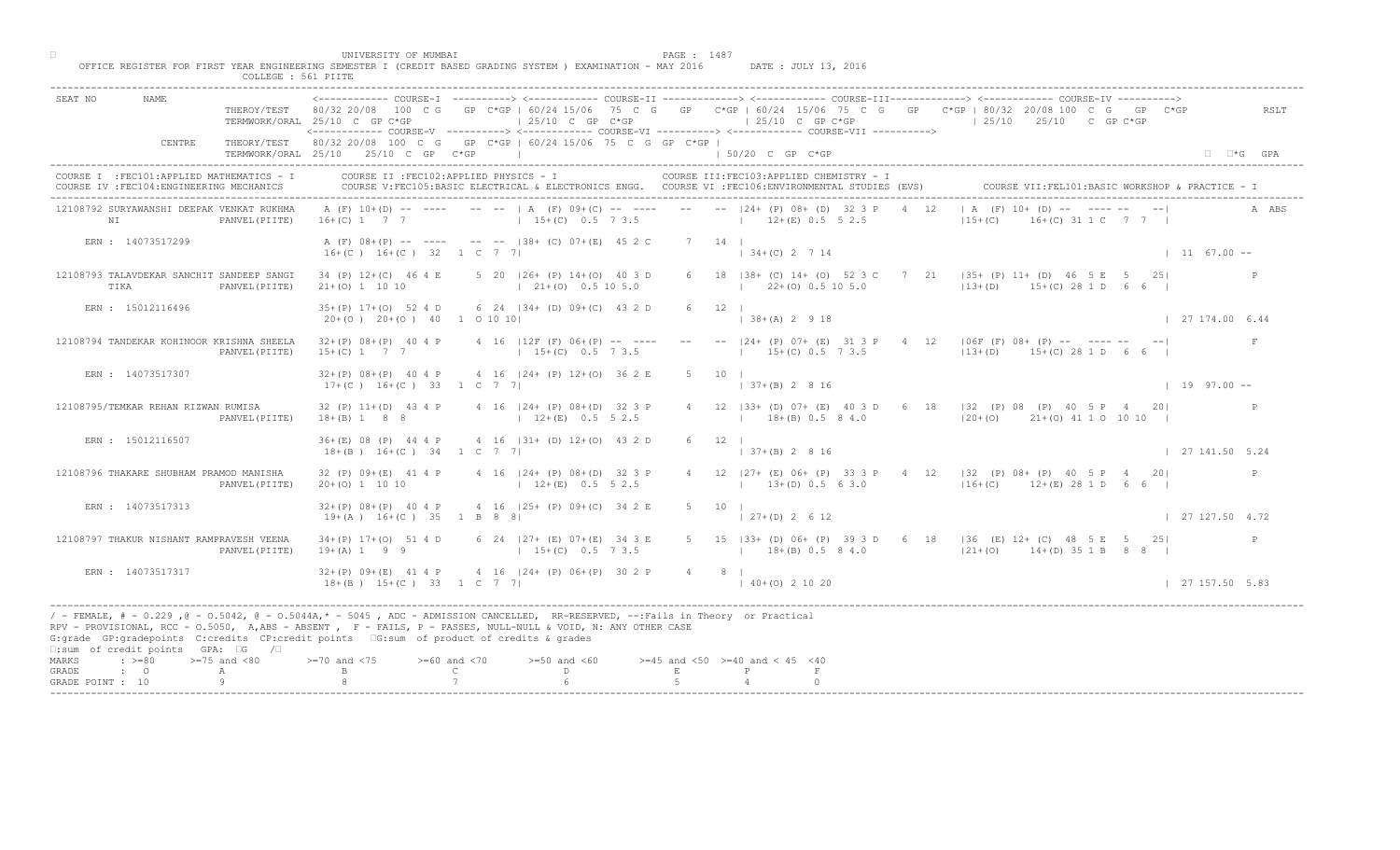|                                                                                                                                                                                                                                                                                                                                                                                                   | COLLEGE : 561 PIITE |                                                                                                                                             |                                                     |                                                                                    |              |                     |                                                                                                                                                 |                                                                                                                                                                                                                                                                                 |                        |
|---------------------------------------------------------------------------------------------------------------------------------------------------------------------------------------------------------------------------------------------------------------------------------------------------------------------------------------------------------------------------------------------------|---------------------|---------------------------------------------------------------------------------------------------------------------------------------------|-----------------------------------------------------|------------------------------------------------------------------------------------|--------------|---------------------|-------------------------------------------------------------------------------------------------------------------------------------------------|---------------------------------------------------------------------------------------------------------------------------------------------------------------------------------------------------------------------------------------------------------------------------------|------------------------|
| NAME.<br>SEAT NO                                                                                                                                                                                                                                                                                                                                                                                  |                     | TERMWORK/ORAL 25/10 C GP C*GP<br><------------ COURSE-V ----------> <----------- COURSE-VI -----------> <----------- COURSE-VII ----------> |                                                     | $125/10$ C GP C*GP                                                                 |              |                     | $125/10$ C GP C*GP                                                                                                                              | ----------> <------------ COURSE-II ------------> <------------ COURSE-III------------> <----------- COURSE-IV<br>THEROY/TEST 80/32 20/08 100 C G GP C*GP   60/24 15/06 75 C G GP C*GP   60/24 15/06 75 C G GP C*GP   80/32 20/08 100 C G GP C*GP<br>$125/10$ $25/10$ C GP C*GP | RSLT                   |
| CENTRE                                                                                                                                                                                                                                                                                                                                                                                            |                     | THEORY/TEST 80/32 20/08 100 C G GP C*GP   60/24 15/06 75 C G GP C*GP  <br>$TERMWORK/ORAL$ 25/10 25/10 C GP $C*GP$                           |                                                     | the contract of the contract of the contract of                                    |              |                     | 1 50/20 C GP C*GP                                                                                                                               |                                                                                                                                                                                                                                                                                 | $\Box$ $\Box$ *G GPA   |
| COURSE I : FEC101: APPLIED MATHEMATICS - I<br>COURSE IV : FEC104: ENGINEERING MECHANICS<br>------------------------------------                                                                                                                                                                                                                                                                   |                     | COURSE II : FEC102: APPLIED PHYSICS - I                                                                                                     |                                                     |                                                                                    |              |                     | COURSE III: FEC103: APPLIED CHEMISTRY - I<br>COURSE V:FEC105:BASIC ELECTRICAL & ELECTRONICS ENGG. COURSE VI :FEC106:ENVIRONMENTAL STUDIES (EVS) | COURSE VII: FEL101: BASIC WORKSHOP & PRACTICE - I                                                                                                                                                                                                                               |                        |
| 12108798 THAKUR SHUBHAMSHANKAR BINEET MEE<br><b>NA</b>                                                                                                                                                                                                                                                                                                                                            | PANVEL (PIITE)      | $32+(P)$ $08+(P)$ 40 4 P<br>$21+(0)$ 1 10 10                                                                                                |                                                     | 4 16 (24+ (P) 07+(E) 31 3 P<br>$19+(A)$ 0.5 9 4.5                                  |              |                     | 4 12   30 + (D) 06 + (P) 36 3 E<br>$18+(B)$ 0.5 8 4.0                                                                                           | $104F$ (F) $08 + NP$ -- $\sqrt{P}$<br>$+(D)$ 27 1 D 6 6 I<br>$114+(D)$                                                                                                                                                                                                          |                        |
| ERN : 14073517318                                                                                                                                                                                                                                                                                                                                                                                 |                     | 32+(P) 09+(E) 41 4 P 4 16   24+ (P) 09+(C) 33 2 P<br>$17+(C)$ $14+(D)$ $31$ $1$ $C$ $7$ $7$                                                 |                                                     |                                                                                    |              | $4 \qquad 8 \qquad$ | $(39+(A) 2 9 18)$                                                                                                                               |                                                                                                                                                                                                                                                                                 | $122116.50 - -$        |
| 12108799 THAKUR SIDDHARTH ANIL MEDHA                                                                                                                                                                                                                                                                                                                                                              | PANVEL (PIITE)      | $36+(E)$ 15+(A) 51 4 D<br>$24+(0)$ 1 10 10                                                                                                  |                                                     | 6 24   24 + (P) 07 + (E) 31 3 P<br>$14+(D)$ 0.5 6 3.0                              |              |                     | 4 12   24 + (P) 08 + (D) 32 3 P 4<br>$17+(C)$ 0.5 7 3.5                                                                                         | 12 $\vert 22F'(F) \vert 14+ (B) \vert -- \vert -- \vert -- \vert -- \vert$<br>$12 + (D)$ $12 + (E)$ 26 1 D                                                                                                                                                                      |                        |
| ERN : 14073517319                                                                                                                                                                                                                                                                                                                                                                                 |                     | $32+(P)$ $08+(P)$ 40 4 P<br>$18+(B)$ $16+(C)$ 34 1 C 7 7                                                                                    |                                                     | 4 16   24 + (P) 06 + (P) 30 2 P                                                    |              |                     | $ 39+(A) 2 9 18$                                                                                                                                |                                                                                                                                                                                                                                                                                 | $122119.50 -$          |
| 12108800/THALI APEKSHA GOPINATH ANJALI                                                                                                                                                                                                                                                                                                                                                            | PANVEL (PIITE)      | $32+(P)$ 09+(E) 41 4 P<br>$22+(0)$ 1 10 10                                                                                                  |                                                     | 4 16   27 (E) 08 + (D) 35 3 E<br>$18+(B)$ 0.5 8 4.0                                |              |                     | $15$   37+ (C) 08+ (D) 45 3<br>$22+(0)$ 0.5 10 5.0                                                                                              | $7$ 21 $ 37 + (E)$ 09 + (E) 46 5 E 5 25<br>$19+(A)$ $14+(D)$ 33 1 C 7 7                                                                                                                                                                                                         |                        |
| ERN : 15012116514                                                                                                                                                                                                                                                                                                                                                                                 |                     | 41 (D) 17+(O) 58 4 D<br>$22+(0)$ $21+(0)$ $43$ 1 0 10 10                                                                                    |                                                     | 6 24 139 + (C) 09 + (C) 48 2 C                                                     |              | 14                  | $2+(0)$ 2 10 20                                                                                                                                 |                                                                                                                                                                                                                                                                                 | $\vert$ 27 171.00 6.33 |
| 12108801 THOMBARE AKSHAY PRADEEP PRIYANKA                                                                                                                                                                                                                                                                                                                                                         | PANVEL (PIITE)      | $32+(P)$ 11+(D) 43 4 P<br>$22+(0)$ 1 10 10                                                                                                  |                                                     | 4 16   24 + (P) 06 + (P) 30 3 P<br>$17+(C)$ 0.5 7 3.5                              |              |                     | $24+(0)$ 0.5 10 5.0                                                                                                                             | (25+ (P) 12+ (O) 37 3 E 5 15   35+ (P) 09+ (E) 44 5 P 4 20<br>$ 22+(0)$ 16+(C) 38 1 A 9 9                                                                                                                                                                                       | $\mathbb{P}$           |
| ERN : 14073517324                                                                                                                                                                                                                                                                                                                                                                                 |                     | $32 (P) 10+(D) 42 4 P$<br>$20+(0)$ 17+(C) 37 1 B 8 8                                                                                        |                                                     | 4 16   24 + (P) 09 + (C) 33 2                                                      |              |                     | $141+(0)21020$                                                                                                                                  |                                                                                                                                                                                                                                                                                 | 127142.505.28          |
| 12108802/THOMBARE NUTAN SANJAY SWATI                                                                                                                                                                                                                                                                                                                                                              | PANVEL (PIITE)      | 35E(P) 10+(D) 45 4 E<br>$23+(0)$ 1 10 10                                                                                                    |                                                     | 5 20   24E (P) 09E (C)<br>$17+(C)$                                                 |              |                     | $19+(A) 0.5 9 4.5$                                                                                                                              | 4 12   37+ (C) 08+ (D) 45 3 C 7 21   23F (F) 12+ (C) -- ---- -- --  <br>$15+(C)$ 16+(C) 31 1 C 7 7                                                                                                                                                                              |                        |
| ERN : 15012116520                                                                                                                                                                                                                                                                                                                                                                                 |                     | $12F(F)$ 09+(E) -- ----<br>$17+(C)$ $17+(C)$ 34 1 C 7                                                                                       |                                                     | $-- -   37 +$ (C) $09 + (C)^{2}$ 46 2 C                                            |              | 7 14 1              | $(39+(A) 2 9 18)$                                                                                                                               |                                                                                                                                                                                                                                                                                 | $18117.00 -$           |
| 12108803 THOPPIL AKASH GOPINATHAN ANELA                                                                                                                                                                                                                                                                                                                                                           | PANVEL (PIITE)      | 32E(P) 09+(E) 41 4 P<br>$24+(0)$ 1 10 10                                                                                                    |                                                     | $18+(B)$ 0.5 8 4.0                                                                 |              |                     | $1 \t24+(0) \t0.5 \t10 \t5.0$                                                                                                                   | 4 16 117F (F) 12E (O) -- ---- -- -- -- 124+ (P) 08+ (D) 32 3 P 4 12 113F (F) 11+ (D) -- ---- -- -- -- --<br>$13+(D)$ $15+(C)$ 28 1 D 6 6 I                                                                                                                                      |                        |
| ERN : 15012116521                                                                                                                                                                                                                                                                                                                                                                                 |                     | $23F(F)$ 08+(P) -- -<br>$19+(A)$ $19+(A)$ $38$ $1$ A 9 9                                                                                    |                                                     | $\left(- - \right)$ -- $\left 30 + \left(D\right) 07 + \left(E\right) 37 2 E$ 5 10 |              |                     | $\vert$ 35+(B) 2 8 16                                                                                                                           |                                                                                                                                                                                                                                                                                 | $1 15 88.00 --$        |
| / - FEMALE, # - 0.229, @ - 0.5042, @ - 0.5044A,* - 0045, ADC - ADMISSION CANCELLED, RR-RESERVED, --:Fails in Theory or Practical<br>RPV - PROVISIONAL, RCC - 0.5050, A, ABS - ABSENT, Y F - FAILS, P - PASSES, NULL-NULL & VOID, N: ANY OTHER CASE<br>G:grade GP:gradepoints C:credits CP:credit points G:sum of product of credits & grades<br>$\square$ : sum of credit points GPA: $\square$ G | $\sqrt{2}$          |                                                                                                                                             |                                                     |                                                                                    |              |                     |                                                                                                                                                 |                                                                                                                                                                                                                                                                                 |                        |
| $\div$ >=80 >=75 and <80<br>MARKS<br>GRADE<br>$\cdot$ 0                                                                                                                                                                                                                                                                                                                                           | A                   | $>-70$ and $< 75$                                                                                                                           | $>= 60$ and $< 70$<br>$\mathbb{C}$ and $\mathbb{C}$ | $>=50$ and $<60$<br>$D \sim 1$                                                     | $\mathbf{E}$ |                     | $>=45$ and $<50$ $>=40$ and $< 45$ $<40$                                                                                                        |                                                                                                                                                                                                                                                                                 |                        |
| GRADE POINT : 10                                                                                                                                                                                                                                                                                                                                                                                  | 9                   |                                                                                                                                             |                                                     |                                                                                    |              |                     |                                                                                                                                                 |                                                                                                                                                                                                                                                                                 |                        |
|                                                                                                                                                                                                                                                                                                                                                                                                   |                     |                                                                                                                                             |                                                     |                                                                                    |              |                     |                                                                                                                                                 |                                                                                                                                                                                                                                                                                 |                        |

□ PAGE : 1488<br>OFFICE REGISTER FOR FIRST YEAR ENGINEERING SEMESTER I (CREDIT BASED GRADING SYSTEM ) EXAMINATION - MAY 2016 DATE : JULY 13, 2016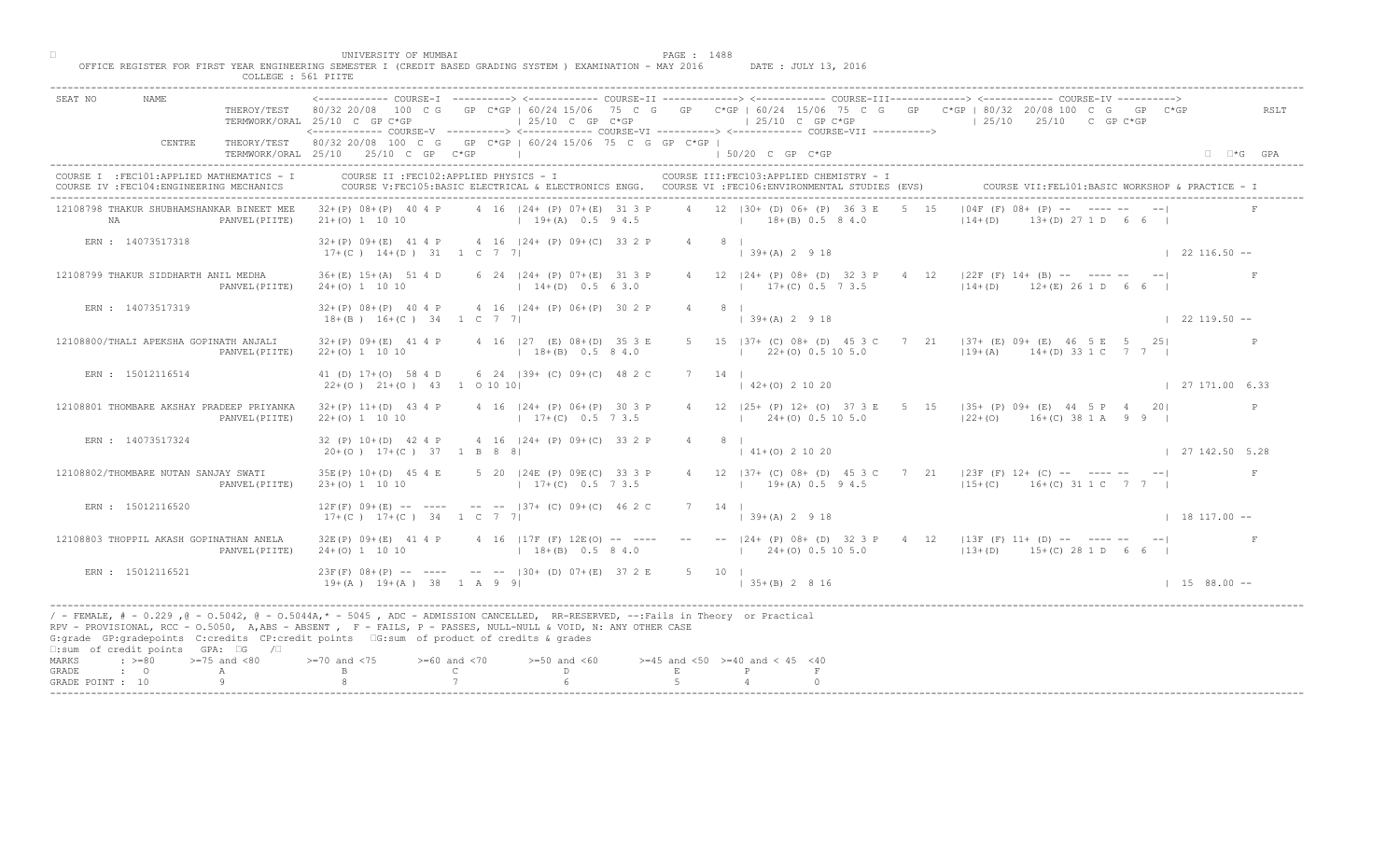| COLLEGE : 561 PIITE                                                                     |                                                                                                                                                                                                                                                                                                                                             |                                                                                                                                                                                     |                        |
|-----------------------------------------------------------------------------------------|---------------------------------------------------------------------------------------------------------------------------------------------------------------------------------------------------------------------------------------------------------------------------------------------------------------------------------------------|-------------------------------------------------------------------------------------------------------------------------------------------------------------------------------------|------------------------|
| SEAT NO<br>NAME                                                                         | $\vert$ 25/10 C GP C*GP<br>TERMWORK/ORAL 25/10 C GP C*GP<br><------------ COURSE-V ----------> <------------ COURSE-VI -----------> <------------ COURSE-VII ----------->                                                                                                                                                                   | THEROY/TEST 80/32 20/08 100 C G GP C*GP   60/24 15/06 75 C G GP C*GP   60/24 15/06 75 C G GP C*GP   80/32 20/08 100 C G GP C*GP<br>$125/10$ C GP C*GP<br>$125/10$ $25/10$ C GP C*GP | RSLT                   |
| CENTRE                                                                                  | THEORY/TEST 80/32 20/08 100 C G GP C*GP   60/24 15/06 75 C G GP C*GP  <br>TERMWORK/ORAL 25/10 25/10 C GP C*GP                                                                                                                                                                                                                               | $\vert$ 50/20 C GP C*GP                                                                                                                                                             | $\Box$ $\Box$ *G GPA   |
| COURSE I : FEC101: APPLIED MATHEMATICS - I<br>COURSE IV : FEC104: ENGINEERING MECHANICS | COURSE II : FEC102: APPLIED PHYSICS - I<br>COURSE V:FEC105:BASIC ELECTRICAL & ELECTRONICS ENGG. COURSE VI :FEC106:ENVIRONMENTAL STUDIES (EVS)                                                                                                                                                                                               | COURSE III: FEC103: APPLIED CHEMISTRY - I<br>COURSE VII: FEL101: BASI                                                                                                               |                        |
| 12108804/THORAT RUTUJA GORAKSH SHAKUNTALA<br>PANVEL (PIITE)                             | $36+(E)$ 12+(C) 48 4 E<br>5 20 127+ (E) 08+(D) 35 3 E<br>$19+(A)$ 0.5 9 4.5<br>$23+(0)$ 1 10 10                                                                                                                                                                                                                                             | 5 15 138 + (C) 08 + (D) 46 3 C<br>$132 (P) 11 + (D)$<br>2.1<br>$119+(A)$<br>$20+(0)$ 0.5 10 5.0<br>$A(C)$ 35 1 B 8 8 I<br>the control of the con-                                   |                        |
| ERN : 15012116522                                                                       | $35+(P)$ $08+(P)$ 43 4 P<br>4 16   31 + (D) 10 + (C) 41 2 D<br>$21+(0)$ $18+(B)$ 39 1 A 9 9                                                                                                                                                                                                                                                 | 6 12  <br>$\vert$ 43+(0) 2 10 20                                                                                                                                                    | 127160.505.94          |
| 12108805/THUSHARA NISHA GOPINATHAN<br>PANVEL (PIITE)                                    | 35 (P) 08+ (P) 43 4 P<br>4 16 (27+ (E) 08+ (D) 35 3 E<br>$20+(0)$ 1 10 10<br>$121+(0)0.5105.0$                                                                                                                                                                                                                                              | 5 15 (29+ (E) 13+ (O) 42 3 D 6<br>$18$ $ 32 + (P) 11 + (D) 43 5 P 4 20 $<br>$129+(A)$ $15+(C)$ 34 1 C 7 7<br>$1$ 23+(0) 0.5 10 5.0                                                  | P PPR                  |
| ERN : 15012116525                                                                       | $39+(E)$ 11+(D) 50 4 D<br>6 24 $ 31 + (D) 11 + (B) 42 2 D$<br>$18+(B)$ $18+(B)$ 36 1 B 8 8                                                                                                                                                                                                                                                  | $6 \t12 \t1$<br>$142+(0)21020$                                                                                                                                                      | $\vert$ 27 160.00 5.93 |
| 12108806 TIRATHKAR VIKRAMADITYA NARENDRA<br>VANDANA<br>PANVEL (PIITE)                   | $39+(E)$ 10+(D) 49 4 E<br>5 20   24 (P) 06+ (P) 30 3 P<br>$18+(B)$ 0.5 8 4.0<br>$21+(0)$ 1 10 10                                                                                                                                                                                                                                            | 12 $ 24 + (P) 10 + (C) 34 3 E$<br>$\begin{bmatrix} 5 & 15 &  35 + (P) 10 + (D) 45 & 5 \ E & 5 & 25 \end{bmatrix}$<br>$18+(B)$ 0.5 8 4.0<br>$ 15+(C)$ 17+(C) 32 1 C 7 7              | P                      |
| ERN : 14073517326                                                                       | $39 + (E)$ 18+(0) 57 4 D<br>6 24   24 + (P) 10 + (C) 34 2 E<br>$22+(0)$ 18+(B) 40 1 0 10 10                                                                                                                                                                                                                                                 | 5<br>10<br>$(0)$ 2 10 20                                                                                                                                                            | 127161.005.96          |
| 12108807 TURE SHUBHAM MOHAN RAJESHRI<br>PANVEL (PIITE)                                  | 4 16   24 + (P) 07 + (E) 31 3 P<br>$32+(P)$ 09+(E) 41 4 P<br>$18+(B)$ 0.5 8 4.0<br>$19+(A)$ 1 9 9                                                                                                                                                                                                                                           | $24+ (P)$ 06+ (P) 30 3 P 4 12   25F (F) 11+ (D) -- ---- -- -- <br>$18+(B)$ 0.5 8 4.0<br>$119+(A)$ $12+(E)$ 31 1 C 7 7 1                                                             |                        |
| ERN : 14073517339                                                                       | 4 16 (33+ (D) 09+(C) 42 2<br>$32+(P)$ 09+(E) 41 4 P<br>$17+(C)$ $21+(O)$ 38 1 A 9 91                                                                                                                                                                                                                                                        | $142+(0)21020$                                                                                                                                                                      | $1221.00 -$            |
| 12108808 UDHAY J VIJU CV<br>PANVEL (PIITE)                                              | 5 20   A $(F)$ 08 $+(D)$<br>35E(P) 13+(C) 48 4 E<br>$23+(0)$ 1 10 10<br>$1 + 18 + (B)$                                                                                                                                                                                                                                                      | -- $ 24+(P) 07+(E) 31 3 P$ 4 12 $ 32+(P) 10+(D) 42 5 P$ 4 20<br>$1$ 20+(0) 0.5 10 5.0<br>$117+(C)$ 16+(C) 33 1 C 7 7 1                                                              | F PPR                  |
| ERN : 15012116530                                                                       | $4 \t16 \t140 + \t(0) \t08 + \t(10) \t48 \t2 C$<br>$32+(P)$ 11+(D) 43 4 P<br>$22+(0)$ 19+(A) 41 1 0 10 10                                                                                                                                                                                                                                   | 7 14 1<br>$\vert$ 41+(0) 2 10 20                                                                                                                                                    | $124138.00 - -$        |
| 12108809/UDYAWAR GAYATRI PRAVEEN USHA<br>PANVEL (PIITE)                                 | $16 \t 124$ (P) 07+(E) 31 3 P<br>$35+(P)$ 09+(E) 44 4 P<br>$24+(0)$ 1 10 10<br>$21+(0)$ 0.5 10 5.0                                                                                                                                                                                                                                          | 4 12   29 + (E) 13 + (O) 42 3 D 6 18   25 F (F) 12 + (C) -- ---- -- -- --<br>$(22+(0) 0.5 10 5.0)$<br>$116+(C)$ $14+(D)$ 30 1 C 7 7 1                                               |                        |
| ERN : 15012116531                                                                       | $--$ -- $128+$ (E) 11+(B) 39 2 D<br>$13F(F)$ $13+(C)$ -- -<br>$19+(A)$ $20+(O)$ 39<br>$1$ A 9 9 1                                                                                                                                                                                                                                           | 6 12 1<br>$142+(0)21020$                                                                                                                                                            | $18114.00 -$           |
| $\square$ : sum of credit points GPA: $\square$ G / $\square$                           | / - FEMALE, # - 0.229 ,@ - 0.5042, @ - 0.5044A,* - 5045 , ADC - ADMISSION CANCELLED, RR-RESERVED, --:Fails in Theory or Practical<br>RPV - PROVISIONAL, RCC - 0.5050, A, ABS - ABSENT , P- FAILS, P - PASSES, NULL-NULL & VOID, N: ANY OTHER CASE<br>G:grade GP:gradepoints C:credits CP:credit points 6:sum of product of credits & grades |                                                                                                                                                                                     |                        |
| $: >=80$<br>$>=75$ and $<80$<br>MARKS<br>GRADE<br>$\cdot$ 0<br>А                        | $>= 60$ and $< 70$<br>$>=50$ and $<60$<br>$0$ and $\langle 75$<br>$\mathsf{C}$<br>D.                                                                                                                                                                                                                                                        | $>=45$ and $<50$ $>=40$ and $< 45$ $<40$<br>$\mathbf{E}$                                                                                                                            |                        |
| 9<br>GRADE POINT : 10                                                                   |                                                                                                                                                                                                                                                                                                                                             |                                                                                                                                                                                     |                        |

□ PAGE : 1489<br>OFFICE REGISTER FOR FIRST YEAR ENGINEERING SEMESTER I (CREDIT BASED GRADING SYSTEM ) EXAMINATION - MAY 2016 DATE : JULY 13, 2016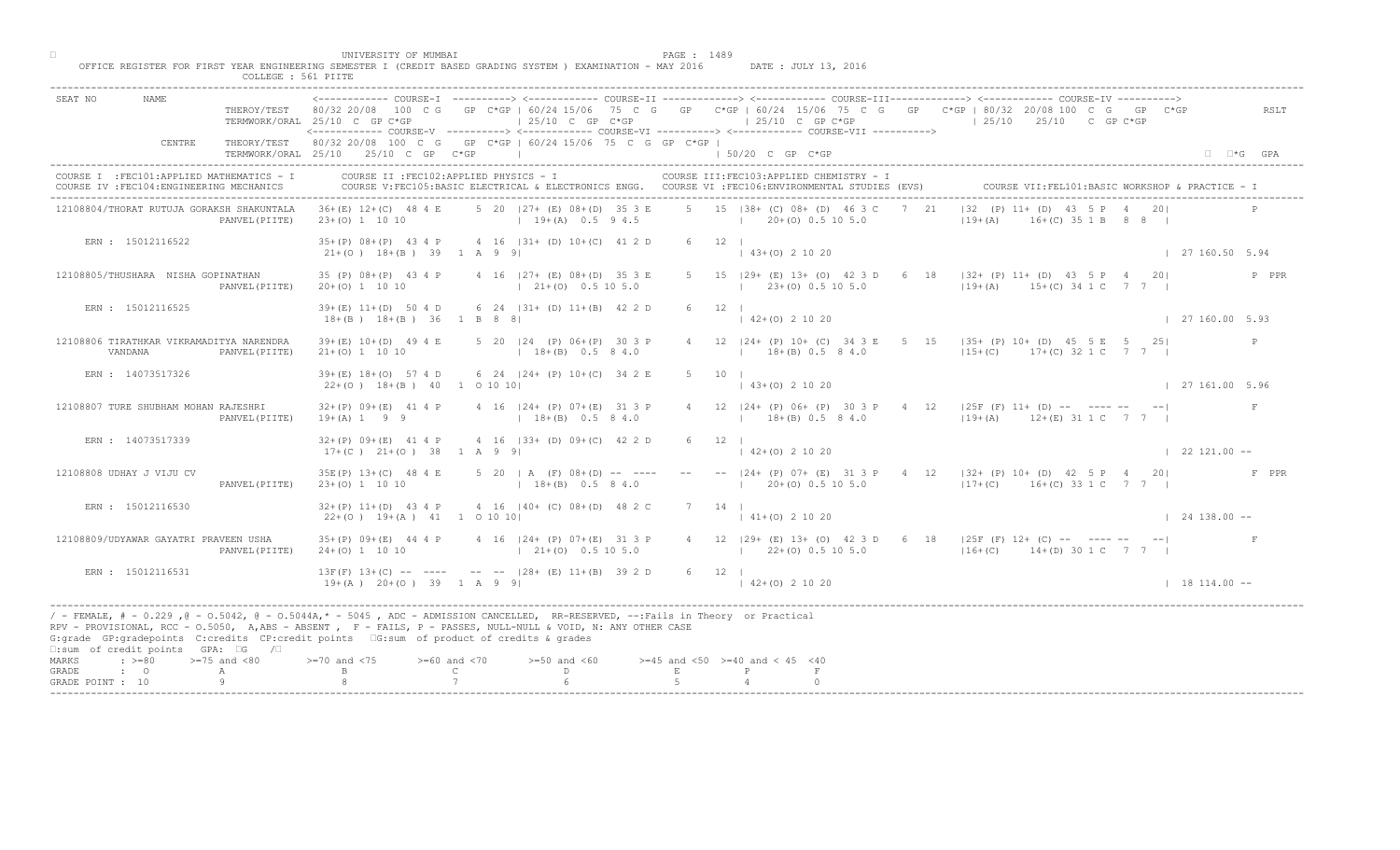|                                    |                                                                                         | COLLEGE : 561 PIITE   |                                                                                                                                                                                                                                                                                                                                            |                                    |                                                          |        |              |                                                                                                                                                 |      |                                                                                                                                                               |                      |      |
|------------------------------------|-----------------------------------------------------------------------------------------|-----------------------|--------------------------------------------------------------------------------------------------------------------------------------------------------------------------------------------------------------------------------------------------------------------------------------------------------------------------------------------|------------------------------------|----------------------------------------------------------|--------|--------------|-------------------------------------------------------------------------------------------------------------------------------------------------|------|---------------------------------------------------------------------------------------------------------------------------------------------------------------|----------------------|------|
| SEAT NO                            | NAME.                                                                                   |                       | TERMWORK/ORAL 25/10 C GP C*GP                                                                                                                                                                                                                                                                                                              |                                    | $\vert$ 25/10 C GP C*GP                                  |        |              | $125/10$ C GP $C*GP$<br><----------- COURSE-V ----------> <----------- COURSE-VI -----------> <----------- COURSE-VII ---------->               |      | THEROY/TEST 80/32 20/08 100 C G GP C*GP   60/24 15/06 75 C G GP C*GP   60/24 15/06 75 C G GP C*GP   80/32 20/08 100 C G GP C*GP<br>$125/10$ $25/10$ C GP C*GP |                      | RSLT |
|                                    | CENTRE                                                                                  |                       | THEORY/TEST 80/32 20/08 100 C G GP C*GP   60/24 15/06 75 C G GP C*GP  <br>TERMWORK/ORAL 25/10 25/10 C GP C*GP                                                                                                                                                                                                                              |                                    |                                                          |        |              | $150/20$ C GP $C*GP$                                                                                                                            |      |                                                                                                                                                               | $\Box$ $\Box$ *G GPA |      |
|                                    | COURSE I : FEC101: APPLIED MATHEMATICS - I<br>COURSE IV : FEC104: ENGINEERING MECHANICS |                       | COURSE II : FEC102: APPLIED PHYSICS - I                                                                                                                                                                                                                                                                                                    |                                    |                                                          |        |              | COURSE III: FEC103: APPLIED CHEMISTRY - I<br>COURSE V:FEC105:BASIC ELECTRICAL & ELECTRONICS ENGG. COURSE VI :FEC106:ENVIRONMENTAL STUDIES (EVS) |      |                                                                                                                                                               |                      |      |
|                                    | 12108810 UKIRDE ONKAR PRAMOD NEETA                                                      |                       | $32+(P)$ 10+(D) 42 4 P<br>PANVEL (PIITE) 23+(0) 1 10 10                                                                                                                                                                                                                                                                                    |                                    | 4 16   24 + (P) 08 + (D) 32 3 P<br>$16+(C)$ 0.5 7 3.5    |        |              | 4 12   30 + (D) 06 + (P) 36 3 E<br>$1 \t20+(0) \t0.5 \t10 \t5.0$                                                                                | 5 15 | $ 20F (F) 08+$ $(P)$ -- $\sqrt{P}$ ----<br>$117 + (C)$<br>$+(E)$ 29 1 D 6 6                                                                                   |                      |      |
|                                    | ERN: 14073517341                                                                        |                       | $32+(P)$ $08+(P)$ 40 4 P<br>$15+(C)$ $15+(C)$ 30 1 C 7 7                                                                                                                                                                                                                                                                                   |                                    | 4 16 134 + (D) 08 + (D) 42 2 D                           |        | $6 \t12 \t1$ | $\vert$ 37+(B) 2 8 16                                                                                                                           |      |                                                                                                                                                               | $\vert$ 22 118.50 -- |      |
|                                    | 12108811 UMAR FAROOQ NOOR MOHAMAD DAWALAT<br>H BEE                                      | PANVEL (PIITE)        | $32+(P)$ $08+(P)$ 40 4 P<br>$17+(C)$ 1 7 7                                                                                                                                                                                                                                                                                                 |                                    | 4 16   24 + (P) 06 + (P) 30 3 P<br>$19+(A)$ 0.5 9 4.5    |        |              | 4 12   24 + (P) 08 + (D) 32 3 P 4<br>$15+(C)$ 0.5 7 3.5                                                                                         |      | 12 132 (P) 08+ (P) 40 5 P 4<br>$15+(C)$ $19+(A)$ 34 1 C                                                                                                       | 201<br>7 7 1         |      |
|                                    | ERN : 14073517342                                                                       |                       | $39+(E)$ 11+(D) 50 4 D<br>$15+(C)$ $15+(C)$ 30 1 C 7 7                                                                                                                                                                                                                                                                                     |                                    | 6 24   30 + (D) 08 + (D) 38 2 D                          |        | $6 \t12 \t1$ | $(43+(0) 2 10 20)$                                                                                                                              |      |                                                                                                                                                               | 127145.005.37        |      |
|                                    | 12108812 UPADHYAY JIGAR VAKIL PRASAD SHIV<br>KALI                                       | PANVEL (PIITE)        | $32+(P)$ 09+(E) 41 4 P<br>$22+(0)$ 1 10 10                                                                                                                                                                                                                                                                                                 |                                    | 4 16   25 + (P) 07 + (E) 32 3 P<br>$17+(C)$ 0.5 7 3.5    |        |              | $12$ $ 32 + (D) 10 + (C) 42 3$<br>$18+(B)$ 0.5 8 4.0                                                                                            |      | D 6 18   32 (P) 08 (P) 40 5 P 4 20 <br>$120+(0)$ 16+(C) 36 1 B 8 8 1                                                                                          |                      | P    |
|                                    | ERN : 15012116535                                                                       |                       | 34 (P) 08+(P) 42 4 P<br>$18+(B)$ $21+(O)$ 39 1 A 9 9                                                                                                                                                                                                                                                                                       |                                    | 4 16 (38+ (C) 07+ (E) 45 2 C                             |        | 14           | $3+(A)$ 2 9 18                                                                                                                                  |      |                                                                                                                                                               | 127148.505.50        |      |
|                                    | 12108813 VAISAKH PADMANABHAN SMITA                                                      | PANVEL (PIITE)        | $35+(P)$ 10+(D) 45 4 E<br>$19+(A) 1 9 9$                                                                                                                                                                                                                                                                                                   |                                    | 5 20 $ 17F(F) 09+(C) -- --$<br>$\vert$ 20+(0) 0.5 10 5.0 |        |              | $20+(0)$ 0.5 10 5.0                                                                                                                             |      | $118+(B)$ $21+(O)$ 39 1 A 9 9 1                                                                                                                               |                      |      |
|                                    | ERN : 15012116541                                                                       |                       | $32+(P)$ 09+(E) 41 4 P<br>$16+(C)$ $18+(B)$ $34$ $1$ C 7 7                                                                                                                                                                                                                                                                                 |                                    | 4 16 125+ (P) 12+(0) 37 2 E                              |        |              | $\vert$ 42+(0) 2 10 20                                                                                                                          |      |                                                                                                                                                               | $19116.00 -$         |      |
|                                    | 12108814 VALATKAR AKSHAY VISHNU ASHA                                                    | PANVEL (PIITE)        | 39 (E) 09+ (E) 48 4 E<br>$23+(0)$ 1 10 10                                                                                                                                                                                                                                                                                                  |                                    | $5$ 20 $126+$ (P) $09+$ (C)<br>$120+(0)$                 |        |              | $19+(A) 0.5 94.5$                                                                                                                               |      | 5 15   37 + (C) 10 + (C) 47 3 C 7 21   32 + (P) 08 + (P) 40 5 P 4 20<br>$ 16+(C)$ 14+(D) 30 1 C 7 7                                                           |                      |      |
|                                    | ERN : 14073517349                                                                       |                       | $32+(P)$ 15+(A) 47 4 E<br>$16+(C)$ $13+(D)$ 29 1 D 6                                                                                                                                                                                                                                                                                       |                                    | 5 20 $137 + (c) 08 + (D) 45 2 C$                         |        | 7 14 1       | $ 39+(A) 2 9 18$                                                                                                                                |      |                                                                                                                                                               | 127160.505.94        |      |
|                                    | 12108815 VARGHESE FLOYD ABRAHAM JOLLY                                                   | PANVEL (PIITE)        | $32E(P)$ $08+(P)$ 40 4 P<br>$20+(0)$ 1 10 10                                                                                                                                                                                                                                                                                               |                                    | $13+(D)$ 0.5 6 3.0                                       |        |              | $(20+(0) 0.5 10 5.0)$                                                                                                                           |      | 4 16 118F (F) 07+(E) -- ---- -- -- -- 126+ (P) 13E (O) 39 3 D 6 18 122F (F) 11E (D) -- ---- -- -- -- --<br>$121+ (0)$ $12+ (E)$ 33 1 C 7 7                    |                      | F    |
|                                    | ERN : 15012116543                                                                       |                       | $12F(F) 08+(P) --$<br>$21+(0)$ $17+(C)$ 38 1 A 9 9                                                                                                                                                                                                                                                                                         |                                    | $\angle$ -- $\angle$ -- $ 26 + (P) 12 + (O) 38 2 D$      |        | 6 12         | $140+(0)21020$                                                                                                                                  |      |                                                                                                                                                               | $1 15 100.00 -$      |      |
|                                    | $\square$ : sum of credit points GPA: $\square$ G                                       | $\sqrt{2}$            | / - FEMALE, # - 0.229, @ - 0.5042, @ - 0.5044A,* - 0045, ADC - ADMISSION CANCELLED, RR-RESERVED, --:Fails in Theory or Practical<br>RPV - PROVISIONAL, RCC - 0.5050, A, ABS - ABSENT, P - FAILS, P - PASSES, NULL-NULL & VOID, N: ANY OTHER CASE<br>G:grade GP:gradepoints C:credits CP:credit points 6:sum of product of credits & grades |                                    |                                                          |        |              |                                                                                                                                                 |      |                                                                                                                                                               |                      |      |
| MARKS<br>GRADE<br>GRADE POINT : 10 | $: z = 80$<br>$\cdot$ $\cdot$ 0                                                         | $>=75$ and $<80$<br>A | $> = 70$ and $< 75$                                                                                                                                                                                                                                                                                                                        | $>= 60$ and $< 70$<br>$\mathsf{C}$ | $>=50$ and $<60$<br>D.                                   | $\,$ E |              | $>=45$ and $<50$ $>=40$ and $< 45$ $<40$                                                                                                        |      |                                                                                                                                                               |                      |      |
|                                    |                                                                                         |                       |                                                                                                                                                                                                                                                                                                                                            |                                    |                                                          |        |              |                                                                                                                                                 |      |                                                                                                                                                               |                      |      |

□ PAGE : 1490<br>OFFICE REGISTER FOR FIRST YEAR ENGINEERING SEMESTER I (CREDIT BASED GRADING SYSTEM ) EXAMINATION - MAY 2016 DATE : JULY 13, 2016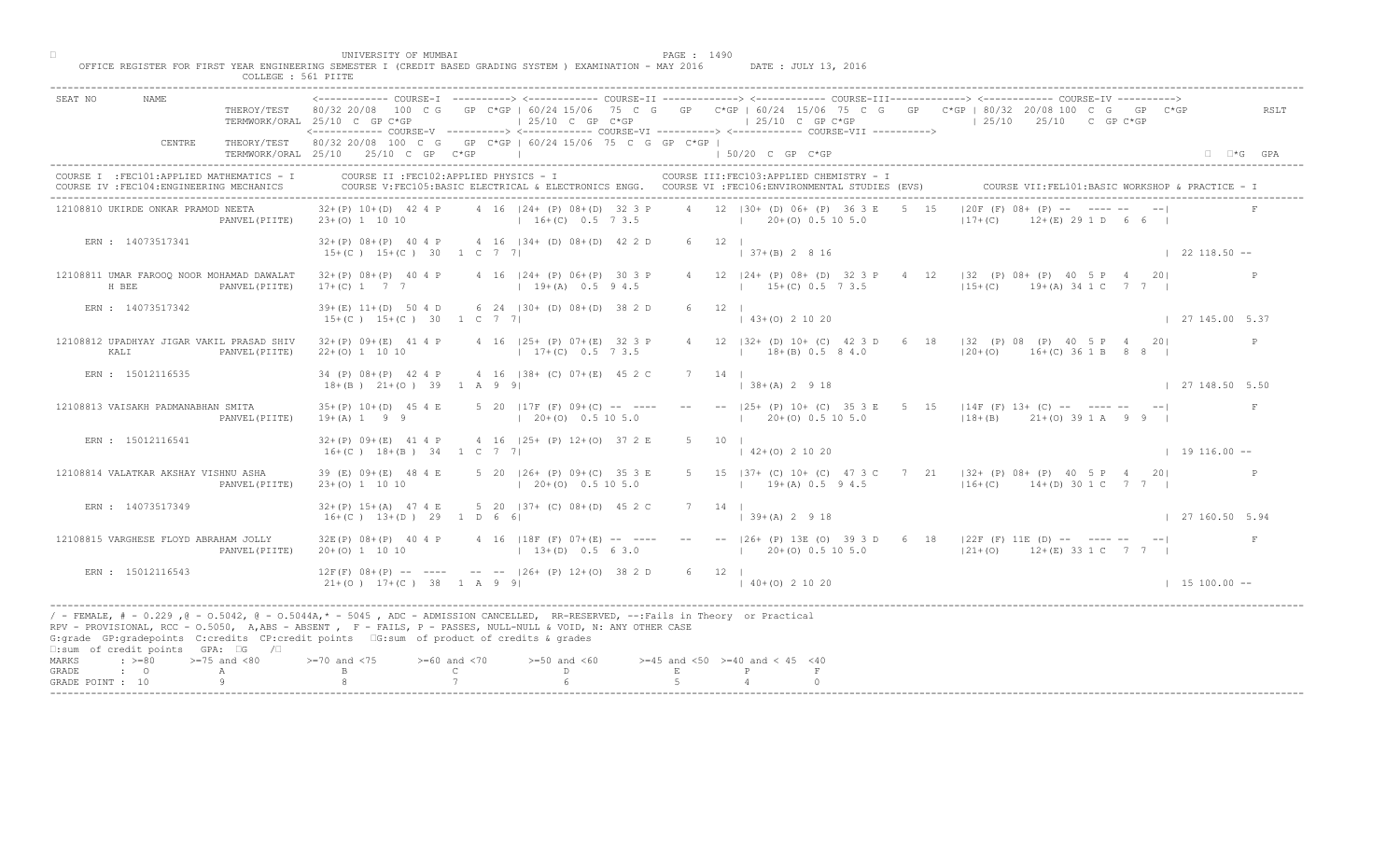| SEAT NO                                                                                                                                                                                                                                                                                                                                                                                                      |                | TERMWORK/ORAL 25/10 C GP C*GP<br><------------ COURSE-V ----------> <------------ COURSE-VI ----------> <------------ COURSE-VII ---------->  |                                    | $125/10$ C GP C*GP                                           |        |        | $125/10$ C GP C*GP                            |                                                               |       | THEROY/TEST 80/32 20/08 100 C G GP C*GP   60/24 15/06 75 C G GP C*GP   60/24 15/06 75 C G GP C*GP   80/32 20/08 100 C G GP C*GP<br>$125/10$ $25/10$ C GP C*GP | RSLT                          |
|--------------------------------------------------------------------------------------------------------------------------------------------------------------------------------------------------------------------------------------------------------------------------------------------------------------------------------------------------------------------------------------------------------------|----------------|-----------------------------------------------------------------------------------------------------------------------------------------------|------------------------------------|--------------------------------------------------------------|--------|--------|-----------------------------------------------|---------------------------------------------------------------|-------|---------------------------------------------------------------------------------------------------------------------------------------------------------------|-------------------------------|
| CENTRE                                                                                                                                                                                                                                                                                                                                                                                                       |                | THEORY/TEST 80/32 20/08 100 C G GP C*GP   60/24 15/06 75 C G GP C*GP  <br>TERMWORK/ORAL 25/10 25/10 C GP C*GP                                 |                                    |                                                              |        |        | 1 50/20 C GP C*GP                             |                                                               |       |                                                                                                                                                               | $\Box$ $\Box$ *G GPA          |
| COURSE I : FEC101: APPLIED MATHEMATICS - I<br>COURSE IV : FEC104: ENGINEERING MECHANICS                                                                                                                                                                                                                                                                                                                      |                | COURSE II : FEC102: APPLIED PHYSICS - I<br>COURSE V:FEC105:BASIC ELECTRICAL & ELECTRONICS ENGG. COURSE VI :FEC106:ENVIRONMENTAL STUDIES (EVS) |                                    |                                                              |        |        |                                               | COURSE III: FEC103: APPLIED CHEMISTRY - I                     |       |                                                                                                                                                               |                               |
| 12108816 VARGHESE JOBIN JOHN BEENA                                                                                                                                                                                                                                                                                                                                                                           |                | $32+(P)$ 12+(C) 44 4 P<br>PANVEL (PIITE) 23+(0) 1 10 10                                                                                       |                                    | $14+(D)$ 0.5 6 3.0                                           |        |        | $19+(A) 0.5 9 4.5$                            | 4 16   05F (F) 06+ (P) -- ---- -- --   24+ (P) 08+ (D) 32 3 P |       | $124F$ (F) $09 + \sqrt{E}$ -- $\sqrt{2}$ --- -- --<br>$116 + (C)$<br>$(0)$ 31 1 C 7 7 1                                                                       |                               |
| ERN : 14073517351                                                                                                                                                                                                                                                                                                                                                                                            |                | 32E(P) 08+(P) 40 4 P 4 16   28+ (E) 07+(E) 35 2 E<br>$17+(C)$ 20+(0) 37 1 B 8 8                                                               |                                    |                                                              |        |        | $5 \t10 \t$<br>$\vert$ 39+(A) 2 9 18          |                                                               |       |                                                                                                                                                               | $1 \quad 19 \quad 104.50 - -$ |
| 12108817 VARTAK RUPAK SUBHASH JYOTI                                                                                                                                                                                                                                                                                                                                                                          | PANVEL (PIITE) | $32+(P)$ $08+(P)$ 40 4 P<br>$24+(0)$ 1 10 10                                                                                                  |                                    | 4 16 124 + (P) 06 + (P) 30 3 P<br>$15+(C)$ 0.5 7 3.5         |        |        |                                               | 4 12 126+ (P) 09+ (C) 35 3 E<br>$1$ 21+(0) 0.5 10 5.0         | $5 -$ | $ 43 \t\t\t (D) 08 + (P) 51 5 D 6 30 $<br>$ 15+(C)$ 15+(C) 30 1 C 7 7                                                                                         |                               |
| ERN : 14073517356                                                                                                                                                                                                                                                                                                                                                                                            |                | $32+(P)$ 09+(E) 41 4 P<br>$16+(C)$ $12+(E)$ 28 1 D 6 6                                                                                        |                                    | 4 16 (30 + (D) 07 + (E) 37 2 E                               |        |        | $5 \t10 \t1$<br>$138+(A) 2 918$               |                                                               |       |                                                                                                                                                               | 127148.505.50                 |
| 12108818 VENKATRAMAN SUBRAMANIAN DEVI                                                                                                                                                                                                                                                                                                                                                                        | PANVEL (PIITE) | $32+(P)$ 11+(D) 43 4 P<br>$23+(0)$ 1 10 10                                                                                                    |                                    | 4 16 124 + (P) 07 + (E) 31 3 P<br>$18+(B)$ 0.5 8 4.0         |        |        | $12$ $ 29+ (E) 10+ (C) 39 3$                  | $22+(0)$ 0.5 10 5.0                                           |       | 6 18   34 (P) 08+ (P) 42 5 P 4 20 <br>$ 18+(B)$ 13+(D) 31 1 C 7 7                                                                                             | P                             |
| ERN : 14073517357                                                                                                                                                                                                                                                                                                                                                                                            |                | $32+(P)$ 10+(D) 42 4 P<br>$17+(C)$ $17+(C)$ 34 1 C 7 7                                                                                        |                                    | 4 16 (35+ (D) 07+(E) 42 2 D                                  |        |        | 12                                            | $(A)$ 2 9 18                                                  |       |                                                                                                                                                               | 127145.00537                  |
| 12108819/VERMA PRIYA VINOD RITA                                                                                                                                                                                                                                                                                                                                                                              | PANVEL (PIITE) | $36+(E)$ $08+(P)$ 44 4 P<br>$22+(0)$ 1 10 10                                                                                                  |                                    | 4 16   31 + (D) 10 + (C) 41 3 D<br>$\vert$ 22+(0) 0.5 10 5.0 |        |        |                                               | $20+(0)$ 0.5 10 5.0                                           |       | B2+ (D) 10+ (C) 42 3 D 6 18   33+ (P) 13+ (C) 46 5 E 5 25 <br>$116+(C)$ $14+(D)$ 30 1 C 7 7                                                                   | $\mathbb{P}$                  |
| ERN : 15012116551                                                                                                                                                                                                                                                                                                                                                                                            |                | 33 (P) 12+(C) 45 4 E<br>$18+(B)$ $19+(A)$ 37 1 B 8 8                                                                                          |                                    | 5 20 138+ (C) 15+(0) 53 2 B                                  |        |        | $139+(A) 2918$                                |                                                               |       |                                                                                                                                                               | 127166.006.15                 |
| 12108820/VERMA RIYA RAKESHCHANDRA RITU                                                                                                                                                                                                                                                                                                                                                                       | PANVEL (PIITE) | A (F) 09+(E) -- ----<br>$19+(A) 1 9 9$                                                                                                        |                                    | $-- -28+$ (E) $08+(D)$<br>$1 + 18 + (B)$                     |        |        |                                               | $18+(B)$ 0.5 8 4.0                                            |       | 5 15   31 + (D) 09 + (C) 40 3 D 6 18   44E (D) 09 + (E) 53 5 D 6 30  <br>$11+(P)$ 17+(C) 28 1 D 6 6                                                           | F                             |
| ERN : 14073517358                                                                                                                                                                                                                                                                                                                                                                                            |                | $40+(D)$ 12+(C) 52 4 D<br>$20+(0)$ $22+(0)$ $42$ 1 0 10 10                                                                                    |                                    | $6\quad 24\quad 143 + (B)\quad 10 + (C)$                     | 53 2 B |        | 8 16 1<br>$  38 + (A) 2 9 18$                 |                                                               |       |                                                                                                                                                               | $\vert$ 23 154.00 --          |
| 12108821 VINAY RAMAKRISHNAN JAYASHREE                                                                                                                                                                                                                                                                                                                                                                        | PANVEL (PIITE) | $32+(P)$ 11+(D) 43 4 P<br>$12+(E)$ 1 5 5                                                                                                      |                                    | $124+$ (P) 08+(D) 32 3 P<br>$11+(P)$ 0.5 4 2.0               |        |        |                                               | $12+(E)$ 0.5 5 2.5                                            |       | 4 12   30 + (D) 12 + (O) 42 3 D 6 18   38 (E) 08 + (P) 46 5 E 5 25  <br>$114+(D)$ 10+(P) 24 1 E 5 5                                                           |                               |
| ERN: 14073517362                                                                                                                                                                                                                                                                                                                                                                                             |                | $32+(P)$ 10+(D) 42 4 P<br>$12+(E)$ $19+(A)$ $31$ $1 C$ 7 7                                                                                    |                                    | $4 \cdot 16$ $129 + (E)$ $08 + (D)$ 37 2 E                   |        | 5 10 1 | $(29+(D) 2 6 12)$                             |                                                               |       |                                                                                                                                                               | 127130.504.83                 |
| / - FEMALE, # - 0.229 ,@ - 0.5042, @ - 0.5044A,* - 5045 , ADC - ADMISSION CANCELLED, RR-RESERVED, --:Fails in Theory or Practical<br>RPV - PROVISIONAL, RCC - 0.5050, A, ABS - ABSENT . P- FAILS, P - PASSES, NULL-NULL & VOID, N: ANY OTHER CASE<br>G:grade GP:gradepoints C:credits CP:credit points G:sum of product of credits & grades<br>$\square$ : sum of credit points GPA: $\square$ G / $\square$ |                |                                                                                                                                               |                                    |                                                              |        |        |                                               |                                                               |       |                                                                                                                                                               |                               |
| $\div$ >=80 >=75 and <80<br>MARKS<br>GRADE<br>$\cdot$ $\cdot$ 0<br>A                                                                                                                                                                                                                                                                                                                                         |                | $>= 70$ and $< 75$                                                                                                                            | $>= 60$ and $< 70$<br>$\mathbb{C}$ | $>=50$ and $<60$<br>D.                                       |        | E      | $>=45$ and $<50$ $>=40$ and $< 45$ $<40$<br>P |                                                               |       |                                                                                                                                                               |                               |
| Q<br>GRADE POINT : 10                                                                                                                                                                                                                                                                                                                                                                                        |                |                                                                                                                                               |                                    |                                                              |        |        |                                               |                                                               |       |                                                                                                                                                               |                               |

□ PAGE : 1491<br>OFFICE REGISTER FOR FIRST YEAR ENGINEERING SEMESTER I (CREDIT BASED GRADING SYSTEM ) EXAMINATION - MAY 2016 DATE : JULY 13, 2016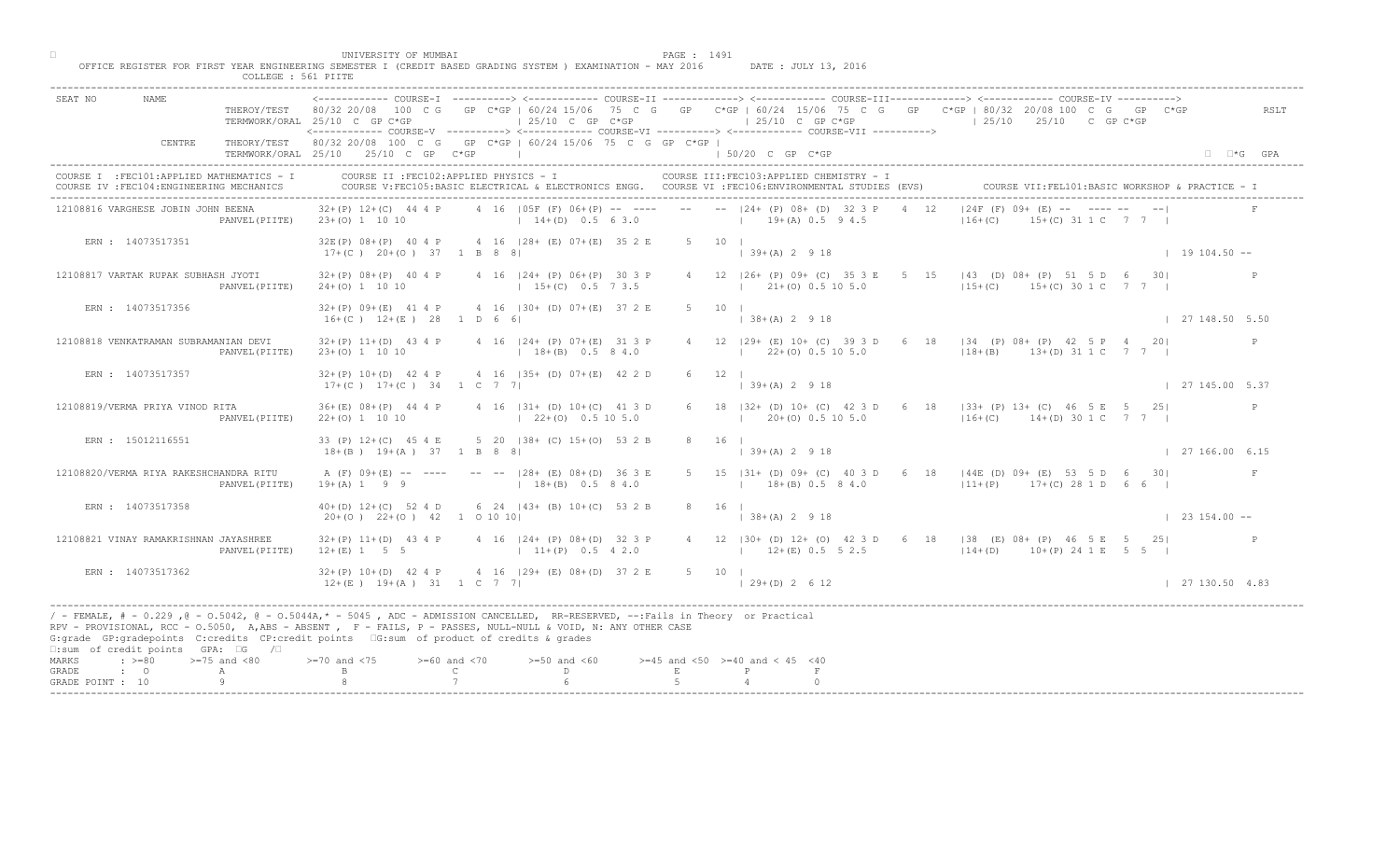|                                                                                              | COLLEGE : 561 PIITE                                                                                                                                                                                                                                                                                                                                                                                                                                                                             |                      |
|----------------------------------------------------------------------------------------------|-------------------------------------------------------------------------------------------------------------------------------------------------------------------------------------------------------------------------------------------------------------------------------------------------------------------------------------------------------------------------------------------------------------------------------------------------------------------------------------------------|----------------------|
| SEAT NO<br>NAME.<br>THEROY/TEST<br>CENTRE                                                    | COURSE-IT -------------> <------------- COURSE-ITT-------------><br>GP C*GP   60/24 15/06 75 C G GP C*GP   60/24 15/06 75 C G GP C*GP   80/32 20/08 100 C G GP C*GP<br>80/32 20/08<br>100 C G<br>TERMWORK/ORAL 25/10 C GP C*GP<br>$125/10$ C GP C*GP<br>$125/10$ C GP C*GP<br>$125/10$ $25/10$ C GP C*GP<br><------------ COURSE-V ----------> <------------ COURSE-VI ----------> <------------ COURSE-VII ----------><br>THEORY/TEST 80/32 20/08 100 C G GP C*GP   60/24 15/06 75 C G GP C*GP | RSLT                 |
|                                                                                              | TERMWORK/ORAL 25/10 25/10 C GP C*GP<br>150/20 C GP C*GP                                                                                                                                                                                                                                                                                                                                                                                                                                         | $\Box$ $\Box$ *G GPA |
| COURSE I : FEC101: APPLIED MATHEMATICS - I<br>COURSE IV : FEC104: ENGINEERING MECHANICS      | COURSE II : FEC102: APPLIED PHYSICS - I<br>COURSE III: FEC103: APPLIED CHEMISTRY - I<br>COURSE V:FEC105:BASIC ELECTRICAL & ELECTRONICS ENGG. COURSE VI :FEC106:ENVIRONMENTAL STUDIES (EVS)<br>COURSE VII: FEL101: BASIC WORKSHOP & PRACTICE - I                                                                                                                                                                                                                                                 |                      |
| 12108822/VINJAMURI SRIKAVYA SHARMA ANURAD<br>HA<br>PANVEL (PIITE)                            | $135+$ (P) $08+\sqrt{P}$ 43<br>4 12   24 + (P) 06 + (P) 30 3 P<br>$32+(P)$ 09+(E) 41 4 P<br>4 16 124 + (P) 06 + (P) 30 3 P<br>4 12<br>$(E)$ 24 1 E 5 5 I<br>$14+(D) 1 6 6$<br>$15+(C)$ 0.5 7 3.5<br>$19+(A) 0.5 9 4.5$<br>$12+(E)$                                                                                                                                                                                                                                                              |                      |
| ERN : 14073517363                                                                            | 4 16 126+ (P) 08+ (D) 34 2 E<br>32 (P) 08+(P) 40 4 P<br>5 10 1<br>$13+(D)$ $11+(P)$ 24 1 E 5 5<br>$\vert$ 39+(A) 2 9 18                                                                                                                                                                                                                                                                                                                                                                         | 127128.004.74        |
| 12108823 VISHNU NARAYANAN UMA RAMACHANDRA<br>N<br>PANVEL (PIITE)                             | 12   13F (F) 08+ (P) -- ---- --<br>$32+(P)$ 11+(D) 43 4 P<br>4 16   24 + (P) 07 + (E) 31 3 P<br>4 12   26+ (P) 06+ (P) 32 3 P 4<br>$12+(E)$ $16+(C)$ 28 1 D<br>$(13+(D) 0.5 6 3.0)$<br>$18+(B)$ 0.5 8 4.0<br>$22+(0)$ 1 10 10                                                                                                                                                                                                                                                                   | $\mathbf{F}$         |
| ERN : 15012116556                                                                            | $32+(P)$ $08+(P)$ 40 4 P<br>4 16   26 + (P) 11 + (B) 37 2 E<br>10 <sub>1</sub><br>$ 41+(0) 2 10 20 $<br>$21+(0)$ $21+(0)$ $42$ 1 0 10 10                                                                                                                                                                                                                                                                                                                                                        | $\vert$ 22 119.00 -- |
| 12108824 VIVEK BALACHANDRAN NISHA<br>PANVEL (PIITE)                                          | 21 $ 33+$ (D) 13+ (O) 46 3<br>7 21 (35+ (P) 19+ (0) 54 5 D 6 30<br>$32 (P) 10+(D) 42 4 P$<br>4 16 137+ (C) 10+ (C) 47 3 C<br>$23+(0)$ 0.5 10 5.0<br>$24+(0)$ 1 10 10<br>$19+(A)$ 0.5 9 4.5<br>$ 20+(0)$ 15+(C) 35 1 B 8 8                                                                                                                                                                                                                                                                       |                      |
| ERN : 14073517367                                                                            | $5 -$<br>10<br>$32+(P)$ $08+(P)$ 40 4 P<br>4 16 (25+ (P) 09+ (C) 34 2 E<br>$1+(0)$ 2 10 20<br>$17+(C)$ $21+(O)$ 38 1 A 9 9                                                                                                                                                                                                                                                                                                                                                                      | 127170.506.31        |
| 12108825 WAGARI SANTOSH CHANDU GAURI<br>PANVEL (PIITE)                                       | 4 16   24 + (P) 07 + (E) 31 3 P<br>$\begin{bmatrix} 24 + (P) & 09 + (C) & 33 & 3 & P & 4 & 12 & 32 & (P) & 12 + (C) & 44 & 5 & P & 4 & 20 \end{bmatrix}$<br>$34+(P)$ $08+(P)$ 42 4 P<br>$19+(A)$ 0.5 9 4.5<br>$18+(B)$ 0.5 8 4.0<br>$(13+(D) 15+(C) 28 1 D 6 6)$<br>$18+(B)$ 1 8 8                                                                                                                                                                                                              | $\mathbb{P}$         |
| ERN : 14073517368                                                                            | 4 16   24 + (P) 10 + (C) 34 2 E<br>$33+(P)$ 10+(D) 43 4 P<br>$15+(C)$ $15+(C)$ 30 1 C 7 7<br>$ 39+(A) 2 9 18$                                                                                                                                                                                                                                                                                                                                                                                   | 127133.504.94        |
| 12108826 WALSHINGE MAYUR ARUN JYOTI<br>PANVEL (PIITE)                                        | $4$ 16 $ 24 + (P)$ 11+(B)<br>5 15   16F (F) 08+ (D) -- --- -- -- --   42E (D) 11+ (D) 53 5 D 6 30 <br>$32E(P)$ $08+(P)$ 40 4 P<br>$1 \t 18 + (B) \t 0.5 \t 8 \t 4.0$<br>$115+(C)$ $10+(P)$ 25 1 D 6 6 I<br>$22+(0)$ 1 10 10<br>$120+10$                                                                                                                                                                                                                                                         |                      |
| ERN : 15012116559                                                                            | 4 16 $ 31 + (D) 10 + (C) 41 2 D$<br>$6 \t12 \t1$<br>$32+(P)$ $09+(E)$ 41 4 P<br>$19+(A)$ $18+(B)$ 37 1 B 8<br>$141+(0)21020$                                                                                                                                                                                                                                                                                                                                                                    | $124142.00 - -$      |
| 12108827 WANI CHINMAY JAGDISH SUVARNA<br>PANVEL (PIITE)                                      | $4 \t16 \t125+ \t(P) 06+(P) 31 3 P$<br>4 12   13F (F) 07+ (E) -- ---- -- --   42+ (D) A (F) -- ---- -- -- <br>$32+(P)$ $08+(P)$ 40 4 P<br>$19+(A)$ 0.5 9 4.5<br>$20+(0)$ 1 10 10<br>$14+(D)$ 0.5 6 3.0<br>$119+(A)$ $10+(P)$ 29 1 D 6 6                                                                                                                                                                                                                                                         |                      |
| ERN : 14073517373                                                                            | $728$   32+ (D) 10+(C) 42 2 D<br>$52+(C)$ $08+(P)$ 60 4 C<br>6 12  <br>$18+(B)$ $16+(C)$ $34$ $1 C$ 7 7<br>$141+(0)21020$                                                                                                                                                                                                                                                                                                                                                                       | $1 19 118.50 --$     |
| $\square$ : sum of credit points GPA: $\square$ G<br>$\sqrt{2}$                              | / - FEMALE, # - 0.229, @ - 0.5042, @ - 0.5044A,* - 5045, ADC - ADMISSION CANCELLED, RR-RESERVED, --:Fails in Theory or Practical<br>RPV - PROVISIONAL, RCC - 0.5050, A, ABS - ABSENT, P - FAILS, P - PASSES, NULL-NULL & VOID, N: ANY OTHER CASE<br>G:grade GP:gradepoints C:credits CP:credit points 6:sum of product of credits & grades                                                                                                                                                      |                      |
| $\div$ >=80 >=75 and <80<br>MARKS<br>GRADE<br>$\cdot$ 0<br>А<br>$\alpha$<br>GRADE POINT : 10 | $> = 70$ and $< 75$<br>$>=60$ and $<70$<br>$>=50$ and $<60$<br>$>=45$ and $<50$ $>=40$ and $< 45$ $<40$<br>$\mathsf{C}$<br>D<br>$\,$ E<br>P                                                                                                                                                                                                                                                                                                                                                     |                      |
|                                                                                              |                                                                                                                                                                                                                                                                                                                                                                                                                                                                                                 |                      |

□ PAGE : 1492<br>OFFICE REGISTER FOR FIRST YEAR ENGINEERING SEMESTER I (CREDIT BASED GRADING SYSTEM ) EXAMINATION - MAY 2016 DATE : JULY 13, 2016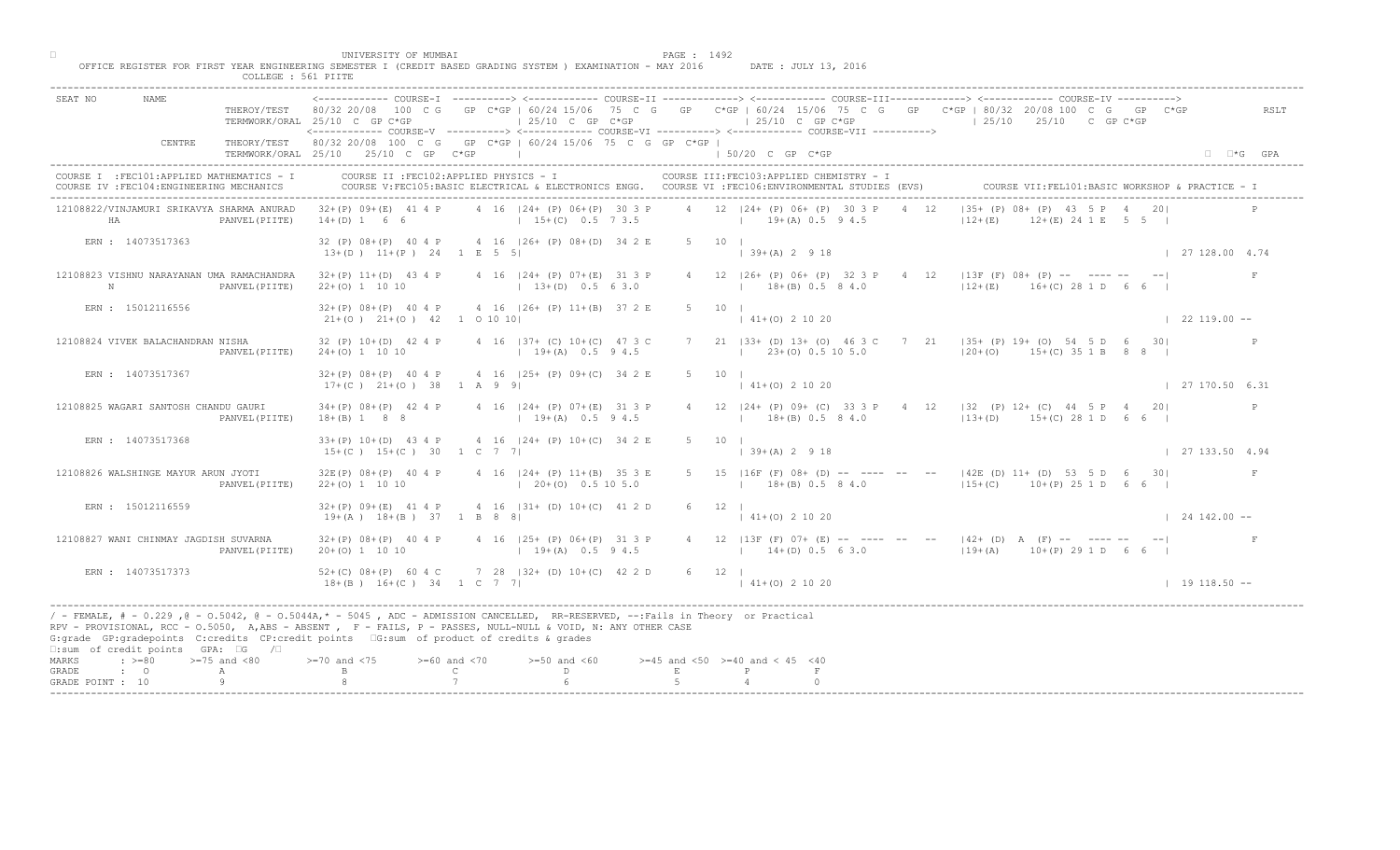|                                                                                                            | COLLEGE : 561 PIITE                                                                                                                                                                                                                                                                                                                                                                                                                                         |                              |
|------------------------------------------------------------------------------------------------------------|-------------------------------------------------------------------------------------------------------------------------------------------------------------------------------------------------------------------------------------------------------------------------------------------------------------------------------------------------------------------------------------------------------------------------------------------------------------|------------------------------|
| REAT NO                                                                                                    | COURSE-II -------------> <------------ COURSE-III-------------> <------------ COURSE-IV<br>THEROY/TEST 80/32 20/08 100 C G GP C*GP   60/24 15/06 75 C G GP C*GP   60/24 15/06 75 C G GP C*GP   80/32 20/08 100 C G GP C*GP<br>$\vert$ 25/10 C GP C*GP<br>$125/10$ C GP C*GP<br>$125/10$ $25/10$ C GP C*GP<br>TERMWORK/ORAL 25/10 C GP C*GP<br><------------ COURSE-V ----------> <------------ COURSE-VI -----------> <------------ COURSE-VII -----------> | RSLT                         |
| CENTRE                                                                                                     | THEORY/TEST 80/32 20/08 100 C G GP C*GP   60/24 15/06 75 C G GP C*GP  <br>TERMWORK/ORAL 25/10 25/10 C GP C*GP<br>$150/20$ C GP $C*GP$                                                                                                                                                                                                                                                                                                                       | $\Box$ $\Box$ *G GPA         |
| COURSE I : FEC101: APPLIED MATHEMATICS - I<br>COURSE IV : FEC104: ENGINEERING MECHANICS                    | COURSE II : FEC102: APPLIED PHYSICS - I<br>COURSE III: FEC103: APPLIED CHEMISTRY - I<br>COURSE VII: FEL101: BASIC WORKSHOP & PRACTICE - 1<br>COURSE V:FEC105:BASIC ELECTRICAL & ELECTRONICS ENGG. COURSE VI :FEC106:ENVIRONMENTAL STUDIES (EVS)                                                                                                                                                                                                             |                              |
| 12108828 WANKHEDE RAHUL BHARAT SHAKUNTALA<br><b>BAT</b><br>PANVEL (PIITE)                                  | $(F) 08+ \sqrt{P} = \sqrt{2}$<br>4 12 124 + (P) 08 + (D) 32 3 P<br>A (F) 09+(E) -- ---- -- -- 124+ (P) 06+(P) 30 3 P<br>12<br>$(20 + (0) 0.5 10 5.0)$<br>$17+(C)$ 0.5 7 3.5<br>$117+ (C)$<br>(1) 31 10 7 7 1<br>$23+(0)$ 1 10 10                                                                                                                                                                                                                            | A ABS                        |
| ERN : 14073517374                                                                                          | A (F) 08+(P) -- ---- -- --  24+ (P) 06+(P) 30 2 P<br>$4 \qquad 8 \qquad$<br>$15+(C)$ $19+(A)$ $34$ 1 C 7 7<br>$1 \cdot 37 + (B)$ 2 8 16                                                                                                                                                                                                                                                                                                                     | $1 \quad 14 \quad 80.50 - -$ |
| 12108829 WARRIER ADITYA BALAKRISHNAN RENU<br>PANVEL (PIITE)                                                | 18   32 (P) 10+ (D) 42 5 P 4<br>6 24   24 + (P) 06 + (P) 30 3 P<br>4 12   33 + (D) 07 + (E) 40 3 D 6<br>47+(D) 09+(E) 56 4 D<br>201<br>$ 20+(0)$ 18+(B) 38 1 A 9 9 1<br>$19+(A) 1 9 9$<br>$16+(C) 0.5 7 3.5$<br>$15+(C)$ 0.5 7 3.5                                                                                                                                                                                                                          |                              |
| ERN : 15012116562                                                                                          | 4 16   25 + (P) 09 + (C) 34 2 E<br>$34+(P)$ $08+(P)$ 42 4 P<br>$5 \t10 \t1$<br>$18+(B)$ $16+(C)$ $34$ $1$ C 7 7<br>$\vert$ 38+(A) 2 9 18                                                                                                                                                                                                                                                                                                                    | 127150.005.56                |
| 12108830 WASNIK MAYUR BALAKDAS TARA<br>PANVEL (PIITE)                                                      | $--$   A (F) 09+ (C) $-$<br>$      $ A (F) 16+ (0) $    -$<br>A (F) A (F) -- ---- -- --   A (F) 08+(D) -- ----<br>$11+(P)$ 0.5 4 2.0<br>$12+(E)$ 0.5 5 2.5<br>$11 + (P)$<br>$12+(E)$ 1 5 5<br>$A$ (F) -- ---- -- --                                                                                                                                                                                                                                         | F                            |
| ERN: 0                                                                                                     | A (F) A (F) -- ---- -- -- IA (F) 01F(F) -- ----<br>$2 \t 7 \t 14$<br>A (F) A (F) ---------                                                                                                                                                                                                                                                                                                                                                                  | $1 \t 4 \t 23.50 --$         |
| 12108831/YADAV POOJA SHESHNATH REENA<br>PANVEL (PIITE)                                                     | $[24 + (P) 07 + (E) 31 3 P 4 12  21F (F) 08 + (P) --- --- --- --- ]$<br>4 16 $109F$ (F) $08E(D)$ -- ---<br>32E(P) 10E(D) 42 4 P<br>$21+ (0)$ 0.5 10 5.0<br>$19+(A) 1 9 9$<br>$18+(B)$ 0.5 8 4.0<br>$10+(P)$ 16+(C) 26 1 D 6 6                                                                                                                                                                                                                               |                              |
| ERN : 15012116563                                                                                          | $03F(F)$ A $(F)$ -- ---- -- -- $128 + (E) 12+(0) 40 2$<br>$15+(C)$ $14+(D)$ 29 1 D 6 6<br>$\vert$ 33+(C) 2 7 14                                                                                                                                                                                                                                                                                                                                             | $1584.00 -$                  |
| 12108832 YADAV ABHISHEK SUMAN<br>PANVEL (PIITE)                                                            | 5 15  24+ (P) 05F (F) -- ---- -- --  12F (F) 08E (P) -- ---- -- -- <br>$-  24E$ (P) $12E$ (O)<br>$19F(F)$ $08+(P)$ -- ----<br>$18+(B)$ 0.5 8 4.0 $119+(A)$ 12+(E) 31 1 C 7 7  <br>$18+(B) 1 8 8$<br>$14 + (D)$                                                                                                                                                                                                                                              |                              |
| ERN : 15012116564                                                                                          | $06F(F)$ $08E(P)$ -- --- -- -- $ 27 + (\mathbb{B}) 12 + (0) 39 2 D$<br>$6 \t 12 \t 1$<br>$16+(C)$ $15+(C)$ 31 1 C 7<br>$ 39+(A) 2 9 18$                                                                                                                                                                                                                                                                                                                     | $1174.00 -$                  |
| 12108833 YADAV AJAY RAISAHAB MANORAMA DEV<br>T<br>PANVEL (PIITE)                                           | 5 $20 \times 124 + (P) 08 + (D) 32 3 P$<br>39 (E) 10+(D) 49 4 E<br>4 12   24 + (P) 06 + (P) 30 3 P + 4 12   32 + (P) 08 + (P) 40 5 P + 20<br>$17+(C)$ 0.5 7 3.5<br>$19+(A) 1 9 9$<br>$19+(A) 0.5 9 4.5$<br>$120+ (0)$ $16+ (C)$ 36 1 B 8 8 I                                                                                                                                                                                                                |                              |
| ERN : 14073517377                                                                                          | $\triangle$ 4 $\triangle$ 16 $ 24 + (P)$ 09+(C) 33 2 P<br>$32+(P)$ 11+(D) 43 4 P<br>4 8 1<br>$22+(0)$ 18+(B) 40 1 0 10 10<br>$140+(0)21020$                                                                                                                                                                                                                                                                                                                 | 127143.005.30                |
| $\square$ : sum of credit points GPA: $\square$ G<br>$\sqrt{2}$                                            | / - FEMALE, # - 0.229 ,@ - 0.5042, @ - 0.5044A,* - 5045 , ADC - ADMISSION CANCELLED, RR-RESERVED, --:Fails in Theory or Practical<br>RPV - PROVISIONAL, RCC - 0.5050, A, ABS - ABSENT , P- FAILS, P - PASSES, NULL-NULL & VOID, N: ANY OTHER CASE<br>G:grade GP:gradepoints C:credits CP:credit points G:sum of product of credits & grades                                                                                                                 |                              |
| $\Rightarrow$ $>=80$ $>=75$ and $<80$<br>MARKS<br>$\cdot$ $\cdot$ 0<br>GRADE<br>A<br>Q<br>GRADE POINT : 10 | $> = 70$ and $< 75$<br>$>= 60$ and $< 70$<br>$>=50$ and $<60$<br>$>=45$ and $<50$ $>=40$ and $< 45$ $<40$<br>$\mathcal{C}$<br>D.<br>$\,$ E                                                                                                                                                                                                                                                                                                                  |                              |
|                                                                                                            |                                                                                                                                                                                                                                                                                                                                                                                                                                                             |                              |

□ PAGE : 1493<br>OFFICE REGISTER FOR FIRST YEAR ENGINEERING SEMESTER I (CREDIT BASED GRADING SYSTEM ) EXAMINATION - MAY 2016 DATE : JULY 13, 2016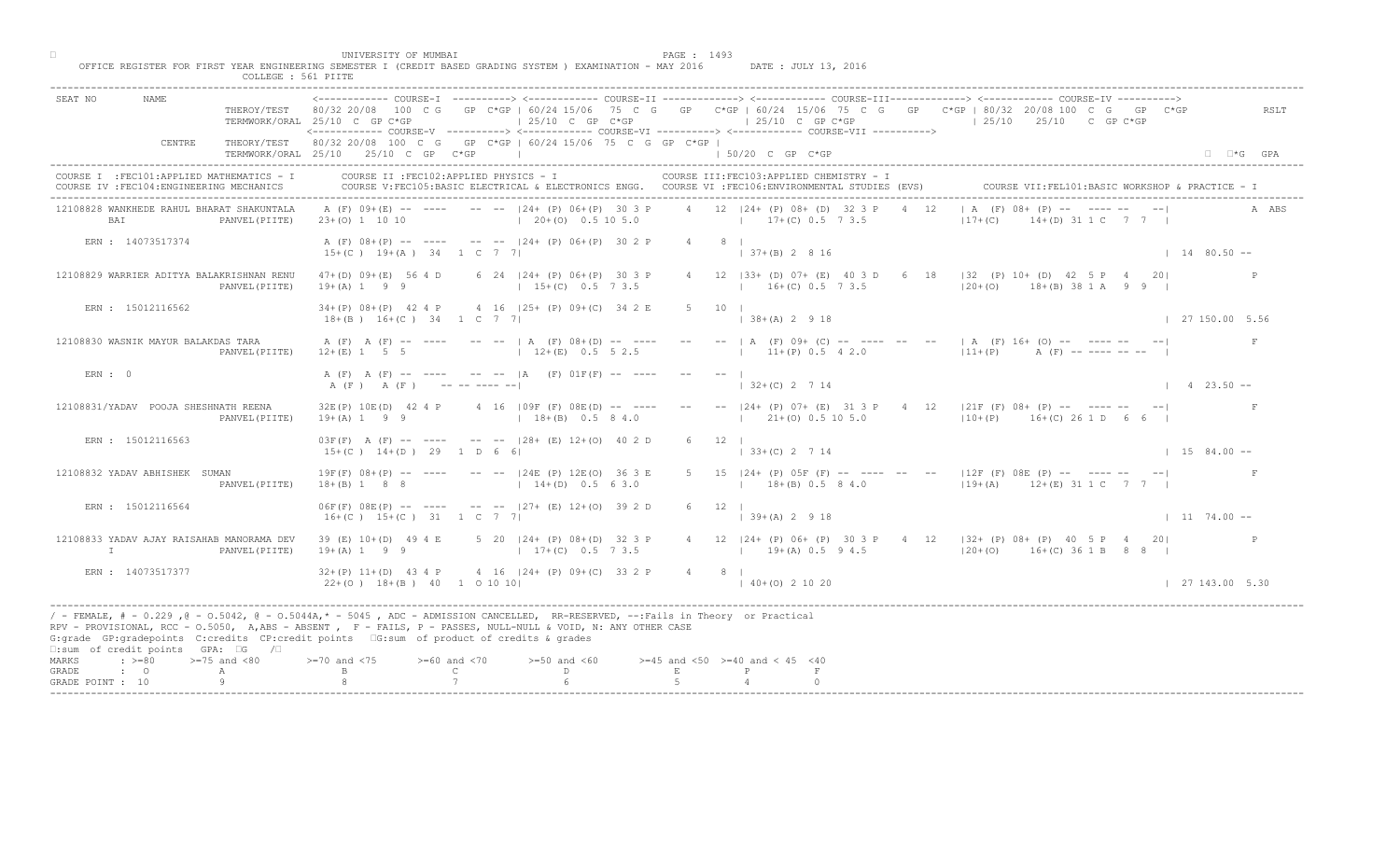|                                                                                                                                                                                                                                                                                                                                                                                                              | COLLEGE : 561 PIITE |                                                                                                                                                 |                                    |                                                                                                    |             |                                                                 |                |                                                                                                                                                                                                                                                                                           |                        |
|--------------------------------------------------------------------------------------------------------------------------------------------------------------------------------------------------------------------------------------------------------------------------------------------------------------------------------------------------------------------------------------------------------------|---------------------|-------------------------------------------------------------------------------------------------------------------------------------------------|------------------------------------|----------------------------------------------------------------------------------------------------|-------------|-----------------------------------------------------------------|----------------|-------------------------------------------------------------------------------------------------------------------------------------------------------------------------------------------------------------------------------------------------------------------------------------------|------------------------|
| SEAT NO                                                                                                                                                                                                                                                                                                                                                                                                      |                     | TERMWORK/ORAL 25/10 C GP C*GP<br><------------- COURSE-V ----------> <------------ COURSE-VI -----------> <------------ COURSE-VII -----------> |                                    | $\vert$ 25/10 C GP C*GP                                                                            |             | $125/10$ C GP C*GP                                              |                | COURSE-T ----------> <------------ COURSE-TT ------------> <------------ COURSE-TTT------------> <------------ COURSE-TV<br>THEROY/TEST 80/32 20/08 100 C G GP C*GP   60/24 15/06 75 C G GP C*GP   60/24 15/06 75 C G GP C*GP   80/32 20/08 100 C G GP C*GP<br>$125/10$ $25/10$ C GP C*GP | RSLT                   |
| CENTRE                                                                                                                                                                                                                                                                                                                                                                                                       |                     | THEORY/TEST 80/32 20/08 100 C G GP C*GP   60/24 15/06 75 C G GP C*GP  <br>TERMWORK/ORAL 25/10 25/10 C GP C*GP                                   | the contract of the con-           |                                                                                                    |             | $\pm$ 50/20 C GP C*GP                                           |                |                                                                                                                                                                                                                                                                                           | $\Box$ $\Box$ *G GPA   |
| COURSE I : FEC101: APPLIED MATHEMATICS - I<br>COURSE IV : FEC104: ENGINEERING MECHANICS                                                                                                                                                                                                                                                                                                                      |                     | COURSE II : FEC102: APPLIED PHYSICS - I                                                                                                         |                                    | COURSE V:FEC105:BASIC ELECTRICAL & ELECTRONICS ENGG. COURSE VI :FEC106:ENVIRONMENTAL STUDIES (EVS) |             | COURSE III: FEC103: APPLIED CHEMISTRY - I                       |                |                                                                                                                                                                                                                                                                                           |                        |
| 12108834 YADAV AJAY VIRENDER MEENA                                                                                                                                                                                                                                                                                                                                                                           | PANVEL (PIITE)      | $23F(F)$ 11+(D) -- ---- -- -- $ 24 + (P) 07 + (E) 31 3 P$<br>$19+(A) 1 9 9$                                                                     |                                    | $14+(D)$ 0.5 6 3.0                                                                                 |             | 4 12 127 + (E) 11 + (B) 38 3 D<br>$1 \t20+(0) \t0.5 \t10 \t5.0$ | 1.8            | $133+$ (P) $09+\sqrt{E}$ 42 5 P 4<br>$19 + (A)$<br>(2) 32 1 C 7 7 1                                                                                                                                                                                                                       |                        |
| ERN : 15012116567                                                                                                                                                                                                                                                                                                                                                                                            |                     | 35+(P) 08+(P) 43 4 P 4 16   32+ (D) 14+(0) 46 2 C<br>$17+(C)$ $15+(C)$ 32 1 C 7 7                                                               |                                    |                                                                                                    |             | 7 14 1<br>$137+(B) 2816$                                        |                |                                                                                                                                                                                                                                                                                           | $\vert$ 23 127.00 --   |
| 12108835 YADAV AKASH MEHAR CHAND SANTOSH                                                                                                                                                                                                                                                                                                                                                                     | PANVEL (PIITE)      | 33E(P) 08+(P) 41 4 P<br>$22+(0)$ 1 10 10                                                                                                        |                                    | 4 16   28 E (E) 08 + (D) 36 3 E<br>$\vert$ 20+(0) 0.5 10 5.0                                       |             | 5 15   24E (P) 09+ (C) 33 3 P<br>$19+(A) 0.5 9 4.5$             | $\overline{4}$ | 12 $134+(P)$ 13+ (C) 47 5 E 5<br>251<br>$17+(C)$ 17+(C) 34 1 C                                                                                                                                                                                                                            |                        |
| ERN : 15012116568                                                                                                                                                                                                                                                                                                                                                                                            |                     | $15F(F)$ 11+(D) -- ---- -- -- $-$ -24+ (P) 11+(B) 35 2 E<br>$17+(C)$ 19+(A) 36 1 B 8 8                                                          |                                    |                                                                                                    |             | $5 \t10 \t1$<br>$139+(A) 2918$                                  |                |                                                                                                                                                                                                                                                                                           | $\vert$ 23 130.50 --   |
| 12108836 YADAV AKASH VILAS SHAILA                                                                                                                                                                                                                                                                                                                                                                            | PANVEL (PIITE)      | $01F(F) 08+(P)$ -- --- -- --   A (F) A (F) -- ---<br>$22+(0)$ 1 10 10                                                                           |                                    | $17+(C)$ 0.5 7 3.5                                                                                 |             | $--$ 124+ (P) 10E (C) 3<br>$14+(D) 0.5 6 3.0$                   |                | $\begin{bmatrix} 5 & 15 & 101F(F) & 11+ (D) & -5 & -5+5+5+5 \end{bmatrix}$<br>$18+(B)$ $16+(C)$ 34 1 C 7 7                                                                                                                                                                                |                        |
| ERN : 15012116569                                                                                                                                                                                                                                                                                                                                                                                            |                     | A (F) 12E(C) -- ---- -- -- 124+ (P) 10+(C) 34 2 E<br>$16+(C)$ $15+(C)$ 31 1 C 7 7                                                               |                                    |                                                                                                    | $5 \t 10$   | $(0)$ 2 10 20                                                   |                |                                                                                                                                                                                                                                                                                           | $1175.50 -$            |
| 12108837 YADAV DEEPAK PRADEEP SUNITA YADA<br>$\mathbf{V}$                                                                                                                                                                                                                                                                                                                                                    | PANVEL (PIITE)      | 32E(P) 12E(C) 44 4 P<br>$17+(C)$ 1 7 7                                                                                                          |                                    | 4 16   07F (F) 07E (E) -- ----<br>$A(F)$ -- -- --                                                  |             | $10+(P)$ 0.5 4 2.0                                              |                | 29E (E) 11E (B) 40 3 D 6 18   19F (F) 08E (P) -- ---- -- -- <br>$(A (F)$ $A (F)$ $-- -- -- ---$                                                                                                                                                                                           |                        |
| ERN : 15012116570                                                                                                                                                                                                                                                                                                                                                                                            |                     | $12F(F)$ $02F(F)$ -- ---- -- --  35+ (D) $12+(0)$ 47 2<br>A (F) A (F) ---------                                                                 |                                    |                                                                                                    |             | $A(F)$ ---- --                                                  |                |                                                                                                                                                                                                                                                                                           | $1 \t10 \t57.00 -$     |
| 12108838 YADAV DURGESH MITHILESH PREMA                                                                                                                                                                                                                                                                                                                                                                       | PANVEL (PIITE)      | $40+(D)$ $08+(P)$ 48 4 E<br>$20+(0)$ 1 10 10                                                                                                    |                                    | 5 20 $124 + (P) 07+(E)$<br>$18+(B)$                                                                |             | $14+(D)$ 0.5 6 3.0                                              |                | 4 12   27 + (E) 08 + (D) 35 3 E 5 15   33 (P) 12 + (C) 45 5 E 5 25  <br>$ 10+(P)$ 20+(0) 30 1 C 7 7                                                                                                                                                                                       |                        |
| ERN: 14073517379                                                                                                                                                                                                                                                                                                                                                                                             |                     | $32+(P)$ $12+(C)$ 44 4 P<br>$18+(B)$ $15+(C)$ 33 1 C 7                                                                                          |                                    | $4 \t16 \t133 + \t(b) \t08 + \t(D) \t41 \t2 D$                                                     |             | $6 \t 12 \t 1$<br>$140+(0)21020$                                |                |                                                                                                                                                                                                                                                                                           | $\vert$ 27 151.00 5.59 |
| 12108839/YADAV NIKITA SHIV SHANKAR KIRAN<br>SHIV SHANKAR YADA PANVEL (PIITE)                                                                                                                                                                                                                                                                                                                                 |                     | $32E(P)$ 15+(A) 47 4 E<br>$21+(0)$ 1 10 10                                                                                                      |                                    | 5 20 $124+$ (P) 08+ (D) 32 3 P<br>$17+(C)$ 0.5 7 3.5                                               |             |                                                                 |                | 4 12   A (F) 15+ (O) -- ---- -- --   A (F) 14+ (B) -- ---- -- -- <br>$(22+(0) 0.5 10 5.0)$ $(21+(0) 20+(0) 41 1 0 10 10)$                                                                                                                                                                 | F PPR                  |
| ERN : 15012116573                                                                                                                                                                                                                                                                                                                                                                                            |                     | $35+(P)$ 16+(0) 51 4<br>$22+(0)$ $21+(0)$ $43$                                                                                                  | 1 0 10 10                          | $6 \times 24$ (39+ (C) 15+(0) 54 2 B                                                               |             | 8 16 1<br>$  38 + (A) 2 9 18$                                   |                |                                                                                                                                                                                                                                                                                           | $1 19 128.50 --$       |
| / - FEMALE, # - 0.229, @ - 0.5042, @ - 0.5044A,* - 0045, ADC - ADMISSION CANCELLED, RR-RESERVED, --:Fails in Theory or Practical<br>RPV - PROVISIONAL, RCC - 0.5050, A, ABS - ABSENT, PF - FAILS, P - PASSES, NULL-NULL & VOID, N: ANY OTHER CASE<br>G:grade GP:gradepoints C:credits CP:credit points G:sum of product of credits & grades<br>$\square$ : sum of credit points GPA: $\square$ G / $\square$ |                     |                                                                                                                                                 |                                    |                                                                                                    |             |                                                                 |                |                                                                                                                                                                                                                                                                                           |                        |
| $: >=80$<br>$>=75$ and $<80$<br>MARKS<br>$\cdot$ $\cdot$ 0<br>GRADE<br>A                                                                                                                                                                                                                                                                                                                                     |                     | $>=70$ and $<75$                                                                                                                                | $>= 60$ and $< 70$<br>$\mathbb{C}$ | $>=50$ and $<60$<br>D                                                                              | $F_{\rm c}$ | $>=45$ and $<50$ $>=40$ and $< 45$ $<40$                        |                |                                                                                                                                                                                                                                                                                           |                        |
| GRADE POINT : 10                                                                                                                                                                                                                                                                                                                                                                                             |                     |                                                                                                                                                 |                                    |                                                                                                    |             |                                                                 |                |                                                                                                                                                                                                                                                                                           |                        |

□ PAGE : 1494<br>OFFICE REGISTER FOR FIRST YEAR ENGINEERING SEMESTER I (CREDIT BASED GRADING SYSTEM ) EXAMINATION - MAY 2016 DATE : JULY 13, 2016